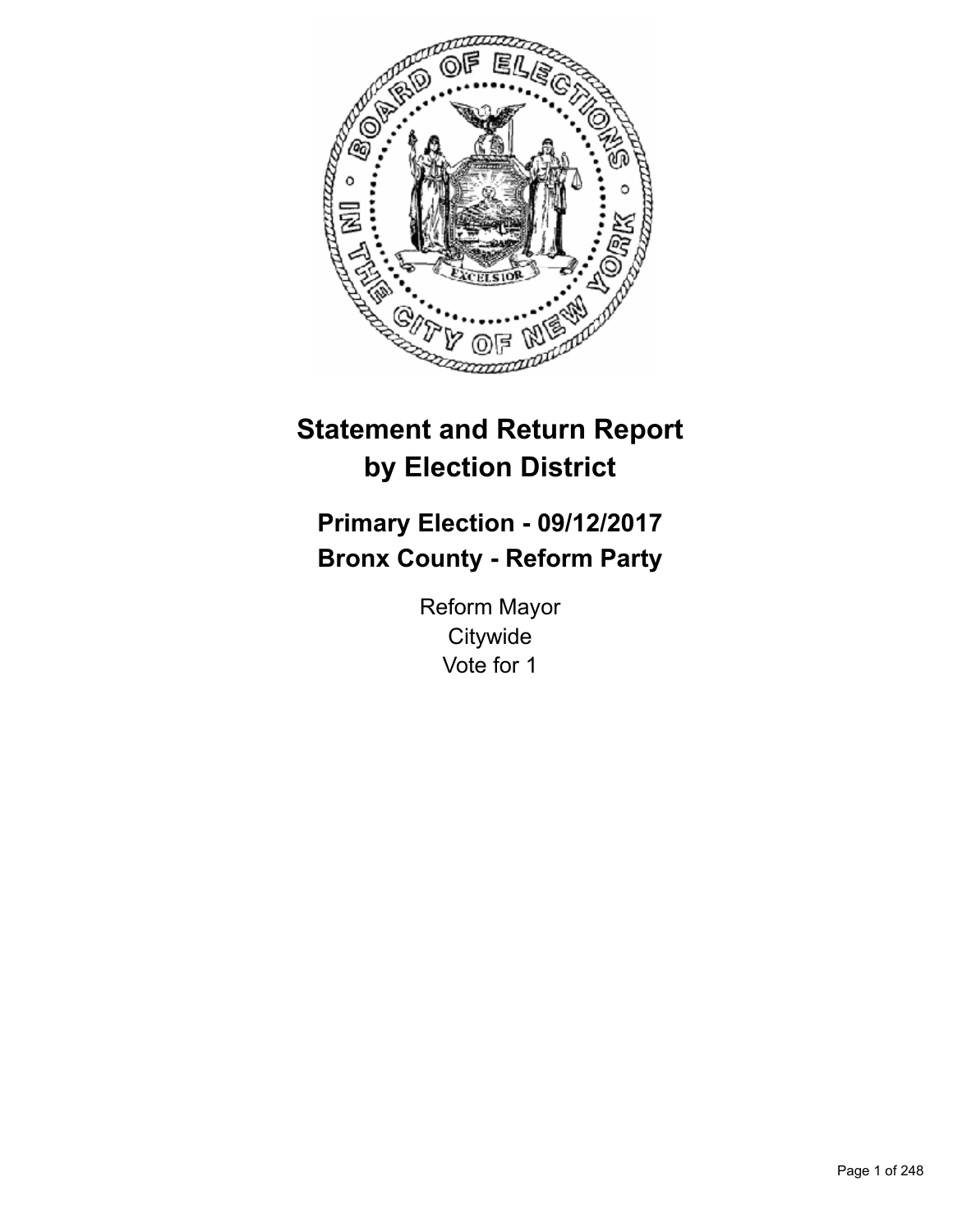

| PUBLIC COUNTER                                           |          |
|----------------------------------------------------------|----------|
| MANUALLY COUNTED EMERGENCY                               | 0        |
| ABSENTEE / MILITARY                                      | 0        |
| AFFIDAVIT                                                | $\Omega$ |
| <b>Total Ballots</b>                                     |          |
| Less - Inapplicable Federal/Special Presidential Ballots | $\Omega$ |
| <b>Total Applicable Ballots</b>                          |          |
| SAL F. ALBANESE                                          |          |
| <b>Total Votes</b>                                       |          |

# **002/77**

| PUBLIC COUNTER                                           |          |
|----------------------------------------------------------|----------|
|                                                          |          |
| MANUALLY COUNTED EMERGENCY                               | 0        |
| ABSENTEE / MILITARY                                      | 0        |
| AFFIDAVIT                                                | $\Omega$ |
| <b>Total Ballots</b>                                     |          |
| Less - Inapplicable Federal/Special Presidential Ballots | 0        |
| <b>Total Applicable Ballots</b>                          |          |
| SAL F. ALBANESE                                          |          |
| <b>Total Votes</b>                                       |          |
|                                                          |          |

#### **003/77**

| PUBLIC COUNTER                                           | 0            |
|----------------------------------------------------------|--------------|
| MANUALLY COUNTED EMERGENCY                               | $\mathbf{0}$ |
| ABSENTEE / MILITARY                                      | $\mathbf{0}$ |
| AFFIDAVIT                                                | $\mathbf{0}$ |
| <b>Total Ballots</b>                                     | 0            |
| Less - Inapplicable Federal/Special Presidential Ballots | $\mathbf{0}$ |
| <b>Total Applicable Ballots</b>                          | 0            |
| SAL F. ALBANESE                                          | $\Omega$     |
| Total Votes                                              | $\mathbf{0}$ |
|                                                          |              |

| <b>PUBLIC COUNTER</b>                                    | 3 |
|----------------------------------------------------------|---|
| MANUALLY COUNTED EMERGENCY                               | 0 |
| ABSENTEE / MILITARY                                      | 0 |
| AFFIDAVIT                                                | 0 |
| <b>Total Ballots</b>                                     | 3 |
| Less - Inapplicable Federal/Special Presidential Ballots | 0 |
| <b>Total Applicable Ballots</b>                          |   |
| <b>SAL F. ALBANESE</b>                                   | 2 |
| <b>Total Votes</b>                                       | 2 |
| Unrecorded                                               |   |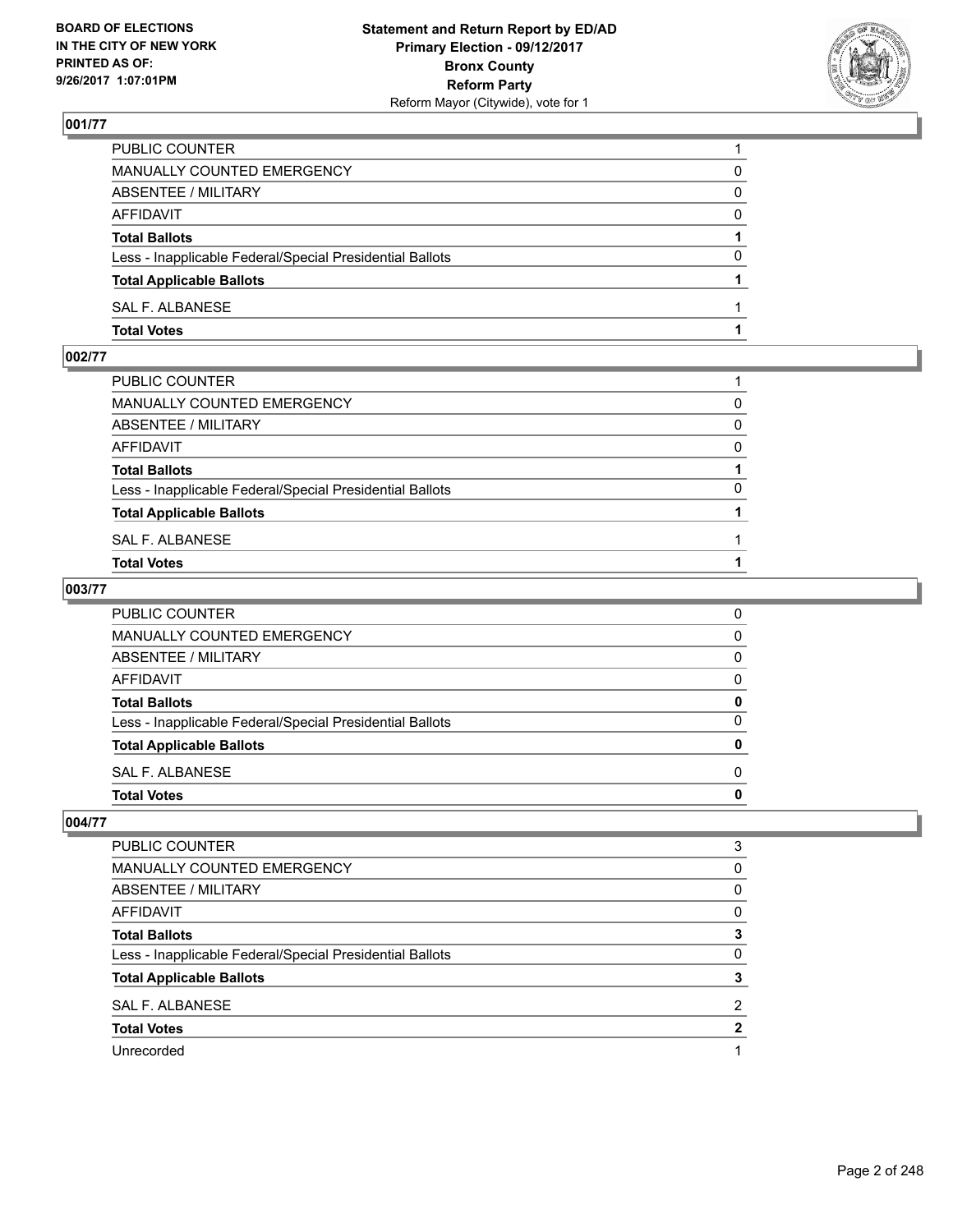

| PUBLIC COUNTER                                           | 0            |
|----------------------------------------------------------|--------------|
| MANUALLY COUNTED EMERGENCY                               | $\Omega$     |
| ABSENTEE / MILITARY                                      | $\mathbf{0}$ |
| AFFIDAVIT                                                | 0            |
| <b>Total Ballots</b>                                     | $\mathbf{0}$ |
| Less - Inapplicable Federal/Special Presidential Ballots | $\Omega$     |
| <b>Total Applicable Ballots</b>                          | $\mathbf{0}$ |
| SAL F. ALBANESE                                          | $\Omega$     |
| <b>Total Votes</b>                                       | $\mathbf{0}$ |

#### **006/77**

| PUBLIC COUNTER                                           | 0            |
|----------------------------------------------------------|--------------|
| MANUALLY COUNTED EMERGENCY                               | $\mathbf{0}$ |
| ABSENTEE / MILITARY                                      | $\Omega$     |
| AFFIDAVIT                                                | $\Omega$     |
| <b>Total Ballots</b>                                     | 0            |
| Less - Inapplicable Federal/Special Presidential Ballots | $\Omega$     |
| <b>Total Applicable Ballots</b>                          | $\mathbf{0}$ |
| SAL F. ALBANESE                                          | 0            |
| Total Votes                                              | $\Omega$     |
|                                                          |              |

#### **007/77**

| PUBLIC COUNTER                                           |              |
|----------------------------------------------------------|--------------|
| MANUALLY COUNTED EMERGENCY                               | 0            |
| ABSENTEE / MILITARY                                      | $\mathbf{0}$ |
| AFFIDAVIT                                                | $\mathbf{0}$ |
| <b>Total Ballots</b>                                     |              |
| Less - Inapplicable Federal/Special Presidential Ballots | $\mathbf{0}$ |
| <b>Total Applicable Ballots</b>                          |              |
| SAL F. ALBANESE                                          |              |
| <b>Total Votes</b>                                       |              |
|                                                          |              |

| <b>PUBLIC COUNTER</b>                                    | $\overline{2}$ |
|----------------------------------------------------------|----------------|
| <b>MANUALLY COUNTED EMERGENCY</b>                        | 0              |
| ABSENTEE / MILITARY                                      | 0              |
| <b>AFFIDAVIT</b>                                         | 0              |
| <b>Total Ballots</b>                                     | 2              |
| Less - Inapplicable Federal/Special Presidential Ballots | 0              |
| <b>Total Applicable Ballots</b>                          | 2              |
| <b>SAL F. ALBANESE</b>                                   | 0              |
| UNATTRIBUTABLE WRITE-IN (WRITE-IN)                       |                |
| <b>Total Votes</b>                                       |                |
| Unrecorded                                               |                |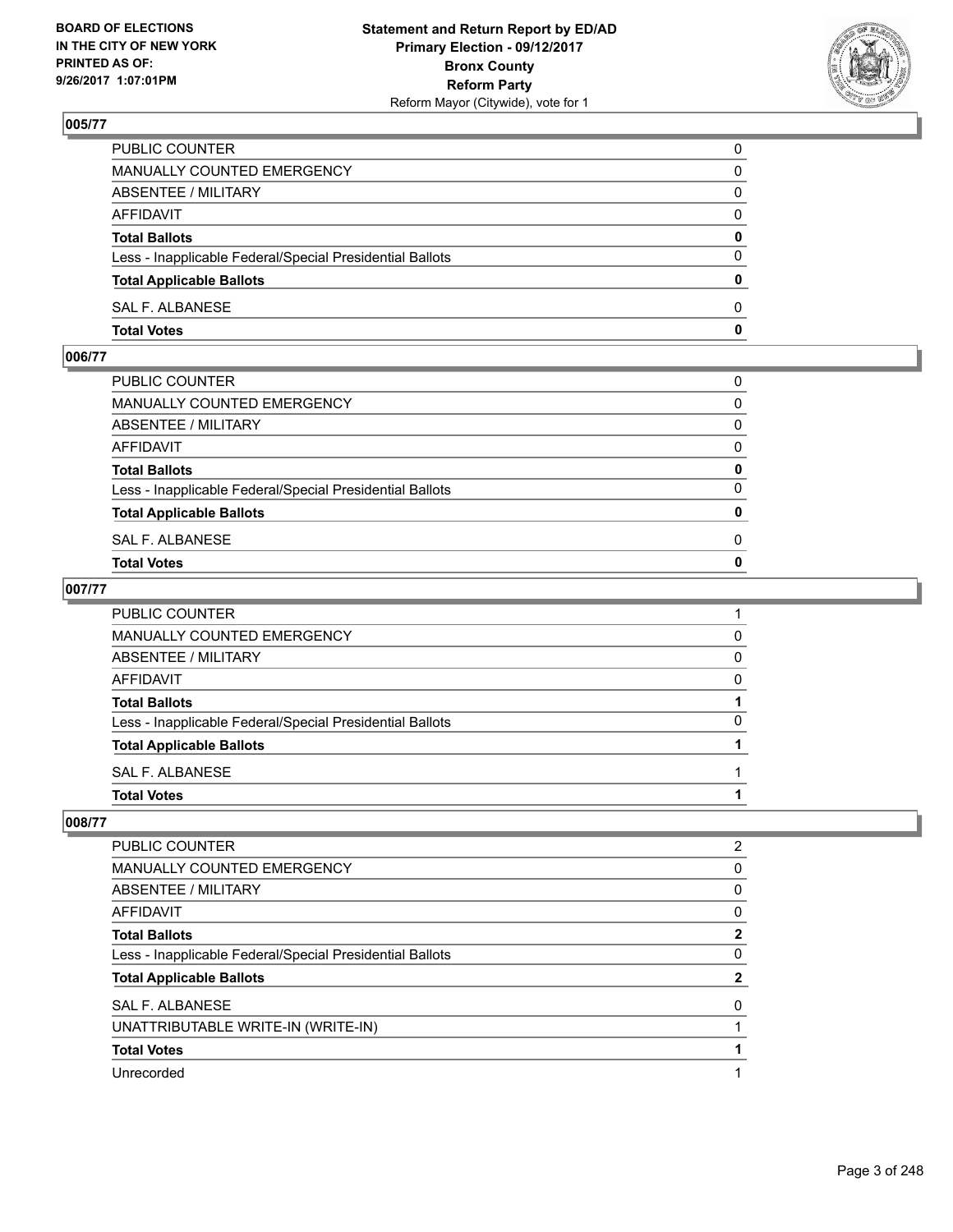

| PUBLIC COUNTER                                           | 0            |
|----------------------------------------------------------|--------------|
| MANUALLY COUNTED EMERGENCY                               | $\Omega$     |
| ABSENTEE / MILITARY                                      | $\mathbf{0}$ |
| AFFIDAVIT                                                | 0            |
| <b>Total Ballots</b>                                     | $\mathbf{0}$ |
| Less - Inapplicable Federal/Special Presidential Ballots | $\Omega$     |
| <b>Total Applicable Ballots</b>                          | $\mathbf{0}$ |
| SAL F. ALBANESE                                          | $\Omega$     |
| <b>Total Votes</b>                                       | $\mathbf{0}$ |

# **010/77**

| PUBLIC COUNTER                                           | 0            |
|----------------------------------------------------------|--------------|
| MANUALLY COUNTED EMERGENCY                               | $\mathbf{0}$ |
| ABSENTEE / MILITARY                                      | $\Omega$     |
| AFFIDAVIT                                                | $\Omega$     |
| <b>Total Ballots</b>                                     | 0            |
| Less - Inapplicable Federal/Special Presidential Ballots | $\Omega$     |
| <b>Total Applicable Ballots</b>                          | $\mathbf{0}$ |
| SAL F. ALBANESE                                          | 0            |
| Total Votes                                              | $\Omega$     |
|                                                          |              |

#### **011/77**

| <b>Total Votes</b>                                       | 0        |
|----------------------------------------------------------|----------|
| SAL F. ALBANESE                                          | $\Omega$ |
| <b>Total Applicable Ballots</b>                          | 0        |
| Less - Inapplicable Federal/Special Presidential Ballots | 0        |
| <b>Total Ballots</b>                                     | 0        |
| AFFIDAVIT                                                | $\Omega$ |
| <b>ABSENTEE / MILITARY</b>                               | $\Omega$ |
| <b>MANUALLY COUNTED EMERGENCY</b>                        | 0        |
| PUBLIC COUNTER                                           | 0        |

| PUBLIC COUNTER                                           | O |
|----------------------------------------------------------|---|
| <b>MANUALLY COUNTED EMERGENCY</b>                        | 0 |
| <b>ABSENTEE / MILITARY</b>                               | 0 |
| <b>AFFIDAVIT</b>                                         | 0 |
| <b>Total Ballots</b>                                     | 0 |
| Less - Inapplicable Federal/Special Presidential Ballots | 0 |
| <b>Total Applicable Ballots</b>                          | 0 |
| SAL F. ALBANESE                                          | O |
| <b>Total Votes</b>                                       |   |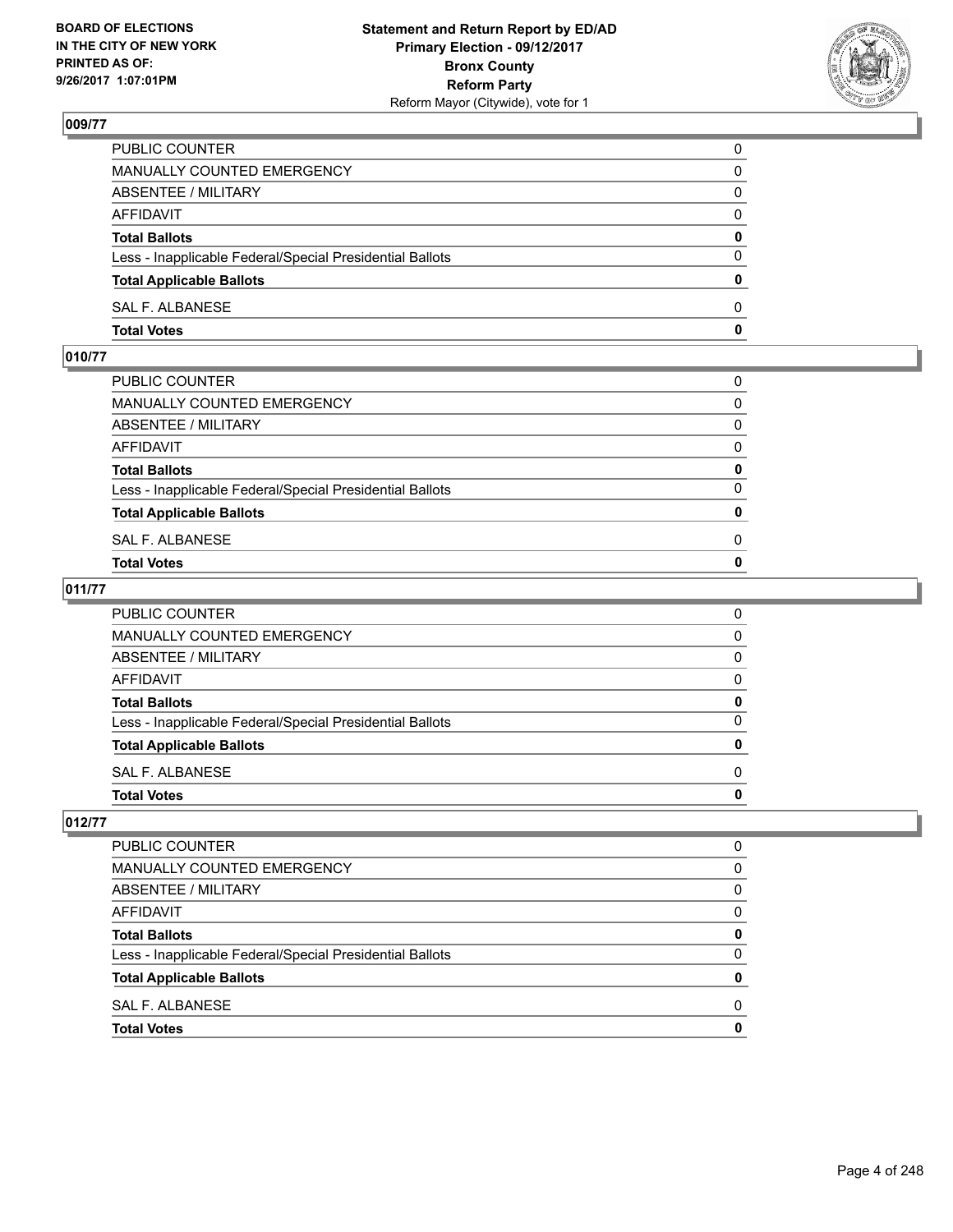

| PUBLIC COUNTER                                           | 0            |
|----------------------------------------------------------|--------------|
| MANUALLY COUNTED EMERGENCY                               | 0            |
| ABSENTEE / MILITARY                                      | 0            |
| AFFIDAVIT                                                | 0            |
| <b>Total Ballots</b>                                     | 0            |
| Less - Inapplicable Federal/Special Presidential Ballots | $\Omega$     |
| <b>Total Applicable Ballots</b>                          | $\mathbf{0}$ |
| SAL F. ALBANESE                                          | $\Omega$     |
| <b>Total Votes</b>                                       | $\mathbf{0}$ |

# **014/77**

| PUBLIC COUNTER                                           |              |
|----------------------------------------------------------|--------------|
| MANUALLY COUNTED EMERGENCY                               | 0            |
| ABSENTEE / MILITARY                                      | 0            |
| AFFIDAVIT                                                | 0            |
| Total Ballots                                            |              |
| Less - Inapplicable Federal/Special Presidential Ballots | 0            |
| <b>Total Applicable Ballots</b>                          |              |
| SAL F. ALBANESE                                          | 0            |
| <b>Total Votes</b>                                       | $\mathbf{0}$ |
| Unrecorded                                               |              |
|                                                          |              |

#### **015/77**

| PUBLIC COUNTER                                           | 0 |
|----------------------------------------------------------|---|
| <b>MANUALLY COUNTED EMERGENCY</b>                        | 0 |
| <b>ABSENTEE / MILITARY</b>                               | 0 |
| <b>AFFIDAVIT</b>                                         | O |
| <b>Total Ballots</b>                                     |   |
| Less - Inapplicable Federal/Special Presidential Ballots | 0 |
| <b>Total Applicable Ballots</b>                          |   |
| SAL F. ALBANESE                                          | O |
| <b>Total Votes</b>                                       |   |

| PUBLIC COUNTER                                           | 0 |
|----------------------------------------------------------|---|
| MANUALLY COUNTED EMERGENCY                               | 0 |
| ABSENTEE / MILITARY                                      | 0 |
| AFFIDAVIT                                                | ∩ |
| <b>Total Ballots</b>                                     | 0 |
| Less - Inapplicable Federal/Special Presidential Ballots | 0 |
| <b>Total Applicable Ballots</b>                          | 0 |
| SAL F. ALBANESE                                          | O |
| <b>Total Votes</b>                                       | O |
|                                                          |   |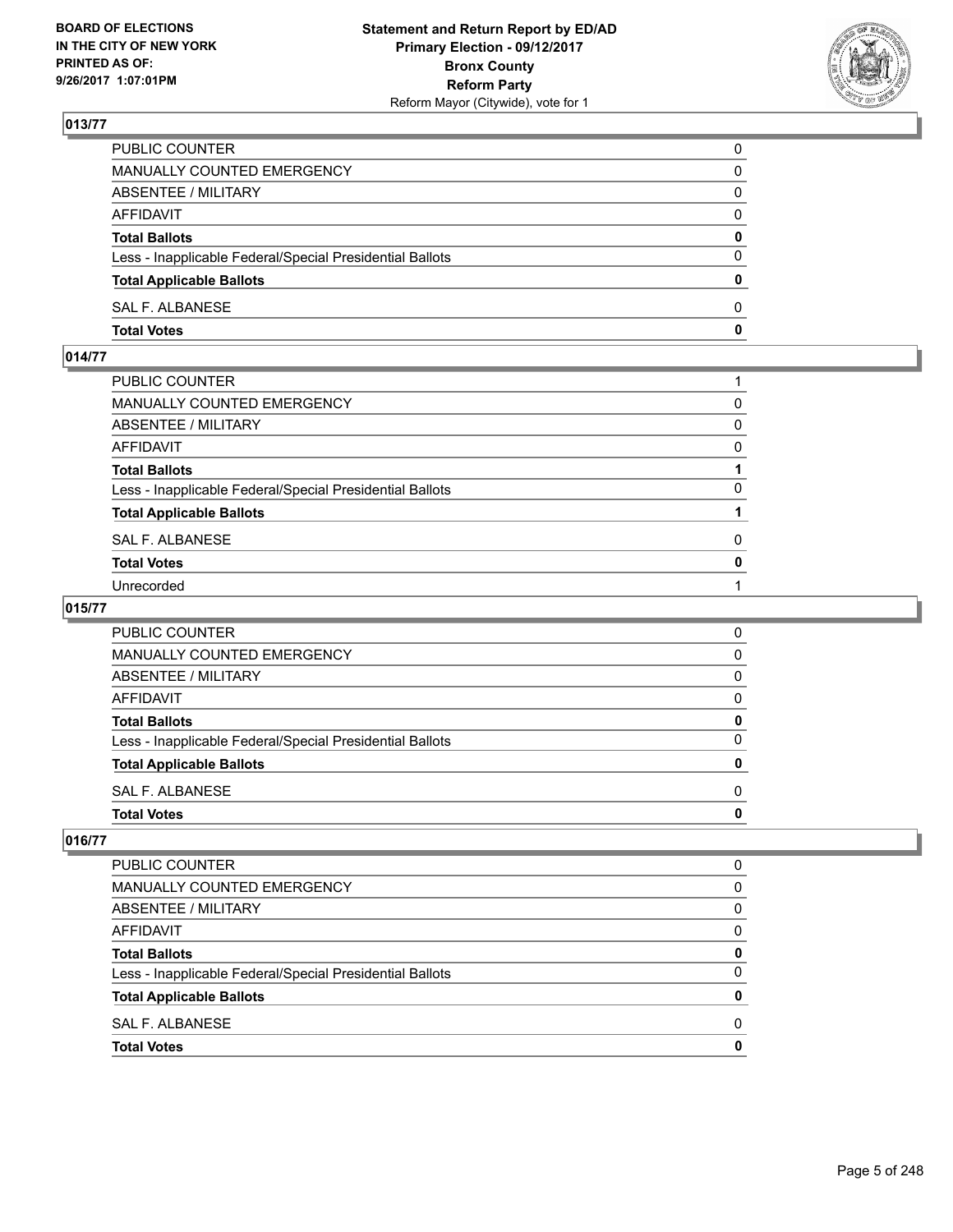

| PUBLIC COUNTER                                           | 0            |
|----------------------------------------------------------|--------------|
| MANUALLY COUNTED EMERGENCY                               | 0            |
| ABSENTEE / MILITARY                                      | 0            |
| AFFIDAVIT                                                | 0            |
| <b>Total Ballots</b>                                     | 0            |
| Less - Inapplicable Federal/Special Presidential Ballots | $\Omega$     |
| <b>Total Applicable Ballots</b>                          | $\mathbf{0}$ |
| SAL F. ALBANESE                                          | $\Omega$     |
| <b>Total Votes</b>                                       | $\mathbf{0}$ |

# **018/77**

| PUBLIC COUNTER                                           | 0            |
|----------------------------------------------------------|--------------|
| MANUALLY COUNTED EMERGENCY                               | $\Omega$     |
| ABSENTEE / MILITARY                                      | $\Omega$     |
| AFFIDAVIT                                                | $\Omega$     |
| <b>Total Ballots</b>                                     | 0            |
| Less - Inapplicable Federal/Special Presidential Ballots | $\Omega$     |
| <b>Total Applicable Ballots</b>                          | $\mathbf{0}$ |
| SAL F. ALBANESE                                          | 0            |
| <b>Total Votes</b>                                       | $\Omega$     |
|                                                          |              |

#### **019/77**

| <b>Total Votes</b>                                       | 0            |
|----------------------------------------------------------|--------------|
| SAL F. ALBANESE                                          | $\Omega$     |
| <b>Total Applicable Ballots</b>                          | 0            |
| Less - Inapplicable Federal/Special Presidential Ballots | $\mathbf{0}$ |
| <b>Total Ballots</b>                                     | 0            |
| <b>AFFIDAVIT</b>                                         | $\mathbf{0}$ |
| <b>ABSENTEE / MILITARY</b>                               | $\mathbf{0}$ |
| <b>MANUALLY COUNTED EMERGENCY</b>                        | $\mathbf{0}$ |
| PUBLIC COUNTER                                           | 0            |

| PUBLIC COUNTER                                           |   |
|----------------------------------------------------------|---|
| <b>MANUALLY COUNTED EMERGENCY</b>                        | 0 |
| <b>ABSENTEE / MILITARY</b>                               | 0 |
| <b>AFFIDAVIT</b>                                         | 0 |
| <b>Total Ballots</b>                                     |   |
| Less - Inapplicable Federal/Special Presidential Ballots | 0 |
| <b>Total Applicable Ballots</b>                          |   |
| SAL F. ALBANESE                                          |   |
| <b>Total Votes</b>                                       |   |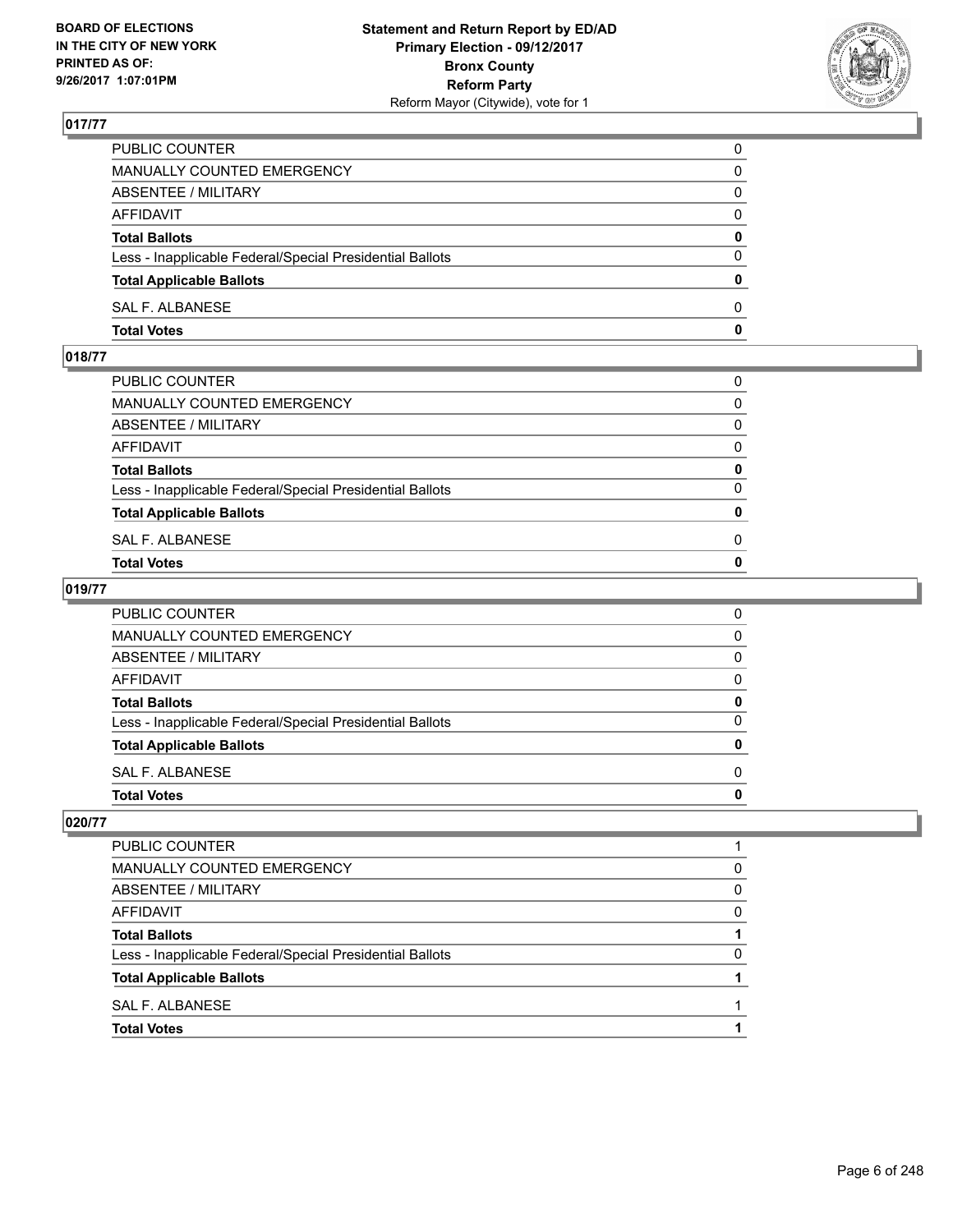

| PUBLIC COUNTER                                           | 0            |
|----------------------------------------------------------|--------------|
| MANUALLY COUNTED EMERGENCY                               | 0            |
| ABSENTEE / MILITARY                                      | $\Omega$     |
| AFFIDAVIT                                                | $\Omega$     |
| <b>Total Ballots</b>                                     | $\mathbf{0}$ |
| Less - Inapplicable Federal/Special Presidential Ballots | $\Omega$     |
| <b>Total Applicable Ballots</b>                          | $\bf{0}$     |
| SAL F. ALBANESE                                          | $\Omega$     |
| <b>Total Votes</b>                                       | 0            |

# **022/77**

| PUBLIC COUNTER                                           | $\overline{2}$ |
|----------------------------------------------------------|----------------|
| MANUALLY COUNTED EMERGENCY                               | 0              |
| ABSENTEE / MILITARY                                      | 0              |
| AFFIDAVIT                                                |                |
| <b>Total Ballots</b>                                     | 3              |
| Less - Inapplicable Federal/Special Presidential Ballots | 0              |
| <b>Total Applicable Ballots</b>                          | 3              |
| <b>SAL F. ALBANESE</b>                                   |                |
| MICHAEL TOLKIN (WRITE-IN)                                |                |
| <b>Total Votes</b>                                       | 2              |
| Unrecorded                                               |                |

#### **023/77**

| <b>PUBLIC COUNTER</b>                                    | 0 |
|----------------------------------------------------------|---|
| MANUALLY COUNTED EMERGENCY                               | 0 |
| ABSENTEE / MILITARY                                      | 0 |
| AFFIDAVIT                                                | O |
| <b>Total Ballots</b>                                     | o |
| Less - Inapplicable Federal/Special Presidential Ballots | 0 |
| <b>Total Applicable Ballots</b>                          | 0 |
| SAL F. ALBANESE                                          | O |
| <b>Total Votes</b>                                       |   |

| <b>Total Votes</b>                                       | 0 |
|----------------------------------------------------------|---|
| SAL F. ALBANESE                                          | 0 |
| <b>Total Applicable Ballots</b>                          | 0 |
| Less - Inapplicable Federal/Special Presidential Ballots | 0 |
| <b>Total Ballots</b>                                     | 0 |
| AFFIDAVIT                                                | 0 |
| ABSENTEE / MILITARY                                      | 0 |
| <b>MANUALLY COUNTED EMERGENCY</b>                        | 0 |
| PUBLIC COUNTER                                           | 0 |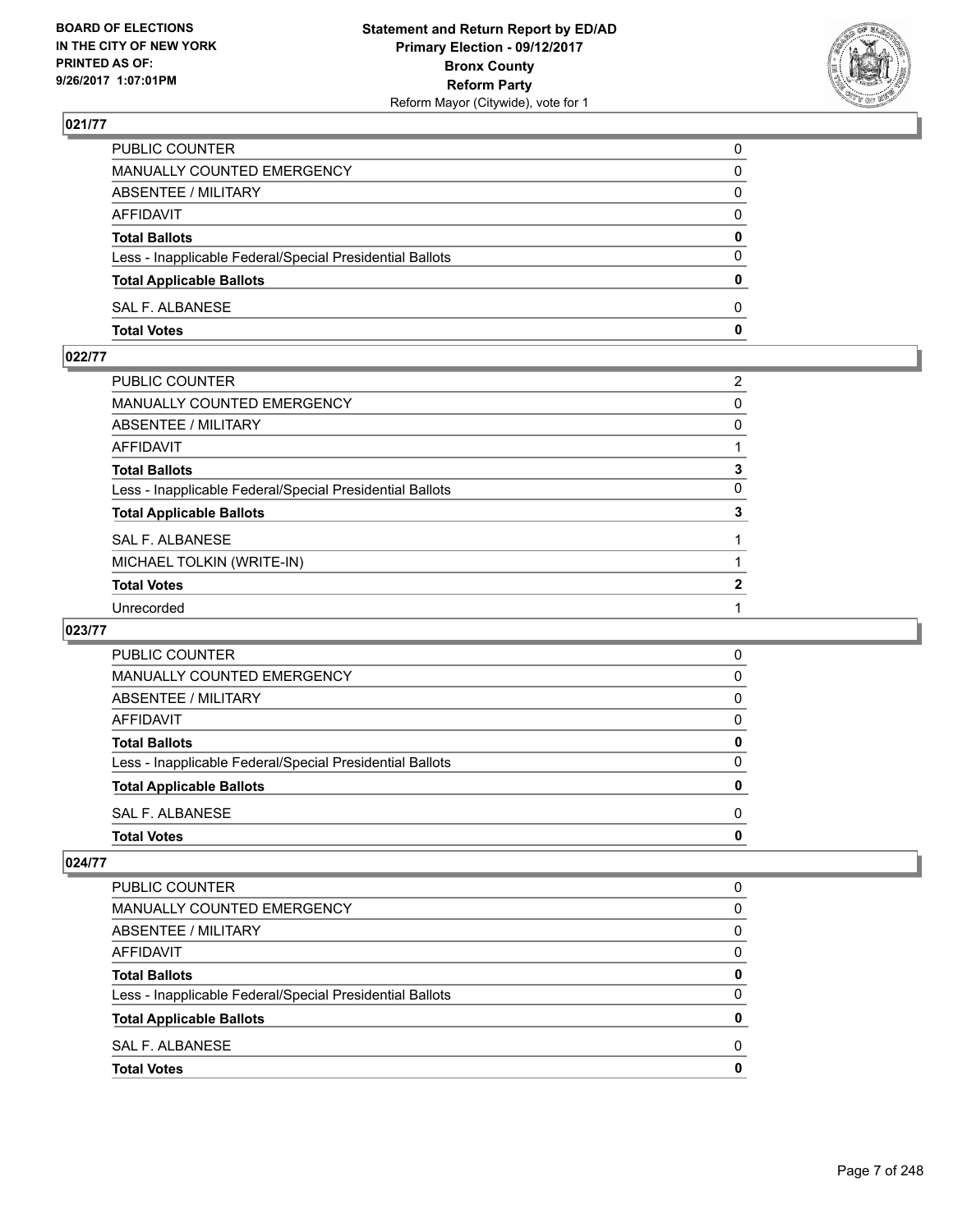

| <b>Total Votes</b>                                       |              |
|----------------------------------------------------------|--------------|
| UNATTRIBUTABLE WRITE-IN (WRITE-IN)                       |              |
| <b>SAL F. ALBANESE</b>                                   | <sup>0</sup> |
| <b>Total Applicable Ballots</b>                          |              |
| Less - Inapplicable Federal/Special Presidential Ballots | 0            |
| <b>Total Ballots</b>                                     |              |
| AFFIDAVIT                                                | <sup>0</sup> |
| <b>ABSENTEE / MILITARY</b>                               | 0            |
| MANUALLY COUNTED EMERGENCY                               | 0            |
| PUBLIC COUNTER                                           |              |

#### **026/77**

| PUBLIC COUNTER                                           | 0 |
|----------------------------------------------------------|---|
| MANUALLY COUNTED EMERGENCY                               | 0 |
| ABSENTEE / MILITARY                                      | 0 |
| AFFIDAVIT                                                | 0 |
| <b>Total Ballots</b>                                     | 0 |
| Less - Inapplicable Federal/Special Presidential Ballots | 0 |
| <b>Total Applicable Ballots</b>                          | 0 |
| SAL F. ALBANESE                                          | 0 |
| Total Votes                                              | 0 |

# **027/77**

| <b>PUBLIC COUNTER</b>                                    | O |
|----------------------------------------------------------|---|
| <b>MANUALLY COUNTED EMERGENCY</b>                        | O |
| ABSENTEE / MILITARY                                      | 0 |
| AFFIDAVIT                                                | O |
| <b>Total Ballots</b>                                     |   |
| Less - Inapplicable Federal/Special Presidential Ballots | n |
| <b>Total Applicable Ballots</b>                          |   |
| SAL F. ALBANESE                                          | O |
| <b>Total Votes</b>                                       |   |

| <b>PUBLIC COUNTER</b>                                    |   |
|----------------------------------------------------------|---|
| <b>MANUALLY COUNTED EMERGENCY</b>                        | 0 |
| ABSENTEE / MILITARY                                      | 0 |
| AFFIDAVIT                                                | 0 |
| <b>Total Ballots</b>                                     |   |
| Less - Inapplicable Federal/Special Presidential Ballots | 0 |
| <b>Total Applicable Ballots</b>                          |   |
| SAL F. ALBANESE                                          | 0 |
| <b>Total Votes</b>                                       | 0 |
| Unrecorded                                               |   |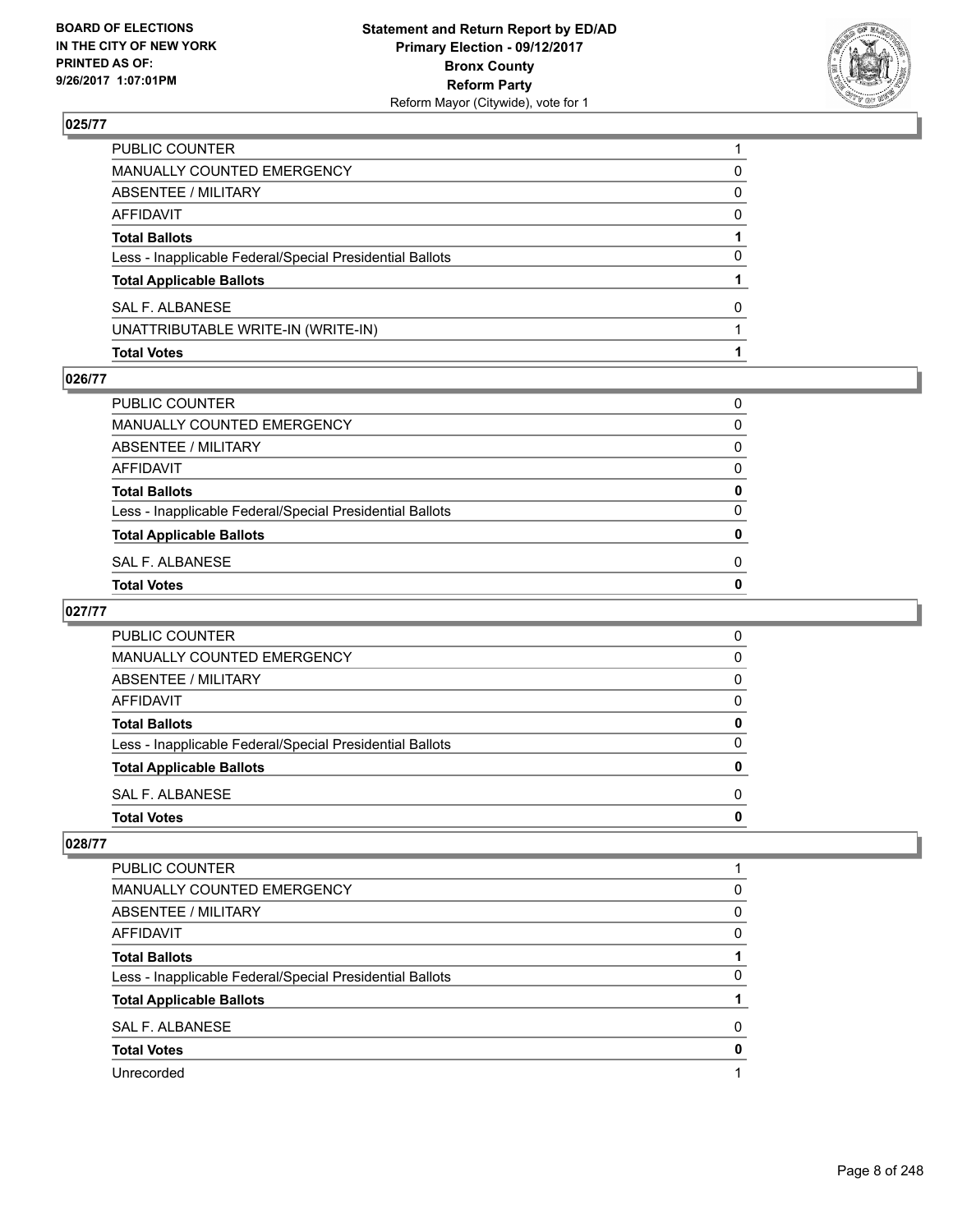

| PUBLIC COUNTER                                           | 0            |
|----------------------------------------------------------|--------------|
| MANUALLY COUNTED EMERGENCY                               | 0            |
| ABSENTEE / MILITARY                                      | 0            |
| AFFIDAVIT                                                | $\mathbf{0}$ |
| <b>Total Ballots</b>                                     | $\mathbf{0}$ |
| Less - Inapplicable Federal/Special Presidential Ballots | $\Omega$     |
| <b>Total Applicable Ballots</b>                          | $\mathbf{0}$ |
| SAL F. ALBANESE                                          | $\Omega$     |
| <b>Total Votes</b>                                       | 0            |

# **030/77**

| PUBLIC COUNTER                                           |   |
|----------------------------------------------------------|---|
| MANUALLY COUNTED EMERGENCY                               | 0 |
| ABSENTEE / MILITARY                                      | 0 |
| AFFIDAVIT                                                | 0 |
| Total Ballots                                            |   |
| Less - Inapplicable Federal/Special Presidential Ballots | 0 |
| <b>Total Applicable Ballots</b>                          |   |
| SAL F. ALBANESE                                          | 0 |
| BILL DE BLASIO (WRITE-IN)                                |   |
| <b>Total Votes</b>                                       |   |

# **031/77**

| <b>PUBLIC COUNTER</b>                                    |  |
|----------------------------------------------------------|--|
| <b>MANUALLY COUNTED EMERGENCY</b>                        |  |
| ABSENTEE / MILITARY                                      |  |
| AFFIDAVIT                                                |  |
| <b>Total Ballots</b>                                     |  |
| Less - Inapplicable Federal/Special Presidential Ballots |  |
| <b>Total Applicable Ballots</b>                          |  |
| SAL F. ALBANESE                                          |  |
| <b>Total Votes</b>                                       |  |

| <b>Total Votes</b>                                       | 0 |
|----------------------------------------------------------|---|
| SAL F. ALBANESE                                          | 0 |
| <b>Total Applicable Ballots</b>                          | 0 |
| Less - Inapplicable Federal/Special Presidential Ballots | 0 |
| <b>Total Ballots</b>                                     | 0 |
| AFFIDAVIT                                                | 0 |
| ABSENTEE / MILITARY                                      | 0 |
| MANUALLY COUNTED EMERGENCY                               | 0 |
| <b>PUBLIC COUNTER</b>                                    | 0 |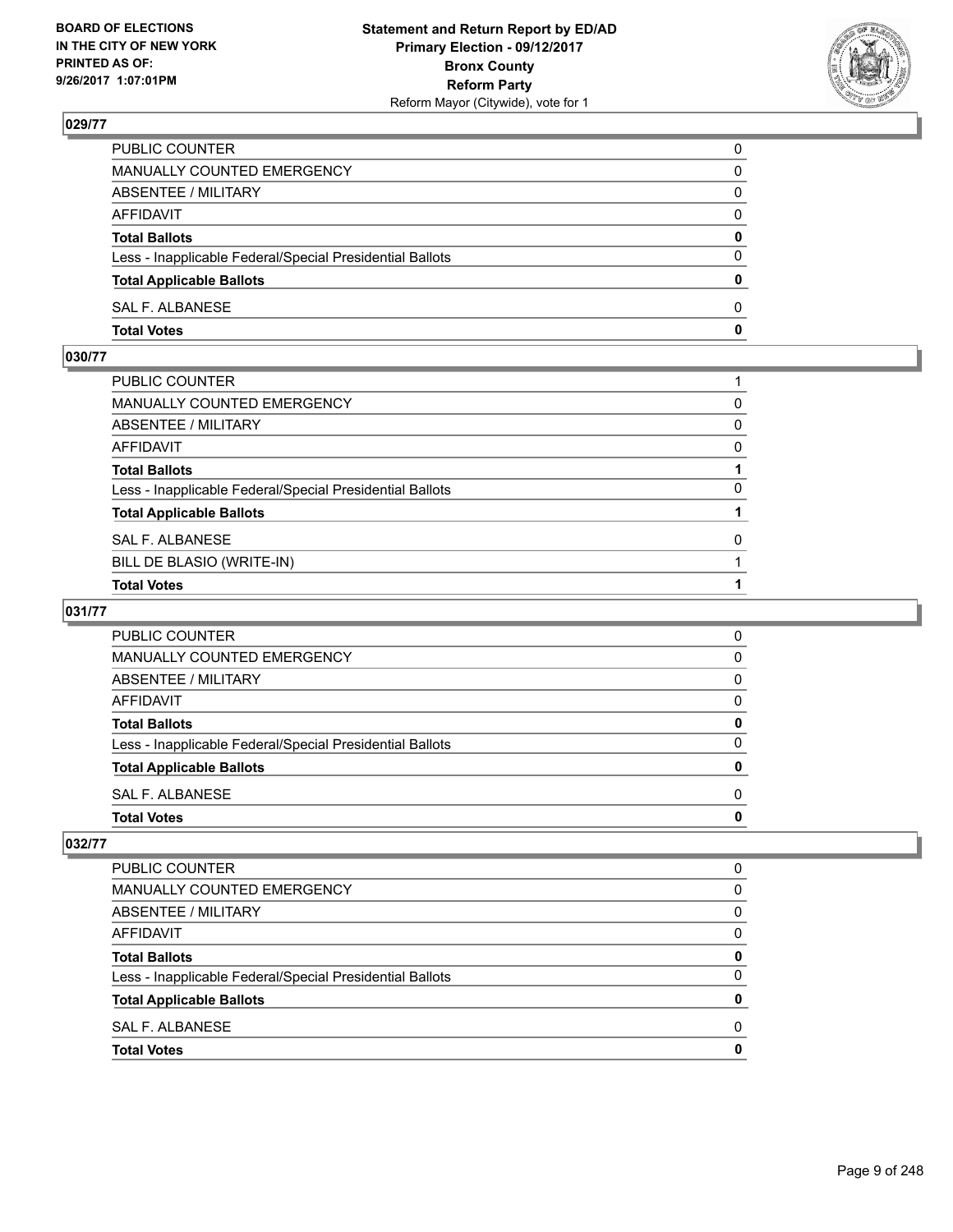

| PUBLIC COUNTER                                           | $\overline{2}$ |
|----------------------------------------------------------|----------------|
| MANUALLY COUNTED EMERGENCY                               | 0              |
| ABSENTEE / MILITARY                                      | 0              |
| AFFIDAVIT                                                | $\mathbf{0}$   |
| Total Ballots                                            | $\mathbf{2}$   |
| Less - Inapplicable Federal/Special Presidential Ballots | $\mathbf{0}$   |
| <b>Total Applicable Ballots</b>                          | $\mathbf{2}$   |
| SAL F. ALBANESE                                          | $\Omega$       |
| BILL DE BLASIO (WRITE-IN)                                |                |
| <b>Total Votes</b>                                       |                |
| Unrecorded                                               |                |

#### **034/77**

| PUBLIC COUNTER                                           |   |
|----------------------------------------------------------|---|
| <b>MANUALLY COUNTED EMERGENCY</b>                        | 0 |
| ABSENTEE / MILITARY                                      | 0 |
| <b>AFFIDAVIT</b>                                         | 0 |
| <b>Total Ballots</b>                                     |   |
| Less - Inapplicable Federal/Special Presidential Ballots | 0 |
| <b>Total Applicable Ballots</b>                          |   |
| SAL F. ALBANESE                                          |   |
| <b>Total Votes</b>                                       |   |

## **035/77**

| PUBLIC COUNTER                                           |   |
|----------------------------------------------------------|---|
| MANUALLY COUNTED EMERGENCY                               | 0 |
| ABSENTEE / MILITARY                                      | 0 |
| AFFIDAVIT                                                | 0 |
| <b>Total Ballots</b>                                     |   |
| Less - Inapplicable Federal/Special Presidential Ballots | 0 |
| <b>Total Applicable Ballots</b>                          |   |
| SAL F. ALBANESE                                          | 0 |
| MICHAEL TOLKIN (WRITE-IN)                                |   |
| <b>Total Votes</b>                                       |   |

| PUBLIC COUNTER                                           | 0 |
|----------------------------------------------------------|---|
| <b>MANUALLY COUNTED EMERGENCY</b>                        | 0 |
| ABSENTEE / MILITARY                                      | 0 |
| AFFIDAVIT                                                | 0 |
| <b>Total Ballots</b>                                     | 0 |
| Less - Inapplicable Federal/Special Presidential Ballots | 0 |
| <b>Total Applicable Ballots</b>                          | 0 |
| SAL F. ALBANESE                                          | 0 |
| <b>Total Votes</b>                                       | 0 |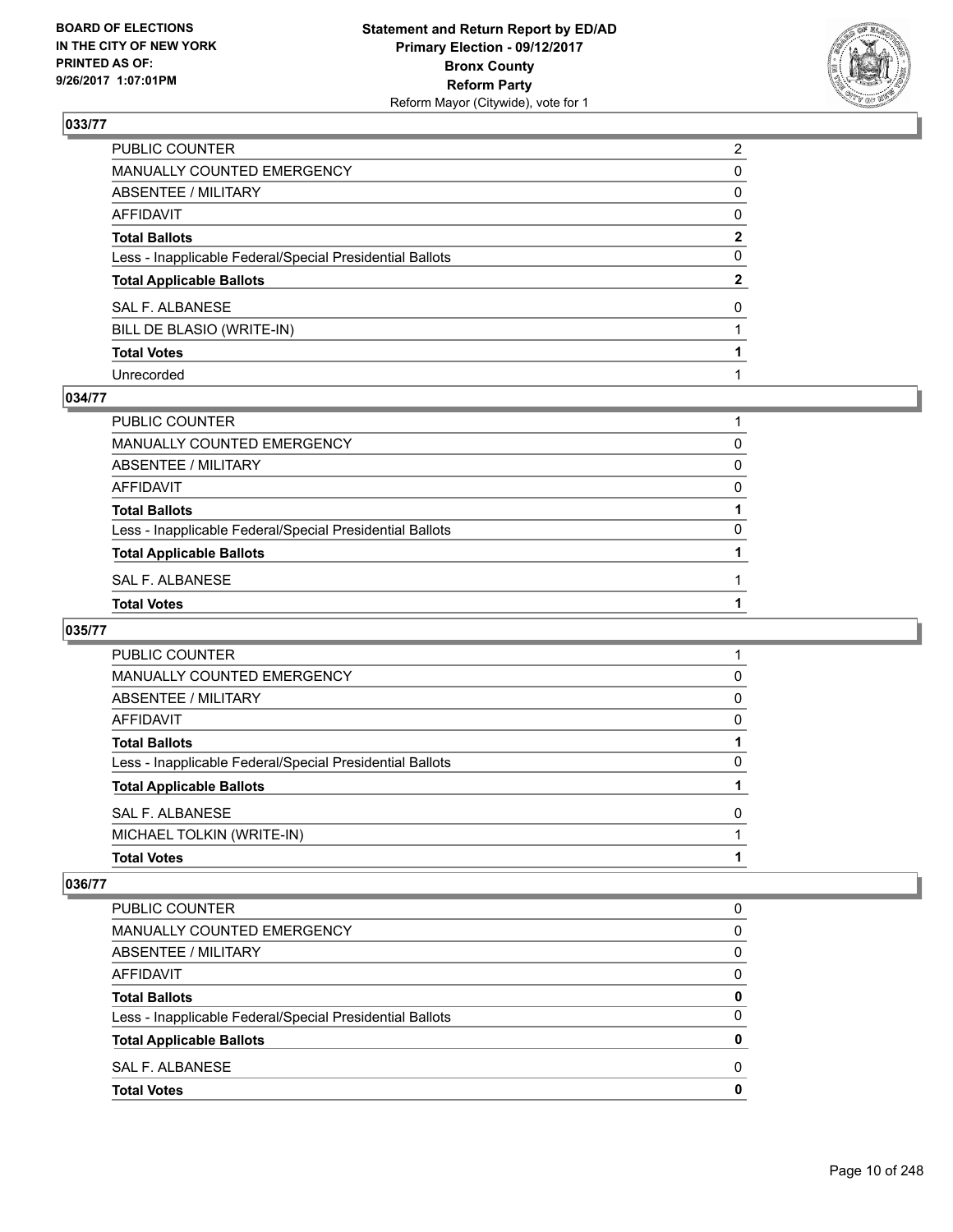

| PUBLIC COUNTER                                           | 0            |
|----------------------------------------------------------|--------------|
| MANUALLY COUNTED EMERGENCY                               | 0            |
| ABSENTEE / MILITARY                                      | 0            |
| AFFIDAVIT                                                | $\Omega$     |
| <b>Total Ballots</b>                                     | 0            |
| Less - Inapplicable Federal/Special Presidential Ballots | $\Omega$     |
| <b>Total Applicable Ballots</b>                          | $\bf{0}$     |
| SAL F. ALBANESE                                          | $\Omega$     |
| <b>Total Votes</b>                                       | $\mathbf{0}$ |

# **038/77**

| <b>Total Votes</b>                                       | 2              |
|----------------------------------------------------------|----------------|
| UNATTRIBUTABLE WRITE-IN (WRITE-IN)                       |                |
| SAL F. ALBANESE                                          |                |
| <b>Total Applicable Ballots</b>                          | $\overline{2}$ |
| Less - Inapplicable Federal/Special Presidential Ballots | $\Omega$       |
| Total Ballots                                            | $\mathbf{2}$   |
| AFFIDAVIT                                                | $\mathbf{0}$   |
| ABSENTEE / MILITARY                                      | $\mathbf{0}$   |
| MANUALLY COUNTED EMERGENCY                               | $\mathbf{0}$   |
| PUBLIC COUNTER                                           | 2              |

# **039/77**

| <b>PUBLIC COUNTER</b>                                    | O |
|----------------------------------------------------------|---|
| MANUALLY COUNTED EMERGENCY                               | 0 |
| ABSENTEE / MILITARY                                      | 0 |
| AFFIDAVIT                                                | 0 |
| <b>Total Ballots</b>                                     |   |
| Less - Inapplicable Federal/Special Presidential Ballots | O |
| <b>Total Applicable Ballots</b>                          |   |
| SAL F. ALBANESE                                          | O |
| <b>Total Votes</b>                                       |   |

| <b>Total Applicable Ballots</b><br>SAL F. ALBANESE       |   |
|----------------------------------------------------------|---|
|                                                          |   |
| Less - Inapplicable Federal/Special Presidential Ballots | 0 |
| <b>Total Ballots</b>                                     |   |
| AFFIDAVIT                                                | 0 |
| ABSENTEE / MILITARY                                      | 0 |
| MANUALLY COUNTED EMERGENCY                               | 0 |
| <b>PUBLIC COUNTER</b>                                    |   |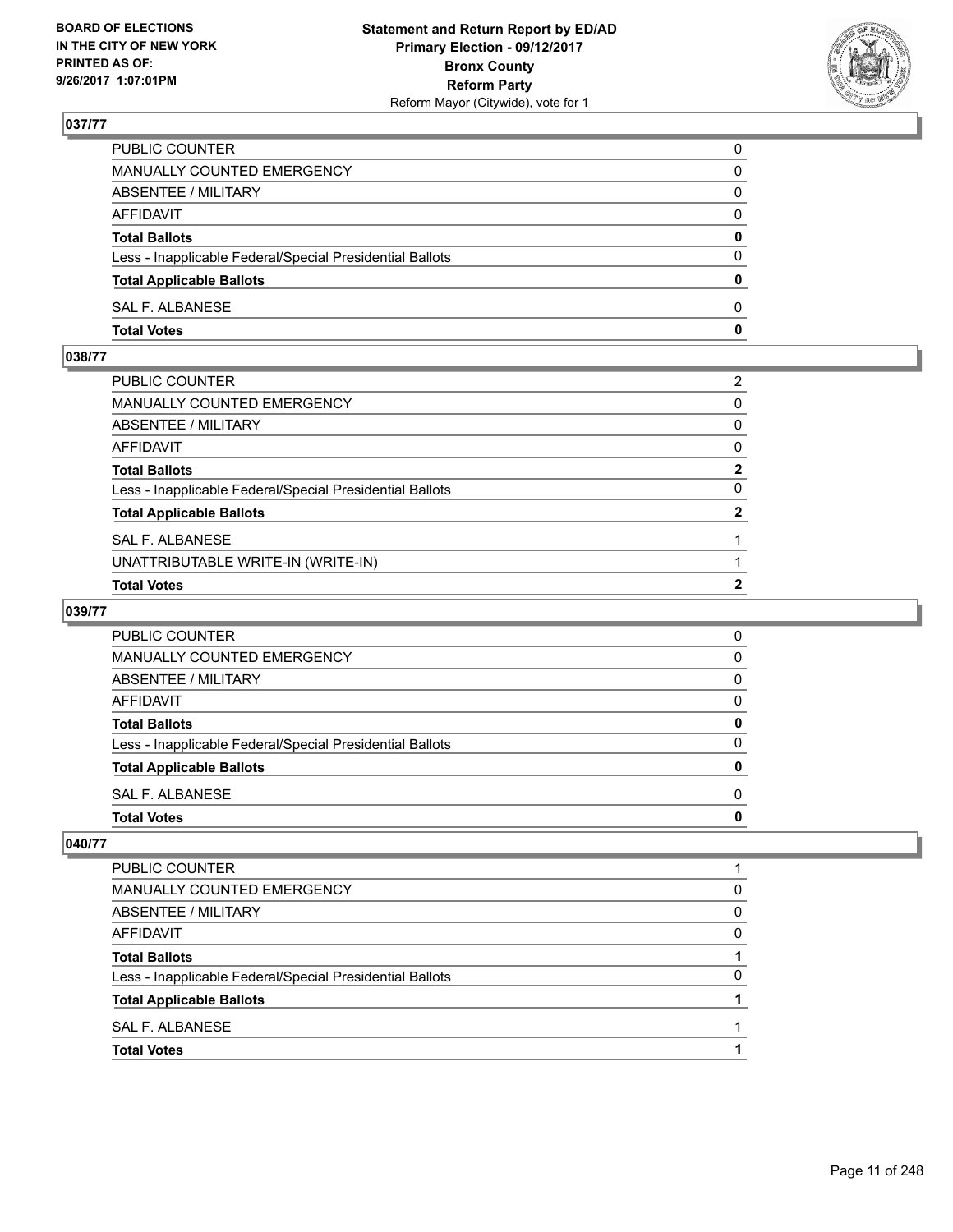

| PUBLIC COUNTER                                           | 0            |
|----------------------------------------------------------|--------------|
| MANUALLY COUNTED EMERGENCY                               | $\Omega$     |
| ABSENTEE / MILITARY                                      | $\mathbf{0}$ |
| AFFIDAVIT                                                | 0            |
| <b>Total Ballots</b>                                     | $\mathbf{0}$ |
| Less - Inapplicable Federal/Special Presidential Ballots | $\Omega$     |
| <b>Total Applicable Ballots</b>                          | $\mathbf{0}$ |
| SAL F. ALBANESE                                          | $\Omega$     |
| <b>Total Votes</b>                                       | $\mathbf{0}$ |

# **042/77**

| PUBLIC COUNTER                                           |          |
|----------------------------------------------------------|----------|
| MANUALLY COUNTED EMERGENCY                               | 0        |
| ABSENTEE / MILITARY                                      | $\Omega$ |
| AFFIDAVIT                                                | $\Omega$ |
| <b>Total Ballots</b>                                     |          |
| Less - Inapplicable Federal/Special Presidential Ballots | $\Omega$ |
| <b>Total Applicable Ballots</b>                          |          |
| SAL F. ALBANESE                                          |          |
| <b>Total Votes</b>                                       |          |
|                                                          |          |

#### **043/77**

| <b>Total Votes</b>                                       |              |
|----------------------------------------------------------|--------------|
|                                                          | $\mathbf{0}$ |
| SAL F. ALBANESE                                          | $\Omega$     |
| <b>Total Applicable Ballots</b>                          | 0            |
| Less - Inapplicable Federal/Special Presidential Ballots | $\Omega$     |
| <b>Total Ballots</b>                                     | 0            |
| <b>AFFIDAVIT</b>                                         | $\Omega$     |
| <b>ABSENTEE / MILITARY</b>                               | $\Omega$     |
| <b>MANUALLY COUNTED EMERGENCY</b>                        | $\mathbf{0}$ |
| PUBLIC COUNTER                                           | 0            |

| <b>Total Votes</b>                                       |          |
|----------------------------------------------------------|----------|
| IDA B. WELLS (WRITE-IN)                                  |          |
| SAL F. ALBANESE                                          |          |
| <b>Total Applicable Ballots</b>                          | 2        |
| Less - Inapplicable Federal/Special Presidential Ballots | 0        |
| <b>Total Ballots</b>                                     | 2        |
| AFFIDAVIT                                                | 0        |
| ABSENTEE / MILITARY                                      |          |
| MANUALLY COUNTED EMERGENCY                               | $\Omega$ |
| PUBLIC COUNTER                                           |          |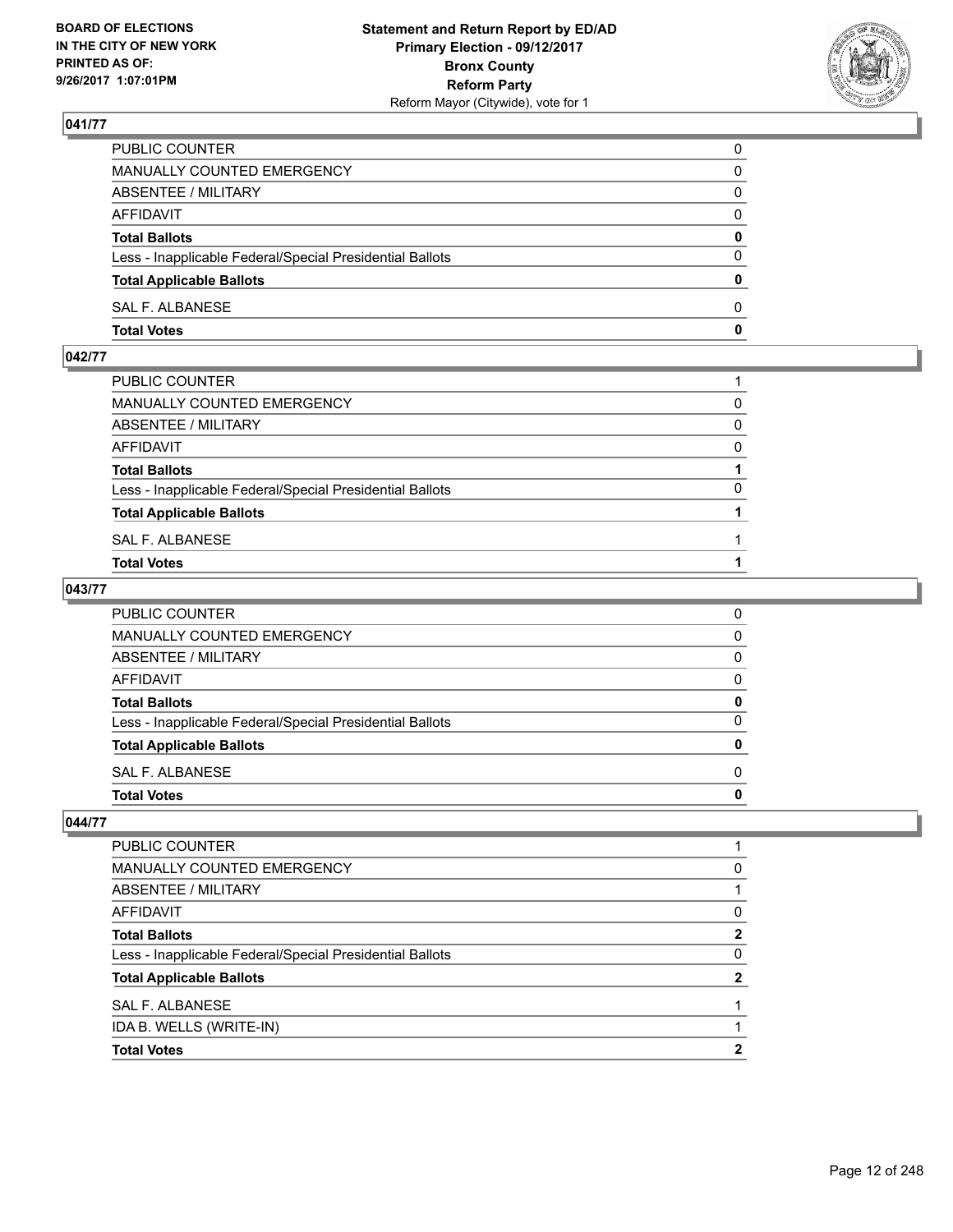

| PUBLIC COUNTER                                           | 0            |
|----------------------------------------------------------|--------------|
| MANUALLY COUNTED EMERGENCY                               | $\Omega$     |
| ABSENTEE / MILITARY                                      | $\mathbf{0}$ |
| AFFIDAVIT                                                | 0            |
| <b>Total Ballots</b>                                     | $\mathbf{0}$ |
| Less - Inapplicable Federal/Special Presidential Ballots | $\Omega$     |
| <b>Total Applicable Ballots</b>                          | $\mathbf{0}$ |
| SAL F. ALBANESE                                          | $\Omega$     |
| <b>Total Votes</b>                                       | $\mathbf{0}$ |

# **046/77**

| <b>Total Votes</b>                                       | $\mathbf{0}$ |
|----------------------------------------------------------|--------------|
| SAL F. ALBANESE                                          | 0            |
| <b>Total Applicable Ballots</b>                          | $\mathbf{0}$ |
| Less - Inapplicable Federal/Special Presidential Ballots | $\Omega$     |
| <b>Total Ballots</b>                                     | 0            |
| AFFIDAVIT                                                | $\Omega$     |
| ABSENTEE / MILITARY                                      | $\Omega$     |
| MANUALLY COUNTED EMERGENCY                               | $\Omega$     |
| PUBLIC COUNTER                                           | 0            |
|                                                          |              |

#### **047/77**

| PUBLIC COUNTER                                           |   |
|----------------------------------------------------------|---|
| MANUALLY COUNTED EMERGENCY                               | 0 |
| ABSENTEE / MILITARY                                      | 0 |
| AFFIDAVIT                                                | 0 |
| <b>Total Ballots</b>                                     |   |
| Less - Inapplicable Federal/Special Presidential Ballots | 0 |
| <b>Total Applicable Ballots</b>                          |   |
| SAL F. ALBANESE                                          |   |
| <b>Total Votes</b>                                       |   |
|                                                          |   |

| PUBLIC COUNTER                                           | O |
|----------------------------------------------------------|---|
| <b>MANUALLY COUNTED EMERGENCY</b>                        | 0 |
| <b>ABSENTEE / MILITARY</b>                               | 0 |
| <b>AFFIDAVIT</b>                                         | 0 |
| <b>Total Ballots</b>                                     | 0 |
| Less - Inapplicable Federal/Special Presidential Ballots | 0 |
| <b>Total Applicable Ballots</b>                          | 0 |
| <b>SAL F. ALBANESE</b>                                   | O |
| <b>Total Votes</b>                                       |   |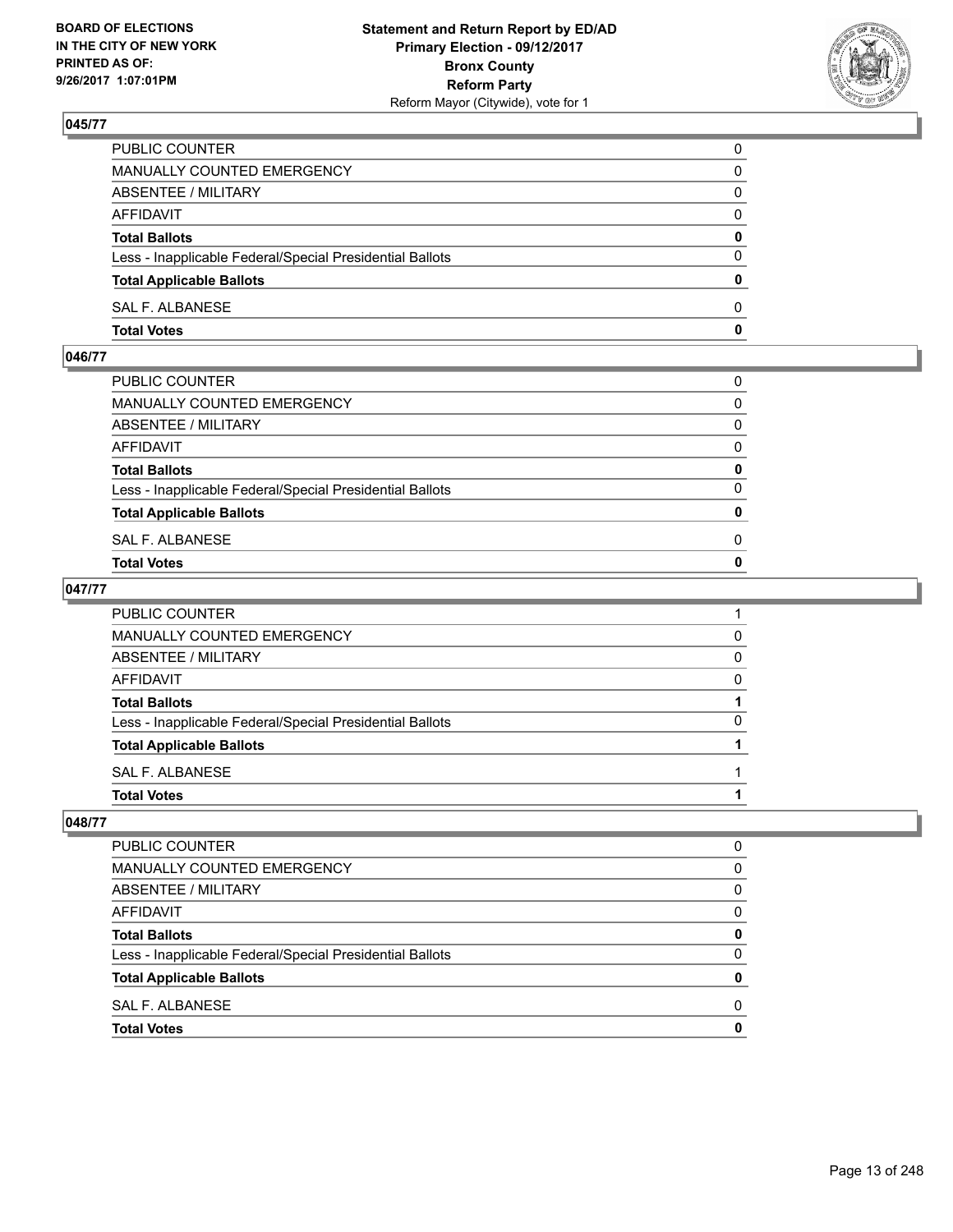

| PUBLIC COUNTER                                           | 0            |
|----------------------------------------------------------|--------------|
| MANUALLY COUNTED EMERGENCY                               | $\Omega$     |
| ABSENTEE / MILITARY                                      | $\mathbf{0}$ |
| AFFIDAVIT                                                | 0            |
| <b>Total Ballots</b>                                     | $\mathbf{0}$ |
| Less - Inapplicable Federal/Special Presidential Ballots | $\Omega$     |
| <b>Total Applicable Ballots</b>                          | $\mathbf{0}$ |
| SAL F. ALBANESE                                          | $\Omega$     |
| <b>Total Votes</b>                                       | $\mathbf{0}$ |

## **050/77**

| <b>Total Votes</b>                                       | $\mathbf{0}$ |
|----------------------------------------------------------|--------------|
| SAL F. ALBANESE                                          | 0            |
| <b>Total Applicable Ballots</b>                          | $\mathbf{0}$ |
| Less - Inapplicable Federal/Special Presidential Ballots | $\Omega$     |
| <b>Total Ballots</b>                                     | 0            |
| AFFIDAVIT                                                | $\Omega$     |
| ABSENTEE / MILITARY                                      | $\Omega$     |
| MANUALLY COUNTED EMERGENCY                               | $\Omega$     |
| PUBLIC COUNTER                                           | 0            |
|                                                          |              |

#### **051/77**

| PUBLIC COUNTER                                           | 0            |
|----------------------------------------------------------|--------------|
| MANUALLY COUNTED EMERGENCY                               | $\mathbf{0}$ |
| ABSENTEE / MILITARY                                      | $\mathbf{0}$ |
| AFFIDAVIT                                                | $\mathbf{0}$ |
| <b>Total Ballots</b>                                     | 0            |
| Less - Inapplicable Federal/Special Presidential Ballots | $\mathbf{0}$ |
| <b>Total Applicable Ballots</b>                          | 0            |
| SAL F. ALBANESE                                          | $\Omega$     |
| <b>Total Votes</b>                                       | 0            |
|                                                          |              |

| PUBLIC COUNTER                                           | n            |
|----------------------------------------------------------|--------------|
| <b>MANUALLY COUNTED EMERGENCY</b>                        | 0            |
| ABSENTEE / MILITARY                                      | 0            |
| <b>AFFIDAVIT</b>                                         | <sup>0</sup> |
| <b>Total Ballots</b>                                     |              |
| Less - Inapplicable Federal/Special Presidential Ballots | n            |
| <b>Total Applicable Ballots</b>                          |              |
| SAL F. ALBANESE                                          | n            |
| <b>Total Votes</b>                                       |              |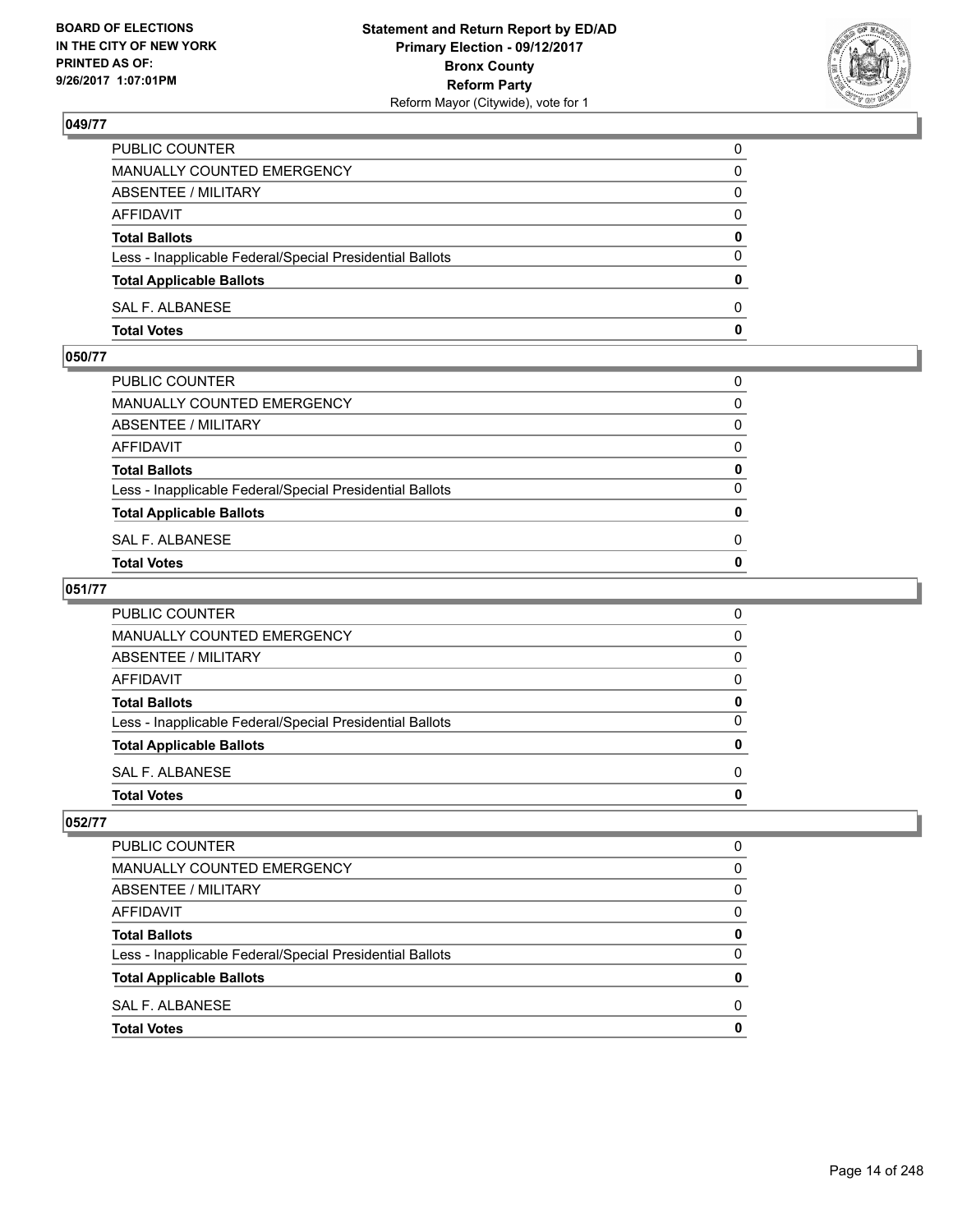

| PUBLIC COUNTER                                           | 0            |
|----------------------------------------------------------|--------------|
| MANUALLY COUNTED EMERGENCY                               | 0            |
| ABSENTEE / MILITARY                                      | 0            |
| AFFIDAVIT                                                | $\Omega$     |
| <b>Total Ballots</b>                                     | 0            |
| Less - Inapplicable Federal/Special Presidential Ballots | $\Omega$     |
| <b>Total Applicable Ballots</b>                          | $\mathbf{0}$ |
| SAL F. ALBANESE                                          | $\Omega$     |
| <b>Total Votes</b>                                       | $\mathbf 0$  |

## **054/77**

| <b>Total Votes</b>                                       | $\mathbf{0}$ |
|----------------------------------------------------------|--------------|
| SAL F. ALBANESE                                          | 0            |
| <b>Total Applicable Ballots</b>                          | $\mathbf{0}$ |
| Less - Inapplicable Federal/Special Presidential Ballots | $\Omega$     |
| <b>Total Ballots</b>                                     | 0            |
| AFFIDAVIT                                                | $\Omega$     |
| ABSENTEE / MILITARY                                      | $\Omega$     |
| MANUALLY COUNTED EMERGENCY                               | $\Omega$     |
| PUBLIC COUNTER                                           | 0            |
|                                                          |              |

#### **055/77**

| PUBLIC COUNTER                                           | 0            |
|----------------------------------------------------------|--------------|
| MANUALLY COUNTED EMERGENCY                               | $\mathbf{0}$ |
| ABSENTEE / MILITARY                                      | $\mathbf{0}$ |
| AFFIDAVIT                                                | $\mathbf{0}$ |
| <b>Total Ballots</b>                                     | 0            |
| Less - Inapplicable Federal/Special Presidential Ballots | $\mathbf{0}$ |
| <b>Total Applicable Ballots</b>                          | 0            |
| SAL F. ALBANESE                                          | $\Omega$     |
| Total Votes                                              | $\mathbf{0}$ |
|                                                          |              |

| <b>Total Votes</b>                                       |   |
|----------------------------------------------------------|---|
| BILL DE BLASIO (WRITE-IN)                                |   |
| SAL F. ALBANESE                                          |   |
| <b>Total Applicable Ballots</b>                          | 2 |
| Less - Inapplicable Federal/Special Presidential Ballots | 0 |
| <b>Total Ballots</b>                                     | 2 |
| AFFIDAVIT                                                |   |
| ABSENTEE / MILITARY                                      |   |
| MANUALLY COUNTED EMERGENCY                               | 0 |
| PUBLIC COUNTER                                           | 0 |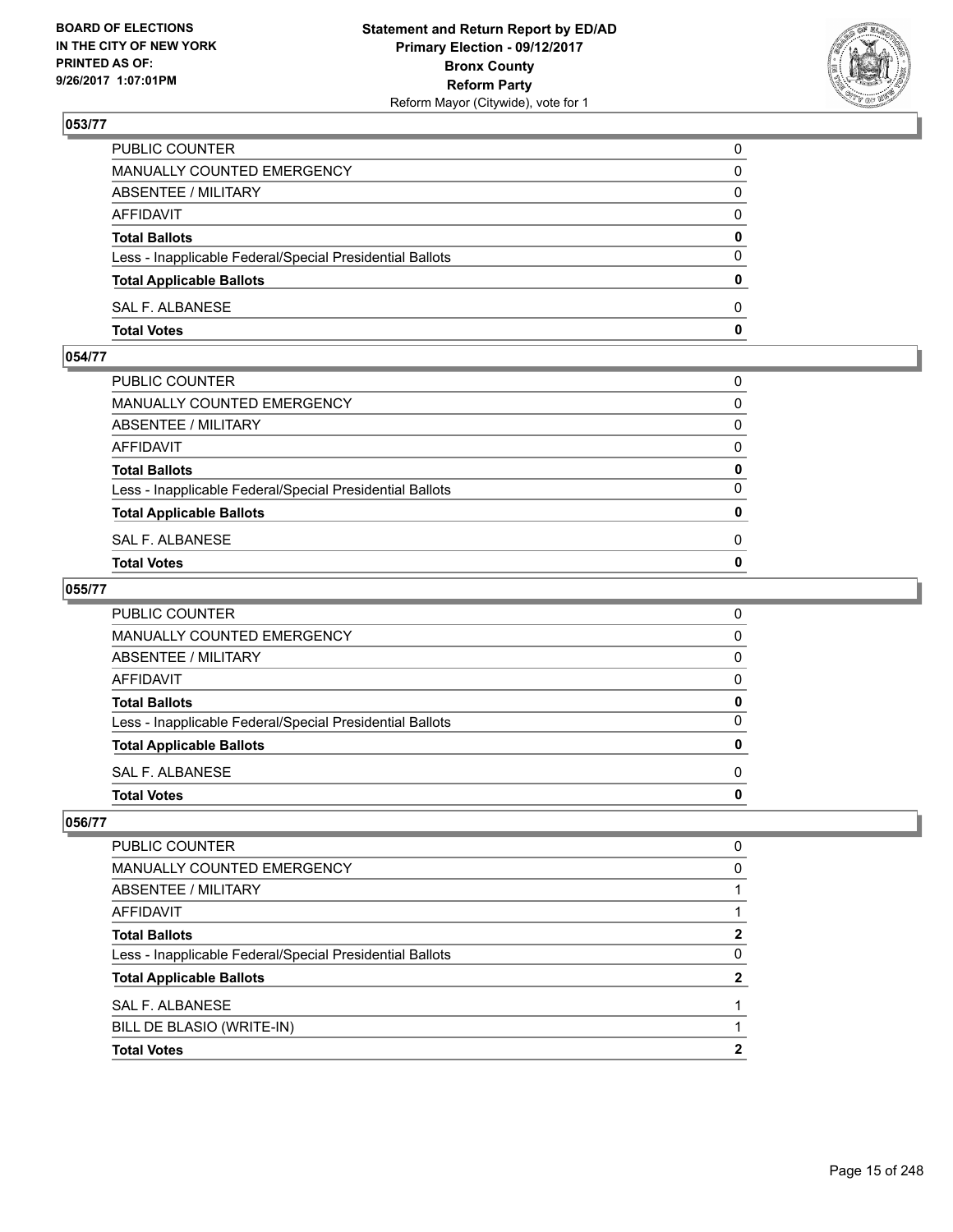

| <b>Total Votes</b>                                       |   |
|----------------------------------------------------------|---|
| UNATTRIBUTABLE WRITE-IN (WRITE-IN)                       |   |
| <b>SAL F. ALBANESE</b>                                   | 0 |
| <b>Total Applicable Ballots</b>                          |   |
| Less - Inapplicable Federal/Special Presidential Ballots | 0 |
| <b>Total Ballots</b>                                     |   |
| AFFIDAVIT                                                | 0 |
| <b>ABSENTEE / MILITARY</b>                               | 0 |
| <b>MANUALLY COUNTED EMERGENCY</b>                        | 0 |
| PUBLIC COUNTER                                           |   |

#### **058/77**

| PUBLIC COUNTER                                           |          |
|----------------------------------------------------------|----------|
| MANUALLY COUNTED EMERGENCY                               | 0        |
| ABSENTEE / MILITARY                                      | $\Omega$ |
| AFFIDAVIT                                                | $\Omega$ |
| Total Ballots                                            |          |
| Less - Inapplicable Federal/Special Presidential Ballots | 0        |
| <b>Total Applicable Ballots</b>                          |          |
| SAL F. ALBANESE                                          | $\Omega$ |
| ROBERT GANGI (WRITE-IN)                                  |          |
| <b>Total Votes</b>                                       |          |

#### **059/77**

| 0 |
|---|
|   |
| 0 |
| 0 |
| 0 |
| 0 |
| 0 |
| 0 |
| 0 |
| 0 |
|   |

| PUBLIC COUNTER                                           | 0 |
|----------------------------------------------------------|---|
| <b>MANUALLY COUNTED EMERGENCY</b>                        | 0 |
| ABSENTEE / MILITARY                                      | 0 |
| AFFIDAVIT                                                | 0 |
| <b>Total Ballots</b>                                     | 0 |
| Less - Inapplicable Federal/Special Presidential Ballots | 0 |
| <b>Total Applicable Ballots</b>                          | Ω |
| SAL F. ALBANESE                                          | 0 |
| <b>Total Votes</b>                                       | O |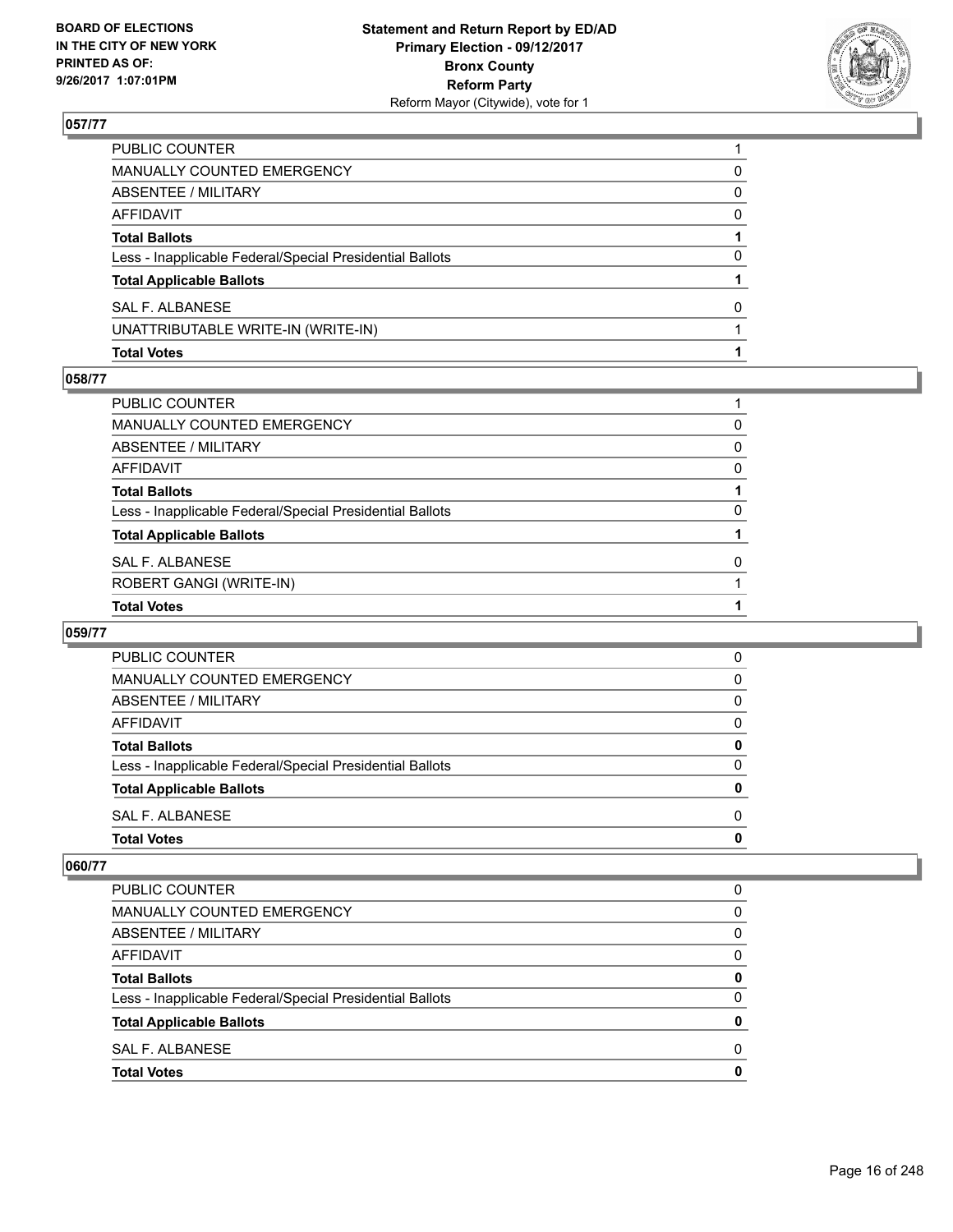

| <b>Total Votes</b>                                       |          |
|----------------------------------------------------------|----------|
| UNATTRIBUTABLE WRITE-IN (WRITE-IN)                       |          |
| SAL F. ALBANESE                                          | 0        |
| <b>Total Applicable Ballots</b>                          |          |
| Less - Inapplicable Federal/Special Presidential Ballots | 0        |
| <b>Total Ballots</b>                                     |          |
| AFFIDAVIT                                                | $\Omega$ |
| <b>ABSENTEE / MILITARY</b>                               | 0        |
| <b>MANUALLY COUNTED EMERGENCY</b>                        | 0        |
| PUBLIC COUNTER                                           |          |

#### **062/77**

| PUBLIC COUNTER                                           | 0            |
|----------------------------------------------------------|--------------|
| MANUALLY COUNTED EMERGENCY                               | 0            |
| ABSENTEE / MILITARY                                      | 0            |
| AFFIDAVIT                                                | 0            |
| <b>Total Ballots</b>                                     | 0            |
| Less - Inapplicable Federal/Special Presidential Ballots | 0            |
| <b>Total Applicable Ballots</b>                          | $\mathbf{0}$ |
| SAL F. ALBANESE                                          | 0            |
| Total Votes                                              | 0            |
|                                                          |              |

# **063/77**

| PUBLIC COUNTER                                           | 0 |
|----------------------------------------------------------|---|
| <b>MANUALLY COUNTED EMERGENCY</b>                        | O |
| ABSENTEE / MILITARY                                      | 0 |
| AFFIDAVIT                                                | O |
| <b>Total Ballots</b>                                     |   |
| Less - Inapplicable Federal/Special Presidential Ballots | n |
| <b>Total Applicable Ballots</b>                          |   |
| SAL F. ALBANESE                                          | O |
| <b>Total Votes</b>                                       |   |

| <b>Total Votes</b>                                       | 0        |
|----------------------------------------------------------|----------|
| SAL F. ALBANESE                                          | 0        |
| <b>Total Applicable Ballots</b>                          | 0        |
| Less - Inapplicable Federal/Special Presidential Ballots | $\Omega$ |
| <b>Total Ballots</b>                                     | 0        |
| AFFIDAVIT                                                | 0        |
| ABSENTEE / MILITARY                                      | 0        |
| MANUALLY COUNTED EMERGENCY                               | 0        |
| <b>PUBLIC COUNTER</b>                                    | 0        |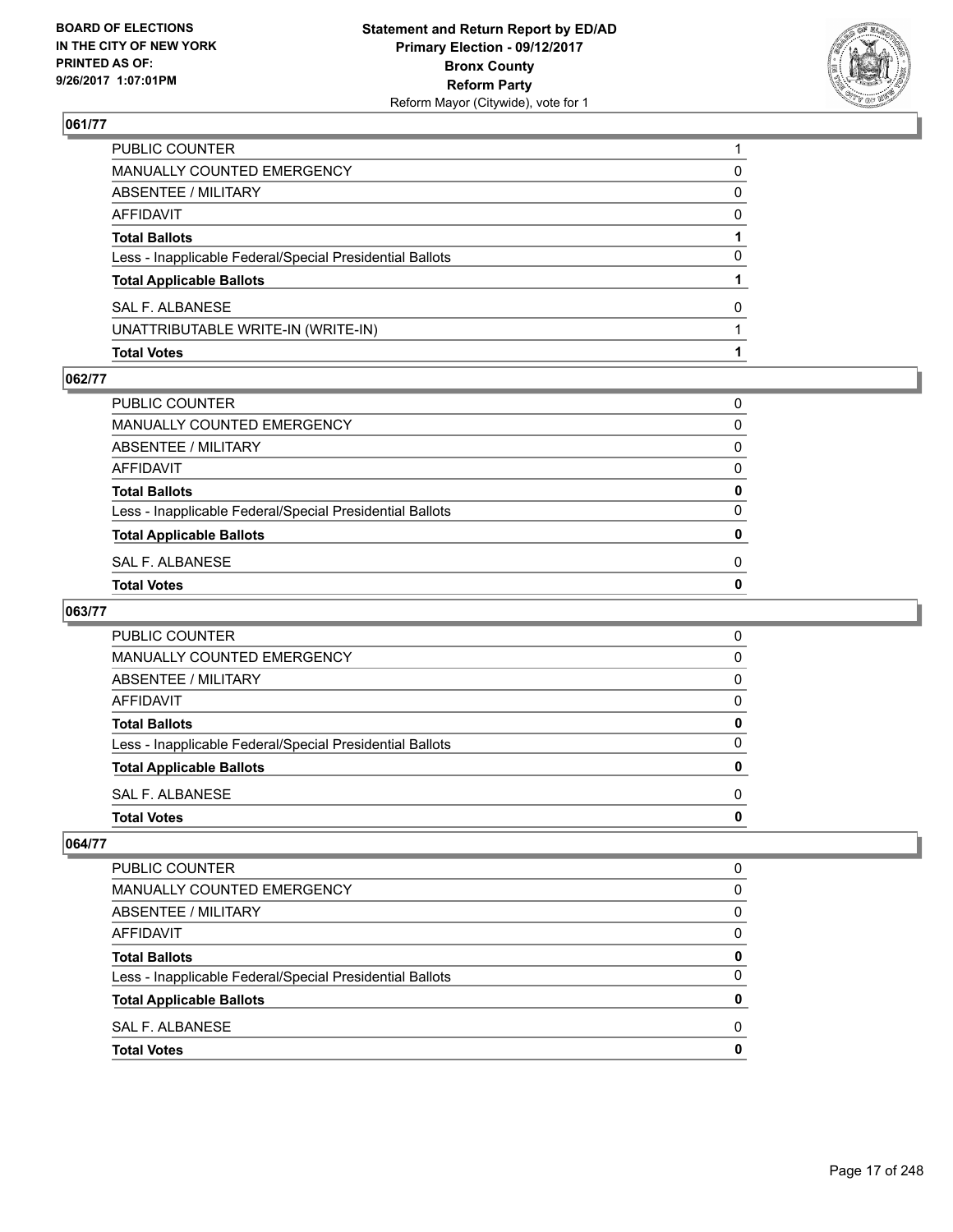

| PUBLIC COUNTER                                           | 3 |
|----------------------------------------------------------|---|
| MANUALLY COUNTED EMERGENCY                               | 0 |
| ABSENTEE / MILITARY                                      | 0 |
| AFFIDAVIT                                                | 0 |
| <b>Total Ballots</b>                                     | 3 |
| Less - Inapplicable Federal/Special Presidential Ballots | 0 |
| <b>Total Applicable Ballots</b>                          | 3 |
| SAL F. ALBANESE                                          | 2 |
| <b>Total Votes</b>                                       | 2 |
| Unrecorded                                               |   |
|                                                          |   |

#### **066/77 COMBINED into: 084/84**

#### **067/77**

| PUBLIC COUNTER                                           | 0        |
|----------------------------------------------------------|----------|
| MANUALLY COUNTED EMERGENCY                               | $\Omega$ |
| ABSENTEE / MILITARY                                      | 0        |
| AFFIDAVIT                                                | 0        |
| <b>Total Ballots</b>                                     | 0        |
| Less - Inapplicable Federal/Special Presidential Ballots | 0        |
| <b>Total Applicable Ballots</b>                          | n        |
| SAL F. ALBANESE                                          | 0        |
| Total Votes                                              | 0        |
|                                                          |          |

#### **068/77**

| <b>PUBLIC COUNTER</b>                                    | 0 |
|----------------------------------------------------------|---|
| <b>MANUALLY COUNTED EMERGENCY</b>                        | 0 |
| ABSENTEE / MILITARY                                      | 0 |
| AFFIDAVIT                                                | 0 |
| <b>Total Ballots</b>                                     | 0 |
| Less - Inapplicable Federal/Special Presidential Ballots | 0 |
| <b>Total Applicable Ballots</b>                          | 0 |
| SAL F. ALBANESE                                          | 0 |
| <b>Total Votes</b>                                       | O |
|                                                          |   |

#### **069/77 COMBINED into: 049/77**

| <b>Total Votes</b>                                       | 0            |
|----------------------------------------------------------|--------------|
| SAL F. ALBANESE                                          | <sup>0</sup> |
| <b>Total Applicable Ballots</b>                          | 0            |
| Less - Inapplicable Federal/Special Presidential Ballots | 0            |
| <b>Total Ballots</b>                                     | 0            |
| AFFIDAVIT                                                | $\Omega$     |
| ABSENTEE / MILITARY                                      | $\Omega$     |
| MANUALLY COUNTED EMERGENCY                               | 0            |
| PUBLIC COUNTER                                           | 0            |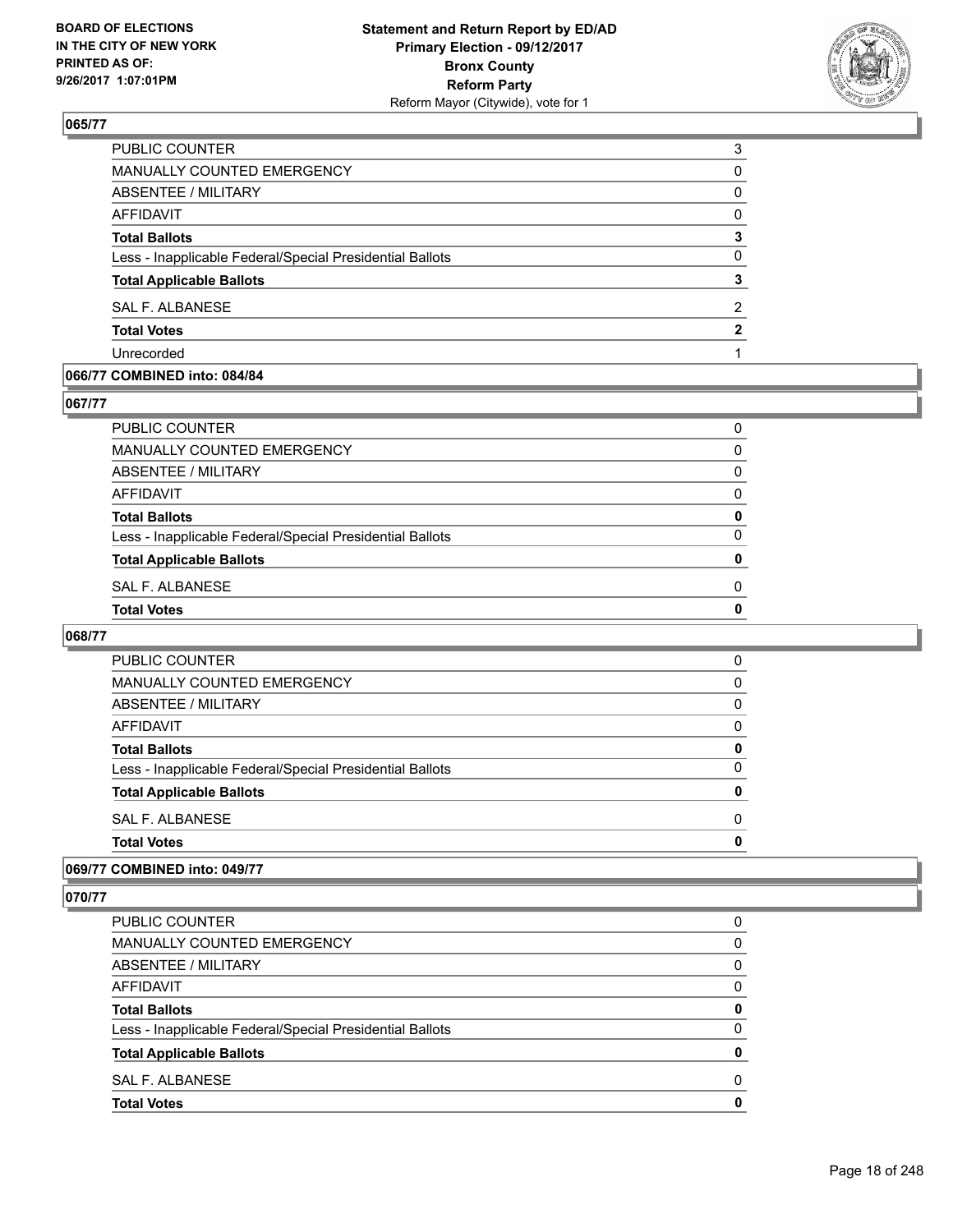

| PUBLIC COUNTER                                           |          |
|----------------------------------------------------------|----------|
| MANUALLY COUNTED EMERGENCY                               | 0        |
| ABSENTEE / MILITARY                                      | 0        |
| AFFIDAVIT                                                | $\Omega$ |
| <b>Total Ballots</b>                                     |          |
| Less - Inapplicable Federal/Special Presidential Ballots | $\Omega$ |
| <b>Total Applicable Ballots</b>                          |          |
| SAL F. ALBANESE                                          |          |
| <b>Total Votes</b>                                       |          |

#### **072/77**

| PUBLIC COUNTER                                           |   |
|----------------------------------------------------------|---|
| MANUALLY COUNTED EMERGENCY                               | 0 |
| ABSENTEE / MILITARY                                      | 0 |
| AFFIDAVIT                                                | 0 |
| <b>Total Ballots</b>                                     |   |
| Less - Inapplicable Federal/Special Presidential Ballots | 0 |
| <b>Total Applicable Ballots</b>                          |   |
| SAL F. ALBANESE                                          | 0 |
| UNATTRIBUTABLE WRITE-IN (WRITE-IN)                       |   |
| <b>Total Votes</b>                                       |   |

#### **073/77 COMBINED into: 049/77**

#### **074/77**

| <b>PUBLIC COUNTER</b>                                    |   |
|----------------------------------------------------------|---|
|                                                          |   |
| MANUALLY COUNTED EMERGENCY                               | 0 |
| ABSENTEE / MILITARY                                      | 0 |
| AFFIDAVIT                                                | 0 |
| <b>Total Ballots</b>                                     |   |
| Less - Inapplicable Federal/Special Presidential Ballots | 0 |
| <b>Total Applicable Ballots</b>                          |   |
| SAL F. ALBANESE                                          |   |
| <b>Total Votes</b>                                       |   |

| <b>Total Votes</b>                                       |   |
|----------------------------------------------------------|---|
| SAL F. ALBANESE                                          |   |
| <b>Total Applicable Ballots</b>                          |   |
| Less - Inapplicable Federal/Special Presidential Ballots | O |
| <b>Total Ballots</b>                                     |   |
| AFFIDAVIT                                                | 0 |
| ABSENTEE / MILITARY                                      | 0 |
| MANUALLY COUNTED EMERGENCY                               | 0 |
| PUBLIC COUNTER                                           |   |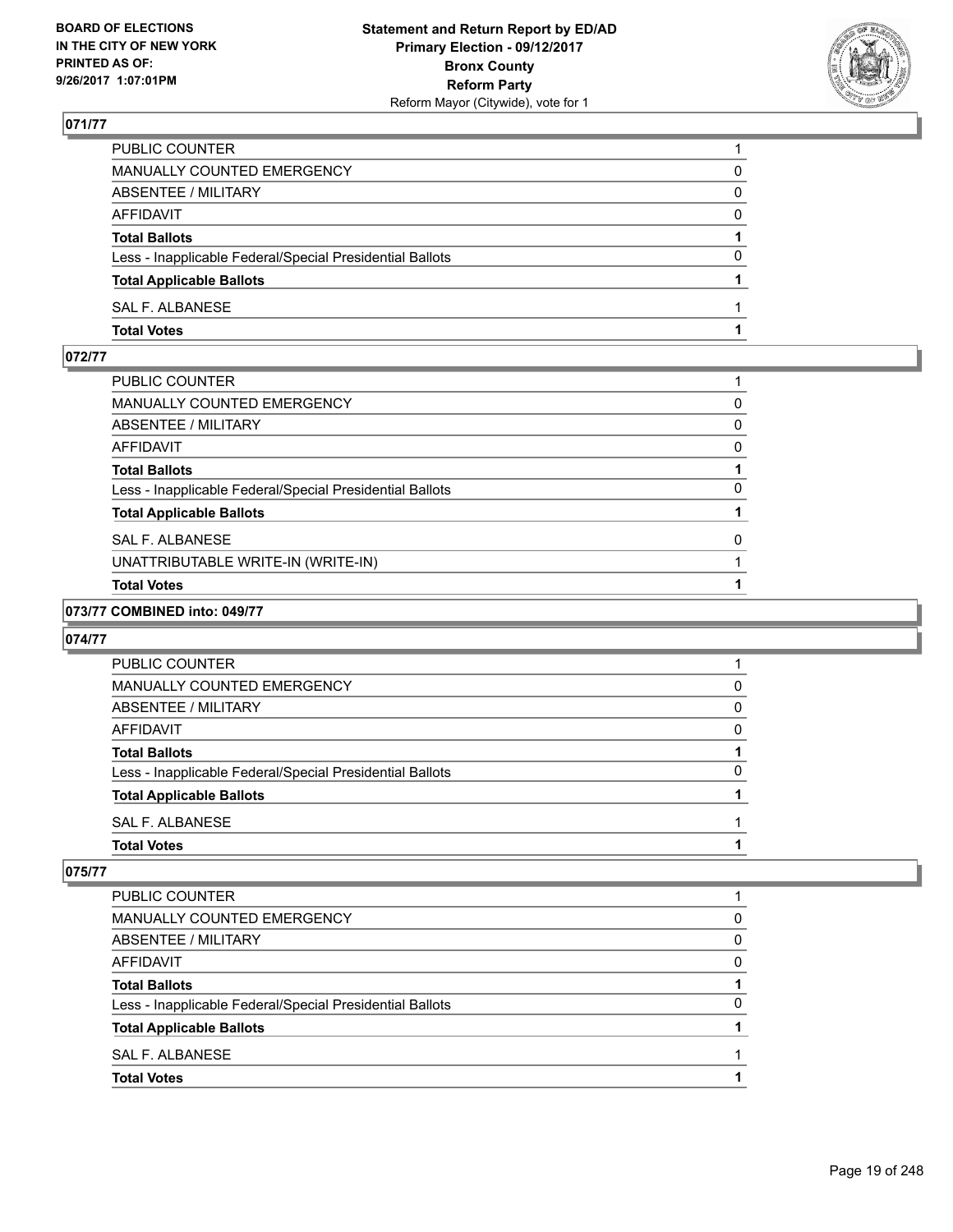

| <b>Total Votes</b>                                       |              |
|----------------------------------------------------------|--------------|
| UNATTRIBUTABLE WRITE-IN (WRITE-IN)                       |              |
| <b>SAL F. ALBANESE</b>                                   | <sup>0</sup> |
| <b>Total Applicable Ballots</b>                          |              |
| Less - Inapplicable Federal/Special Presidential Ballots | 0            |
| <b>Total Ballots</b>                                     |              |
| AFFIDAVIT                                                | 0            |
| <b>ABSENTEE / MILITARY</b>                               | 0            |
| <b>MANUALLY COUNTED EMERGENCY</b>                        | 0            |
| PUBLIC COUNTER                                           |              |

#### **077/77**

| PUBLIC COUNTER                                           |              |
|----------------------------------------------------------|--------------|
| MANUALLY COUNTED EMERGENCY                               | 0            |
| ABSENTEE / MILITARY                                      |              |
| AFFIDAVIT                                                | 0            |
| <b>Total Ballots</b>                                     | $\mathbf{2}$ |
| Less - Inapplicable Federal/Special Presidential Ballots | 0            |
| <b>Total Applicable Ballots</b>                          | 2            |
| SAL F. ALBANESE                                          | 2            |
| Total Votes                                              |              |
|                                                          |              |

# **078/77**

| PUBLIC COUNTER                                           | 0 |
|----------------------------------------------------------|---|
| MANUALLY COUNTED EMERGENCY                               | 0 |
| ABSENTEE / MILITARY                                      | 0 |
| AFFIDAVIT                                                | O |
| <b>Total Ballots</b>                                     |   |
| Less - Inapplicable Federal/Special Presidential Ballots | ŋ |
| <b>Total Applicable Ballots</b>                          |   |
| SAL F. ALBANESE                                          | O |
| <b>Total Votes</b>                                       |   |

| <b>Total Votes</b>                                       | 0 |
|----------------------------------------------------------|---|
| SAL F. ALBANESE                                          | 0 |
| <b>Total Applicable Ballots</b>                          | 0 |
| Less - Inapplicable Federal/Special Presidential Ballots | 0 |
| <b>Total Ballots</b>                                     | 0 |
| AFFIDAVIT                                                | 0 |
| ABSENTEE / MILITARY                                      | 0 |
| MANUALLY COUNTED EMERGENCY                               | 0 |
| <b>PUBLIC COUNTER</b>                                    | 0 |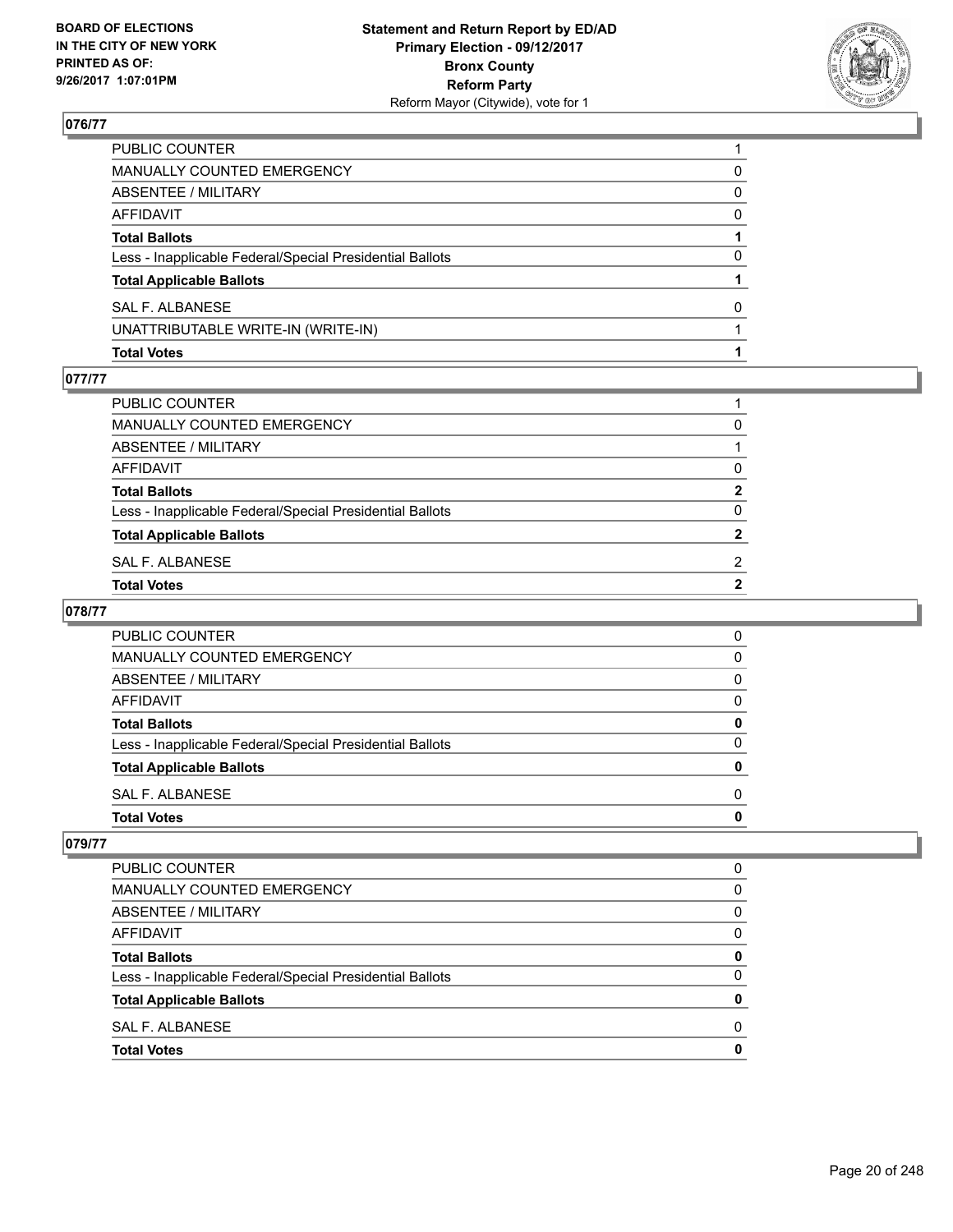

| PUBLIC COUNTER                                           | 0            |
|----------------------------------------------------------|--------------|
| MANUALLY COUNTED EMERGENCY                               | $\Omega$     |
| ABSENTEE / MILITARY                                      | $\mathbf{0}$ |
| AFFIDAVIT                                                | 0            |
| <b>Total Ballots</b>                                     | $\mathbf{0}$ |
| Less - Inapplicable Federal/Special Presidential Ballots | $\Omega$     |
| <b>Total Applicable Ballots</b>                          | $\mathbf{0}$ |
| SAL F. ALBANESE                                          | $\Omega$     |
| <b>Total Votes</b>                                       | $\mathbf{0}$ |

# **081/77**

| 0<br>2         |
|----------------|
|                |
|                |
| $\overline{2}$ |
| $\Omega$       |
| $\mathbf{2}$   |
| $\mathbf{0}$   |
| $\mathbf{0}$   |
| $\mathbf{0}$   |
| 2              |
|                |

| PUBLIC COUNTER                                           | 0 |
|----------------------------------------------------------|---|
| <b>MANUALLY COUNTED EMERGENCY</b>                        | 0 |
| ABSENTEE / MILITARY                                      | 0 |
| AFFIDAVIT                                                | 0 |
| <b>Total Ballots</b>                                     |   |
| Less - Inapplicable Federal/Special Presidential Ballots | O |
| <b>Total Applicable Ballots</b>                          |   |
| SAL F. ALBANESE                                          | O |
| <b>Total Votes</b>                                       |   |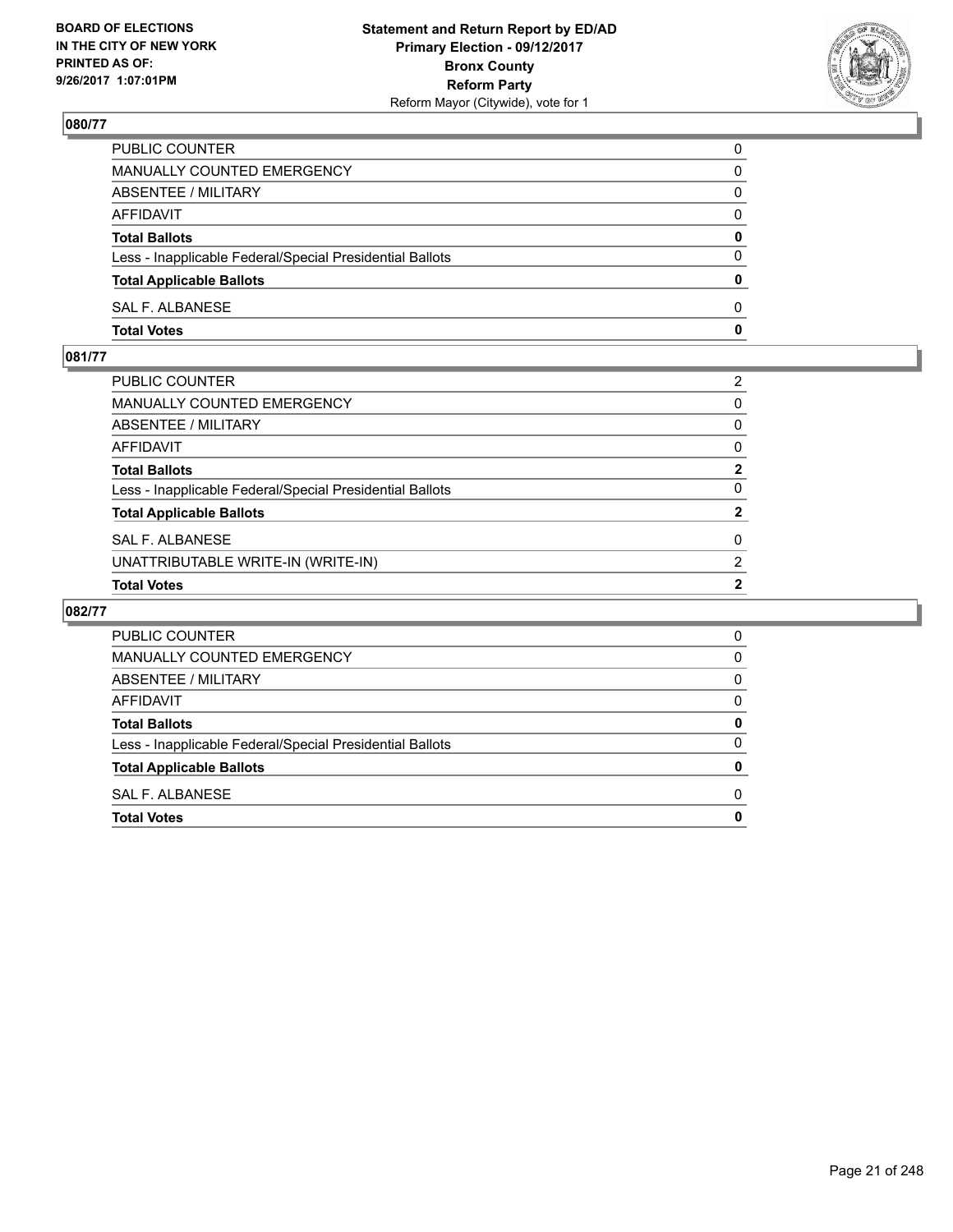

| PUBLIC COUNTER                                           | 0            |
|----------------------------------------------------------|--------------|
| MANUALLY COUNTED EMERGENCY                               | $\Omega$     |
| ABSENTEE / MILITARY                                      | $\mathbf{0}$ |
| AFFIDAVIT                                                | 0            |
| <b>Total Ballots</b>                                     | $\mathbf{0}$ |
| Less - Inapplicable Federal/Special Presidential Ballots | $\Omega$     |
| <b>Total Applicable Ballots</b>                          | $\mathbf{0}$ |
| SAL F. ALBANESE                                          | $\Omega$     |
| <b>Total Votes</b>                                       | $\mathbf{0}$ |

## **002/78**

| <b>Total Votes</b>                                       | $\mathbf{0}$ |
|----------------------------------------------------------|--------------|
| SAL F. ALBANESE                                          | 0            |
| <b>Total Applicable Ballots</b>                          | $\mathbf{0}$ |
| Less - Inapplicable Federal/Special Presidential Ballots | $\Omega$     |
| <b>Total Ballots</b>                                     | 0            |
| AFFIDAVIT                                                | $\Omega$     |
| ABSENTEE / MILITARY                                      | $\Omega$     |
| MANUALLY COUNTED EMERGENCY                               | $\Omega$     |
| PUBLIC COUNTER                                           | 0            |
|                                                          |              |

#### **003/78**

| PUBLIC COUNTER                                           | $\overline{2}$ |
|----------------------------------------------------------|----------------|
| <b>MANUALLY COUNTED EMERGENCY</b>                        | 0              |
| <b>ABSENTEE / MILITARY</b>                               | 0              |
| <b>AFFIDAVIT</b>                                         | 0              |
| <b>Total Ballots</b>                                     | $\mathbf{2}$   |
| Less - Inapplicable Federal/Special Presidential Ballots | 0              |
| <b>Total Applicable Ballots</b>                          | 2              |
| <b>SAL F. ALBANESE</b>                                   | $\Omega$       |
| NICOLE MALLIOTAKIS (WRITE-IN)                            |                |
| UNATTRIBUTABLE WRITE-IN (WRITE-IN)                       |                |
| <b>Total Votes</b>                                       | $\mathbf{2}$   |

| PUBLIC COUNTER                                           |   |
|----------------------------------------------------------|---|
| MANUALLY COUNTED EMERGENCY                               | 0 |
| ABSENTEE / MILITARY                                      | 0 |
| AFFIDAVIT                                                | 0 |
| <b>Total Ballots</b>                                     |   |
| Less - Inapplicable Federal/Special Presidential Ballots | 0 |
| <b>Total Applicable Ballots</b>                          |   |
| SAL F. ALBANESE                                          |   |
| <b>Total Votes</b>                                       |   |
|                                                          |   |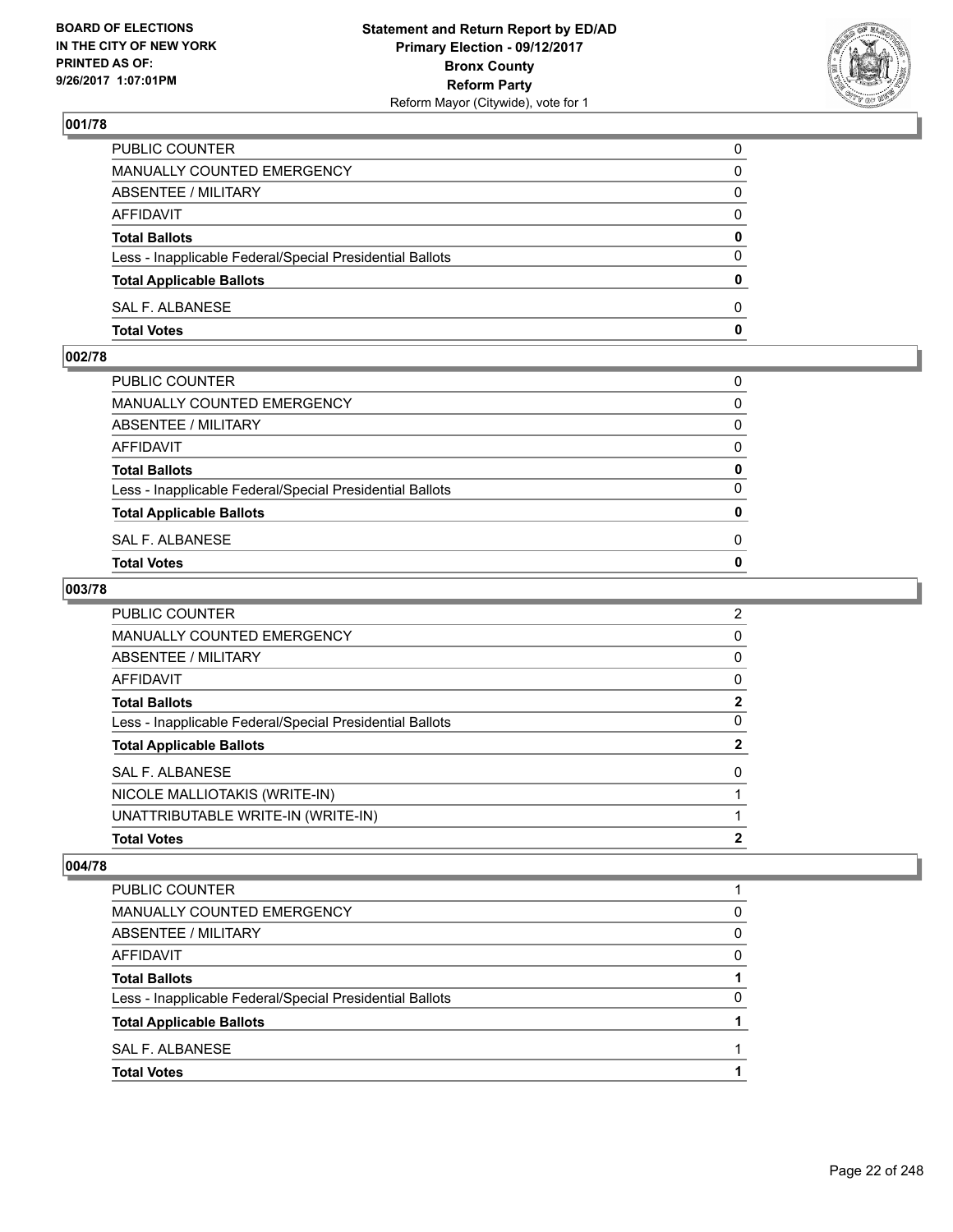

| <b>Total Votes</b>                                       | 2              |
|----------------------------------------------------------|----------------|
| BILL DE BLASIO (WRITE-IN)                                | 2              |
| SAL F. ALBANESE                                          | 0              |
| <b>Total Applicable Ballots</b>                          | 2              |
| Less - Inapplicable Federal/Special Presidential Ballots | 0              |
| <b>Total Ballots</b>                                     | 2              |
| <b>AFFIDAVIT</b>                                         | $\Omega$       |
| <b>ABSENTEE / MILITARY</b>                               | 0              |
| <b>MANUALLY COUNTED EMERGENCY</b>                        | 0              |
| PUBLIC COUNTER                                           | $\overline{2}$ |

#### **006/78**

| PUBLIC COUNTER                                           | 0 |
|----------------------------------------------------------|---|
| MANUALLY COUNTED EMERGENCY                               | 0 |
| ABSENTEE / MILITARY                                      | 0 |
| AFFIDAVIT                                                | 0 |
| <b>Total Ballots</b>                                     | 0 |
| Less - Inapplicable Federal/Special Presidential Ballots | 0 |
| <b>Total Applicable Ballots</b>                          | 0 |
| SAL F. ALBANESE                                          | 0 |
| Total Votes                                              | o |

# **007/78**

| <b>PUBLIC COUNTER</b>                                    | 0 |
|----------------------------------------------------------|---|
| MANUALLY COUNTED EMERGENCY                               | 0 |
| ABSENTEE / MILITARY                                      | 0 |
| AFFIDAVIT                                                | 0 |
| <b>Total Ballots</b>                                     | 0 |
| Less - Inapplicable Federal/Special Presidential Ballots | O |
| <b>Total Applicable Ballots</b>                          | n |
| SAL F. ALBANESE                                          | 0 |
| <b>Total Votes</b>                                       |   |

| <b>Total Votes</b>                                       |   |
|----------------------------------------------------------|---|
| UNATTRIBUTABLE WRITE-IN (WRITE-IN)                       |   |
| SAL F. ALBANESE                                          | 0 |
| <b>Total Applicable Ballots</b>                          |   |
| Less - Inapplicable Federal/Special Presidential Ballots | 0 |
| <b>Total Ballots</b>                                     |   |
| AFFIDAVIT                                                | 0 |
| ABSENTEE / MILITARY                                      | 0 |
| <b>MANUALLY COUNTED EMERGENCY</b>                        | 0 |
| <b>PUBLIC COUNTER</b>                                    |   |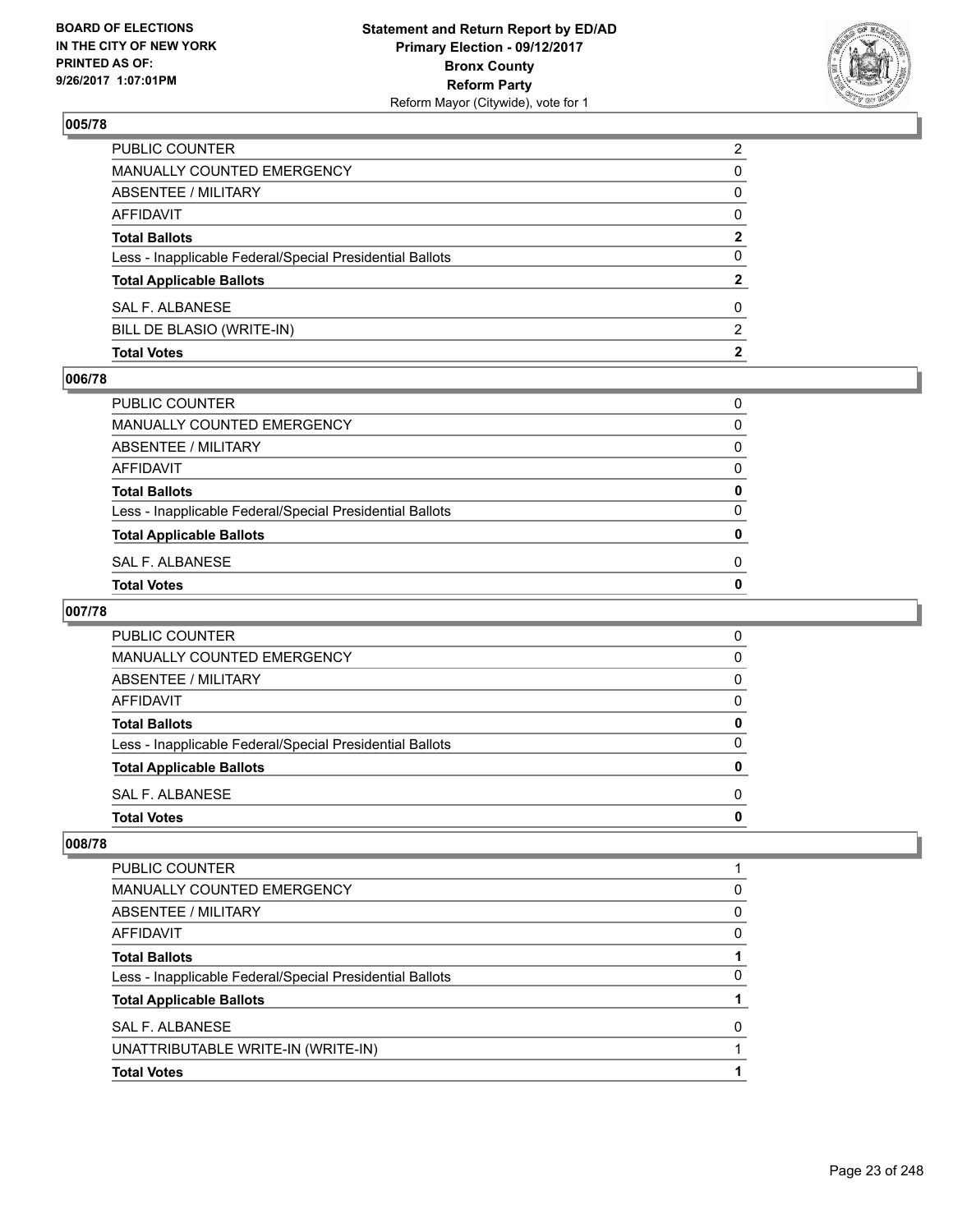

| PUBLIC COUNTER                                           | 0            |
|----------------------------------------------------------|--------------|
| MANUALLY COUNTED EMERGENCY                               | 0            |
| ABSENTEE / MILITARY                                      | 0            |
| AFFIDAVIT                                                | $\Omega$     |
| <b>Total Ballots</b>                                     | $\mathbf{0}$ |
| Less - Inapplicable Federal/Special Presidential Ballots | $\Omega$     |
| <b>Total Applicable Ballots</b>                          | $\mathbf{0}$ |
| <b>SAL F. ALBANESE</b>                                   | 0            |
| <b>Total Votes</b>                                       | 0            |

## **010/78**

| PUBLIC COUNTER                                           | 0 |
|----------------------------------------------------------|---|
| MANUALLY COUNTED EMERGENCY                               | 0 |
| ABSENTEE / MILITARY                                      |   |
| AFFIDAVIT                                                | 0 |
| Total Ballots                                            |   |
| Less - Inapplicable Federal/Special Presidential Ballots | 0 |
| <b>Total Applicable Ballots</b>                          |   |
| SAL F. ALBANESE                                          | 0 |
| <b>BO DIETL (WRITE-IN)</b>                               |   |
| <b>Total Votes</b>                                       |   |

# **011/78**

| <b>PUBLIC COUNTER</b>                                    |   |
|----------------------------------------------------------|---|
| MANUALLY COUNTED EMERGENCY                               | O |
| ABSENTEE / MILITARY                                      |   |
| AFFIDAVIT                                                |   |
| <b>Total Ballots</b>                                     | o |
| Less - Inapplicable Federal/Special Presidential Ballots |   |
| <b>Total Applicable Ballots</b>                          |   |
| SAL F. ALBANESE                                          |   |
| <b>Total Votes</b>                                       |   |

| <b>Total Votes</b>                                       | 0 |
|----------------------------------------------------------|---|
| SAL F. ALBANESE                                          | 0 |
| <b>Total Applicable Ballots</b>                          | 0 |
| Less - Inapplicable Federal/Special Presidential Ballots | 0 |
| <b>Total Ballots</b>                                     | 0 |
| AFFIDAVIT                                                | 0 |
| ABSENTEE / MILITARY                                      | 0 |
| MANUALLY COUNTED EMERGENCY                               | 0 |
| PUBLIC COUNTER                                           | 0 |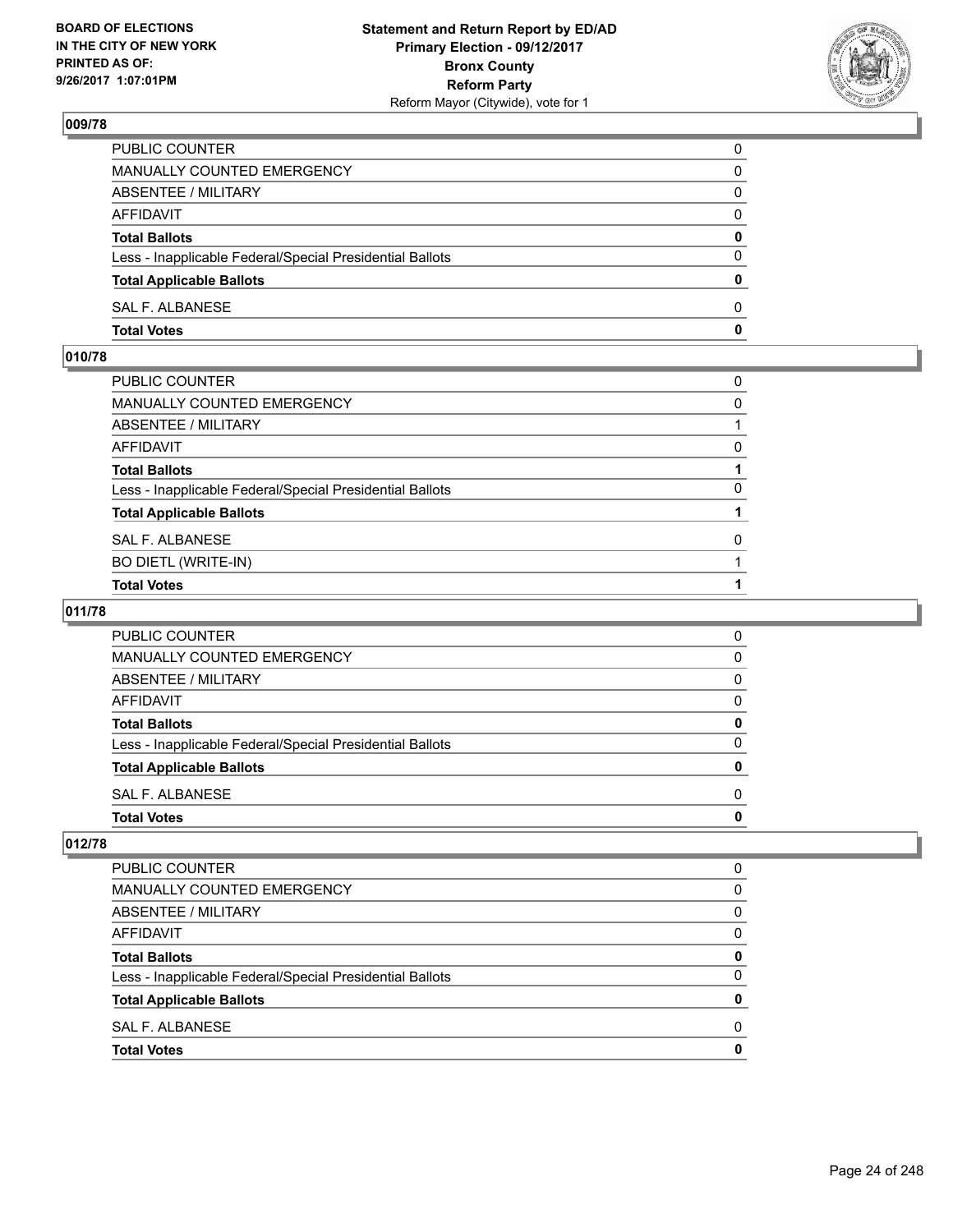

| PUBLIC COUNTER                                           | 0            |
|----------------------------------------------------------|--------------|
| MANUALLY COUNTED EMERGENCY                               | 0            |
| ABSENTEE / MILITARY                                      | 0            |
| AFFIDAVIT                                                | $\Omega$     |
| <b>Total Ballots</b>                                     | 0            |
| Less - Inapplicable Federal/Special Presidential Ballots | $\Omega$     |
| <b>Total Applicable Ballots</b>                          | $\mathbf{0}$ |
| SAL F. ALBANESE                                          | $\Omega$     |
| <b>Total Votes</b>                                       | $\mathbf 0$  |

# **014/78**

| PUBLIC COUNTER                                           |          |
|----------------------------------------------------------|----------|
| MANUALLY COUNTED EMERGENCY                               | 0        |
| ABSENTEE / MILITARY                                      | 0        |
| AFFIDAVIT                                                | 0        |
| <b>Total Ballots</b>                                     |          |
| Less - Inapplicable Federal/Special Presidential Ballots | 0        |
| <b>Total Applicable Ballots</b>                          |          |
| SAL F. ALBANESE                                          | $\Omega$ |
| RUBEN DIAZ JR (WRITE-IN)                                 |          |
| <b>Total Votes</b>                                       |          |

# **015/78**

| <b>PUBLIC COUNTER</b>                                    | 4              |
|----------------------------------------------------------|----------------|
| <b>MANUALLY COUNTED EMERGENCY</b>                        | 0              |
| ABSENTEE / MILITARY                                      | 0              |
| AFFIDAVIT                                                | 0              |
| <b>Total Ballots</b>                                     | 4              |
| Less - Inapplicable Federal/Special Presidential Ballots | 0              |
| <b>Total Applicable Ballots</b>                          | 4              |
| SAL F. ALBANESE                                          | $\overline{2}$ |
| BILL DE BLASIO (WRITE-IN)                                |                |
| <b>Total Votes</b>                                       | 3              |
| Unrecorded                                               |                |

| PUBLIC COUNTER                                           | 0 |
|----------------------------------------------------------|---|
| MANUALLY COUNTED EMERGENCY                               | 0 |
| ABSENTEE / MILITARY                                      | 0 |
| AFFIDAVIT                                                | 0 |
| <b>Total Ballots</b>                                     | 0 |
| Less - Inapplicable Federal/Special Presidential Ballots | O |
| <b>Total Applicable Ballots</b>                          | 0 |
| SAL F. ALBANESE                                          | 0 |
| <b>Total Votes</b>                                       | 0 |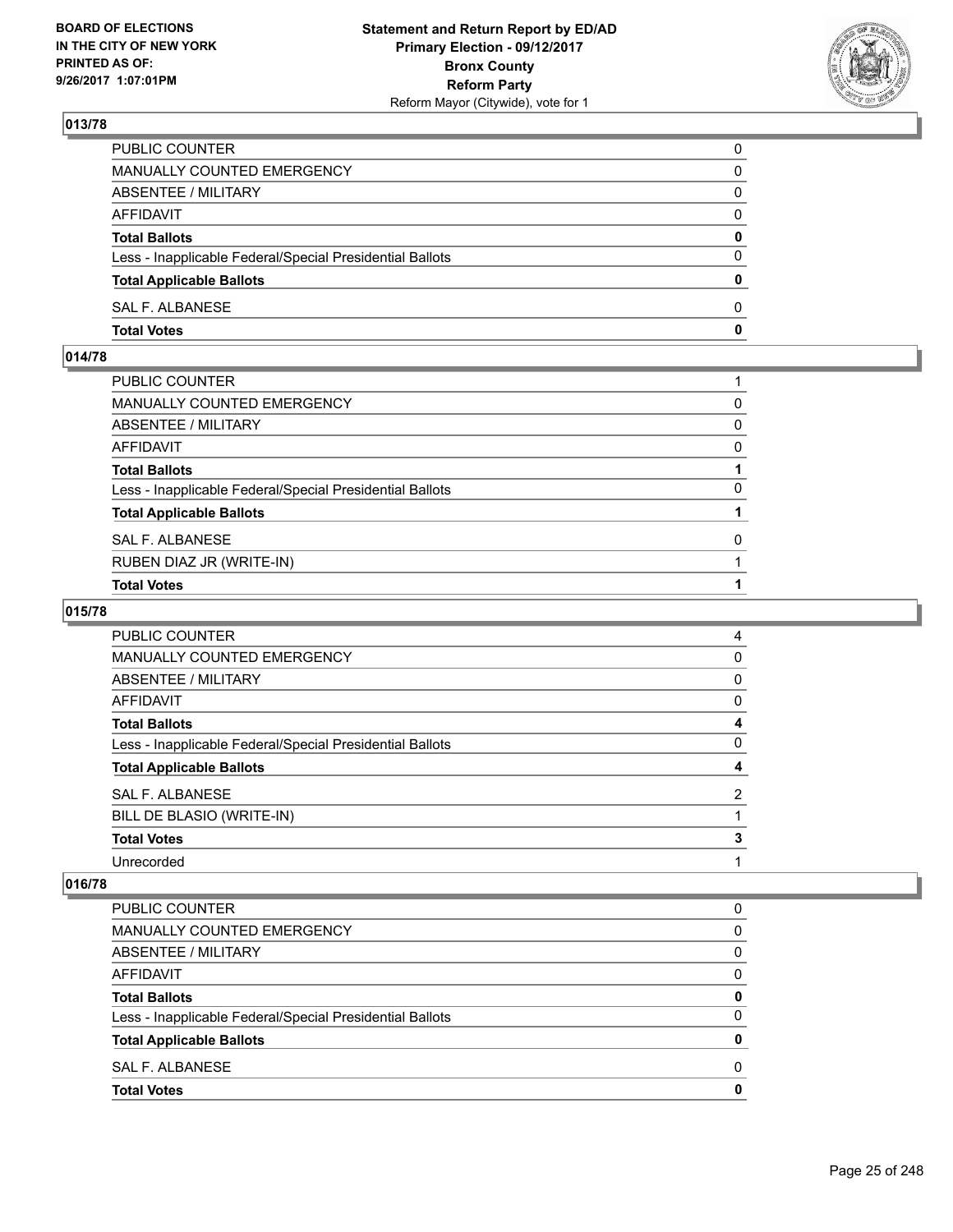

| PUBLIC COUNTER                                           |          |
|----------------------------------------------------------|----------|
| MANUALLY COUNTED EMERGENCY                               | 0        |
| ABSENTEE / MILITARY                                      | 0        |
| AFFIDAVIT                                                | $\Omega$ |
| <b>Total Ballots</b>                                     |          |
| Less - Inapplicable Federal/Special Presidential Ballots | $\Omega$ |
| <b>Total Applicable Ballots</b>                          |          |
| SAL F. ALBANESE                                          |          |
| <b>Total Votes</b>                                       |          |

# **018/78**

| MANUALLY COUNTED EMERGENCY                               |              |
|----------------------------------------------------------|--------------|
| ABSENTEE / MILITARY                                      | $\Omega$     |
| AFFIDAVIT                                                | $\mathbf{0}$ |
| <b>Total Ballots</b>                                     | $\mathbf{0}$ |
| Less - Inapplicable Federal/Special Presidential Ballots | $\Omega$     |
| <b>Total Applicable Ballots</b>                          | $\mathbf{0}$ |
| SAL F. ALBANESE                                          | 0            |
| <b>Total Votes</b>                                       | $\mathbf{0}$ |
|                                                          |              |

#### **019/78**

| <b>Total Votes</b>                                       |          |
|----------------------------------------------------------|----------|
| <b>SAL F. ALBANESE</b>                                   |          |
| <b>Total Applicable Ballots</b>                          |          |
| Less - Inapplicable Federal/Special Presidential Ballots | 0        |
| <b>Total Ballots</b>                                     |          |
| <b>AFFIDAVIT</b>                                         | $\Omega$ |
| <b>ABSENTEE / MILITARY</b>                               | $\Omega$ |
| <b>MANUALLY COUNTED EMERGENCY</b>                        | 0        |
| PUBLIC COUNTER                                           |          |

| <b>Total Votes</b>                                       |   |
|----------------------------------------------------------|---|
| BILL DE BLASIO (WRITE-IN)                                |   |
| SAL F. ALBANESE                                          | 0 |
| <b>Total Applicable Ballots</b>                          |   |
| Less - Inapplicable Federal/Special Presidential Ballots | 0 |
| <b>Total Ballots</b>                                     |   |
| AFFIDAVIT                                                | 0 |
| ABSENTEE / MILITARY                                      | 0 |
| <b>MANUALLY COUNTED EMERGENCY</b>                        | 0 |
| PUBLIC COUNTER                                           |   |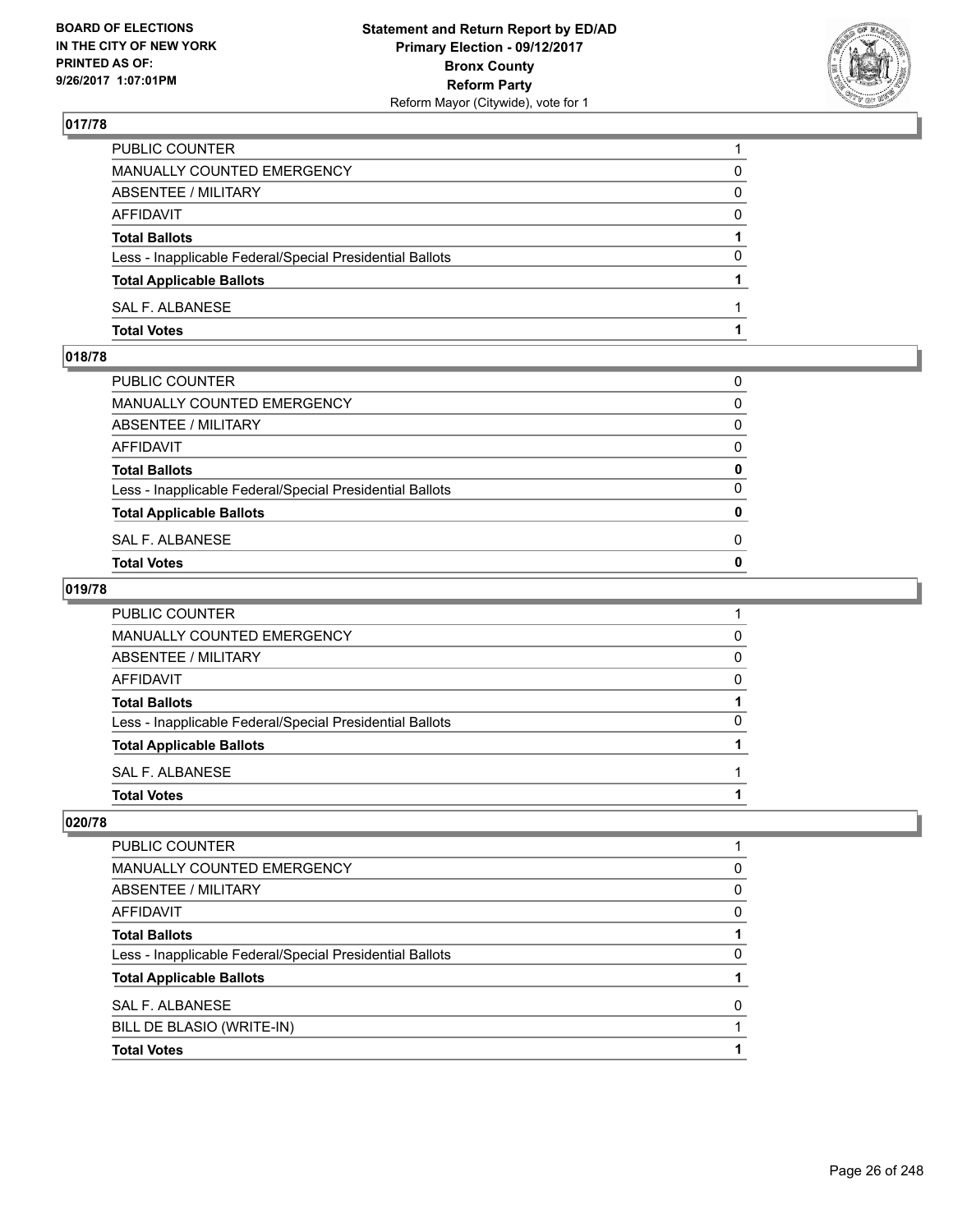

| PUBLIC COUNTER                                           |          |
|----------------------------------------------------------|----------|
| MANUALLY COUNTED EMERGENCY                               | 0        |
| ABSENTEE / MILITARY                                      | 0        |
| AFFIDAVIT                                                | 0        |
| <b>Total Ballots</b>                                     |          |
| Less - Inapplicable Federal/Special Presidential Ballots | $\Omega$ |
| <b>Total Applicable Ballots</b>                          |          |
| SAL F. ALBANESE                                          |          |
| <b>Total Votes</b>                                       |          |

# **022/78**

| <b>Total Votes</b>                                       | $\mathbf{0}$ |
|----------------------------------------------------------|--------------|
| SAL F. ALBANESE                                          | 0            |
| <b>Total Applicable Ballots</b>                          | $\mathbf{0}$ |
| Less - Inapplicable Federal/Special Presidential Ballots | $\Omega$     |
| <b>Total Ballots</b>                                     | 0            |
| AFFIDAVIT                                                | $\Omega$     |
| ABSENTEE / MILITARY                                      | $\Omega$     |
| MANUALLY COUNTED EMERGENCY                               | $\Omega$     |
| PUBLIC COUNTER                                           | 0            |
|                                                          |              |

#### **023/78**

| PUBLIC COUNTER                                           | 0            |
|----------------------------------------------------------|--------------|
| MANUALLY COUNTED EMERGENCY                               | $\mathbf{0}$ |
| ABSENTEE / MILITARY                                      | $\mathbf{0}$ |
| AFFIDAVIT                                                | $\Omega$     |
| <b>Total Ballots</b>                                     | 0            |
| Less - Inapplicable Federal/Special Presidential Ballots | $\mathbf{0}$ |
| <b>Total Applicable Ballots</b>                          | 0            |
| SAL F. ALBANESE                                          | $\Omega$     |
| Total Votes                                              | $\mathbf{0}$ |
|                                                          |              |

| PUBLIC COUNTER                                           | n            |
|----------------------------------------------------------|--------------|
| <b>MANUALLY COUNTED EMERGENCY</b>                        | 0            |
| ABSENTEE / MILITARY                                      | 0            |
| <b>AFFIDAVIT</b>                                         | <sup>0</sup> |
| <b>Total Ballots</b>                                     |              |
| Less - Inapplicable Federal/Special Presidential Ballots | n            |
| <b>Total Applicable Ballots</b>                          |              |
| SAL F. ALBANESE                                          | n            |
| <b>Total Votes</b>                                       |              |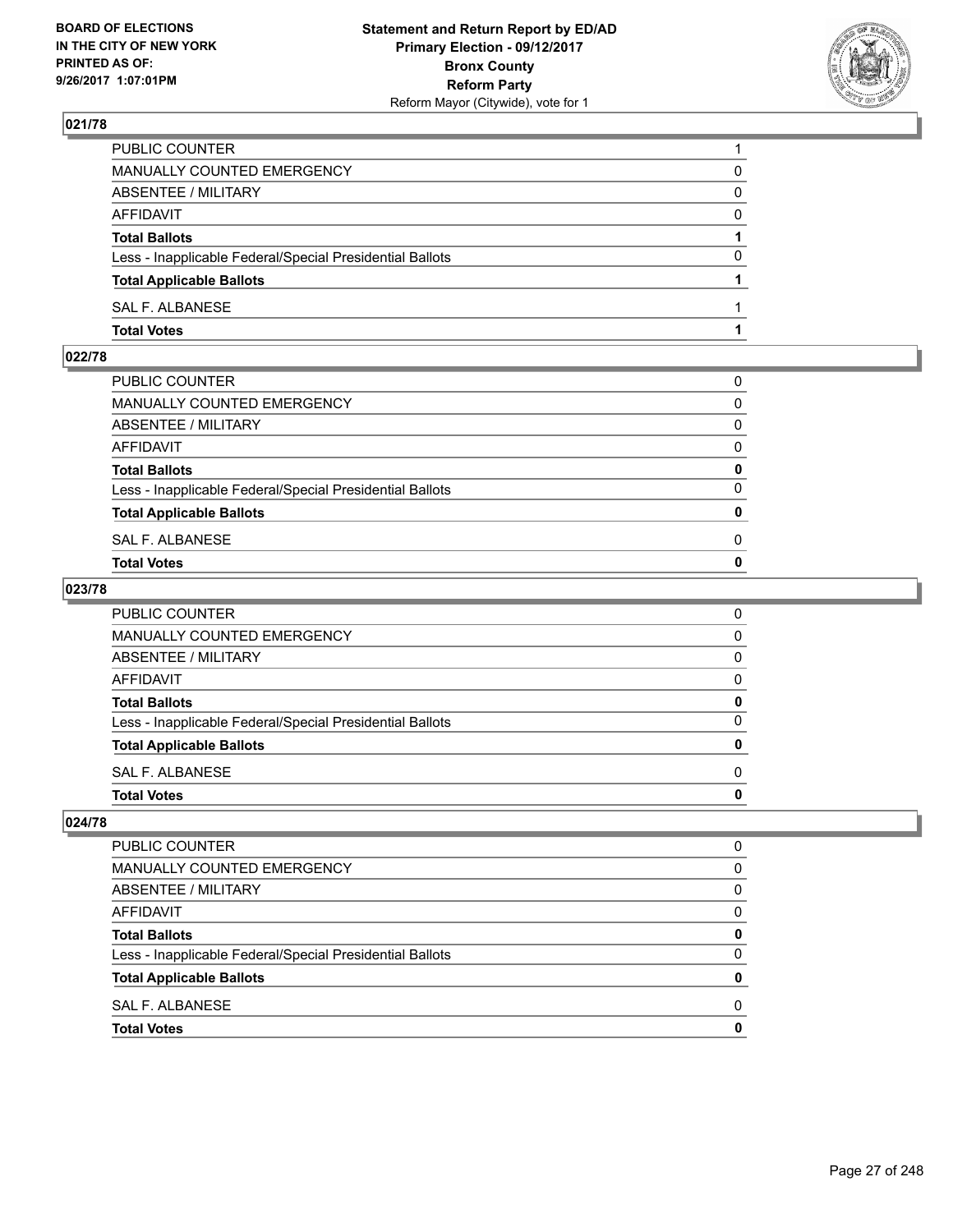

| PUBLIC COUNTER                                           | $\overline{2}$ |
|----------------------------------------------------------|----------------|
| MANUALLY COUNTED EMERGENCY                               | 0              |
| ABSENTEE / MILITARY                                      | $\mathbf{0}$   |
| AFFIDAVIT                                                | $\mathbf{0}$   |
| <b>Total Ballots</b>                                     | $\mathbf{2}$   |
| Less - Inapplicable Federal/Special Presidential Ballots | $\mathbf{0}$   |
| <b>Total Applicable Ballots</b>                          | $\mathbf{2}$   |
| SAL F. ALBANESE                                          | 2              |
| <b>Total Votes</b>                                       | $\mathbf{2}$   |

#### **026/78**

| MANUALLY COUNTED EMERGENCY                               |              |
|----------------------------------------------------------|--------------|
| ABSENTEE / MILITARY                                      | $\Omega$     |
| AFFIDAVIT                                                | $\mathbf{0}$ |
| <b>Total Ballots</b>                                     | $\mathbf{0}$ |
| Less - Inapplicable Federal/Special Presidential Ballots | $\Omega$     |
| <b>Total Applicable Ballots</b>                          | $\mathbf{0}$ |
| SAL F. ALBANESE                                          | 0            |
| <b>Total Votes</b>                                       | $\mathbf{0}$ |
|                                                          |              |

#### **027/78**

| PUBLIC COUNTER                                           | 0            |
|----------------------------------------------------------|--------------|
| MANUALLY COUNTED EMERGENCY                               | $\mathbf{0}$ |
| ABSENTEE / MILITARY                                      | $\mathbf{0}$ |
| AFFIDAVIT                                                | $\mathbf{0}$ |
| <b>Total Ballots</b>                                     | 0            |
| Less - Inapplicable Federal/Special Presidential Ballots | $\mathbf{0}$ |
| <b>Total Applicable Ballots</b>                          | $\mathbf{0}$ |
| SAL F. ALBANESE                                          | $\Omega$     |
| <b>Total Votes</b>                                       | 0            |
|                                                          |              |

| PUBLIC COUNTER                                           |   |
|----------------------------------------------------------|---|
| MANUALLY COUNTED EMERGENCY                               | 0 |
| ABSENTEE / MILITARY                                      | 0 |
| <b>AFFIDAVIT</b>                                         | 0 |
| <b>Total Ballots</b>                                     | o |
| Less - Inapplicable Federal/Special Presidential Ballots | 0 |
| <b>Total Applicable Ballots</b>                          |   |
| SAL F. ALBANESE                                          | n |
| <b>Total Votes</b>                                       |   |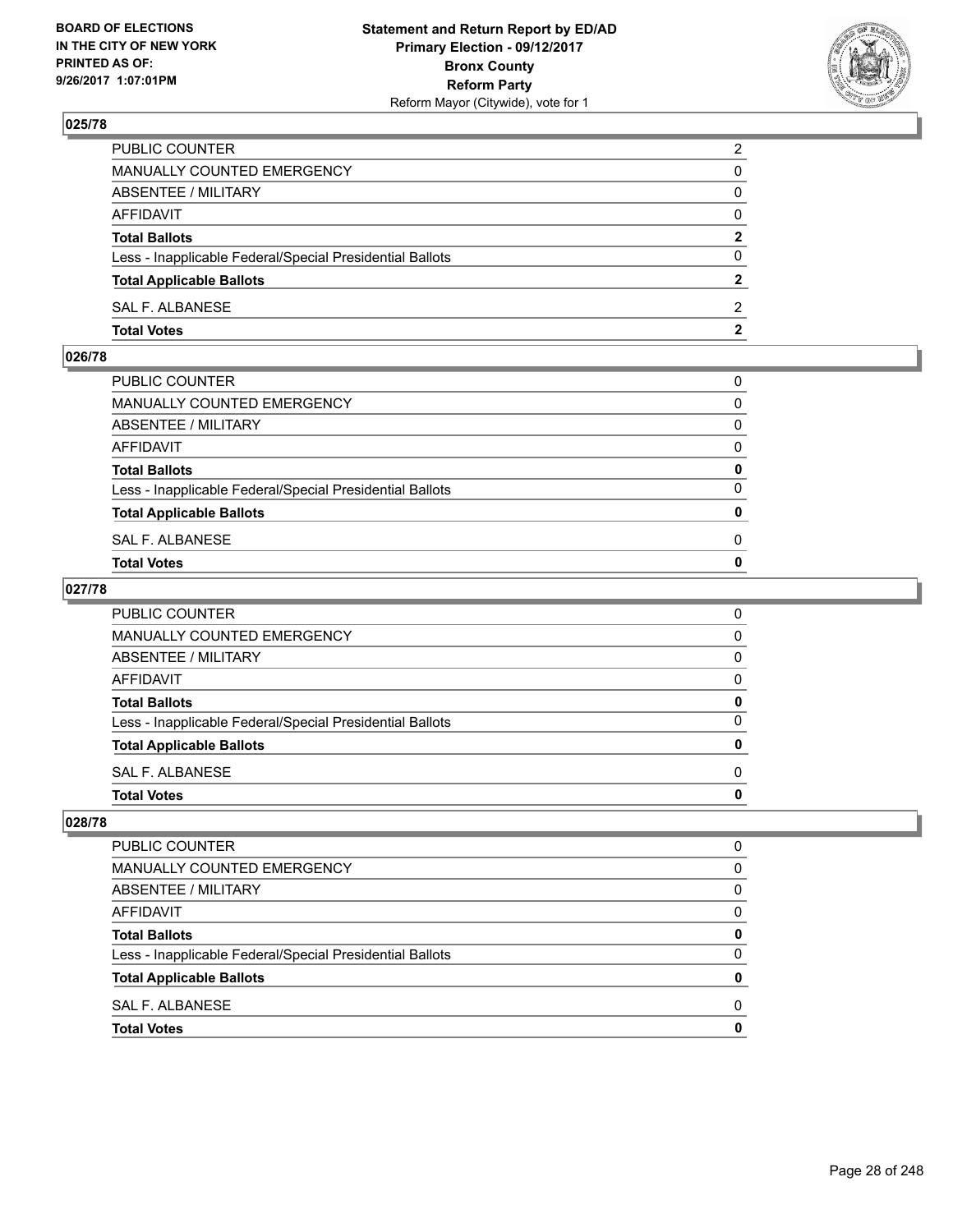

| PUBLIC COUNTER                                           | 0            |
|----------------------------------------------------------|--------------|
| MANUALLY COUNTED EMERGENCY                               | $\Omega$     |
| ABSENTEE / MILITARY                                      | $\mathbf{0}$ |
| AFFIDAVIT                                                | 0            |
| <b>Total Ballots</b>                                     | 0            |
| Less - Inapplicable Federal/Special Presidential Ballots | $\mathbf{0}$ |
| <b>Total Applicable Ballots</b>                          | $\bf{0}$     |
| SAL F. ALBANESE                                          | $\Omega$     |
| <b>Total Votes</b>                                       | $\mathbf{0}$ |

# **030/78**

| PUBLIC COUNTER                                           |   |
|----------------------------------------------------------|---|
| MANUALLY COUNTED EMERGENCY                               | 0 |
| ABSENTEE / MILITARY                                      | 0 |
| AFFIDAVIT                                                | 0 |
| Total Ballots                                            |   |
| Less - Inapplicable Federal/Special Presidential Ballots | 0 |
| <b>Total Applicable Ballots</b>                          |   |
| SAL F. ALBANESE                                          | 0 |
| UNATTRIBUTABLE WRITE-IN (WRITE-IN)                       |   |
| Total Votes                                              |   |

# **031/78**

| PUBLIC COUNTER                                           |              |
|----------------------------------------------------------|--------------|
| <b>MANUALLY COUNTED EMERGENCY</b>                        | 0            |
| ABSENTEE / MILITARY                                      | <sup>0</sup> |
| AFFIDAVIT                                                | <sup>0</sup> |
| <b>Total Ballots</b>                                     |              |
| Less - Inapplicable Federal/Special Presidential Ballots | $\mathbf{0}$ |
| <b>Total Applicable Ballots</b>                          |              |
| SAL F. ALBANESE                                          |              |
| BILL DE BLASIO (WRITE-IN)                                |              |
| <b>Total Votes</b>                                       |              |

| PUBLIC COUNTER                                           |   |
|----------------------------------------------------------|---|
| <b>MANUALLY COUNTED EMERGENCY</b>                        | O |
| ABSENTEE / MILITARY                                      | 0 |
| AFFIDAVIT                                                | 0 |
| <b>Total Ballots</b>                                     | 0 |
| Less - Inapplicable Federal/Special Presidential Ballots | 0 |
| <b>Total Applicable Ballots</b>                          | o |
| SAL F. ALBANESE                                          |   |
| <b>Total Votes</b>                                       |   |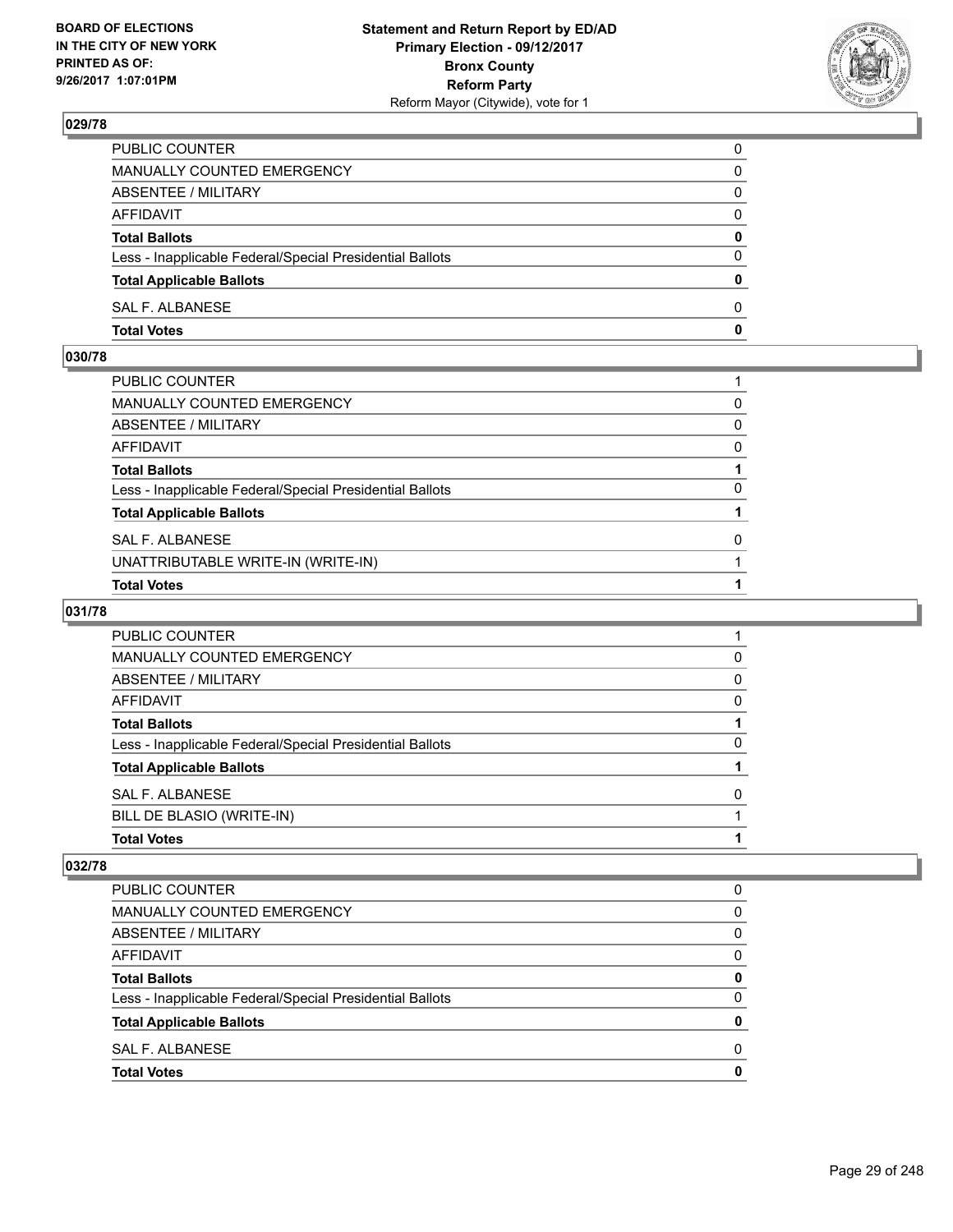

| PUBLIC COUNTER                                           |          |
|----------------------------------------------------------|----------|
| MANUALLY COUNTED EMERGENCY                               | 0        |
| ABSENTEE / MILITARY                                      | 0        |
| AFFIDAVIT                                                | $\Omega$ |
| <b>Total Ballots</b>                                     |          |
| Less - Inapplicable Federal/Special Presidential Ballots | $\Omega$ |
| <b>Total Applicable Ballots</b>                          |          |
| SAL F. ALBANESE                                          |          |
| <b>Total Votes</b>                                       |          |

# **034/78**

| PUBLIC COUNTER                                           |              |
|----------------------------------------------------------|--------------|
| MANUALLY COUNTED EMERGENCY                               | 0            |
| ABSENTEE / MILITARY                                      | 0            |
| AFFIDAVIT                                                | $\mathbf{0}$ |
| Total Ballots                                            |              |
| Less - Inapplicable Federal/Special Presidential Ballots | $\Omega$     |
| <b>Total Applicable Ballots</b>                          |              |
| SAL F. ALBANESE                                          | $\mathbf{0}$ |
| BILL DE BLASIO (WRITE-IN)                                |              |
| <b>Total Votes</b>                                       |              |

# **035/78**

| PUBLIC COUNTER                                           | 0 |
|----------------------------------------------------------|---|
| <b>MANUALLY COUNTED EMERGENCY</b>                        | 0 |
| ABSENTEE / MILITARY                                      | 0 |
| AFFIDAVIT                                                | 0 |
| <b>Total Ballots</b>                                     |   |
| Less - Inapplicable Federal/Special Presidential Ballots | O |
| <b>Total Applicable Ballots</b>                          |   |
| SAL F. ALBANESE                                          | O |
| <b>Total Votes</b>                                       |   |

| <b>Total Votes</b>                                       | 0 |
|----------------------------------------------------------|---|
| SAL F. ALBANESE                                          | 0 |
| <b>Total Applicable Ballots</b>                          | 0 |
| Less - Inapplicable Federal/Special Presidential Ballots | 0 |
| <b>Total Ballots</b>                                     | 0 |
| AFFIDAVIT                                                | 0 |
| ABSENTEE / MILITARY                                      | 0 |
| MANUALLY COUNTED EMERGENCY                               | 0 |
| PUBLIC COUNTER                                           | 0 |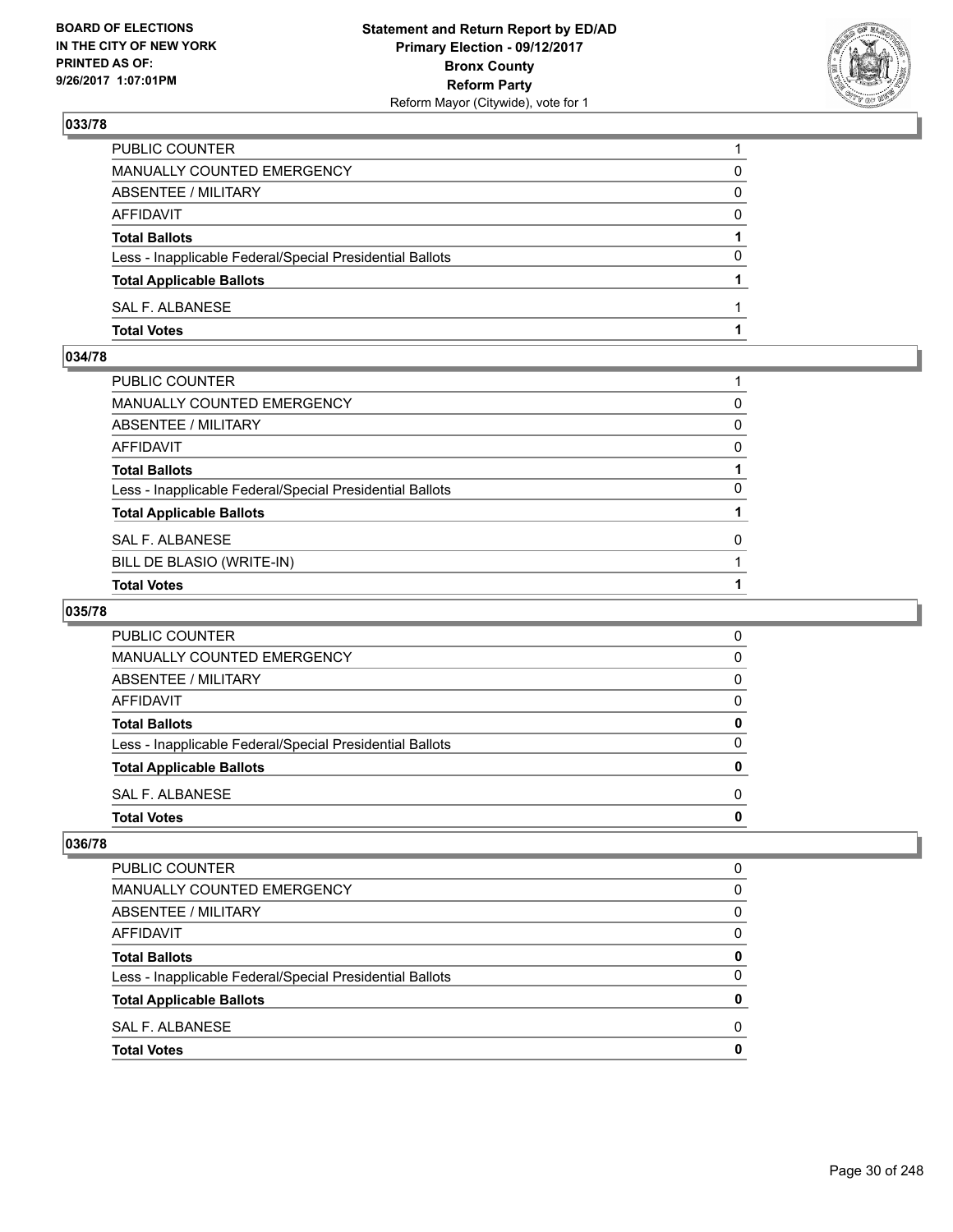

| PUBLIC COUNTER                                           | 0            |
|----------------------------------------------------------|--------------|
| MANUALLY COUNTED EMERGENCY                               | $\mathbf{0}$ |
| ABSENTEE / MILITARY                                      | 0            |
| AFFIDAVIT                                                | 0            |
| <b>Total Ballots</b>                                     | 0            |
| Less - Inapplicable Federal/Special Presidential Ballots | $\mathbf{0}$ |
| <b>Total Applicable Ballots</b>                          | $\mathbf{0}$ |
| SAL F. ALBANESE                                          | $\Omega$     |
| <b>Total Votes</b>                                       | $\mathbf{0}$ |

#### **038/78**

| MANUALLY COUNTED EMERGENCY                               |              |
|----------------------------------------------------------|--------------|
| ABSENTEE / MILITARY                                      | $\Omega$     |
| AFFIDAVIT                                                | $\mathbf{0}$ |
| <b>Total Ballots</b>                                     | $\mathbf{0}$ |
| Less - Inapplicable Federal/Special Presidential Ballots | $\Omega$     |
| <b>Total Applicable Ballots</b>                          | $\mathbf{0}$ |
| SAL F. ALBANESE                                          | 0            |
| <b>Total Votes</b>                                       | $\mathbf{0}$ |
|                                                          |              |

#### **039/78**

| PUBLIC COUNTER                                           |   |
|----------------------------------------------------------|---|
| MANUALLY COUNTED EMERGENCY                               | 0 |
| ABSENTEE / MILITARY                                      | 0 |
| <b>AFFIDAVIT</b>                                         | 0 |
| <b>Total Ballots</b>                                     |   |
| Less - Inapplicable Federal/Special Presidential Ballots | 0 |
| <b>Total Applicable Ballots</b>                          |   |
| SAL F. ALBANESE                                          | 0 |
| <b>Total Votes</b>                                       | 0 |
| Unrecorded                                               |   |

| PUBLIC COUNTER                                           | 3        |
|----------------------------------------------------------|----------|
| MANUALLY COUNTED EMERGENCY                               | $\Omega$ |
| ABSENTEE / MILITARY                                      | 0        |
| AFFIDAVIT                                                | 0        |
| <b>Total Ballots</b>                                     |          |
| Less - Inapplicable Federal/Special Presidential Ballots | 0        |
| <b>Total Applicable Ballots</b>                          |          |
| SAL F. ALBANESE                                          | 3        |
| <b>Total Votes</b>                                       |          |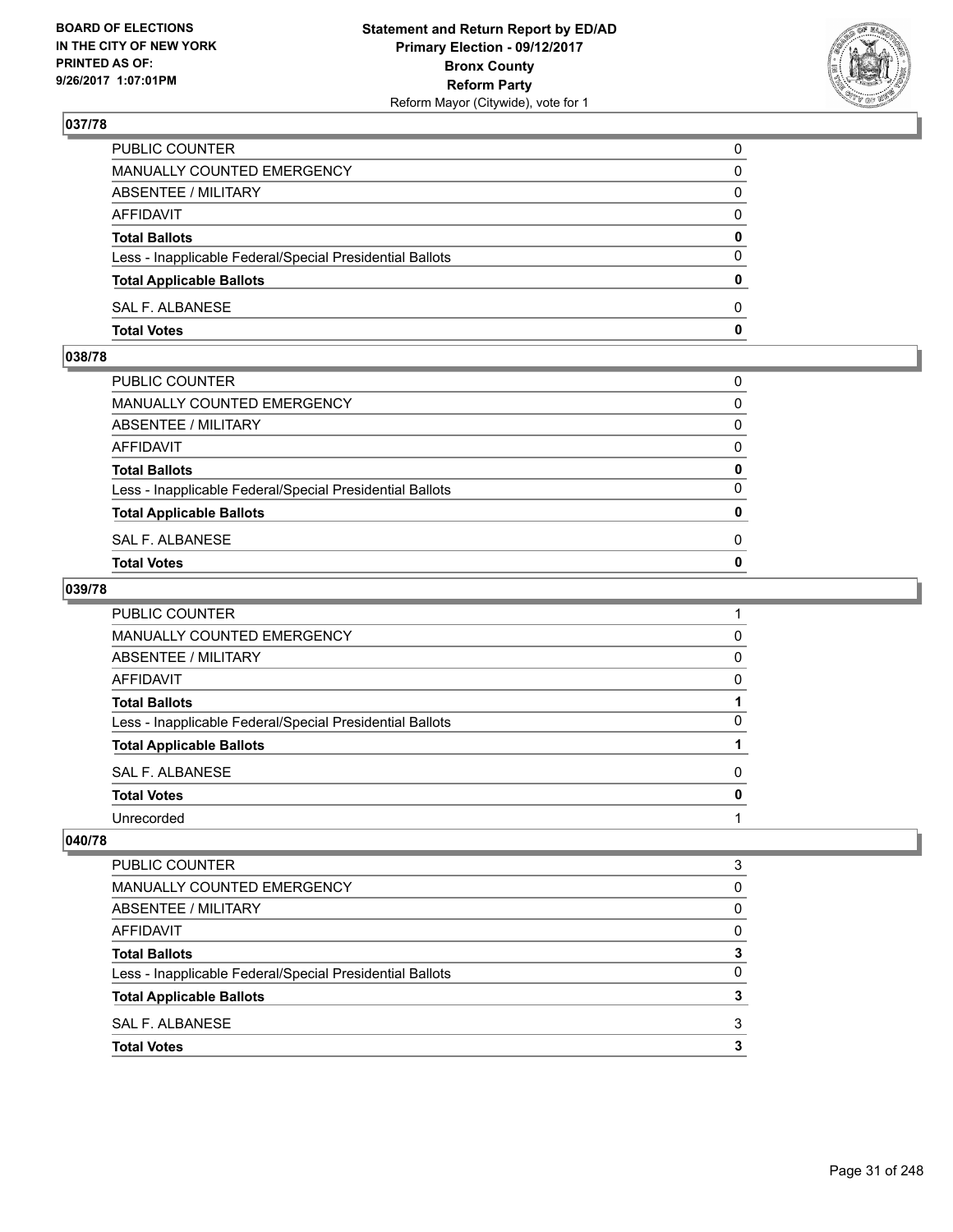

| <b>PUBLIC COUNTER</b>                                    | 5 |
|----------------------------------------------------------|---|
| MANUALLY COUNTED EMERGENCY                               | 0 |
| ABSENTEE / MILITARY                                      |   |
| AFFIDAVIT                                                | 0 |
| <b>Total Ballots</b>                                     | 6 |
| Less - Inapplicable Federal/Special Presidential Ballots | 0 |
| <b>Total Applicable Ballots</b>                          | 6 |
| <b>SAL F. ALBANESE</b>                                   |   |
| BILL DE BLASIO (WRITE-IN)                                | 2 |
| REV. RUBEN DIAZ SR. (WRITE-IN)                           |   |
| <b>Total Votes</b>                                       | 4 |
| Unrecorded                                               | 2 |
|                                                          |   |

# **042/78 COMBINED into: 004/78**

#### **043/78**

| <b>PUBLIC COUNTER</b>                                    | 0        |
|----------------------------------------------------------|----------|
| MANUALLY COUNTED EMERGENCY                               | 0        |
| ABSENTEE / MILITARY                                      | $\Omega$ |
| <b>AFFIDAVIT</b>                                         | 0        |
| <b>Total Ballots</b>                                     | 0        |
| Less - Inapplicable Federal/Special Presidential Ballots | $\Omega$ |
| <b>Total Applicable Ballots</b>                          | 0        |
| SAL F. ALBANESE                                          | 0        |
| <b>Total Votes</b>                                       | 0        |

#### **044/78**

| 2            |
|--------------|
| 0            |
| 0            |
| 0            |
| $\mathbf{2}$ |
| 0            |
| 2            |
| 0            |
| 2            |
| 2            |
|              |

| <b>PUBLIC COUNTER</b>                                    | 0        |
|----------------------------------------------------------|----------|
| MANUALLY COUNTED EMERGENCY                               | 0        |
| ABSENTEE / MILITARY                                      | 0        |
| AFFIDAVIT                                                | 0        |
| <b>Total Ballots</b>                                     | 0        |
| Less - Inapplicable Federal/Special Presidential Ballots | $\Omega$ |
| <b>Total Applicable Ballots</b>                          | 0        |
| SAL F. ALBANESE                                          | 0        |
| <b>Total Votes</b>                                       | 0        |
|                                                          |          |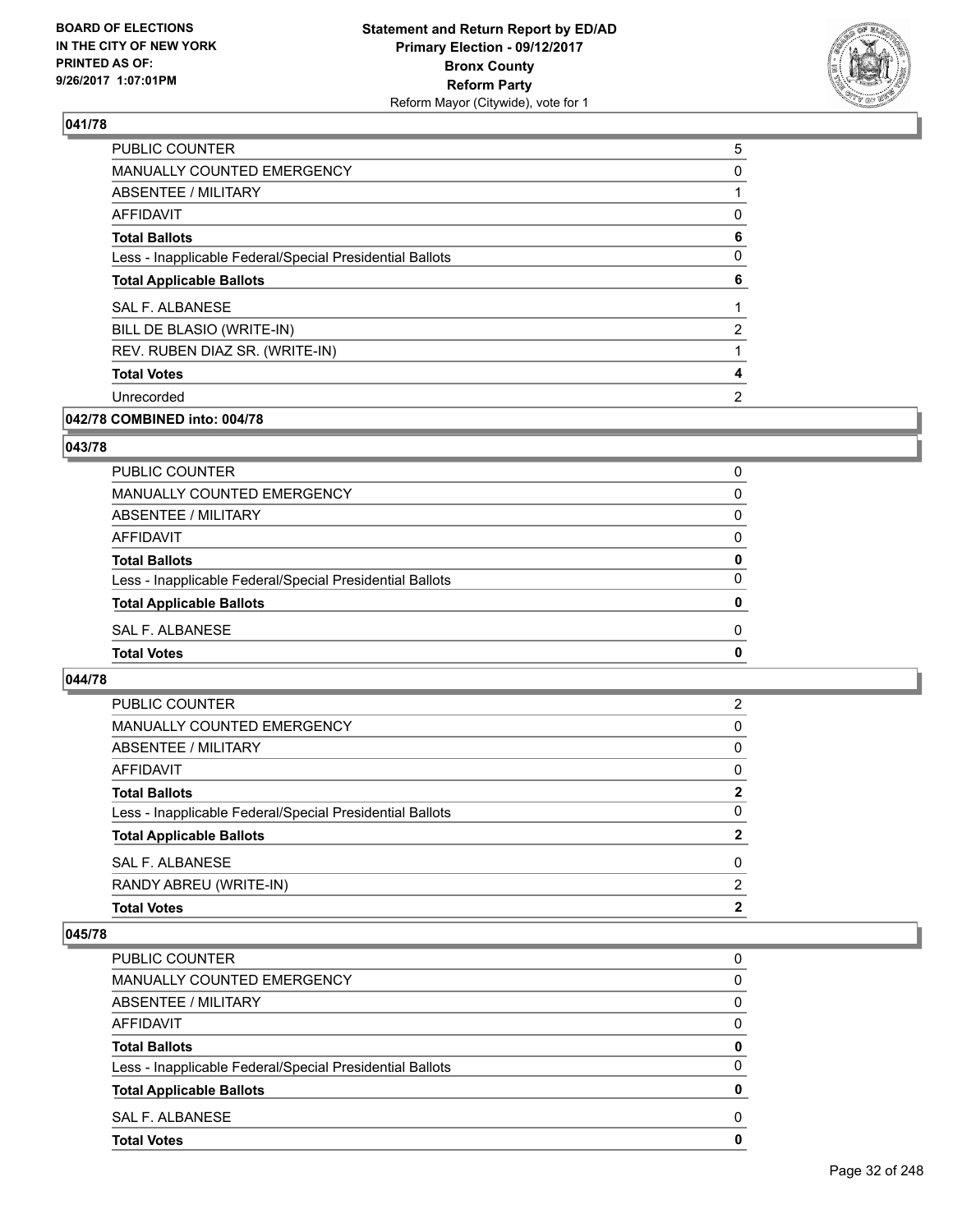

| PUBLIC COUNTER                                           |              |
|----------------------------------------------------------|--------------|
| MANUALLY COUNTED EMERGENCY                               | 0            |
| ABSENTEE / MILITARY                                      |              |
| AFFIDAVIT                                                | 0            |
| Total Ballots                                            | $\mathbf{2}$ |
| Less - Inapplicable Federal/Special Presidential Ballots | $\mathbf{0}$ |
| <b>Total Applicable Ballots</b>                          | $\mathbf{2}$ |
| SAL F. ALBANESE                                          | $\Omega$     |
| UNATTRIBUTABLE WRITE-IN (WRITE-IN)                       |              |
| <b>Total Votes</b>                                       |              |
| Unrecorded                                               |              |

#### **047/78**

| PUBLIC COUNTER                                           |              |
|----------------------------------------------------------|--------------|
| MANUALLY COUNTED EMERGENCY                               | 0            |
| ABSENTEE / MILITARY                                      |              |
| AFFIDAVIT                                                | 0            |
| <b>Total Ballots</b>                                     | 2            |
| Less - Inapplicable Federal/Special Presidential Ballots | 0            |
| <b>Total Applicable Ballots</b>                          | $\mathbf{2}$ |
| SAL F. ALBANESE                                          |              |
| <b>Total Votes</b>                                       |              |
| Unrecorded                                               |              |
|                                                          |              |

#### **048/78**

| <b>PUBLIC COUNTER</b>                                    |                |
|----------------------------------------------------------|----------------|
| <b>MANUALLY COUNTED EMERGENCY</b>                        | 0              |
| ABSENTEE / MILITARY                                      |                |
| AFFIDAVIT                                                | 0              |
| <b>Total Ballots</b>                                     | $\mathbf{2}$   |
| Less - Inapplicable Federal/Special Presidential Ballots | 0              |
| <b>Total Applicable Ballots</b>                          | 2              |
| SAL F. ALBANESE                                          | 0              |
| <b>Total Votes</b>                                       | 0              |
| Unrecorded                                               | $\overline{2}$ |

| <b>Total Votes</b>                                       | 0        |
|----------------------------------------------------------|----------|
| SAL F. ALBANESE                                          | 0        |
| <b>Total Applicable Ballots</b>                          | 0        |
| Less - Inapplicable Federal/Special Presidential Ballots | $\Omega$ |
| <b>Total Ballots</b>                                     | 0        |
| AFFIDAVIT                                                | 0        |
| ABSENTEE / MILITARY                                      | $\Omega$ |
| MANUALLY COUNTED EMERGENCY                               | 0        |
| PUBLIC COUNTER                                           | 0        |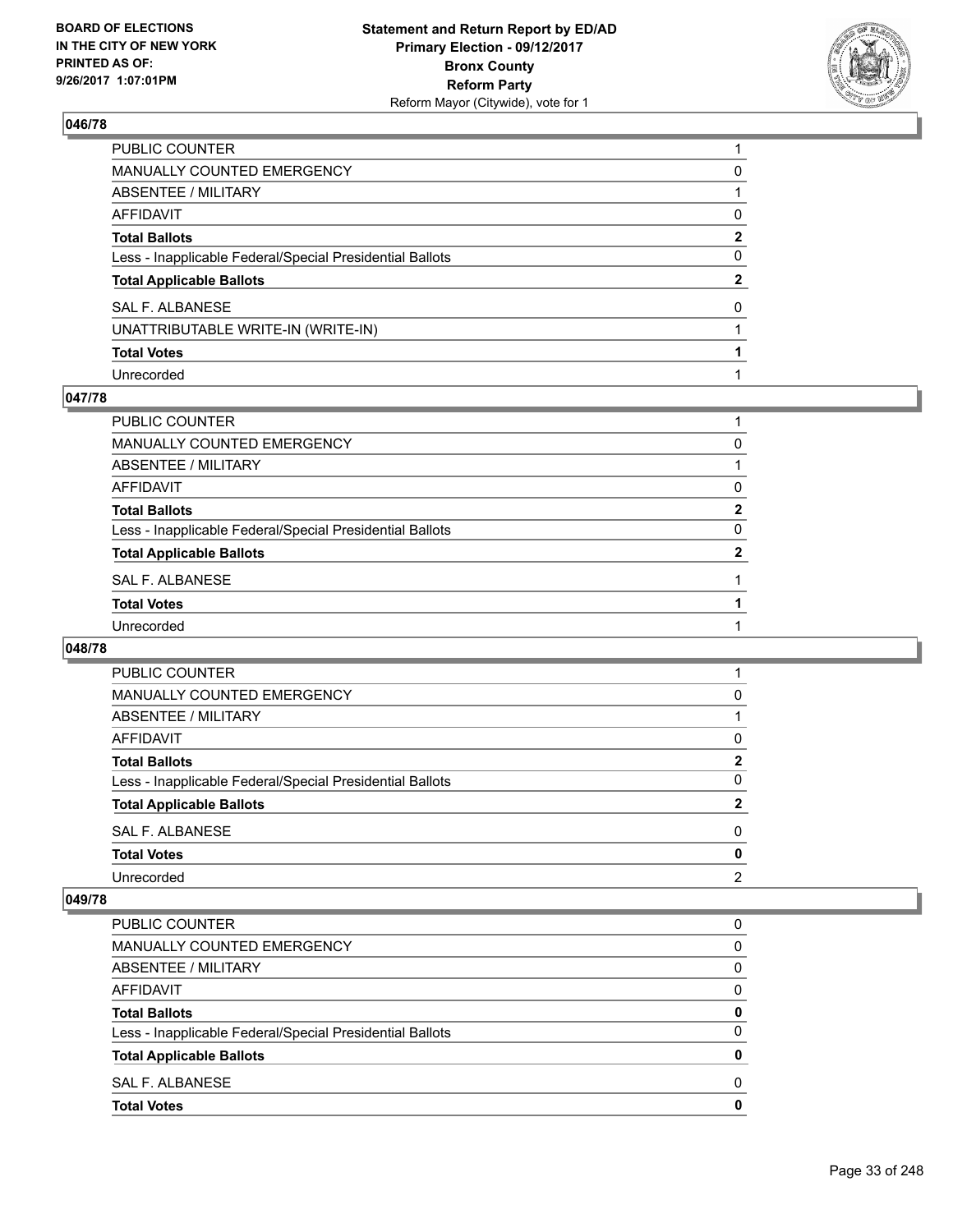

| PUBLIC COUNTER                                           | 0            |
|----------------------------------------------------------|--------------|
| MANUALLY COUNTED EMERGENCY                               | $\Omega$     |
| ABSENTEE / MILITARY                                      | $\mathbf{0}$ |
| AFFIDAVIT                                                | 0            |
| <b>Total Ballots</b>                                     | 0            |
| Less - Inapplicable Federal/Special Presidential Ballots | $\mathbf{0}$ |
| <b>Total Applicable Ballots</b>                          | $\bf{0}$     |
| SAL F. ALBANESE                                          | $\Omega$     |
| <b>Total Votes</b>                                       | $\mathbf{0}$ |

## **051/78**

| MANUALLY COUNTED EMERGENCY                               |              |
|----------------------------------------------------------|--------------|
| ABSENTEE / MILITARY                                      | $\Omega$     |
| AFFIDAVIT                                                | $\mathbf{0}$ |
| <b>Total Ballots</b>                                     | $\mathbf{0}$ |
| Less - Inapplicable Federal/Special Presidential Ballots | $\Omega$     |
| <b>Total Applicable Ballots</b>                          | $\mathbf{0}$ |
| SAL F. ALBANESE                                          | 0            |
| <b>Total Votes</b>                                       | $\mathbf{0}$ |
|                                                          |              |

#### **052/78**

| PUBLIC COUNTER                                           |   |
|----------------------------------------------------------|---|
| <b>MANUALLY COUNTED EMERGENCY</b>                        | 0 |
| <b>ABSENTEE / MILITARY</b>                               | 0 |
| AFFIDAVIT                                                | 0 |
| <b>Total Ballots</b>                                     |   |
| Less - Inapplicable Federal/Special Presidential Ballots | 0 |
| <b>Total Applicable Ballots</b>                          |   |
| <b>SAL F. ALBANESE</b>                                   | 0 |
| BILL DE BLASIO (WRITE-IN)                                |   |
| <b>Total Votes</b>                                       |   |

| <b>Total Votes</b>                                       | 0 |
|----------------------------------------------------------|---|
| SAL F. ALBANESE                                          | 0 |
| <b>Total Applicable Ballots</b>                          | 0 |
| Less - Inapplicable Federal/Special Presidential Ballots | 0 |
| <b>Total Ballots</b>                                     | 0 |
| AFFIDAVIT                                                | 0 |
| ABSENTEE / MILITARY                                      | 0 |
| MANUALLY COUNTED EMERGENCY                               | 0 |
| <b>PUBLIC COUNTER</b>                                    | 0 |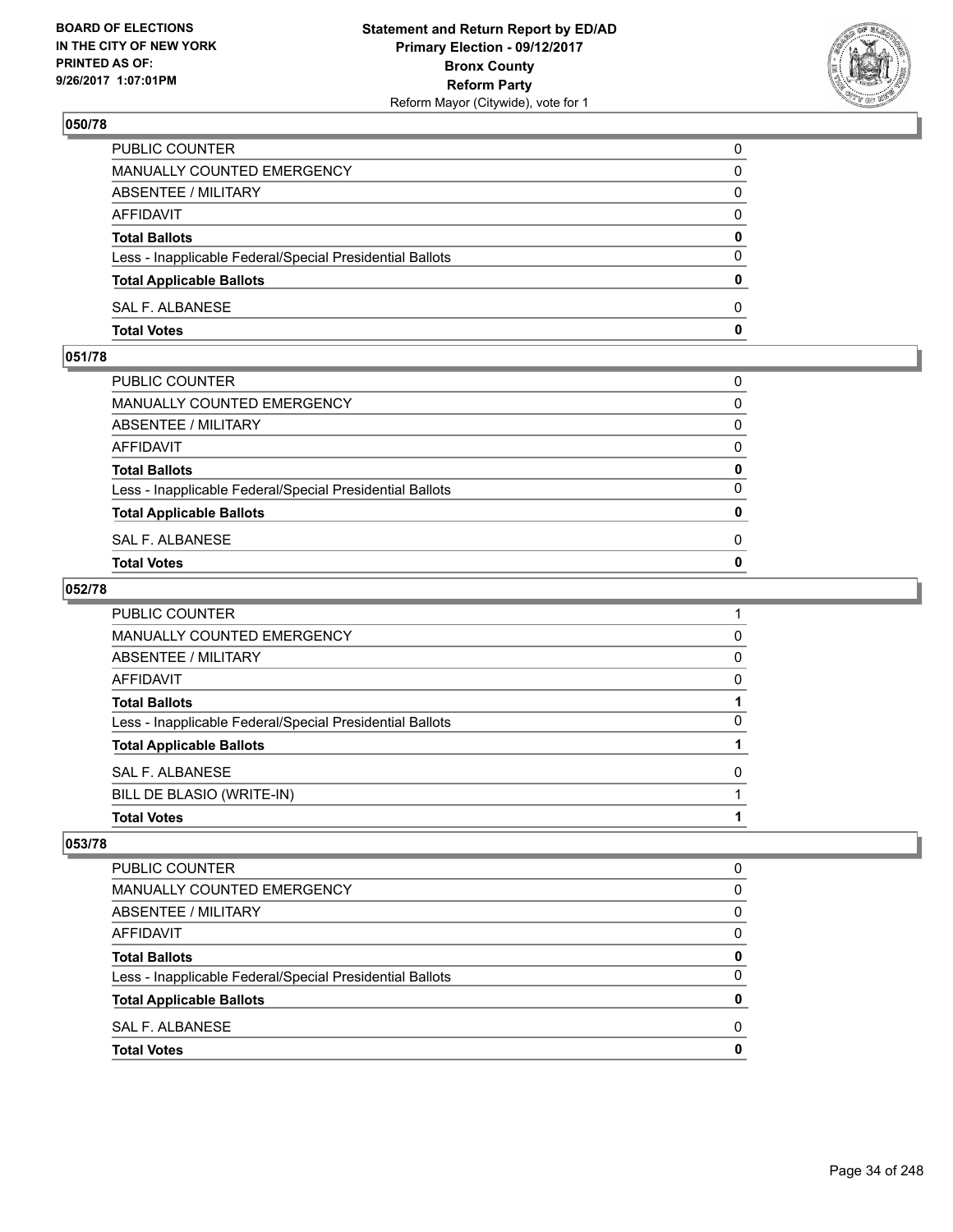

| <b>Total Votes</b>                                       | O        |
|----------------------------------------------------------|----------|
| SAL F. ALBANESE                                          | 0        |
| <b>Total Applicable Ballots</b>                          | 0        |
| Less - Inapplicable Federal/Special Presidential Ballots | 0        |
| <b>Total Ballots</b>                                     | 0        |
| AFFIDAVIT                                                | 0        |
| ABSENTEE / MILITARY                                      | 0        |
| MANUALLY COUNTED EMERGENCY                               | 0        |
| <b>PUBLIC COUNTER</b>                                    | $\Omega$ |

# **055/78 COMBINED into: 004/78**

# **056/78 COMBINED into: 004/78**

#### **057/78**

| PUBLIC COUNTER                                           | 0        |
|----------------------------------------------------------|----------|
| <b>MANUALLY COUNTED EMERGENCY</b>                        | 0        |
| ABSENTEE / MILITARY                                      | 0        |
| AFFIDAVIT                                                | $\Omega$ |
| <b>Total Ballots</b>                                     | 0        |
| Less - Inapplicable Federal/Special Presidential Ballots | 0        |
| <b>Total Applicable Ballots</b>                          | 0        |
| SAL F. ALBANESE                                          | O        |
| <b>Total Votes</b>                                       | 0        |
|                                                          |          |

#### **058/78**

| SAL F. ALBANESE                                          | 0            |
|----------------------------------------------------------|--------------|
| <b>Total Applicable Ballots</b>                          | 0            |
| Less - Inapplicable Federal/Special Presidential Ballots | <sup>0</sup> |
| <b>Total Ballots</b>                                     | 0            |
| AFFIDAVIT                                                | 0            |
| ABSENTEE / MILITARY                                      | $\Omega$     |
| MANUALLY COUNTED EMERGENCY                               | 0            |
| PUBLIC COUNTER                                           | 0            |

| <b>PUBLIC COUNTER</b>                                    |   |
|----------------------------------------------------------|---|
| MANUALLY COUNTED EMERGENCY                               | 0 |
| ABSENTEE / MILITARY                                      | 0 |
| AFFIDAVIT                                                | 0 |
| <b>Total Ballots</b>                                     |   |
| Less - Inapplicable Federal/Special Presidential Ballots | 0 |
| <b>Total Applicable Ballots</b>                          |   |
| SAL F. ALBANESE                                          | O |
| <b>Total Votes</b>                                       | o |
| Unrecorded                                               |   |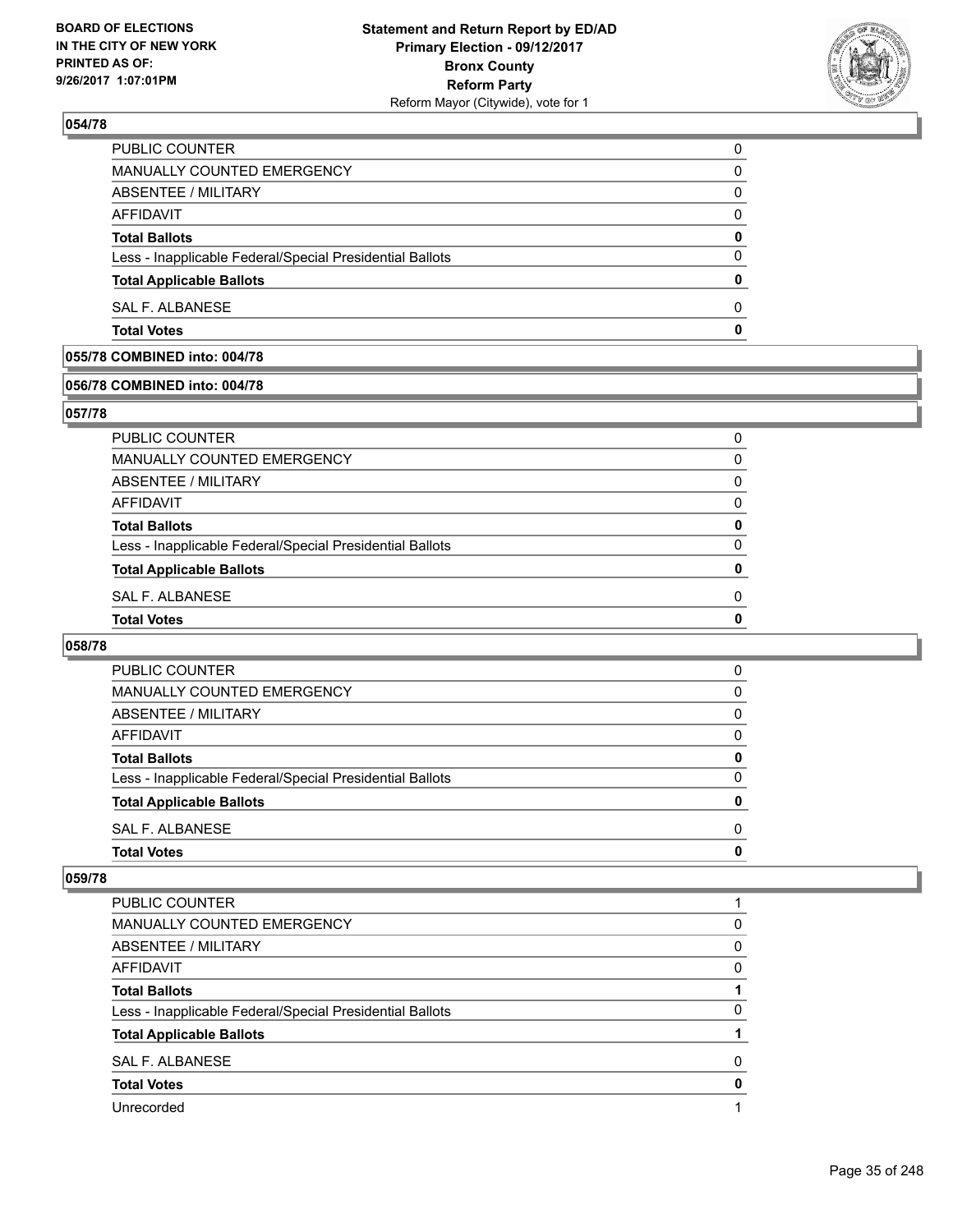

| PUBLIC COUNTER                                           | 0            |
|----------------------------------------------------------|--------------|
| MANUALLY COUNTED EMERGENCY                               | $\Omega$     |
| ABSENTEE / MILITARY                                      | $\mathbf{0}$ |
| AFFIDAVIT                                                | 0            |
| <b>Total Ballots</b>                                     | 0            |
| Less - Inapplicable Federal/Special Presidential Ballots | $\mathbf{0}$ |
| <b>Total Applicable Ballots</b>                          | $\bf{0}$     |
| SAL F. ALBANESE                                          | $\Omega$     |
| <b>Total Votes</b>                                       | $\mathbf{0}$ |

#### **061/78**

| <b>Total Votes</b>                                       | $\mathbf{0}$ |
|----------------------------------------------------------|--------------|
| SAL F. ALBANESE                                          | 0            |
| <b>Total Applicable Ballots</b>                          | $\mathbf{0}$ |
| Less - Inapplicable Federal/Special Presidential Ballots | $\Omega$     |
| <b>Total Ballots</b>                                     | 0            |
| AFFIDAVIT                                                | $\Omega$     |
| ABSENTEE / MILITARY                                      | $\Omega$     |
| MANUALLY COUNTED EMERGENCY                               | $\Omega$     |
| PUBLIC COUNTER                                           | 0            |
|                                                          |              |

#### **062/78**

| PUBLIC COUNTER                                           | 2            |
|----------------------------------------------------------|--------------|
| MANUALLY COUNTED EMERGENCY                               | $\mathbf{0}$ |
| ABSENTEE / MILITARY                                      | $\mathbf{0}$ |
| AFFIDAVIT                                                | $\mathbf{0}$ |
| <b>Total Ballots</b>                                     | $\mathbf{2}$ |
| Less - Inapplicable Federal/Special Presidential Ballots | $\mathbf{0}$ |
| <b>Total Applicable Ballots</b>                          | $\mathbf{2}$ |
| SAL F. ALBANESE                                          | 2            |
| Total Votes                                              | $\mathbf{2}$ |
|                                                          |              |

| PUBLIC COUNTER                                           |   |
|----------------------------------------------------------|---|
| MANUALLY COUNTED EMERGENCY                               | 0 |
| ABSENTEE / MILITARY                                      | 0 |
| <b>AFFIDAVIT</b>                                         | 0 |
| <b>Total Ballots</b>                                     | o |
| Less - Inapplicable Federal/Special Presidential Ballots | 0 |
| <b>Total Applicable Ballots</b>                          |   |
| SAL F. ALBANESE                                          | n |
| <b>Total Votes</b>                                       |   |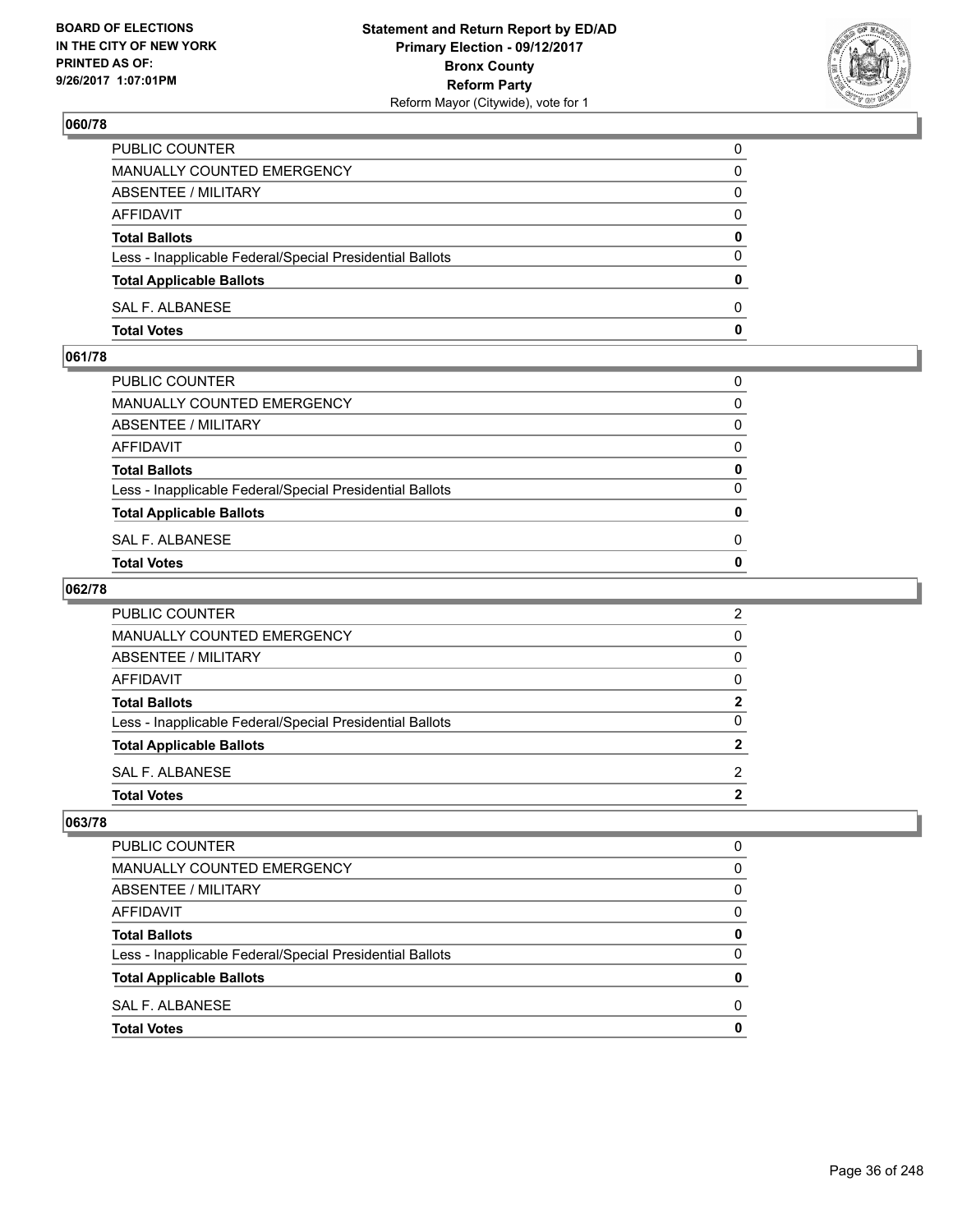

| PUBLIC COUNTER                                           | 0            |
|----------------------------------------------------------|--------------|
| MANUALLY COUNTED EMERGENCY                               | 0            |
| ABSENTEE / MILITARY                                      | 0            |
| AFFIDAVIT                                                | $\mathbf{0}$ |
| <b>Total Ballots</b>                                     | $\mathbf{0}$ |
| Less - Inapplicable Federal/Special Presidential Ballots | $\Omega$     |
| <b>Total Applicable Ballots</b>                          | $\mathbf{0}$ |
| SAL F. ALBANESE                                          | $\Omega$     |
| <b>Total Votes</b>                                       | 0            |

### **065/78**

| <b>Total Votes</b>                                       | $\mathbf{0}$ |
|----------------------------------------------------------|--------------|
| SAL F. ALBANESE                                          | 0            |
| <b>Total Applicable Ballots</b>                          | $\mathbf{0}$ |
| Less - Inapplicable Federal/Special Presidential Ballots | $\Omega$     |
| <b>Total Ballots</b>                                     | 0            |
| AFFIDAVIT                                                | $\Omega$     |
| ABSENTEE / MILITARY                                      | $\Omega$     |
| MANUALLY COUNTED EMERGENCY                               | $\Omega$     |
| PUBLIC COUNTER                                           | 0            |
|                                                          |              |

## **066/78**

| PUBLIC COUNTER                                           | 0            |
|----------------------------------------------------------|--------------|
| MANUALLY COUNTED EMERGENCY                               | $\mathbf{0}$ |
| ABSENTEE / MILITARY                                      | $\mathbf{0}$ |
| AFFIDAVIT                                                | $\Omega$     |
| <b>Total Ballots</b>                                     | 0            |
| Less - Inapplicable Federal/Special Presidential Ballots | $\mathbf{0}$ |
| <b>Total Applicable Ballots</b>                          | 0            |
| SAL F. ALBANESE                                          | $\Omega$     |
| Total Votes                                              | $\mathbf{0}$ |
|                                                          |              |

| <b>PUBLIC COUNTER</b>                                    |   |
|----------------------------------------------------------|---|
| MANUALLY COUNTED EMERGENCY                               | 0 |
| ABSENTEE / MILITARY                                      | 0 |
| <b>AFFIDAVIT</b>                                         | 0 |
| <b>Total Ballots</b>                                     | o |
| Less - Inapplicable Federal/Special Presidential Ballots | 0 |
| <b>Total Applicable Ballots</b>                          |   |
| SAL F. ALBANESE                                          | n |
| <b>Total Votes</b>                                       |   |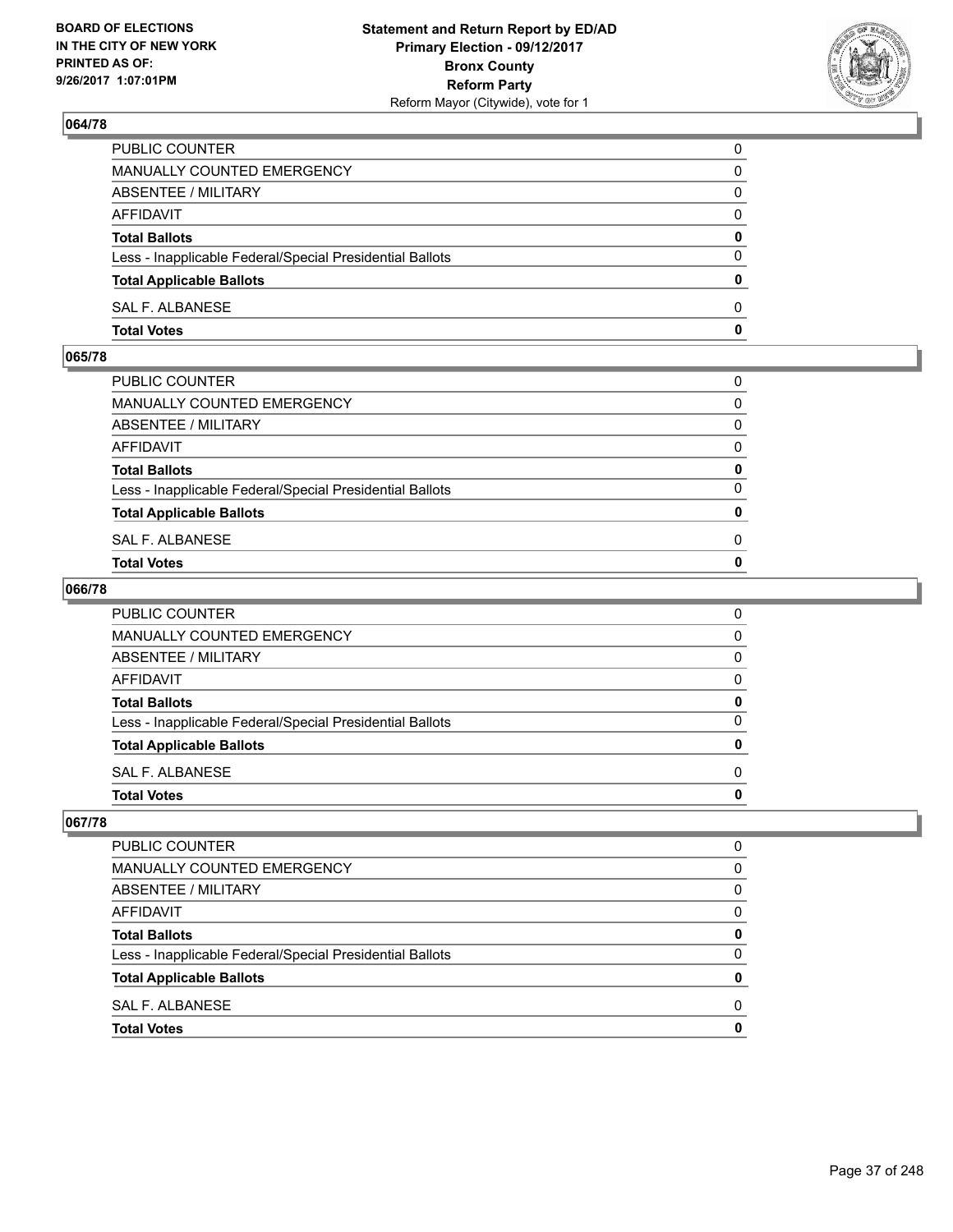

| PUBLIC COUNTER                                           |              |
|----------------------------------------------------------|--------------|
| MANUALLY COUNTED EMERGENCY                               | 0            |
| ABSENTEE / MILITARY                                      |              |
| AFFIDAVIT                                                | 0            |
| <b>Total Ballots</b>                                     | $\mathbf{2}$ |
| Less - Inapplicable Federal/Special Presidential Ballots | 0            |
| <b>Total Applicable Ballots</b>                          | $\mathbf{2}$ |
| SAL F. ALBANESE                                          | $\Omega$     |
| UNATTRIBUTABLE WRITE-IN (WRITE-IN)                       |              |
| <b>Total Votes</b>                                       |              |
| Unrecorded                                               |              |

## **069/78**

| PUBLIC COUNTER                                           | 0            |
|----------------------------------------------------------|--------------|
| <b>MANUALLY COUNTED EMERGENCY</b>                        | 0            |
| ABSENTEE / MILITARY                                      | $\Omega$     |
| <b>AFFIDAVIT</b>                                         | 0            |
| <b>Total Ballots</b>                                     | 0            |
| Less - Inapplicable Federal/Special Presidential Ballots | $\Omega$     |
| <b>Total Applicable Ballots</b>                          | $\mathbf{0}$ |
| SAL F. ALBANESE                                          | $\Omega$     |
| <b>Total Votes</b>                                       | $\mathbf 0$  |

## **070/78**

| <b>Total Votes</b>                                       | 0 |
|----------------------------------------------------------|---|
| SAL F. ALBANESE                                          | 0 |
| <b>Total Applicable Ballots</b>                          | 0 |
| Less - Inapplicable Federal/Special Presidential Ballots | 0 |
| <b>Total Ballots</b>                                     | 0 |
| AFFIDAVIT                                                | 0 |
| ABSENTEE / MILITARY                                      | 0 |
| <b>MANUALLY COUNTED EMERGENCY</b>                        | 0 |
| PUBLIC COUNTER                                           | 0 |

| <b>Total Votes</b>                                       | 0 |
|----------------------------------------------------------|---|
| SAL F. ALBANESE                                          | O |
| <b>Total Applicable Ballots</b>                          | 0 |
| Less - Inapplicable Federal/Special Presidential Ballots | 0 |
| <b>Total Ballots</b>                                     | 0 |
| <b>AFFIDAVIT</b>                                         | 0 |
| ABSENTEE / MILITARY                                      | 0 |
| MANUALLY COUNTED EMERGENCY                               | 0 |
| PUBLIC COUNTER                                           | 0 |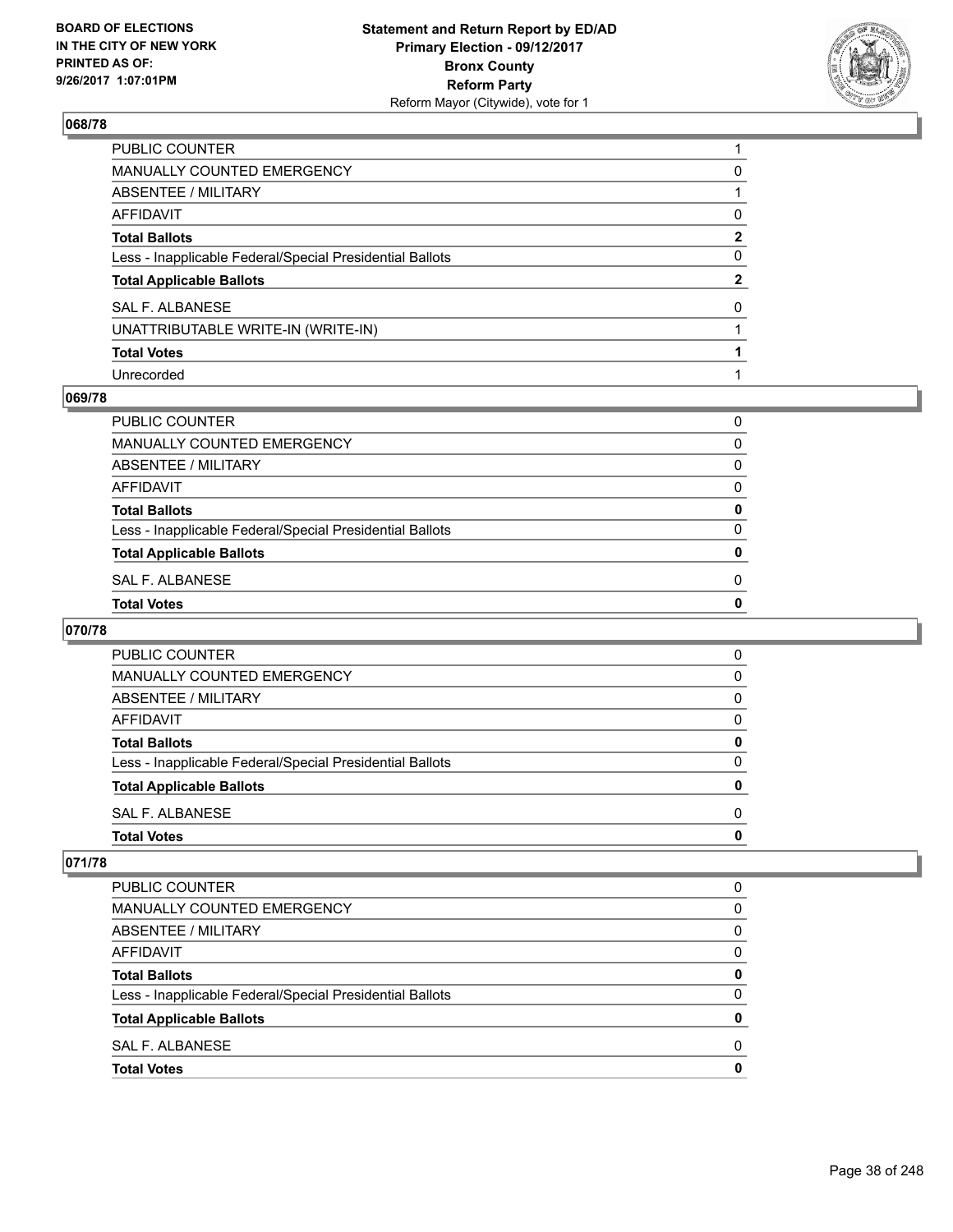

| PUBLIC COUNTER                                           |          |
|----------------------------------------------------------|----------|
| <b>MANUALLY COUNTED EMERGENCY</b>                        | 0        |
| ABSENTEE / MILITARY                                      | 0        |
| AFFIDAVIT                                                | $\Omega$ |
| <b>Total Ballots</b>                                     |          |
| Less - Inapplicable Federal/Special Presidential Ballots | 0        |
| <b>Total Applicable Ballots</b>                          |          |
| SAL F. ALBANESE                                          |          |
| <b>Total Votes</b>                                       |          |

| BILL DE BLASIO (WRITE-IN)                                |   |
|----------------------------------------------------------|---|
| SAL F. ALBANESE                                          | 0 |
| <b>Total Applicable Ballots</b>                          |   |
| Less - Inapplicable Federal/Special Presidential Ballots | 0 |
| <b>Total Ballots</b>                                     |   |
| <b>AFFIDAVIT</b>                                         | 0 |
| ABSENTEE / MILITARY                                      |   |
| MANUALLY COUNTED EMERGENCY                               | 0 |
| PUBLIC COUNTER                                           | 0 |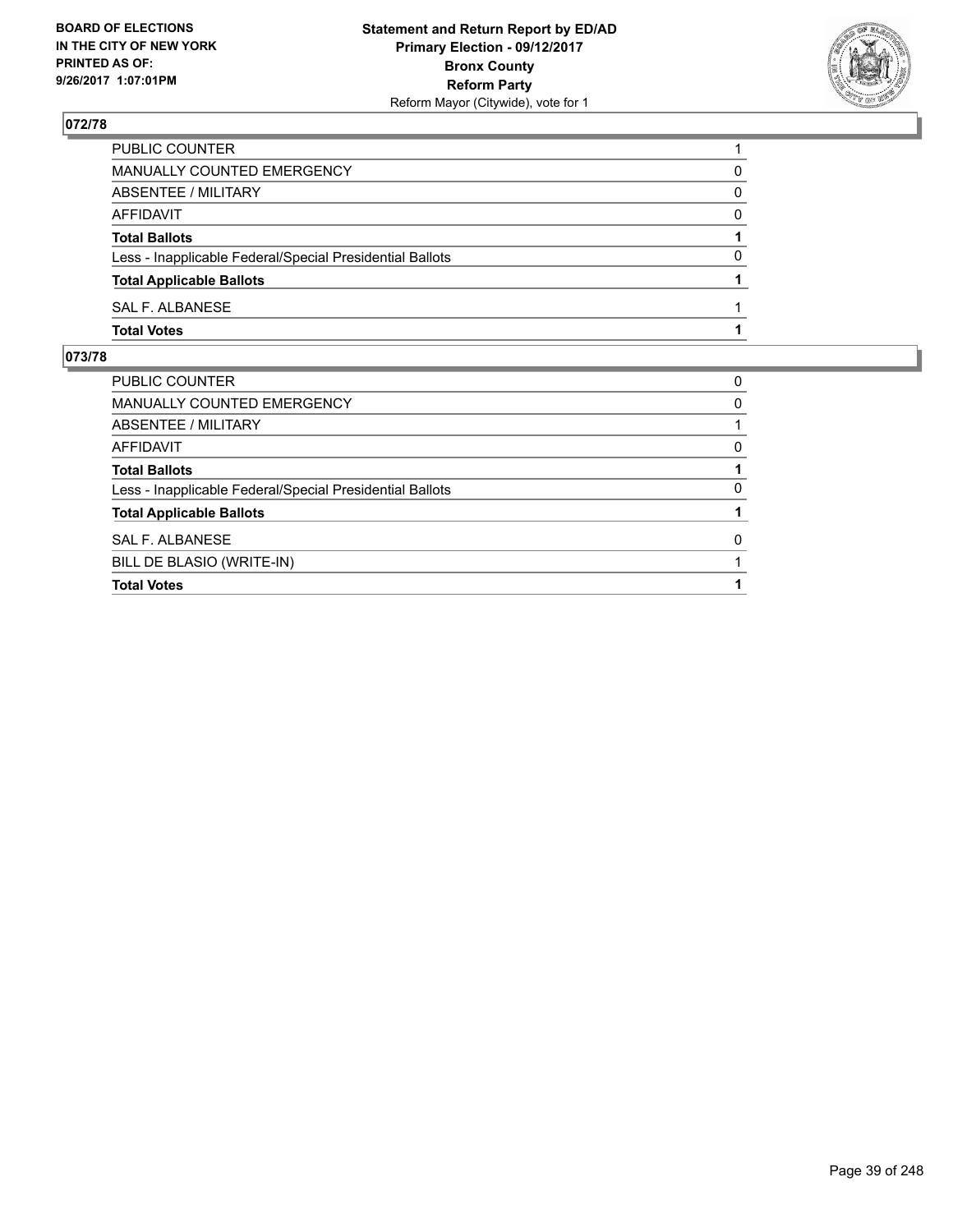

| <b>Total Votes</b>                                                                                                                                                                                  |              |
|-----------------------------------------------------------------------------------------------------------------------------------------------------------------------------------------------------|--------------|
| UNATTRIBUTABLE WRITE-IN (WRITE-IN)                                                                                                                                                                  |              |
| SAL F. ALBANESE                                                                                                                                                                                     |              |
| <b>MANUALLY COUNTED EMERGENCY</b><br><b>ABSENTEE / MILITARY</b><br>AFFIDAVIT<br><b>Total Ballots</b><br>Less - Inapplicable Federal/Special Presidential Ballots<br><b>Total Applicable Ballots</b> | $\mathbf{2}$ |
|                                                                                                                                                                                                     | 0            |
|                                                                                                                                                                                                     | 2            |
|                                                                                                                                                                                                     | $\Omega$     |
|                                                                                                                                                                                                     | 0            |
|                                                                                                                                                                                                     | 0            |
| PUBLIC COUNTER                                                                                                                                                                                      | 2            |

### **002/79**

| Total Votes                                              | 2            |
|----------------------------------------------------------|--------------|
| SAL F. ALBANESE                                          | 2            |
| <b>Total Applicable Ballots</b>                          | $\mathbf{2}$ |
| Less - Inapplicable Federal/Special Presidential Ballots | 0            |
| <b>Total Ballots</b>                                     | $\mathbf{2}$ |
| AFFIDAVIT                                                | 0            |
| ABSENTEE / MILITARY                                      | 0            |
| MANUALLY COUNTED EMERGENCY                               | 0            |
| PUBLIC COUNTER                                           | 2            |
|                                                          |              |

# **003/79**

| <b>PUBLIC COUNTER</b>                                    | 0 |
|----------------------------------------------------------|---|
| MANUALLY COUNTED EMERGENCY                               | 0 |
| ABSENTEE / MILITARY                                      | 0 |
| AFFIDAVIT                                                | 0 |
| <b>Total Ballots</b>                                     | 0 |
| Less - Inapplicable Federal/Special Presidential Ballots | O |
| <b>Total Applicable Ballots</b>                          | n |
| SAL F. ALBANESE                                          | 0 |
| <b>Total Votes</b>                                       |   |

| <b>Total Votes</b>                                       | 0 |
|----------------------------------------------------------|---|
| SAL F. ALBANESE                                          | 0 |
| <b>Total Applicable Ballots</b>                          | 0 |
| Less - Inapplicable Federal/Special Presidential Ballots | 0 |
| <b>Total Ballots</b>                                     | 0 |
| AFFIDAVIT                                                | 0 |
| ABSENTEE / MILITARY                                      | 0 |
| MANUALLY COUNTED EMERGENCY                               | 0 |
| PUBLIC COUNTER                                           | 0 |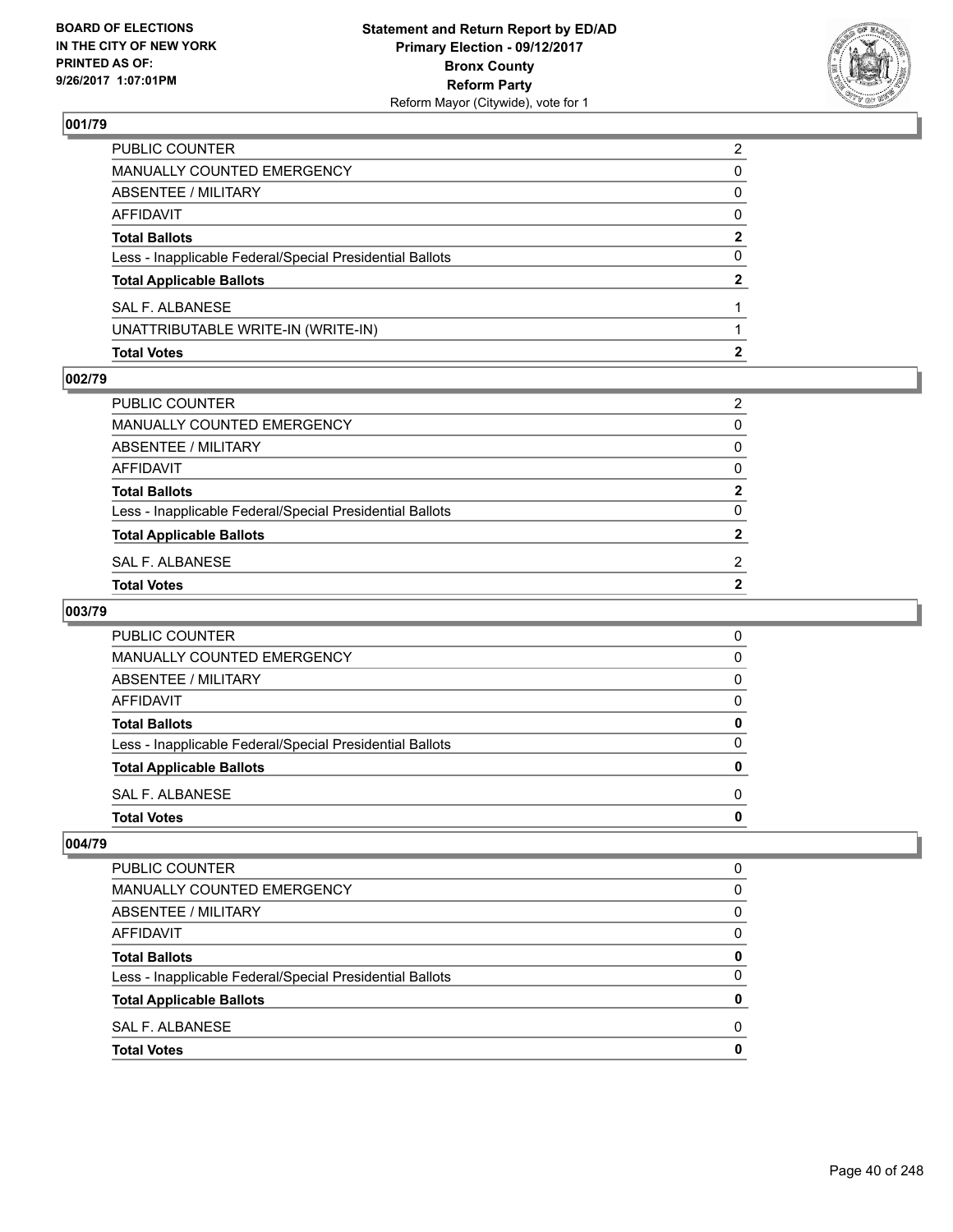

| PUBLIC COUNTER                                           | 0            |
|----------------------------------------------------------|--------------|
| MANUALLY COUNTED EMERGENCY                               | $\Omega$     |
| ABSENTEE / MILITARY                                      | $\mathbf{0}$ |
| AFFIDAVIT                                                | 0            |
| <b>Total Ballots</b>                                     | 0            |
| Less - Inapplicable Federal/Special Presidential Ballots | $\mathbf{0}$ |
| <b>Total Applicable Ballots</b>                          | $\bf{0}$     |
| SAL F. ALBANESE                                          | $\Omega$     |
| <b>Total Votes</b>                                       | $\mathbf{0}$ |

## **006/79**

| <b>Total Votes</b>                                       | $\mathbf{0}$ |
|----------------------------------------------------------|--------------|
| SAL F. ALBANESE                                          | 0            |
| <b>Total Applicable Ballots</b>                          | $\mathbf{0}$ |
| Less - Inapplicable Federal/Special Presidential Ballots | $\Omega$     |
| <b>Total Ballots</b>                                     | 0            |
| AFFIDAVIT                                                | $\Omega$     |
| ABSENTEE / MILITARY                                      | $\Omega$     |
| MANUALLY COUNTED EMERGENCY                               | $\Omega$     |
| PUBLIC COUNTER                                           | 0            |
|                                                          |              |

## **007/79**

| PUBLIC COUNTER                                           | 0            |
|----------------------------------------------------------|--------------|
| MANUALLY COUNTED EMERGENCY                               | $\mathbf{0}$ |
| ABSENTEE / MILITARY                                      | $\mathbf{0}$ |
| AFFIDAVIT                                                | $\Omega$     |
| <b>Total Ballots</b>                                     | 0            |
| Less - Inapplicable Federal/Special Presidential Ballots | $\mathbf{0}$ |
| <b>Total Applicable Ballots</b>                          | 0            |
| SAL F. ALBANESE                                          | $\Omega$     |
| Total Votes                                              | $\mathbf{0}$ |
|                                                          |              |

| <b>PUBLIC COUNTER</b>                                    |   |
|----------------------------------------------------------|---|
| MANUALLY COUNTED EMERGENCY                               | 0 |
| ABSENTEE / MILITARY                                      | 0 |
| <b>AFFIDAVIT</b>                                         | 0 |
| <b>Total Ballots</b>                                     | o |
| Less - Inapplicable Federal/Special Presidential Ballots | 0 |
| <b>Total Applicable Ballots</b>                          |   |
| SAL F. ALBANESE                                          | n |
| <b>Total Votes</b>                                       |   |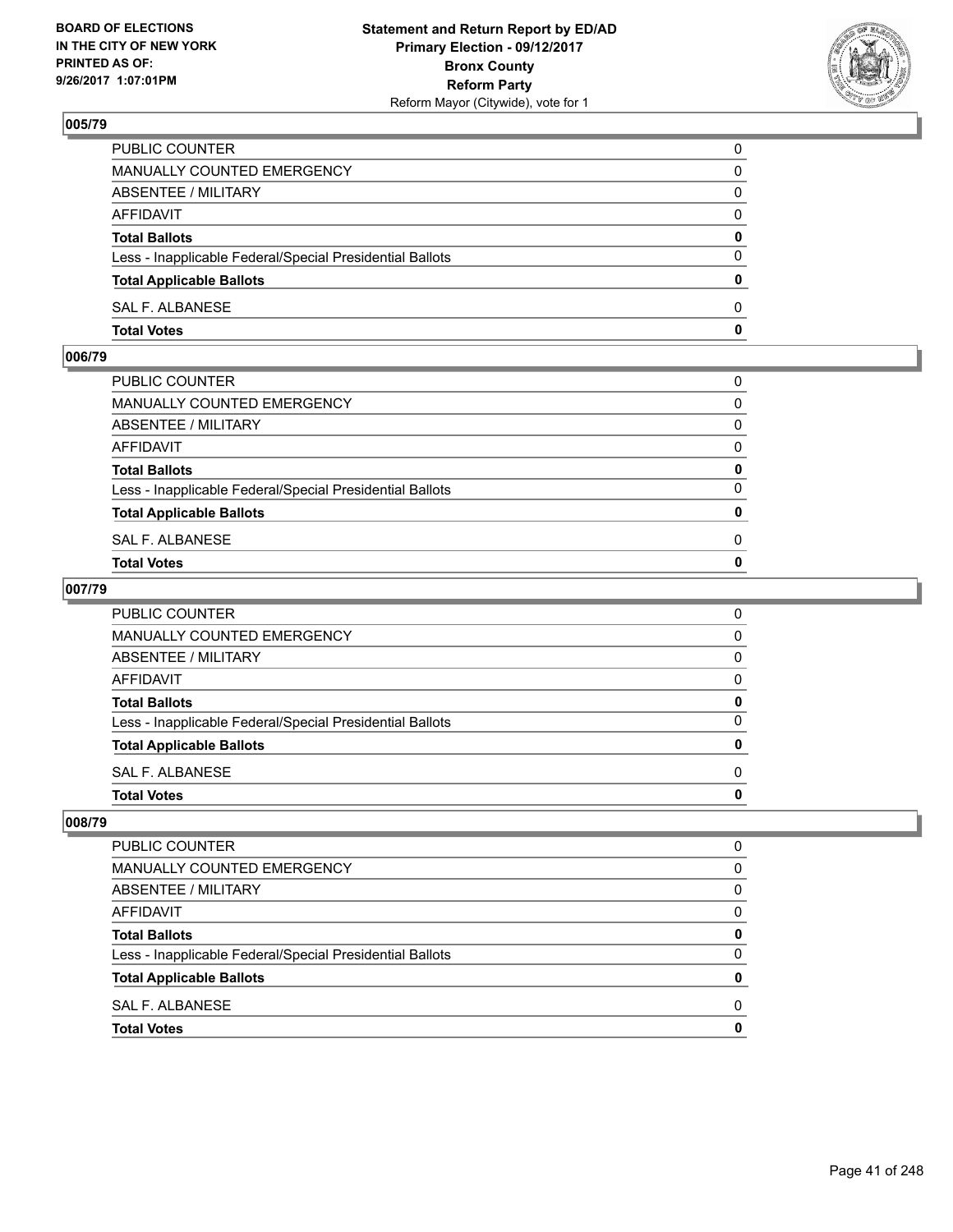

| PUBLIC COUNTER                                           | 0            |
|----------------------------------------------------------|--------------|
| MANUALLY COUNTED EMERGENCY                               | $\Omega$     |
| ABSENTEE / MILITARY                                      | $\mathbf{0}$ |
| AFFIDAVIT                                                | 0            |
| <b>Total Ballots</b>                                     | $\mathbf{0}$ |
| Less - Inapplicable Federal/Special Presidential Ballots | $\Omega$     |
| <b>Total Applicable Ballots</b>                          | $\mathbf{0}$ |
| SAL F. ALBANESE                                          | $\Omega$     |
| <b>Total Votes</b>                                       | $\mathbf{0}$ |

## **010/79**

| PUBLIC COUNTER                                           | 0            |
|----------------------------------------------------------|--------------|
| MANUALLY COUNTED EMERGENCY                               | $\mathbf{0}$ |
| ABSENTEE / MILITARY                                      | $\Omega$     |
| AFFIDAVIT                                                | $\Omega$     |
| <b>Total Ballots</b>                                     | 0            |
| Less - Inapplicable Federal/Special Presidential Ballots | $\Omega$     |
| <b>Total Applicable Ballots</b>                          | $\mathbf{0}$ |
| SAL F. ALBANESE                                          | 0            |
| Total Votes                                              | $\Omega$     |
|                                                          |              |

## **011/79**

| <b>Total Votes</b>                                       |   |
|----------------------------------------------------------|---|
| BILL DE BLASIO (WRITE-IN)                                |   |
| SAL F. ALBANESE                                          | 0 |
| <b>Total Applicable Ballots</b>                          |   |
| Less - Inapplicable Federal/Special Presidential Ballots | 0 |
| <b>Total Ballots</b>                                     |   |
| <b>AFFIDAVIT</b>                                         | 0 |
| ABSENTEE / MILITARY                                      | 0 |
| MANUALLY COUNTED EMERGENCY                               | 0 |
| PUBLIC COUNTER                                           |   |

| <b>Total Votes</b>                                       | 0 |
|----------------------------------------------------------|---|
| SAL F. ALBANESE                                          | 0 |
| <b>Total Applicable Ballots</b>                          | 0 |
| Less - Inapplicable Federal/Special Presidential Ballots | 0 |
| <b>Total Ballots</b>                                     | 0 |
| AFFIDAVIT                                                | 0 |
| ABSENTEE / MILITARY                                      | 0 |
| MANUALLY COUNTED EMERGENCY                               | 0 |
| <b>PUBLIC COUNTER</b>                                    | 0 |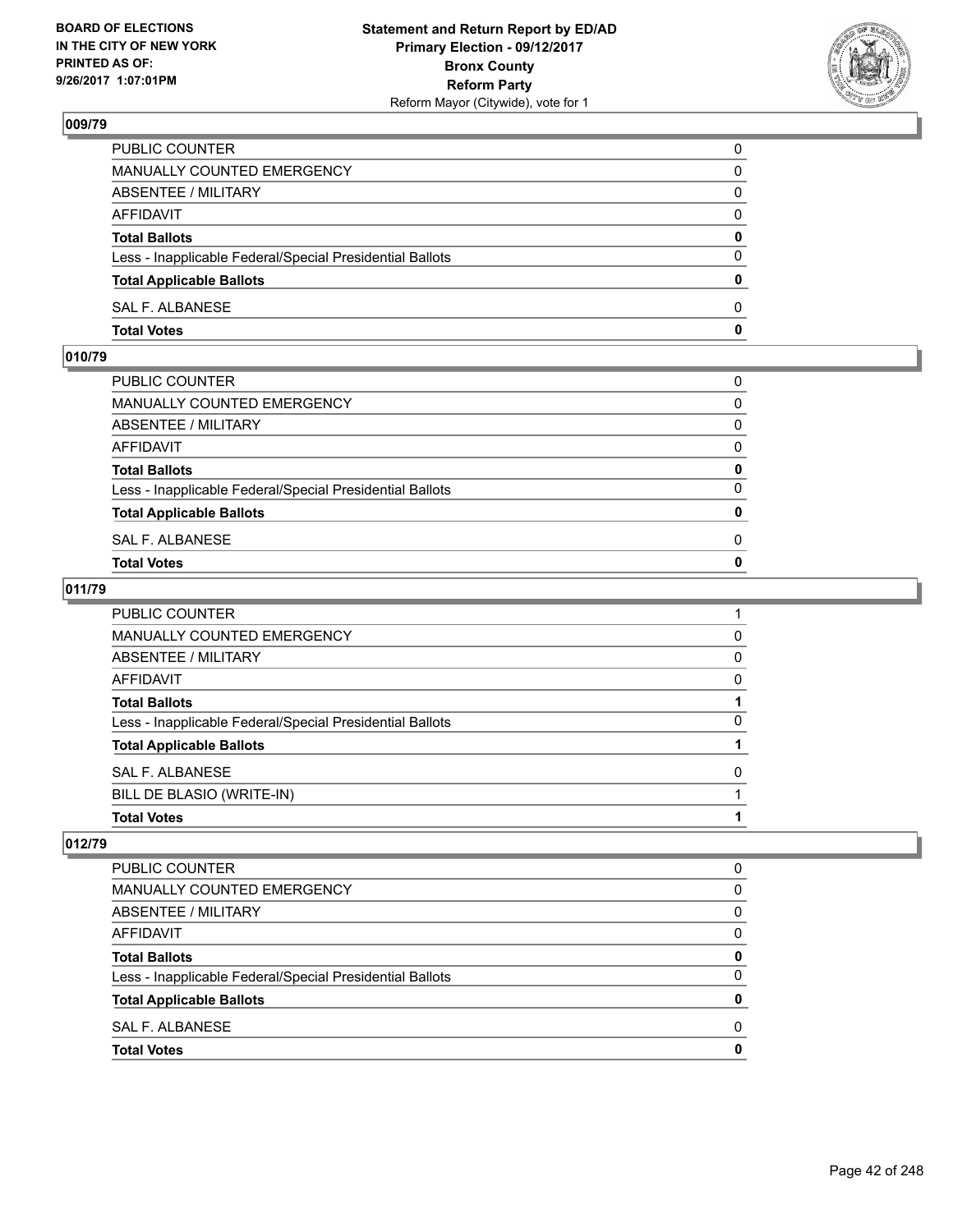

| PUBLIC COUNTER                                           | 0            |
|----------------------------------------------------------|--------------|
| MANUALLY COUNTED EMERGENCY                               | 0            |
| ABSENTEE / MILITARY                                      | 0            |
| AFFIDAVIT                                                | $\mathbf{0}$ |
| <b>Total Ballots</b>                                     | $\mathbf{0}$ |
| Less - Inapplicable Federal/Special Presidential Ballots | $\Omega$     |
| <b>Total Applicable Ballots</b>                          | $\mathbf{0}$ |
| SAL F. ALBANESE                                          | $\Omega$     |
| <b>Total Votes</b>                                       | 0            |

# **014/79**

| PUBLIC COUNTER                                           | 0            |
|----------------------------------------------------------|--------------|
| MANUALLY COUNTED EMERGENCY                               | $\mathbf{0}$ |
| ABSENTEE / MILITARY                                      | $\Omega$     |
| AFFIDAVIT                                                | $\Omega$     |
| <b>Total Ballots</b>                                     | 0            |
| Less - Inapplicable Federal/Special Presidential Ballots | $\Omega$     |
| <b>Total Applicable Ballots</b>                          | $\mathbf{0}$ |
| SAL F. ALBANESE                                          | 0            |
| Total Votes                                              | $\Omega$     |
|                                                          |              |

## **015/79**

| <b>Total Votes</b>                                       | 0 |
|----------------------------------------------------------|---|
| SAL F. ALBANESE                                          | 0 |
| <b>Total Applicable Ballots</b>                          | 0 |
| Less - Inapplicable Federal/Special Presidential Ballots | 0 |
| <b>Total Ballots</b>                                     | 0 |
| AFFIDAVIT                                                | 0 |
| ABSENTEE / MILITARY                                      | 0 |
| <b>MANUALLY COUNTED EMERGENCY</b>                        | 0 |
| PUBLIC COUNTER                                           | 0 |

| PUBLIC COUNTER                                           | O |
|----------------------------------------------------------|---|
| <b>MANUALLY COUNTED EMERGENCY</b>                        | 0 |
| ABSENTEE / MILITARY                                      | 0 |
| <b>AFFIDAVIT</b>                                         | 0 |
| <b>Total Ballots</b>                                     | 0 |
| Less - Inapplicable Federal/Special Presidential Ballots | 0 |
| <b>Total Applicable Ballots</b>                          | n |
| SAL F. ALBANESE                                          | 0 |
| <b>Total Votes</b>                                       | n |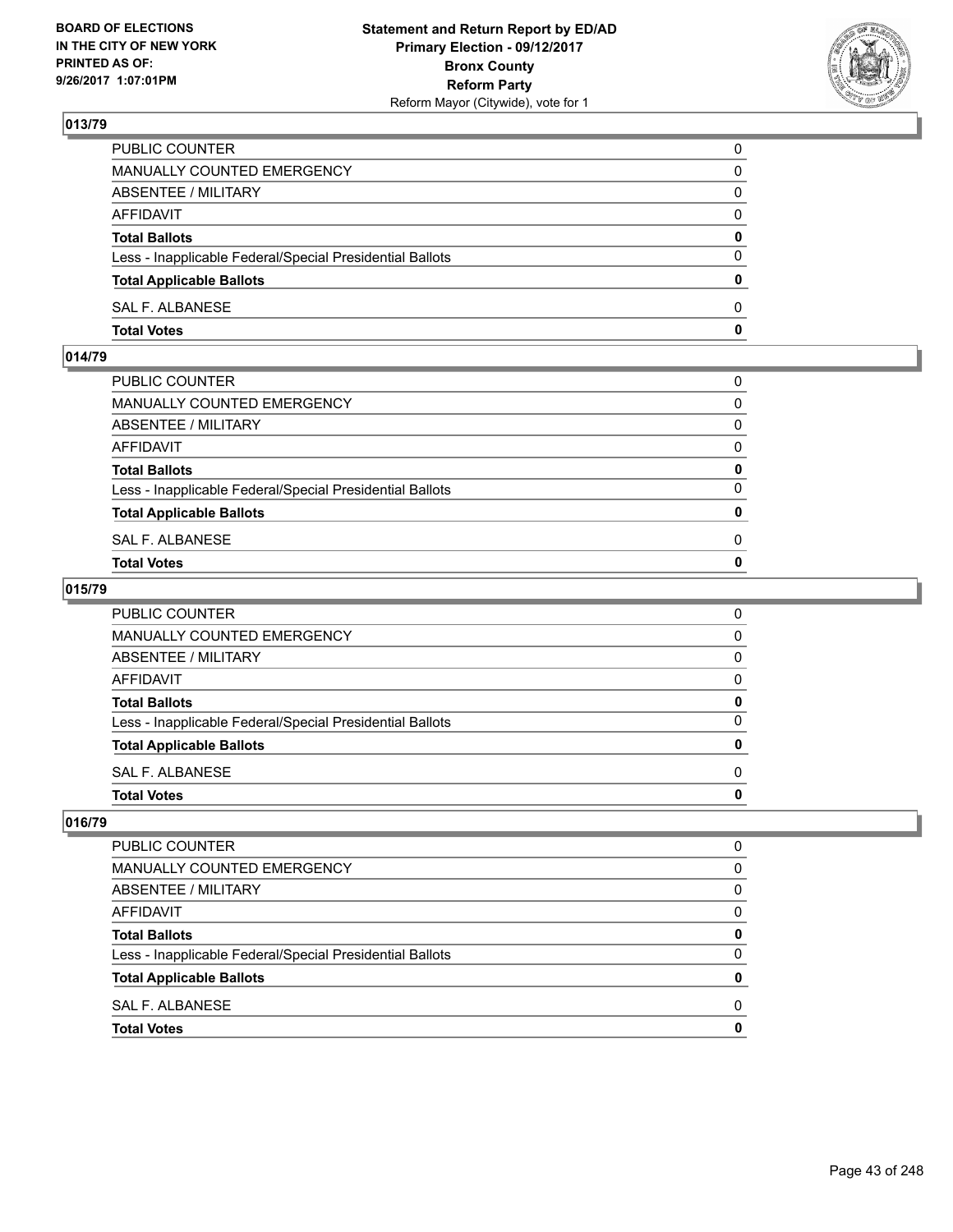

| PUBLIC COUNTER                                           | 0            |
|----------------------------------------------------------|--------------|
| MANUALLY COUNTED EMERGENCY                               | $\Omega$     |
| ABSENTEE / MILITARY                                      | $\mathbf{0}$ |
| AFFIDAVIT                                                | 0            |
| <b>Total Ballots</b>                                     | $\mathbf{0}$ |
| Less - Inapplicable Federal/Special Presidential Ballots | $\Omega$     |
| <b>Total Applicable Ballots</b>                          | $\mathbf{0}$ |
| SAL F. ALBANESE                                          | $\Omega$     |
| <b>Total Votes</b>                                       | $\mathbf{0}$ |

## **018/79**

| PUBLIC COUNTER                                           | 0            |
|----------------------------------------------------------|--------------|
| MANUALLY COUNTED EMERGENCY                               | $\mathbf{0}$ |
| ABSENTEE / MILITARY                                      | $\Omega$     |
| AFFIDAVIT                                                | $\Omega$     |
| <b>Total Ballots</b>                                     | 0            |
| Less - Inapplicable Federal/Special Presidential Ballots | $\Omega$     |
| <b>Total Applicable Ballots</b>                          | $\mathbf{0}$ |
| SAL F. ALBANESE                                          | 0            |
| Total Votes                                              | $\Omega$     |
|                                                          |              |

### **019/79**

| <b>Total Votes</b>                                       |          |
|----------------------------------------------------------|----------|
| UNATTRIBUTABLE WRITE-IN (WRITE-IN)                       |          |
| <b>SAL F. ALBANESE</b>                                   | 0        |
| <b>Total Applicable Ballots</b>                          |          |
| Less - Inapplicable Federal/Special Presidential Ballots | 0        |
| <b>Total Ballots</b>                                     |          |
| AFFIDAVIT                                                | 0        |
| ABSENTEE / MILITARY                                      | $\Omega$ |
| MANUALLY COUNTED EMERGENCY                               | 0        |
| PUBLIC COUNTER                                           |          |

| <b>PUBLIC COUNTER</b>                                    | 0 |
|----------------------------------------------------------|---|
| MANUALLY COUNTED EMERGENCY                               | 0 |
| ABSENTEE / MILITARY                                      | 0 |
| AFFIDAVIT                                                | 0 |
| <b>Total Ballots</b>                                     | 0 |
| Less - Inapplicable Federal/Special Presidential Ballots | 0 |
| <b>Total Applicable Ballots</b>                          | 0 |
| SAL F. ALBANESE                                          | 0 |
| <b>Total Votes</b>                                       | 0 |
|                                                          |   |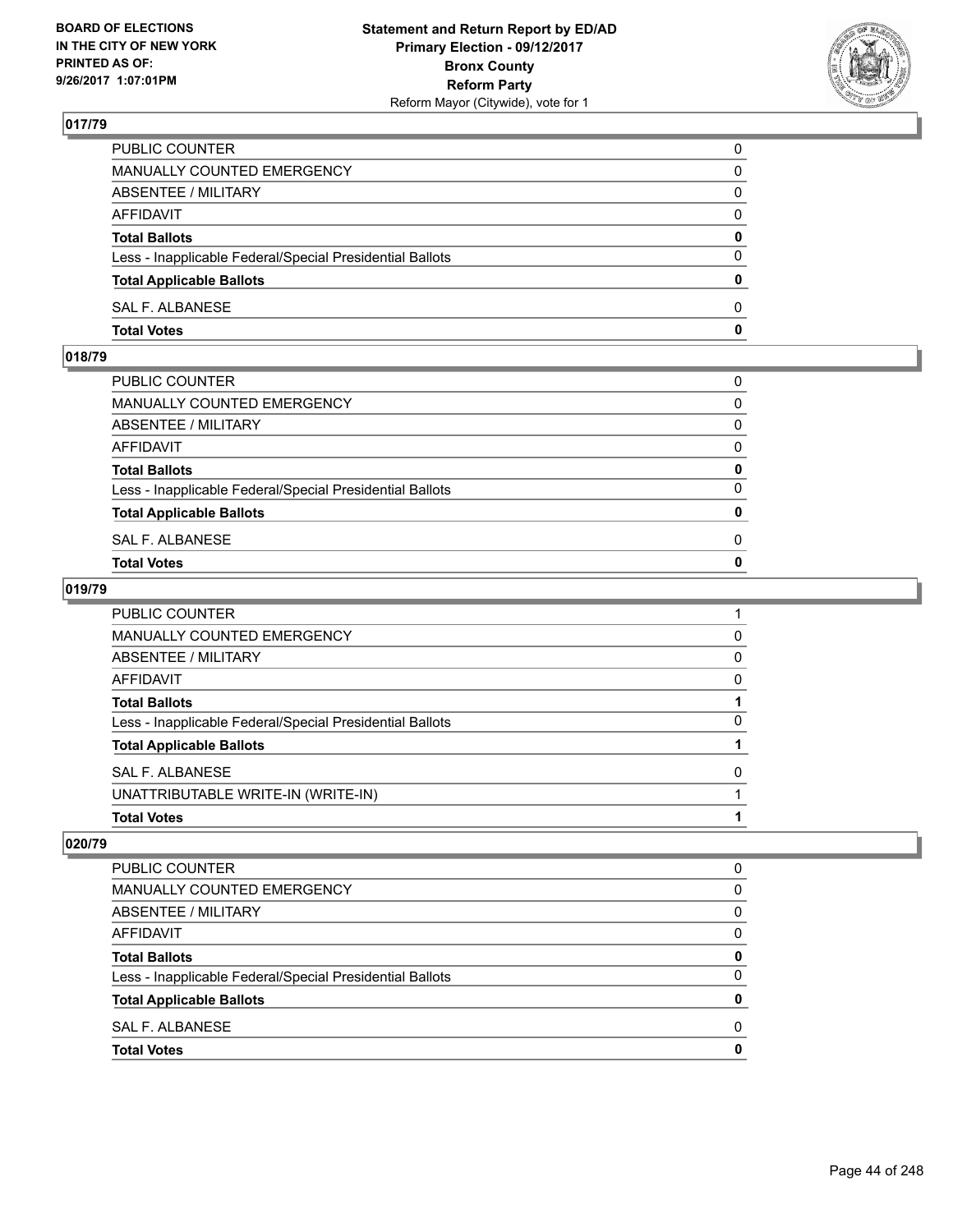

| PUBLIC COUNTER                                           |          |
|----------------------------------------------------------|----------|
| MANUALLY COUNTED EMERGENCY                               | 0        |
| ABSENTEE / MILITARY                                      | 0        |
| AFFIDAVIT                                                | $\Omega$ |
| <b>Total Ballots</b>                                     |          |
| Less - Inapplicable Federal/Special Presidential Ballots | $\Omega$ |
| <b>Total Applicable Ballots</b>                          |          |
| SAL F. ALBANESE                                          |          |
| <b>Total Votes</b>                                       |          |

# **022/79**

| PUBLIC COUNTER                                           |          |
|----------------------------------------------------------|----------|
| MANUALLY COUNTED EMERGENCY                               | 0        |
| ABSENTEE / MILITARY                                      | 0        |
| AFFIDAVIT                                                | 0        |
| <b>Total Ballots</b>                                     |          |
| Less - Inapplicable Federal/Special Presidential Ballots | 0        |
| <b>Total Applicable Ballots</b>                          |          |
| SAL F. ALBANESE                                          | $\Omega$ |
| BILL DE BLASIO (WRITE-IN)                                |          |
| <b>Total Votes</b>                                       |          |

## **023/79**

| <b>PUBLIC COUNTER</b>                                    | 0 |
|----------------------------------------------------------|---|
| MANUALLY COUNTED EMERGENCY                               | 0 |
| ABSENTEE / MILITARY                                      | 0 |
| AFFIDAVIT                                                | O |
| <b>Total Ballots</b>                                     |   |
| Less - Inapplicable Federal/Special Presidential Ballots | ŋ |
| <b>Total Applicable Ballots</b>                          |   |
| SAL F. ALBANESE                                          | O |
| <b>Total Votes</b>                                       |   |

| <b>PUBLIC COUNTER</b>                                    | 2 |
|----------------------------------------------------------|---|
| MANUALLY COUNTED EMERGENCY                               | 0 |
| ABSENTEE / MILITARY                                      | 0 |
| AFFIDAVIT                                                | 0 |
| <b>Total Ballots</b>                                     | 2 |
| Less - Inapplicable Federal/Special Presidential Ballots | 0 |
| <b>Total Applicable Ballots</b>                          | 2 |
| SAL F. ALBANESE                                          |   |
| <b>Total Votes</b>                                       |   |
| Unrecorded                                               |   |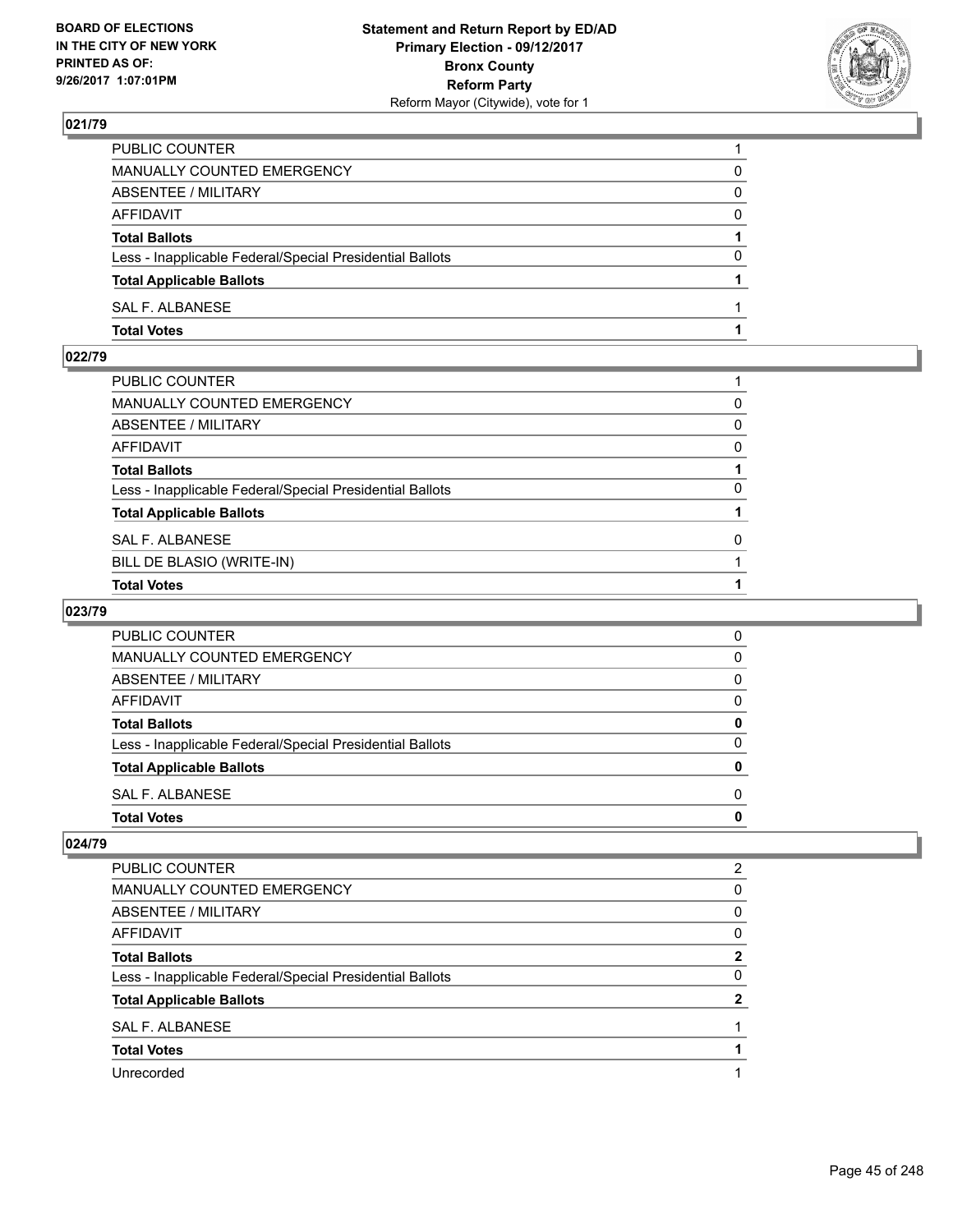

| PUBLIC COUNTER                                           | 0            |
|----------------------------------------------------------|--------------|
| MANUALLY COUNTED EMERGENCY                               | $\Omega$     |
| ABSENTEE / MILITARY                                      | $\mathbf{0}$ |
| AFFIDAVIT                                                | 0            |
| <b>Total Ballots</b>                                     | 0            |
| Less - Inapplicable Federal/Special Presidential Ballots | $\mathbf{0}$ |
| <b>Total Applicable Ballots</b>                          | $\mathbf{0}$ |
| SAL F. ALBANESE                                          | $\Omega$     |
| <b>Total Votes</b>                                       | $\mathbf{0}$ |

## **026/79**

| PUBLIC COUNTER                                           |          |
|----------------------------------------------------------|----------|
| MANUALLY COUNTED EMERGENCY                               | 0        |
| ABSENTEE / MILITARY                                      | 0        |
| AFFIDAVIT                                                | 0        |
| <b>Total Ballots</b>                                     |          |
| Less - Inapplicable Federal/Special Presidential Ballots | 0        |
| <b>Total Applicable Ballots</b>                          |          |
| SAL F. ALBANESE                                          | $\Omega$ |
| BILL DE BLASIO (WRITE-IN)                                |          |
| <b>Total Votes</b>                                       |          |

## **027/79**

| <b>PUBLIC COUNTER</b>                                    |              |
|----------------------------------------------------------|--------------|
| <b>MANUALLY COUNTED EMERGENCY</b>                        |              |
| ABSENTEE / MILITARY                                      | <sup>0</sup> |
| AFFIDAVIT                                                | O            |
| <b>Total Ballots</b>                                     |              |
| Less - Inapplicable Federal/Special Presidential Ballots |              |
| <b>Total Applicable Ballots</b>                          |              |
| SAL F. ALBANESE                                          | n            |
| BILL DE BLASIO (WRITE-IN)                                |              |
| <b>Total Votes</b>                                       |              |

| <b>PUBLIC COUNTER</b>                                    |   |
|----------------------------------------------------------|---|
| <b>MANUALLY COUNTED EMERGENCY</b>                        |   |
| ABSENTEE / MILITARY                                      | 0 |
| AFFIDAVIT                                                | O |
| <b>Total Ballots</b>                                     | O |
| Less - Inapplicable Federal/Special Presidential Ballots | 0 |
| <b>Total Applicable Ballots</b>                          | Ω |
| SAL F. ALBANESE                                          | O |
| <b>Total Votes</b>                                       |   |
| 029/79 COMBINED into: 077/79                             |   |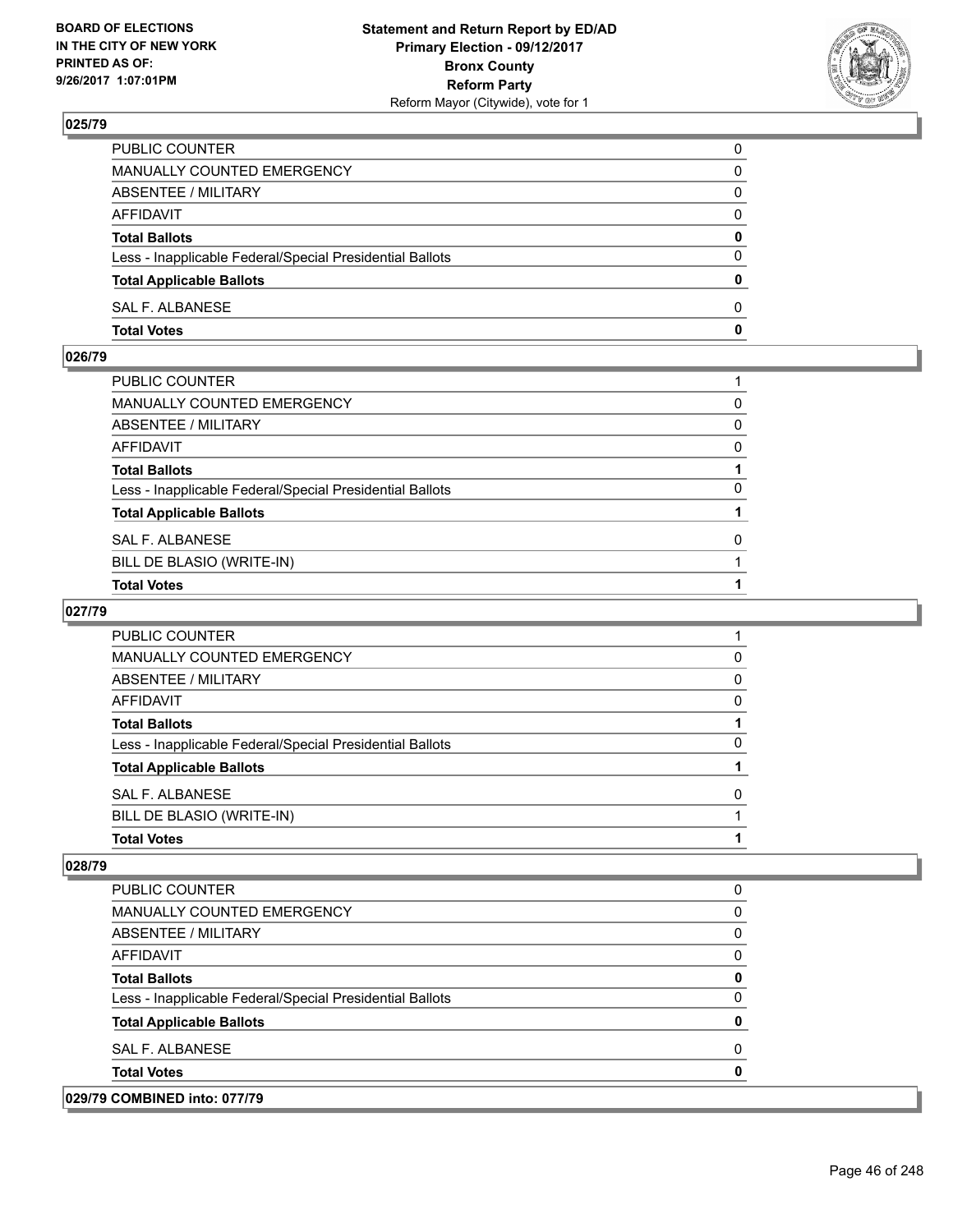

| PUBLIC COUNTER                                           | 2            |
|----------------------------------------------------------|--------------|
| MANUALLY COUNTED EMERGENCY                               | 0            |
| <b>ABSENTEE / MILITARY</b>                               | $\mathbf{0}$ |
| AFFIDAVIT                                                | $\mathbf{0}$ |
| Total Ballots                                            | $\mathbf{2}$ |
| Less - Inapplicable Federal/Special Presidential Ballots | 0            |
| <b>Total Applicable Ballots</b>                          | $\mathbf{2}$ |
| <b>SAL F. ALBANESE</b>                                   | $\Omega$     |
| BILL DE BLASIO (WRITE-IN)                                |              |
| UNATTRIBUTABLE WRITE-IN (WRITE-IN)                       |              |
| <b>Total Votes</b>                                       | 2            |

## **031/79**

| PUBLIC COUNTER                                           | 2        |
|----------------------------------------------------------|----------|
| MANUALLY COUNTED EMERGENCY                               | 0        |
| ABSENTEE / MILITARY                                      | $\Omega$ |
| AFFIDAVIT                                                | 0        |
| <b>Total Ballots</b>                                     | 2        |
| Less - Inapplicable Federal/Special Presidential Ballots | 0        |
| <b>Total Applicable Ballots</b>                          | 2        |
| SAL F. ALBANESE                                          | 2        |
| Total Votes                                              | 2        |
|                                                          |          |

## **032/79**

| PUBLIC COUNTER                                           | $\overline{2}$ |
|----------------------------------------------------------|----------------|
| MANUALLY COUNTED EMERGENCY                               | 0              |
| ABSENTEE / MILITARY                                      | 0              |
| AFFIDAVIT                                                | 0              |
| <b>Total Ballots</b>                                     | 2              |
| Less - Inapplicable Federal/Special Presidential Ballots | 0              |
| <b>Total Applicable Ballots</b>                          | 2              |
| SAL F. ALBANESE                                          |                |
| BILL DE BLASIO (WRITE-IN)                                |                |
| <b>Total Votes</b>                                       | 2              |
|                                                          |                |

| PUBLIC COUNTER                                           |   |
|----------------------------------------------------------|---|
| <b>MANUALLY COUNTED EMERGENCY</b>                        | 0 |
| ABSENTEE / MILITARY                                      | 0 |
| AFFIDAVIT                                                | 0 |
| <b>Total Ballots</b>                                     |   |
| Less - Inapplicable Federal/Special Presidential Ballots | 0 |
| <b>Total Applicable Ballots</b>                          |   |
| SAL F. ALBANESE                                          | O |
| UNATTRIBUTABLE WRITE-IN (WRITE-IN)                       |   |
| <b>Total Votes</b>                                       |   |
|                                                          |   |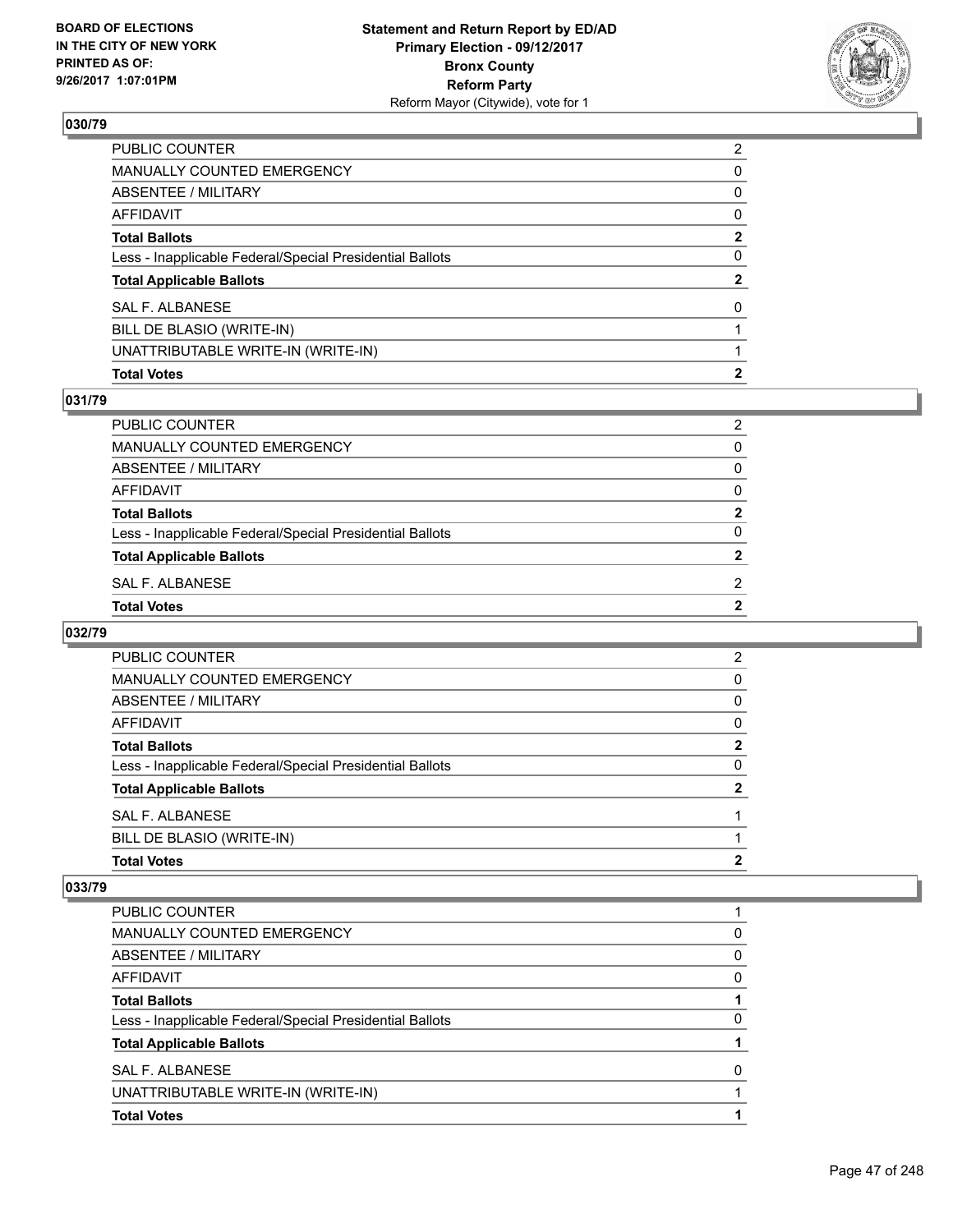

| <b>Total Votes</b>                                       |   |
|----------------------------------------------------------|---|
| BILL DE BLASIO (WRITE-IN)                                |   |
| SAL F. ALBANESE                                          | 0 |
| <b>Total Applicable Ballots</b>                          |   |
| Less - Inapplicable Federal/Special Presidential Ballots | 0 |
| <b>Total Ballots</b>                                     |   |
| AFFIDAVIT                                                | 0 |
| <b>ABSENTEE / MILITARY</b>                               | 0 |
| MANUALLY COUNTED EMERGENCY                               | 0 |
| PUBLIC COUNTER                                           |   |

### **035/79**

| <b>PUBLIC COUNTER</b>                                    | 3 |
|----------------------------------------------------------|---|
| <b>MANUALLY COUNTED EMERGENCY</b>                        | 0 |
| <b>ABSENTEE / MILITARY</b>                               | 0 |
| <b>AFFIDAVIT</b>                                         | 0 |
| <b>Total Ballots</b>                                     | 3 |
| Less - Inapplicable Federal/Special Presidential Ballots | 0 |
| <b>Total Applicable Ballots</b>                          | 3 |
| <b>SAL F. ALBANESE</b>                                   | 0 |
| BILL DE BLASIO (WRITE-IN)                                |   |
| LETITIA JAMES (WRITE-IN)                                 |   |
| UNATTRIBUTABLE WRITE-IN (WRITE-IN)                       |   |
| <b>Total Votes</b>                                       | 3 |

#### **036/79**

| <b>Total Votes</b>                                       | 0 |
|----------------------------------------------------------|---|
| SAL F. ALBANESE                                          | 0 |
| <b>Total Applicable Ballots</b>                          | 0 |
| Less - Inapplicable Federal/Special Presidential Ballots | 0 |
| <b>Total Ballots</b>                                     | 0 |
| AFFIDAVIT                                                | 0 |
| ABSENTEE / MILITARY                                      | 0 |
| MANUALLY COUNTED EMERGENCY                               | 0 |
| PUBLIC COUNTER                                           | 0 |

| <b>Total Votes</b>                                       | 0            |
|----------------------------------------------------------|--------------|
| SAL F. ALBANESE                                          | <sup>0</sup> |
| <b>Total Applicable Ballots</b>                          | 0            |
| Less - Inapplicable Federal/Special Presidential Ballots | $\Omega$     |
| <b>Total Ballots</b>                                     | 0            |
| AFFIDAVIT                                                | 0            |
| ABSENTEE / MILITARY                                      | 0            |
| <b>MANUALLY COUNTED EMERGENCY</b>                        | 0            |
| <b>PUBLIC COUNTER</b>                                    | 0            |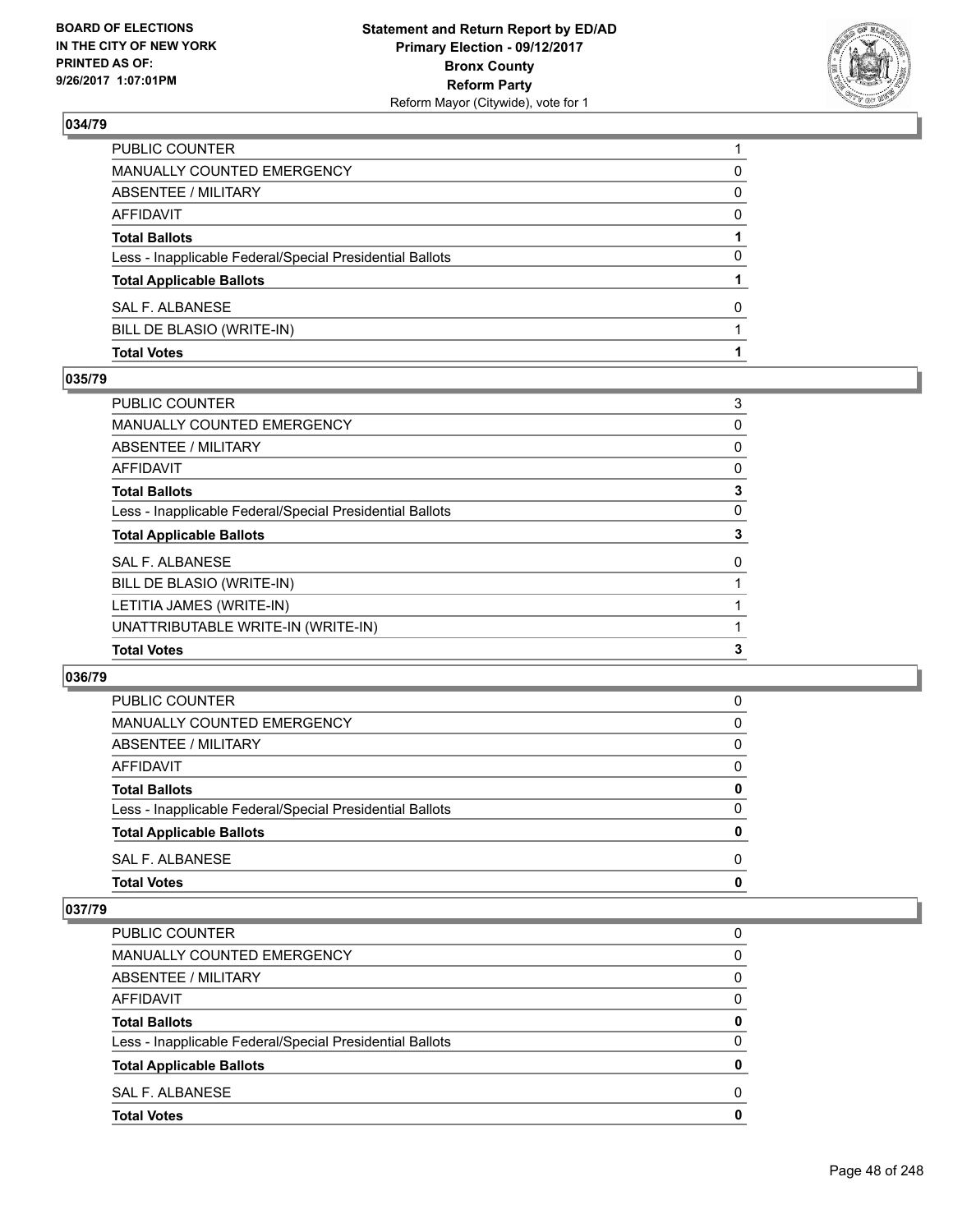

| <b>Total Votes</b>                                       | 4              |
|----------------------------------------------------------|----------------|
| UNATTRIBUTABLE WRITE-IN (WRITE-IN)                       | $\mathcal{P}$  |
| SAL F. ALBANESE                                          | 2              |
| <b>Total Applicable Ballots</b>                          | 4              |
| Less - Inapplicable Federal/Special Presidential Ballots | 0              |
| <b>Total Ballots</b>                                     | 4              |
| <b>AFFIDAVIT</b>                                         | $\Omega$       |
| <b>ABSENTEE / MILITARY</b>                               | 2              |
| <b>MANUALLY COUNTED EMERGENCY</b>                        | 0              |
| PUBLIC COUNTER                                           | $\overline{2}$ |

#### **039/79**

| <b>Total Votes</b>                                       | 2            |
|----------------------------------------------------------|--------------|
| UNATTRIBUTABLE WRITE-IN (WRITE-IN)                       |              |
| SAL F. ALBANESE                                          |              |
| <b>Total Applicable Ballots</b>                          | $\mathbf{2}$ |
| Less - Inapplicable Federal/Special Presidential Ballots | $\Omega$     |
| Total Ballots                                            | $\mathbf{2}$ |
| AFFIDAVIT                                                | 0            |
| ABSENTEE / MILITARY                                      | 0            |
| MANUALLY COUNTED EMERGENCY                               | 0            |
| PUBLIC COUNTER                                           | 2            |
|                                                          |              |

## **040/79**

| MANUALLY COUNTED EMERGENCY                               | 0 |
|----------------------------------------------------------|---|
| ABSENTEE / MILITARY                                      | 0 |
| AFFIDAVIT                                                | 0 |
| <b>Total Ballots</b>                                     |   |
| Less - Inapplicable Federal/Special Presidential Ballots | 0 |
| <b>Total Applicable Ballots</b>                          |   |
| SAL F. ALBANESE                                          |   |
| <b>Total Votes</b>                                       |   |

| PUBLIC COUNTER                                           | 2 |
|----------------------------------------------------------|---|
| MANUALLY COUNTED EMERGENCY                               | 0 |
| ABSENTEE / MILITARY                                      | 0 |
| AFFIDAVIT                                                | 0 |
| <b>Total Ballots</b>                                     | 2 |
| Less - Inapplicable Federal/Special Presidential Ballots | 0 |
| <b>Total Applicable Ballots</b>                          |   |
| SAL F. ALBANESE                                          | 2 |
| <b>Total Votes</b>                                       | 2 |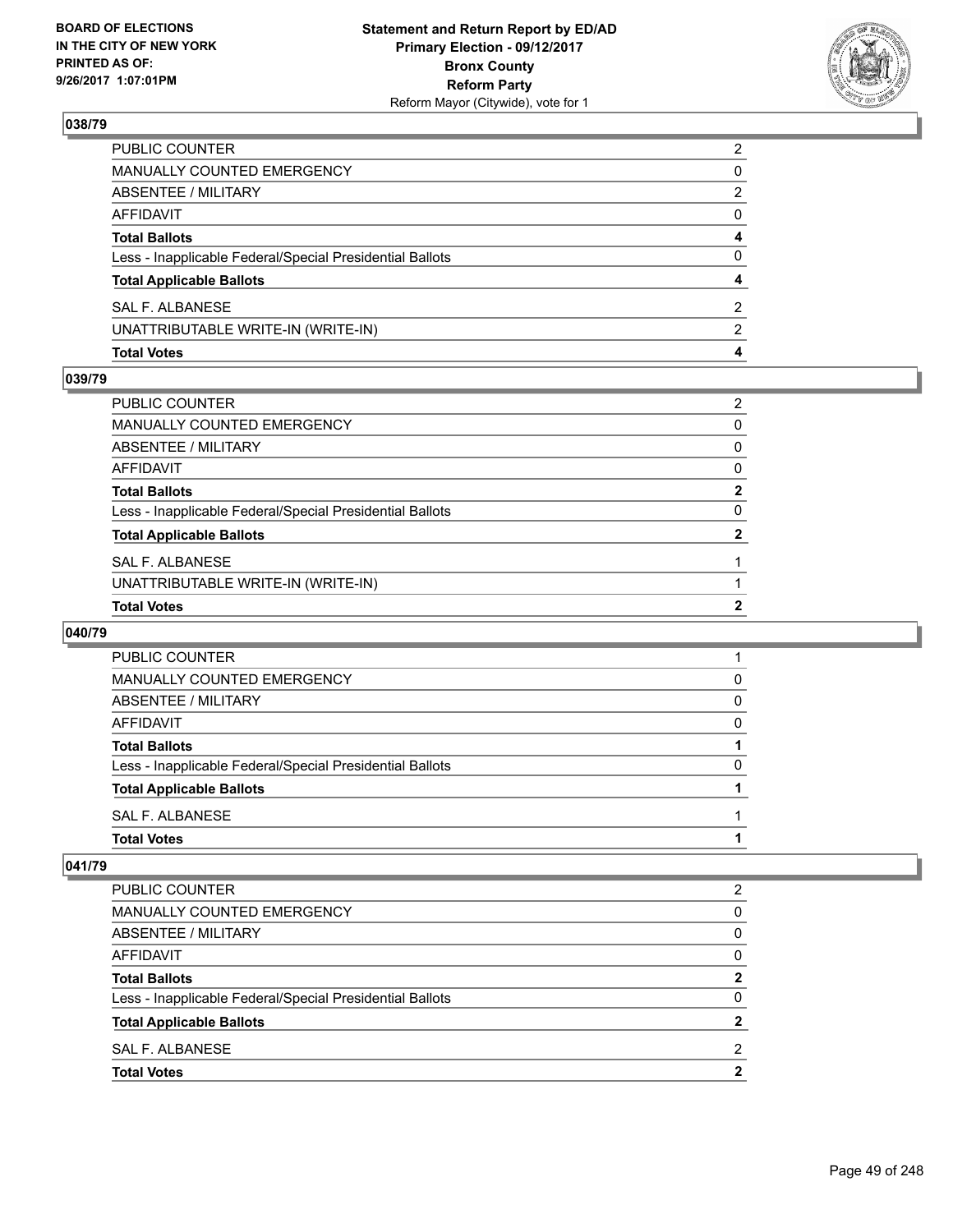

| PUBLIC COUNTER                                           | 0            |
|----------------------------------------------------------|--------------|
| MANUALLY COUNTED EMERGENCY                               | 0            |
| ABSENTEE / MILITARY                                      | 0            |
| AFFIDAVIT                                                | $\mathbf{0}$ |
| <b>Total Ballots</b>                                     | $\mathbf{0}$ |
| Less - Inapplicable Federal/Special Presidential Ballots | $\Omega$     |
| <b>Total Applicable Ballots</b>                          | $\mathbf{0}$ |
| SAL F. ALBANESE                                          | $\Omega$     |
| <b>Total Votes</b>                                       | 0            |

# **043/79**

| PUBLIC COUNTER                                           | 2              |
|----------------------------------------------------------|----------------|
| MANUALLY COUNTED EMERGENCY                               | $\mathbf{0}$   |
| <b>ABSENTEE / MILITARY</b>                               | $\mathbf{0}$   |
| AFFIDAVIT                                                | $\mathbf{0}$   |
| Total Ballots                                            | $\mathbf{2}$   |
| Less - Inapplicable Federal/Special Presidential Ballots | $\Omega$       |
| <b>Total Applicable Ballots</b>                          | $\overline{2}$ |
| SAL F. ALBANESE                                          |                |
| BILL DE BLASIO (WRITE-IN)                                |                |
| <b>Total Votes</b>                                       | 2              |

## **044/79**

| PUBLIC COUNTER                                           | 0            |
|----------------------------------------------------------|--------------|
| <b>MANUALLY COUNTED EMERGENCY</b>                        | 0            |
| ABSENTEE / MILITARY                                      |              |
| AFFIDAVIT                                                | $\mathbf{0}$ |
| <b>Total Ballots</b>                                     |              |
| Less - Inapplicable Federal/Special Presidential Ballots |              |
| <b>Total Applicable Ballots</b>                          |              |
| SAL F. ALBANESE                                          |              |
| <b>Total Votes</b>                                       |              |

| <b>Total Votes</b>                                       | 0        |
|----------------------------------------------------------|----------|
| SAL F. ALBANESE                                          | 0        |
| <b>Total Applicable Ballots</b>                          | 0        |
| Less - Inapplicable Federal/Special Presidential Ballots | 0        |
| <b>Total Ballots</b>                                     | 0        |
| AFFIDAVIT                                                | $\Omega$ |
| ABSENTEE / MILITARY                                      | 0        |
| MANUALLY COUNTED EMERGENCY                               | 0        |
| <b>PUBLIC COUNTER</b>                                    | 0        |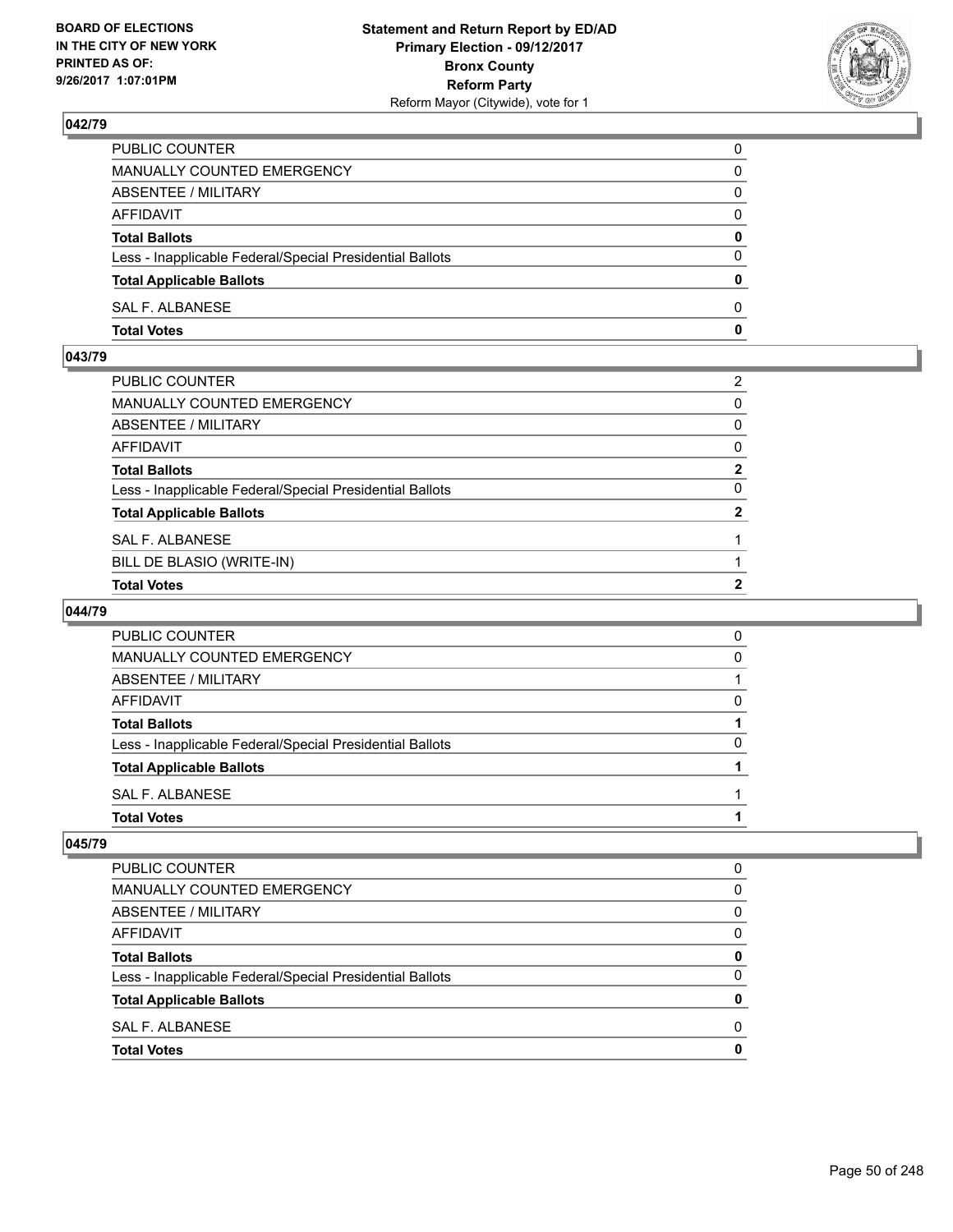

| PUBLIC COUNTER                                           | 0            |
|----------------------------------------------------------|--------------|
| MANUALLY COUNTED EMERGENCY                               | $\Omega$     |
| ABSENTEE / MILITARY                                      | $\mathbf{0}$ |
| AFFIDAVIT                                                | 0            |
| <b>Total Ballots</b>                                     | 0            |
| Less - Inapplicable Federal/Special Presidential Ballots | $\mathbf{0}$ |
| <b>Total Applicable Ballots</b>                          | $\bf{0}$     |
| SAL F. ALBANESE                                          | $\Omega$     |
| <b>Total Votes</b>                                       | $\mathbf{0}$ |

### **047/79**

| MANUALLY COUNTED EMERGENCY                               |              |
|----------------------------------------------------------|--------------|
| ABSENTEE / MILITARY                                      | $\Omega$     |
| AFFIDAVIT                                                | $\mathbf{0}$ |
| <b>Total Ballots</b>                                     | $\mathbf{0}$ |
| Less - Inapplicable Federal/Special Presidential Ballots | $\Omega$     |
| <b>Total Applicable Ballots</b>                          | $\mathbf{0}$ |
| SAL F. ALBANESE                                          | 0            |
| <b>Total Votes</b>                                       | $\mathbf{0}$ |
|                                                          |              |

## **048/79**

| PUBLIC COUNTER                                           | 0            |
|----------------------------------------------------------|--------------|
| MANUALLY COUNTED EMERGENCY                               | $\mathbf{0}$ |
| ABSENTEE / MILITARY                                      | $\mathbf{0}$ |
| AFFIDAVIT                                                | $\Omega$     |
| <b>Total Ballots</b>                                     | 0            |
| Less - Inapplicable Federal/Special Presidential Ballots | $\mathbf{0}$ |
| <b>Total Applicable Ballots</b>                          | 0            |
| SAL F. ALBANESE                                          | $\Omega$     |
| Total Votes                                              | $\mathbf{0}$ |
|                                                          |              |

| <b>PUBLIC COUNTER</b>                                    |   |
|----------------------------------------------------------|---|
| MANUALLY COUNTED EMERGENCY                               | 0 |
| ABSENTEE / MILITARY                                      | 0 |
| <b>AFFIDAVIT</b>                                         | 0 |
| <b>Total Ballots</b>                                     | o |
| Less - Inapplicable Federal/Special Presidential Ballots | 0 |
| <b>Total Applicable Ballots</b>                          |   |
| SAL F. ALBANESE                                          | n |
| <b>Total Votes</b>                                       |   |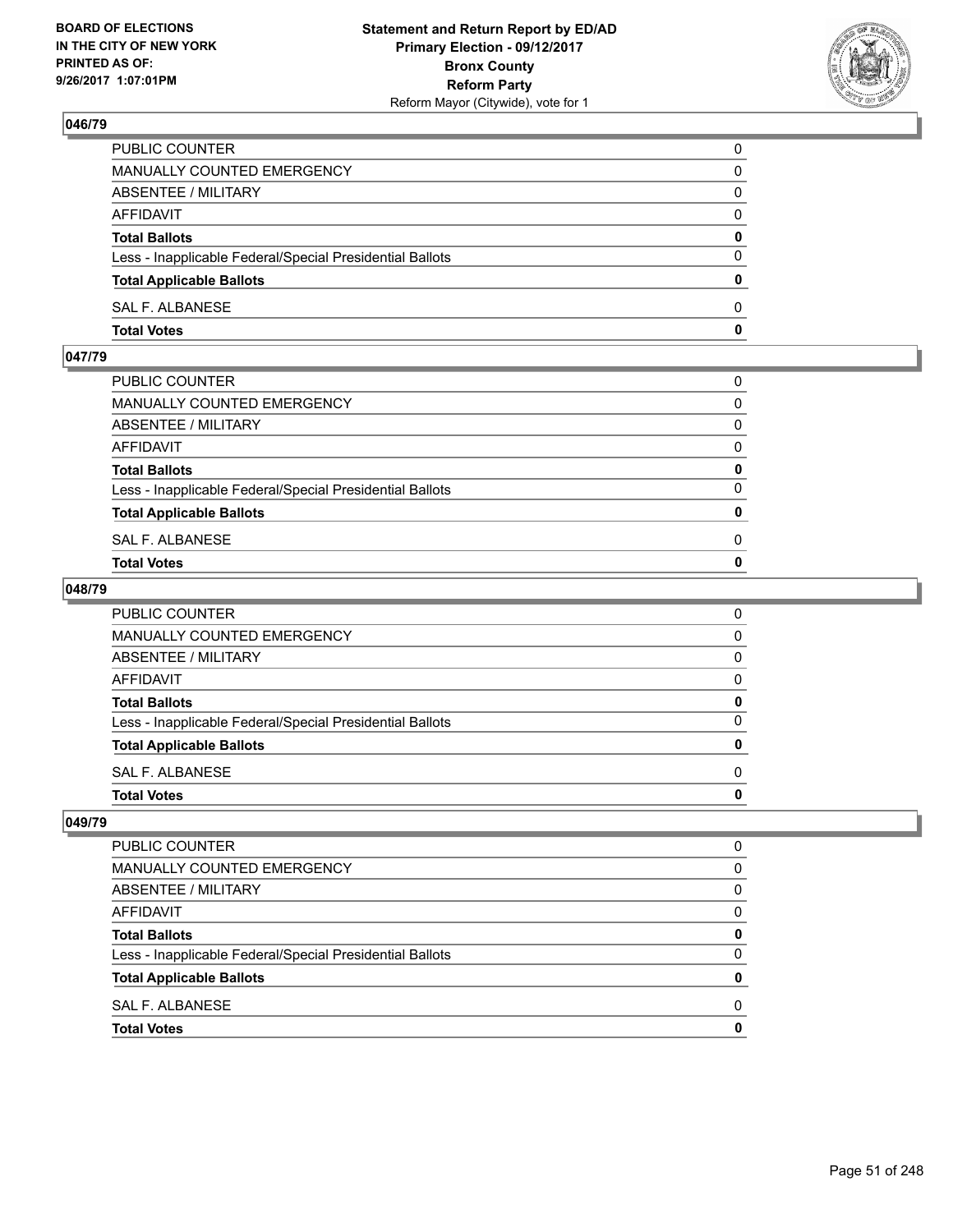

| PUBLIC COUNTER                                           | $\overline{2}$ |
|----------------------------------------------------------|----------------|
| MANUALLY COUNTED EMERGENCY                               | 0              |
| ABSENTEE / MILITARY                                      | 0              |
| AFFIDAVIT                                                | $\mathbf{0}$   |
| <b>Total Ballots</b>                                     | $\mathbf{2}$   |
| Less - Inapplicable Federal/Special Presidential Ballots | $\mathbf{0}$   |
| <b>Total Applicable Ballots</b>                          | $\mathbf{2}$   |
| SAL F. ALBANESE                                          | 0              |
| BILL DE BLASIO (WRITE-IN)                                |                |
| <b>Total Votes</b>                                       |                |
| Unrecorded                                               |                |

#### **051/79**

| PUBLIC COUNTER                                           | 0            |
|----------------------------------------------------------|--------------|
| <b>MANUALLY COUNTED EMERGENCY</b>                        | 0            |
| ABSENTEE / MILITARY                                      | $\Omega$     |
| <b>AFFIDAVIT</b>                                         | 0            |
| <b>Total Ballots</b>                                     | 0            |
| Less - Inapplicable Federal/Special Presidential Ballots | $\Omega$     |
| <b>Total Applicable Ballots</b>                          | $\mathbf{0}$ |
| SAL F. ALBANESE                                          | $\Omega$     |
| <b>Total Votes</b>                                       | $\mathbf 0$  |

## **052/79**

| <b>Total Votes</b>                                       | O            |
|----------------------------------------------------------|--------------|
| SAL F. ALBANESE                                          | 0            |
| <b>Total Applicable Ballots</b>                          | 0            |
| Less - Inapplicable Federal/Special Presidential Ballots | ŋ            |
| <b>Total Ballots</b>                                     | 0            |
| AFFIDAVIT                                                | 0            |
| ABSENTEE / MILITARY                                      | 0            |
| MANUALLY COUNTED EMERGENCY                               | <sup>0</sup> |
| PUBLIC COUNTER                                           | 0            |
|                                                          |              |

| <b>Total Votes</b>                                       | 0 |
|----------------------------------------------------------|---|
| SAL F. ALBANESE                                          | O |
| <b>Total Applicable Ballots</b>                          | 0 |
| Less - Inapplicable Federal/Special Presidential Ballots | 0 |
| <b>Total Ballots</b>                                     | 0 |
| <b>AFFIDAVIT</b>                                         | 0 |
| ABSENTEE / MILITARY                                      | 0 |
| MANUALLY COUNTED EMERGENCY                               | 0 |
| PUBLIC COUNTER                                           | 0 |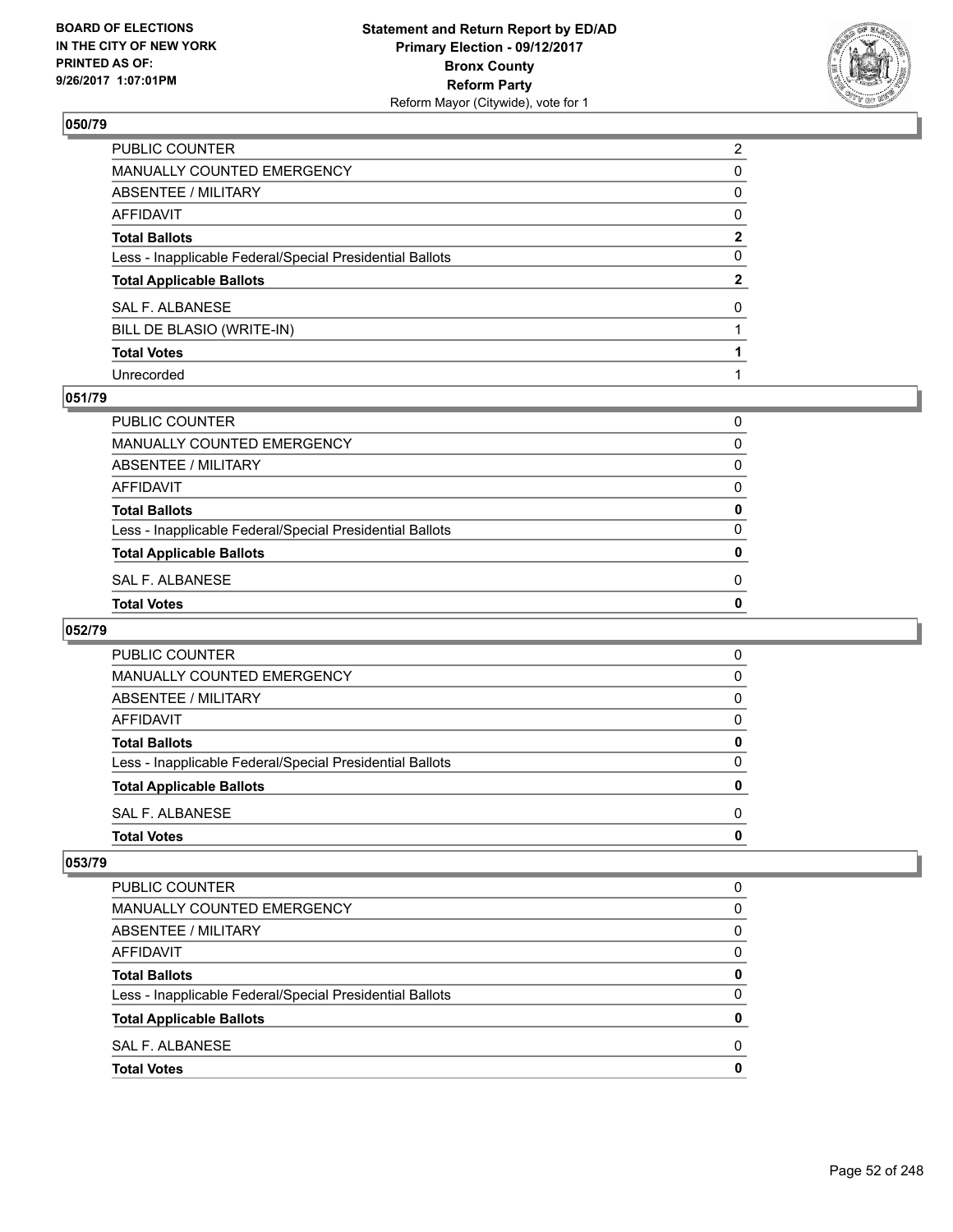

| PUBLIC COUNTER                                           |          |
|----------------------------------------------------------|----------|
| <b>MANUALLY COUNTED EMERGENCY</b>                        | 0        |
| ABSENTEE / MILITARY                                      | 0        |
| AFFIDAVIT                                                | $\Omega$ |
| <b>Total Ballots</b>                                     |          |
| Less - Inapplicable Federal/Special Presidential Ballots | $\Omega$ |
| <b>Total Applicable Ballots</b>                          |          |
| <b>SAL F. ALBANESE</b>                                   |          |
| <b>Total Votes</b>                                       |          |

## **055/79**

| MANUALLY COUNTED EMERGENCY                               |              |
|----------------------------------------------------------|--------------|
| ABSENTEE / MILITARY                                      | $\Omega$     |
| AFFIDAVIT                                                | $\mathbf{0}$ |
| <b>Total Ballots</b>                                     | $\mathbf{0}$ |
| Less - Inapplicable Federal/Special Presidential Ballots | $\Omega$     |
| <b>Total Applicable Ballots</b>                          | $\mathbf{0}$ |
| SAL F. ALBANESE                                          | 0            |
| <b>Total Votes</b>                                       | $\mathbf{0}$ |
|                                                          |              |

## **056/79**

| PUBLIC COUNTER                                           | 0            |
|----------------------------------------------------------|--------------|
| MANUALLY COUNTED EMERGENCY                               | $\mathbf{0}$ |
| ABSENTEE / MILITARY                                      | $\mathbf{0}$ |
| AFFIDAVIT                                                | $\Omega$     |
| <b>Total Ballots</b>                                     | 0            |
| Less - Inapplicable Federal/Special Presidential Ballots | $\mathbf{0}$ |
| <b>Total Applicable Ballots</b>                          | 0            |
| SAL F. ALBANESE                                          | $\Omega$     |
| Total Votes                                              | $\mathbf{0}$ |
|                                                          |              |

| PUBLIC COUNTER                                           | 2 |
|----------------------------------------------------------|---|
| MANUALLY COUNTED EMERGENCY                               | 0 |
| ABSENTEE / MILITARY                                      | 0 |
| AFFIDAVIT                                                | 0 |
| <b>Total Ballots</b>                                     | 2 |
| Less - Inapplicable Federal/Special Presidential Ballots | 0 |
| <b>Total Applicable Ballots</b>                          | 2 |
| SAL F. ALBANESE                                          |   |
| <b>Total Votes</b>                                       |   |
| Unrecorded                                               |   |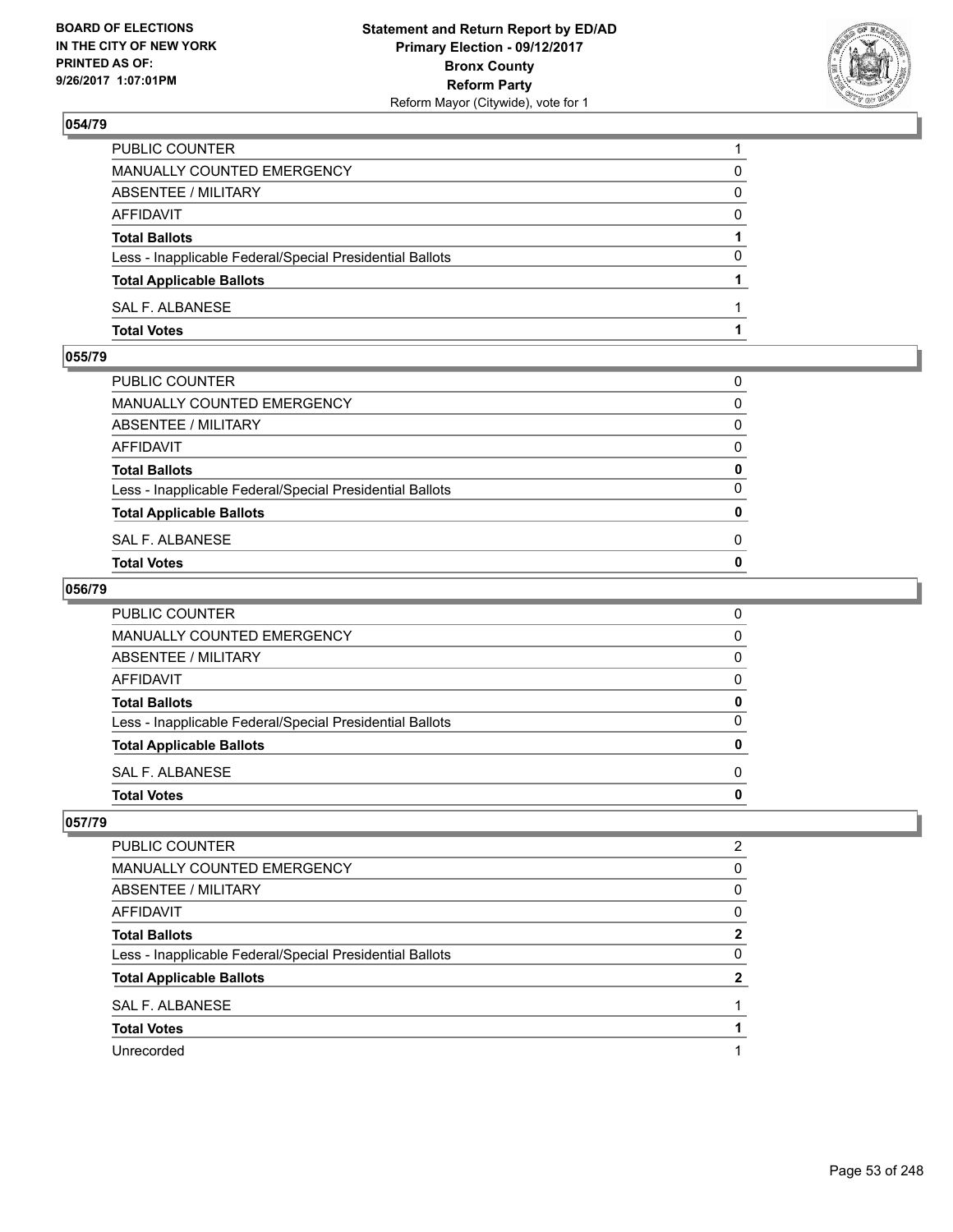

| PUBLIC COUNTER                                           | 0            |
|----------------------------------------------------------|--------------|
| MANUALLY COUNTED EMERGENCY                               | 0            |
| ABSENTEE / MILITARY                                      | $\Omega$     |
| AFFIDAVIT                                                | $\Omega$     |
| <b>Total Ballots</b>                                     | $\mathbf{0}$ |
| Less - Inapplicable Federal/Special Presidential Ballots | $\Omega$     |
| <b>Total Applicable Ballots</b>                          | $\mathbf{0}$ |
| SAL F. ALBANESE                                          | $\Omega$     |
| <b>Total Votes</b>                                       | $\mathbf{0}$ |

## **059/79**

| PUBLIC COUNTER                                           | 0            |
|----------------------------------------------------------|--------------|
| MANUALLY COUNTED EMERGENCY                               | $\Omega$     |
| ABSENTEE / MILITARY                                      | $\Omega$     |
| AFFIDAVIT                                                | $\Omega$     |
| <b>Total Ballots</b>                                     | 0            |
| Less - Inapplicable Federal/Special Presidential Ballots | $\Omega$     |
| <b>Total Applicable Ballots</b>                          | $\mathbf{0}$ |
| SAL F. ALBANESE                                          | 0            |
| <b>Total Votes</b>                                       | $\Omega$     |
|                                                          |              |

## **060/79**

| PUBLIC COUNTER                                           | $\overline{2}$ |
|----------------------------------------------------------|----------------|
| <b>MANUALLY COUNTED EMERGENCY</b>                        | 0              |
| ABSENTEE / MILITARY                                      | 0              |
| <b>AFFIDAVIT</b>                                         | 0              |
| <b>Total Ballots</b>                                     | $\overline{2}$ |
| Less - Inapplicable Federal/Special Presidential Ballots | 0              |
| <b>Total Applicable Ballots</b>                          | 2              |
| <b>SAL F. ALBANESE</b>                                   | 0              |
| BILL DE BLASIO (WRITE-IN)                                |                |
| UNATTRIBUTABLE WRITE-IN (WRITE-IN)                       |                |
| <b>Total Votes</b>                                       | $\mathbf{2}$   |

| PUBLIC COUNTER                                           | 2 |
|----------------------------------------------------------|---|
| MANUALLY COUNTED EMERGENCY                               | 0 |
| ABSENTEE / MILITARY                                      | 0 |
| AFFIDAVIT                                                | 0 |
| <b>Total Ballots</b>                                     | 2 |
| Less - Inapplicable Federal/Special Presidential Ballots | 0 |
| <b>Total Applicable Ballots</b>                          |   |
| SAL F. ALBANESE                                          |   |
| UNATTRIBUTABLE WRITE-IN (WRITE-IN)                       |   |
| <b>Total Votes</b>                                       | າ |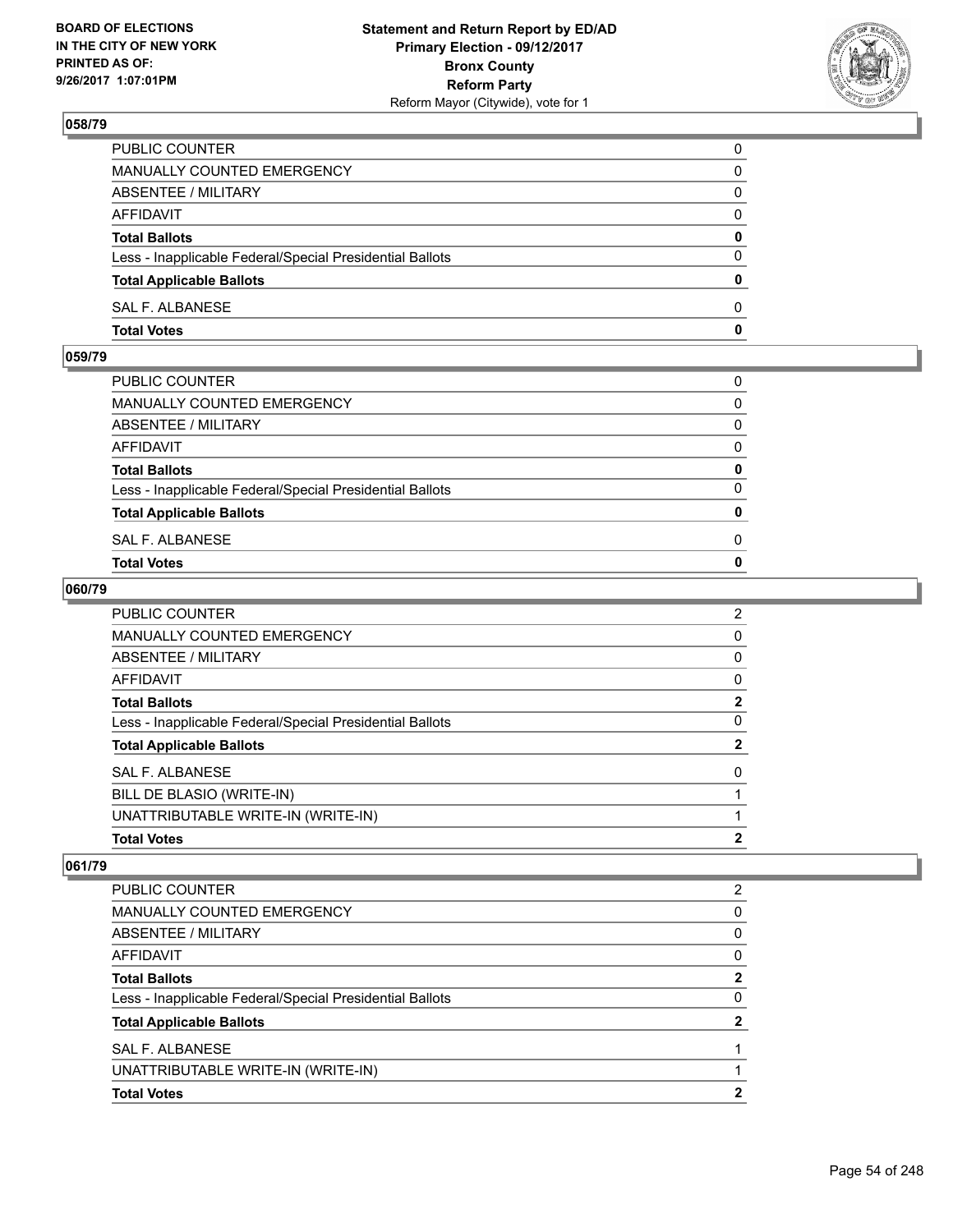

| <b>Total Votes</b>                                       | 2              |
|----------------------------------------------------------|----------------|
| BILL DE BLASIO (WRITE-IN)                                | 2              |
| SAL F. ALBANESE                                          | 0              |
| <b>Total Applicable Ballots</b>                          | 2              |
| Less - Inapplicable Federal/Special Presidential Ballots | 0              |
| <b>Total Ballots</b>                                     | 2              |
| <b>AFFIDAVIT</b>                                         | $\Omega$       |
| <b>ABSENTEE / MILITARY</b>                               | 0              |
| <b>MANUALLY COUNTED EMERGENCY</b>                        | 0              |
| PUBLIC COUNTER                                           | $\overline{2}$ |

#### **063/79**

| PUBLIC COUNTER                                           | 0 |
|----------------------------------------------------------|---|
| MANUALLY COUNTED EMERGENCY                               | 0 |
| ABSENTEE / MILITARY                                      | 0 |
| AFFIDAVIT                                                | 0 |
| <b>Total Ballots</b>                                     | 0 |
| Less - Inapplicable Federal/Special Presidential Ballots | 0 |
| <b>Total Applicable Ballots</b>                          | 0 |
| SAL F. ALBANESE                                          | 0 |
| Total Votes                                              | o |

## **064/79**

| <b>PUBLIC COUNTER</b>                                    | 0 |
|----------------------------------------------------------|---|
| MANUALLY COUNTED EMERGENCY                               | 0 |
| ABSENTEE / MILITARY                                      | 0 |
| AFFIDAVIT                                                | 0 |
| <b>Total Ballots</b>                                     | 0 |
| Less - Inapplicable Federal/Special Presidential Ballots | O |
| <b>Total Applicable Ballots</b>                          | n |
| SAL F. ALBANESE                                          | 0 |
| <b>Total Votes</b>                                       |   |

| <b>Total Votes</b>                                       | 0 |
|----------------------------------------------------------|---|
| SAL F. ALBANESE                                          | 0 |
| <b>Total Applicable Ballots</b>                          | 0 |
| Less - Inapplicable Federal/Special Presidential Ballots | 0 |
| <b>Total Ballots</b>                                     | 0 |
| AFFIDAVIT                                                | 0 |
| ABSENTEE / MILITARY                                      | 0 |
| MANUALLY COUNTED EMERGENCY                               | 0 |
| PUBLIC COUNTER                                           | 0 |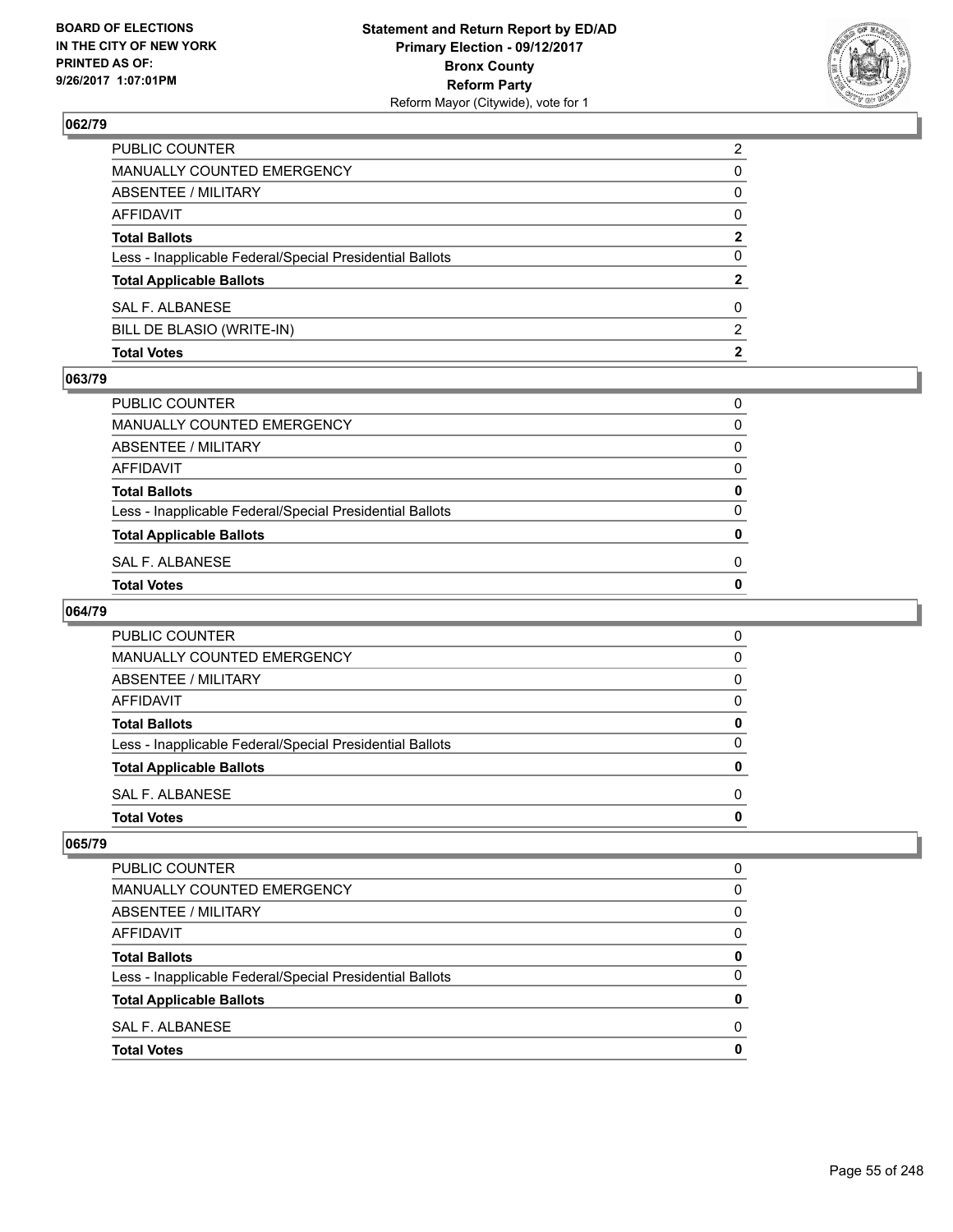

| PUBLIC COUNTER                                           | $\overline{2}$ |
|----------------------------------------------------------|----------------|
| MANUALLY COUNTED EMERGENCY                               | 0              |
| ABSENTEE / MILITARY                                      | $\mathbf{0}$   |
| AFFIDAVIT                                                | $\mathbf{0}$   |
| Total Ballots                                            | $\mathbf{2}$   |
| Less - Inapplicable Federal/Special Presidential Ballots | $\mathbf{0}$   |
| <b>Total Applicable Ballots</b>                          | $\mathbf{2}$   |
| SAL F. ALBANESE                                          | $\mathbf{0}$   |
| JOSUE PEREZ (WRITE-IN)                                   |                |
| RAFAEL SALAMANCA JR (WRITE-IN)                           |                |
| <b>Total Votes</b>                                       | $\mathbf{2}$   |

## **067/79**

| PUBLIC COUNTER                                           | 2            |
|----------------------------------------------------------|--------------|
| <b>MANUALLY COUNTED EMERGENCY</b>                        | 0            |
| <b>ABSENTEE / MILITARY</b>                               | 0            |
| AFFIDAVIT                                                | 0            |
| <b>Total Ballots</b>                                     | $\mathbf{2}$ |
| Less - Inapplicable Federal/Special Presidential Ballots | 0            |
| <b>Total Applicable Ballots</b>                          | $\mathbf{2}$ |
| SAL F. ALBANESE                                          |              |
| RUBEN DIAZ JR (WRITE-IN)                                 |              |
| <b>Total Votes</b>                                       | 2            |
|                                                          |              |

### **068/79**

| <b>PUBLIC COUNTER</b>                                    | 2            |
|----------------------------------------------------------|--------------|
| <b>MANUALLY COUNTED EMERGENCY</b>                        | 0            |
| ABSENTEE / MILITARY                                      | 0            |
| AFFIDAVIT                                                | 0            |
| <b>Total Ballots</b>                                     | $\mathbf{2}$ |
| Less - Inapplicable Federal/Special Presidential Ballots | 0            |
| <b>Total Applicable Ballots</b>                          | $\mathbf{2}$ |
| SAL F. ALBANESE                                          | $\Omega$     |
| BILL DE BLASIO (WRITE-IN)                                |              |
| UNATTRIBUTABLE WRITE-IN (WRITE-IN)                       |              |
| <b>Total Votes</b>                                       | $\mathbf{2}$ |

| <b>PUBLIC COUNTER</b>                                    | 0        |
|----------------------------------------------------------|----------|
| MANUALLY COUNTED EMERGENCY                               | 0        |
| ABSENTEE / MILITARY                                      | 0        |
| AFFIDAVIT                                                | 0        |
| <b>Total Ballots</b>                                     | 0        |
| Less - Inapplicable Federal/Special Presidential Ballots | $\Omega$ |
| <b>Total Applicable Ballots</b>                          | 0        |
| SAL F. ALBANESE                                          | 0        |
| <b>Total Votes</b>                                       | 0        |
|                                                          |          |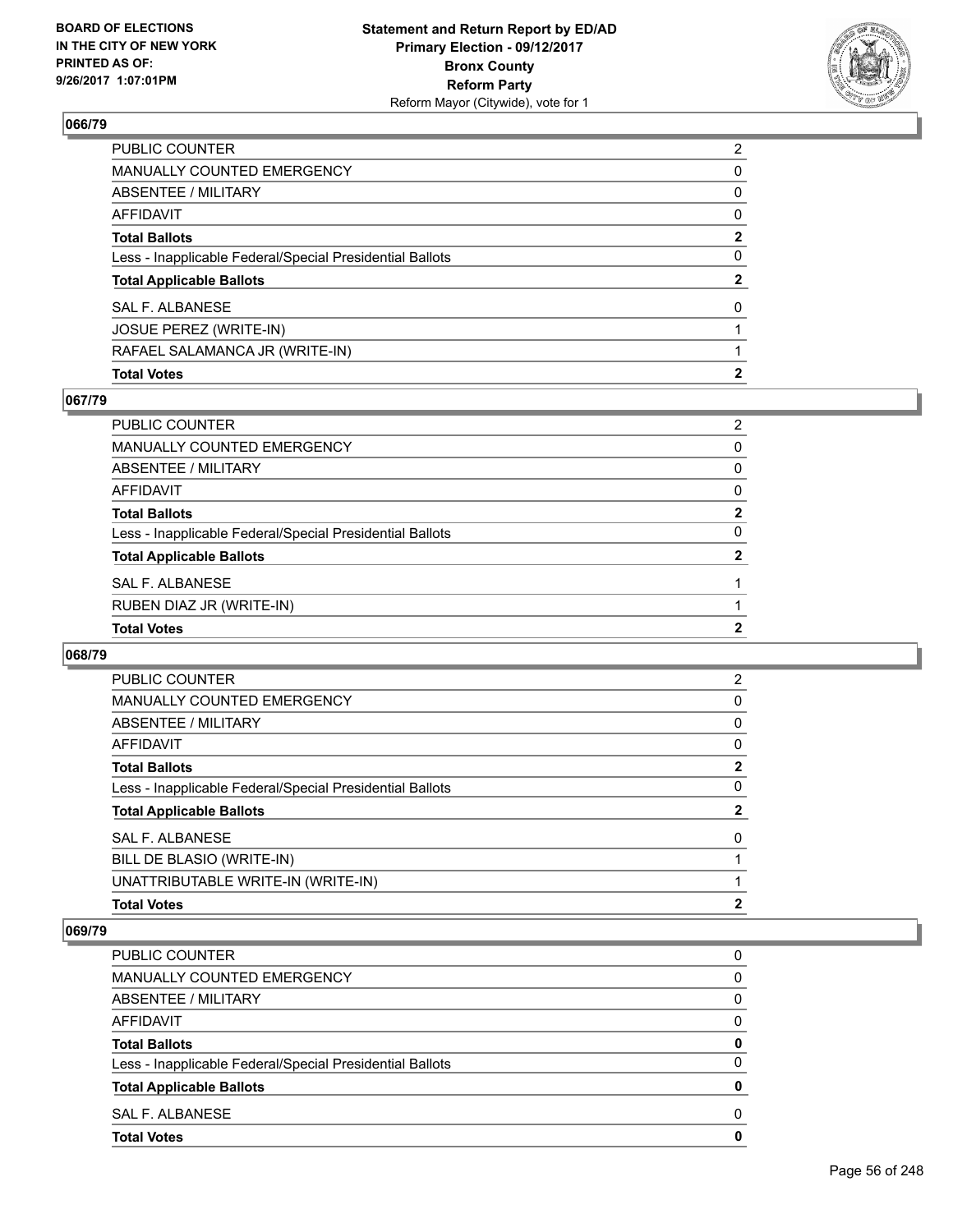

| <b>Total Votes</b>                                       | 0            |
|----------------------------------------------------------|--------------|
| SAL F. ALBANESE                                          | $\Omega$     |
| <b>Total Applicable Ballots</b>                          | $\mathbf{0}$ |
| Less - Inapplicable Federal/Special Presidential Ballots | $\Omega$     |
| <b>Total Ballots</b>                                     | 0            |
| <b>AFFIDAVIT</b>                                         | $\Omega$     |
| ABSENTEE / MILITARY                                      | $\Omega$     |
| MANUALLY COUNTED EMERGENCY                               | 0            |
| PUBLIC COUNTER                                           | 0            |

## **071/79**

| <b>Total Votes</b>                                       | $\mathbf{0}$ |
|----------------------------------------------------------|--------------|
| SAL F. ALBANESE                                          | 0            |
| <b>Total Applicable Ballots</b>                          | $\mathbf{0}$ |
| Less - Inapplicable Federal/Special Presidential Ballots | $\Omega$     |
| <b>Total Ballots</b>                                     | 0            |
| AFFIDAVIT                                                | $\Omega$     |
| ABSENTEE / MILITARY                                      | $\Omega$     |
| MANUALLY COUNTED EMERGENCY                               | $\Omega$     |
| PUBLIC COUNTER                                           | 0            |
|                                                          |              |

## **072/79**

| PUBLIC COUNTER                                           | 0 |
|----------------------------------------------------------|---|
| MANUALLY COUNTED EMERGENCY                               | 0 |
| ABSENTEE / MILITARY                                      | 0 |
| AFFIDAVIT                                                |   |
| <b>Total Ballots</b>                                     |   |
| Less - Inapplicable Federal/Special Presidential Ballots | 0 |
| <b>Total Applicable Ballots</b>                          |   |
| SAL F. ALBANESE                                          | 0 |
| <b>Total Votes</b>                                       | 0 |
| Unrecorded                                               |   |

| AFFIDAVIT                                                |   |
|----------------------------------------------------------|---|
| <b>Total Ballots</b>                                     |   |
| Less - Inapplicable Federal/Special Presidential Ballots | 0 |
| <b>Total Applicable Ballots</b>                          |   |
| SAL F. ALBANESE                                          | 0 |
| UNATTRIBUTABLE WRITE-IN (WRITE-IN)                       |   |
| <b>Total Votes</b>                                       |   |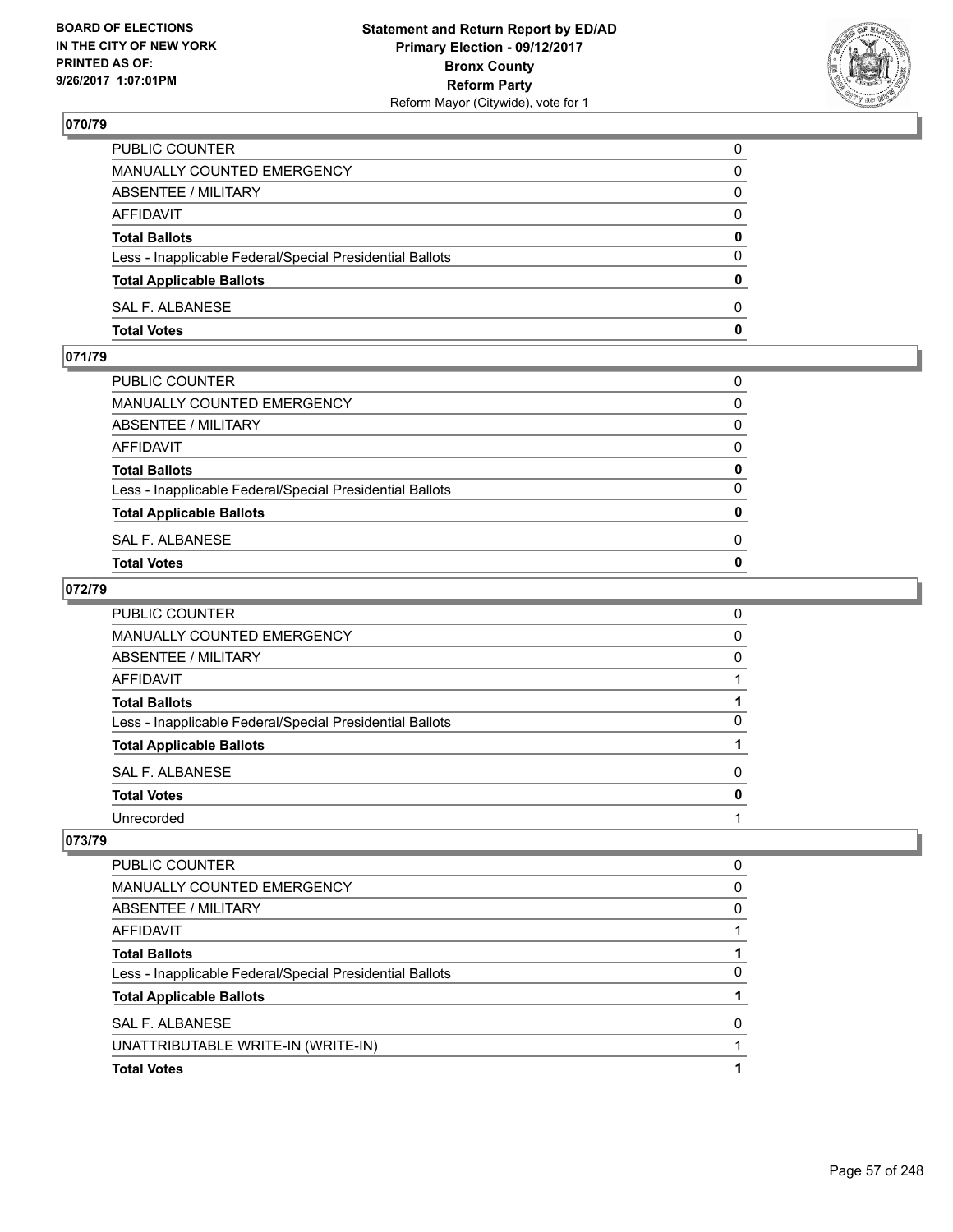

| PUBLIC COUNTER                                           | 0            |
|----------------------------------------------------------|--------------|
| MANUALLY COUNTED EMERGENCY                               | $\Omega$     |
| ABSENTEE / MILITARY                                      | $\mathbf{0}$ |
| AFFIDAVIT                                                | 0            |
| <b>Total Ballots</b>                                     | $\mathbf{0}$ |
| Less - Inapplicable Federal/Special Presidential Ballots | $\Omega$     |
| <b>Total Applicable Ballots</b>                          | $\mathbf{0}$ |
| SAL F. ALBANESE                                          | $\Omega$     |
| <b>Total Votes</b>                                       | $\mathbf{0}$ |

# **075/79**

| PUBLIC COUNTER                                           | $\mathbf{2}^{\prime}$ |
|----------------------------------------------------------|-----------------------|
| MANUALLY COUNTED EMERGENCY                               | 0                     |
| ABSENTEE / MILITARY                                      | 0                     |
| AFFIDAVIT                                                | 0                     |
| Total Ballots                                            | $\mathbf{2}$          |
| Less - Inapplicable Federal/Special Presidential Ballots | 0                     |
| <b>Total Applicable Ballots</b>                          | $\mathbf{2}$          |
| <b>SAL F. ALBANESE</b>                                   | $\mathbf{0}$          |
| BILL DE BLASIO (WRITE-IN)                                |                       |
| NICOLE MALLIOTAKIS (WRITE-IN)                            |                       |
| <b>Total Votes</b>                                       | $\mathbf{2}$          |

## **076/79**

| <b>Total Votes</b>                                       | 2 |
|----------------------------------------------------------|---|
| MICHAEL TOLKIN (WRITE-IN)                                |   |
| SAL F. ALBANESE                                          |   |
| <b>Total Applicable Ballots</b>                          | 2 |
| Less - Inapplicable Federal/Special Presidential Ballots | 0 |
| <b>Total Ballots</b>                                     | 2 |
| AFFIDAVIT                                                | 0 |
| ABSENTEE / MILITARY                                      | 0 |
| MANUALLY COUNTED EMERGENCY                               | 0 |
| PUBLIC COUNTER                                           | 2 |

| <b>PUBLIC COUNTER</b>                                    | 0 |
|----------------------------------------------------------|---|
| <b>MANUALLY COUNTED EMERGENCY</b>                        | 0 |
| ABSENTEE / MILITARY                                      | 0 |
| AFFIDAVIT                                                | 0 |
| <b>Total Ballots</b>                                     | 0 |
| Less - Inapplicable Federal/Special Presidential Ballots | 0 |
| <b>Total Applicable Ballots</b>                          | O |
| SAL F. ALBANESE                                          | ŋ |
| <b>Total Votes</b>                                       | Ω |
|                                                          |   |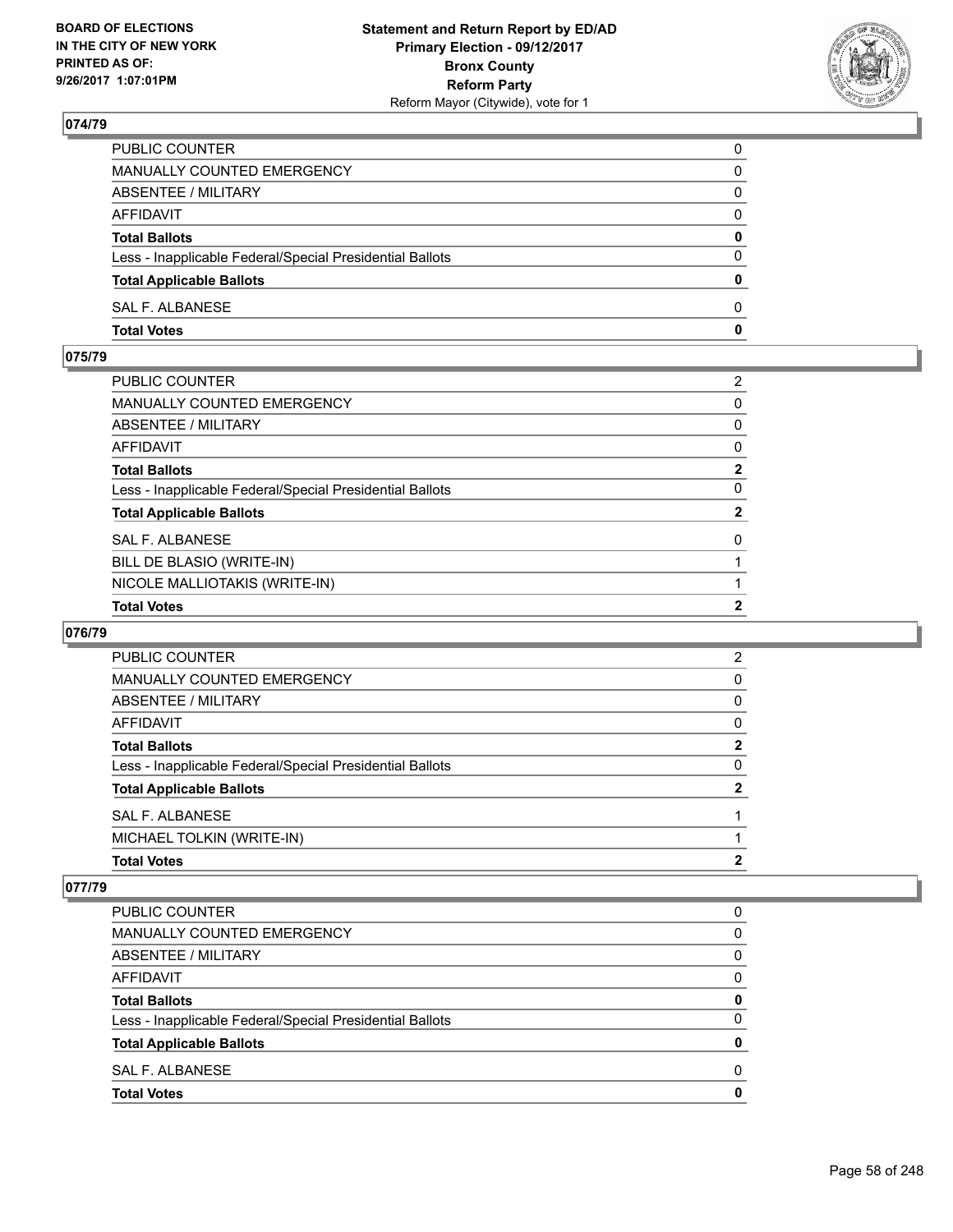

| PUBLIC COUNTER                                           | 0            |
|----------------------------------------------------------|--------------|
| MANUALLY COUNTED EMERGENCY                               | $\mathbf{0}$ |
| ABSENTEE / MILITARY                                      | 0            |
| AFFIDAVIT                                                | 0            |
| <b>Total Ballots</b>                                     | 0            |
| Less - Inapplicable Federal/Special Presidential Ballots | $\mathbf{0}$ |
| <b>Total Applicable Ballots</b>                          | $\mathbf{0}$ |
| SAL F. ALBANESE                                          | $\Omega$     |
| <b>Total Votes</b>                                       | $\mathbf{0}$ |

### **079/79**

| MANUALLY COUNTED EMERGENCY                               |              |
|----------------------------------------------------------|--------------|
| ABSENTEE / MILITARY                                      | $\Omega$     |
| AFFIDAVIT                                                | $\mathbf{0}$ |
| <b>Total Ballots</b>                                     | $\mathbf{0}$ |
| Less - Inapplicable Federal/Special Presidential Ballots | $\Omega$     |
| <b>Total Applicable Ballots</b>                          | $\mathbf{0}$ |
| SAL F. ALBANESE                                          | 0            |
| <b>Total Votes</b>                                       | $\mathbf{0}$ |
|                                                          |              |

### **080/79**

| <b>Total Votes</b>                                       | 0 |
|----------------------------------------------------------|---|
|                                                          |   |
| SAL F. ALBANESE                                          | 0 |
| <b>Total Applicable Ballots</b>                          | 0 |
| Less - Inapplicable Federal/Special Presidential Ballots | 0 |
| <b>Total Ballots</b>                                     | 0 |
| <b>AFFIDAVIT</b>                                         | 0 |
| <b>ABSENTEE / MILITARY</b>                               | 0 |
| <b>MANUALLY COUNTED EMERGENCY</b>                        | 0 |
| PUBLIC COUNTER                                           | 0 |

## **081/79 COMBINED into: 001/87**

| <b>Total Votes</b>                                       | 0        |
|----------------------------------------------------------|----------|
| SAL F. ALBANESE                                          | 0        |
| <b>Total Applicable Ballots</b>                          | 0        |
| Less - Inapplicable Federal/Special Presidential Ballots | 0        |
| <b>Total Ballots</b>                                     | 0        |
| AFFIDAVIT                                                | 0        |
| ABSENTEE / MILITARY                                      | $\Omega$ |
| MANUALLY COUNTED EMERGENCY                               | 0        |
| <b>PUBLIC COUNTER</b>                                    | 0        |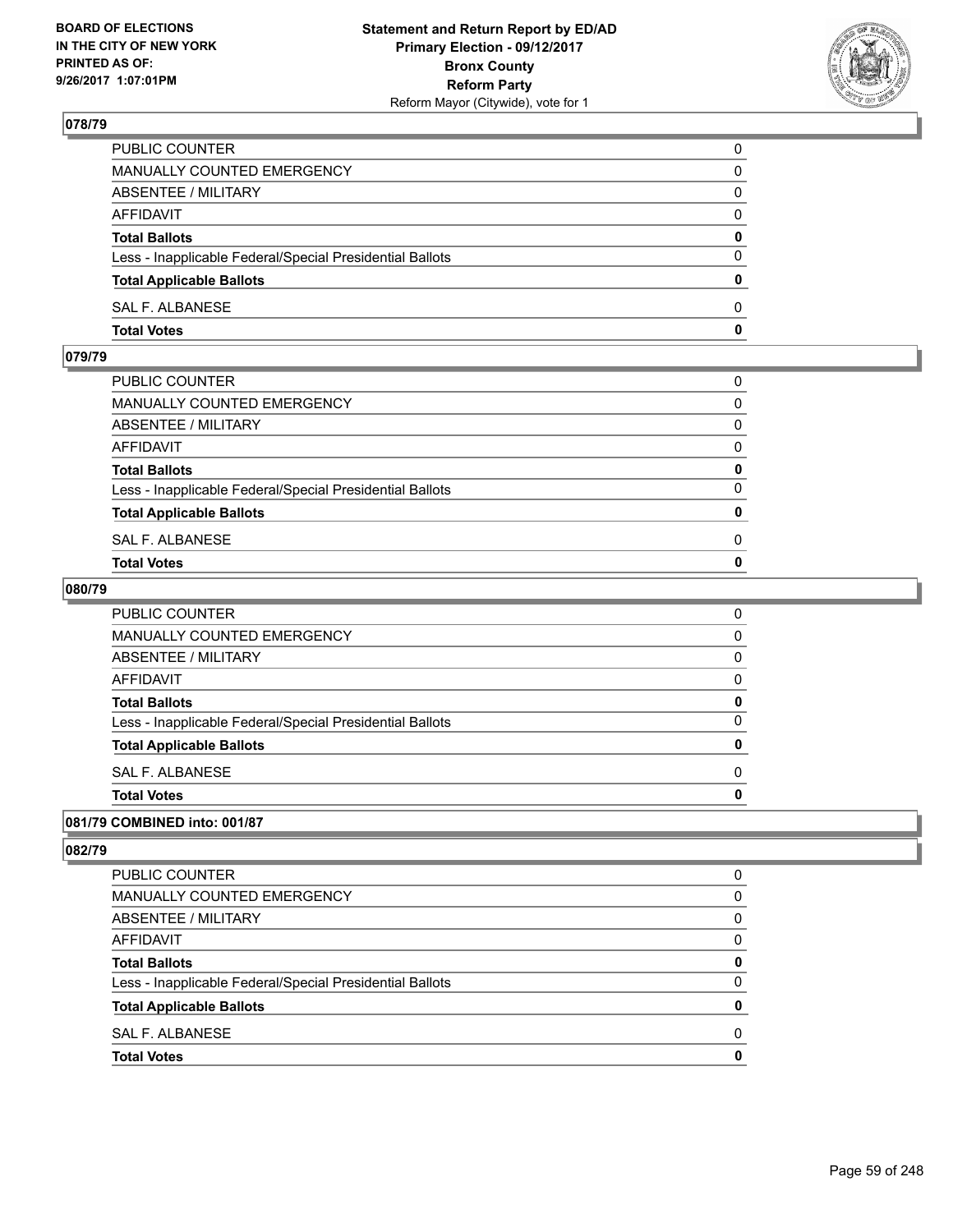

| PUBLIC COUNTER                                           | 0            |
|----------------------------------------------------------|--------------|
| MANUALLY COUNTED EMERGENCY                               | 0            |
| ABSENTEE / MILITARY                                      | 0            |
| AFFIDAVIT                                                | $\mathbf{0}$ |
| <b>Total Ballots</b>                                     | $\mathbf{0}$ |
| Less - Inapplicable Federal/Special Presidential Ballots | $\Omega$     |
| <b>Total Applicable Ballots</b>                          | $\mathbf{0}$ |
| SAL F. ALBANESE                                          | $\Omega$     |
| <b>Total Votes</b>                                       | 0            |

## **084/79**

| PUBLIC COUNTER                                           |          |
|----------------------------------------------------------|----------|
| MANUALLY COUNTED EMERGENCY                               | 0        |
| ABSENTEE / MILITARY                                      | 0        |
| AFFIDAVIT                                                | 0        |
| <b>Total Ballots</b>                                     |          |
| Less - Inapplicable Federal/Special Presidential Ballots | 0        |
| <b>Total Applicable Ballots</b>                          |          |
| SAL F. ALBANESE                                          | $\Omega$ |
| BILL DE BLASIO (WRITE-IN)                                |          |
| <b>Total Votes</b>                                       |          |

# **085/79**

| <b>PUBLIC COUNTER</b>                                    |   |
|----------------------------------------------------------|---|
| <b>MANUALLY COUNTED EMERGENCY</b>                        |   |
| ABSENTEE / MILITARY                                      |   |
| AFFIDAVIT                                                |   |
| <b>Total Ballots</b>                                     | o |
| Less - Inapplicable Federal/Special Presidential Ballots | n |
| <b>Total Applicable Ballots</b>                          |   |
| SAL F. ALBANESE                                          | n |
| <b>Total Votes</b>                                       |   |

| <b>Total Votes</b>                                       | 0 |
|----------------------------------------------------------|---|
| SAL F. ALBANESE                                          | 0 |
| <b>Total Applicable Ballots</b>                          | 0 |
| Less - Inapplicable Federal/Special Presidential Ballots | 0 |
| <b>Total Ballots</b>                                     | 0 |
| AFFIDAVIT                                                | 0 |
| ABSENTEE / MILITARY                                      | 0 |
| MANUALLY COUNTED EMERGENCY                               | 0 |
| PUBLIC COUNTER                                           | 0 |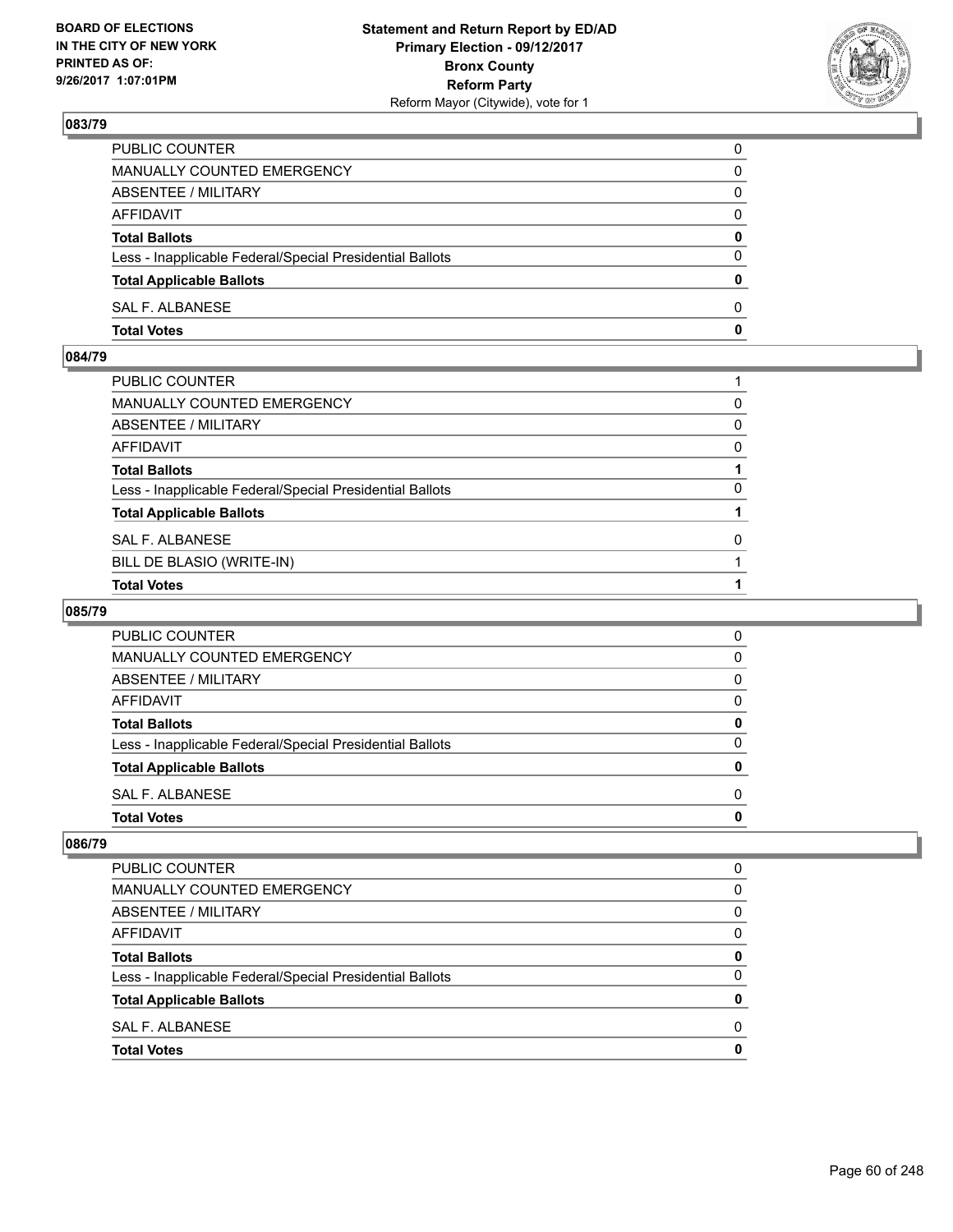

| PUBLIC COUNTER                                           | 0            |
|----------------------------------------------------------|--------------|
| MANUALLY COUNTED EMERGENCY                               | $\mathbf{0}$ |
| ABSENTEE / MILITARY                                      | 0            |
| AFFIDAVIT                                                | 0            |
| <b>Total Ballots</b>                                     | 0            |
| Less - Inapplicable Federal/Special Presidential Ballots | $\mathbf{0}$ |
| <b>Total Applicable Ballots</b>                          | $\mathbf{0}$ |
| SAL F. ALBANESE                                          | $\Omega$     |
| <b>Total Votes</b>                                       | $\mathbf{0}$ |

### **088/79**

| MANUALLY COUNTED EMERGENCY                               |              |
|----------------------------------------------------------|--------------|
| ABSENTEE / MILITARY                                      | $\Omega$     |
| AFFIDAVIT                                                | $\mathbf{0}$ |
| <b>Total Ballots</b>                                     | $\mathbf{0}$ |
| Less - Inapplicable Federal/Special Presidential Ballots | $\Omega$     |
| <b>Total Applicable Ballots</b>                          | $\mathbf{0}$ |
| SAL F. ALBANESE                                          | 0            |
| <b>Total Votes</b>                                       | $\mathbf{0}$ |
|                                                          |              |

### **089/79**

| PUBLIC COUNTER                                           | 0            |
|----------------------------------------------------------|--------------|
| MANUALLY COUNTED EMERGENCY                               | $\mathbf{0}$ |
| ABSENTEE / MILITARY                                      | $\mathbf{0}$ |
| AFFIDAVIT                                                | $\mathbf{0}$ |
| <b>Total Ballots</b>                                     | 0            |
| Less - Inapplicable Federal/Special Presidential Ballots | $\mathbf{0}$ |
| <b>Total Applicable Ballots</b>                          | $\mathbf{0}$ |
| SAL F. ALBANESE                                          | $\Omega$     |
| <b>Total Votes</b>                                       | 0            |
|                                                          |              |

| <b>PUBLIC COUNTER</b>                                    |   |
|----------------------------------------------------------|---|
| MANUALLY COUNTED EMERGENCY                               | 0 |
| ABSENTEE / MILITARY                                      | 0 |
| <b>AFFIDAVIT</b>                                         | O |
| <b>Total Ballots</b>                                     |   |
| Less - Inapplicable Federal/Special Presidential Ballots |   |
| <b>Total Applicable Ballots</b>                          |   |
| SAL F. ALBANESE                                          |   |
| <b>Total Votes</b>                                       |   |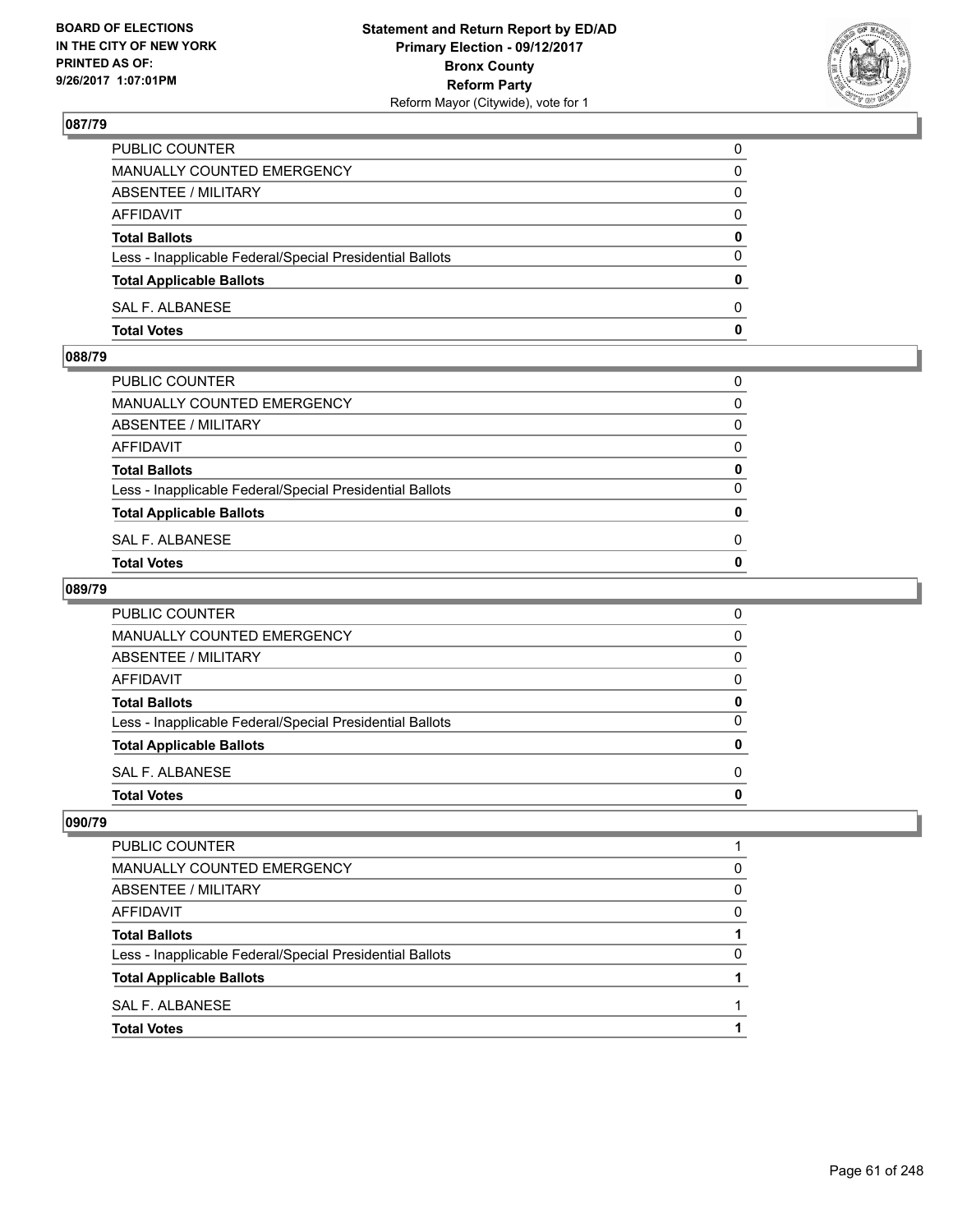

| <b>Total Votes</b>                                       | 0            |
|----------------------------------------------------------|--------------|
| SAL F. ALBANESE                                          | $\Omega$     |
| <b>Total Applicable Ballots</b>                          | $\mathbf{0}$ |
| Less - Inapplicable Federal/Special Presidential Ballots | $\Omega$     |
| <b>Total Ballots</b>                                     | 0            |
| <b>AFFIDAVIT</b>                                         | $\Omega$     |
| ABSENTEE / MILITARY                                      | $\Omega$     |
| MANUALLY COUNTED EMERGENCY                               | 0            |
| PUBLIC COUNTER                                           | 0            |

## **002/80**

| <b>Total Votes</b>                                       | $\mathbf{0}$ |
|----------------------------------------------------------|--------------|
| SAL F. ALBANESE                                          | 0            |
| <b>Total Applicable Ballots</b>                          | $\mathbf{0}$ |
| Less - Inapplicable Federal/Special Presidential Ballots | $\Omega$     |
| <b>Total Ballots</b>                                     | 0            |
| AFFIDAVIT                                                | $\Omega$     |
| ABSENTEE / MILITARY                                      | $\Omega$     |
| MANUALLY COUNTED EMERGENCY                               | $\Omega$     |
| PUBLIC COUNTER                                           | 0            |
|                                                          |              |

## **003/80**

| PUBLIC COUNTER                                           | $\overline{2}$ |
|----------------------------------------------------------|----------------|
| MANUALLY COUNTED EMERGENCY                               | $\Omega$       |
| ABSENTEE / MILITARY                                      | 0              |
| <b>AFFIDAVIT</b>                                         | 0              |
| <b>Total Ballots</b>                                     | $\overline{2}$ |
| Less - Inapplicable Federal/Special Presidential Ballots | 0              |
| <b>Total Applicable Ballots</b>                          | $\mathbf{2}$   |
| SAL F. ALBANESE                                          |                |
| <b>Total Votes</b>                                       |                |
| Unrecorded                                               |                |

| PUBLIC COUNTER                                           | O |
|----------------------------------------------------------|---|
| MANUALLY COUNTED EMERGENCY                               | 0 |
| ABSENTEE / MILITARY                                      | 0 |
| AFFIDAVIT                                                | 0 |
| <b>Total Ballots</b>                                     | 0 |
| Less - Inapplicable Federal/Special Presidential Ballots | 0 |
| <b>Total Applicable Ballots</b>                          | 0 |
| SAL F. ALBANESE                                          | O |
| <b>Total Votes</b>                                       |   |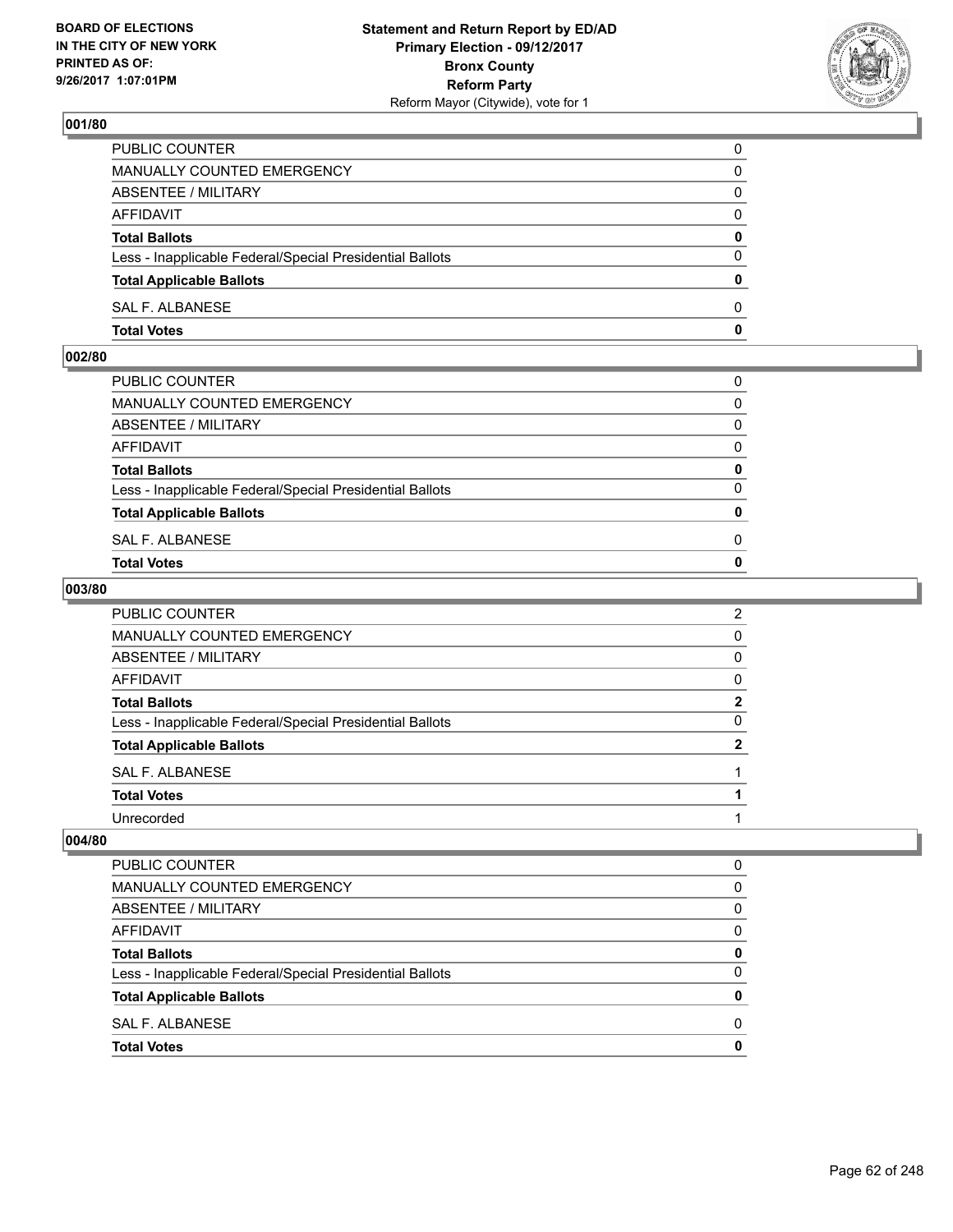

| <b>Total Votes</b>                                       | 0            |
|----------------------------------------------------------|--------------|
| SAL F. ALBANESE                                          | $\Omega$     |
| <b>Total Applicable Ballots</b>                          | $\mathbf{0}$ |
| Less - Inapplicable Federal/Special Presidential Ballots | $\Omega$     |
| <b>Total Ballots</b>                                     | 0            |
| <b>AFFIDAVIT</b>                                         | $\Omega$     |
| ABSENTEE / MILITARY                                      | $\Omega$     |
| MANUALLY COUNTED EMERGENCY                               | 0            |
| PUBLIC COUNTER                                           | 0            |

### **006/80**

| <b>Total Votes</b>                                       | $\mathbf{0}$ |
|----------------------------------------------------------|--------------|
| SAL F. ALBANESE                                          | 0            |
| <b>Total Applicable Ballots</b>                          | $\mathbf{0}$ |
| Less - Inapplicable Federal/Special Presidential Ballots | $\Omega$     |
| <b>Total Ballots</b>                                     | 0            |
| AFFIDAVIT                                                | $\Omega$     |
| ABSENTEE / MILITARY                                      | $\Omega$     |
| MANUALLY COUNTED EMERGENCY                               | $\Omega$     |
| PUBLIC COUNTER                                           | 0            |
|                                                          |              |

### **007/80**

| PUBLIC COUNTER                                           | 0            |
|----------------------------------------------------------|--------------|
| MANUALLY COUNTED EMERGENCY                               | $\mathbf{0}$ |
| ABSENTEE / MILITARY                                      | $\mathbf{0}$ |
| AFFIDAVIT                                                | $\Omega$     |
| <b>Total Ballots</b>                                     | 0            |
| Less - Inapplicable Federal/Special Presidential Ballots | $\mathbf{0}$ |
| <b>Total Applicable Ballots</b>                          | 0            |
| SAL F. ALBANESE                                          | $\Omega$     |
| Total Votes                                              | $\mathbf{0}$ |
|                                                          |              |

| PUBLIC COUNTER                                           |   |
|----------------------------------------------------------|---|
| <b>MANUALLY COUNTED EMERGENCY</b>                        | 0 |
| ABSENTEE / MILITARY                                      | 0 |
| AFFIDAVIT                                                | 0 |
| <b>Total Ballots</b>                                     |   |
| Less - Inapplicable Federal/Special Presidential Ballots | 0 |
| <b>Total Applicable Ballots</b>                          |   |
| SAL F. ALBANESE                                          | 0 |
| <b>Total Votes</b>                                       | 0 |
| Unrecorded                                               |   |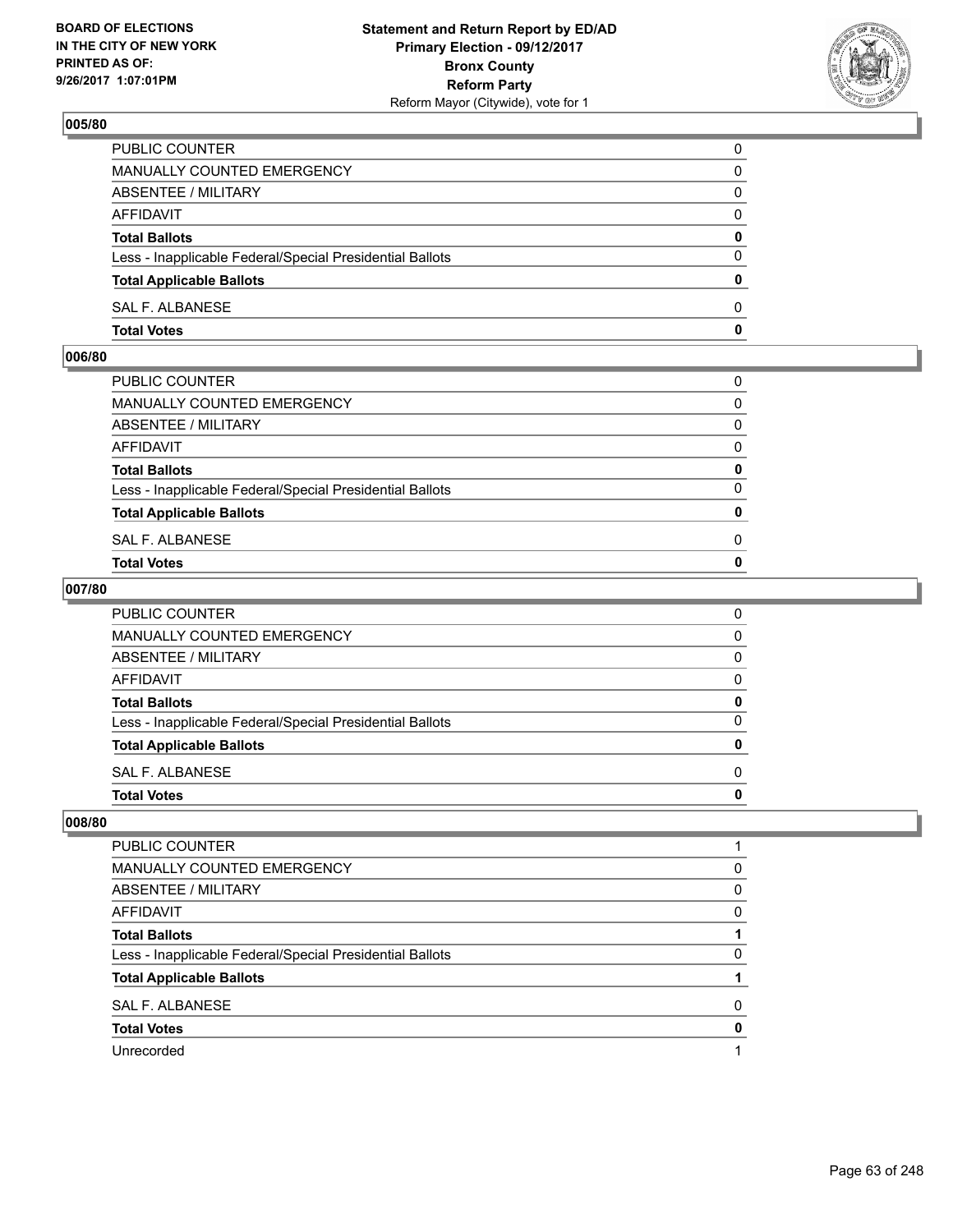

| <b>Total Votes</b>                                       | 0            |
|----------------------------------------------------------|--------------|
| SAL F. ALBANESE                                          | $\Omega$     |
| <b>Total Applicable Ballots</b>                          | $\mathbf{0}$ |
| Less - Inapplicable Federal/Special Presidential Ballots | $\Omega$     |
| <b>Total Ballots</b>                                     | 0            |
| <b>AFFIDAVIT</b>                                         | $\Omega$     |
| ABSENTEE / MILITARY                                      | $\Omega$     |
| MANUALLY COUNTED EMERGENCY                               | 0            |
| PUBLIC COUNTER                                           | 0            |

## **010/80**

| PUBLIC COUNTER                                           |          |
|----------------------------------------------------------|----------|
| MANUALLY COUNTED EMERGENCY                               | 0        |
| ABSENTEE / MILITARY                                      | $\Omega$ |
| AFFIDAVIT                                                | $\Omega$ |
| <b>Total Ballots</b>                                     |          |
| Less - Inapplicable Federal/Special Presidential Ballots | 0        |
| <b>Total Applicable Ballots</b>                          |          |
| SAL F. ALBANESE                                          |          |
| <b>Total Votes</b>                                       |          |
|                                                          |          |

## **011/80**

| PUBLIC COUNTER                                           | 0            |
|----------------------------------------------------------|--------------|
| MANUALLY COUNTED EMERGENCY                               | $\mathbf{0}$ |
| ABSENTEE / MILITARY                                      | $\mathbf{0}$ |
| AFFIDAVIT                                                | $\mathbf{0}$ |
| <b>Total Ballots</b>                                     | 0            |
| Less - Inapplicable Federal/Special Presidential Ballots | $\mathbf{0}$ |
| <b>Total Applicable Ballots</b>                          | 0            |
| SAL F. ALBANESE                                          | $\Omega$     |
| <b>Total Votes</b>                                       | 0            |
|                                                          |              |

| <b>PUBLIC COUNTER</b>                                    | O |
|----------------------------------------------------------|---|
| <b>MANUALLY COUNTED EMERGENCY</b>                        | 0 |
| ABSENTEE / MILITARY                                      | 0 |
| <b>AFFIDAVIT</b>                                         | 0 |
| <b>Total Ballots</b>                                     | 0 |
| Less - Inapplicable Federal/Special Presidential Ballots | 0 |
| <b>Total Applicable Ballots</b>                          | 0 |
| SAL F. ALBANESE                                          | 0 |
| <b>Total Votes</b>                                       | O |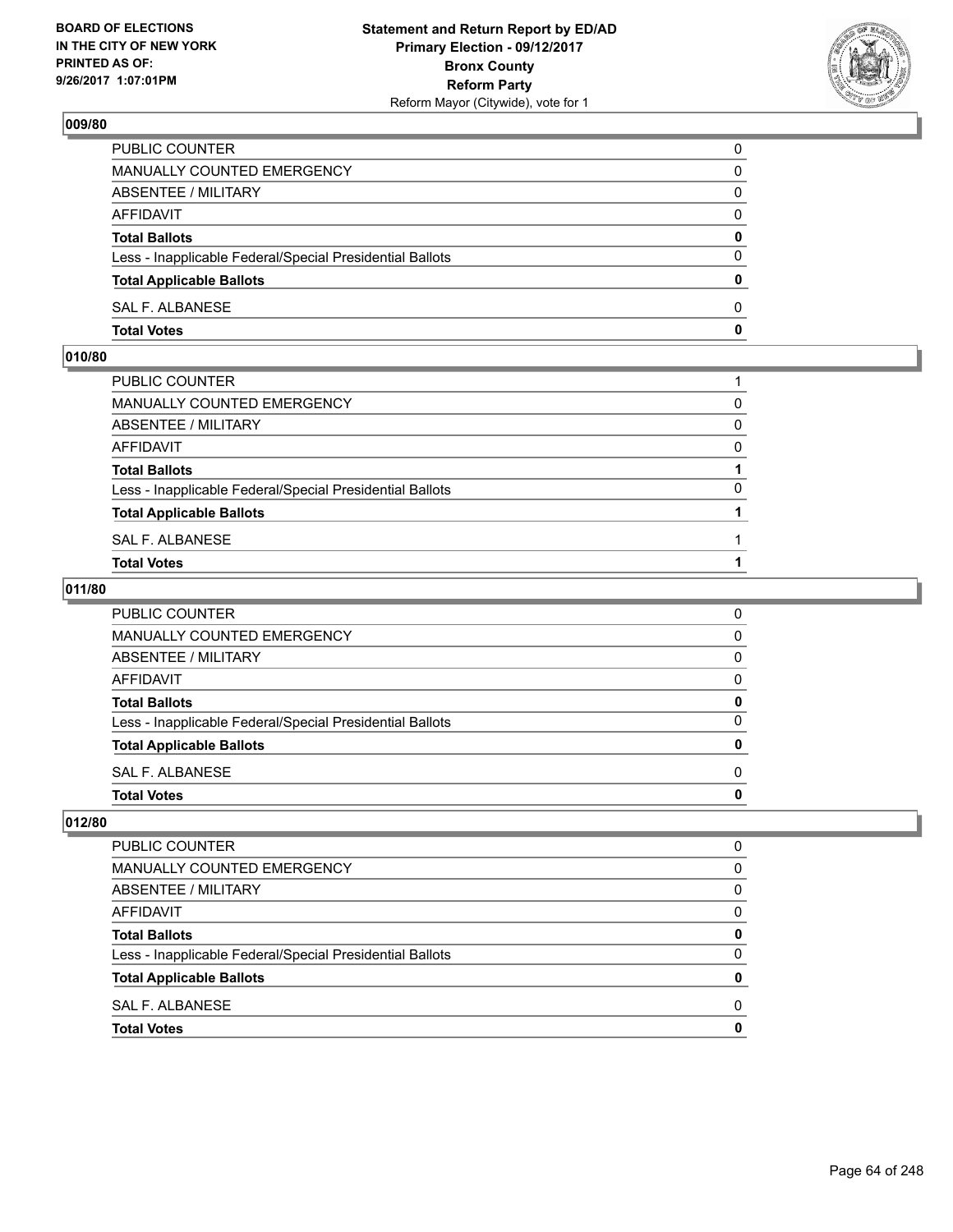

| PUBLIC COUNTER                                           | $\overline{2}$ |
|----------------------------------------------------------|----------------|
| MANUALLY COUNTED EMERGENCY                               | 0              |
| ABSENTEE / MILITARY                                      | $\Omega$       |
| AFFIDAVIT                                                | 0              |
| <b>Total Ballots</b>                                     | $\mathbf{2}$   |
| Less - Inapplicable Federal/Special Presidential Ballots | $\Omega$       |
| <b>Total Applicable Ballots</b>                          | $\overline{2}$ |
| SAL F. ALBANESE                                          | 2              |
| <b>Total Votes</b>                                       | $\mathbf{2}$   |

## **014/80**

| PUBLIC COUNTER                                           | 0            |
|----------------------------------------------------------|--------------|
| MANUALLY COUNTED EMERGENCY                               | $\mathbf{0}$ |
| ABSENTEE / MILITARY                                      | $\Omega$     |
| AFFIDAVIT                                                | $\Omega$     |
| <b>Total Ballots</b>                                     | 0            |
| Less - Inapplicable Federal/Special Presidential Ballots | $\Omega$     |
| <b>Total Applicable Ballots</b>                          | $\mathbf{0}$ |
| SAL F. ALBANESE                                          | 0            |
| Total Votes                                              | $\Omega$     |
|                                                          |              |

## **015/80**

| <b>Total Votes</b>                                       | 0            |
|----------------------------------------------------------|--------------|
| SAL F. ALBANESE                                          | $\Omega$     |
| <b>Total Applicable Ballots</b>                          | 0            |
| Less - Inapplicable Federal/Special Presidential Ballots | $\Omega$     |
| <b>Total Ballots</b>                                     | 0            |
| <b>AFFIDAVIT</b>                                         | 0            |
| <b>ABSENTEE / MILITARY</b>                               | $\mathbf{0}$ |
| MANUALLY COUNTED EMERGENCY                               | $\mathbf{0}$ |
| PUBLIC COUNTER                                           | 0            |

| <b>PUBLIC COUNTER</b>                                    | 6 |
|----------------------------------------------------------|---|
| MANUALLY COUNTED EMERGENCY                               | 0 |
| ABSENTEE / MILITARY                                      | 0 |
| AFFIDAVIT                                                | 0 |
| <b>Total Ballots</b>                                     | 6 |
| Less - Inapplicable Federal/Special Presidential Ballots | 0 |
| <b>Total Applicable Ballots</b>                          | 6 |
| SAL F. ALBANESE                                          | 4 |
| <b>Total Votes</b>                                       | 4 |
| Unrecorded                                               | 2 |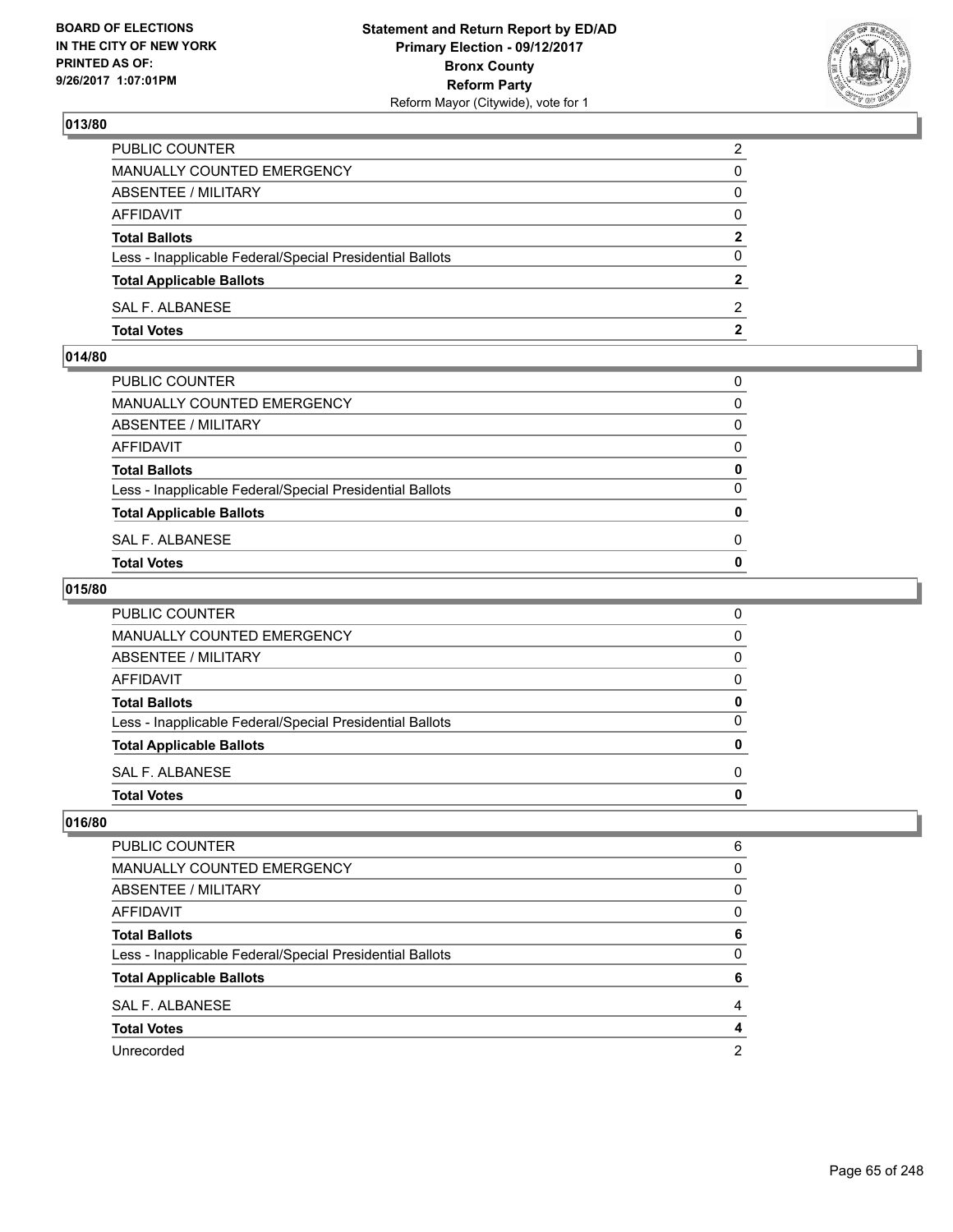

| PUBLIC COUNTER                                           | 0        |
|----------------------------------------------------------|----------|
| <b>MANUALLY COUNTED EMERGENCY</b>                        | 0        |
| ABSENTEE / MILITARY                                      | 0        |
| AFFIDAVIT                                                | $\Omega$ |
| <b>Total Ballots</b>                                     | 0        |
| Less - Inapplicable Federal/Special Presidential Ballots | $\Omega$ |
| <b>Total Applicable Ballots</b>                          | 0        |
| SAL F. ALBANESE                                          | $\Omega$ |
| <b>Total Votes</b>                                       | 0        |

## **018/80**

| <b>Total Votes</b>                                       | 5 |
|----------------------------------------------------------|---|
| NICOLE MALLIOTAKIS (WRITE-IN)                            |   |
| MARK GJONAJ (WRITE-IN)                                   | 3 |
| <b>BO DIETL (WRITE-IN)</b>                               |   |
| <b>SAL F. ALBANESE</b>                                   | 0 |
| <b>Total Applicable Ballots</b>                          | 5 |
| Less - Inapplicable Federal/Special Presidential Ballots | 0 |
| <b>Total Ballots</b>                                     | 5 |
| <b>AFFIDAVIT</b>                                         | 0 |
| <b>ABSENTEE / MILITARY</b>                               | 0 |
| <b>MANUALLY COUNTED EMERGENCY</b>                        | 0 |
| PUBLIC COUNTER                                           | 5 |

#### **019/80**

| <b>Total Votes</b>                                       | 0        |
|----------------------------------------------------------|----------|
| SAL F. ALBANESE                                          | 0        |
| <b>Total Applicable Ballots</b>                          | 0        |
| Less - Inapplicable Federal/Special Presidential Ballots | $\Omega$ |
| <b>Total Ballots</b>                                     | 0        |
| AFFIDAVIT                                                | 0        |
| ABSENTEE / MILITARY                                      | 0        |
| MANUALLY COUNTED EMERGENCY                               | 0        |
| <b>PUBLIC COUNTER</b>                                    | 0        |

| <b>Total Votes</b>                                       | 2              |
|----------------------------------------------------------|----------------|
| MARK GJONAJ (WRITE-IN)                                   |                |
| BILL DE BLASIO (WRITE-IN)                                |                |
| SAL F. ALBANESE                                          | 0              |
| <b>Total Applicable Ballots</b>                          | 2              |
| Less - Inapplicable Federal/Special Presidential Ballots | 0              |
| <b>Total Ballots</b>                                     | 2              |
| AFFIDAVIT                                                | 0              |
| ABSENTEE / MILITARY                                      | 0              |
| <b>MANUALLY COUNTED EMERGENCY</b>                        | 0              |
| PUBLIC COUNTER                                           | $\overline{2}$ |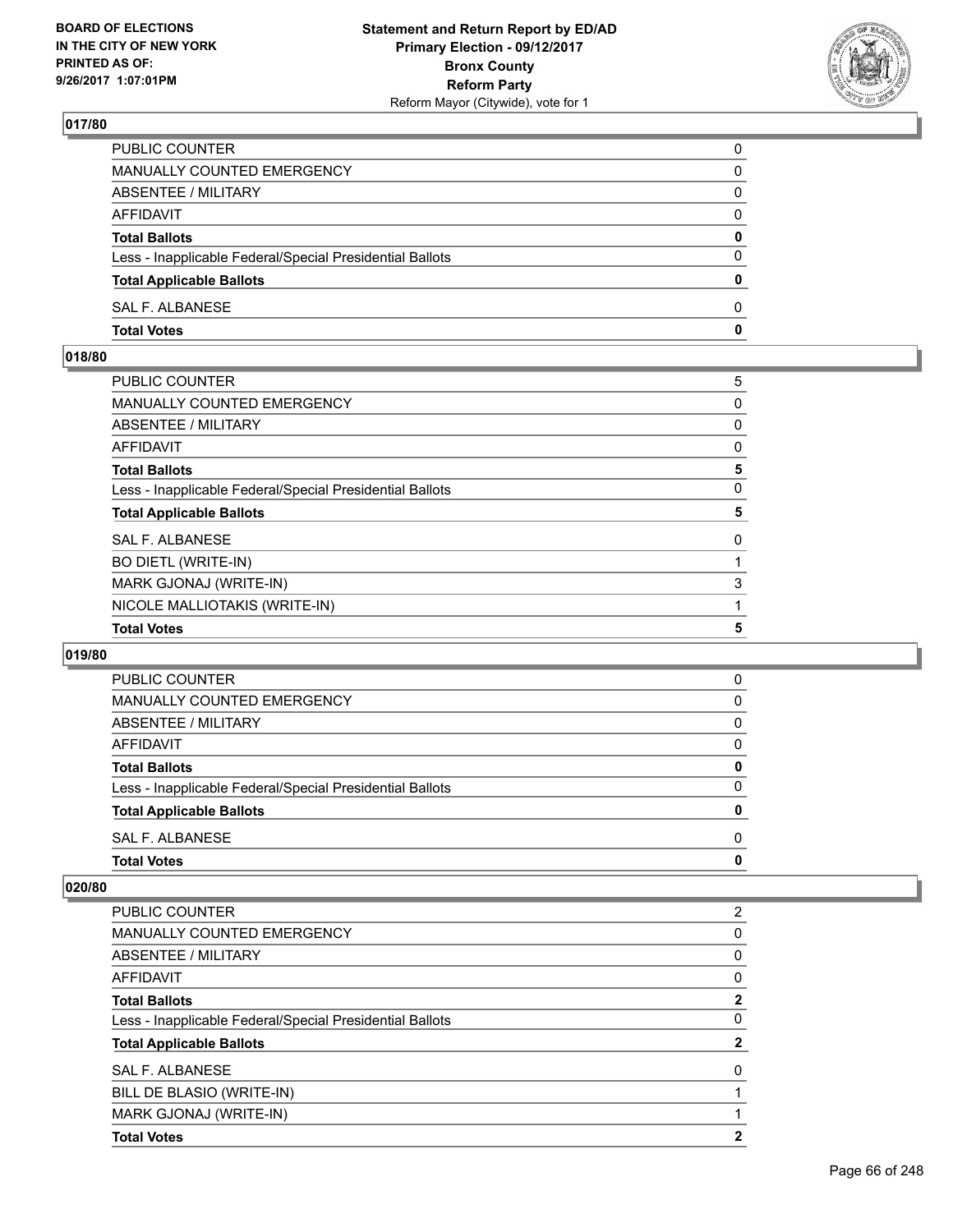

| <b>Total Votes</b>                                       | 0            |
|----------------------------------------------------------|--------------|
| SAL F. ALBANESE                                          | $\Omega$     |
| <b>Total Applicable Ballots</b>                          | $\mathbf{0}$ |
| Less - Inapplicable Federal/Special Presidential Ballots | $\Omega$     |
| <b>Total Ballots</b>                                     | 0            |
| <b>AFFIDAVIT</b>                                         | $\Omega$     |
| ABSENTEE / MILITARY                                      | $\Omega$     |
| MANUALLY COUNTED EMERGENCY                               | 0            |
| PUBLIC COUNTER                                           | 0            |

## **022/80**

|                                                          | 2              |
|----------------------------------------------------------|----------------|
| PUBLIC COUNTER                                           |                |
| MANUALLY COUNTED EMERGENCY                               | $\Omega$       |
| ABSENTEE / MILITARY                                      | $\Omega$       |
| AFFIDAVIT                                                | $\Omega$       |
| <b>Total Ballots</b>                                     | $\mathbf{2}$   |
| Less - Inapplicable Federal/Special Presidential Ballots | 0              |
| <b>Total Applicable Ballots</b>                          | $\overline{2}$ |
| SAL F. ALBANESE                                          | $\overline{2}$ |
| <b>Total Votes</b>                                       | 2              |
|                                                          |                |

#### **023/80**

| <b>PUBLIC COUNTER</b>                                    | $\overline{2}$ |
|----------------------------------------------------------|----------------|
| MANUALLY COUNTED EMERGENCY                               | 0              |
| <b>ABSENTEE / MILITARY</b>                               | 0              |
| AFFIDAVIT                                                | 0              |
| <b>Total Ballots</b>                                     | $\mathbf{2}$   |
| Less - Inapplicable Federal/Special Presidential Ballots | 0              |
| <b>Total Applicable Ballots</b>                          | $\mathbf{2}$   |
| SAL F. ALBANESE                                          |                |
| BILL DE BLASIO (WRITE-IN)                                |                |
| <b>Total Votes</b>                                       | 2              |

| PUBLIC COUNTER                                           | 2 |
|----------------------------------------------------------|---|
| <b>MANUALLY COUNTED EMERGENCY</b>                        | 0 |
| ABSENTEE / MILITARY                                      |   |
| AFFIDAVIT                                                | 0 |
| <b>Total Ballots</b>                                     | 3 |
| Less - Inapplicable Federal/Special Presidential Ballots | 0 |
| <b>Total Applicable Ballots</b>                          | 3 |
| SAL F. ALBANESE                                          | 2 |
| BILL DE BLASIO (WRITE-IN)                                |   |
| <b>Total Votes</b>                                       | 3 |
|                                                          |   |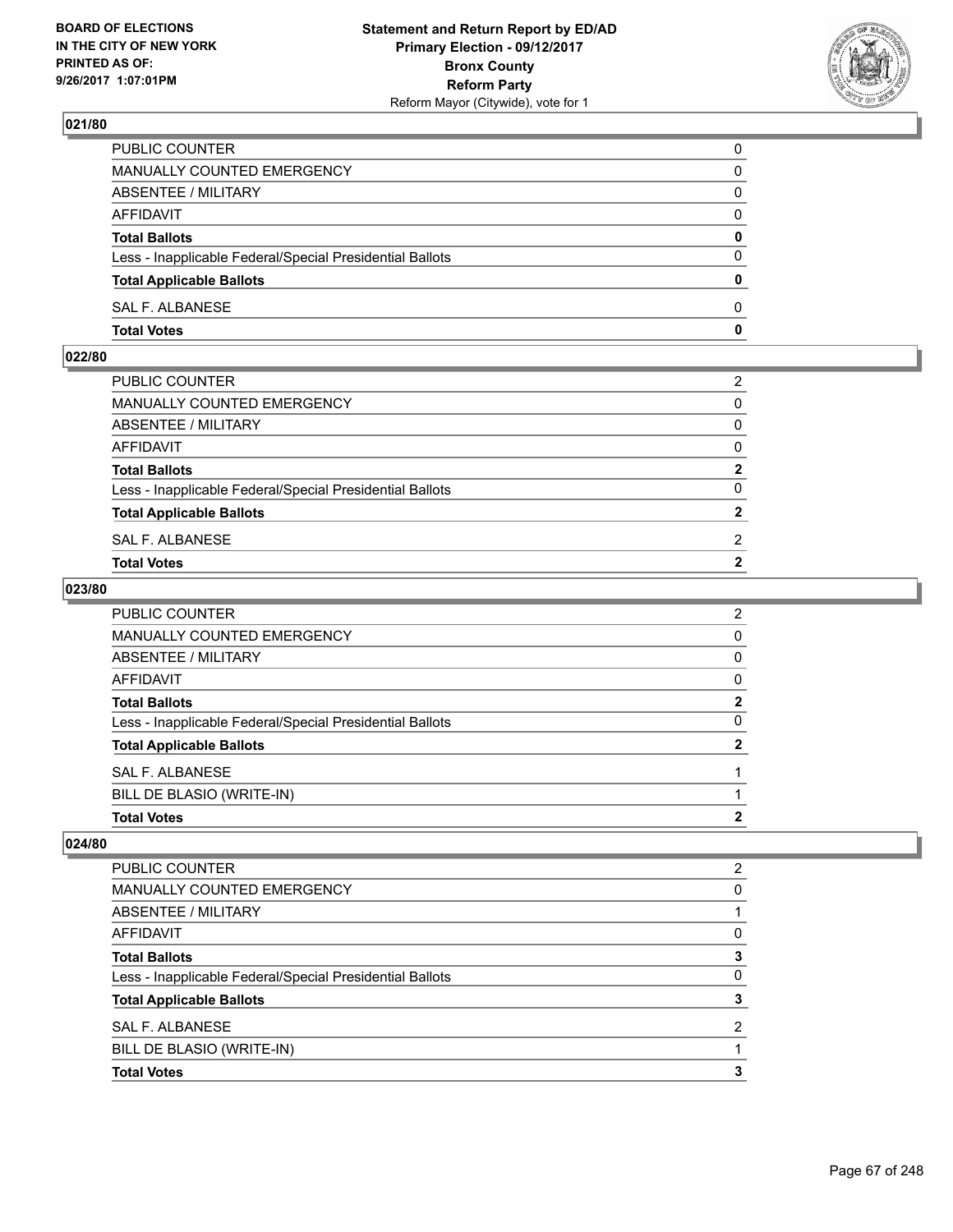

| <b>Total Votes</b>                                       |          |
|----------------------------------------------------------|----------|
| SAL F. ALBANESE                                          |          |
| <b>Total Applicable Ballots</b>                          |          |
| Less - Inapplicable Federal/Special Presidential Ballots | $\Omega$ |
| <b>Total Ballots</b>                                     |          |
| AFFIDAVIT                                                | $\Omega$ |
| ABSENTEE / MILITARY                                      | 0        |
| <b>MANUALLY COUNTED EMERGENCY</b>                        | 0        |
| PUBLIC COUNTER                                           |          |

### **026/80**

| <b>Total Votes</b>                                       | $\mathbf{0}$ |
|----------------------------------------------------------|--------------|
| SAL F. ALBANESE                                          | 0            |
| <b>Total Applicable Ballots</b>                          | $\mathbf{0}$ |
| Less - Inapplicable Federal/Special Presidential Ballots | $\Omega$     |
| <b>Total Ballots</b>                                     | 0            |
| AFFIDAVIT                                                | $\Omega$     |
| ABSENTEE / MILITARY                                      | $\Omega$     |
| MANUALLY COUNTED EMERGENCY                               | $\Omega$     |
| PUBLIC COUNTER                                           | 0            |
|                                                          |              |

## **027/80**

| PUBLIC COUNTER                                           | 2            |
|----------------------------------------------------------|--------------|
| MANUALLY COUNTED EMERGENCY                               | 0            |
| ABSENTEE / MILITARY                                      |              |
| AFFIDAVIT                                                | 0            |
| <b>Total Ballots</b>                                     | 3            |
| Less - Inapplicable Federal/Special Presidential Ballots | 0            |
| <b>Total Applicable Ballots</b>                          | 3            |
| SAL F. ALBANESE                                          | 2            |
| <b>Total Votes</b>                                       | $\mathbf{2}$ |
| Unrecorded                                               |              |

| PUBLIC COUNTER                                           |   |
|----------------------------------------------------------|---|
| MANUALLY COUNTED EMERGENCY                               | 0 |
| ABSENTEE / MILITARY                                      | 0 |
| AFFIDAVIT                                                | 0 |
| <b>Total Ballots</b>                                     |   |
| Less - Inapplicable Federal/Special Presidential Ballots | 0 |
| <b>Total Applicable Ballots</b>                          |   |
| SAL F. ALBANESE                                          | O |
| UNATTRIBUTABLE WRITE-IN (WRITE-IN)                       |   |
| <b>Total Votes</b>                                       |   |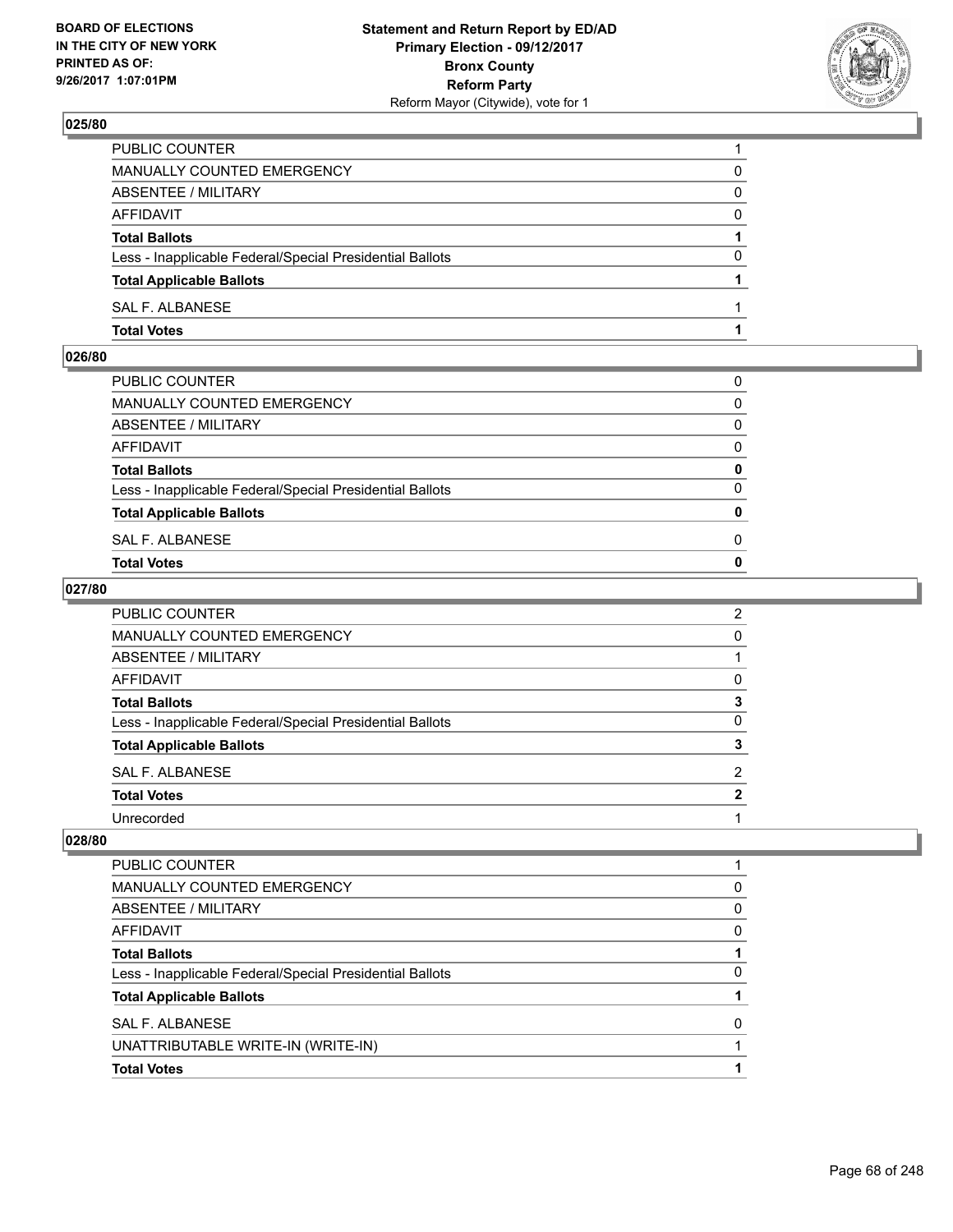

| PUBLIC COUNTER                                           | 0            |
|----------------------------------------------------------|--------------|
| MANUALLY COUNTED EMERGENCY                               | $\Omega$     |
| ABSENTEE / MILITARY                                      | $\mathbf{0}$ |
| AFFIDAVIT                                                | 0            |
| <b>Total Ballots</b>                                     | 0            |
| Less - Inapplicable Federal/Special Presidential Ballots | $\mathbf{0}$ |
| <b>Total Applicable Ballots</b>                          | $\bf{0}$     |
| SAL F. ALBANESE                                          | $\Omega$     |
| <b>Total Votes</b>                                       | $\mathbf{0}$ |

## **030/80**

| <b>Total Votes</b>                                       | 5            |
|----------------------------------------------------------|--------------|
| UNATTRIBUTABLE WRITE-IN (WRITE-IN)                       |              |
| SAL F. ALBANESE                                          | 4            |
| <b>Total Applicable Ballots</b>                          | 5            |
| Less - Inapplicable Federal/Special Presidential Ballots | $\Omega$     |
| Total Ballots                                            | 5            |
| AFFIDAVIT                                                | $\mathbf{0}$ |
| ABSENTEE / MILITARY                                      | 0            |
| MANUALLY COUNTED EMERGENCY                               | 0            |
| PUBLIC COUNTER                                           | 5            |
|                                                          |              |

# **031/80**

| PUBLIC COUNTER                                           | 4 |
|----------------------------------------------------------|---|
| MANUALLY COUNTED EMERGENCY                               | 0 |
| ABSENTEE / MILITARY                                      | 0 |
| AFFIDAVIT                                                | 0 |
| <b>Total Ballots</b>                                     | 4 |
| Less - Inapplicable Federal/Special Presidential Ballots | 0 |
| <b>Total Applicable Ballots</b>                          | 4 |
| SAL F. ALBANESE                                          |   |
| BILL DE BLASIO (WRITE-IN)                                | 2 |
| NICOLE MALLIOTAKIS (WRITE-IN)                            |   |
| <b>Total Votes</b>                                       | 4 |

| PUBLIC COUNTER                                           |   |
|----------------------------------------------------------|---|
| MANUALLY COUNTED EMERGENCY                               | 0 |
| <b>ABSENTEE / MILITARY</b>                               | 0 |
| AFFIDAVIT                                                | 0 |
| <b>Total Ballots</b>                                     |   |
| Less - Inapplicable Federal/Special Presidential Ballots | 0 |
| <b>Total Applicable Ballots</b>                          |   |
| SAL F. ALBANESE                                          | 0 |
| BILL DE BLASIO (WRITE-IN)                                |   |
| <b>Total Votes</b>                                       |   |
|                                                          |   |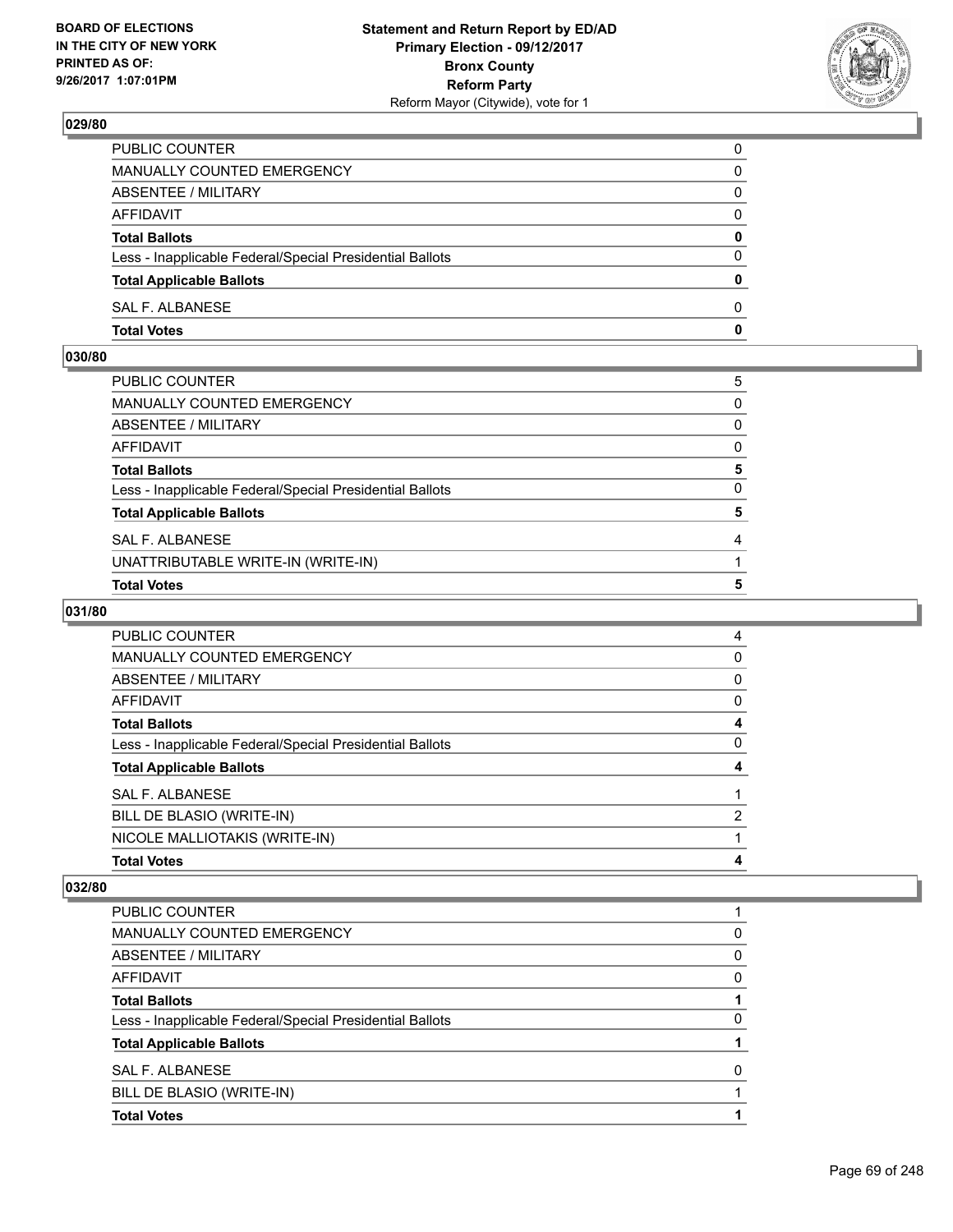

| PUBLIC COUNTER                                           | 0              |
|----------------------------------------------------------|----------------|
| MANUALLY COUNTED EMERGENCY                               | 0              |
| <b>ABSENTEE / MILITARY</b>                               | 6              |
| <b>AFFIDAVIT</b>                                         | 0              |
| <b>Total Ballots</b>                                     | 6              |
| Less - Inapplicable Federal/Special Presidential Ballots | 0              |
| <b>Total Applicable Ballots</b>                          | 6              |
| <b>SAL F. ALBANESE</b>                                   | $\overline{2}$ |
| BILL DE BLASIO (WRITE-IN)                                |                |
| UNATTRIBUTABLE WRITE-IN (WRITE-IN)                       | 2              |
| <b>Total Votes</b>                                       | 5              |
| Unrecorded                                               |                |

#### **034/80**

| <b>Total Votes</b>                                       | 0        |
|----------------------------------------------------------|----------|
| SAL F. ALBANESE                                          | 0        |
| <b>Total Applicable Ballots</b>                          | 0        |
| Less - Inapplicable Federal/Special Presidential Ballots | 0        |
| <b>Total Ballots</b>                                     | 0        |
| <b>AFFIDAVIT</b>                                         | 0        |
| ABSENTEE / MILITARY                                      | $\Omega$ |
| MANUALLY COUNTED EMERGENCY                               | 0        |
| PUBLIC COUNTER                                           | 0        |

## **035/80**

| PUBLIC COUNTER                                           | 0            |
|----------------------------------------------------------|--------------|
| <b>MANUALLY COUNTED EMERGENCY</b>                        | 0            |
| ABSENTEE / MILITARY                                      |              |
| AFFIDAVIT                                                | O            |
| <b>Total Ballots</b>                                     |              |
| Less - Inapplicable Federal/Special Presidential Ballots | <sup>0</sup> |
| <b>Total Applicable Ballots</b>                          |              |
| SAL F. ALBANESE                                          |              |
| <b>Total Votes</b>                                       |              |

| <b>PUBLIC COUNTER</b>                                    | 3 |
|----------------------------------------------------------|---|
| <b>MANUALLY COUNTED EMERGENCY</b>                        | 0 |
| ABSENTEE / MILITARY                                      | 0 |
| AFFIDAVIT                                                | 0 |
| <b>Total Ballots</b>                                     |   |
| Less - Inapplicable Federal/Special Presidential Ballots | 0 |
| <b>Total Applicable Ballots</b>                          |   |
| SAL F. ALBANESE                                          | 2 |
| <b>Total Votes</b>                                       | 2 |
| Unrecorded                                               |   |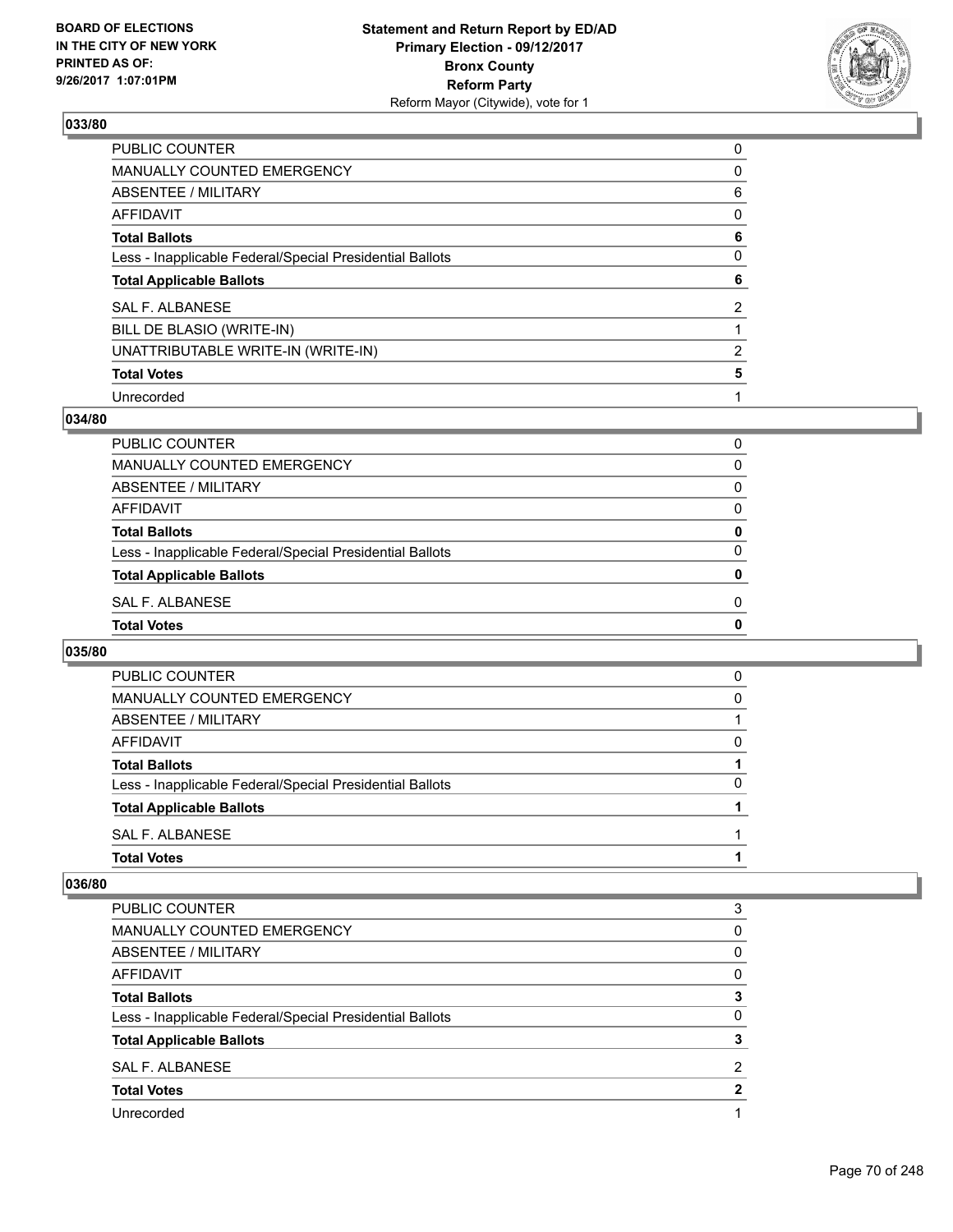

| <b>Total Votes</b>                                       | $\mathbf{2}$   |
|----------------------------------------------------------|----------------|
| SAL F. ALBANESE                                          | 2              |
| <b>Total Applicable Ballots</b>                          | $\overline{2}$ |
| Less - Inapplicable Federal/Special Presidential Ballots | $\Omega$       |
| <b>Total Ballots</b>                                     | $\mathbf{2}$   |
| <b>AFFIDAVIT</b>                                         | $\Omega$       |
| ABSENTEE / MILITARY                                      | $\Omega$       |
| <b>MANUALLY COUNTED EMERGENCY</b>                        | 0              |
| PUBLIC COUNTER                                           | 2              |

### **038/80**

| PUBLIC COUNTER                                           | 0            |
|----------------------------------------------------------|--------------|
| MANUALLY COUNTED EMERGENCY                               | $\Omega$     |
| ABSENTEE / MILITARY                                      | $\Omega$     |
| AFFIDAVIT                                                | $\Omega$     |
| <b>Total Ballots</b>                                     | 0            |
| Less - Inapplicable Federal/Special Presidential Ballots | $\Omega$     |
| <b>Total Applicable Ballots</b>                          | $\mathbf{0}$ |
| SAL F. ALBANESE                                          | 0            |
| <b>Total Votes</b>                                       | $\Omega$     |
|                                                          |              |

#### **039/80**

| PUBLIC COUNTER                                           |   |
|----------------------------------------------------------|---|
| <b>MANUALLY COUNTED EMERGENCY</b>                        | 0 |
| <b>ABSENTEE / MILITARY</b>                               | 0 |
| <b>AFFIDAVIT</b>                                         | 0 |
| <b>Total Ballots</b>                                     | 7 |
| Less - Inapplicable Federal/Special Presidential Ballots | 0 |
| <b>Total Applicable Ballots</b>                          |   |
| <b>SAL F. ALBANESE</b>                                   | 5 |
| BILL DE BLASIO (WRITE-IN)                                |   |
| MARJORIE VALAZQUEZ (WRITE-IN)                            |   |
| <b>Total Votes</b>                                       | 7 |

| PUBLIC COUNTER                                           | 0 |
|----------------------------------------------------------|---|
| <b>MANUALLY COUNTED EMERGENCY</b>                        | 0 |
| ABSENTEE / MILITARY                                      | 0 |
| AFFIDAVIT                                                | 0 |
| <b>Total Ballots</b>                                     | 0 |
| Less - Inapplicable Federal/Special Presidential Ballots | 0 |
| <b>Total Applicable Ballots</b>                          | Ω |
| SAL F. ALBANESE                                          | 0 |
| <b>Total Votes</b>                                       | O |
|                                                          |   |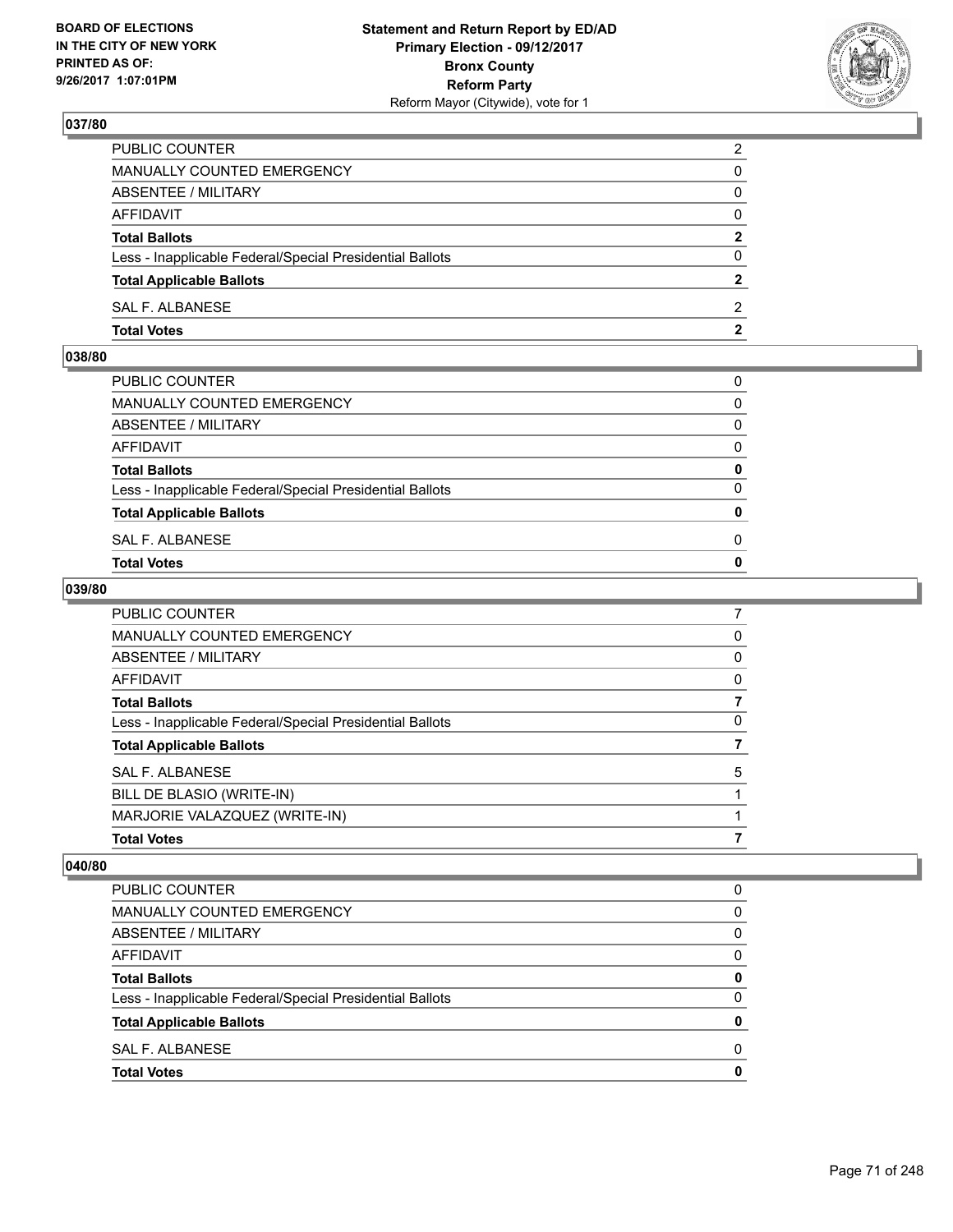

| PUBLIC COUNTER                                           |   |
|----------------------------------------------------------|---|
| <b>MANUALLY COUNTED EMERGENCY</b>                        | 0 |
| <b>ABSENTEE / MILITARY</b>                               | 0 |
| AFFIDAVIT                                                | 0 |
| <b>Total Ballots</b>                                     |   |
| Less - Inapplicable Federal/Special Presidential Ballots | 0 |
| <b>Total Applicable Ballots</b>                          |   |
| SAL F. ALBANESE                                          |   |
| <b>Total Votes</b>                                       |   |

## **042/80**

| PUBLIC COUNTER                                           | 0            |
|----------------------------------------------------------|--------------|
| MANUALLY COUNTED EMERGENCY                               | $\Omega$     |
| ABSENTEE / MILITARY                                      | $\Omega$     |
| AFFIDAVIT                                                | $\Omega$     |
| <b>Total Ballots</b>                                     | 0            |
| Less - Inapplicable Federal/Special Presidential Ballots | $\Omega$     |
| <b>Total Applicable Ballots</b>                          | $\mathbf{0}$ |
| SAL F. ALBANESE                                          | 0            |
| <b>Total Votes</b>                                       | $\Omega$     |
|                                                          |              |

## **043/80**

| PUBLIC COUNTER                                           | 4 |
|----------------------------------------------------------|---|
| <b>MANUALLY COUNTED EMERGENCY</b>                        | 0 |
| <b>ABSENTEE / MILITARY</b>                               |   |
| <b>AFFIDAVIT</b>                                         | 0 |
| <b>Total Ballots</b>                                     | 5 |
| Less - Inapplicable Federal/Special Presidential Ballots | 0 |
| <b>Total Applicable Ballots</b>                          | 5 |
| <b>SAL F. ALBANESE</b>                                   | 2 |
| MARK GJONAJ (WRITE-IN)                                   |   |
| UNATTRIBUTABLE WRITE-IN (WRITE-IN)                       | 2 |
| <b>Total Votes</b>                                       | 5 |

| PUBLIC COUNTER                                           | 0 |
|----------------------------------------------------------|---|
| <b>MANUALLY COUNTED EMERGENCY</b>                        | 0 |
| ABSENTEE / MILITARY                                      | 0 |
| AFFIDAVIT                                                | 0 |
| <b>Total Ballots</b>                                     | 0 |
| Less - Inapplicable Federal/Special Presidential Ballots | 0 |
| <b>Total Applicable Ballots</b>                          | 0 |
| SAL F. ALBANESE                                          | 0 |
| <b>Total Votes</b>                                       | O |
|                                                          |   |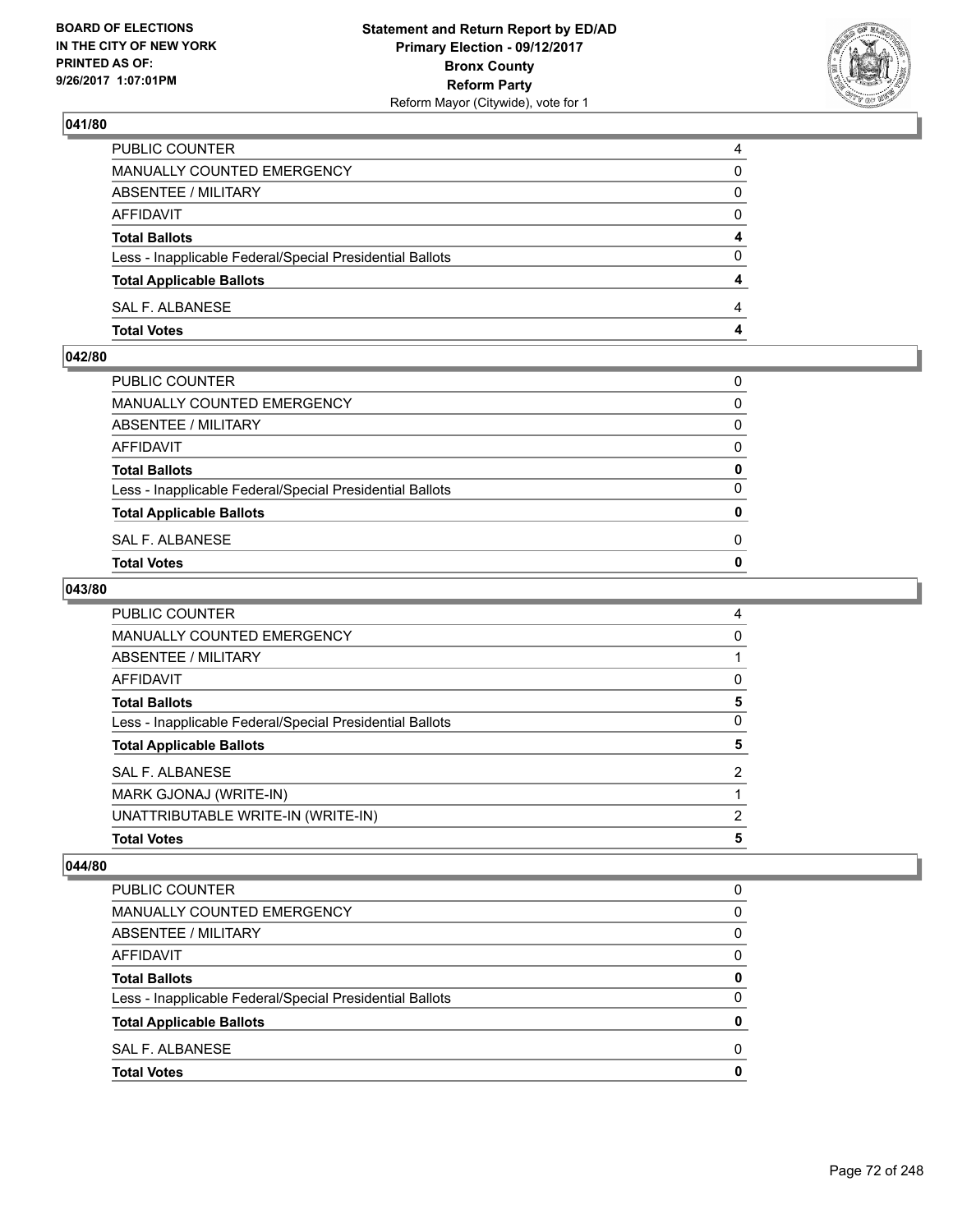

| <b>Total Votes</b>                                       | 0            |
|----------------------------------------------------------|--------------|
| SAL F. ALBANESE                                          | $\Omega$     |
| <b>Total Applicable Ballots</b>                          | $\mathbf{0}$ |
| Less - Inapplicable Federal/Special Presidential Ballots | $\Omega$     |
| <b>Total Ballots</b>                                     | 0            |
| <b>AFFIDAVIT</b>                                         | $\Omega$     |
| ABSENTEE / MILITARY                                      | $\Omega$     |
| MANUALLY COUNTED EMERGENCY                               | 0            |
| PUBLIC COUNTER                                           | 0            |

#### **046/80**

| PUBLIC COUNTER                                           | 0            |
|----------------------------------------------------------|--------------|
| MANUALLY COUNTED EMERGENCY                               | $\mathbf{0}$ |
| ABSENTEE / MILITARY                                      | $\Omega$     |
| AFFIDAVIT                                                | $\Omega$     |
| <b>Total Ballots</b>                                     | 0            |
| Less - Inapplicable Federal/Special Presidential Ballots | $\Omega$     |
| <b>Total Applicable Ballots</b>                          | $\mathbf{0}$ |
| SAL F. ALBANESE                                          | 0            |
| Total Votes                                              | $\Omega$     |
|                                                          |              |

#### **047/80**

| PUBLIC COUNTER                                           |   |
|----------------------------------------------------------|---|
| <b>MANUALLY COUNTED EMERGENCY</b>                        | 0 |
| <b>ABSENTEE / MILITARY</b>                               | 0 |
| AFFIDAVIT                                                | 0 |
| <b>Total Ballots</b>                                     |   |
| Less - Inapplicable Federal/Special Presidential Ballots | 0 |
| <b>Total Applicable Ballots</b>                          |   |
| SAL F. ALBANESE                                          | 0 |
| BILL DE BLASIO (WRITE-IN)                                |   |
| <b>Total Votes</b>                                       |   |

| <b>Total Votes</b>                                       |   |
|----------------------------------------------------------|---|
| SAL F. ALBANESE                                          |   |
| <b>Total Applicable Ballots</b>                          |   |
| Less - Inapplicable Federal/Special Presidential Ballots | 0 |
| <b>Total Ballots</b>                                     |   |
| AFFIDAVIT                                                | 0 |
| ABSENTEE / MILITARY                                      | 0 |
| MANUALLY COUNTED EMERGENCY                               | 0 |
| PUBLIC COUNTER                                           |   |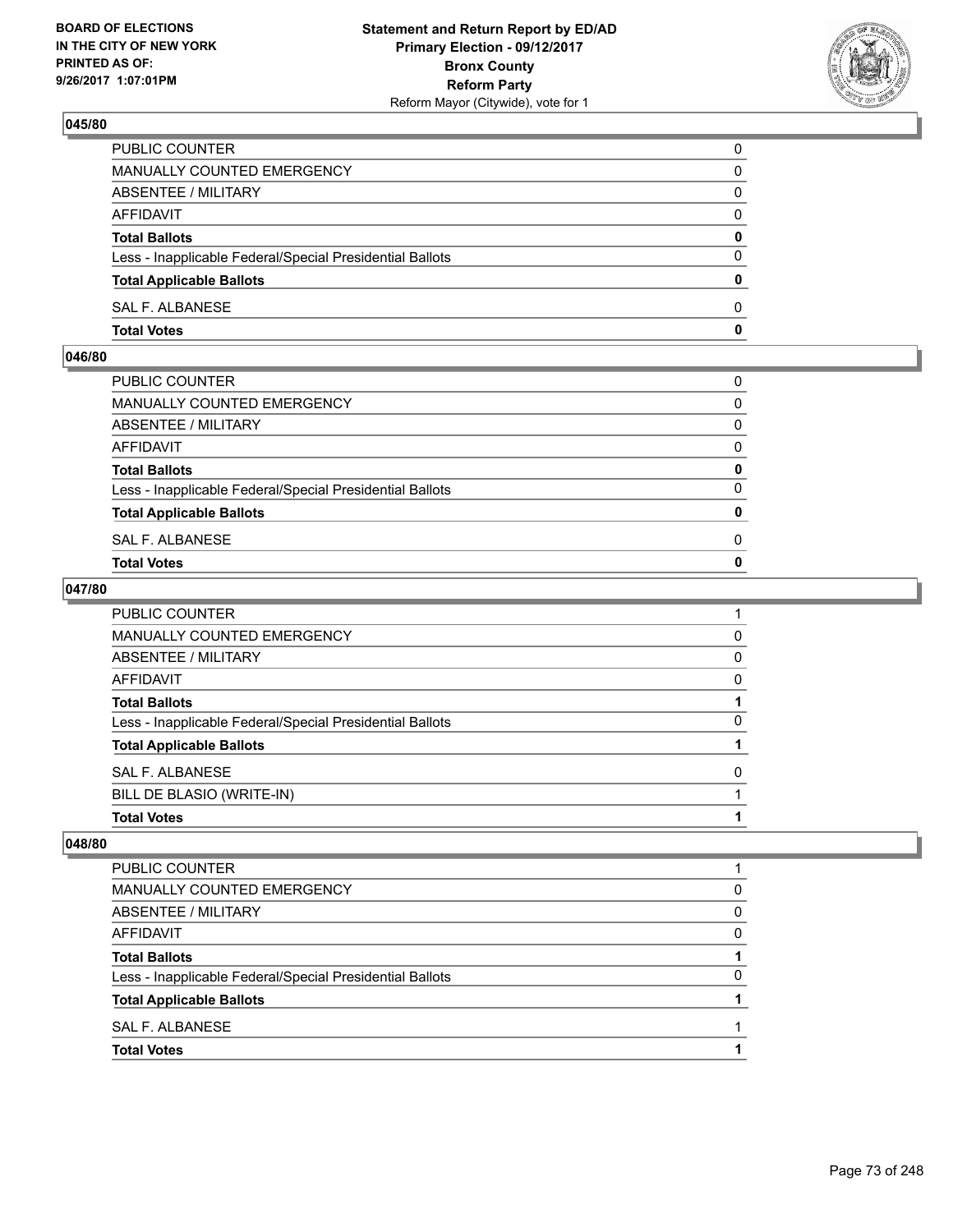

| <b>Total Votes</b>                                       | 4        |
|----------------------------------------------------------|----------|
| SAL F. ALBANESE                                          | 4        |
| <b>Total Applicable Ballots</b>                          | 4        |
| Less - Inapplicable Federal/Special Presidential Ballots | $\Omega$ |
| <b>Total Ballots</b>                                     | 4        |
| AFFIDAVIT                                                | $\Omega$ |
| <b>ABSENTEE / MILITARY</b>                               | 4        |
| MANUALLY COUNTED EMERGENCY                               | 0        |
| PUBLIC COUNTER                                           | 0        |

## **050/80**

| PUBLIC COUNTER                                           | 3              |
|----------------------------------------------------------|----------------|
| MANUALLY COUNTED EMERGENCY                               | $\mathbf{0}$   |
| <b>ABSENTEE / MILITARY</b>                               | 0              |
| AFFIDAVIT                                                | 0              |
| Total Ballots                                            | 3              |
| Less - Inapplicable Federal/Special Presidential Ballots | $\Omega$       |
| <b>Total Applicable Ballots</b>                          |                |
| SAL F. ALBANESE                                          | $\overline{2}$ |
| BILL DE BLASIO (WRITE-IN)                                |                |
| <b>Total Votes</b>                                       | 3              |

## **051/80**

| <b>PUBLIC COUNTER</b>                                    |              |
|----------------------------------------------------------|--------------|
| <b>MANUALLY COUNTED EMERGENCY</b>                        | O            |
| ABSENTEE / MILITARY                                      | 0            |
| AFFIDAVIT                                                | $\mathbf{0}$ |
| <b>Total Ballots</b>                                     |              |
| Less - Inapplicable Federal/Special Presidential Ballots | n            |
| <b>Total Applicable Ballots</b>                          |              |
| SAL F. ALBANESE                                          | O            |
| <b>Total Votes</b>                                       |              |
| Unrecorded                                               |              |

| <b>PUBLIC COUNTER</b>                                    | 0 |
|----------------------------------------------------------|---|
| <b>MANUALLY COUNTED EMERGENCY</b>                        | 0 |
| ABSENTEE / MILITARY                                      | 0 |
| AFFIDAVIT                                                | 0 |
| <b>Total Ballots</b>                                     | 0 |
| Less - Inapplicable Federal/Special Presidential Ballots | 0 |
| <b>Total Applicable Ballots</b>                          | 0 |
| SAL F. ALBANESE                                          | O |
| <b>Total Votes</b>                                       | 0 |
|                                                          |   |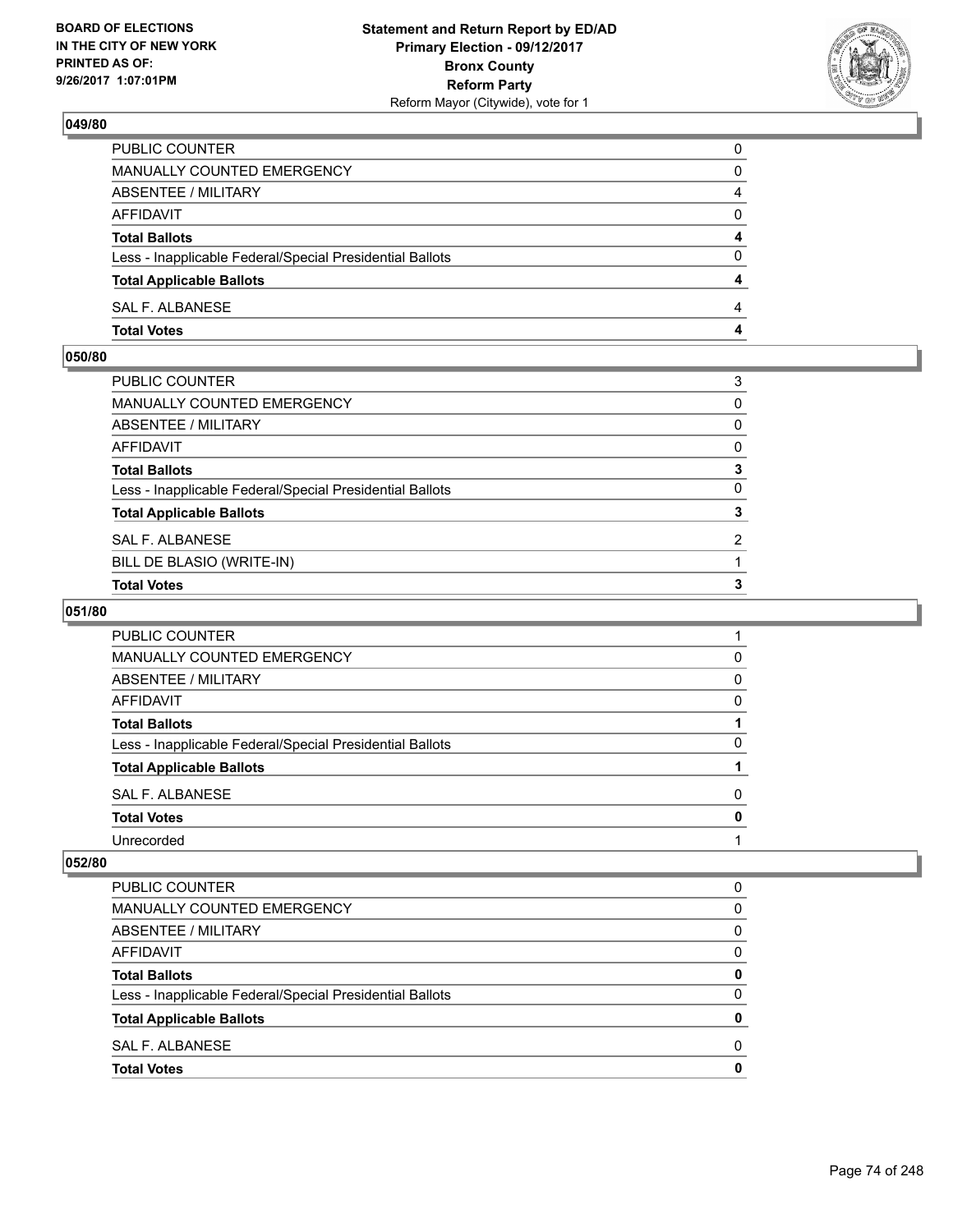

| <b>Total Votes</b>                                       | 4             |
|----------------------------------------------------------|---------------|
| BILL DE BLASIO (WRITE-IN)                                | $\mathcal{P}$ |
| SAL F. ALBANESE                                          | 2             |
| <b>Total Applicable Ballots</b>                          | 4             |
| Less - Inapplicable Federal/Special Presidential Ballots | 0             |
| <b>Total Ballots</b>                                     | 4             |
| <b>AFFIDAVIT</b>                                         | $\Omega$      |
| ABSENTEE / MILITARY                                      | 0             |
| MANUALLY COUNTED EMERGENCY                               | 0             |
| PUBLIC COUNTER                                           | 4             |

#### **054/80**

| Total Votes                                              | 0 |
|----------------------------------------------------------|---|
| SAL F. ALBANESE                                          | 0 |
| <b>Total Applicable Ballots</b>                          | 0 |
| Less - Inapplicable Federal/Special Presidential Ballots | 0 |
| <b>Total Ballots</b>                                     | 0 |
| AFFIDAVIT                                                | 0 |
| ABSENTEE / MILITARY                                      | 0 |
| MANUALLY COUNTED EMERGENCY                               | 0 |
| PUBLIC COUNTER                                           | 0 |
|                                                          |   |

# **055/80**

| PUBLIC COUNTER                                           | 0 |
|----------------------------------------------------------|---|
| MANUALLY COUNTED EMERGENCY                               | 0 |
| ABSENTEE / MILITARY                                      | 0 |
| AFFIDAVIT                                                | 0 |
| <b>Total Ballots</b>                                     | O |
| Less - Inapplicable Federal/Special Presidential Ballots | O |
| <b>Total Applicable Ballots</b>                          | o |
| SAL F. ALBANESE                                          | 0 |
| <b>Total Votes</b>                                       | o |

| <b>Total Votes</b>                                       | 4              |
|----------------------------------------------------------|----------------|
| BILL DE BLASIO (WRITE-IN)                                | 2              |
| SAL F. ALBANESE                                          | $\overline{2}$ |
| <b>Total Applicable Ballots</b>                          | 4              |
| Less - Inapplicable Federal/Special Presidential Ballots | 0              |
| <b>Total Ballots</b>                                     | 4              |
| AFFIDAVIT                                                |                |
| ABSENTEE / MILITARY                                      | 0              |
| MANUALLY COUNTED EMERGENCY                               | 0              |
| <b>PUBLIC COUNTER</b>                                    | 3              |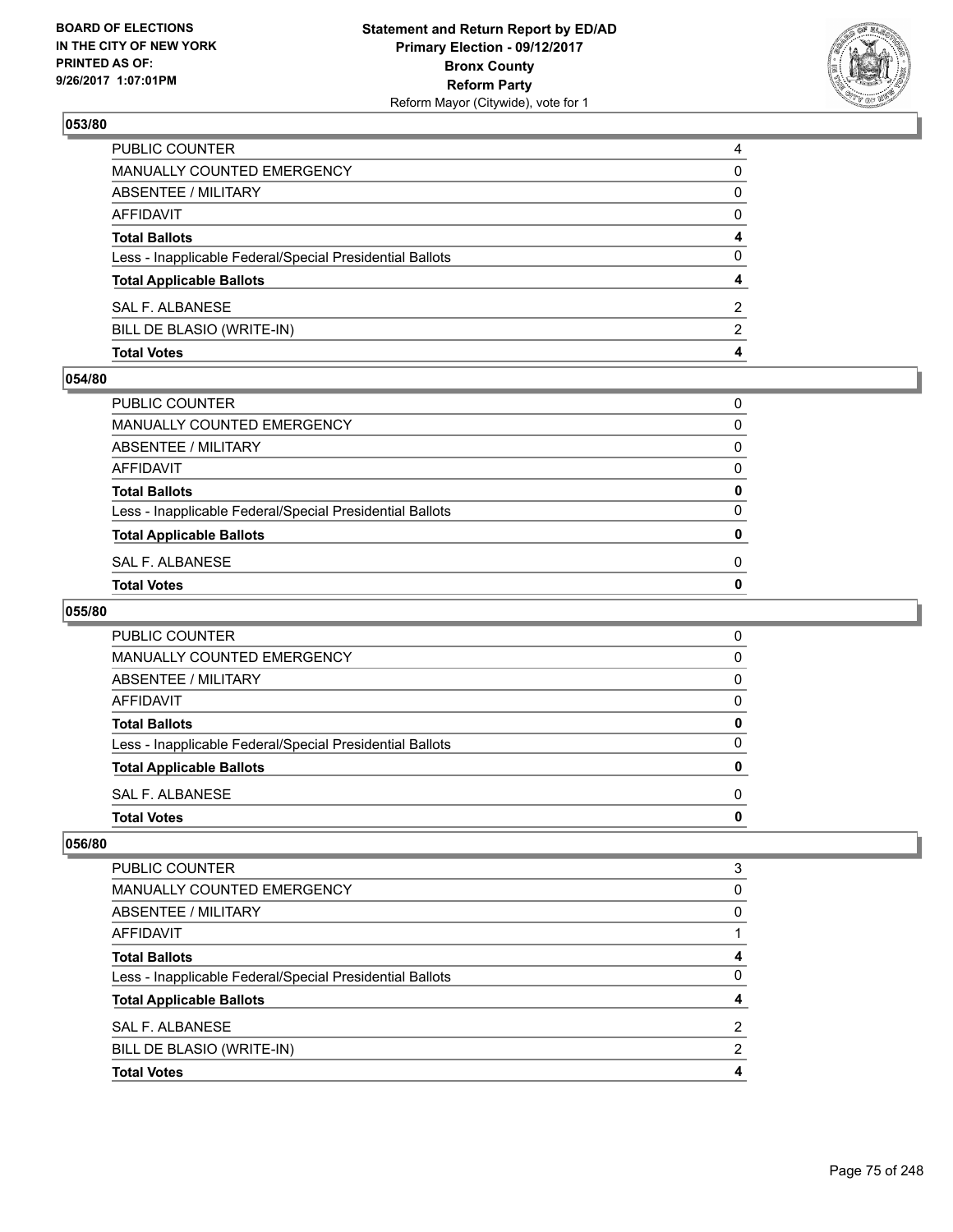

| PUBLIC COUNTER                                           | 0            |
|----------------------------------------------------------|--------------|
| <b>MANUALLY COUNTED EMERGENCY</b>                        | 0            |
| ABSENTEE / MILITARY                                      | 0            |
| AFFIDAVIT                                                | $\Omega$     |
| <b>Total Ballots</b>                                     | $\mathbf{0}$ |
| Less - Inapplicable Federal/Special Presidential Ballots | $\Omega$     |
| <b>Total Applicable Ballots</b>                          | $\Omega$     |
| SAL F. ALBANESE                                          | $\Omega$     |
| <b>Total Votes</b>                                       | 0            |

#### **058/80**

| PUBLIC COUNTER                                           |          |
|----------------------------------------------------------|----------|
| MANUALLY COUNTED EMERGENCY                               | 0        |
| ABSENTEE / MILITARY                                      | $\Omega$ |
| AFFIDAVIT                                                | $\Omega$ |
| <b>Total Ballots</b>                                     |          |
| Less - Inapplicable Federal/Special Presidential Ballots | $\Omega$ |
| <b>Total Applicable Ballots</b>                          |          |
| SAL F. ALBANESE                                          |          |
| <b>Total Votes</b>                                       |          |
|                                                          |          |

#### **059/80**

| <b>Total Votes</b>                                       | 0            |
|----------------------------------------------------------|--------------|
| SAL F. ALBANESE                                          | $\Omega$     |
| <b>Total Applicable Ballots</b>                          | 0            |
| Less - Inapplicable Federal/Special Presidential Ballots | $\Omega$     |
| <b>Total Ballots</b>                                     | 0            |
| <b>AFFIDAVIT</b>                                         | 0            |
| <b>ABSENTEE / MILITARY</b>                               | $\mathbf{0}$ |
| MANUALLY COUNTED EMERGENCY                               | $\mathbf{0}$ |
| PUBLIC COUNTER                                           | 0            |

| PUBLIC COUNTER                                           | 2 |
|----------------------------------------------------------|---|
| MANUALLY COUNTED EMERGENCY                               | 0 |
| ABSENTEE / MILITARY                                      | 0 |
| AFFIDAVIT                                                | 0 |
| <b>Total Ballots</b>                                     | 2 |
| Less - Inapplicable Federal/Special Presidential Ballots | 0 |
| <b>Total Applicable Ballots</b>                          | 2 |
| <b>SAL F. ALBANESE</b>                                   | 0 |
| <b>Total Votes</b>                                       | o |
| Unrecorded                                               | 2 |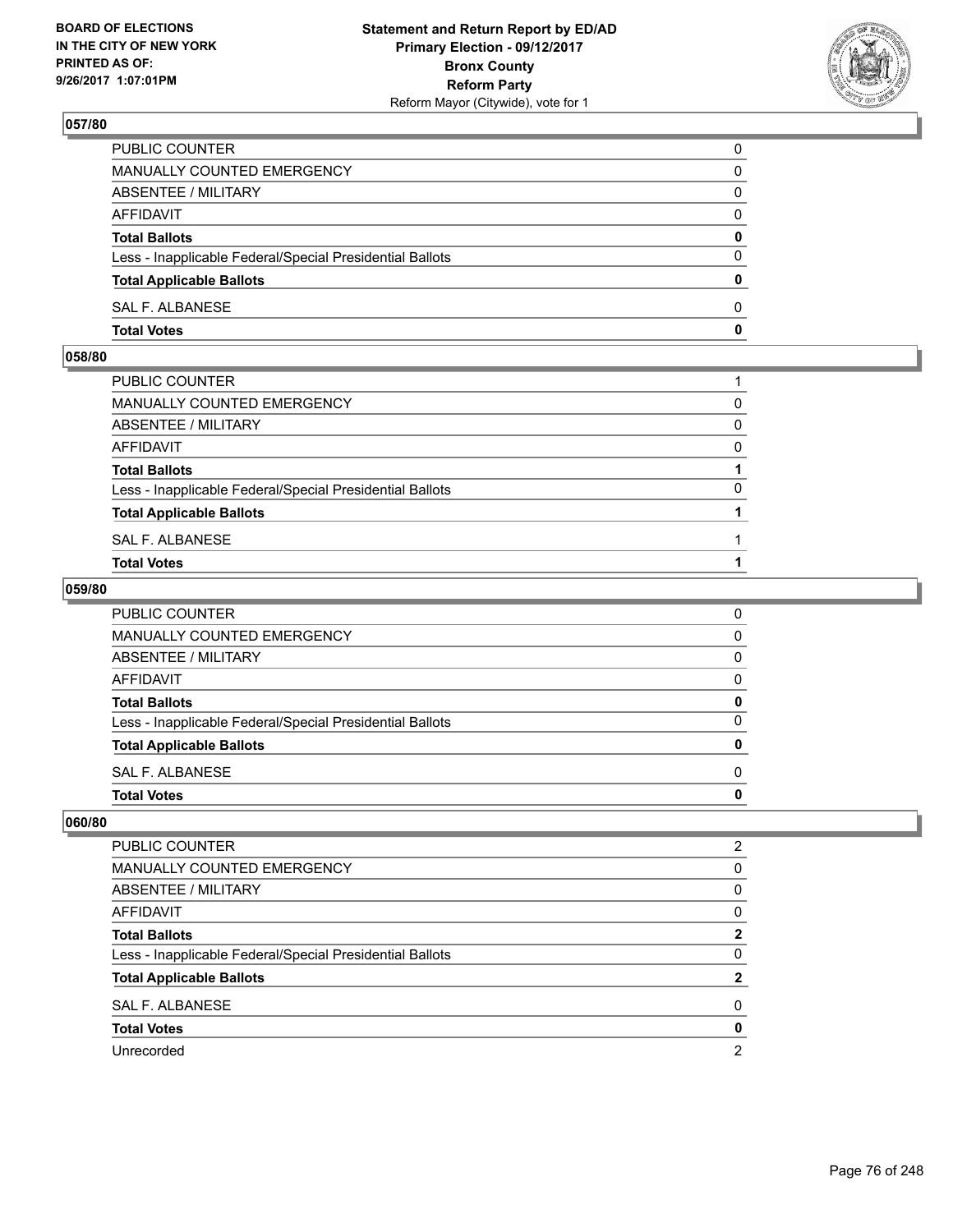

| <b>Total Votes</b>                                       | 0            |
|----------------------------------------------------------|--------------|
| SAL F. ALBANESE                                          | $\Omega$     |
| <b>Total Applicable Ballots</b>                          | $\mathbf{0}$ |
| Less - Inapplicable Federal/Special Presidential Ballots | $\Omega$     |
| <b>Total Ballots</b>                                     | 0            |
| <b>AFFIDAVIT</b>                                         | $\Omega$     |
| ABSENTEE / MILITARY                                      | $\Omega$     |
| MANUALLY COUNTED EMERGENCY                               | 0            |
| PUBLIC COUNTER                                           | 0            |

#### **062/80**

| <b>Total Votes</b>                                       | $\mathbf{0}$ |
|----------------------------------------------------------|--------------|
| SAL F. ALBANESE                                          | 0            |
| <b>Total Applicable Ballots</b>                          | $\mathbf{0}$ |
| Less - Inapplicable Federal/Special Presidential Ballots | $\Omega$     |
| <b>Total Ballots</b>                                     | 0            |
| AFFIDAVIT                                                | $\Omega$     |
| ABSENTEE / MILITARY                                      | $\Omega$     |
| MANUALLY COUNTED EMERGENCY                               | $\Omega$     |
| PUBLIC COUNTER                                           | 0            |
|                                                          |              |

#### **063/80**

| SAL F. ALBANESE<br>BILL DE BLASIO (WRITE-IN)             |              |
|----------------------------------------------------------|--------------|
| <b>Total Applicable Ballots</b>                          | $\mathbf{2}$ |
| Less - Inapplicable Federal/Special Presidential Ballots | 0            |
| <b>Total Ballots</b>                                     | $\mathbf{2}$ |
| AFFIDAVIT                                                | 0            |
| ABSENTEE / MILITARY                                      |              |
| MANUALLY COUNTED EMERGENCY                               | 0            |
| PUBLIC COUNTER                                           |              |

| <b>Total Votes</b>                                       | 0 |
|----------------------------------------------------------|---|
| SAL F. ALBANESE                                          | 0 |
| <b>Total Applicable Ballots</b>                          | 0 |
| Less - Inapplicable Federal/Special Presidential Ballots | 0 |
| <b>Total Ballots</b>                                     | 0 |
| AFFIDAVIT                                                | 0 |
| ABSENTEE / MILITARY                                      | 0 |
| MANUALLY COUNTED EMERGENCY                               | 0 |
| <b>PUBLIC COUNTER</b>                                    | 0 |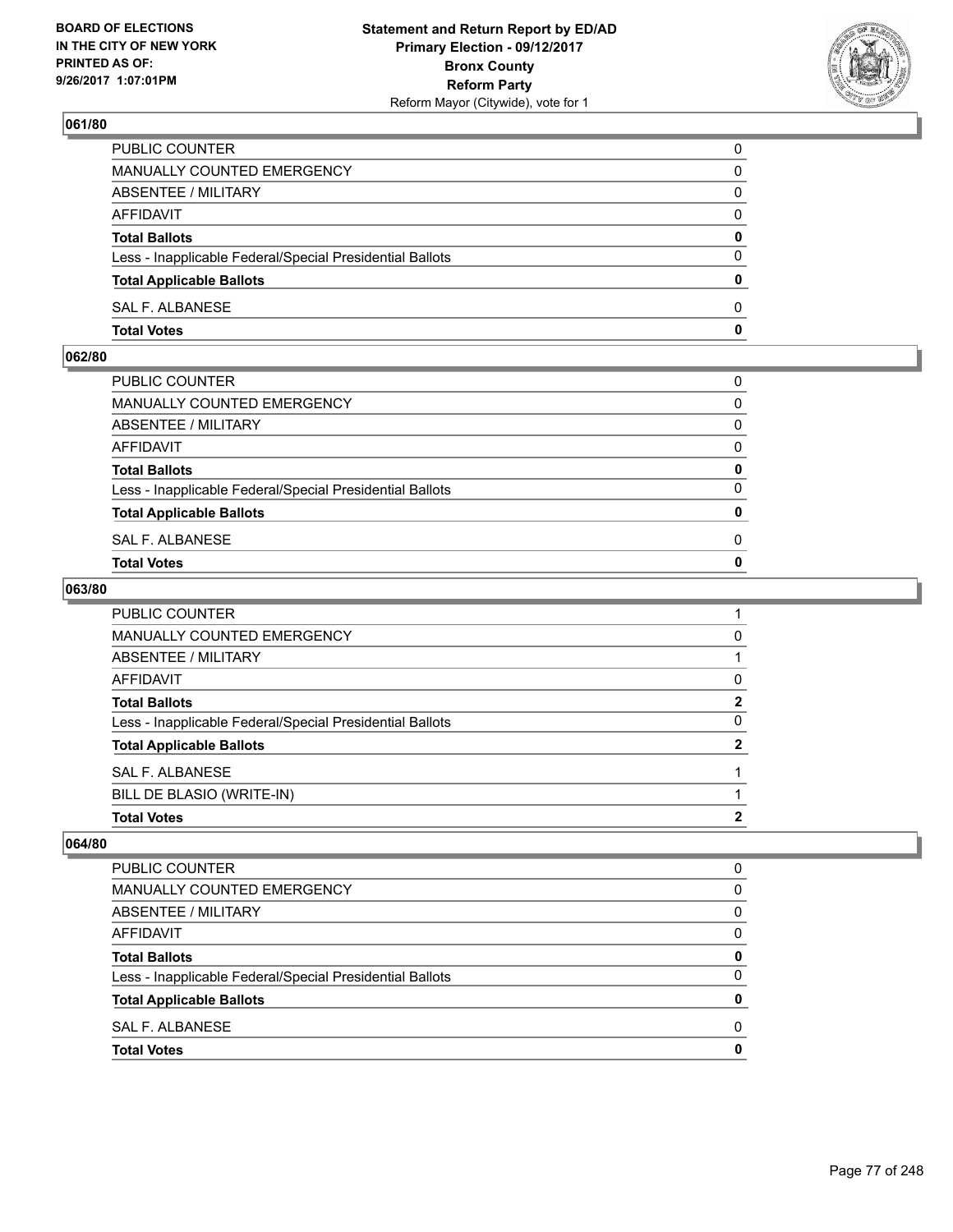

| <b>Total Votes</b>                                       | 2              |
|----------------------------------------------------------|----------------|
| BILL DE BLASIO (WRITE-IN)                                | 2              |
| SAL F. ALBANESE                                          | 0              |
| <b>Total Applicable Ballots</b>                          | $\mathbf{2}$   |
| Less - Inapplicable Federal/Special Presidential Ballots | 0              |
| <b>Total Ballots</b>                                     | $\mathbf{2}$   |
| <b>AFFIDAVIT</b>                                         | $\Omega$       |
| <b>ABSENTEE / MILITARY</b>                               | 0              |
| MANUALLY COUNTED EMERGENCY                               | 0              |
| <b>PUBLIC COUNTER</b>                                    | $\overline{2}$ |

#### **066/80**

| PUBLIC COUNTER                                           |          |
|----------------------------------------------------------|----------|
| <b>MANUALLY COUNTED EMERGENCY</b>                        | 0        |
| ABSENTEE / MILITARY                                      | 10       |
| AFFIDAVIT                                                | $\Omega$ |
| <b>Total Ballots</b>                                     | 11       |
| Less - Inapplicable Federal/Special Presidential Ballots | 0        |
| <b>Total Applicable Ballots</b>                          | 11       |
| SAL F. ALBANESE                                          | 11       |
| <b>Total Votes</b>                                       | 11       |

# **067/80**

| PUBLIC COUNTER                                           | 0 |
|----------------------------------------------------------|---|
| <b>MANUALLY COUNTED EMERGENCY</b>                        | 0 |
| ABSENTEE / MILITARY                                      | 0 |
| AFFIDAVIT                                                | 0 |
| <b>Total Ballots</b>                                     | 0 |
| Less - Inapplicable Federal/Special Presidential Ballots | O |
| <b>Total Applicable Ballots</b>                          |   |
| SAL F. ALBANESE                                          | 0 |
| <b>Total Votes</b>                                       |   |

| <b>Total Votes</b>                                       |   |
|----------------------------------------------------------|---|
| MARK GJONAJ (WRITE-IN)                                   | 2 |
| SAL F. ALBANESE                                          | 2 |
| <b>Total Applicable Ballots</b>                          |   |
| Less - Inapplicable Federal/Special Presidential Ballots | 0 |
| <b>Total Ballots</b>                                     | 4 |
| AFFIDAVIT                                                | 0 |
| ABSENTEE / MILITARY                                      | 0 |
| MANUALLY COUNTED EMERGENCY                               | 0 |
| <b>PUBLIC COUNTER</b>                                    | 4 |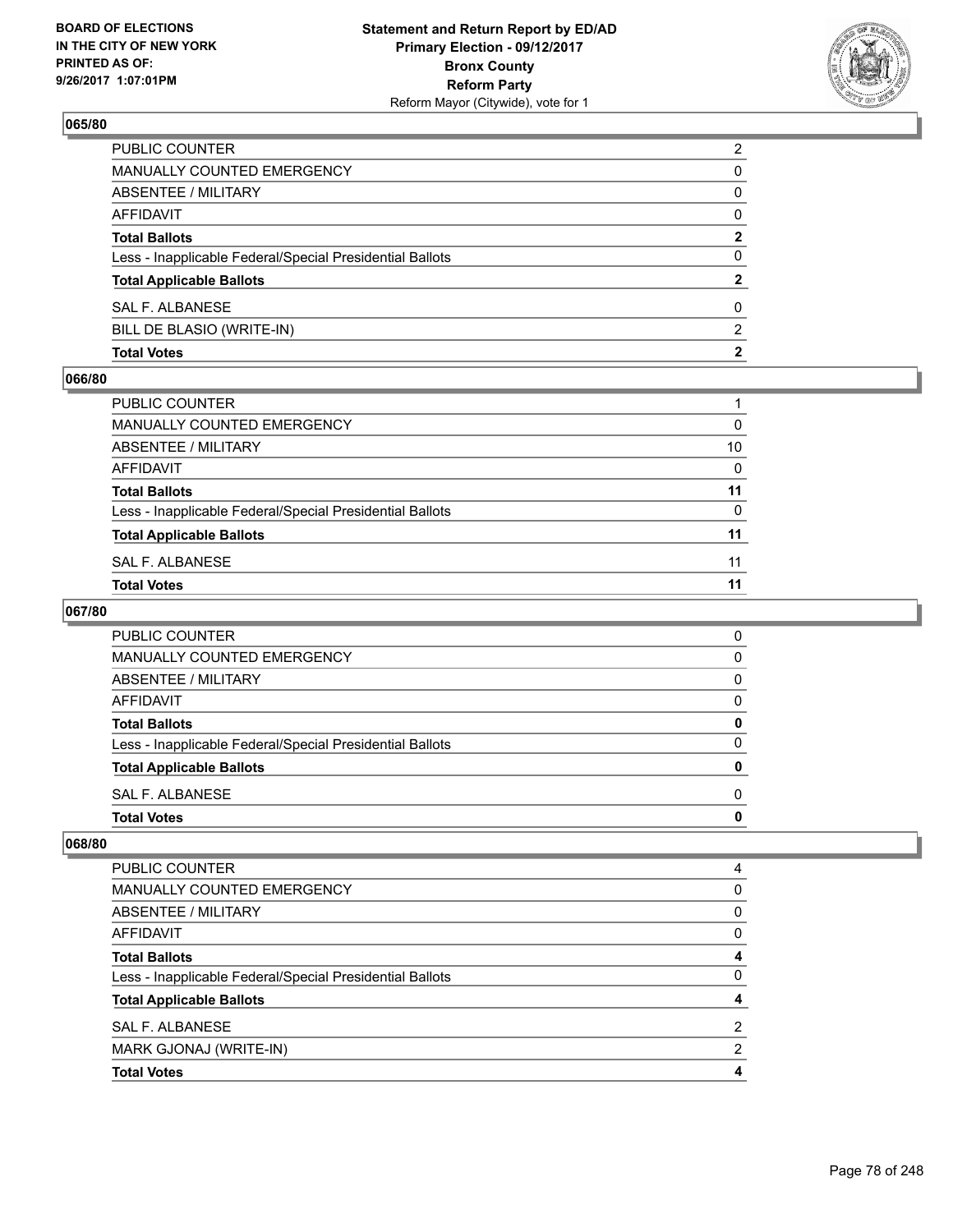

| <b>Total Votes</b>                                       | 0            |
|----------------------------------------------------------|--------------|
| SAL F. ALBANESE                                          | $\Omega$     |
| <b>Total Applicable Ballots</b>                          | $\mathbf{0}$ |
| Less - Inapplicable Federal/Special Presidential Ballots | $\Omega$     |
| <b>Total Ballots</b>                                     | 0            |
| <b>AFFIDAVIT</b>                                         | $\Omega$     |
| ABSENTEE / MILITARY                                      | $\Omega$     |
| MANUALLY COUNTED EMERGENCY                               | 0            |
| PUBLIC COUNTER                                           | 0            |

#### **070/80**

| <b>Total Votes</b>                                       | $\mathbf{0}$ |
|----------------------------------------------------------|--------------|
| SAL F. ALBANESE                                          | 0            |
| <b>Total Applicable Ballots</b>                          | $\mathbf{0}$ |
| Less - Inapplicable Federal/Special Presidential Ballots | $\Omega$     |
| <b>Total Ballots</b>                                     | 0            |
| AFFIDAVIT                                                | $\Omega$     |
| ABSENTEE / MILITARY                                      | $\Omega$     |
| MANUALLY COUNTED EMERGENCY                               | $\Omega$     |
| PUBLIC COUNTER                                           | 0            |
|                                                          |              |

### **071/80**

| <b>Total Votes</b>                                       | 0            |
|----------------------------------------------------------|--------------|
| SAL F. ALBANESE                                          | <sup>0</sup> |
| <b>Total Applicable Ballots</b>                          | 0            |
| Less - Inapplicable Federal/Special Presidential Ballots | $\Omega$     |
| <b>Total Ballots</b>                                     | 0            |
| AFFIDAVIT                                                | 0            |
| ABSENTEE / MILITARY                                      | $\Omega$     |
| <b>MANUALLY COUNTED EMERGENCY</b>                        | 0            |
| PUBLIC COUNTER                                           | 0            |

| <b>PUBLIC COUNTER</b>                                    | n            |
|----------------------------------------------------------|--------------|
| MANUALLY COUNTED EMERGENCY                               | 0            |
| ABSENTEE / MILITARY                                      | 0            |
| <b>AFFIDAVIT</b>                                         | <sup>0</sup> |
| <b>Total Ballots</b>                                     |              |
| Less - Inapplicable Federal/Special Presidential Ballots |              |
| <b>Total Applicable Ballots</b>                          |              |
| SAL F. ALBANESE                                          | n            |
| <b>Total Votes</b>                                       |              |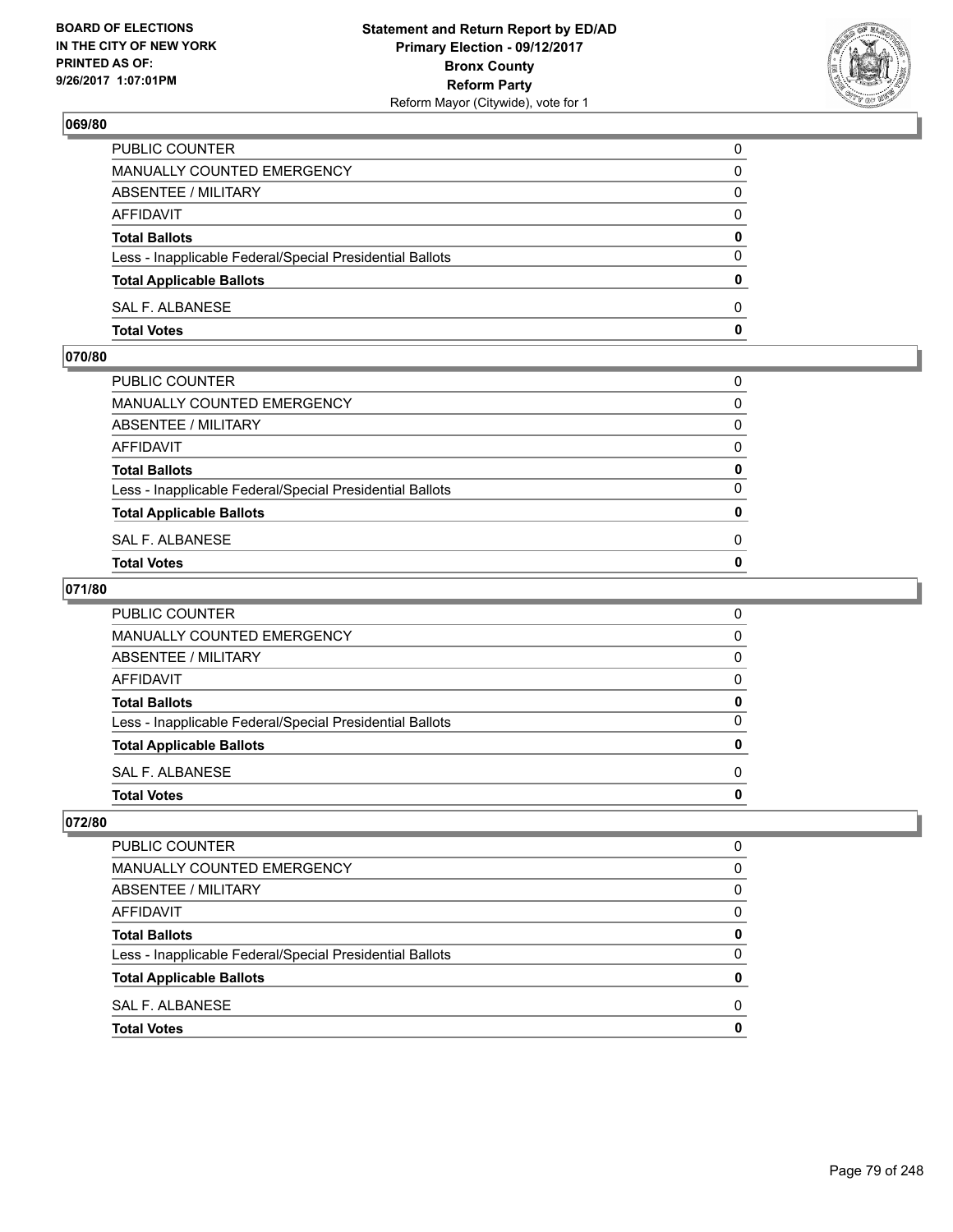

| PUBLIC COUNTER                                           |          |
|----------------------------------------------------------|----------|
| <b>MANUALLY COUNTED EMERGENCY</b>                        | 0        |
| <b>ABSENTEE / MILITARY</b>                               | 0        |
| AFFIDAVIT                                                | $\Omega$ |
| <b>Total Ballots</b>                                     |          |
| Less - Inapplicable Federal/Special Presidential Ballots | 0        |
| <b>Total Applicable Ballots</b>                          |          |
| SAL F. ALBANESE                                          |          |
| <b>Total Votes</b>                                       |          |

#### **074/80**

| <b>Total Votes</b>                                       | $\mathbf{0}$ |
|----------------------------------------------------------|--------------|
| SAL F. ALBANESE                                          | 0            |
| <b>Total Applicable Ballots</b>                          | $\mathbf{0}$ |
| Less - Inapplicable Federal/Special Presidential Ballots | $\Omega$     |
| <b>Total Ballots</b>                                     | 0            |
| AFFIDAVIT                                                | $\Omega$     |
| ABSENTEE / MILITARY                                      | $\Omega$     |
| MANUALLY COUNTED EMERGENCY                               | $\Omega$     |
| PUBLIC COUNTER                                           | 0            |
|                                                          |              |

### **075/80**

| <b>Total Votes</b>                                       | 0            |
|----------------------------------------------------------|--------------|
| SAL F. ALBANESE                                          | <sup>0</sup> |
| <b>Total Applicable Ballots</b>                          | 0            |
| Less - Inapplicable Federal/Special Presidential Ballots | $\Omega$     |
| <b>Total Ballots</b>                                     | 0            |
| AFFIDAVIT                                                | 0            |
| ABSENTEE / MILITARY                                      | $\Omega$     |
| <b>MANUALLY COUNTED EMERGENCY</b>                        | 0            |
| PUBLIC COUNTER                                           | 0            |

| <b>PUBLIC COUNTER</b>                                    | n            |
|----------------------------------------------------------|--------------|
| MANUALLY COUNTED EMERGENCY                               | 0            |
| ABSENTEE / MILITARY                                      | 0            |
| <b>AFFIDAVIT</b>                                         | <sup>0</sup> |
| <b>Total Ballots</b>                                     |              |
| Less - Inapplicable Federal/Special Presidential Ballots |              |
| <b>Total Applicable Ballots</b>                          |              |
| SAL F. ALBANESE                                          | n            |
| <b>Total Votes</b>                                       |              |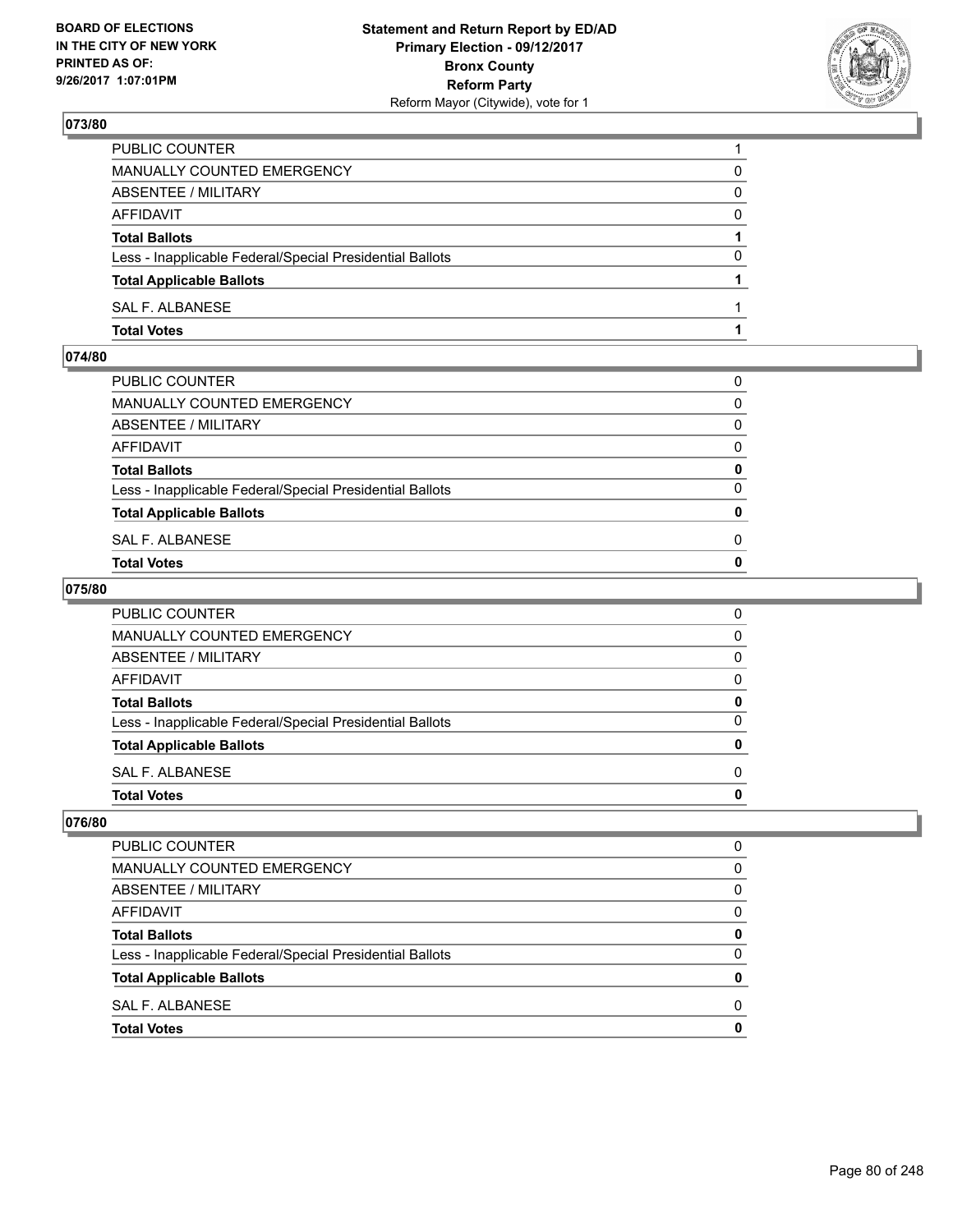

| PUBLIC COUNTER                                           | 0        |
|----------------------------------------------------------|----------|
| MANUALLY COUNTED EMERGENCY                               | 0        |
| ABSENTEE / MILITARY                                      | 0        |
| AFFIDAVIT                                                | 0        |
| <b>Total Ballots</b>                                     | 0        |
| Less - Inapplicable Federal/Special Presidential Ballots | $\Omega$ |
| <b>Total Applicable Ballots</b>                          | 0        |
| SAL F. ALBANESE                                          | 0        |
| <b>Total Votes</b>                                       | 0        |

## **078/80**

| PUBLIC COUNTER                                           | $\overline{2}$ |
|----------------------------------------------------------|----------------|
| MANUALLY COUNTED EMERGENCY                               | 0              |
| <b>ABSENTEE / MILITARY</b>                               | $\Omega$       |
| AFFIDAVIT                                                | $\mathbf{0}$   |
| Total Ballots                                            | $\mathbf{2}$   |
| Less - Inapplicable Federal/Special Presidential Ballots | 0              |
| <b>Total Applicable Ballots</b>                          | 2              |
| SAL F. ALBANESE                                          |                |
| <b>Total Votes</b>                                       |                |
| Unrecorded                                               |                |

#### **079/80**

| PUBLIC COUNTER                                           |   |
|----------------------------------------------------------|---|
| <b>MANUALLY COUNTED EMERGENCY</b>                        | 0 |
| ABSENTEE / MILITARY                                      | 0 |
| <b>AFFIDAVIT</b>                                         | 0 |
| <b>Total Ballots</b>                                     |   |
| Less - Inapplicable Federal/Special Presidential Ballots | O |
| <b>Total Applicable Ballots</b>                          |   |
| SAL F. ALBANESE                                          |   |
| <b>Total Votes</b>                                       |   |

| <b>PUBLIC COUNTER</b>                                    | 0 |
|----------------------------------------------------------|---|
| MANUALLY COUNTED EMERGENCY                               | 0 |
| ABSENTEE / MILITARY                                      | 0 |
| AFFIDAVIT                                                | 0 |
| <b>Total Ballots</b>                                     | 0 |
| Less - Inapplicable Federal/Special Presidential Ballots | 0 |
| <b>Total Applicable Ballots</b>                          |   |
| SAL F. ALBANESE                                          | O |
| <b>Total Votes</b>                                       |   |
|                                                          |   |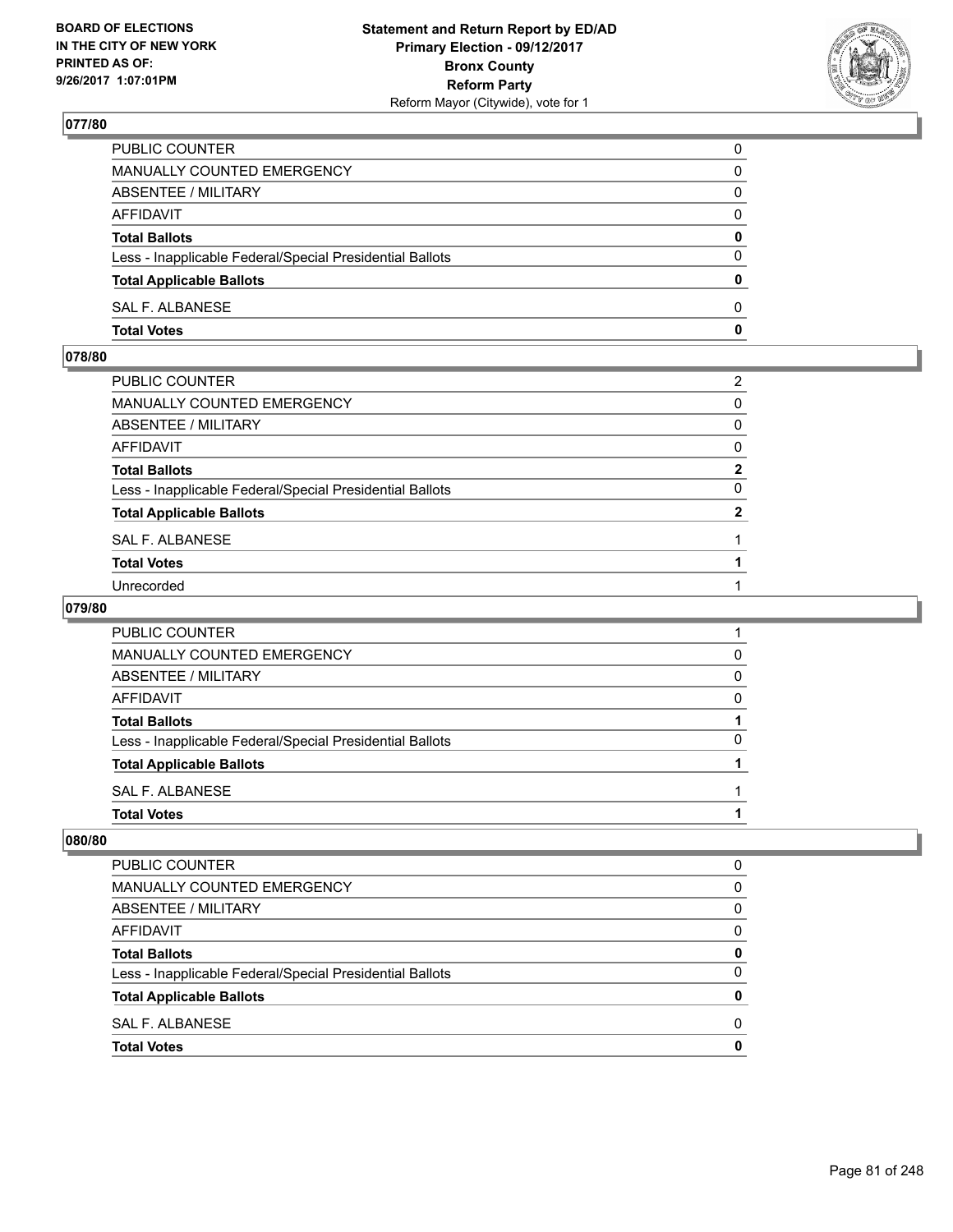

| <b>Total Votes</b>                                       | 0            |
|----------------------------------------------------------|--------------|
| SAL F. ALBANESE                                          | $\Omega$     |
| <b>Total Applicable Ballots</b>                          | $\mathbf{0}$ |
| Less - Inapplicable Federal/Special Presidential Ballots | $\Omega$     |
| <b>Total Ballots</b>                                     | 0            |
| <b>AFFIDAVIT</b>                                         | $\Omega$     |
| ABSENTEE / MILITARY                                      | $\Omega$     |
| MANUALLY COUNTED EMERGENCY                               | 0            |
| PUBLIC COUNTER                                           | 0            |

#### **082/80**

| <b>Total Votes</b>                                       | $\mathbf{0}$ |
|----------------------------------------------------------|--------------|
| SAL F. ALBANESE                                          | 0            |
| <b>Total Applicable Ballots</b>                          | $\mathbf{0}$ |
| Less - Inapplicable Federal/Special Presidential Ballots | $\Omega$     |
| <b>Total Ballots</b>                                     | 0            |
| AFFIDAVIT                                                | $\Omega$     |
| ABSENTEE / MILITARY                                      | $\Omega$     |
| MANUALLY COUNTED EMERGENCY                               | $\Omega$     |
| PUBLIC COUNTER                                           | 0            |
|                                                          |              |

### **083/80**

| <b>PUBLIC COUNTER</b>                                    | 5 |
|----------------------------------------------------------|---|
| <b>MANUALLY COUNTED EMERGENCY</b>                        | 0 |
| <b>ABSENTEE / MILITARY</b>                               | 0 |
| <b>AFFIDAVIT</b>                                         | 0 |
| <b>Total Ballots</b>                                     | 5 |
| Less - Inapplicable Federal/Special Presidential Ballots | 0 |
| <b>Total Applicable Ballots</b>                          | 5 |
| <b>SAL F. ALBANESE</b>                                   |   |
| BILL DE BLASIO (WRITE-IN)                                |   |
| DANISE INFANTE (WRITE-IN)                                |   |
| ROBERT GANGI (WRITE-IN)                                  |   |
| <b>Total Votes</b>                                       | 4 |
| Unrecorded                                               |   |

| <b>PUBLIC COUNTER</b>                                    |              |
|----------------------------------------------------------|--------------|
| <b>MANUALLY COUNTED EMERGENCY</b>                        | 0            |
| ABSENTEE / MILITARY                                      | 0            |
| AFFIDAVIT                                                | <sup>0</sup> |
| <b>Total Ballots</b>                                     |              |
| Less - Inapplicable Federal/Special Presidential Ballots | 0            |
| <b>Total Applicable Ballots</b>                          |              |
| SAL F. ALBANESE                                          |              |
| <b>Total Votes</b>                                       |              |
|                                                          |              |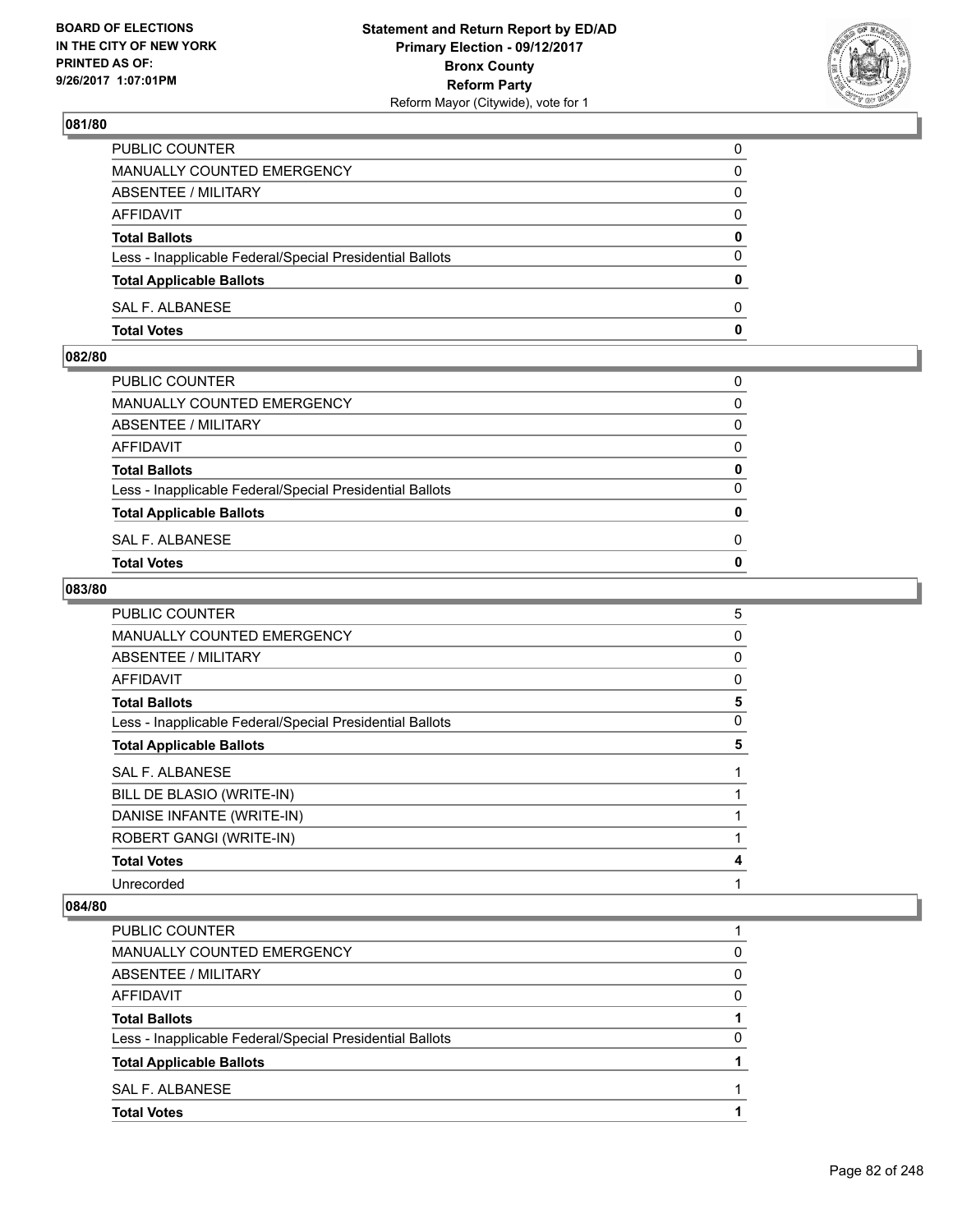

| <b>Total Votes</b>                                       | $\mathbf{0}$ |
|----------------------------------------------------------|--------------|
| SAL F. ALBANESE                                          | 0            |
| <b>Total Applicable Ballots</b>                          | $\mathbf{0}$ |
| Less - Inapplicable Federal/Special Presidential Ballots | $\Omega$     |
| <b>Total Ballots</b>                                     | 0            |
| AFFIDAVIT                                                | $\Omega$     |
| ABSENTEE / MILITARY                                      | 0            |
| MANUALLY COUNTED EMERGENCY                               | 0            |
| PUBLIC COUNTER                                           | 0            |

#### **086/80**

| <b>Total Votes</b>                                       | $\mathbf{0}$ |
|----------------------------------------------------------|--------------|
| SAL F. ALBANESE                                          | 0            |
| <b>Total Applicable Ballots</b>                          | $\mathbf{0}$ |
| Less - Inapplicable Federal/Special Presidential Ballots | $\Omega$     |
| <b>Total Ballots</b>                                     | 0            |
| AFFIDAVIT                                                | $\Omega$     |
| ABSENTEE / MILITARY                                      | $\Omega$     |
| MANUALLY COUNTED EMERGENCY                               | $\Omega$     |
| PUBLIC COUNTER                                           | 0            |
|                                                          |              |

### **087/80**

| PUBLIC COUNTER                                           |   |
|----------------------------------------------------------|---|
| MANUALLY COUNTED EMERGENCY                               | 0 |
| ABSENTEE / MILITARY                                      | 0 |
| AFFIDAVIT                                                | 0 |
| <b>Total Ballots</b>                                     |   |
| Less - Inapplicable Federal/Special Presidential Ballots | 0 |
| <b>Total Applicable Ballots</b>                          |   |
| SAL F. ALBANESE                                          |   |
| <b>Total Votes</b>                                       |   |
|                                                          |   |

| <b>PUBLIC COUNTER</b>                                    |  |
|----------------------------------------------------------|--|
| MANUALLY COUNTED EMERGENCY                               |  |
| ABSENTEE / MILITARY                                      |  |
| AFFIDAVIT                                                |  |
| <b>Total Ballots</b>                                     |  |
| Less - Inapplicable Federal/Special Presidential Ballots |  |
| <b>Total Applicable Ballots</b>                          |  |
| SAL F. ALBANESE                                          |  |
| <b>Total Votes</b>                                       |  |
| 089/80 COMBINED into: 087/80                             |  |
| 090/80 COMBINED into: 072/80                             |  |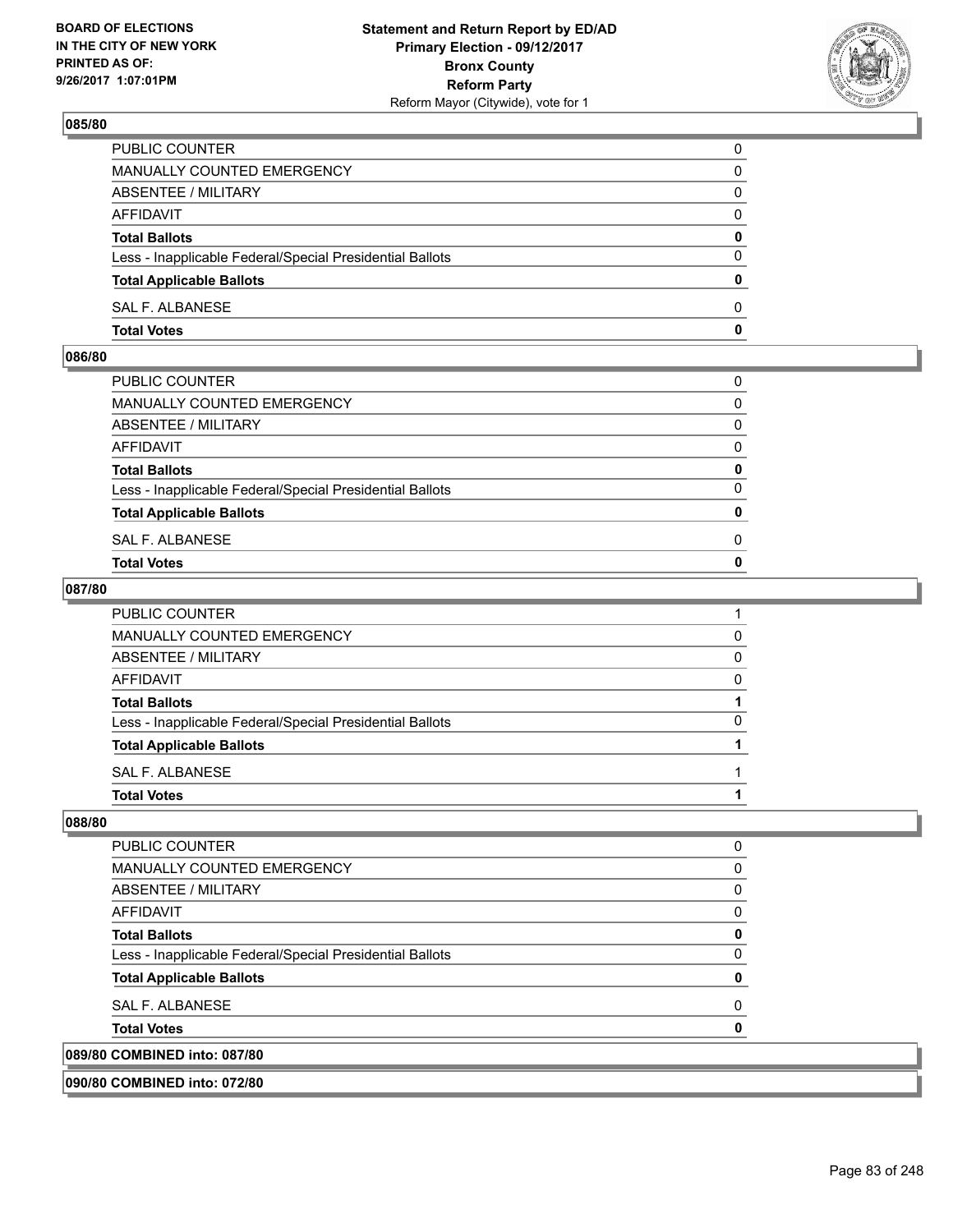

| <b>Total Votes</b>                                       | 0            |
|----------------------------------------------------------|--------------|
| SAL F. ALBANESE                                          | $\Omega$     |
| <b>Total Applicable Ballots</b>                          | $\mathbf{0}$ |
| Less - Inapplicable Federal/Special Presidential Ballots | $\Omega$     |
| <b>Total Ballots</b>                                     | 0            |
| <b>AFFIDAVIT</b>                                         | $\Omega$     |
| ABSENTEE / MILITARY                                      | $\Omega$     |
| MANUALLY COUNTED EMERGENCY                               | 0            |
| PUBLIC COUNTER                                           | 0            |

#### **092/80**

| <b>Total Votes</b>                                       | $\mathbf{0}$ |
|----------------------------------------------------------|--------------|
| SAL F. ALBANESE                                          | 0            |
| <b>Total Applicable Ballots</b>                          | $\mathbf{0}$ |
| Less - Inapplicable Federal/Special Presidential Ballots | $\Omega$     |
| <b>Total Ballots</b>                                     | 0            |
| AFFIDAVIT                                                | $\Omega$     |
| ABSENTEE / MILITARY                                      | $\Omega$     |
| MANUALLY COUNTED EMERGENCY                               | $\Omega$     |
| PUBLIC COUNTER                                           | 0            |
|                                                          |              |

### **093/80**

| <b>Total Votes</b>                                       |   |
|----------------------------------------------------------|---|
| SAL F. ALBANESE                                          |   |
| <b>Total Applicable Ballots</b>                          |   |
| Less - Inapplicable Federal/Special Presidential Ballots | 0 |
| <b>Total Ballots</b>                                     |   |
| AFFIDAVIT                                                | 0 |
| <b>ABSENTEE / MILITARY</b>                               | 0 |
| <b>MANUALLY COUNTED EMERGENCY</b>                        | 0 |
| PUBLIC COUNTER                                           |   |

| <b>PUBLIC COUNTER</b>                                    | O |
|----------------------------------------------------------|---|
| <b>MANUALLY COUNTED EMERGENCY</b>                        | 0 |
| ABSENTEE / MILITARY                                      | 0 |
| <b>AFFIDAVIT</b>                                         | 0 |
| <b>Total Ballots</b>                                     | 0 |
| Less - Inapplicable Federal/Special Presidential Ballots | 0 |
| <b>Total Applicable Ballots</b>                          | 0 |
| SAL F. ALBANESE                                          | 0 |
| <b>Total Votes</b>                                       | O |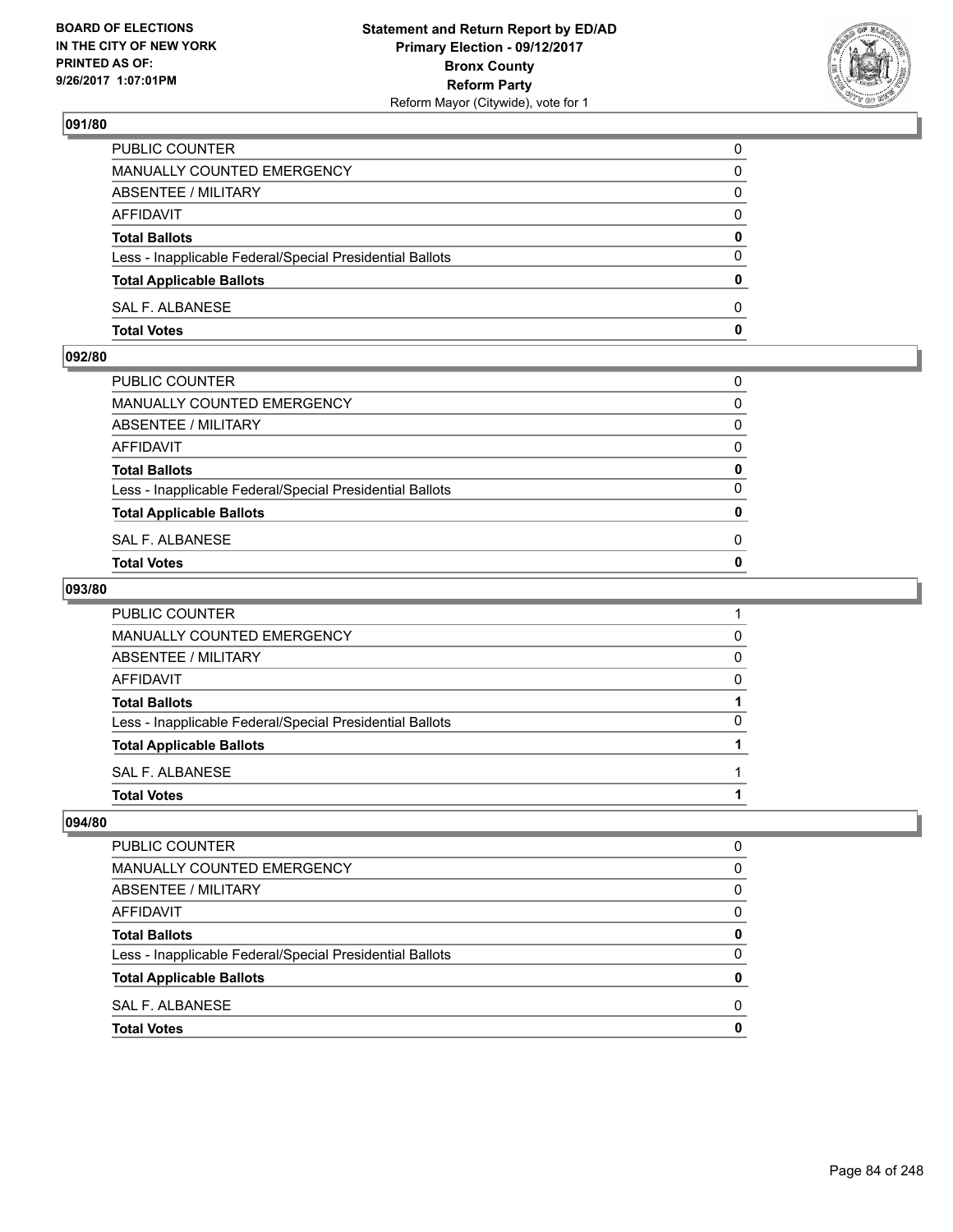

| PUBLIC COUNTER                                           | $\overline{2}$ |
|----------------------------------------------------------|----------------|
| MANUALLY COUNTED EMERGENCY                               | 0              |
| ABSENTEE / MILITARY                                      | 0              |
| AFFIDAVIT                                                | 0              |
| <b>Total Ballots</b>                                     | $\mathbf{2}$   |
| Less - Inapplicable Federal/Special Presidential Ballots | 0              |
| <b>Total Applicable Ballots</b>                          | 2              |
| SAL F. ALBANESE                                          | 0              |
| BILL DE BLASIO (WRITE-IN)                                |                |
| <b>Total Votes</b>                                       |                |
| Unrecorded                                               |                |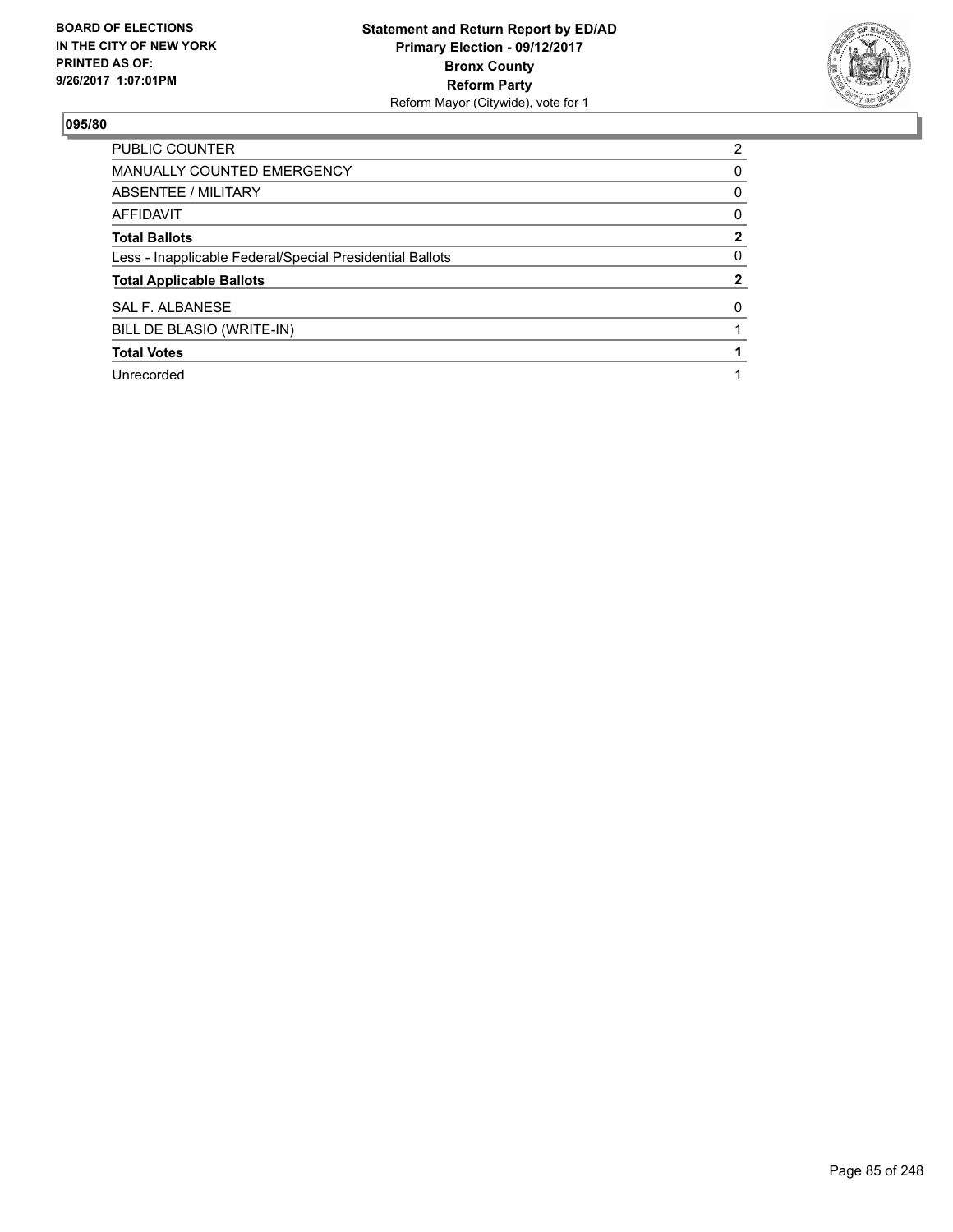

| PUBLIC COUNTER                                           | 0        |
|----------------------------------------------------------|----------|
| <b>MANUALLY COUNTED EMERGENCY</b>                        | 0        |
| ABSENTEE / MILITARY                                      |          |
| <b>AFFIDAVIT</b>                                         | $\Omega$ |
| <b>Total Ballots</b>                                     |          |
| Less - Inapplicable Federal/Special Presidential Ballots | 0        |
| <b>Total Applicable Ballots</b>                          |          |
| SAL F. ALBANESE                                          |          |
| <b>Total Votes</b>                                       |          |

## **002/81**

| MANUALLY COUNTED EMERGENCY                               |              |
|----------------------------------------------------------|--------------|
| ABSENTEE / MILITARY                                      | $\Omega$     |
| AFFIDAVIT                                                | $\mathbf{0}$ |
| <b>Total Ballots</b>                                     | $\mathbf{0}$ |
| Less - Inapplicable Federal/Special Presidential Ballots | $\Omega$     |
| <b>Total Applicable Ballots</b>                          | $\mathbf{0}$ |
| SAL F. ALBANESE                                          | 0            |
| <b>Total Votes</b>                                       | $\mathbf{0}$ |
|                                                          |              |

### **003/81**

| PUBLIC COUNTER                                           | 0            |
|----------------------------------------------------------|--------------|
| MANUALLY COUNTED EMERGENCY                               | $\mathbf{0}$ |
| ABSENTEE / MILITARY                                      | $\mathbf{0}$ |
| AFFIDAVIT                                                | $\mathbf{0}$ |
| <b>Total Ballots</b>                                     | 0            |
| Less - Inapplicable Federal/Special Presidential Ballots | $\mathbf{0}$ |
| <b>Total Applicable Ballots</b>                          | 0            |
| SAL F. ALBANESE                                          | $\Omega$     |
| <b>Total Votes</b>                                       | 0            |
|                                                          |              |

| PUBLIC COUNTER                                           | 0 |
|----------------------------------------------------------|---|
| MANUALLY COUNTED EMERGENCY                               | 0 |
| ABSENTEE / MILITARY                                      | 0 |
| <b>AFFIDAVIT</b>                                         | 0 |
| <b>Total Ballots</b>                                     | 0 |
| Less - Inapplicable Federal/Special Presidential Ballots | 0 |
| <b>Total Applicable Ballots</b>                          | 0 |
| SAL F. ALBANESE                                          | 0 |
| <b>Total Votes</b>                                       |   |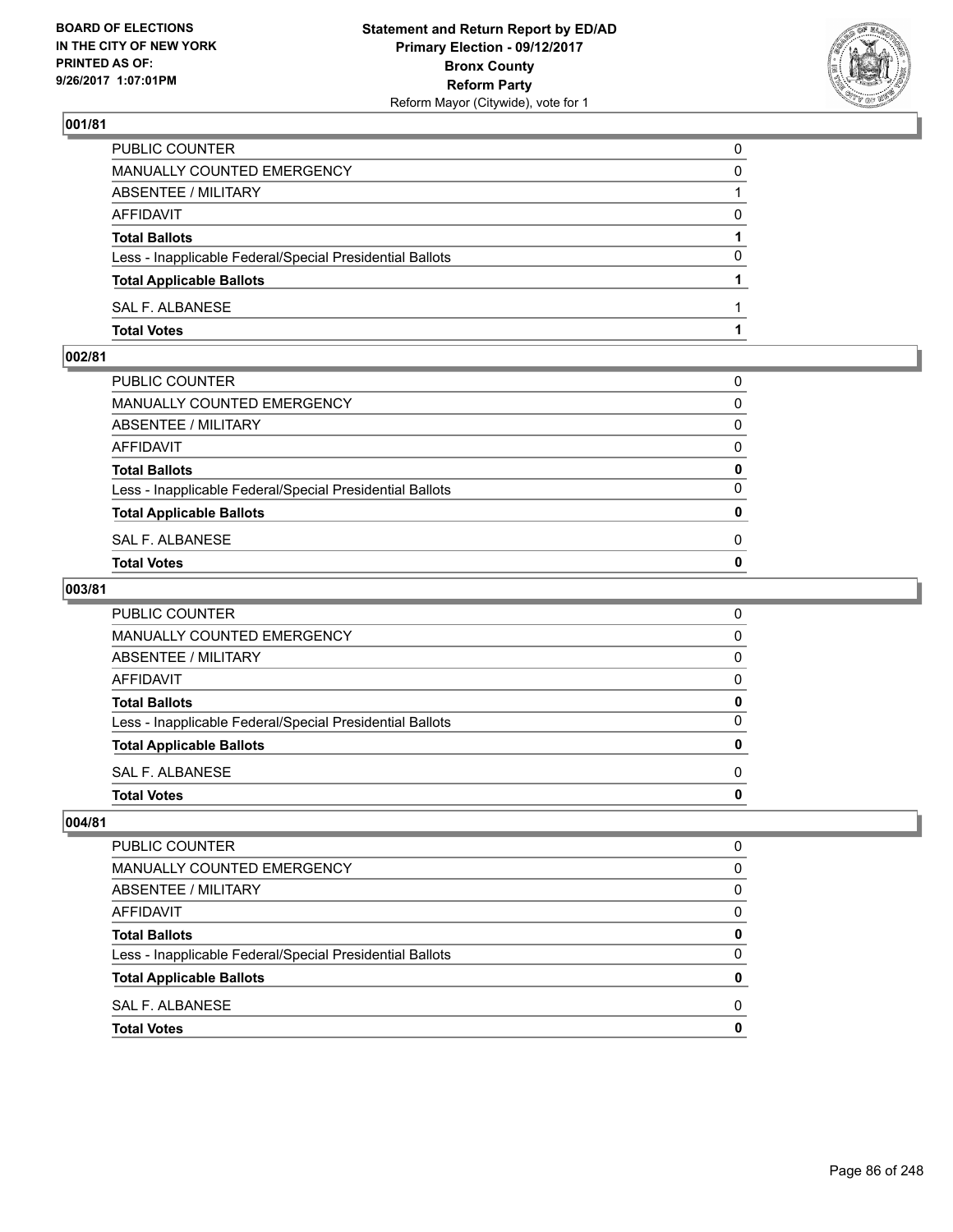

| PUBLIC COUNTER                                           | $\Omega$     |
|----------------------------------------------------------|--------------|
| <b>MANUALLY COUNTED EMERGENCY</b>                        | 0            |
| ABSENTEE / MILITARY                                      | 0            |
| AFFIDAVIT                                                | $\Omega$     |
| <b>Total Ballots</b>                                     | $\mathbf{0}$ |
| Less - Inapplicable Federal/Special Presidential Ballots | $\Omega$     |
| <b>Total Applicable Ballots</b>                          | $\mathbf{0}$ |
| SAL F. ALBANESE                                          | 0            |
| <b>Total Votes</b>                                       | 0            |

## **006/81**

| PUBLIC COUNTER                                           | 0            |
|----------------------------------------------------------|--------------|
| MANUALLY COUNTED EMERGENCY                               | 0            |
| <b>ABSENTEE / MILITARY</b>                               | 0            |
| AFFIDAVIT                                                |              |
| Total Ballots                                            |              |
| Less - Inapplicable Federal/Special Presidential Ballots | 0            |
| <b>Total Applicable Ballots</b>                          |              |
| SAL F. ALBANESE                                          | 0            |
| <b>Total Votes</b>                                       | $\mathbf{0}$ |
| Unrecorded                                               |              |
|                                                          |              |

### **007/81**

| PUBLIC COUNTER                                           | 0        |
|----------------------------------------------------------|----------|
| MANUALLY COUNTED EMERGENCY                               | 0        |
| ABSENTEE / MILITARY                                      | $\Omega$ |
| <b>AFFIDAVIT</b>                                         | $\Omega$ |
| <b>Total Ballots</b>                                     | 0        |
| Less - Inapplicable Federal/Special Presidential Ballots | 0        |
| <b>Total Applicable Ballots</b>                          | 0        |
| SAL F. ALBANESE                                          | O        |
| <b>Total Votes</b>                                       | o        |

| PUBLIC COUNTER                                           | 0 |
|----------------------------------------------------------|---|
| <b>MANUALLY COUNTED EMERGENCY</b>                        | 0 |
| ABSENTEE / MILITARY                                      | 0 |
| AFFIDAVIT                                                | O |
| <b>Total Ballots</b>                                     | 0 |
| Less - Inapplicable Federal/Special Presidential Ballots | 0 |
| <b>Total Applicable Ballots</b>                          | o |
| SAL F. ALBANESE                                          | ŋ |
| <b>Total Votes</b>                                       |   |
|                                                          |   |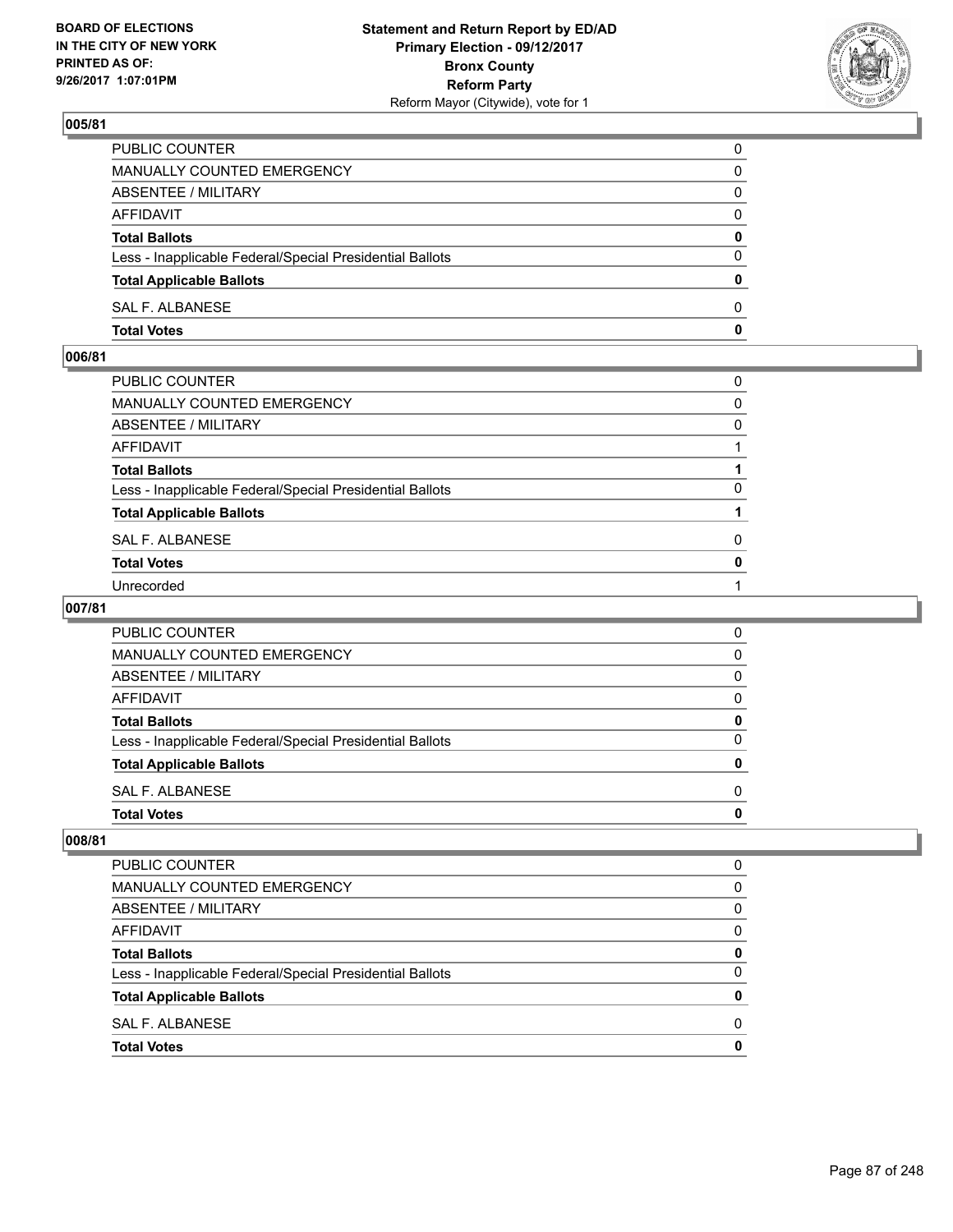

| PUBLIC COUNTER                                           | 0            |
|----------------------------------------------------------|--------------|
| MANUALLY COUNTED EMERGENCY                               | $\mathbf{0}$ |
| ABSENTEE / MILITARY                                      | 0            |
| AFFIDAVIT                                                | 0            |
| <b>Total Ballots</b>                                     | 0            |
| Less - Inapplicable Federal/Special Presidential Ballots | $\mathbf{0}$ |
| <b>Total Applicable Ballots</b>                          | $\mathbf{0}$ |
| SAL F. ALBANESE                                          | $\Omega$     |
| <b>Total Votes</b>                                       | $\mathbf{0}$ |

## **010/81**

| PUBLIC COUNTER                                           | 0            |
|----------------------------------------------------------|--------------|
| MANUALLY COUNTED EMERGENCY                               | $\mathbf{0}$ |
| ABSENTEE / MILITARY                                      | $\Omega$     |
| AFFIDAVIT                                                | $\Omega$     |
| <b>Total Ballots</b>                                     | 0            |
| Less - Inapplicable Federal/Special Presidential Ballots | $\Omega$     |
| <b>Total Applicable Ballots</b>                          | $\mathbf{0}$ |
| SAL F. ALBANESE                                          | 0            |
| Total Votes                                              | $\Omega$     |
|                                                          |              |

### **011/81**

| <b>Total Votes</b>                                       | 0        |
|----------------------------------------------------------|----------|
| SAL F. ALBANESE                                          | $\Omega$ |
| <b>Total Applicable Ballots</b>                          | 0        |
| Less - Inapplicable Federal/Special Presidential Ballots | 0        |
| <b>Total Ballots</b>                                     | 0        |
| AFFIDAVIT                                                | $\Omega$ |
| <b>ABSENTEE / MILITARY</b>                               | $\Omega$ |
| <b>MANUALLY COUNTED EMERGENCY</b>                        | 0        |
| PUBLIC COUNTER                                           | 0        |

| PUBLIC COUNTER                                           | 0 |
|----------------------------------------------------------|---|
| <b>MANUALLY COUNTED EMERGENCY</b>                        | 0 |
| ABSENTEE / MILITARY                                      | 0 |
| AFFIDAVIT                                                | 0 |
| <b>Total Ballots</b>                                     | 0 |
| Less - Inapplicable Federal/Special Presidential Ballots | 0 |
| <b>Total Applicable Ballots</b>                          | 0 |
| SAL F. ALBANESE                                          | 0 |
| <b>Total Votes</b>                                       |   |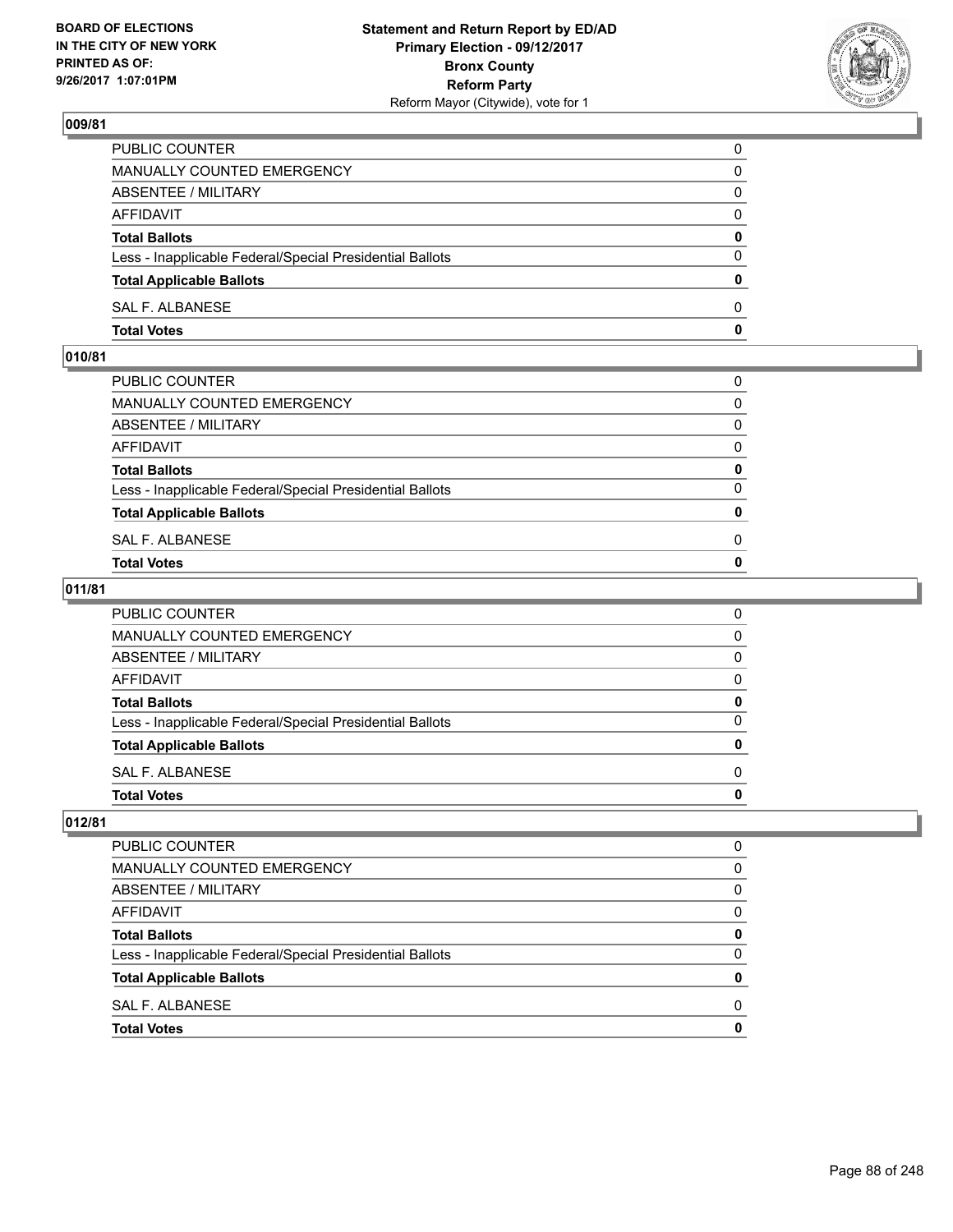

| PUBLIC COUNTER                                           | $\Omega$     |
|----------------------------------------------------------|--------------|
| <b>MANUALLY COUNTED EMERGENCY</b>                        | 0            |
| ABSENTEE / MILITARY                                      | 0            |
| AFFIDAVIT                                                | $\Omega$     |
| <b>Total Ballots</b>                                     | $\mathbf{0}$ |
| Less - Inapplicable Federal/Special Presidential Ballots | $\Omega$     |
| <b>Total Applicable Ballots</b>                          | $\mathbf{0}$ |
| SAL F. ALBANESE                                          | 0            |
| <b>Total Votes</b>                                       | 0            |

## **014/81**

| PUBLIC COUNTER                                           | 0            |
|----------------------------------------------------------|--------------|
| MANUALLY COUNTED EMERGENCY                               | $\mathbf{0}$ |
| ABSENTEE / MILITARY                                      | 2            |
| AFFIDAVIT                                                | $\mathbf{0}$ |
| Total Ballots                                            | $\mathbf{2}$ |
| Less - Inapplicable Federal/Special Presidential Ballots | 0            |
| <b>Total Applicable Ballots</b>                          | $\mathbf{2}$ |
| SAL F. ALBANESE                                          |              |
| <b>BO DIETL (WRITE-IN)</b>                               |              |
| <b>Total Votes</b>                                       | $\mathbf{2}$ |

# **015/81**

| PUBLIC COUNTER                                           | 0 |
|----------------------------------------------------------|---|
| MANUALLY COUNTED EMERGENCY                               | 0 |
| ABSENTEE / MILITARY                                      | 0 |
| AFFIDAVIT                                                | 0 |
| <b>Total Ballots</b>                                     | 0 |
| Less - Inapplicable Federal/Special Presidential Ballots | 0 |
| <b>Total Applicable Ballots</b>                          | o |
| SAL F. ALBANESE                                          | 0 |
| <b>Total Votes</b>                                       |   |

| <b>Total Votes</b>                                       | 0        |
|----------------------------------------------------------|----------|
| SAL F. ALBANESE                                          | 0        |
| <b>Total Applicable Ballots</b>                          | 0        |
| Less - Inapplicable Federal/Special Presidential Ballots | 0        |
| <b>Total Ballots</b>                                     | 0        |
| AFFIDAVIT                                                | $\Omega$ |
| ABSENTEE / MILITARY                                      | 0        |
| MANUALLY COUNTED EMERGENCY                               | 0        |
| <b>PUBLIC COUNTER</b>                                    | 0        |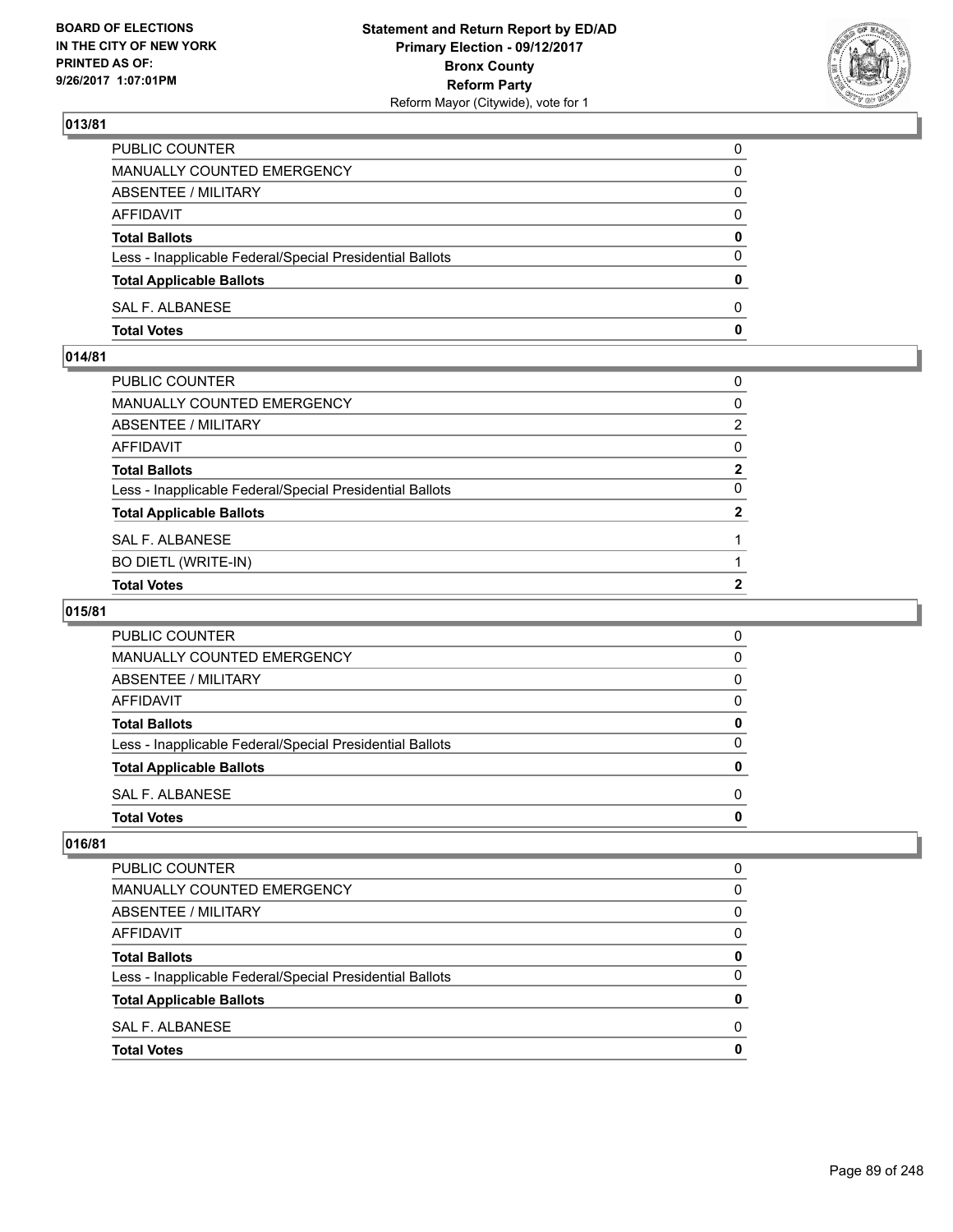

| PUBLIC COUNTER                                           | 0            |
|----------------------------------------------------------|--------------|
| MANUALLY COUNTED EMERGENCY                               | $\Omega$     |
| ABSENTEE / MILITARY                                      | $\mathbf{0}$ |
| AFFIDAVIT                                                | 0            |
| <b>Total Ballots</b>                                     | $\mathbf{0}$ |
| Less - Inapplicable Federal/Special Presidential Ballots | $\Omega$     |
| <b>Total Applicable Ballots</b>                          | $\mathbf{0}$ |
| SAL F. ALBANESE                                          | $\Omega$     |
| <b>Total Votes</b>                                       | $\mathbf{0}$ |

## **018/81**

| <b>Total Votes</b>                                       | $\mathbf{0}$ |
|----------------------------------------------------------|--------------|
| SAL F. ALBANESE                                          | 0            |
| <b>Total Applicable Ballots</b>                          | $\mathbf{0}$ |
| Less - Inapplicable Federal/Special Presidential Ballots | $\Omega$     |
| <b>Total Ballots</b>                                     | 0            |
| AFFIDAVIT                                                | $\Omega$     |
| ABSENTEE / MILITARY                                      | $\Omega$     |
| MANUALLY COUNTED EMERGENCY                               | $\Omega$     |
| PUBLIC COUNTER                                           | 0            |
|                                                          |              |

### **019/81**

| <b>Total Votes</b>                                       | 2             |
|----------------------------------------------------------|---------------|
| SAL F. ALBANESE                                          | $\mathcal{P}$ |
|                                                          |               |
| <b>Total Applicable Ballots</b>                          | $\mathbf{2}$  |
| Less - Inapplicable Federal/Special Presidential Ballots | $\Omega$      |
| <b>Total Ballots</b>                                     | $\mathbf 2$   |
| AFFIDAVIT                                                | 0             |
| ABSENTEE / MILITARY                                      | 0             |
| <b>MANUALLY COUNTED EMERGENCY</b>                        | 0             |
| PUBLIC COUNTER                                           | 2             |

| PUBLIC COUNTER                                           | n            |
|----------------------------------------------------------|--------------|
| <b>MANUALLY COUNTED EMERGENCY</b>                        | <sup>0</sup> |
| ABSENTEE / MILITARY                                      | 0            |
| <b>AFFIDAVIT</b>                                         | <sup>0</sup> |
| <b>Total Ballots</b>                                     | o            |
| Less - Inapplicable Federal/Special Presidential Ballots | O            |
| <b>Total Applicable Ballots</b>                          |              |
| SAL F. ALBANESE                                          | O            |
| <b>Total Votes</b>                                       |              |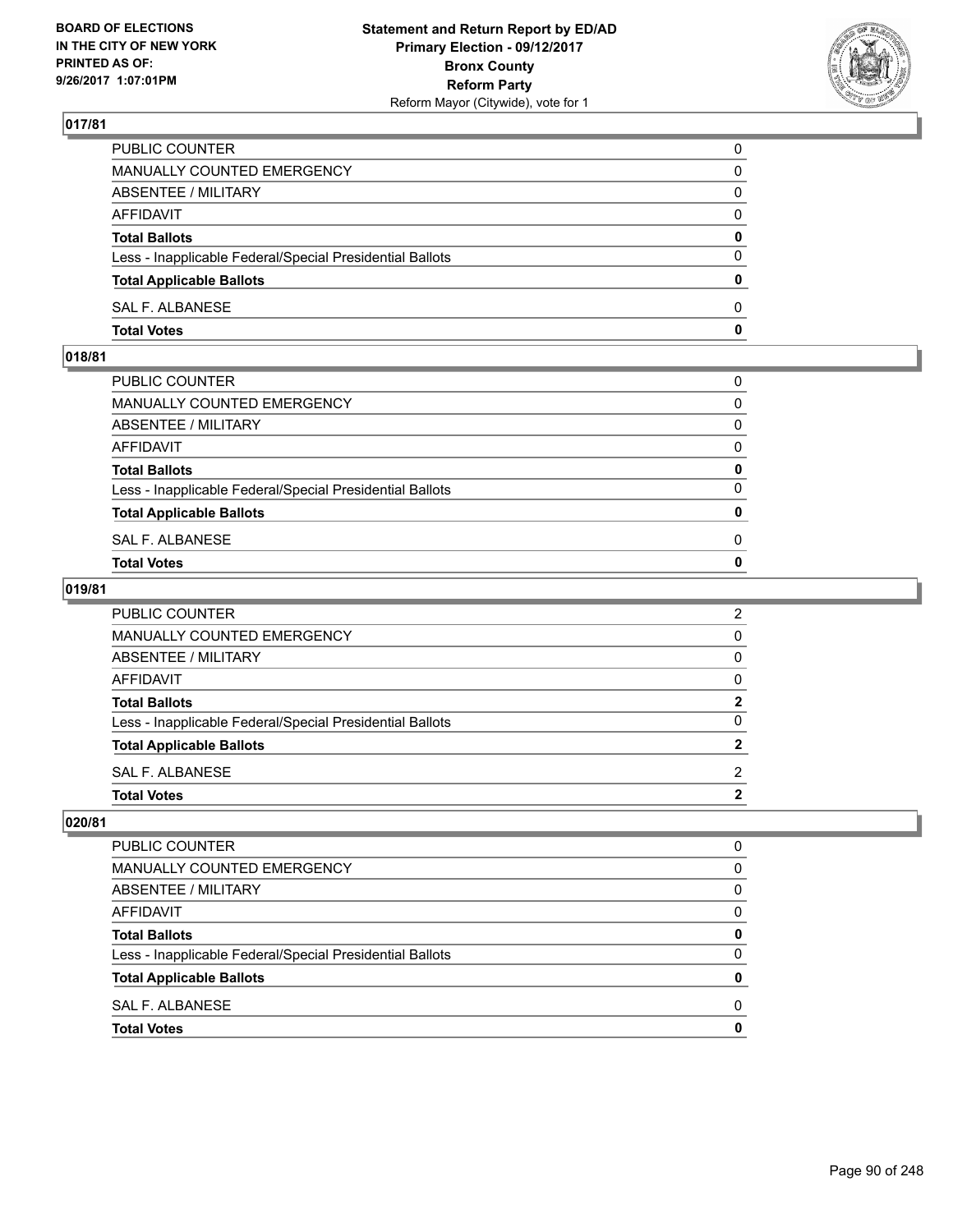

| PUBLIC COUNTER                                           | 0            |
|----------------------------------------------------------|--------------|
| MANUALLY COUNTED EMERGENCY                               | $\mathbf{0}$ |
| ABSENTEE / MILITARY                                      | 0            |
| AFFIDAVIT                                                | 0            |
| <b>Total Ballots</b>                                     | 0            |
| Less - Inapplicable Federal/Special Presidential Ballots | $\mathbf{0}$ |
| <b>Total Applicable Ballots</b>                          | $\mathbf{0}$ |
| SAL F. ALBANESE                                          | $\Omega$     |
| <b>Total Votes</b>                                       | $\mathbf{0}$ |

## **022/81**

| PUBLIC COUNTER                                           | 0            |
|----------------------------------------------------------|--------------|
| MANUALLY COUNTED EMERGENCY                               | $\mathbf{0}$ |
| ABSENTEE / MILITARY                                      | $\Omega$     |
| AFFIDAVIT                                                | $\Omega$     |
| <b>Total Ballots</b>                                     | 0            |
| Less - Inapplicable Federal/Special Presidential Ballots | $\Omega$     |
| <b>Total Applicable Ballots</b>                          | $\mathbf{0}$ |
| SAL F. ALBANESE                                          | 0            |
| Total Votes                                              | $\Omega$     |
|                                                          |              |

### **023/81**

| <b>Total Votes</b>                                       | 3        |
|----------------------------------------------------------|----------|
| BO DIETL (WRITE-IN)                                      |          |
| SAL F. ALBANESE                                          | 2        |
| <b>Total Applicable Ballots</b>                          | 3        |
| Less - Inapplicable Federal/Special Presidential Ballots | 0        |
| <b>Total Ballots</b>                                     | 3        |
| <b>AFFIDAVIT</b>                                         | 0        |
| ABSENTEE / MILITARY                                      | 0        |
| MANUALLY COUNTED EMERGENCY                               | $\Omega$ |
| PUBLIC COUNTER                                           | 3        |

| <b>Total Votes</b>                                       |   |
|----------------------------------------------------------|---|
| UNATTRIBUTABLE WRITE-IN (WRITE-IN)                       |   |
| SAL F. ALBANESE                                          | 0 |
| <b>Total Applicable Ballots</b>                          |   |
| Less - Inapplicable Federal/Special Presidential Ballots | 0 |
| <b>Total Ballots</b>                                     |   |
| AFFIDAVIT                                                | 0 |
| ABSENTEE / MILITARY                                      | 0 |
| MANUALLY COUNTED EMERGENCY                               | 0 |
| <b>PUBLIC COUNTER</b>                                    |   |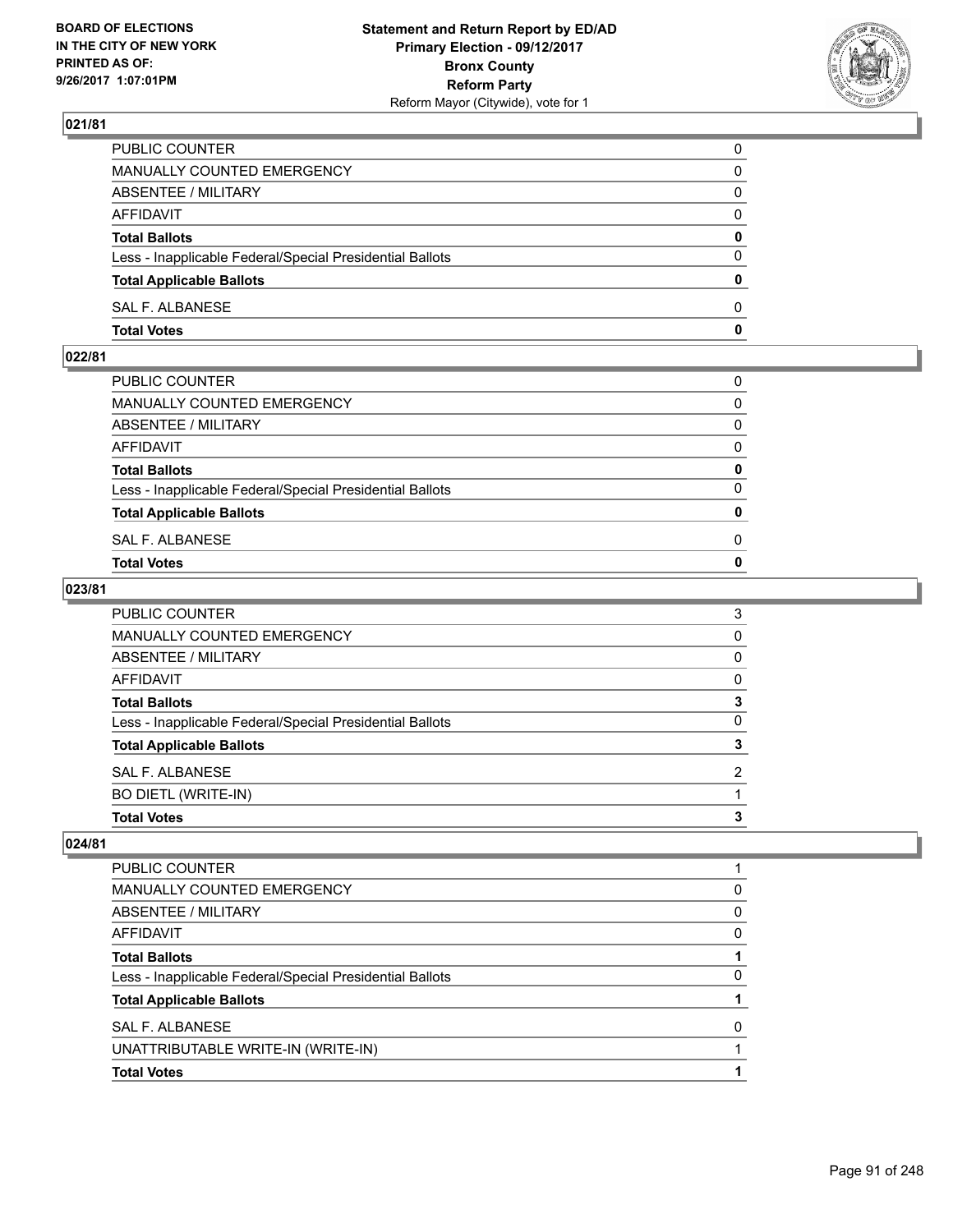

| PUBLIC COUNTER                                           | 0            |
|----------------------------------------------------------|--------------|
| MANUALLY COUNTED EMERGENCY                               | $\mathbf{0}$ |
| ABSENTEE / MILITARY                                      | 0            |
| AFFIDAVIT                                                | 0            |
| <b>Total Ballots</b>                                     | 0            |
| Less - Inapplicable Federal/Special Presidential Ballots | $\mathbf{0}$ |
| <b>Total Applicable Ballots</b>                          | $\mathbf{0}$ |
| SAL F. ALBANESE                                          | $\Omega$     |
| <b>Total Votes</b>                                       | $\mathbf{0}$ |

## **026/81**

| PUBLIC COUNTER                                           | 2              |
|----------------------------------------------------------|----------------|
| MANUALLY COUNTED EMERGENCY                               | $\mathbf{0}$   |
| ABSENTEE / MILITARY                                      | $\mathbf{0}$   |
| AFFIDAVIT                                                | $\mathbf{0}$   |
| <b>Total Ballots</b>                                     | $\mathbf{2}$   |
| Less - Inapplicable Federal/Special Presidential Ballots | $\Omega$       |
| <b>Total Applicable Ballots</b>                          | $\overline{2}$ |
| SAL F. ALBANESE                                          | 2              |
| Total Votes                                              | $\overline{2}$ |
|                                                          |                |

### **027/81**

| PUBLIC COUNTER                                           | 0            |
|----------------------------------------------------------|--------------|
| MANUALLY COUNTED EMERGENCY                               | $\mathbf{0}$ |
| ABSENTEE / MILITARY                                      | $\mathbf{0}$ |
| AFFIDAVIT                                                | $\mathbf{0}$ |
| <b>Total Ballots</b>                                     | 0            |
| Less - Inapplicable Federal/Special Presidential Ballots | $\mathbf{0}$ |
| <b>Total Applicable Ballots</b>                          | 0            |
| SAL F. ALBANESE                                          | $\Omega$     |
| <b>Total Votes</b>                                       | 0            |
|                                                          |              |

| PUBLIC COUNTER                                           | 3 |
|----------------------------------------------------------|---|
| MANUALLY COUNTED EMERGENCY                               | 0 |
| ABSENTEE / MILITARY                                      | 0 |
| <b>AFFIDAVIT</b>                                         | 0 |
| <b>Total Ballots</b>                                     |   |
| Less - Inapplicable Federal/Special Presidential Ballots |   |
| <b>Total Applicable Ballots</b>                          |   |
| SAL F. ALBANESE                                          | 3 |
| <b>Total Votes</b>                                       |   |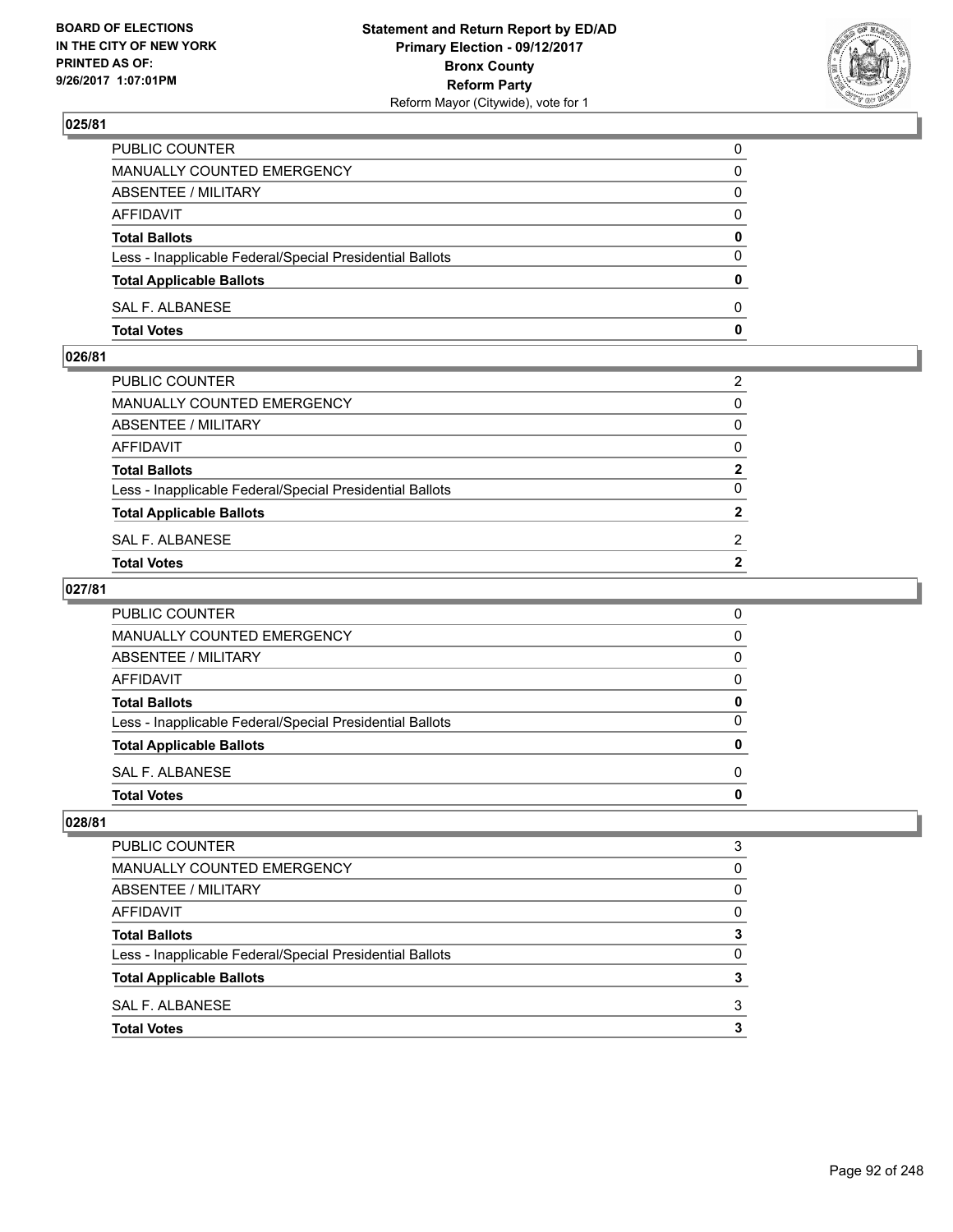

| PUBLIC COUNTER                                           | 0        |
|----------------------------------------------------------|----------|
| MANUALLY COUNTED EMERGENCY                               | 0        |
| ABSENTEE / MILITARY                                      |          |
| AFFIDAVIT                                                | $\Omega$ |
| <b>Total Ballots</b>                                     |          |
| Less - Inapplicable Federal/Special Presidential Ballots | $\Omega$ |
| <b>Total Applicable Ballots</b>                          |          |
| SAL F. ALBANESE                                          |          |
| <b>Total Votes</b>                                       |          |

## **030/81**

| <b>Total Votes</b>                                       | 3            |
|----------------------------------------------------------|--------------|
| NICOLE MALLIOTAKIS (WRITE-IN)                            |              |
| SAL F. ALBANESE                                          | 2            |
| <b>Total Applicable Ballots</b>                          | 3            |
| Less - Inapplicable Federal/Special Presidential Ballots | $\Omega$     |
| Total Ballots                                            | 3            |
| AFFIDAVIT                                                | $\mathbf{0}$ |
| ABSENTEE / MILITARY                                      | 0            |
| MANUALLY COUNTED EMERGENCY                               | 0            |
| PUBLIC COUNTER                                           | 3            |

## **031/81**

| PUBLIC COUNTER                                           |              |
|----------------------------------------------------------|--------------|
| MANUALLY COUNTED EMERGENCY                               | 0            |
| ABSENTEE / MILITARY                                      | <sup>0</sup> |
| AFFIDAVIT                                                | O            |
| <b>Total Ballots</b>                                     |              |
| Less - Inapplicable Federal/Special Presidential Ballots | O            |
| <b>Total Applicable Ballots</b>                          |              |
| SAL F. ALBANESE                                          |              |
| <b>Total Votes</b>                                       |              |

| <b>Total Votes</b>                                       | 2            |
|----------------------------------------------------------|--------------|
| BILL DE BLASIO (WRITE-IN)                                |              |
| SAL F. ALBANESE                                          |              |
| <b>Total Applicable Ballots</b>                          | 2            |
| Less - Inapplicable Federal/Special Presidential Ballots | 0            |
| <b>Total Ballots</b>                                     | $\mathbf{2}$ |
| AFFIDAVIT                                                | 0            |
| ABSENTEE / MILITARY                                      | 0            |
| MANUALLY COUNTED EMERGENCY                               | 0            |
| <b>PUBLIC COUNTER</b>                                    | 2            |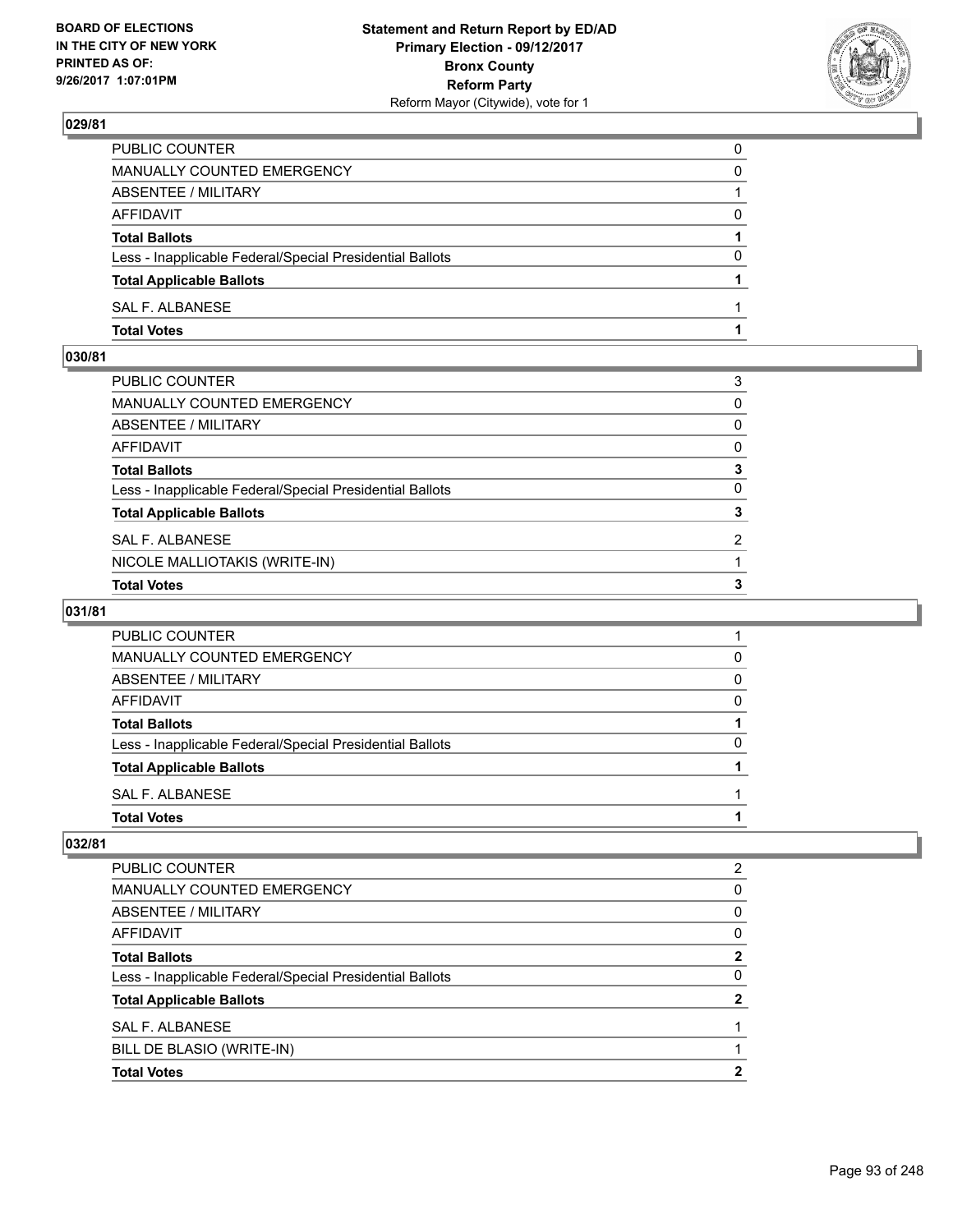

| <b>Total Votes</b>                                       |   |
|----------------------------------------------------------|---|
| BILL DE BLASIO (WRITE-IN)                                |   |
| SAL F. ALBANESE                                          | 0 |
| <b>Total Applicable Ballots</b>                          |   |
| Less - Inapplicable Federal/Special Presidential Ballots | 0 |
| <b>Total Ballots</b>                                     |   |
| AFFIDAVIT                                                | 0 |
| ABSENTEE / MILITARY                                      | 0 |
| MANUALLY COUNTED EMERGENCY                               | 0 |
| PUBLIC COUNTER                                           |   |

#### **034/81**

| PUBLIC COUNTER                                           | $\overline{2}$ |
|----------------------------------------------------------|----------------|
| MANUALLY COUNTED EMERGENCY                               | 0              |
| ABSENTEE / MILITARY                                      | $\mathbf{0}$   |
| AFFIDAVIT                                                | $\mathbf{0}$   |
| Total Ballots                                            | $\mathbf{2}$   |
| Less - Inapplicable Federal/Special Presidential Ballots | 0              |
| <b>Total Applicable Ballots</b>                          | $\mathbf{2}$   |
| SAL F. ALBANESE                                          |                |
| <b>Total Votes</b>                                       |                |
| Unrecorded                                               |                |

### **035/81**

| <b>PUBLIC COUNTER</b>                                    |   |
|----------------------------------------------------------|---|
| <b>MANUALLY COUNTED EMERGENCY</b>                        | 0 |
| ABSENTEE / MILITARY                                      | 0 |
| AFFIDAVIT                                                | 0 |
| <b>Total Ballots</b>                                     |   |
| Less - Inapplicable Federal/Special Presidential Ballots | 0 |
| <b>Total Applicable Ballots</b>                          |   |
| SAL F. ALBANESE                                          |   |
| <b>Total Votes</b>                                       |   |

| 0            |
|--------------|
|              |
| 0            |
| $\mathbf{2}$ |
| 0            |
| $\mathbf{2}$ |
|              |
|              |
| 2            |
|              |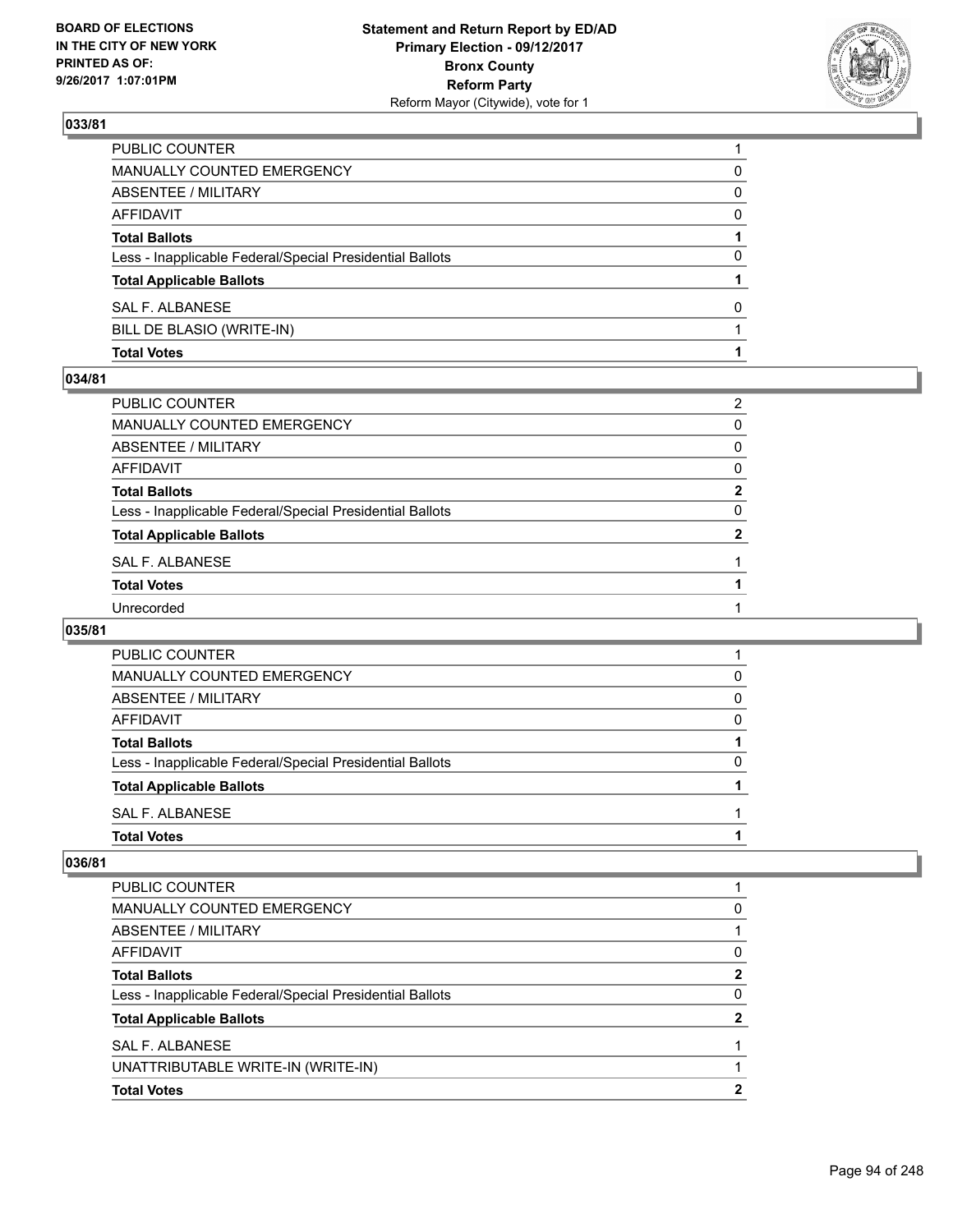

| PUBLIC COUNTER                                           | 0            |
|----------------------------------------------------------|--------------|
| MANUALLY COUNTED EMERGENCY                               | $\mathbf{0}$ |
| ABSENTEE / MILITARY                                      | 0            |
| AFFIDAVIT                                                | 0            |
| <b>Total Ballots</b>                                     | 0            |
| Less - Inapplicable Federal/Special Presidential Ballots | $\mathbf{0}$ |
| <b>Total Applicable Ballots</b>                          | $\mathbf{0}$ |
| SAL F. ALBANESE                                          | $\Omega$     |
| <b>Total Votes</b>                                       | $\mathbf{0}$ |

## **038/81**

| PUBLIC COUNTER                                           | 0        |
|----------------------------------------------------------|----------|
| MANUALLY COUNTED EMERGENCY                               | $\Omega$ |
| ABSENTEE / MILITARY                                      |          |
| AFFIDAVIT                                                | $\Omega$ |
| <b>Total Ballots</b>                                     |          |
| Less - Inapplicable Federal/Special Presidential Ballots | $\Omega$ |
| <b>Total Applicable Ballots</b>                          |          |
| SAL F. ALBANESE                                          |          |
| <b>Total Votes</b>                                       |          |
|                                                          |          |

### **039/81**

| <b>Total Votes</b>                                       |   |
|----------------------------------------------------------|---|
| RUBEN DIAZ JR (WRITE-IN)                                 |   |
| SAL F. ALBANESE                                          | 0 |
| <b>Total Applicable Ballots</b>                          |   |
| Less - Inapplicable Federal/Special Presidential Ballots | 0 |
| <b>Total Ballots</b>                                     |   |
| AFFIDAVIT                                                | 0 |
| ABSENTEE / MILITARY                                      | 0 |
| MANUALLY COUNTED EMERGENCY                               | 0 |
| PUBLIC COUNTER                                           |   |

| <b>Total Votes</b>                                       | 4 |
|----------------------------------------------------------|---|
| UNATTRIBUTABLE WRITE-IN (WRITE-IN)                       |   |
| BILL DE BLASIO (WRITE-IN)                                | 2 |
| SAL F. ALBANESE                                          |   |
| <b>Total Applicable Ballots</b>                          | 4 |
| Less - Inapplicable Federal/Special Presidential Ballots | 0 |
| <b>Total Ballots</b>                                     | 4 |
| AFFIDAVIT                                                | 0 |
| ABSENTEE / MILITARY                                      | 0 |
| MANUALLY COUNTED EMERGENCY                               | 0 |
| <b>PUBLIC COUNTER</b>                                    | 4 |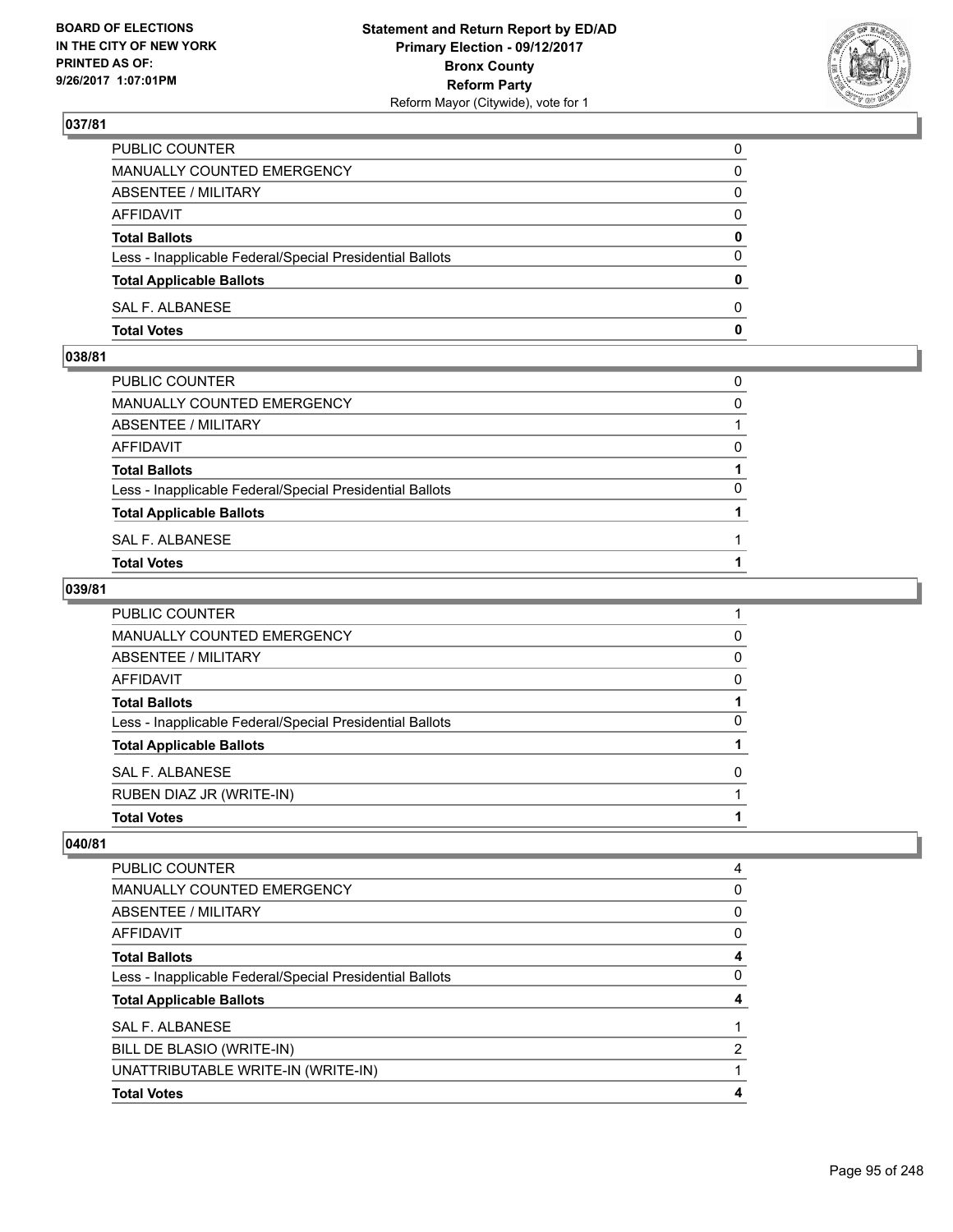

| <b>Total Votes</b>                                       | 2              |
|----------------------------------------------------------|----------------|
| UNATTRIBUTABLE WRITE-IN (WRITE-IN)                       | $\mathcal{P}$  |
| SAL F. ALBANESE                                          | 0              |
| <b>Total Applicable Ballots</b>                          | 2              |
| Less - Inapplicable Federal/Special Presidential Ballots | 0              |
| <b>Total Ballots</b>                                     | 2              |
| <b>AFFIDAVIT</b>                                         | $\Omega$       |
| <b>ABSENTEE / MILITARY</b>                               | 0              |
| MANUALLY COUNTED EMERGENCY                               | 0              |
| PUBLIC COUNTER                                           | $\overline{2}$ |

#### **042/81**

| PUBLIC COUNTER                                           |          |
|----------------------------------------------------------|----------|
| MANUALLY COUNTED EMERGENCY                               | 0        |
| ABSENTEE / MILITARY                                      | 0        |
| AFFIDAVIT                                                | $\Omega$ |
| Total Ballots                                            |          |
| Less - Inapplicable Federal/Special Presidential Ballots | $\Omega$ |
| <b>Total Applicable Ballots</b>                          |          |
| SAL F. ALBANESE                                          | $\Omega$ |
| BILL DE BLASIO (WRITE-IN)                                |          |
| <b>Total Votes</b>                                       |          |

### **043/81**

| 0 |
|---|
|   |
| 0 |
| 0 |
| 0 |
| 0 |
| 0 |
| 0 |
| 0 |
| 0 |
|   |

| <b>PUBLIC COUNTER</b>                                    |   |
|----------------------------------------------------------|---|
| MANUALLY COUNTED EMERGENCY                               | 0 |
| ABSENTEE / MILITARY                                      | 0 |
| AFFIDAVIT                                                | 0 |
| <b>Total Ballots</b>                                     |   |
| Less - Inapplicable Federal/Special Presidential Ballots | 0 |
| <b>Total Applicable Ballots</b>                          |   |
| SAL F. ALBANESE                                          |   |
| <b>Total Votes</b>                                       |   |
|                                                          |   |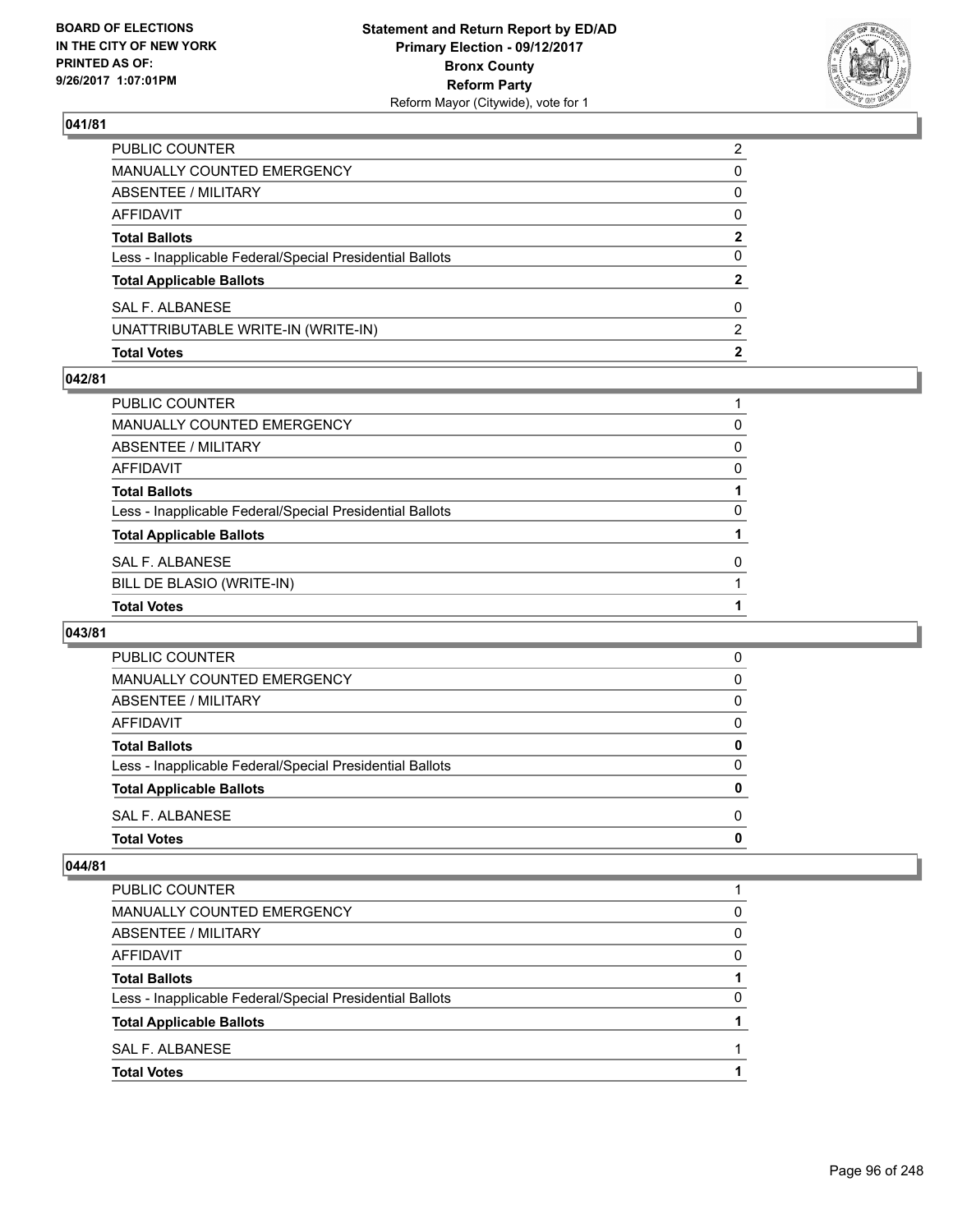

| PUBLIC COUNTER                                           |          |
|----------------------------------------------------------|----------|
| MANUALLY COUNTED EMERGENCY                               | 0        |
| ABSENTEE / MILITARY                                      | 0        |
| AFFIDAVIT                                                | 0        |
| <b>Total Ballots</b>                                     |          |
| Less - Inapplicable Federal/Special Presidential Ballots | $\Omega$ |
| <b>Total Applicable Ballots</b>                          |          |
| SAL F. ALBANESE                                          |          |
| <b>Total Votes</b>                                       |          |

## **046/81**

| PUBLIC COUNTER                                           | 0            |
|----------------------------------------------------------|--------------|
| MANUALLY COUNTED EMERGENCY                               | $\mathbf{0}$ |
| ABSENTEE / MILITARY                                      | $\Omega$     |
| AFFIDAVIT                                                | $\Omega$     |
| <b>Total Ballots</b>                                     | 0            |
| Less - Inapplicable Federal/Special Presidential Ballots | $\Omega$     |
| <b>Total Applicable Ballots</b>                          | $\mathbf{0}$ |
| SAL F. ALBANESE                                          | 0            |
| Total Votes                                              | $\Omega$     |
|                                                          |              |

### **047/81**

| PUBLIC COUNTER                                           | 0            |
|----------------------------------------------------------|--------------|
| MANUALLY COUNTED EMERGENCY                               | $\mathbf{0}$ |
| ABSENTEE / MILITARY                                      | $\mathbf{0}$ |
| AFFIDAVIT                                                | $\mathbf{0}$ |
| <b>Total Ballots</b>                                     | 0            |
| Less - Inapplicable Federal/Special Presidential Ballots | $\mathbf{0}$ |
| <b>Total Applicable Ballots</b>                          | 0            |
| SAL F. ALBANESE                                          | $\Omega$     |
| <b>Total Votes</b>                                       | 0            |
|                                                          |              |

| PUBLIC COUNTER                                           | O |
|----------------------------------------------------------|---|
| MANUALLY COUNTED EMERGENCY                               | 0 |
| ABSENTEE / MILITARY                                      | 0 |
| <b>AFFIDAVIT</b>                                         | 0 |
| <b>Total Ballots</b>                                     | 0 |
| Less - Inapplicable Federal/Special Presidential Ballots | 0 |
| <b>Total Applicable Ballots</b>                          | o |
| SAL F. ALBANESE                                          | O |
| <b>Total Votes</b>                                       |   |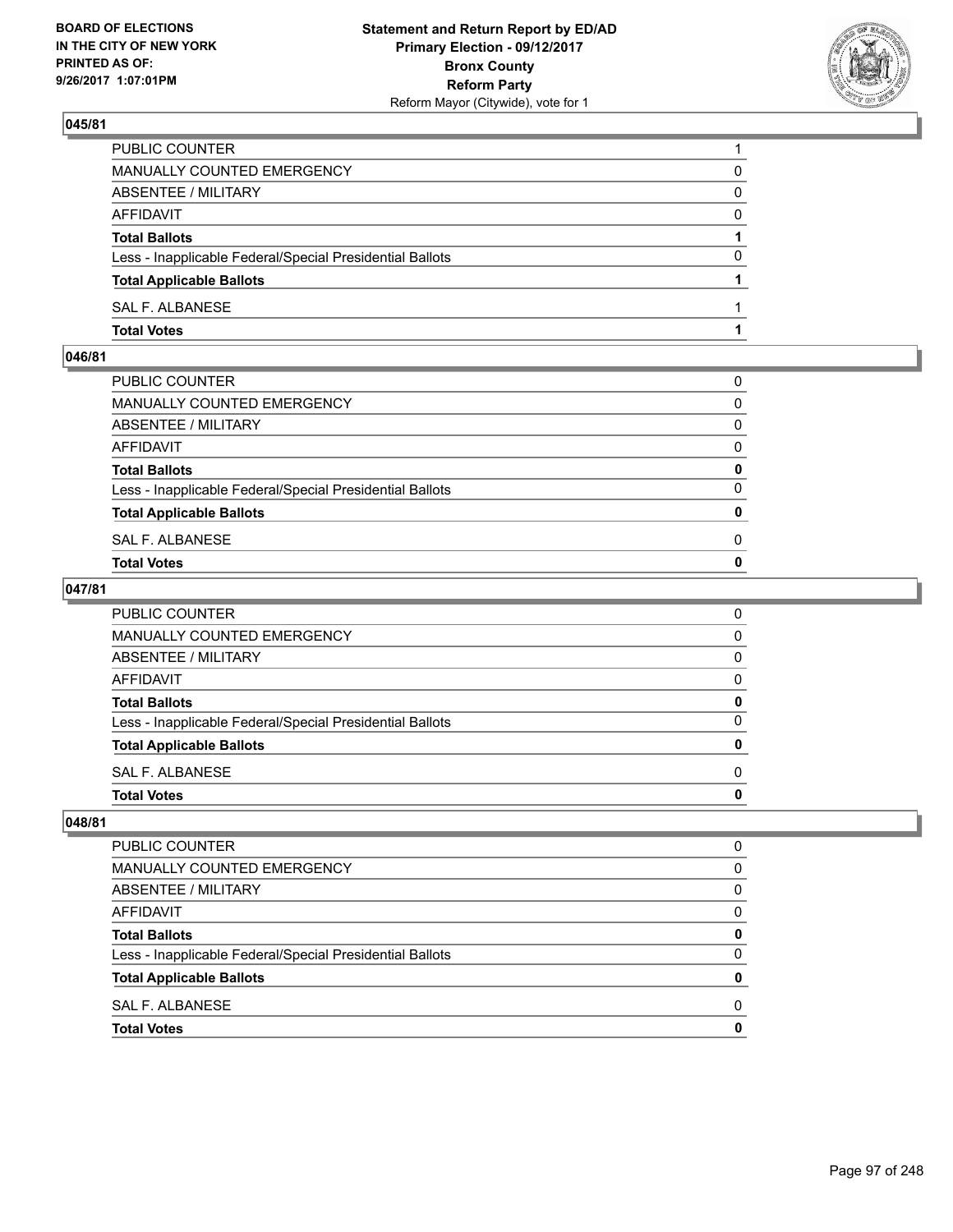

| PUBLIC COUNTER                                           | 0        |
|----------------------------------------------------------|----------|
| MANUALLY COUNTED EMERGENCY                               | 0        |
| ABSENTEE / MILITARY                                      |          |
| AFFIDAVIT                                                | 0        |
| <b>Total Ballots</b>                                     |          |
| Less - Inapplicable Federal/Special Presidential Ballots | $\Omega$ |
| <b>Total Applicable Ballots</b>                          |          |
| SAL F. ALBANESE                                          |          |
| <b>Total Votes</b>                                       |          |

### **050/81**

| PUBLIC COUNTER                                           | 0            |
|----------------------------------------------------------|--------------|
| MANUALLY COUNTED EMERGENCY                               | $\mathbf{0}$ |
| ABSENTEE / MILITARY                                      | $\Omega$     |
| AFFIDAVIT                                                | $\Omega$     |
| <b>Total Ballots</b>                                     | 0            |
| Less - Inapplicable Federal/Special Presidential Ballots | $\Omega$     |
| <b>Total Applicable Ballots</b>                          | $\mathbf{0}$ |
| SAL F. ALBANESE                                          | 0            |
| Total Votes                                              | $\Omega$     |
|                                                          |              |

### **051/81**

| <b>Total Votes</b>                                       | 2              |
|----------------------------------------------------------|----------------|
| UNATTRIBUTABLE WRITE-IN (WRITE-IN)                       |                |
| SAL F. ALBANESE                                          |                |
| <b>Total Applicable Ballots</b>                          | $\mathbf{2}$   |
| Less - Inapplicable Federal/Special Presidential Ballots | $\Omega$       |
| <b>Total Ballots</b>                                     | $\mathbf{2}$   |
| AFFIDAVIT                                                | 0              |
| ABSENTEE / MILITARY                                      | $\Omega$       |
| MANUALLY COUNTED EMERGENCY                               | $\mathbf{0}$   |
| PUBLIC COUNTER                                           | $\overline{2}$ |

| 0 |
|---|
| 0 |
| 0 |
| 0 |
| 0 |
| 0 |
| 0 |
| 0 |
|   |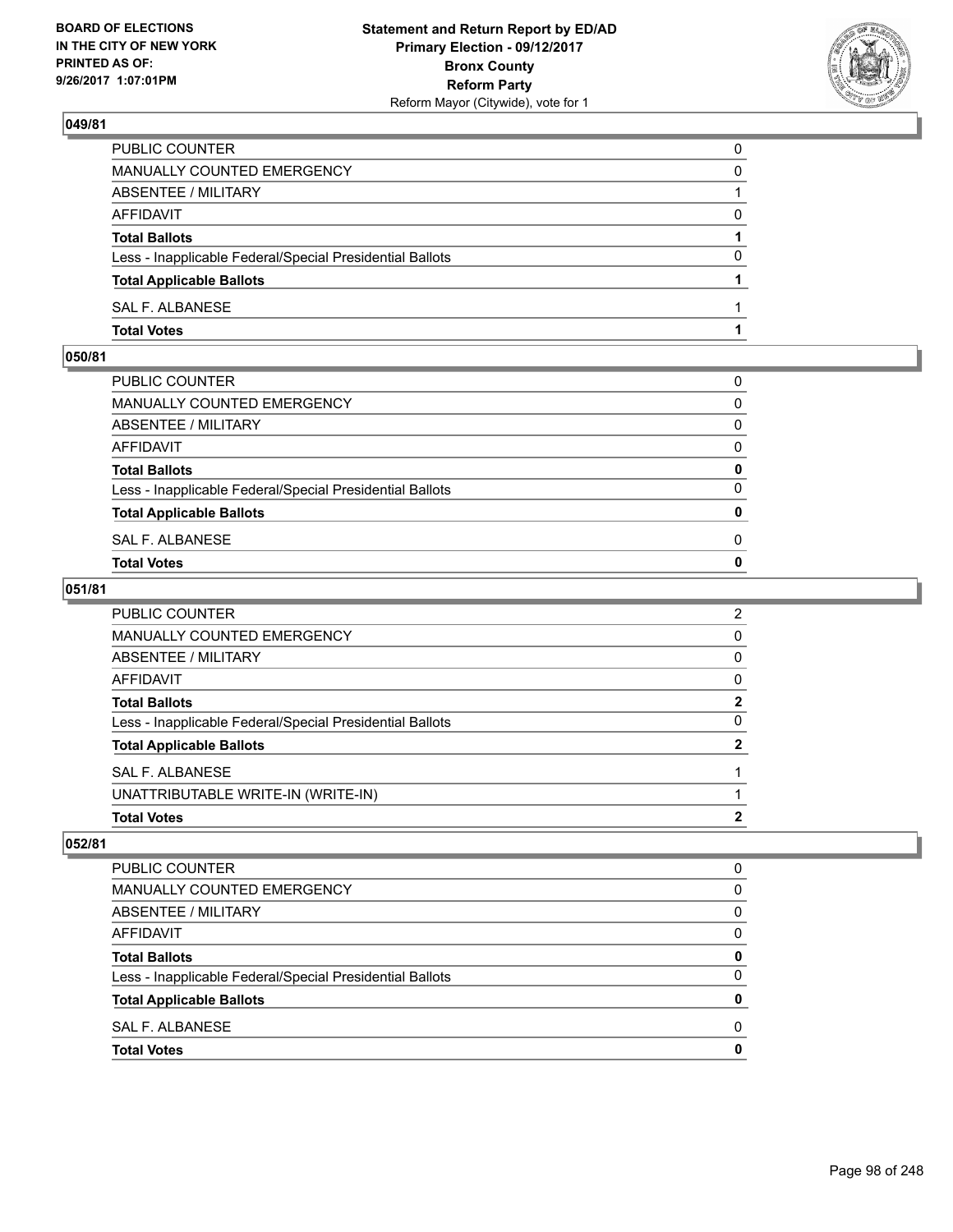

| PUBLIC COUNTER                                           | 0            |
|----------------------------------------------------------|--------------|
| MANUALLY COUNTED EMERGENCY                               | $\Omega$     |
| ABSENTEE / MILITARY                                      | $\mathbf{0}$ |
| AFFIDAVIT                                                | 0            |
| <b>Total Ballots</b>                                     | 0            |
| Less - Inapplicable Federal/Special Presidential Ballots | $\mathbf{0}$ |
| <b>Total Applicable Ballots</b>                          | $\mathbf{0}$ |
| SAL F. ALBANESE                                          | $\Omega$     |
| <b>Total Votes</b>                                       | $\mathbf{0}$ |

### **054/81**

| <b>Total Votes</b>                                       | $\mathbf{0}$ |
|----------------------------------------------------------|--------------|
| SAL F. ALBANESE                                          | 0            |
| <b>Total Applicable Ballots</b>                          | $\mathbf{0}$ |
| Less - Inapplicable Federal/Special Presidential Ballots | $\Omega$     |
| <b>Total Ballots</b>                                     | 0            |
| AFFIDAVIT                                                | $\Omega$     |
| ABSENTEE / MILITARY                                      | $\Omega$     |
| MANUALLY COUNTED EMERGENCY                               | $\Omega$     |
| PUBLIC COUNTER                                           | 0            |
|                                                          |              |

### **055/81**

| <b>Total Votes</b>                                       |   |
|----------------------------------------------------------|---|
| NICOLE MALLIOTAKIS (WRITE-IN)                            |   |
| SAL F. ALBANESE                                          | 0 |
| <b>Total Applicable Ballots</b>                          |   |
| Less - Inapplicable Federal/Special Presidential Ballots | 0 |
| <b>Total Ballots</b>                                     |   |
| AFFIDAVIT                                                | 0 |
| <b>ABSENTEE / MILITARY</b>                               | 0 |
| MANUALLY COUNTED EMERGENCY                               | 0 |
| PUBLIC COUNTER                                           |   |

| <b>Total Votes</b>                                       | 0        |
|----------------------------------------------------------|----------|
| SAL F. ALBANESE                                          | 0        |
| <b>Total Applicable Ballots</b>                          | 0        |
| Less - Inapplicable Federal/Special Presidential Ballots | 0        |
| <b>Total Ballots</b>                                     | 0        |
| AFFIDAVIT                                                | 0        |
| ABSENTEE / MILITARY                                      | $\Omega$ |
| MANUALLY COUNTED EMERGENCY                               | 0        |
| PUBLIC COUNTER                                           | 0        |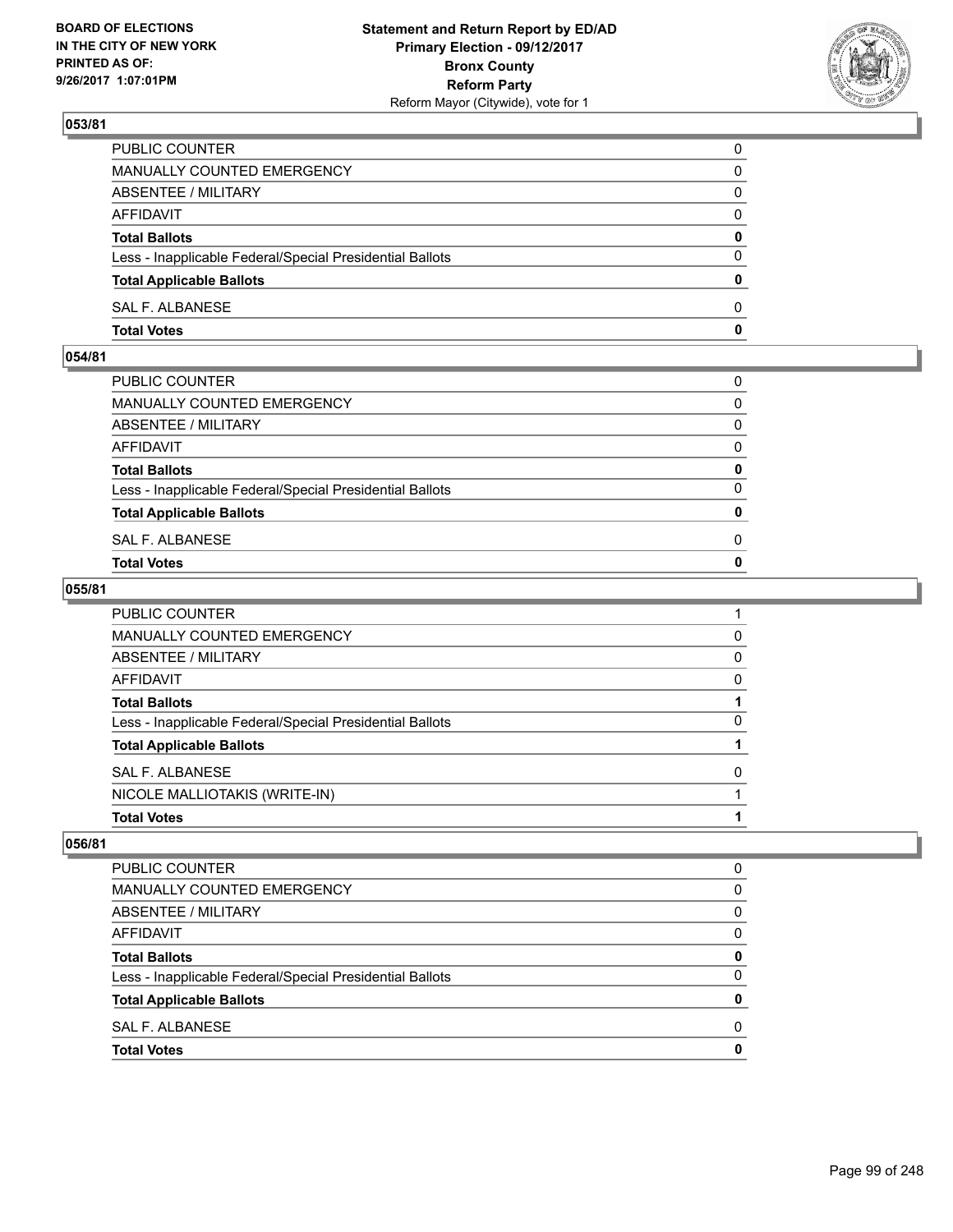

| PUBLIC COUNTER                                           | $\overline{2}$ |
|----------------------------------------------------------|----------------|
| MANUALLY COUNTED EMERGENCY                               | 0              |
| ABSENTEE / MILITARY                                      | $\mathbf{0}$   |
| AFFIDAVIT                                                | $\mathbf{0}$   |
| <b>Total Ballots</b>                                     | $\mathbf{2}$   |
| Less - Inapplicable Federal/Special Presidential Ballots | $\mathbf{0}$   |
| <b>Total Applicable Ballots</b>                          | $\mathbf{2}$   |
| SAL F. ALBANESE                                          | 2              |
| <b>Total Votes</b>                                       | $\mathbf{2}$   |

#### **058/81**

| PUBLIC COUNTER                                           |          |
|----------------------------------------------------------|----------|
| MANUALLY COUNTED EMERGENCY                               | $\Omega$ |
| ABSENTEE / MILITARY                                      | 0        |
| AFFIDAVIT                                                | $\Omega$ |
| <b>Total Ballots</b>                                     |          |
| Less - Inapplicable Federal/Special Presidential Ballots | $\Omega$ |
| <b>Total Applicable Ballots</b>                          |          |
| SAL F. ALBANESE                                          |          |
| <b>Total Votes</b>                                       |          |
|                                                          |          |

### **059/81**

| PUBLIC COUNTER                                           | 0            |
|----------------------------------------------------------|--------------|
| MANUALLY COUNTED EMERGENCY                               | $\mathbf{0}$ |
| ABSENTEE / MILITARY                                      | $\mathbf{0}$ |
| AFFIDAVIT                                                | $\mathbf{0}$ |
| <b>Total Ballots</b>                                     | 0            |
| Less - Inapplicable Federal/Special Presidential Ballots | $\mathbf{0}$ |
| <b>Total Applicable Ballots</b>                          | $\mathbf{0}$ |
| SAL F. ALBANESE                                          | $\Omega$     |
| <b>Total Votes</b>                                       | 0            |
|                                                          |              |

| <b>PUBLIC COUNTER</b>                                    |   |
|----------------------------------------------------------|---|
| MANUALLY COUNTED EMERGENCY                               | 0 |
| ABSENTEE / MILITARY                                      | 0 |
| <b>AFFIDAVIT</b>                                         | 0 |
| <b>Total Ballots</b>                                     | o |
| Less - Inapplicable Federal/Special Presidential Ballots | 0 |
| <b>Total Applicable Ballots</b>                          |   |
| SAL F. ALBANESE                                          | n |
| <b>Total Votes</b>                                       |   |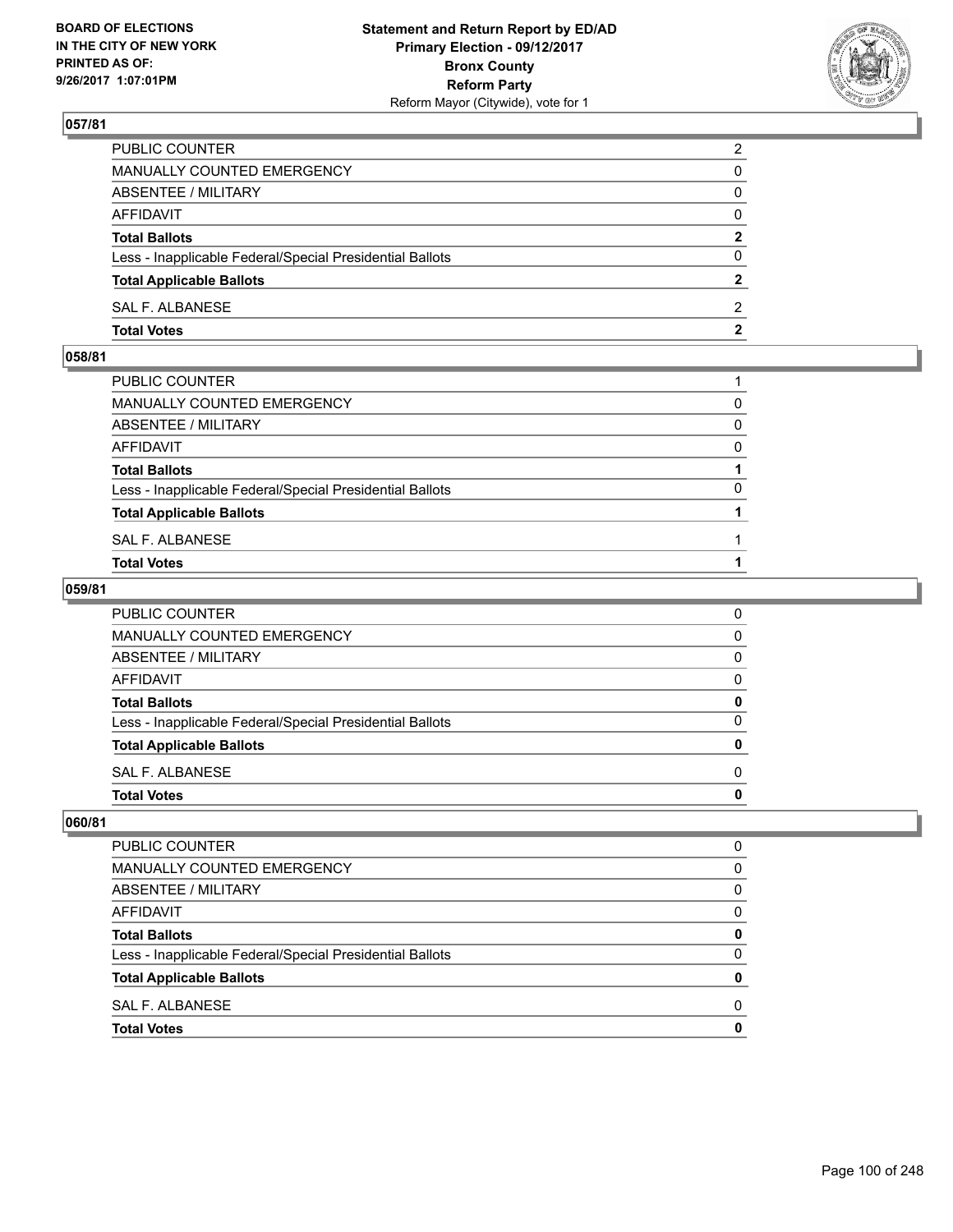

| <b>Total Votes</b>                                       |   |
|----------------------------------------------------------|---|
| SAL F. ALBANESE                                          |   |
| <b>Total Applicable Ballots</b>                          |   |
| Less - Inapplicable Federal/Special Presidential Ballots | 0 |
| <b>Total Ballots</b>                                     |   |
| AFFIDAVIT                                                |   |
| ABSENTEE / MILITARY                                      |   |
| <b>MANUALLY COUNTED EMERGENCY</b>                        | 0 |
| PUBLIC COUNTER                                           | 0 |

## **062/81**

| PUBLIC COUNTER                                           | 0              |
|----------------------------------------------------------|----------------|
| MANUALLY COUNTED EMERGENCY                               | 0              |
| ABSENTEE / MILITARY                                      | 4              |
| AFFIDAVIT                                                | 0              |
| Total Ballots                                            | 4              |
| Less - Inapplicable Federal/Special Presidential Ballots | 0              |
| <b>Total Applicable Ballots</b>                          | 4              |
| <b>SAL F. ALBANESE</b>                                   | $\overline{2}$ |
| UNATTRIBUTABLE WRITE-IN (WRITE-IN)                       |                |
| <b>Total Votes</b>                                       | 3              |
| Unrecorded                                               |                |

### **063/81**

| PUBLIC COUNTER                                           |   |
|----------------------------------------------------------|---|
| MANUALLY COUNTED EMERGENCY                               | 0 |
| ABSENTEE / MILITARY                                      |   |
| AFFIDAVIT                                                | 0 |
| <b>Total Ballots</b>                                     | 2 |
| Less - Inapplicable Federal/Special Presidential Ballots | 0 |
| <b>Total Applicable Ballots</b>                          |   |
| SAL F. ALBANESE                                          |   |
| BILL DE BLASIO (WRITE-IN)                                |   |
| <b>Total Votes</b>                                       | 2 |

| <b>PUBLIC COUNTER</b>                                    | 0 |
|----------------------------------------------------------|---|
| <b>MANUALLY COUNTED EMERGENCY</b>                        | 0 |
| ABSENTEE / MILITARY                                      | 0 |
| AFFIDAVIT                                                | 0 |
| <b>Total Ballots</b>                                     | 0 |
| Less - Inapplicable Federal/Special Presidential Ballots | 0 |
| <b>Total Applicable Ballots</b>                          |   |
| SAL F. ALBANESE                                          | 0 |
| <b>Total Votes</b>                                       | 0 |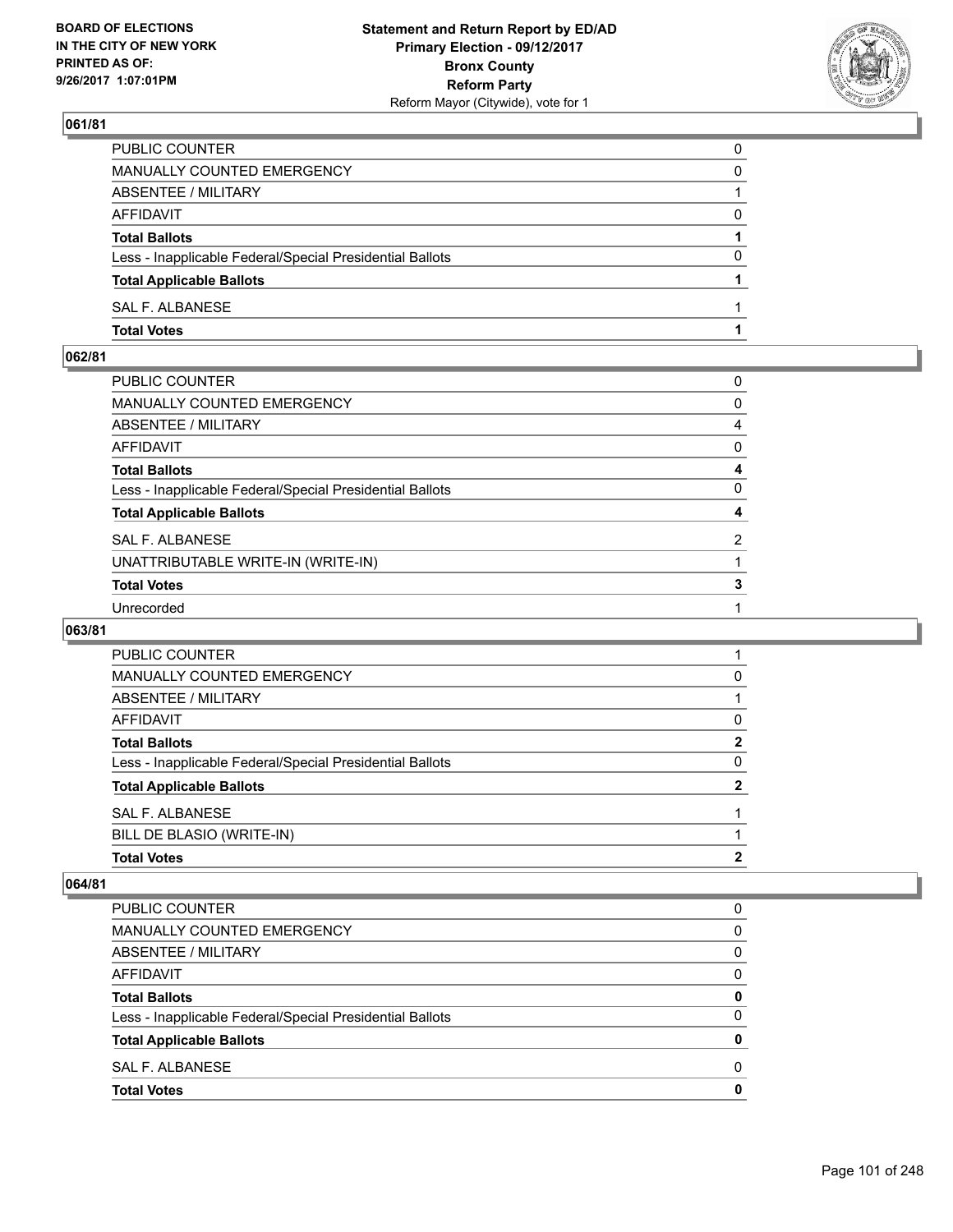

| PUBLIC COUNTER                                           | $\Omega$     |
|----------------------------------------------------------|--------------|
| <b>MANUALLY COUNTED EMERGENCY</b>                        | 0            |
| ABSENTEE / MILITARY                                      | 0            |
| AFFIDAVIT                                                | $\Omega$     |
| <b>Total Ballots</b>                                     | $\mathbf{0}$ |
| Less - Inapplicable Federal/Special Presidential Ballots | $\Omega$     |
| <b>Total Applicable Ballots</b>                          | $\mathbf{0}$ |
| <b>SAL F. ALBANESE</b>                                   | 0            |
| <b>Total Votes</b>                                       | 0            |

## **066/81**

| PUBLIC COUNTER                                           | 0           |
|----------------------------------------------------------|-------------|
| MANUALLY COUNTED EMERGENCY                               | 0           |
| ABSENTEE / MILITARY                                      | 2           |
| AFFIDAVIT                                                | 0           |
| Total Ballots                                            | $\mathbf 2$ |
| Less - Inapplicable Federal/Special Presidential Ballots | 0           |
| <b>Total Applicable Ballots</b>                          | 2           |
| SAL F. ALBANESE                                          |             |
| <b>Total Votes</b>                                       |             |
| Unrecorded                                               |             |

### **067/81**

| PUBLIC COUNTER                                           | O |
|----------------------------------------------------------|---|
| <b>MANUALLY COUNTED EMERGENCY</b>                        | 0 |
| ABSENTEE / MILITARY                                      | O |
| <b>AFFIDAVIT</b>                                         | O |
| <b>Total Ballots</b>                                     |   |
| Less - Inapplicable Federal/Special Presidential Ballots |   |
| <b>Total Applicable Ballots</b>                          |   |
| SAL F. ALBANESE                                          | n |
| <b>Total Votes</b>                                       |   |

| <b>PUBLIC COUNTER</b>                                    | 0 |
|----------------------------------------------------------|---|
| MANUALLY COUNTED EMERGENCY                               | 0 |
| ABSENTEE / MILITARY                                      | 0 |
| AFFIDAVIT                                                | 0 |
| <b>Total Ballots</b>                                     | 0 |
| Less - Inapplicable Federal/Special Presidential Ballots | 0 |
| <b>Total Applicable Ballots</b>                          | o |
| SAL F. ALBANESE                                          | O |
| <b>Total Votes</b>                                       | o |
|                                                          |   |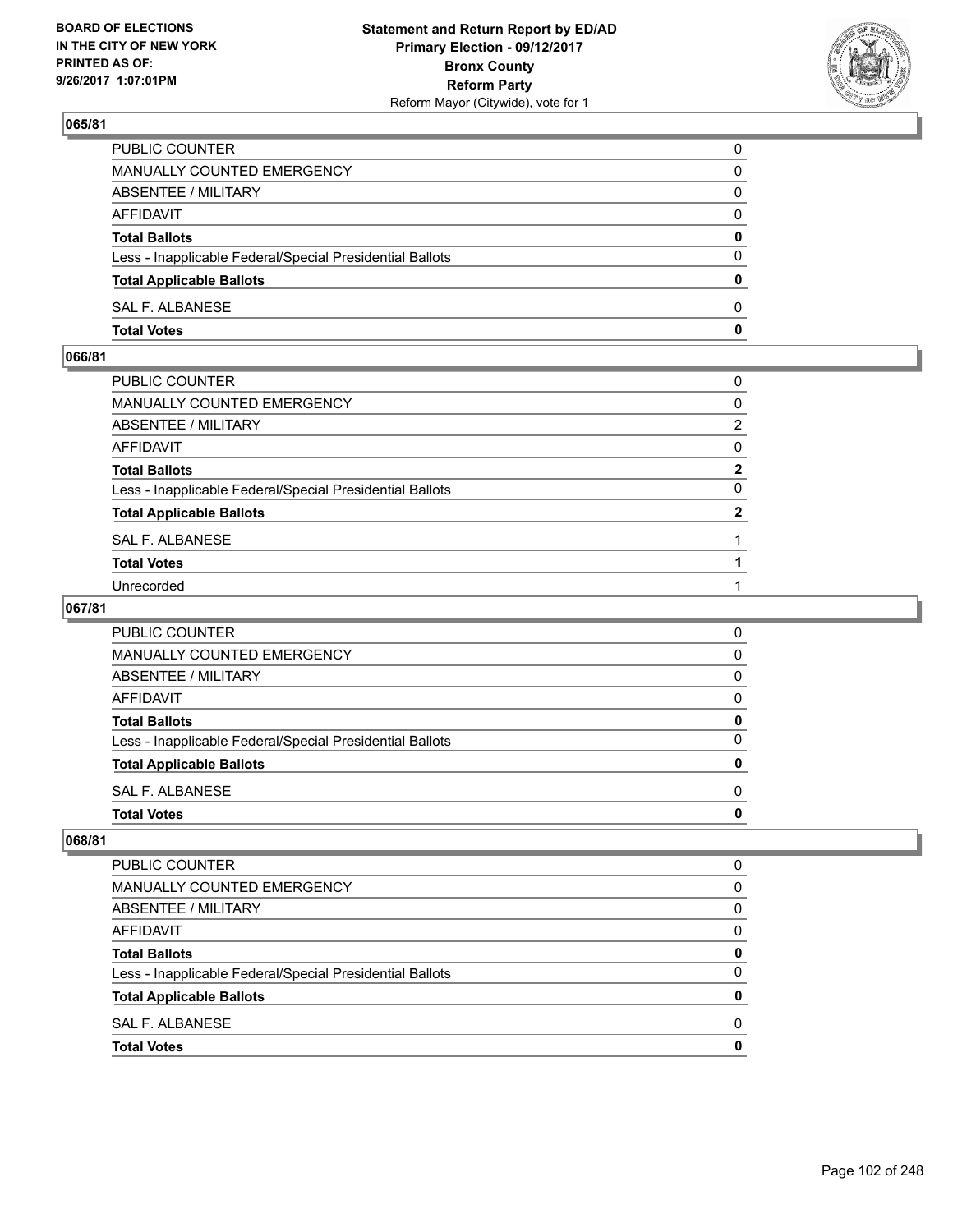

| PUBLIC COUNTER                                           | 3            |
|----------------------------------------------------------|--------------|
| MANUALLY COUNTED EMERGENCY                               | 0            |
| ABSENTEE / MILITARY                                      | 0            |
| AFFIDAVIT                                                | $\mathbf{0}$ |
| Total Ballots                                            | 3            |
| Less - Inapplicable Federal/Special Presidential Ballots | 0            |
| <b>Total Applicable Ballots</b>                          | 3            |
| SAL F. ALBANESE                                          |              |
| BILL DE BLASIO (WRITE-IN)                                |              |
| NICOLE MALLIOTAKIS (WRITE-IN)                            |              |
| <b>Total Votes</b>                                       | 3            |

### **070/81**

| PUBLIC COUNTER                                           |   |
|----------------------------------------------------------|---|
| <b>MANUALLY COUNTED EMERGENCY</b>                        | 0 |
| ABSENTEE / MILITARY                                      | 0 |
| AFFIDAVIT                                                | 0 |
| <b>Total Ballots</b>                                     |   |
| Less - Inapplicable Federal/Special Presidential Ballots | 0 |
| <b>Total Applicable Ballots</b>                          |   |
| <b>SAL F. ALBANESE</b>                                   | 0 |
| UNATTRIBUTABLE WRITE-IN (WRITE-IN)                       |   |
| <b>Total Votes</b>                                       |   |

### **071/81**

| <b>PUBLIC COUNTER</b>                                    |   |
|----------------------------------------------------------|---|
| MANUALLY COUNTED EMERGENCY                               | 0 |
| ABSENTEE / MILITARY                                      | 0 |
| AFFIDAVIT                                                | 0 |
| <b>Total Ballots</b>                                     |   |
| Less - Inapplicable Federal/Special Presidential Ballots | 0 |
| <b>Total Applicable Ballots</b>                          |   |
| SAL F. ALBANESE                                          |   |
| <b>Total Votes</b>                                       |   |

| PUBLIC COUNTER                                           |   |
|----------------------------------------------------------|---|
| MANUALLY COUNTED EMERGENCY                               | 0 |
| ABSENTEE / MILITARY                                      | 0 |
| AFFIDAVIT                                                | 0 |
| <b>Total Ballots</b>                                     |   |
| Less - Inapplicable Federal/Special Presidential Ballots | 0 |
| <b>Total Applicable Ballots</b>                          |   |
| SAL F. ALBANESE                                          | O |
| BILL DE BLASIO (WRITE-IN)                                |   |
| <b>Total Votes</b>                                       |   |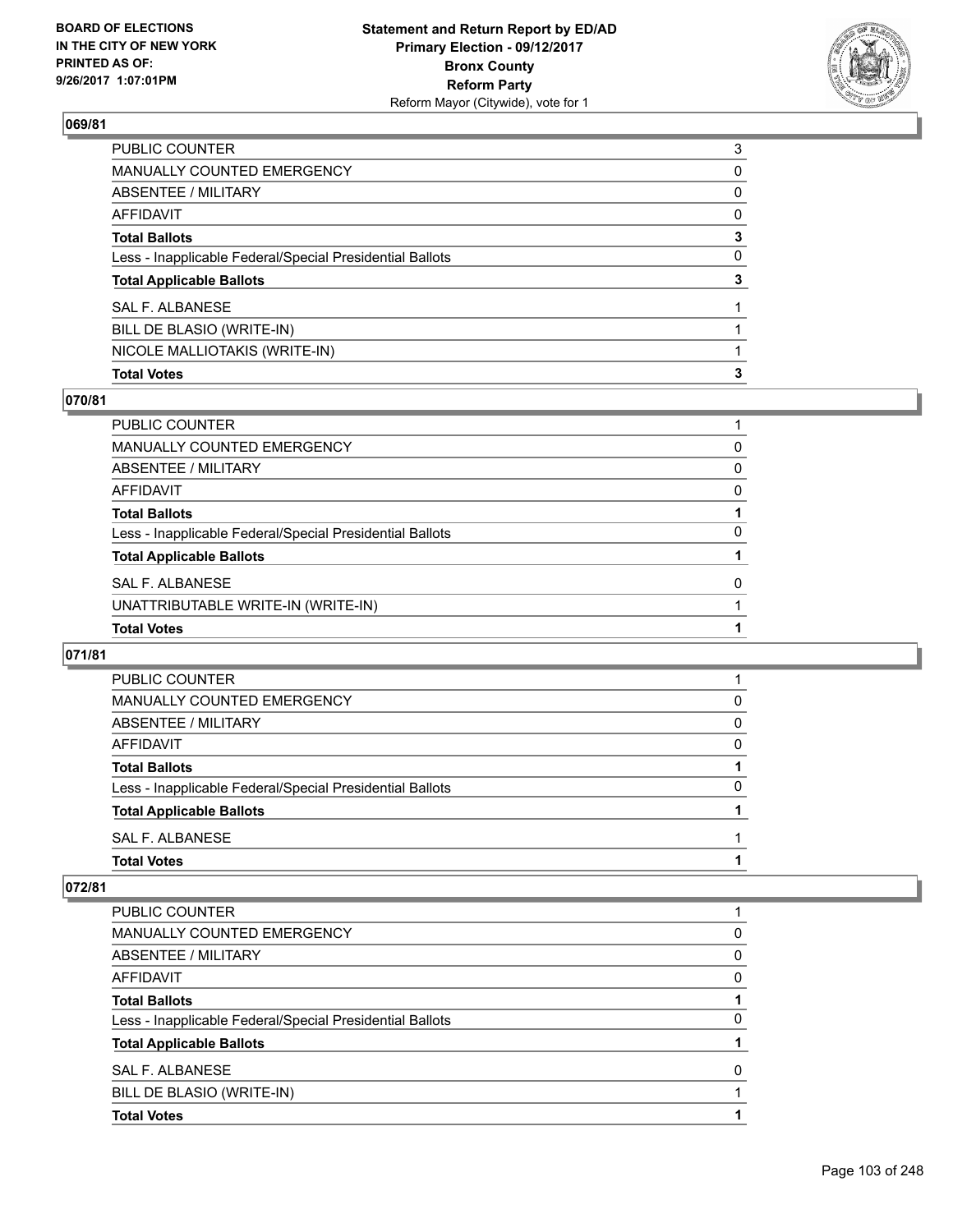

| PUBLIC COUNTER                                           | 4            |
|----------------------------------------------------------|--------------|
| MANUALLY COUNTED EMERGENCY                               | 0            |
| ABSENTEE / MILITARY                                      | 0            |
| AFFIDAVIT                                                | $\mathbf{0}$ |
| Total Ballots                                            | 4            |
| Less - Inapplicable Federal/Special Presidential Ballots | $\mathbf{0}$ |
| <b>Total Applicable Ballots</b>                          | 4            |
| SAL F. ALBANESE                                          |              |
| BILL DE BLASIO (WRITE-IN)                                |              |
| UNATTRIBUTABLE WRITE-IN (WRITE-IN)                       | 2            |
| <b>Total Votes</b>                                       | 4            |

### **074/81**

| PUBLIC COUNTER                                           |          |
|----------------------------------------------------------|----------|
| <b>MANUALLY COUNTED EMERGENCY</b>                        | 0        |
| <b>ABSENTEE / MILITARY</b>                               | $\Omega$ |
| <b>AFFIDAVIT</b>                                         | 0        |
| <b>Total Ballots</b>                                     |          |
| Less - Inapplicable Federal/Special Presidential Ballots | 0        |
| <b>Total Applicable Ballots</b>                          |          |
| SAL F. ALBANESE                                          | O        |
| NICOLE MALLIOTAKIS (WRITE-IN)                            |          |
| <b>Total Votes</b>                                       |          |

#### **075/81**

| <b>PUBLIC COUNTER</b>                                    | $\overline{2}$ |
|----------------------------------------------------------|----------------|
| <b>MANUALLY COUNTED EMERGENCY</b>                        | 0              |
| ABSENTEE / MILITARY                                      | 0              |
| AFFIDAVIT                                                | 0              |
| <b>Total Ballots</b>                                     | $\mathbf{2}$   |
| Less - Inapplicable Federal/Special Presidential Ballots | 0              |
| <b>Total Applicable Ballots</b>                          | 2              |
| SAL F. ALBANESE                                          |                |
| <b>BO DIETL (WRITE-IN)</b>                               |                |
| <b>Total Votes</b>                                       | 2              |

| MANUALLY COUNTED EMERGENCY                               | 0 |
|----------------------------------------------------------|---|
|                                                          |   |
| ABSENTEE / MILITARY                                      |   |
| AFFIDAVIT                                                | 0 |
| <b>Total Ballots</b>                                     |   |
| Less - Inapplicable Federal/Special Presidential Ballots | O |
| <b>Total Applicable Ballots</b>                          |   |
| SAL F. ALBANESE                                          |   |
| <b>Total Votes</b>                                       |   |
|                                                          |   |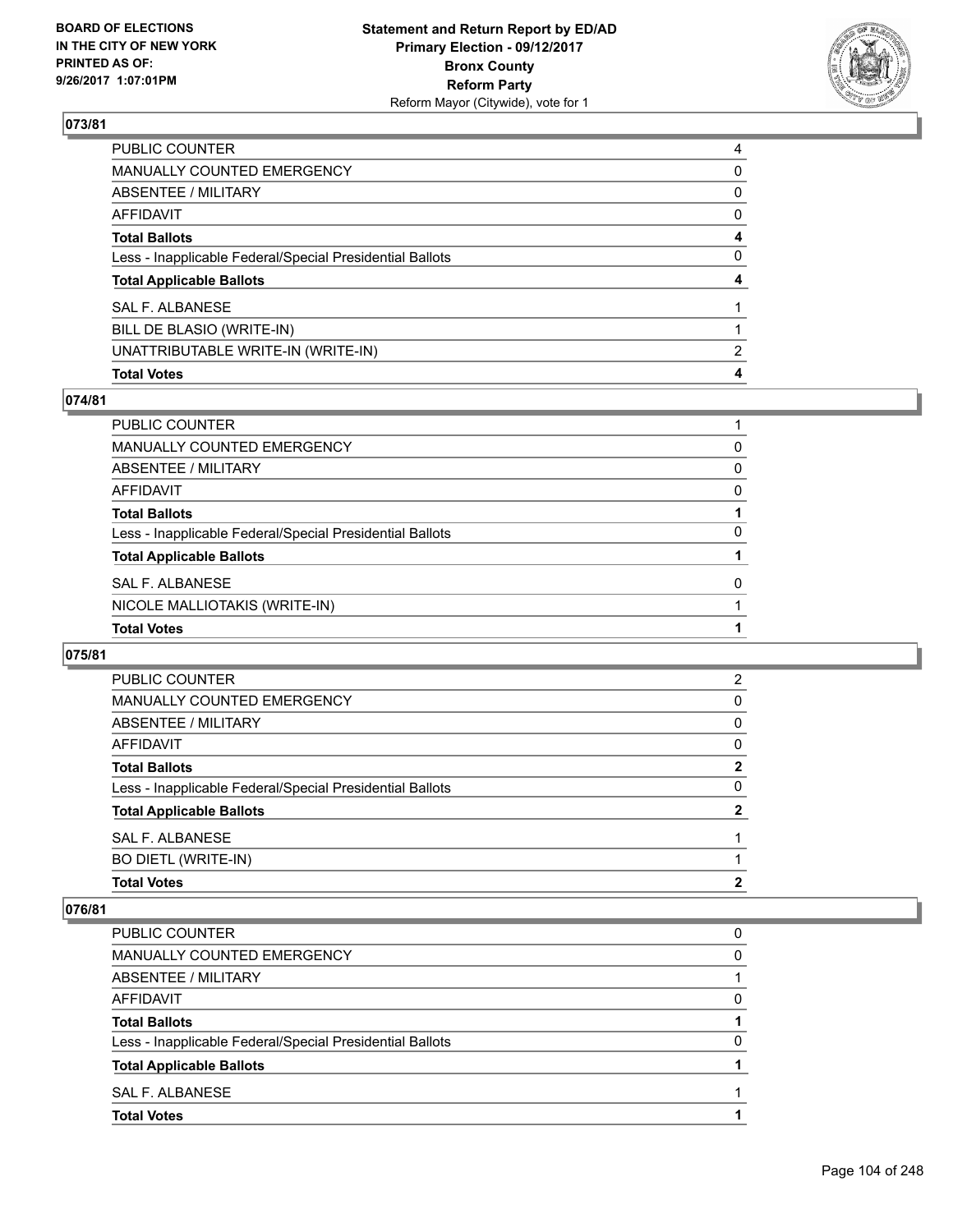

| PUBLIC COUNTER                                           | 0            |
|----------------------------------------------------------|--------------|
| MANUALLY COUNTED EMERGENCY                               | $\Omega$     |
| ABSENTEE / MILITARY                                      | $\mathbf{0}$ |
| AFFIDAVIT                                                | 0            |
| <b>Total Ballots</b>                                     | $\mathbf{0}$ |
| Less - Inapplicable Federal/Special Presidential Ballots | $\Omega$     |
| <b>Total Applicable Ballots</b>                          | $\mathbf{0}$ |
| SAL F. ALBANESE                                          | $\Omega$     |
| <b>Total Votes</b>                                       | $\mathbf{0}$ |

## **078/81**

| <b>Total Votes</b>                                       | $\mathbf{0}$ |
|----------------------------------------------------------|--------------|
| SAL F. ALBANESE                                          | 0            |
| <b>Total Applicable Ballots</b>                          | $\mathbf{0}$ |
| Less - Inapplicable Federal/Special Presidential Ballots | $\Omega$     |
| <b>Total Ballots</b>                                     | 0            |
| AFFIDAVIT                                                | $\Omega$     |
| ABSENTEE / MILITARY                                      | $\Omega$     |
| MANUALLY COUNTED EMERGENCY                               | $\Omega$     |
| PUBLIC COUNTER                                           | 0            |
|                                                          |              |

### **079/81**

| <b>Total Votes</b>                                       |          |
|----------------------------------------------------------|----------|
| UNATTRIBUTABLE WRITE-IN (WRITE-IN)                       |          |
| SAL F. ALBANESE                                          | 0        |
| <b>Total Applicable Ballots</b>                          |          |
| Less - Inapplicable Federal/Special Presidential Ballots | 0        |
| <b>Total Ballots</b>                                     |          |
| <b>AFFIDAVIT</b>                                         | 0        |
| <b>ABSENTEE / MILITARY</b>                               | $\Omega$ |
| <b>MANUALLY COUNTED EMERGENCY</b>                        | 0        |
| PUBLIC COUNTER                                           |          |

| <b>Total Votes</b>                                       |   |
|----------------------------------------------------------|---|
| SAL F. ALBANESE                                          |   |
| <b>Total Applicable Ballots</b>                          |   |
| Less - Inapplicable Federal/Special Presidential Ballots | 0 |
| <b>Total Ballots</b>                                     |   |
| AFFIDAVIT                                                | 0 |
| ABSENTEE / MILITARY                                      |   |
| MANUALLY COUNTED EMERGENCY                               | 0 |
| PUBLIC COUNTER                                           | 0 |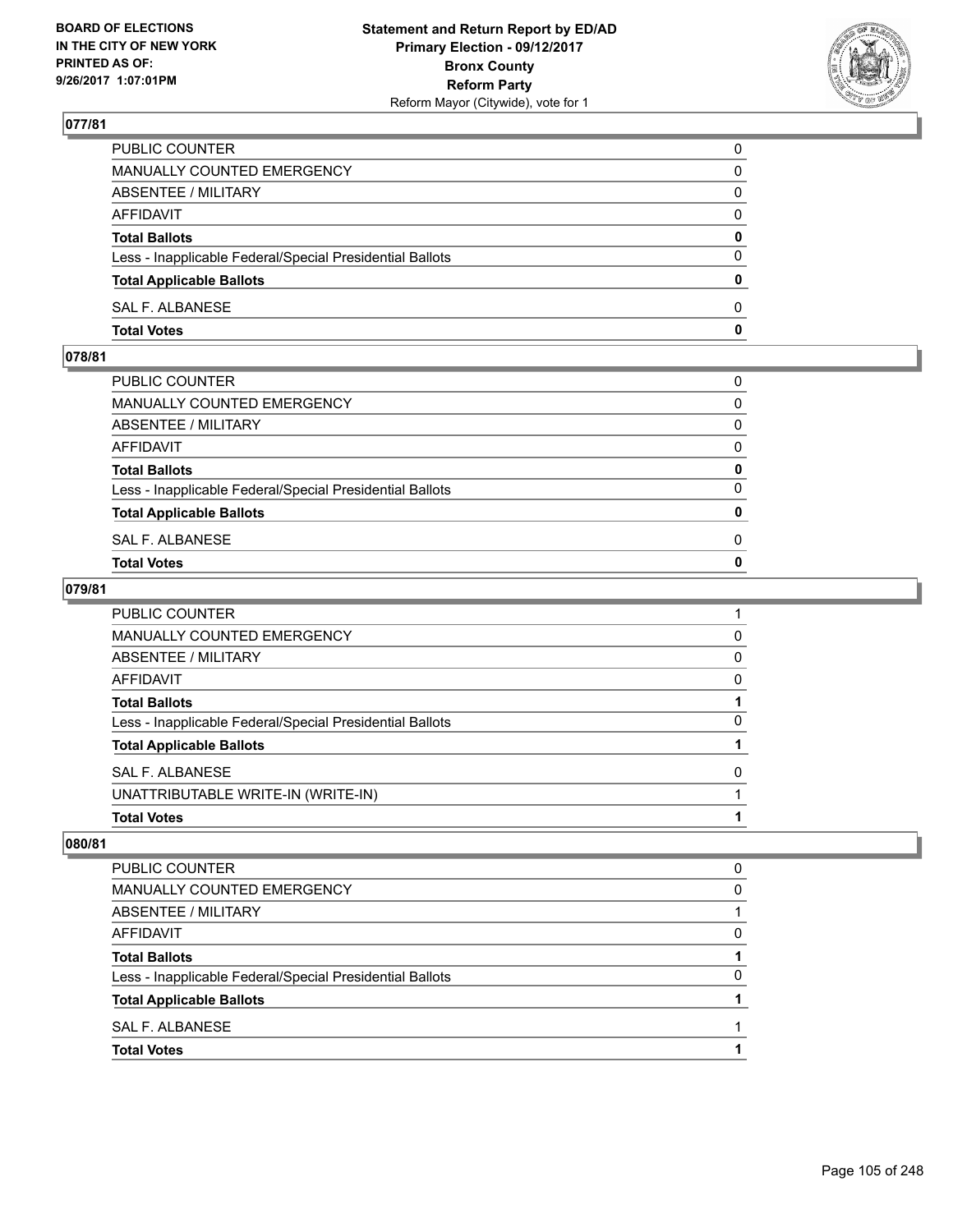

| <b>Total Votes</b>                                       |          |
|----------------------------------------------------------|----------|
| SAL F. ALBANESE                                          |          |
| <b>Total Applicable Ballots</b>                          |          |
| Less - Inapplicable Federal/Special Presidential Ballots | 0        |
| <b>Total Ballots</b>                                     |          |
| AFFIDAVIT                                                | $\Omega$ |
| ABSENTEE / MILITARY                                      | 0        |
| <b>MANUALLY COUNTED EMERGENCY</b>                        | 0        |
| PUBLIC COUNTER                                           |          |

## **082/81**

| PUBLIC COUNTER                                           |              |
|----------------------------------------------------------|--------------|
| MANUALLY COUNTED EMERGENCY                               | 0            |
| ABSENTEE / MILITARY                                      | 0            |
| AFFIDAVIT                                                | $\mathbf{0}$ |
| Total Ballots                                            |              |
| Less - Inapplicable Federal/Special Presidential Ballots | $\Omega$     |
| <b>Total Applicable Ballots</b>                          |              |
| SAL F. ALBANESE                                          | $\mathbf{0}$ |
| BILL DE BLASIO (WRITE-IN)                                |              |
| <b>Total Votes</b>                                       |              |

# **083/81**

| PUBLIC COUNTER                                           |   |
|----------------------------------------------------------|---|
| MANUALLY COUNTED EMERGENCY                               | n |
| <b>ABSENTEE / MILITARY</b>                               |   |
| AFFIDAVIT                                                |   |
| <b>Total Ballots</b>                                     | 4 |
| Less - Inapplicable Federal/Special Presidential Ballots |   |
| <b>Total Applicable Ballots</b>                          |   |
| SAL F. ALBANESE                                          |   |
| <b>Total Votes</b>                                       |   |

| <b>Total Votes</b>                                       | 0 |
|----------------------------------------------------------|---|
| SAL F. ALBANESE                                          | 0 |
| <b>Total Applicable Ballots</b>                          | 0 |
| Less - Inapplicable Federal/Special Presidential Ballots | 0 |
| <b>Total Ballots</b>                                     | 0 |
| AFFIDAVIT                                                | 0 |
| ABSENTEE / MILITARY                                      | 0 |
| MANUALLY COUNTED EMERGENCY                               | 0 |
| PUBLIC COUNTER                                           | 0 |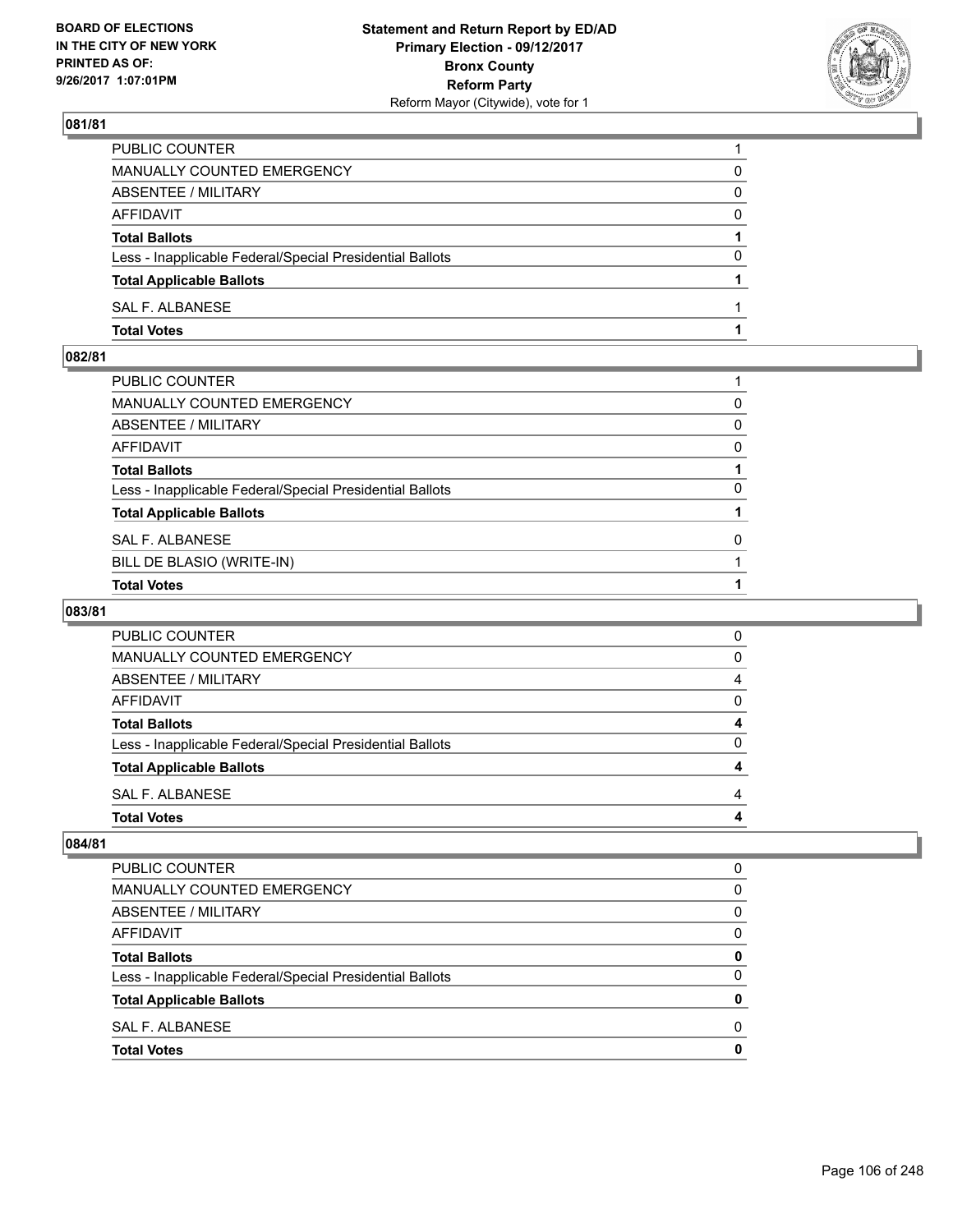

| PUBLIC COUNTER                                           | 0            |
|----------------------------------------------------------|--------------|
| MANUALLY COUNTED EMERGENCY                               | $\mathbf{0}$ |
| ABSENTEE / MILITARY                                      | 0            |
| AFFIDAVIT                                                | 0            |
| <b>Total Ballots</b>                                     | 0            |
| Less - Inapplicable Federal/Special Presidential Ballots | $\mathbf{0}$ |
| <b>Total Applicable Ballots</b>                          | $\mathbf{0}$ |
| SAL F. ALBANESE                                          | $\Omega$     |
| <b>Total Votes</b>                                       | $\mathbf{0}$ |

### **086/81**

| PUBLIC COUNTER                                           | 0            |
|----------------------------------------------------------|--------------|
| MANUALLY COUNTED EMERGENCY                               | $\mathbf{0}$ |
| ABSENTEE / MILITARY                                      | $\Omega$     |
| AFFIDAVIT                                                | $\Omega$     |
| <b>Total Ballots</b>                                     | 0            |
| Less - Inapplicable Federal/Special Presidential Ballots | $\Omega$     |
| <b>Total Applicable Ballots</b>                          | $\mathbf{0}$ |
| SAL F. ALBANESE                                          | 0            |
| Total Votes                                              | $\Omega$     |
|                                                          |              |

### **087/81**

| PUBLIC COUNTER                                           |   |
|----------------------------------------------------------|---|
| <b>MANUALLY COUNTED EMERGENCY</b>                        | 0 |
| <b>ABSENTEE / MILITARY</b>                               | 0 |
| AFFIDAVIT                                                | 0 |
| <b>Total Ballots</b>                                     |   |
| Less - Inapplicable Federal/Special Presidential Ballots | 0 |
| <b>Total Applicable Ballots</b>                          |   |
| SAL F. ALBANESE                                          | 0 |
| BILL DE BLASIO (WRITE-IN)                                |   |
| <b>Total Votes</b>                                       |   |

| <b>Total Votes</b>                                       |   |
|----------------------------------------------------------|---|
| SAL F. ALBANESE                                          |   |
| <b>Total Applicable Ballots</b>                          |   |
| Less - Inapplicable Federal/Special Presidential Ballots | 0 |
| <b>Total Ballots</b>                                     |   |
| AFFIDAVIT                                                | 0 |
| ABSENTEE / MILITARY                                      | 0 |
| MANUALLY COUNTED EMERGENCY                               | 0 |
| <b>PUBLIC COUNTER</b>                                    |   |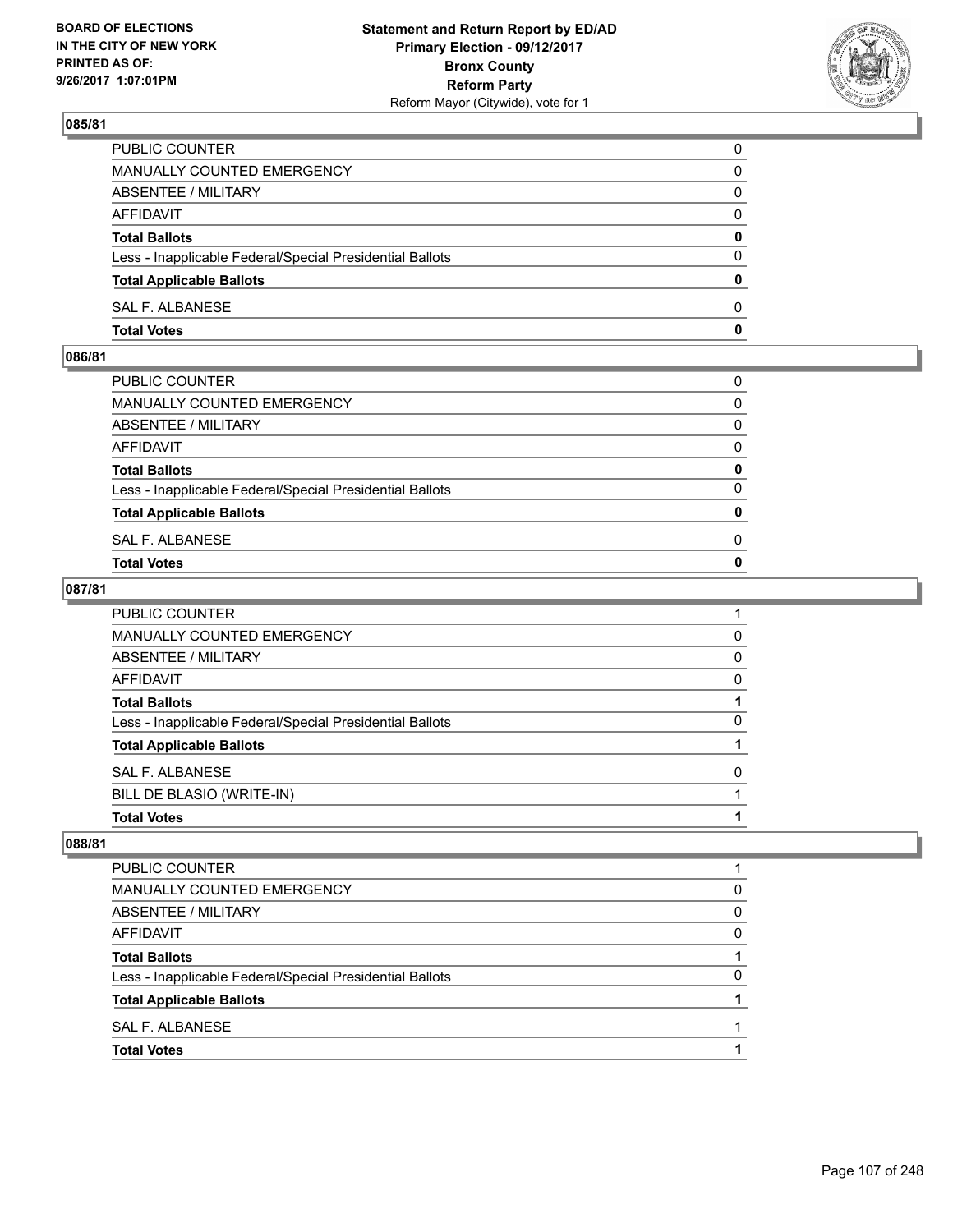

| <b>Total Votes</b>                                       | 4        |
|----------------------------------------------------------|----------|
| UNATTRIBUTABLE WRITE-IN (WRITE-IN)                       |          |
| SAL F. ALBANESE                                          | 3        |
| <b>Total Applicable Ballots</b>                          | 4        |
| Less - Inapplicable Federal/Special Presidential Ballots | 0        |
| <b>Total Ballots</b>                                     | 4        |
| AFFIDAVIT                                                | $\Omega$ |
| <b>ABSENTEE / MILITARY</b>                               | 0        |
| <b>MANUALLY COUNTED EMERGENCY</b>                        | 0        |
| PUBLIC COUNTER                                           | 4        |

#### **090/81**

| Total Votes                                              | 0 |
|----------------------------------------------------------|---|
| SAL F. ALBANESE                                          | 0 |
| <b>Total Applicable Ballots</b>                          | 0 |
| Less - Inapplicable Federal/Special Presidential Ballots | 0 |
| <b>Total Ballots</b>                                     | 0 |
| AFFIDAVIT                                                | 0 |
| ABSENTEE / MILITARY                                      | 0 |
| MANUALLY COUNTED EMERGENCY                               | 0 |
| PUBLIC COUNTER                                           | 0 |
|                                                          |   |

# **091/81**

| <b>PUBLIC COUNTER</b>                                    | 0 |
|----------------------------------------------------------|---|
| MANUALLY COUNTED EMERGENCY                               | 0 |
| ABSENTEE / MILITARY                                      | 0 |
| AFFIDAVIT                                                | 0 |
| <b>Total Ballots</b>                                     | 0 |
| Less - Inapplicable Federal/Special Presidential Ballots | O |
| <b>Total Applicable Ballots</b>                          | n |
| SAL F. ALBANESE                                          | 0 |
| <b>Total Votes</b>                                       |   |

| <b>Total Votes</b>                                       | 0 |
|----------------------------------------------------------|---|
| SAL F. ALBANESE                                          | 0 |
| <b>Total Applicable Ballots</b>                          | 0 |
| Less - Inapplicable Federal/Special Presidential Ballots | 0 |
| <b>Total Ballots</b>                                     | 0 |
| AFFIDAVIT                                                | 0 |
| ABSENTEE / MILITARY                                      | 0 |
| MANUALLY COUNTED EMERGENCY                               | 0 |
| PUBLIC COUNTER                                           | 0 |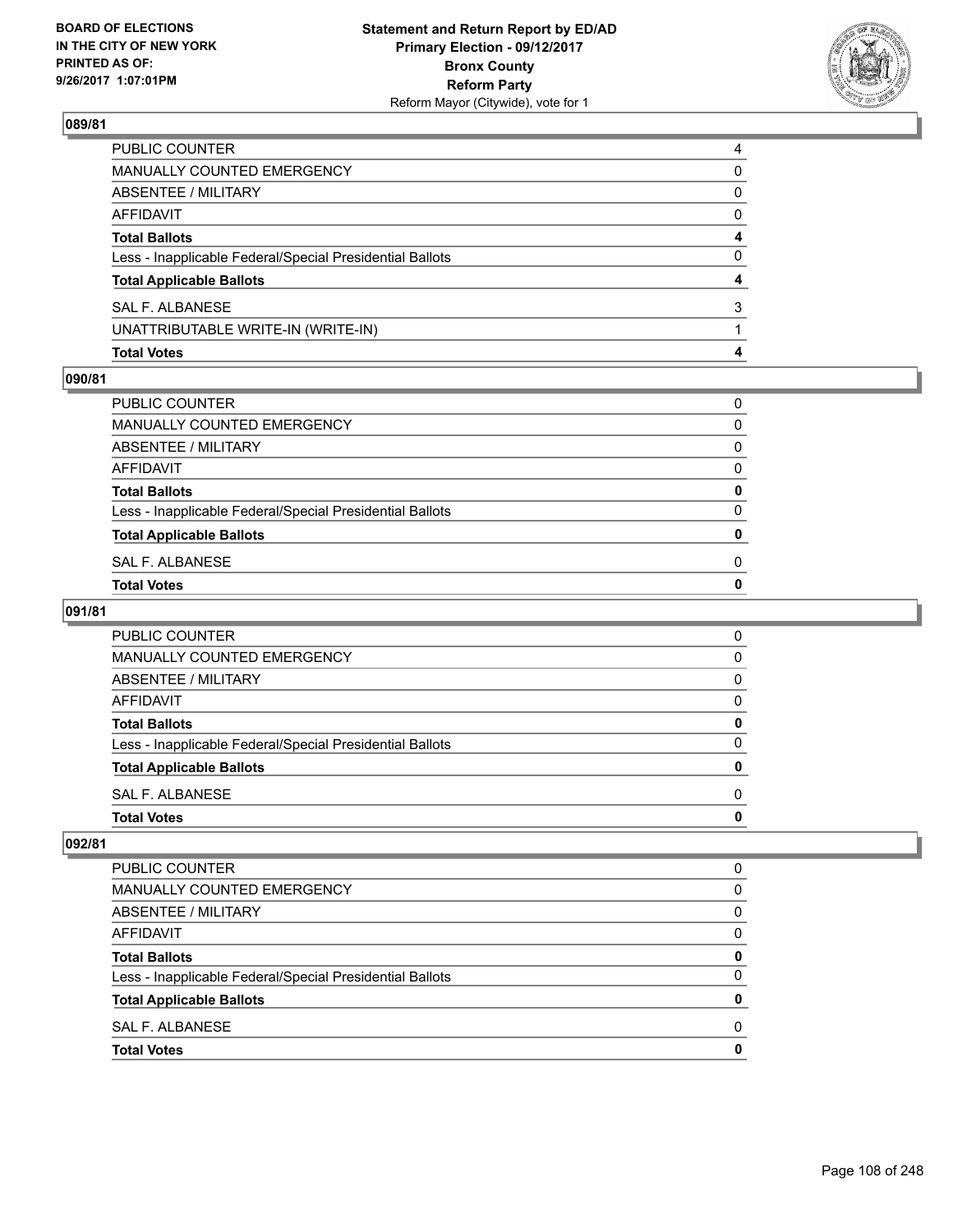

| <b>Total Votes</b>                                       | 0            |
|----------------------------------------------------------|--------------|
| SAL F. ALBANESE                                          | $\Omega$     |
| <b>Total Applicable Ballots</b>                          | $\mathbf{0}$ |
| Less - Inapplicable Federal/Special Presidential Ballots | $\Omega$     |
| <b>Total Ballots</b>                                     | 0            |
| <b>AFFIDAVIT</b>                                         | $\Omega$     |
| ABSENTEE / MILITARY                                      | $\Omega$     |
| MANUALLY COUNTED EMERGENCY                               | 0            |
| PUBLIC COUNTER                                           | 0            |

### **094/81**

| <b>Total Votes</b>                                       | $\mathbf{0}$ |
|----------------------------------------------------------|--------------|
| SAL F. ALBANESE                                          | 0            |
| <b>Total Applicable Ballots</b>                          | $\mathbf{0}$ |
| Less - Inapplicable Federal/Special Presidential Ballots | $\Omega$     |
| <b>Total Ballots</b>                                     | 0            |
| AFFIDAVIT                                                | $\Omega$     |
| ABSENTEE / MILITARY                                      | $\Omega$     |
| MANUALLY COUNTED EMERGENCY                               | $\Omega$     |
| PUBLIC COUNTER                                           | 0            |
|                                                          |              |

### **095/81**

| PUBLIC COUNTER                                           |   |
|----------------------------------------------------------|---|
| MANUALLY COUNTED EMERGENCY                               | 0 |
| ABSENTEE / MILITARY                                      | 0 |
| AFFIDAVIT                                                | 0 |
| <b>Total Ballots</b>                                     |   |
| Less - Inapplicable Federal/Special Presidential Ballots | 0 |
| <b>Total Applicable Ballots</b>                          |   |
| SAL F. ALBANESE                                          |   |
| <b>Total Votes</b>                                       |   |
|                                                          |   |

| <b>Total Votes</b>                                       | 2        |
|----------------------------------------------------------|----------|
| BILL DE BLASIO (WRITE-IN)                                | 2        |
| SAL F. ALBANESE                                          | $\Omega$ |
| <b>Total Applicable Ballots</b>                          | 2        |
| Less - Inapplicable Federal/Special Presidential Ballots | 0        |
| <b>Total Ballots</b>                                     | 2        |
| AFFIDAVIT                                                | 0        |
| ABSENTEE / MILITARY                                      | 2        |
| MANUALLY COUNTED EMERGENCY                               | 0        |
| PUBLIC COUNTER                                           | 0        |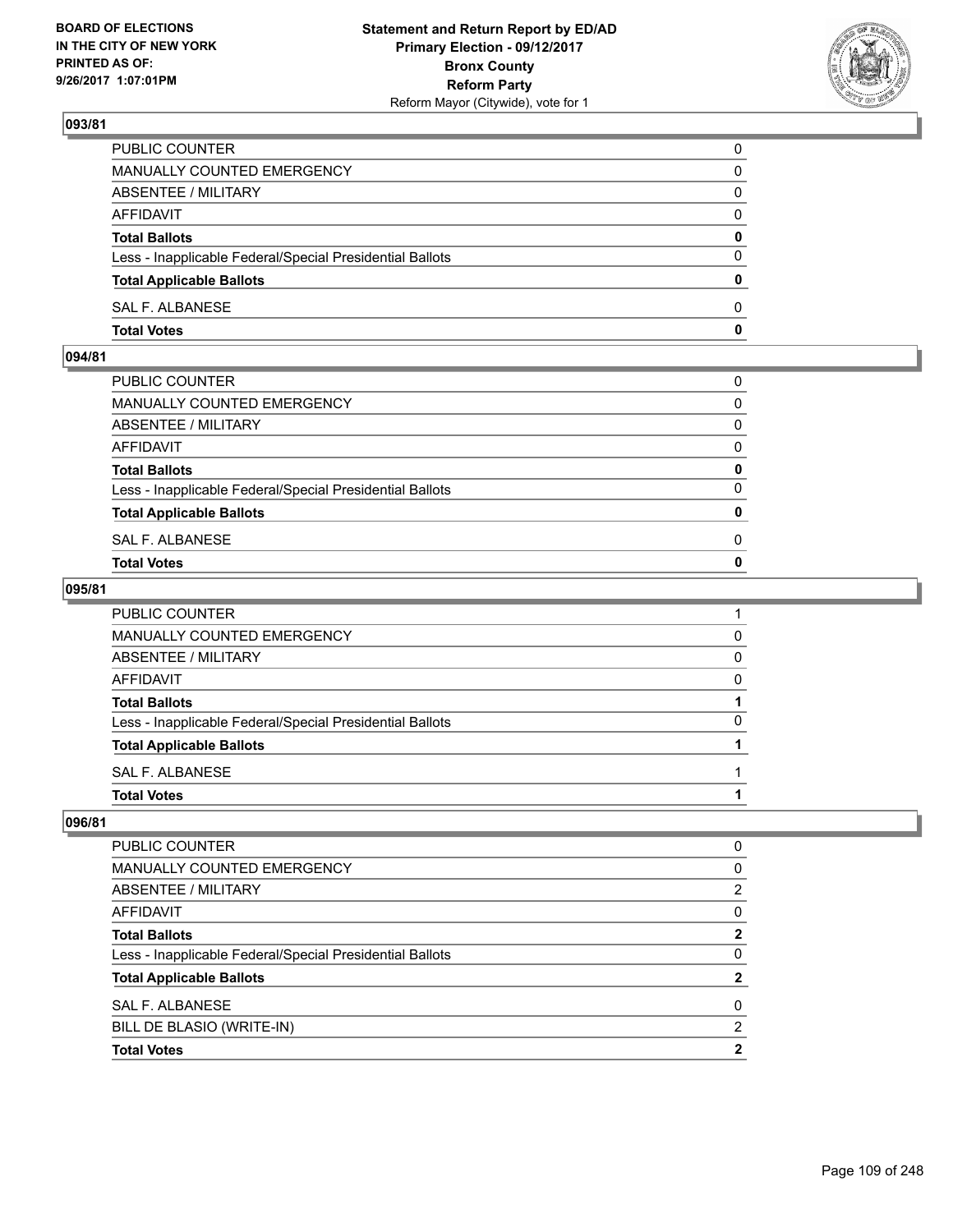

| <b>Total Votes</b>                                       | 0            |
|----------------------------------------------------------|--------------|
| SAL F. ALBANESE                                          | $\Omega$     |
| <b>Total Applicable Ballots</b>                          | $\mathbf{0}$ |
| Less - Inapplicable Federal/Special Presidential Ballots | $\Omega$     |
| <b>Total Ballots</b>                                     | 0            |
| <b>AFFIDAVIT</b>                                         | $\Omega$     |
| ABSENTEE / MILITARY                                      | $\Omega$     |
| MANUALLY COUNTED EMERGENCY                               | 0            |
| PUBLIC COUNTER                                           | 0            |

#### **098/81**

| <b>Total Votes</b>                                       | $\mathbf{0}$ |
|----------------------------------------------------------|--------------|
| SAL F. ALBANESE                                          | 0            |
| <b>Total Applicable Ballots</b>                          | $\mathbf{0}$ |
| Less - Inapplicable Federal/Special Presidential Ballots | $\Omega$     |
| <b>Total Ballots</b>                                     | 0            |
| AFFIDAVIT                                                | $\Omega$     |
| ABSENTEE / MILITARY                                      | $\Omega$     |
| MANUALLY COUNTED EMERGENCY                               | $\Omega$     |
| PUBLIC COUNTER                                           | 0            |
|                                                          |              |

### **099/81**

| PUBLIC COUNTER                                           | 0            |
|----------------------------------------------------------|--------------|
| MANUALLY COUNTED EMERGENCY                               | $\mathbf{0}$ |
| ABSENTEE / MILITARY                                      | $\mathbf{0}$ |
| AFFIDAVIT                                                | $\mathbf{0}$ |
| <b>Total Ballots</b>                                     | 0            |
| Less - Inapplicable Federal/Special Presidential Ballots | $\mathbf{0}$ |
| <b>Total Applicable Ballots</b>                          | $\mathbf{0}$ |
| SAL F. ALBANESE                                          | $\Omega$     |
| <b>Total Votes</b>                                       | 0            |
|                                                          |              |

| <b>PUBLIC COUNTER</b>                                    | O |
|----------------------------------------------------------|---|
| <b>MANUALLY COUNTED EMERGENCY</b>                        | 0 |
| ABSENTEE / MILITARY                                      | 0 |
| <b>AFFIDAVIT</b>                                         | 0 |
| <b>Total Ballots</b>                                     | 0 |
| Less - Inapplicable Federal/Special Presidential Ballots | 0 |
| <b>Total Applicable Ballots</b>                          | 0 |
| SAL F. ALBANESE                                          | 0 |
| <b>Total Votes</b>                                       | O |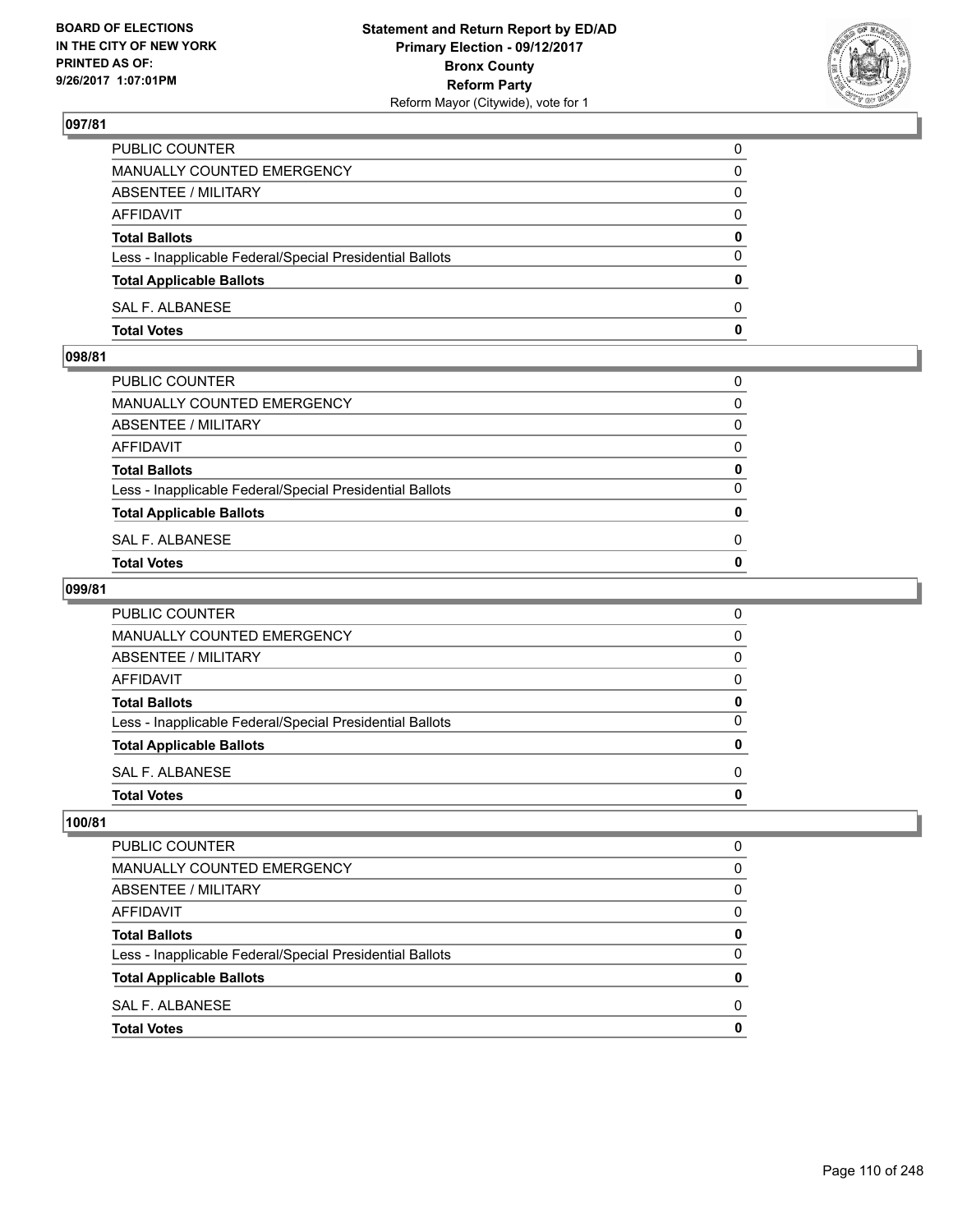

| PUBLIC COUNTER                                           | 0            |
|----------------------------------------------------------|--------------|
| MANUALLY COUNTED EMERGENCY                               | $\Omega$     |
| ABSENTEE / MILITARY                                      | $\mathbf{0}$ |
| AFFIDAVIT                                                | 0            |
| <b>Total Ballots</b>                                     | 0            |
| Less - Inapplicable Federal/Special Presidential Ballots | $\mathbf{0}$ |
| <b>Total Applicable Ballots</b>                          | $\bf{0}$     |
| SAL F. ALBANESE                                          | $\Omega$     |
| <b>Total Votes</b>                                       | $\mathbf{0}$ |

#### **102/81**

| MANUALLY COUNTED EMERGENCY                               |              |
|----------------------------------------------------------|--------------|
| ABSENTEE / MILITARY                                      | $\Omega$     |
| AFFIDAVIT                                                | $\mathbf{0}$ |
| <b>Total Ballots</b>                                     | $\mathbf{0}$ |
| Less - Inapplicable Federal/Special Presidential Ballots | $\Omega$     |
| <b>Total Applicable Ballots</b>                          | $\mathbf{0}$ |
| SAL F. ALBANESE                                          | 0            |
| <b>Total Votes</b>                                       | $\mathbf{0}$ |
|                                                          |              |

### **103/81**

| Total Votes                                              | 0 |
|----------------------------------------------------------|---|
| SAL F. ALBANESE                                          | 0 |
| <b>Total Applicable Ballots</b>                          | 0 |
| Less - Inapplicable Federal/Special Presidential Ballots | 0 |
| <b>Total Ballots</b>                                     | 0 |
| AFFIDAVIT                                                | 0 |
| ABSENTEE / MILITARY                                      | 0 |
| MANUALLY COUNTED EMERGENCY                               | 0 |
| PUBLIC COUNTER                                           | 0 |

# **104/81 COMBINED into: 107/81**

## **105/81 COMBINED into: 031/81**

### **106/81 COMBINED into: 070/81**

| <b>Total Votes</b>                                       | 0        |
|----------------------------------------------------------|----------|
| SAL F. ALBANESE                                          | 0        |
| <b>Total Applicable Ballots</b>                          | 0        |
| Less - Inapplicable Federal/Special Presidential Ballots | $\Omega$ |
| <b>Total Ballots</b>                                     | 0        |
| AFFIDAVIT                                                | 0        |
| ABSENTEE / MILITARY                                      | 0        |
| MANUALLY COUNTED EMERGENCY                               | 0        |
| <b>PUBLIC COUNTER</b>                                    | 0        |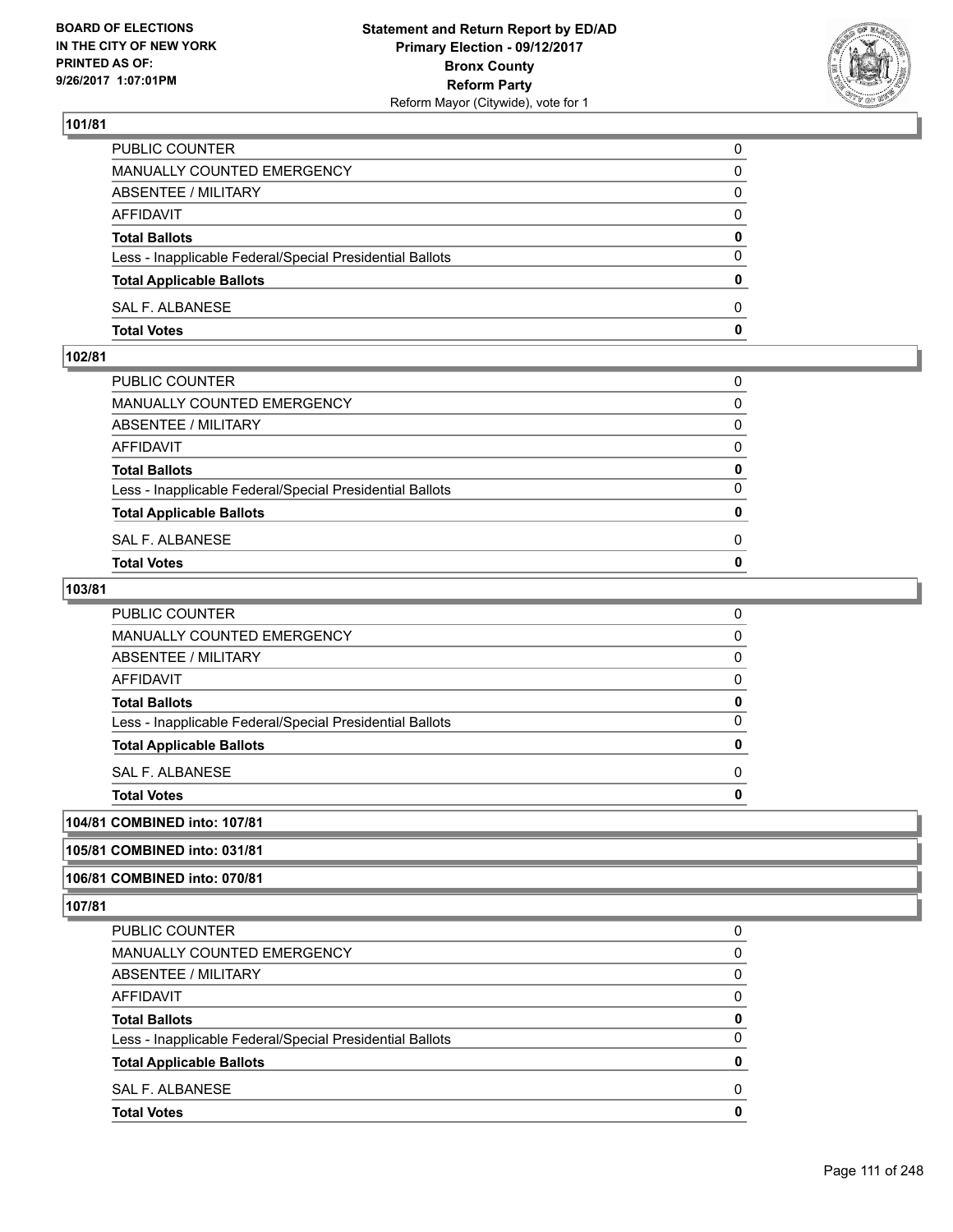

| <b>Total Votes</b>                                       |                |
|----------------------------------------------------------|----------------|
| UNATTRIBUTABLE WRITE-IN (WRITE-IN)                       |                |
| SAL F. ALBANESE                                          |                |
| <b>Total Applicable Ballots</b>                          | 2              |
| Less - Inapplicable Federal/Special Presidential Ballots | 0              |
| <b>Total Ballots</b>                                     | 2              |
| AFFIDAVIT                                                | $\Omega$       |
| ABSENTEE / MILITARY                                      | 0              |
| <b>MANUALLY COUNTED EMERGENCY</b>                        | 0              |
| PUBLIC COUNTER                                           | $\overline{2}$ |

#### **002/82**

| PUBLIC COUNTER                                           |              |
|----------------------------------------------------------|--------------|
| MANUALLY COUNTED EMERGENCY                               | 0            |
| ABSENTEE / MILITARY                                      | $\mathbf{0}$ |
| AFFIDAVIT                                                | $\Omega$     |
| Total Ballots                                            |              |
| Less - Inapplicable Federal/Special Presidential Ballots | $\Omega$     |
| <b>Total Applicable Ballots</b>                          |              |
| SAL F. ALBANESE                                          | 0            |
| <b>Total Votes</b>                                       | $\mathbf{0}$ |
| Unrecorded                                               |              |

### **003/82**

| <b>PUBLIC COUNTER</b>                                    |   |
|----------------------------------------------------------|---|
| <b>MANUALLY COUNTED EMERGENCY</b>                        | 0 |
| ABSENTEE / MILITARY                                      | 0 |
| AFFIDAVIT                                                | 0 |
| <b>Total Ballots</b>                                     |   |
| Less - Inapplicable Federal/Special Presidential Ballots | 0 |
| <b>Total Applicable Ballots</b>                          |   |
| SAL F. ALBANESE                                          |   |
| <b>Total Votes</b>                                       |   |

| <b>PUBLIC COUNTER</b>                                    | 2        |
|----------------------------------------------------------|----------|
| MANUALLY COUNTED EMERGENCY                               | 0        |
| ABSENTEE / MILITARY                                      | $\Omega$ |
| AFFIDAVIT                                                | 0        |
| <b>Total Ballots</b>                                     | 2        |
| Less - Inapplicable Federal/Special Presidential Ballots | 0        |
| <b>Total Applicable Ballots</b>                          | 2        |
| SAL F. ALBANESE                                          |          |
| <b>Total Votes</b>                                       |          |
| Unrecorded                                               |          |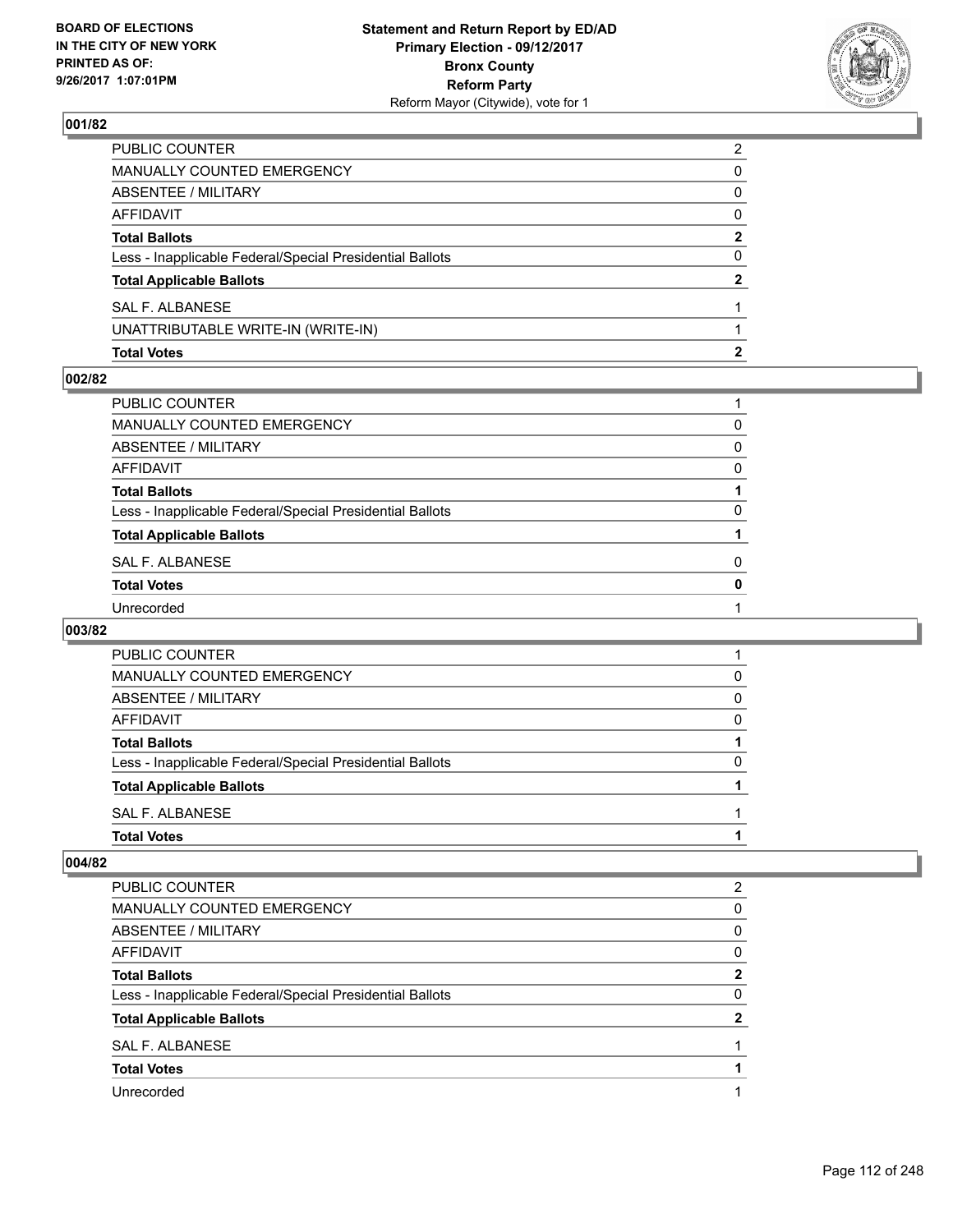

| <b>Total Votes</b>                                       | 2              |
|----------------------------------------------------------|----------------|
| UNATTRIBUTABLE WRITE-IN (WRITE-IN)                       |                |
| SAL F. ALBANESE                                          |                |
| <b>Total Applicable Ballots</b>                          | 2              |
| Less - Inapplicable Federal/Special Presidential Ballots | 0              |
| <b>Total Ballots</b>                                     | $\mathbf{2}$   |
| <b>AFFIDAVIT</b>                                         | $\Omega$       |
| <b>ABSENTEE / MILITARY</b>                               | 0              |
| MANUALLY COUNTED EMERGENCY                               | 0              |
| PUBLIC COUNTER                                           | $\overline{2}$ |

#### **006/82**

| PUBLIC COUNTER                                           |   |
|----------------------------------------------------------|---|
| MANUALLY COUNTED EMERGENCY                               | 0 |
| ABSENTEE / MILITARY                                      | 0 |
| AFFIDAVIT                                                | 0 |
| <b>Total Ballots</b>                                     |   |
| Less - Inapplicable Federal/Special Presidential Ballots | 0 |
| <b>Total Applicable Ballots</b>                          |   |
| SAL F. ALBANESE                                          |   |
| Total Votes                                              |   |
|                                                          |   |

# **007/82**

| <b>PUBLIC COUNTER</b>                                    | 3 |
|----------------------------------------------------------|---|
| MANUALLY COUNTED EMERGENCY                               | 0 |
| ABSENTEE / MILITARY                                      | 0 |
| AFFIDAVIT                                                | 0 |
| <b>Total Ballots</b>                                     | 3 |
| Less - Inapplicable Federal/Special Presidential Ballots | 0 |
| <b>Total Applicable Ballots</b>                          | з |
| SAL F. ALBANESE                                          |   |
| <b>BO DIETL (WRITE-IN)</b>                               | 2 |
| <b>Total Votes</b>                                       | 3 |

| PUBLIC COUNTER                                           | 0 |
|----------------------------------------------------------|---|
| <b>MANUALLY COUNTED EMERGENCY</b>                        | 0 |
| ABSENTEE / MILITARY                                      | 0 |
| AFFIDAVIT                                                | 0 |
| <b>Total Ballots</b>                                     | 0 |
| Less - Inapplicable Federal/Special Presidential Ballots | 0 |
| <b>Total Applicable Ballots</b>                          | O |
| SAL F. ALBANESE                                          | 0 |
| <b>Total Votes</b>                                       | O |
|                                                          |   |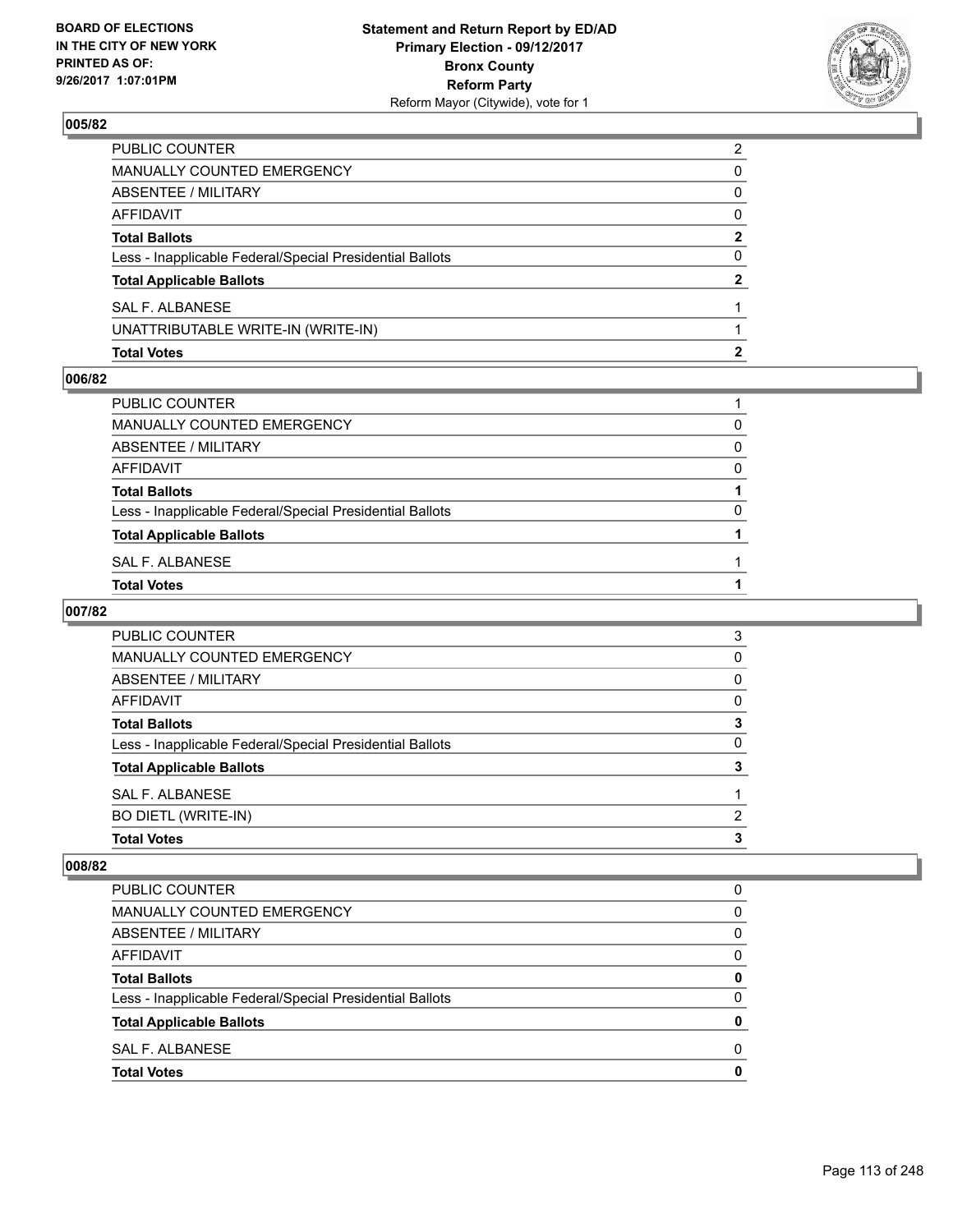

| <b>Total Votes</b>                                       | 4        |
|----------------------------------------------------------|----------|
| UNATTRIBUTABLE WRITE-IN (WRITE-IN)                       | 2        |
| SAL F. ALBANESE                                          | 2        |
| <b>Total Applicable Ballots</b>                          | 4        |
| Less - Inapplicable Federal/Special Presidential Ballots | 0        |
| <b>Total Ballots</b>                                     | 4        |
| <b>AFFIDAVIT</b>                                         | $\Omega$ |
| <b>ABSENTEE / MILITARY</b>                               |          |
| MANUALLY COUNTED EMERGENCY                               | 0        |
| PUBLIC COUNTER                                           | 3        |

#### **010/82**

| Total Votes                                              | 2            |
|----------------------------------------------------------|--------------|
| SAL F. ALBANESE                                          | 2            |
| <b>Total Applicable Ballots</b>                          | $\mathbf{2}$ |
| Less - Inapplicable Federal/Special Presidential Ballots | 0            |
| <b>Total Ballots</b>                                     | $\mathbf{2}$ |
| AFFIDAVIT                                                | 0            |
| ABSENTEE / MILITARY                                      | 0            |
| MANUALLY COUNTED EMERGENCY                               | 0            |
| PUBLIC COUNTER                                           | 2            |
|                                                          |              |

# **011/82**

| <b>PUBLIC COUNTER</b>                                    | O |
|----------------------------------------------------------|---|
| <b>MANUALLY COUNTED EMERGENCY</b>                        | O |
| ABSENTEE / MILITARY                                      | 0 |
| AFFIDAVIT                                                | O |
| <b>Total Ballots</b>                                     |   |
| Less - Inapplicable Federal/Special Presidential Ballots | n |
| <b>Total Applicable Ballots</b>                          |   |
| SAL F. ALBANESE                                          | O |
| <b>Total Votes</b>                                       |   |

| <b>Total Votes</b>                                       | 0        |
|----------------------------------------------------------|----------|
| SAL F. ALBANESE                                          | 0        |
| <b>Total Applicable Ballots</b>                          | 0        |
| Less - Inapplicable Federal/Special Presidential Ballots | 0        |
| <b>Total Ballots</b>                                     | 0        |
| AFFIDAVIT                                                | 0        |
| ABSENTEE / MILITARY                                      | $\Omega$ |
| MANUALLY COUNTED EMERGENCY                               | 0        |
| PUBLIC COUNTER                                           | 0        |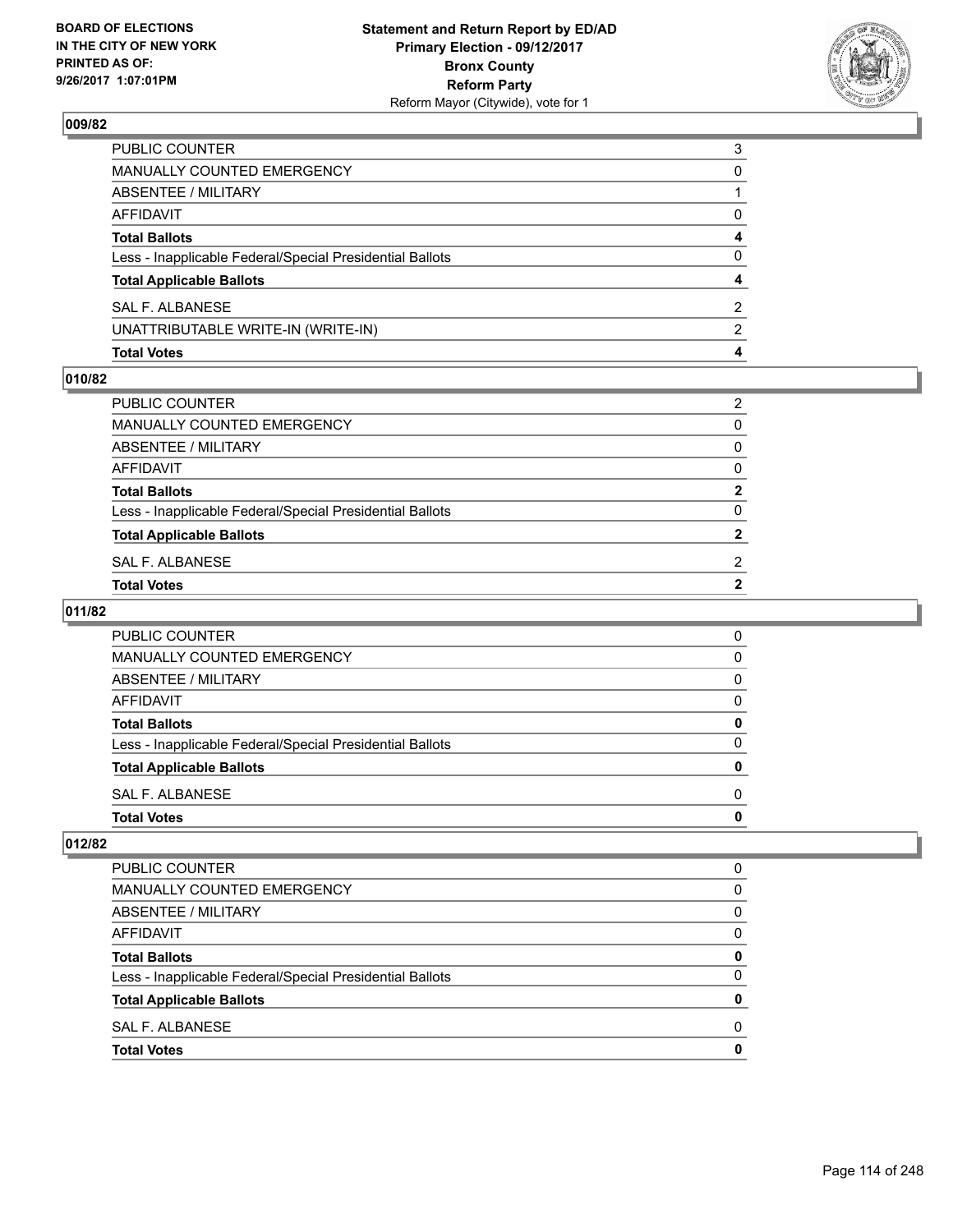

| PUBLIC COUNTER                                           | 0            |
|----------------------------------------------------------|--------------|
| MANUALLY COUNTED EMERGENCY                               | 0            |
| ABSENTEE / MILITARY                                      | 0            |
| AFFIDAVIT                                                | $\mathbf{0}$ |
| <b>Total Ballots</b>                                     | $\mathbf{0}$ |
| Less - Inapplicable Federal/Special Presidential Ballots | $\Omega$     |
| <b>Total Applicable Ballots</b>                          | $\mathbf{0}$ |
| SAL F. ALBANESE                                          | $\Omega$     |
| <b>Total Votes</b>                                       | 0            |

## **014/82**

| PUBLIC COUNTER                                           | 0            |
|----------------------------------------------------------|--------------|
| MANUALLY COUNTED EMERGENCY                               | $\mathbf{0}$ |
| ABSENTEE / MILITARY                                      | $\Omega$     |
| AFFIDAVIT                                                | $\Omega$     |
| <b>Total Ballots</b>                                     | 0            |
| Less - Inapplicable Federal/Special Presidential Ballots | $\Omega$     |
| <b>Total Applicable Ballots</b>                          | $\mathbf{0}$ |
| SAL F. ALBANESE                                          | 0            |
| Total Votes                                              | $\Omega$     |
|                                                          |              |

### **015/82**

| <b>Total Votes</b>                                       |          |
|----------------------------------------------------------|----------|
| SAL F. ALBANESE                                          |          |
| <b>Total Applicable Ballots</b>                          |          |
| Less - Inapplicable Federal/Special Presidential Ballots | 0        |
| <b>Total Ballots</b>                                     |          |
| AFFIDAVIT                                                | $\Omega$ |
| ABSENTEE / MILITARY                                      | 0        |
| <b>MANUALLY COUNTED EMERGENCY</b>                        | 0        |
| PUBLIC COUNTER                                           |          |

| PUBLIC COUNTER                                           | ŋ |
|----------------------------------------------------------|---|
| MANUALLY COUNTED EMERGENCY                               | 0 |
| ABSENTEE / MILITARY                                      |   |
| <b>AFFIDAVIT</b>                                         | 0 |
| <b>Total Ballots</b>                                     |   |
| Less - Inapplicable Federal/Special Presidential Ballots | 0 |
| <b>Total Applicable Ballots</b>                          |   |
| SAL F. ALBANESE                                          |   |
| <b>Total Votes</b>                                       |   |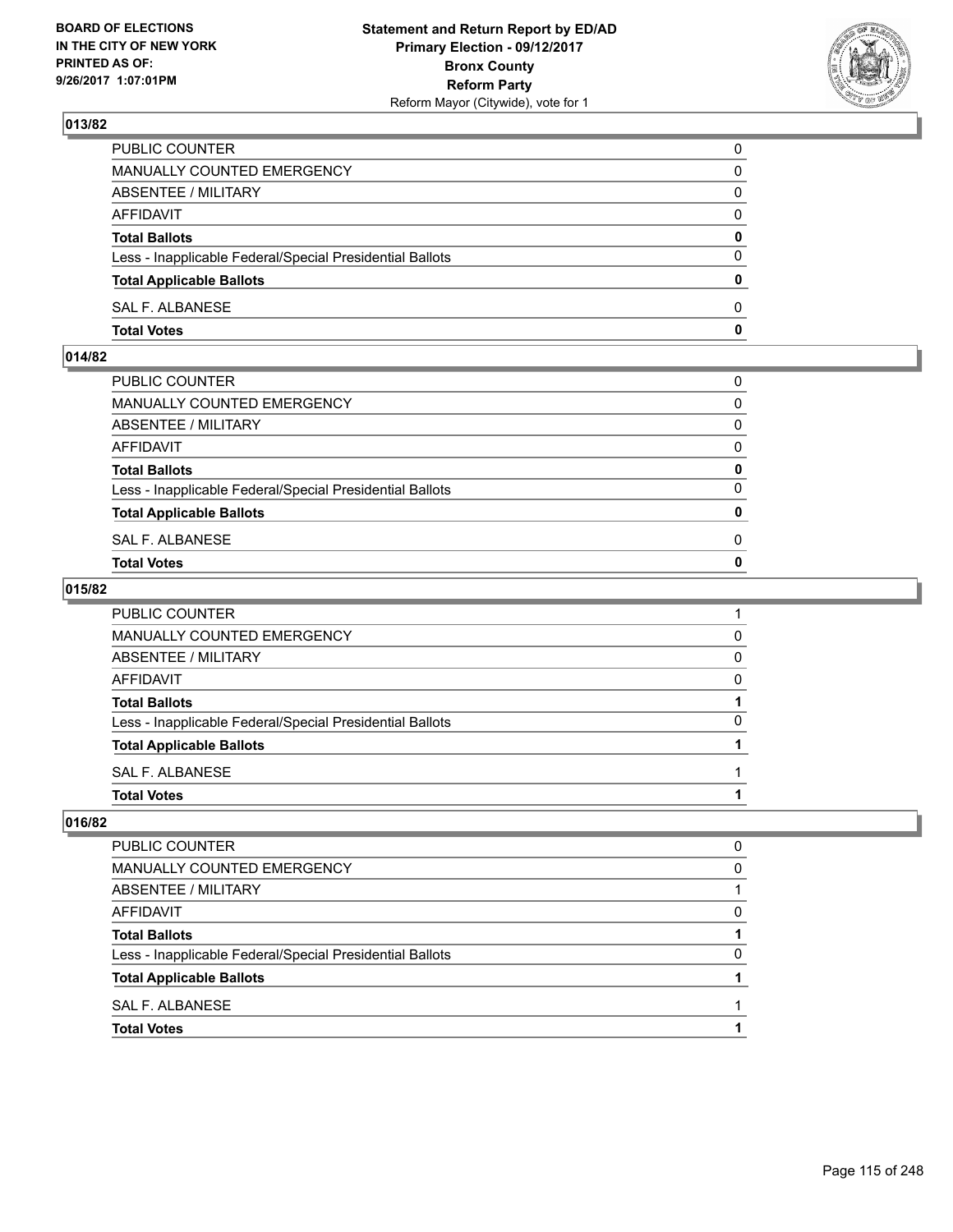

| PUBLIC COUNTER                                           | 0        |
|----------------------------------------------------------|----------|
| <b>MANUALLY COUNTED EMERGENCY</b>                        | 0        |
| ABSENTEE / MILITARY                                      | 0        |
| <b>AFFIDAVIT</b>                                         | $\Omega$ |
| <b>Total Ballots</b>                                     | 0        |
| Less - Inapplicable Federal/Special Presidential Ballots | $\Omega$ |
| <b>Total Applicable Ballots</b>                          | 0        |
| SAL F. ALBANESE                                          | 0        |
| <b>Total Votes</b>                                       | 0        |

## **018/82**

| PUBLIC COUNTER                                           | 0            |
|----------------------------------------------------------|--------------|
| MANUALLY COUNTED EMERGENCY                               | $\mathbf{0}$ |
| ABSENTEE / MILITARY                                      | $\Omega$     |
| AFFIDAVIT                                                | $\Omega$     |
| <b>Total Ballots</b>                                     | 0            |
| Less - Inapplicable Federal/Special Presidential Ballots | $\Omega$     |
| <b>Total Applicable Ballots</b>                          | $\mathbf{0}$ |
| SAL F. ALBANESE                                          | 0            |
| Total Votes                                              | $\Omega$     |
|                                                          |              |

### **019/82**

| <b>Total Votes</b>                                       | 0 |
|----------------------------------------------------------|---|
| SAL F. ALBANESE                                          | 0 |
| <b>Total Applicable Ballots</b>                          | 0 |
| Less - Inapplicable Federal/Special Presidential Ballots | 0 |
| <b>Total Ballots</b>                                     | 0 |
| AFFIDAVIT                                                | 0 |
| ABSENTEE / MILITARY                                      | 0 |
| <b>MANUALLY COUNTED EMERGENCY</b>                        | 0 |
| PUBLIC COUNTER                                           | 0 |

| O |
|---|
| 0 |
| 0 |
| 0 |
| 0 |
| 0 |
| 0 |
| 0 |
| O |
|   |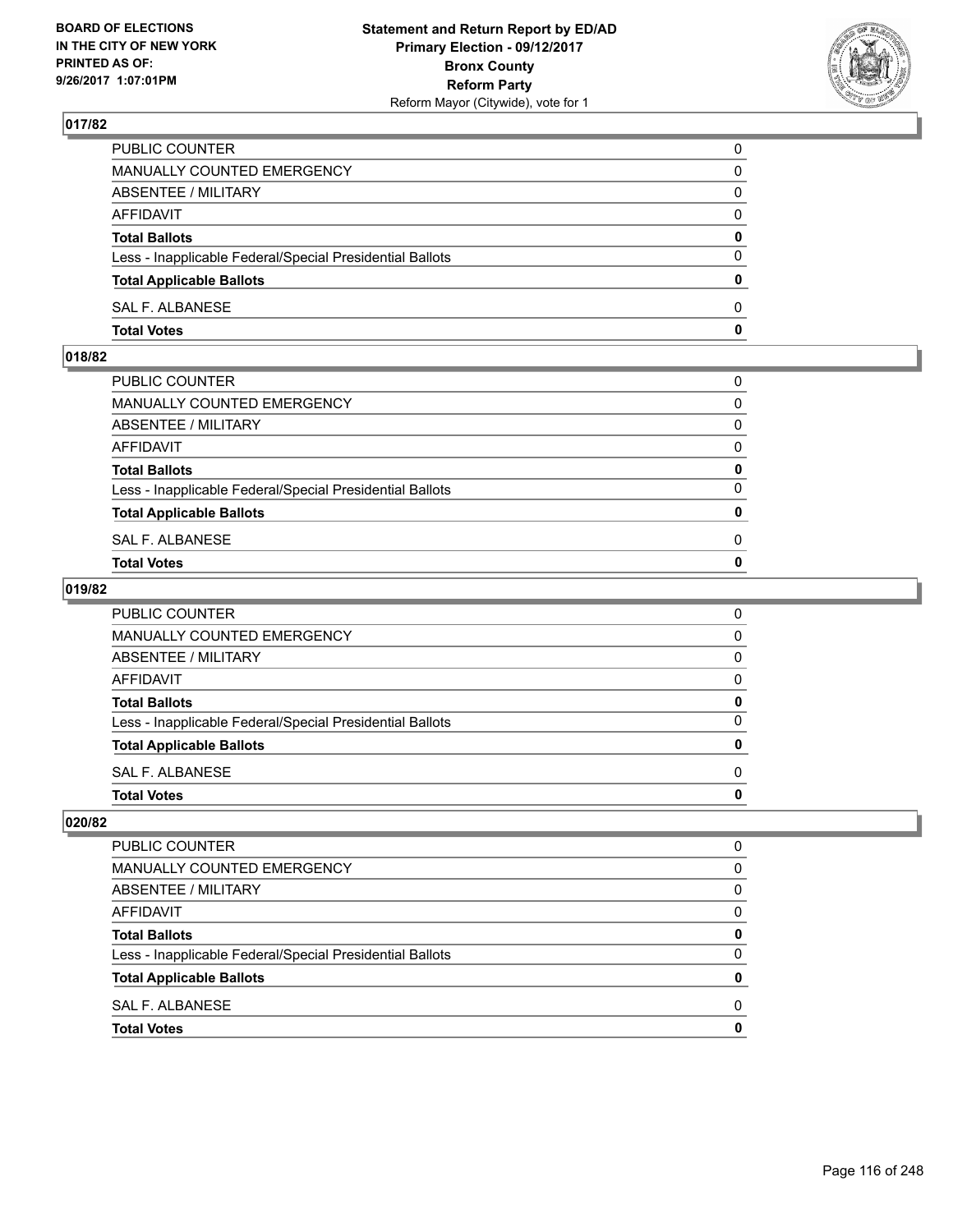

| PUBLIC COUNTER                                           | 3            |
|----------------------------------------------------------|--------------|
| MANUALLY COUNTED EMERGENCY                               | 0            |
| ABSENTEE / MILITARY                                      | 0            |
| AFFIDAVIT                                                | 0            |
| Total Ballots                                            | 3            |
| Less - Inapplicable Federal/Special Presidential Ballots | $\mathbf{0}$ |
| <b>Total Applicable Ballots</b>                          | 3            |
| SAL F. ALBANESE                                          |              |
| BILL DE BLASIO (WRITE-IN)                                |              |
| <b>Total Votes</b>                                       | 2            |
| Unrecorded                                               |              |

### **022/82**

| PUBLIC COUNTER                                           |   |
|----------------------------------------------------------|---|
| <b>MANUALLY COUNTED EMERGENCY</b>                        | 0 |
| ABSENTEE / MILITARY                                      | 0 |
| <b>AFFIDAVIT</b>                                         | 0 |
| <b>Total Ballots</b>                                     |   |
| Less - Inapplicable Federal/Special Presidential Ballots | 0 |
| <b>Total Applicable Ballots</b>                          |   |
| SAL F. ALBANESE                                          |   |
| <b>Total Votes</b>                                       |   |

### **023/82**

| <b>PUBLIC COUNTER</b>                                    | 4        |
|----------------------------------------------------------|----------|
| MANUALLY COUNTED EMERGENCY                               | 0        |
| ABSENTEE / MILITARY                                      | 0        |
| AFFIDAVIT                                                | 0        |
| <b>Total Ballots</b>                                     | 4        |
| Less - Inapplicable Federal/Special Presidential Ballots | $\Omega$ |
| <b>Total Applicable Ballots</b>                          | 4        |
| SAL F. ALBANESE                                          |          |
| BILL DE BLASIO (WRITE-IN)                                |          |
| <b>Total Votes</b>                                       | 2        |
| Unrecorded                                               | 2        |

| <b>PUBLIC COUNTER</b>                                    |   |
|----------------------------------------------------------|---|
| <b>MANUALLY COUNTED EMERGENCY</b>                        | 0 |
| ABSENTEE / MILITARY                                      | 0 |
| AFFIDAVIT                                                | 0 |
| <b>Total Ballots</b>                                     |   |
| Less - Inapplicable Federal/Special Presidential Ballots | 0 |
| <b>Total Applicable Ballots</b>                          |   |
| SAL F. ALBANESE                                          | 0 |
| UNATTRIBUTABLE WRITE-IN (WRITE-IN)                       |   |
| <b>Total Votes</b>                                       |   |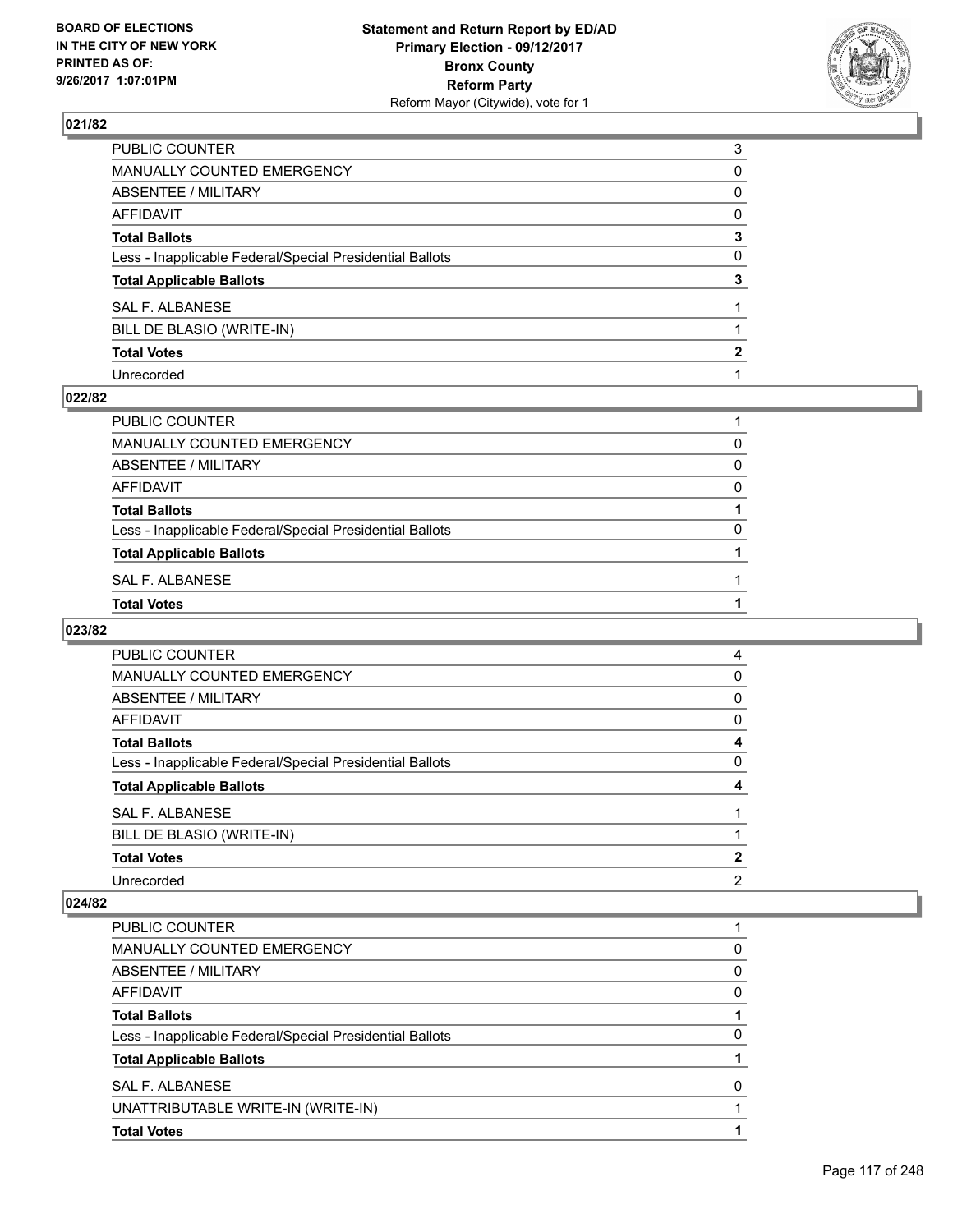

| <b>Total Votes</b>                                       |              |
|----------------------------------------------------------|--------------|
| MARK GJONAJ (WRITE-IN)                                   |              |
| SAL F. ALBANESE                                          |              |
| <b>Total Applicable Ballots</b>                          | $\mathbf{2}$ |
| Less - Inapplicable Federal/Special Presidential Ballots | 0            |
| <b>Total Ballots</b>                                     | 2            |
| AFFIDAVIT                                                | 0            |
| ABSENTEE / MILITARY                                      |              |
| MANUALLY COUNTED EMERGENCY                               | 0            |
| PUBLIC COUNTER                                           |              |

### **026/82**

| Total Votes                                              | 0 |
|----------------------------------------------------------|---|
| SAL F. ALBANESE                                          | 0 |
| <b>Total Applicable Ballots</b>                          | 0 |
| Less - Inapplicable Federal/Special Presidential Ballots | 0 |
| <b>Total Ballots</b>                                     | 0 |
| AFFIDAVIT                                                | 0 |
| ABSENTEE / MILITARY                                      | 0 |
| MANUALLY COUNTED EMERGENCY                               | 0 |
| PUBLIC COUNTER                                           | 0 |
|                                                          |   |

# **027/82**

| PUBLIC COUNTER                                           | 0 |
|----------------------------------------------------------|---|
| <b>MANUALLY COUNTED EMERGENCY</b>                        | 0 |
| ABSENTEE / MILITARY                                      | 0 |
| AFFIDAVIT                                                | 0 |
| <b>Total Ballots</b>                                     | O |
| Less - Inapplicable Federal/Special Presidential Ballots | O |
| <b>Total Applicable Ballots</b>                          | n |
| SAL F. ALBANESE                                          | 0 |
| <b>Total Votes</b>                                       |   |

| <b>Total Votes</b>                                       | 0        |
|----------------------------------------------------------|----------|
| SAL F. ALBANESE                                          | 0        |
| <b>Total Applicable Ballots</b>                          | 0        |
| Less - Inapplicable Federal/Special Presidential Ballots | $\Omega$ |
| <b>Total Ballots</b>                                     | 0        |
| AFFIDAVIT                                                | 0        |
| ABSENTEE / MILITARY                                      | $\Omega$ |
| MANUALLY COUNTED EMERGENCY                               | 0        |
| <b>PUBLIC COUNTER</b>                                    | 0        |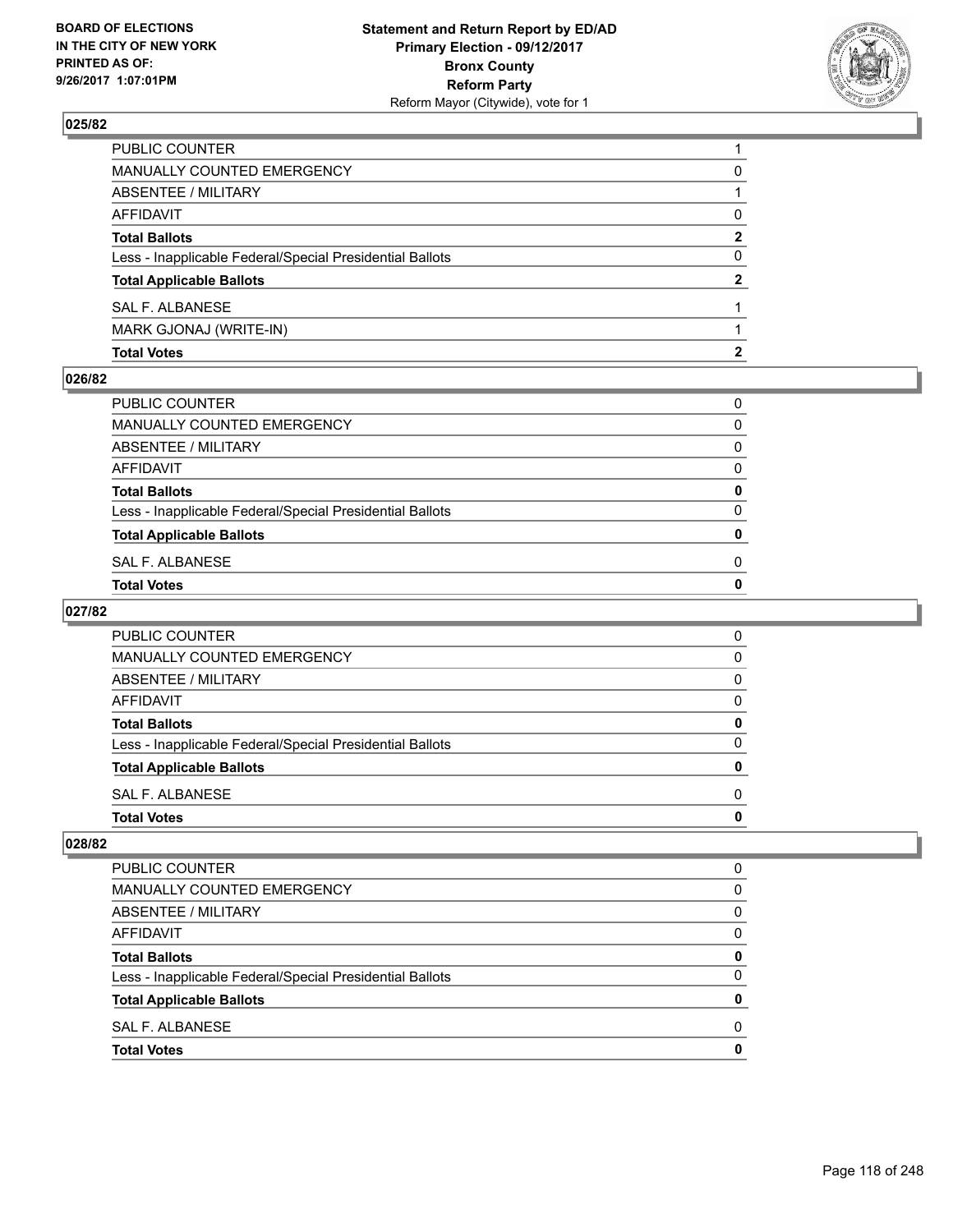

| PUBLIC COUNTER                                           | 0            |
|----------------------------------------------------------|--------------|
| MANUALLY COUNTED EMERGENCY                               | $\Omega$     |
| ABSENTEE / MILITARY                                      | $\mathbf{0}$ |
| AFFIDAVIT                                                | 0            |
| <b>Total Ballots</b>                                     | 0            |
| Less - Inapplicable Federal/Special Presidential Ballots | $\mathbf{0}$ |
| <b>Total Applicable Ballots</b>                          | $\bf{0}$     |
| SAL F. ALBANESE                                          | $\Omega$     |
| <b>Total Votes</b>                                       | $\mathbf{0}$ |

## **030/82**

| PUBLIC COUNTER                                           |              |
|----------------------------------------------------------|--------------|
| MANUALLY COUNTED EMERGENCY                               | 0            |
| <b>ABSENTEE / MILITARY</b>                               | 0            |
| AFFIDAVIT                                                | 0            |
| Total Ballots                                            |              |
| Less - Inapplicable Federal/Special Presidential Ballots | 0            |
| <b>Total Applicable Ballots</b>                          |              |
| SAL F. ALBANESE                                          | 0            |
| <b>Total Votes</b>                                       | $\mathbf{0}$ |
| Unrecorded                                               |              |
|                                                          |              |

### **031/82**

| PUBLIC COUNTER                                           | 14 |
|----------------------------------------------------------|----|
| <b>MANUALLY COUNTED EMERGENCY</b>                        | 0  |
| ABSENTEE / MILITARY                                      | 0  |
| AFFIDAVIT                                                | 0  |
| <b>Total Ballots</b>                                     | 14 |
| Less - Inapplicable Federal/Special Presidential Ballots | 0  |
| <b>Total Applicable Ballots</b>                          | 14 |
| SAL F. ALBANESE                                          | 4  |
| UNATTRIBUTABLE WRITE-IN (WRITE-IN)                       | 3  |
| <b>Total Votes</b>                                       |    |
| Unrecorded                                               |    |

| <b>PUBLIC COUNTER</b>                                    | 0            |
|----------------------------------------------------------|--------------|
| <b>MANUALLY COUNTED EMERGENCY</b>                        | 0            |
| ABSENTEE / MILITARY                                      | 0            |
| AFFIDAVIT                                                | 0            |
| <b>Total Ballots</b>                                     | 0            |
| Less - Inapplicable Federal/Special Presidential Ballots | $\Omega$     |
| <b>Total Applicable Ballots</b>                          | 0            |
| SAL F. ALBANESE                                          | <sup>0</sup> |
| <b>Total Votes</b>                                       | 0            |
|                                                          |              |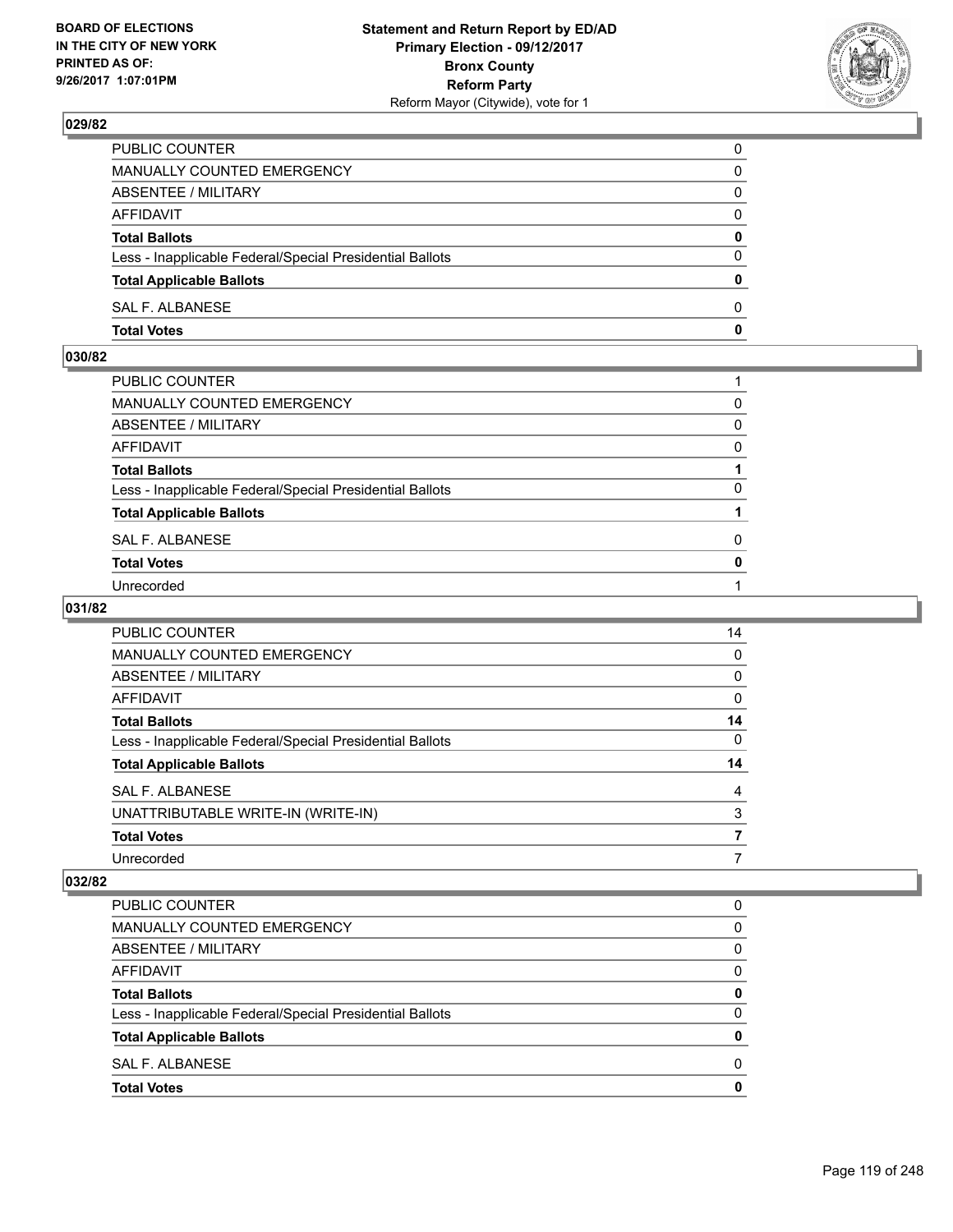

| PUBLIC COUNTER                                           |          |
|----------------------------------------------------------|----------|
| MANUALLY COUNTED EMERGENCY                               | 0        |
| ABSENTEE / MILITARY                                      | 0        |
| AFFIDAVIT                                                | 0        |
| <b>Total Ballots</b>                                     |          |
| Less - Inapplicable Federal/Special Presidential Ballots | $\Omega$ |
| <b>Total Applicable Ballots</b>                          |          |
| SAL F. ALBANESE                                          |          |
| <b>Total Votes</b>                                       |          |

### **034/82**

| MANUALLY COUNTED EMERGENCY                               |              |
|----------------------------------------------------------|--------------|
| ABSENTEE / MILITARY                                      | $\Omega$     |
| AFFIDAVIT                                                | $\mathbf{0}$ |
| <b>Total Ballots</b>                                     | $\mathbf{0}$ |
| Less - Inapplicable Federal/Special Presidential Ballots | $\Omega$     |
| <b>Total Applicable Ballots</b>                          | $\mathbf{0}$ |
| SAL F. ALBANESE                                          | 0            |
| <b>Total Votes</b>                                       | $\mathbf{0}$ |
|                                                          |              |

### **035/82**

| <b>Total Votes</b>                                       |   |
|----------------------------------------------------------|---|
| SAL F. ALBANESE                                          |   |
| <b>Total Applicable Ballots</b>                          |   |
| Less - Inapplicable Federal/Special Presidential Ballots | 0 |
| <b>Total Ballots</b>                                     |   |
| AFFIDAVIT                                                | 0 |
| ABSENTEE / MILITARY                                      |   |
| <b>MANUALLY COUNTED EMERGENCY</b>                        | 0 |
| PUBLIC COUNTER                                           | 0 |

| PUBLIC COUNTER                                           |              |
|----------------------------------------------------------|--------------|
| <b>MANUALLY COUNTED EMERGENCY</b>                        | O            |
| ABSENTEE / MILITARY                                      | <sup>0</sup> |
| <b>AFFIDAVIT</b>                                         | O            |
| <b>Total Ballots</b>                                     | 0            |
| Less - Inapplicable Federal/Special Presidential Ballots |              |
| <b>Total Applicable Ballots</b>                          |              |
| SAL F. ALBANESE                                          | O            |
| <b>Total Votes</b>                                       |              |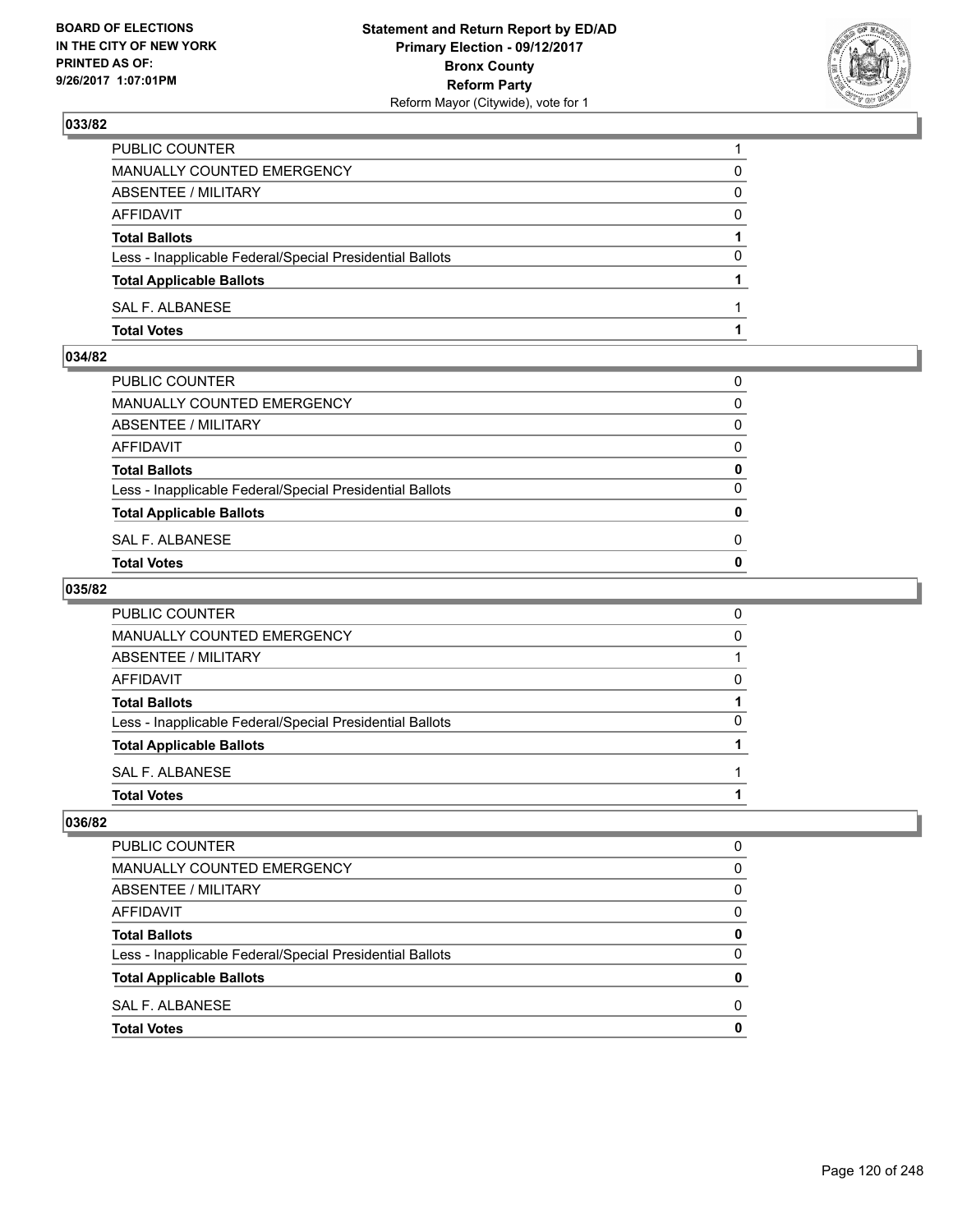

| PUBLIC COUNTER                                           | 3            |
|----------------------------------------------------------|--------------|
| MANUALLY COUNTED EMERGENCY                               | 0            |
| ABSENTEE / MILITARY                                      | 0            |
| AFFIDAVIT                                                | 0            |
| <b>Total Ballots</b>                                     | 3            |
| Less - Inapplicable Federal/Special Presidential Ballots | $\mathbf{0}$ |
| <b>Total Applicable Ballots</b>                          | 3            |
| SAL F. ALBANESE                                          | 3            |
| <b>Total Votes</b>                                       | 3            |

### **038/82**

| MANUALLY COUNTED EMERGENCY                               |              |
|----------------------------------------------------------|--------------|
| ABSENTEE / MILITARY                                      | $\Omega$     |
| AFFIDAVIT                                                | $\mathbf{0}$ |
| <b>Total Ballots</b>                                     | $\mathbf{0}$ |
| Less - Inapplicable Federal/Special Presidential Ballots | $\Omega$     |
| <b>Total Applicable Ballots</b>                          | $\mathbf{0}$ |
| SAL F. ALBANESE                                          | 0            |
| <b>Total Votes</b>                                       | $\mathbf{0}$ |
|                                                          |              |

### **039/82**

| <b>Total Votes</b>                                       |              |
|----------------------------------------------------------|--------------|
| SAL F. ALBANESE                                          |              |
| <b>Total Applicable Ballots</b>                          |              |
| Less - Inapplicable Federal/Special Presidential Ballots | $\Omega$     |
| <b>Total Ballots</b>                                     |              |
| <b>AFFIDAVIT</b>                                         | 0            |
| <b>ABSENTEE / MILITARY</b>                               | $\mathbf{0}$ |
| MANUALLY COUNTED EMERGENCY                               | 0            |
| PUBLIC COUNTER                                           |              |

| <b>PUBLIC COUNTER</b>                                    | 3 |
|----------------------------------------------------------|---|
| MANUALLY COUNTED EMERGENCY                               | 0 |
| ABSENTEE / MILITARY                                      | 0 |
| AFFIDAVIT                                                | 0 |
| <b>Total Ballots</b>                                     | 3 |
| Less - Inapplicable Federal/Special Presidential Ballots | 0 |
| <b>Total Applicable Ballots</b>                          | 3 |
| SAL F. ALBANESE                                          | 2 |
| <b>Total Votes</b>                                       | 2 |
| Unrecorded                                               |   |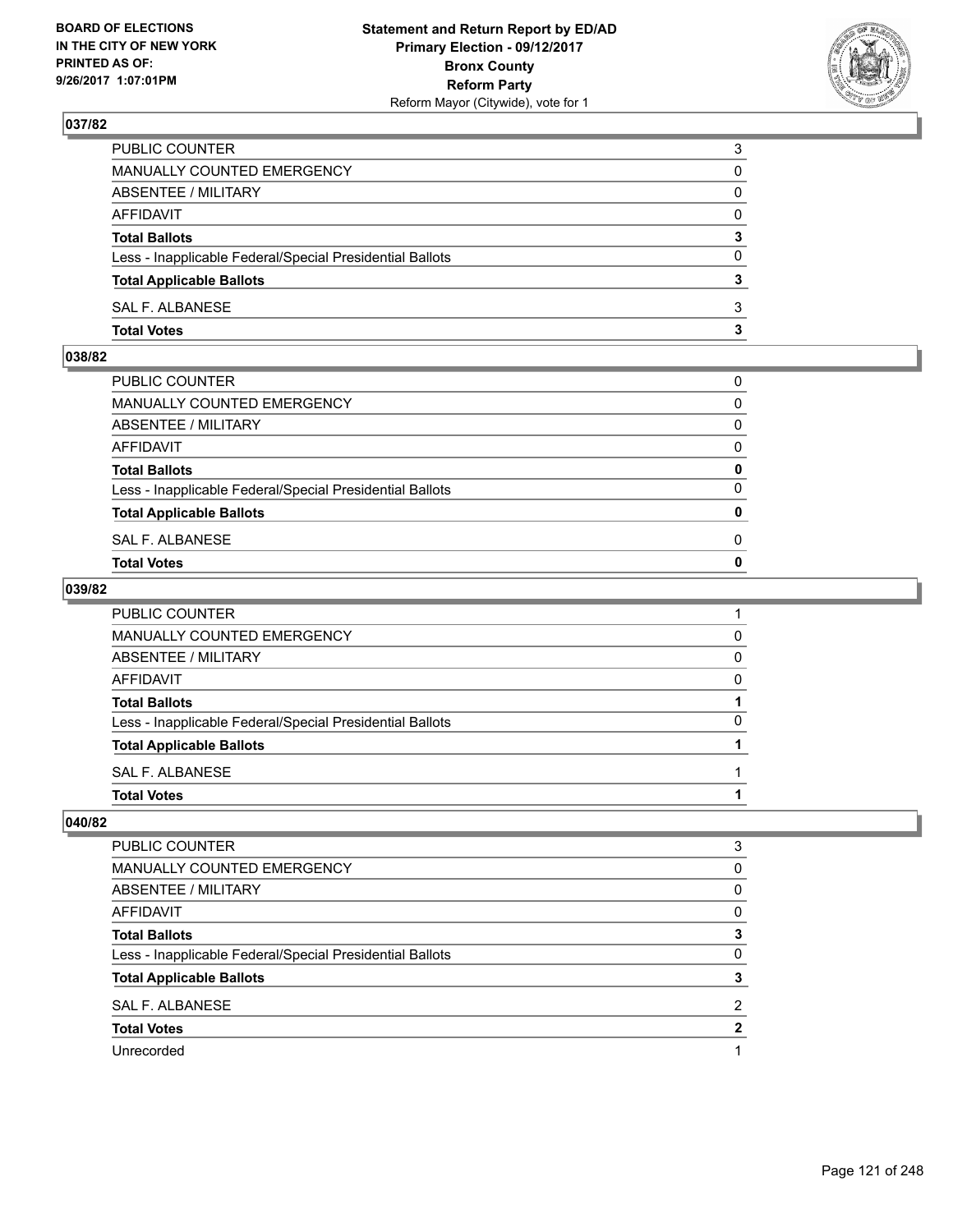

| PUBLIC COUNTER                                           | 0            |
|----------------------------------------------------------|--------------|
| MANUALLY COUNTED EMERGENCY                               | $\Omega$     |
| ABSENTEE / MILITARY                                      | $\mathbf{0}$ |
| AFFIDAVIT                                                | 0            |
| <b>Total Ballots</b>                                     | 0            |
| Less - Inapplicable Federal/Special Presidential Ballots | $\mathbf{0}$ |
| <b>Total Applicable Ballots</b>                          | $\bf{0}$     |
| SAL F. ALBANESE                                          | $\Omega$     |
| <b>Total Votes</b>                                       | $\mathbf{0}$ |

### **042/82**

| <b>Total Votes</b>                                       | $\mathbf{0}$ |
|----------------------------------------------------------|--------------|
| SAL F. ALBANESE                                          | 0            |
| <b>Total Applicable Ballots</b>                          | $\mathbf{0}$ |
| Less - Inapplicable Federal/Special Presidential Ballots | $\Omega$     |
| <b>Total Ballots</b>                                     | 0            |
| AFFIDAVIT                                                | $\Omega$     |
| ABSENTEE / MILITARY                                      | $\Omega$     |
| MANUALLY COUNTED EMERGENCY                               | $\Omega$     |
| PUBLIC COUNTER                                           | 0            |
|                                                          |              |

### **043/82**

| <b>Total Votes</b>                                       | 0            |
|----------------------------------------------------------|--------------|
| SAL F. ALBANESE                                          | $\Omega$     |
| <b>Total Applicable Ballots</b>                          | 0            |
| Less - Inapplicable Federal/Special Presidential Ballots | $\Omega$     |
| <b>Total Ballots</b>                                     | 0            |
| <b>AFFIDAVIT</b>                                         | 0            |
| <b>ABSENTEE / MILITARY</b>                               | $\mathbf{0}$ |
| MANUALLY COUNTED EMERGENCY                               | $\mathbf{0}$ |
| PUBLIC COUNTER                                           | 0            |

| PUBLIC COUNTER                                           |   |
|----------------------------------------------------------|---|
| MANUALLY COUNTED EMERGENCY                               | 0 |
| ABSENTEE / MILITARY                                      | 0 |
| AFFIDAVIT                                                | 0 |
| <b>Total Ballots</b>                                     |   |
| Less - Inapplicable Federal/Special Presidential Ballots | 0 |
| <b>Total Applicable Ballots</b>                          |   |
| SAL F. ALBANESE                                          | 0 |
| BILL DE BLASIO (WRITE-IN)                                |   |
| <b>Total Votes</b>                                       |   |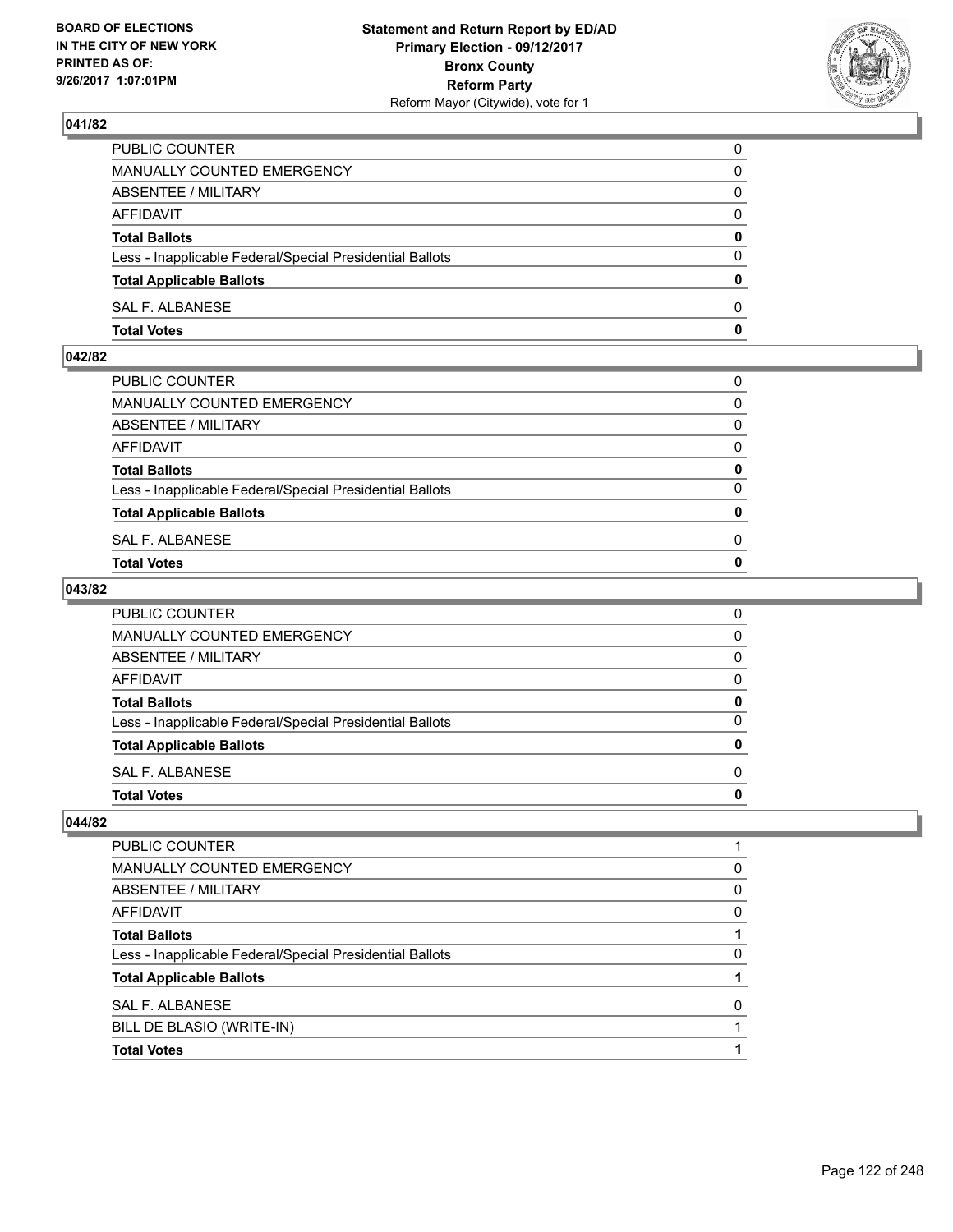

| PUBLIC COUNTER                                           | 0            |
|----------------------------------------------------------|--------------|
| MANUALLY COUNTED EMERGENCY                               | $\mathbf{0}$ |
| ABSENTEE / MILITARY                                      | 0            |
| AFFIDAVIT                                                | 0            |
| <b>Total Ballots</b>                                     | 0            |
| Less - Inapplicable Federal/Special Presidential Ballots | $\mathbf{0}$ |
| <b>Total Applicable Ballots</b>                          | $\mathbf{0}$ |
| SAL F. ALBANESE                                          | $\Omega$     |
| <b>Total Votes</b>                                       | $\mathbf{0}$ |

### **046/82**

| PUBLIC COUNTER                                           | 2              |
|----------------------------------------------------------|----------------|
| MANUALLY COUNTED EMERGENCY                               | $\mathbf{0}$   |
| ABSENTEE / MILITARY                                      | $\mathbf{0}$   |
| AFFIDAVIT                                                | $\mathbf{0}$   |
| <b>Total Ballots</b>                                     | $\mathbf{2}$   |
| Less - Inapplicable Federal/Special Presidential Ballots | $\Omega$       |
| <b>Total Applicable Ballots</b>                          | $\overline{2}$ |
| SAL F. ALBANESE                                          | 2              |
| Total Votes                                              | $\overline{2}$ |
|                                                          |                |

### **047/82**

| <b>Total Votes</b>                                       | 0 |
|----------------------------------------------------------|---|
| SAL F. ALBANESE                                          | 0 |
| <b>Total Applicable Ballots</b>                          | 0 |
| Less - Inapplicable Federal/Special Presidential Ballots | 0 |
| <b>Total Ballots</b>                                     | 0 |
| AFFIDAVIT                                                | 0 |
| ABSENTEE / MILITARY                                      | 0 |
| <b>MANUALLY COUNTED EMERGENCY</b>                        | 0 |
| PUBLIC COUNTER                                           | 0 |

| PUBLIC COUNTER                                           |              |
|----------------------------------------------------------|--------------|
| <b>MANUALLY COUNTED EMERGENCY</b>                        | O            |
| ABSENTEE / MILITARY                                      | <sup>0</sup> |
| <b>AFFIDAVIT</b>                                         | O            |
| <b>Total Ballots</b>                                     | 0            |
| Less - Inapplicable Federal/Special Presidential Ballots |              |
| <b>Total Applicable Ballots</b>                          |              |
| SAL F. ALBANESE                                          | O            |
| <b>Total Votes</b>                                       |              |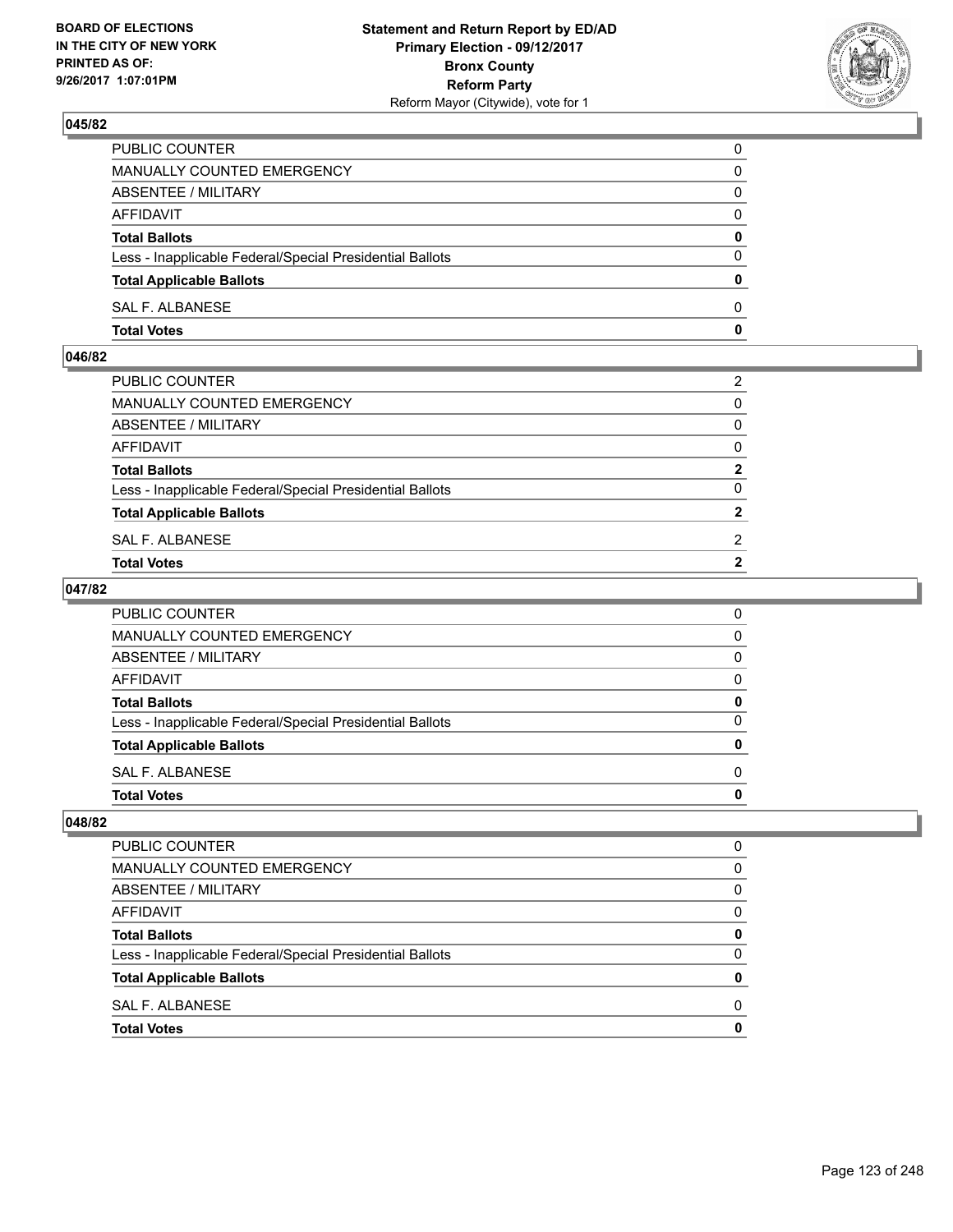

| PUBLIC COUNTER                                           | 3            |
|----------------------------------------------------------|--------------|
| MANUALLY COUNTED EMERGENCY                               | 0            |
| ABSENTEE / MILITARY                                      | 0            |
| AFFIDAVIT                                                | $\mathbf{0}$ |
| <b>Total Ballots</b>                                     | 3            |
| Less - Inapplicable Federal/Special Presidential Ballots | 0            |
| <b>Total Applicable Ballots</b>                          |              |
| SAL F. ALBANESE                                          | 3            |
| <b>Total Votes</b>                                       | 3            |

## **050/82**

| PUBLIC COUNTER                                           | 0        |
|----------------------------------------------------------|----------|
| MANUALLY COUNTED EMERGENCY                               | $\Omega$ |
| ABSENTEE / MILITARY                                      |          |
| AFFIDAVIT                                                | 0        |
| <b>Total Ballots</b>                                     |          |
| Less - Inapplicable Federal/Special Presidential Ballots | $\Omega$ |
| <b>Total Applicable Ballots</b>                          |          |
| SAL F. ALBANESE                                          |          |
| <b>Total Votes</b>                                       |          |
|                                                          |          |

### **051/82**

| <b>PUBLIC COUNTER</b>                                    | 4        |
|----------------------------------------------------------|----------|
| <b>MANUALLY COUNTED EMERGENCY</b>                        | 0        |
| <b>ABSENTEE / MILITARY</b>                               | $\Omega$ |
| <b>AFFIDAVIT</b>                                         | 0        |
| <b>Total Ballots</b>                                     | 4        |
| Less - Inapplicable Federal/Special Presidential Ballots | 0        |
| <b>Total Applicable Ballots</b>                          | 4        |
| <b>SAL F. ALBANESE</b>                                   |          |
| BILL DE BLASIO (WRITE-IN)                                |          |
| NICOLE MALLIOTAKIS (WRITE-IN)                            | 2        |
| <b>Total Votes</b>                                       | 4        |

| <b>PUBLIC COUNTER</b>                                    | 4 |
|----------------------------------------------------------|---|
| <b>MANUALLY COUNTED EMERGENCY</b>                        | 0 |
| ABSENTEE / MILITARY                                      |   |
| <b>AFFIDAVIT</b>                                         | 0 |
| <b>Total Ballots</b>                                     | 5 |
| Less - Inapplicable Federal/Special Presidential Ballots | 0 |
| <b>Total Applicable Ballots</b>                          | 5 |
| <b>SAL F. ALBANESE</b>                                   | 4 |
| <b>BO DIETL (WRITE-IN)</b>                               |   |
| <b>Total Votes</b>                                       | 5 |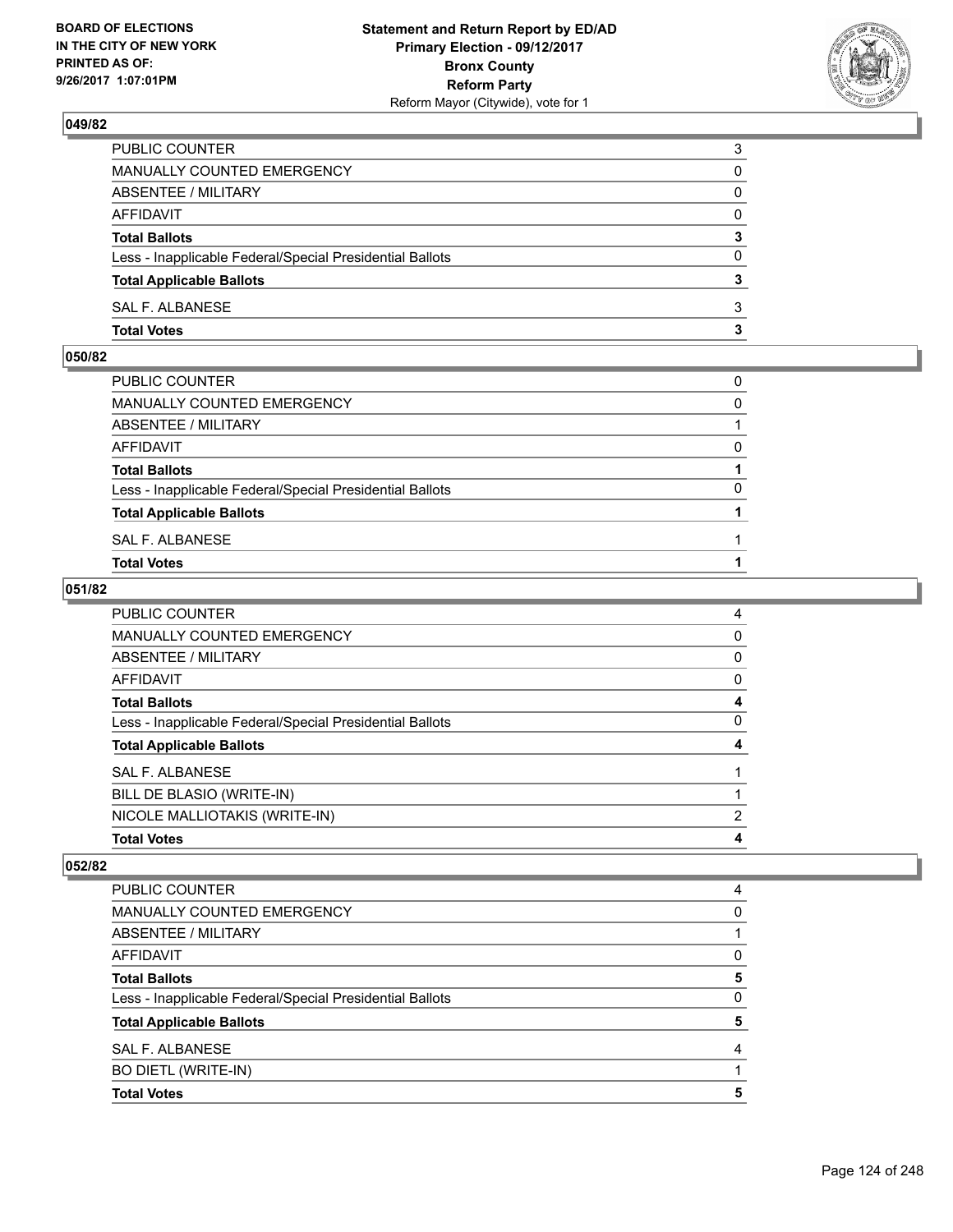

| <b>Total Votes</b>                                       |              |
|----------------------------------------------------------|--------------|
| MICHAEL TOLKIN (WRITE-IN)                                |              |
| SAL F. ALBANESE                                          | <sup>0</sup> |
| <b>Total Applicable Ballots</b>                          |              |
| Less - Inapplicable Federal/Special Presidential Ballots | 0            |
| <b>Total Ballots</b>                                     |              |
| AFFIDAVIT                                                | 0            |
| <b>ABSENTEE / MILITARY</b>                               | 0            |
| MANUALLY COUNTED EMERGENCY                               | 0            |
| PUBLIC COUNTER                                           |              |

#### **054/82**

| PUBLIC COUNTER                                           | 0            |
|----------------------------------------------------------|--------------|
| MANUALLY COUNTED EMERGENCY                               | 0            |
| ABSENTEE / MILITARY                                      | 0            |
| AFFIDAVIT                                                | 0            |
| <b>Total Ballots</b>                                     | 0            |
| Less - Inapplicable Federal/Special Presidential Ballots | 0            |
| <b>Total Applicable Ballots</b>                          | $\mathbf{0}$ |
| SAL F. ALBANESE                                          | 0            |
| <b>Total Votes</b>                                       | 0            |
|                                                          |              |

| <b>PUBLIC COUNTER</b>                                    | 3 |
|----------------------------------------------------------|---|
| <b>MANUALLY COUNTED EMERGENCY</b>                        | 0 |
| ABSENTEE / MILITARY                                      | 0 |
| AFFIDAVIT                                                | 0 |
| <b>Total Ballots</b>                                     | 3 |
| Less - Inapplicable Federal/Special Presidential Ballots | 0 |
| <b>Total Applicable Ballots</b>                          | 3 |
| <b>SAL F. ALBANESE</b>                                   | 0 |
| BILL DE BLASIO (WRITE-IN)                                |   |
| <b>JOSHUA THOMAS (WRITE-IN)</b>                          |   |
| MARK GJONAJ (WRITE-IN)                                   |   |
| <b>Total Votes</b>                                       |   |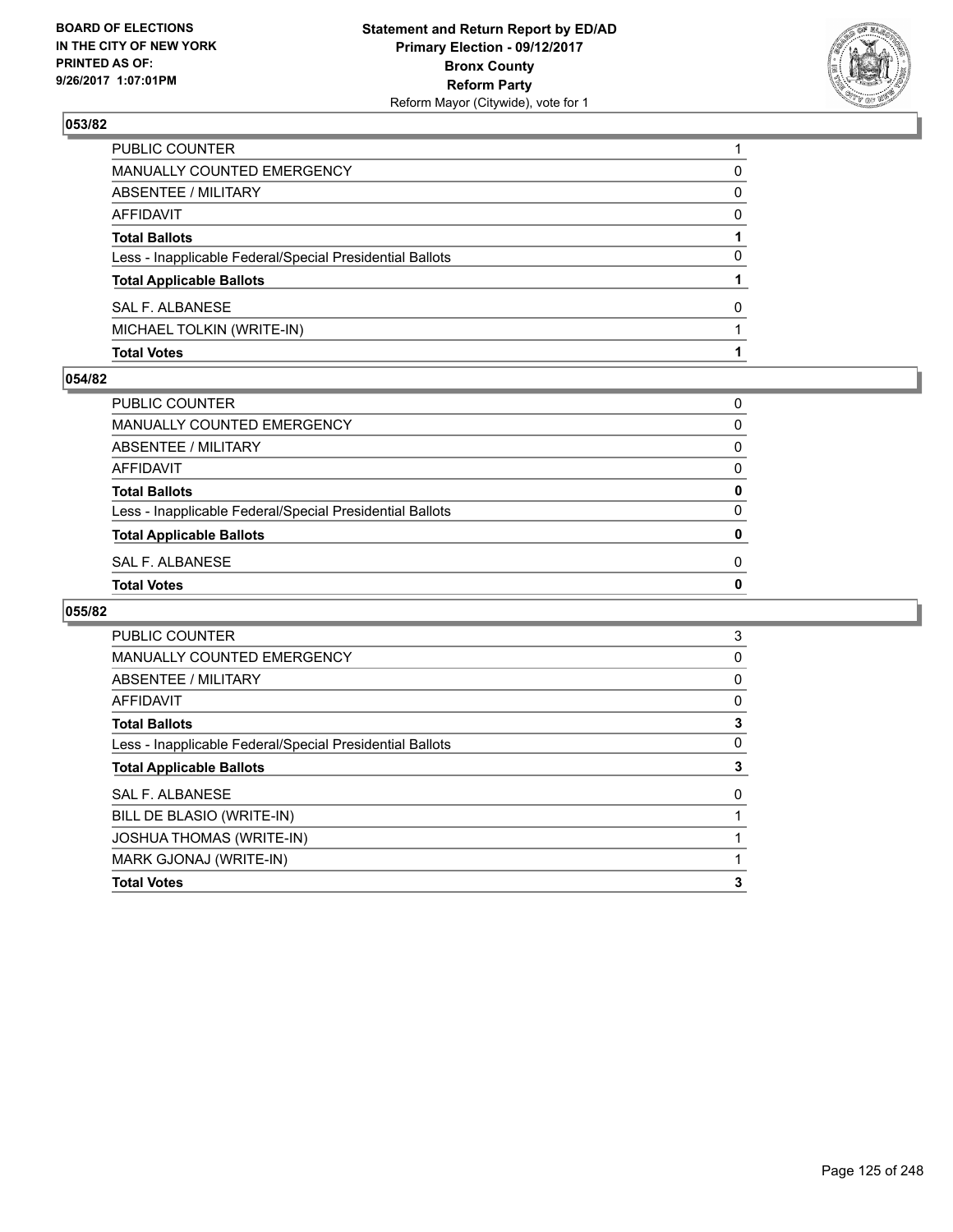

| PUBLIC COUNTER                                           | 5 |
|----------------------------------------------------------|---|
| MANUALLY COUNTED EMERGENCY                               | 0 |
| ABSENTEE / MILITARY                                      | 0 |
| AFFIDAVIT                                                | 0 |
| <b>Total Ballots</b>                                     | 5 |
| Less - Inapplicable Federal/Special Presidential Ballots | 0 |
| <b>Total Applicable Ballots</b>                          | 5 |
| SAL F. ALBANESE                                          | 3 |
| NICOLE MALLIOTAKIS (WRITE-IN)                            |   |
| <b>Total Votes</b>                                       | 4 |
|                                                          |   |

## **057/82**

| PUBLIC COUNTER                                           | 3 |
|----------------------------------------------------------|---|
| <b>MANUALLY COUNTED EMERGENCY</b>                        | 0 |
| ABSENTEE / MILITARY                                      | 0 |
| AFFIDAVIT                                                | 0 |
| <b>Total Ballots</b>                                     | 3 |
| Less - Inapplicable Federal/Special Presidential Ballots | 0 |
| <b>Total Applicable Ballots</b>                          | 3 |
| SAL F. ALBANESE                                          | 0 |
| <b>BO DIETL (WRITE-IN)</b>                               |   |
| MARK GJONAJ (WRITE-IN)                                   |   |
| RICHARD BASHNER (WRITE-IN)                               |   |
| <b>Total Votes</b>                                       | 3 |

| <b>Total Votes</b>                                       | 0 |
|----------------------------------------------------------|---|
| SAL F. ALBANESE                                          | 0 |
| <b>Total Applicable Ballots</b>                          | 0 |
| Less - Inapplicable Federal/Special Presidential Ballots | 0 |
| <b>Total Ballots</b>                                     | 0 |
| AFFIDAVIT                                                | 0 |
| ABSENTEE / MILITARY                                      | 0 |
| MANUALLY COUNTED EMERGENCY                               | 0 |
| <b>PUBLIC COUNTER</b>                                    | 0 |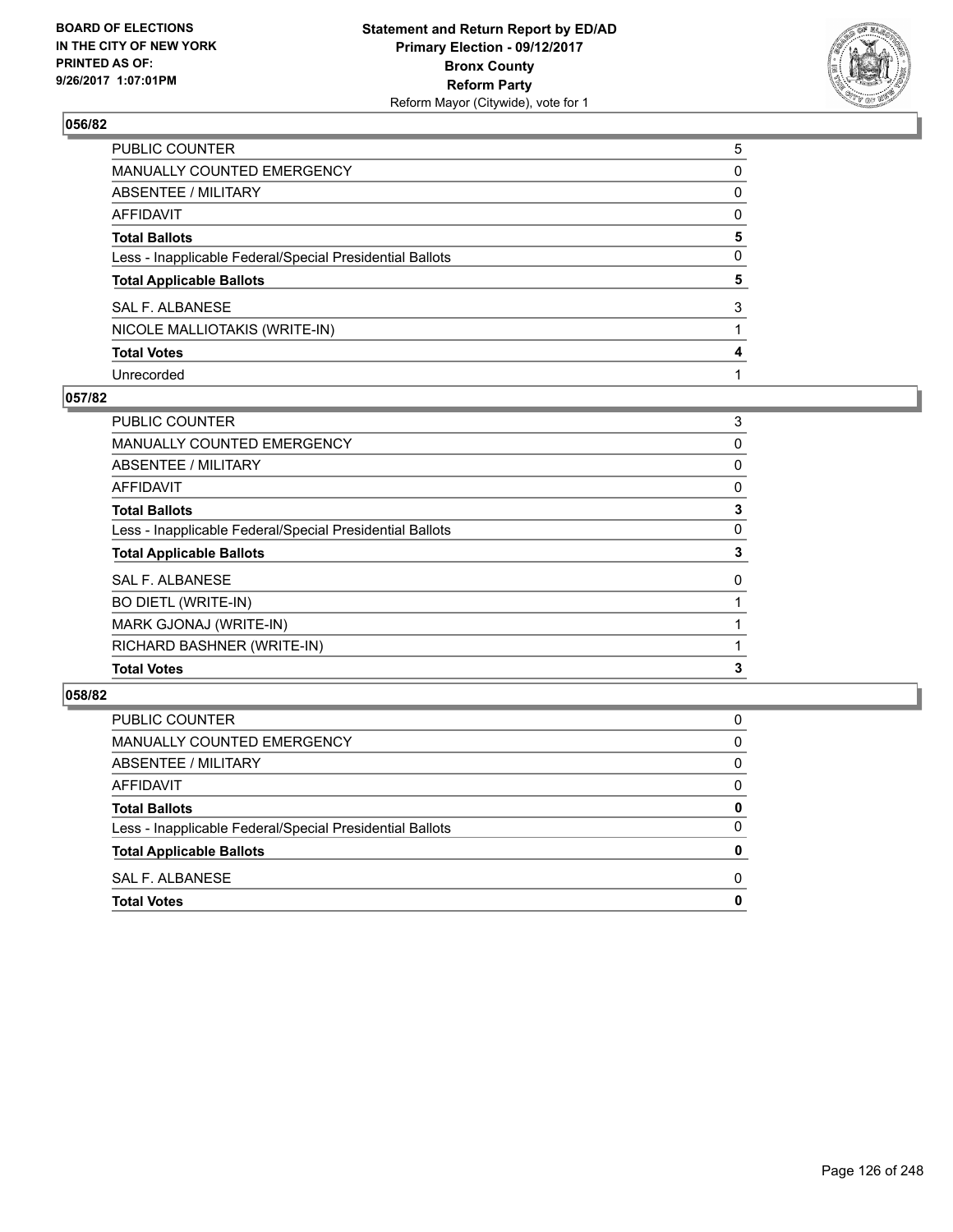

| <b>Total Votes</b>                                       |          |
|----------------------------------------------------------|----------|
| GLENN F. BELLO (WRITE-IN)                                |          |
| SAL F. ALBANESE                                          | 0        |
| <b>Total Applicable Ballots</b>                          |          |
| Less - Inapplicable Federal/Special Presidential Ballots | 0        |
| <b>Total Ballots</b>                                     |          |
| AFFIDAVIT                                                | $\Omega$ |
| ABSENTEE / MILITARY                                      | 0        |
| MANUALLY COUNTED EMERGENCY                               | 0        |
| <b>PUBLIC COUNTER</b>                                    |          |

#### **060/82**

| PUBLIC COUNTER                                           | 0            |
|----------------------------------------------------------|--------------|
| MANUALLY COUNTED EMERGENCY                               | 0            |
| ABSENTEE / MILITARY                                      | 0            |
| AFFIDAVIT                                                | 0            |
| <b>Total Ballots</b>                                     | 0            |
| Less - Inapplicable Federal/Special Presidential Ballots | 0            |
| <b>Total Applicable Ballots</b>                          | $\mathbf{0}$ |
| SAL F. ALBANESE                                          | 0            |
| <b>Total Votes</b>                                       | 0            |
|                                                          |              |

| <b>PUBLIC COUNTER</b>                                    | 4        |
|----------------------------------------------------------|----------|
|                                                          |          |
| MANUALLY COUNTED EMERGENCY                               | $\Omega$ |
| ABSENTEE / MILITARY                                      | 0        |
| AFFIDAVIT                                                | 0        |
| <b>Total Ballots</b>                                     | 4        |
| Less - Inapplicable Federal/Special Presidential Ballots | 0        |
| <b>Total Applicable Ballots</b>                          |          |
| SAL F. ALBANESE                                          | 2        |
| JOHN DOYLE (WRITE-IN)                                    |          |
| UNATTRIBUTABLE WRITE-IN (WRITE-IN)                       |          |
| <b>Total Votes</b>                                       |          |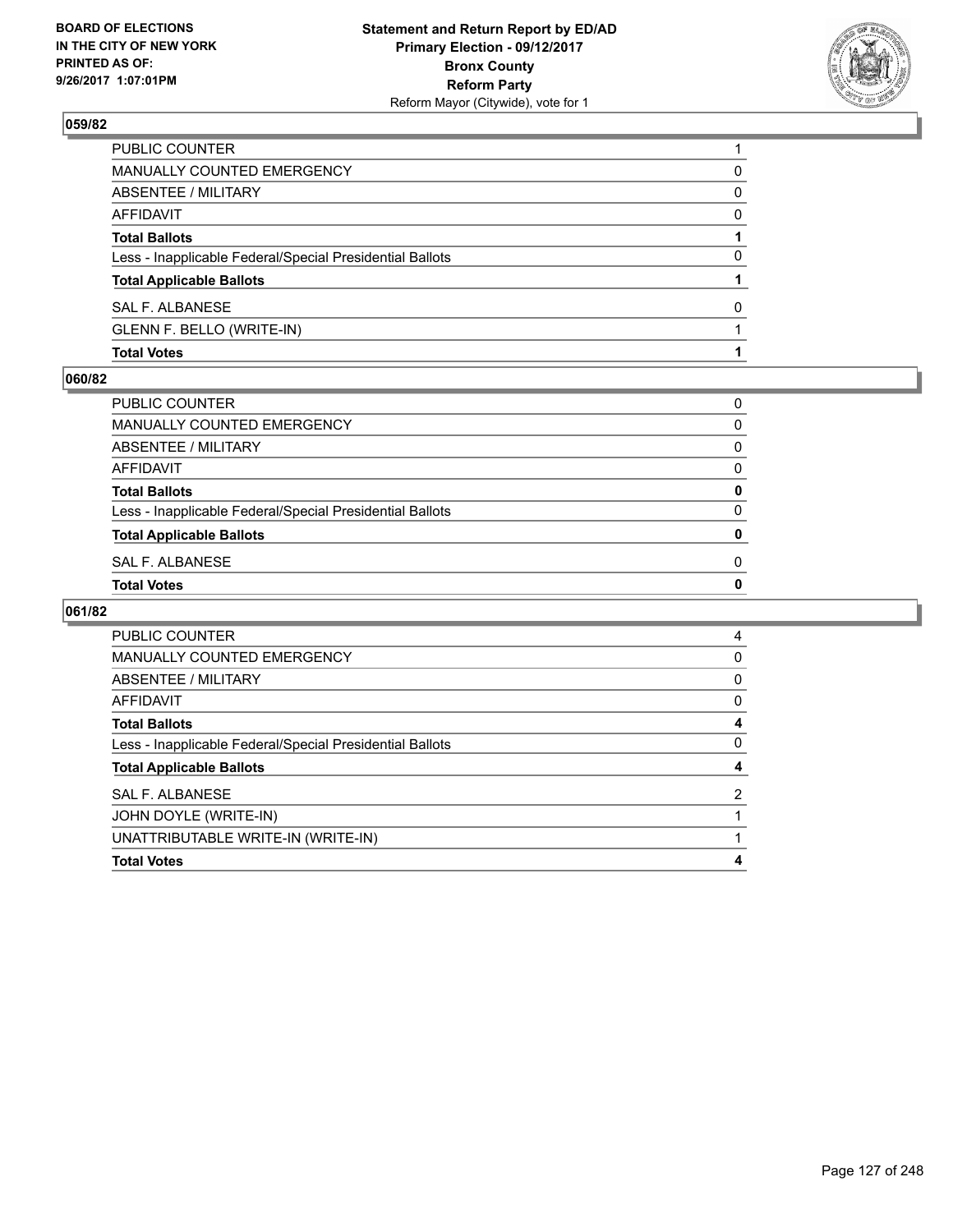

| <b>PUBLIC COUNTER</b>                                    | 4 |
|----------------------------------------------------------|---|
| MANUALLY COUNTED EMERGENCY                               | 0 |
| ABSENTEE / MILITARY                                      | 0 |
| AFFIDAVIT                                                | 0 |
| <b>Total Ballots</b>                                     | 4 |
| Less - Inapplicable Federal/Special Presidential Ballots | 0 |
| <b>Total Applicable Ballots</b>                          | 4 |
| SAL F. ALBANESE                                          | 0 |
| JOHN DOYLE (WRITE-IN)                                    |   |
| MARK GJONAJ (WRITE-IN)                                   |   |
| NICOLE MALLIOTAKIS (WRITE-IN)                            |   |
| <b>Total Votes</b>                                       | 3 |
| Unrecorded                                               |   |

### **063/82**

| PUBLIC COUNTER                                           | 2 |
|----------------------------------------------------------|---|
| MANUALLY COUNTED EMERGENCY                               | 0 |
| ABSENTEE / MILITARY                                      | 0 |
| AFFIDAVIT                                                | 0 |
| <b>Total Ballots</b>                                     | 2 |
| Less - Inapplicable Federal/Special Presidential Ballots | 0 |
| <b>Total Applicable Ballots</b>                          |   |
| SAL F. ALBANESE                                          | 2 |
| <b>Total Votes</b>                                       | 2 |

### **064/82**

| <b>Total Votes</b>                                       | 3 |
|----------------------------------------------------------|---|
| SAL F. ALBANESE                                          | 3 |
| <b>Total Applicable Ballots</b>                          | 3 |
| Less - Inapplicable Federal/Special Presidential Ballots | 0 |
| <b>Total Ballots</b>                                     | 3 |
| AFFIDAVIT                                                | 0 |
| ABSENTEE / MILITARY                                      | 0 |
| MANUALLY COUNTED EMERGENCY                               | 0 |
| <b>PUBLIC COUNTER</b>                                    | 3 |

| <b>Total Votes</b>                                       | 0 |
|----------------------------------------------------------|---|
| SAL F. ALBANESE                                          | 0 |
| <b>Total Applicable Ballots</b>                          | 0 |
| Less - Inapplicable Federal/Special Presidential Ballots | 0 |
| <b>Total Ballots</b>                                     | 0 |
| AFFIDAVIT                                                | 0 |
| ABSENTEE / MILITARY                                      | 0 |
| MANUALLY COUNTED EMERGENCY                               | 0 |
| <b>PUBLIC COUNTER</b>                                    | 0 |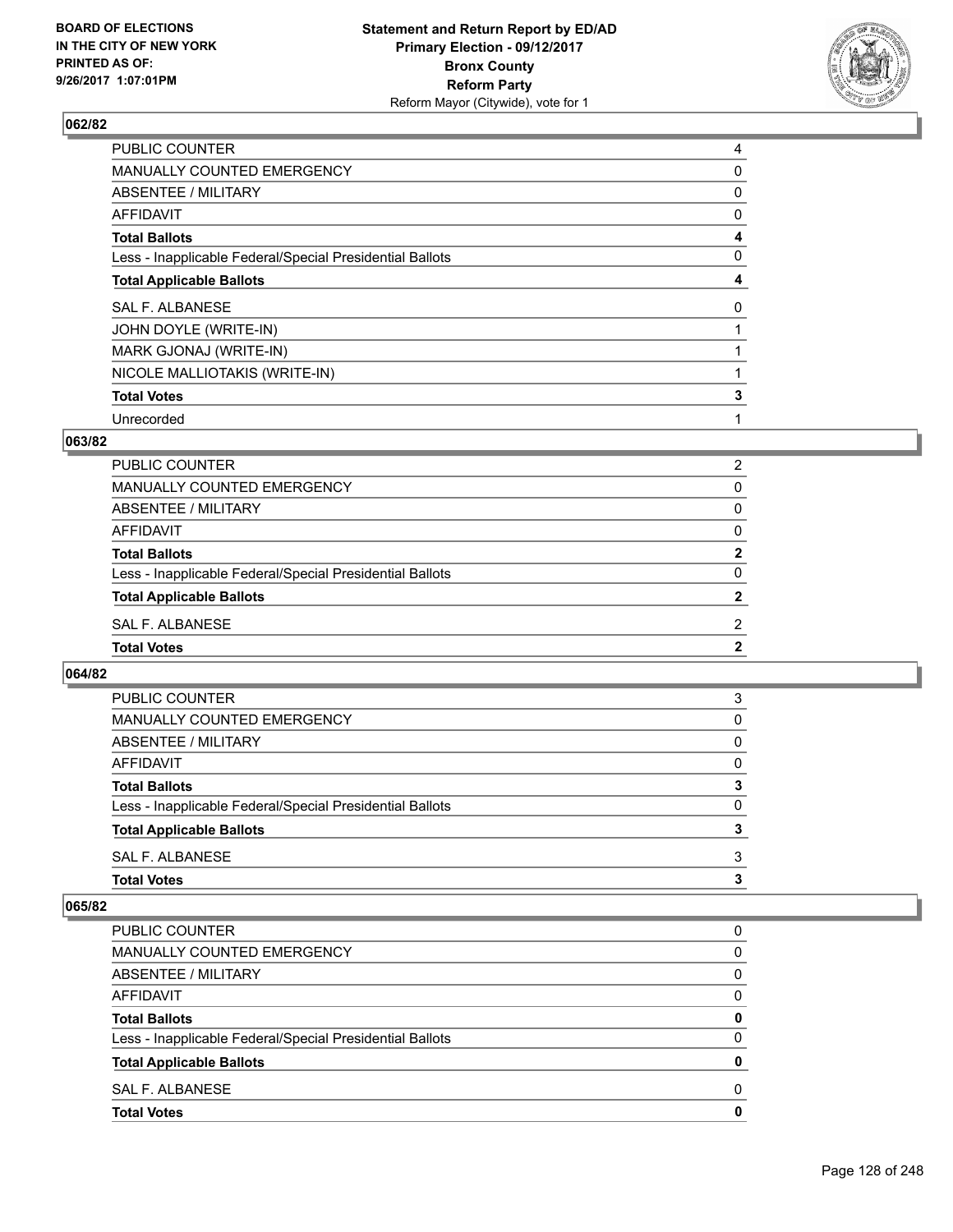

| PUBLIC COUNTER                                           | 0            |
|----------------------------------------------------------|--------------|
| MANUALLY COUNTED EMERGENCY                               | $\Omega$     |
| ABSENTEE / MILITARY                                      | $\mathbf{0}$ |
| AFFIDAVIT                                                | 0            |
| <b>Total Ballots</b>                                     | $\mathbf{0}$ |
| Less - Inapplicable Federal/Special Presidential Ballots | $\Omega$     |
| <b>Total Applicable Ballots</b>                          | $\mathbf{0}$ |
| SAL F. ALBANESE                                          | $\Omega$     |
| <b>Total Votes</b>                                       | $\mathbf{0}$ |

## **067/82**

| PUBLIC COUNTER                                           | 2            |
|----------------------------------------------------------|--------------|
| MANUALLY COUNTED EMERGENCY                               | 0            |
| ABSENTEE / MILITARY                                      | $\mathbf{0}$ |
| AFFIDAVIT                                                | 0            |
| <b>Total Ballots</b>                                     | $\mathbf{2}$ |
| Less - Inapplicable Federal/Special Presidential Ballots | $\mathbf{0}$ |
| <b>Total Applicable Ballots</b>                          | $\mathbf{2}$ |
| <b>SAL F. ALBANESE</b>                                   | $\mathbf{0}$ |
| JAMES JOHNSON (WRITE-IN)                                 |              |
| RUBEN DIAZ JR (WRITE-IN)                                 |              |
| <b>Total Votes</b>                                       | 2            |

### **068/82**

| <b>Total Votes</b>                                       | 0 |
|----------------------------------------------------------|---|
|                                                          |   |
| SAL F. ALBANESE                                          | 0 |
| <b>Total Applicable Ballots</b>                          | 0 |
| Less - Inapplicable Federal/Special Presidential Ballots | 0 |
| <b>Total Ballots</b>                                     | 0 |
| AFFIDAVIT                                                | 0 |
| ABSENTEE / MILITARY                                      | 0 |
| MANUALLY COUNTED EMERGENCY                               | 0 |
| <b>PUBLIC COUNTER</b>                                    | 0 |

| <b>Total Votes</b>                                       | 0 |
|----------------------------------------------------------|---|
| SAL F. ALBANESE                                          | 0 |
| <b>Total Applicable Ballots</b>                          | 0 |
| Less - Inapplicable Federal/Special Presidential Ballots | 0 |
| <b>Total Ballots</b>                                     | 0 |
| AFFIDAVIT                                                | 0 |
| ABSENTEE / MILITARY                                      | 0 |
| MANUALLY COUNTED EMERGENCY                               | 0 |
| <b>PUBLIC COUNTER</b>                                    | 0 |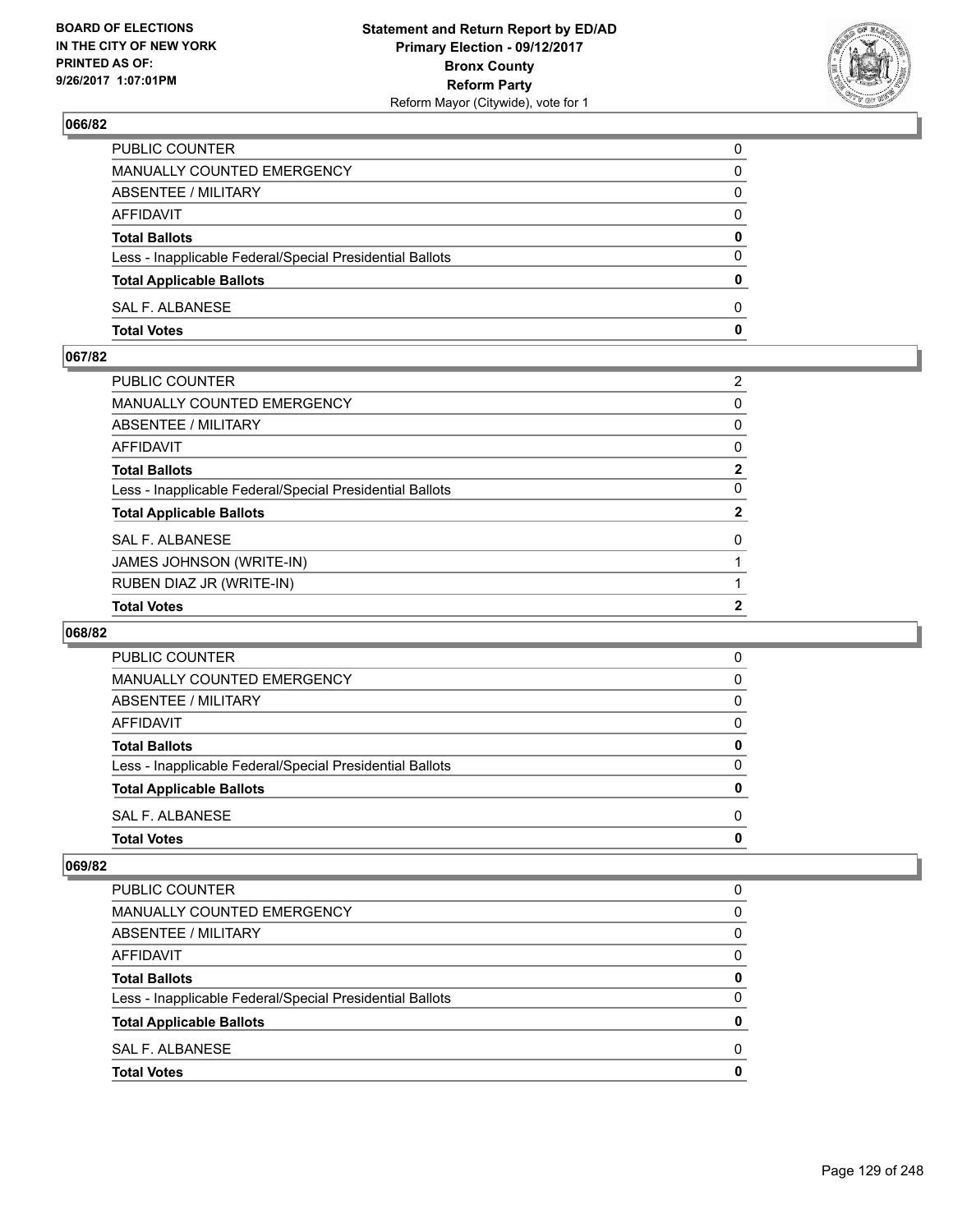

| PUBLIC COUNTER                                           | 0            |
|----------------------------------------------------------|--------------|
| MANUALLY COUNTED EMERGENCY                               | 0            |
| ABSENTEE / MILITARY                                      | 0            |
| AFFIDAVIT                                                | $\Omega$     |
| <b>Total Ballots</b>                                     | $\mathbf{0}$ |
| Less - Inapplicable Federal/Special Presidential Ballots | $\Omega$     |
| <b>Total Applicable Ballots</b>                          | $\mathbf{0}$ |
| SAL F. ALBANESE                                          | 0            |
| <b>Total Votes</b>                                       | 0            |

## **071/82**

| PUBLIC COUNTER                                           | 2              |
|----------------------------------------------------------|----------------|
| MANUALLY COUNTED EMERGENCY                               | $\mathbf{0}$   |
| <b>ABSENTEE / MILITARY</b>                               | $\mathbf{0}$   |
| AFFIDAVIT                                                | $\mathbf{0}$   |
| Total Ballots                                            | $\mathbf{2}$   |
| Less - Inapplicable Federal/Special Presidential Ballots | $\Omega$       |
| <b>Total Applicable Ballots</b>                          | $\overline{2}$ |
| SAL F. ALBANESE                                          |                |
| BILL DE BLASIO (WRITE-IN)                                |                |
| <b>Total Votes</b>                                       | 2              |

## **072/82**

| <b>PUBLIC COUNTER</b>                                    | 0 |
|----------------------------------------------------------|---|
| MANUALLY COUNTED EMERGENCY                               | 0 |
| ABSENTEE / MILITARY                                      | 0 |
| AFFIDAVIT                                                | O |
| <b>Total Ballots</b>                                     |   |
| Less - Inapplicable Federal/Special Presidential Ballots | ŋ |
| <b>Total Applicable Ballots</b>                          |   |
| SAL F. ALBANESE                                          | O |
| <b>Total Votes</b>                                       |   |

| <b>PUBLIC COUNTER</b>                                    | 2            |
|----------------------------------------------------------|--------------|
| <b>MANUALLY COUNTED EMERGENCY</b>                        | 0            |
| ABSENTEE / MILITARY                                      | 0            |
| AFFIDAVIT                                                | 0            |
| <b>Total Ballots</b>                                     | $\mathbf{2}$ |
| Less - Inapplicable Federal/Special Presidential Ballots | 0            |
| <b>Total Applicable Ballots</b>                          | $\mathbf{2}$ |
| <b>SAL F. ALBANESE</b>                                   | 0            |
| BILL DE BLASIO (WRITE-IN)                                |              |
| <b>Total Votes</b>                                       |              |
| Unrecorded                                               |              |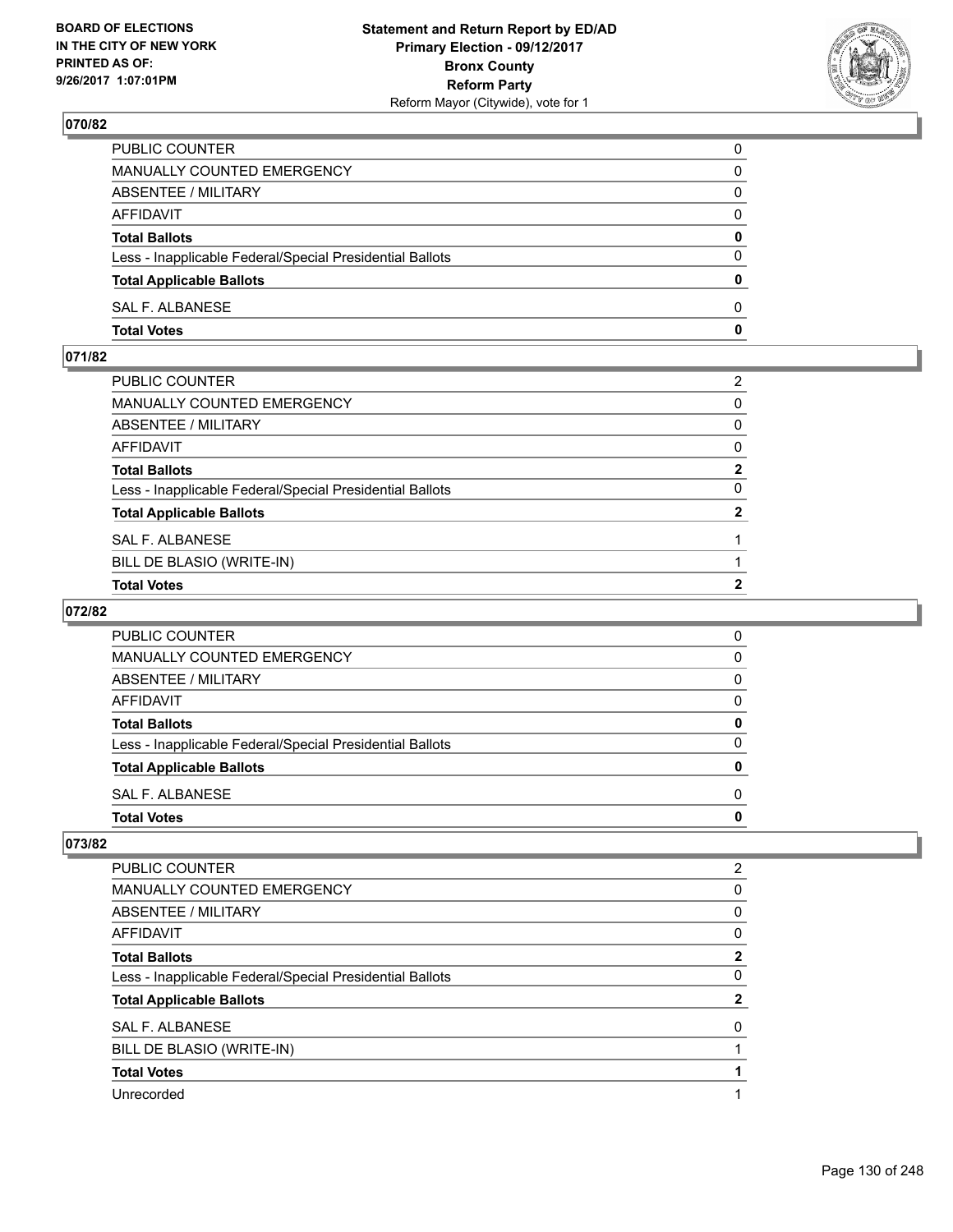

| <b>Total Votes</b>                                       | 0            |
|----------------------------------------------------------|--------------|
| SAL F. ALBANESE                                          | $\Omega$     |
| <b>Total Applicable Ballots</b>                          | $\mathbf{0}$ |
| Less - Inapplicable Federal/Special Presidential Ballots | $\Omega$     |
| <b>Total Ballots</b>                                     | 0            |
| <b>AFFIDAVIT</b>                                         | $\Omega$     |
| ABSENTEE / MILITARY                                      | $\Omega$     |
| MANUALLY COUNTED EMERGENCY                               | 0            |
| PUBLIC COUNTER                                           | 0            |

#### **075/82**

| MANUALLY COUNTED EMERGENCY                               |              |
|----------------------------------------------------------|--------------|
| ABSENTEE / MILITARY                                      | $\Omega$     |
| AFFIDAVIT                                                | $\mathbf{0}$ |
| <b>Total Ballots</b>                                     | $\mathbf{0}$ |
| Less - Inapplicable Federal/Special Presidential Ballots | $\Omega$     |
| <b>Total Applicable Ballots</b>                          | $\mathbf{0}$ |
| SAL F. ALBANESE                                          | 0            |
| <b>Total Votes</b>                                       | $\mathbf{0}$ |
|                                                          |              |

### **076/82**

| <b>Total Votes</b>                                       | $\mathbf{0}$ |
|----------------------------------------------------------|--------------|
| SAL F. ALBANESE                                          | $\Omega$     |
| <b>Total Applicable Ballots</b>                          | 0            |
| Less - Inapplicable Federal/Special Presidential Ballots | $\Omega$     |
| <b>Total Ballots</b>                                     | 0            |
| <b>AFFIDAVIT</b>                                         | $\Omega$     |
| <b>ABSENTEE / MILITARY</b>                               | $\Omega$     |
| <b>MANUALLY COUNTED EMERGENCY</b>                        | $\Omega$     |
| PUBLIC COUNTER                                           | 0            |

| PUBLIC COUNTER                                           |   |
|----------------------------------------------------------|---|
| MANUALLY COUNTED EMERGENCY                               | 0 |
| ABSENTEE / MILITARY                                      | 0 |
| AFFIDAVIT                                                | 0 |
| <b>Total Ballots</b>                                     |   |
| Less - Inapplicable Federal/Special Presidential Ballots | 0 |
| <b>Total Applicable Ballots</b>                          |   |
| SAL F. ALBANESE                                          | 0 |
| <b>Total Votes</b>                                       |   |
| Unrecorded                                               |   |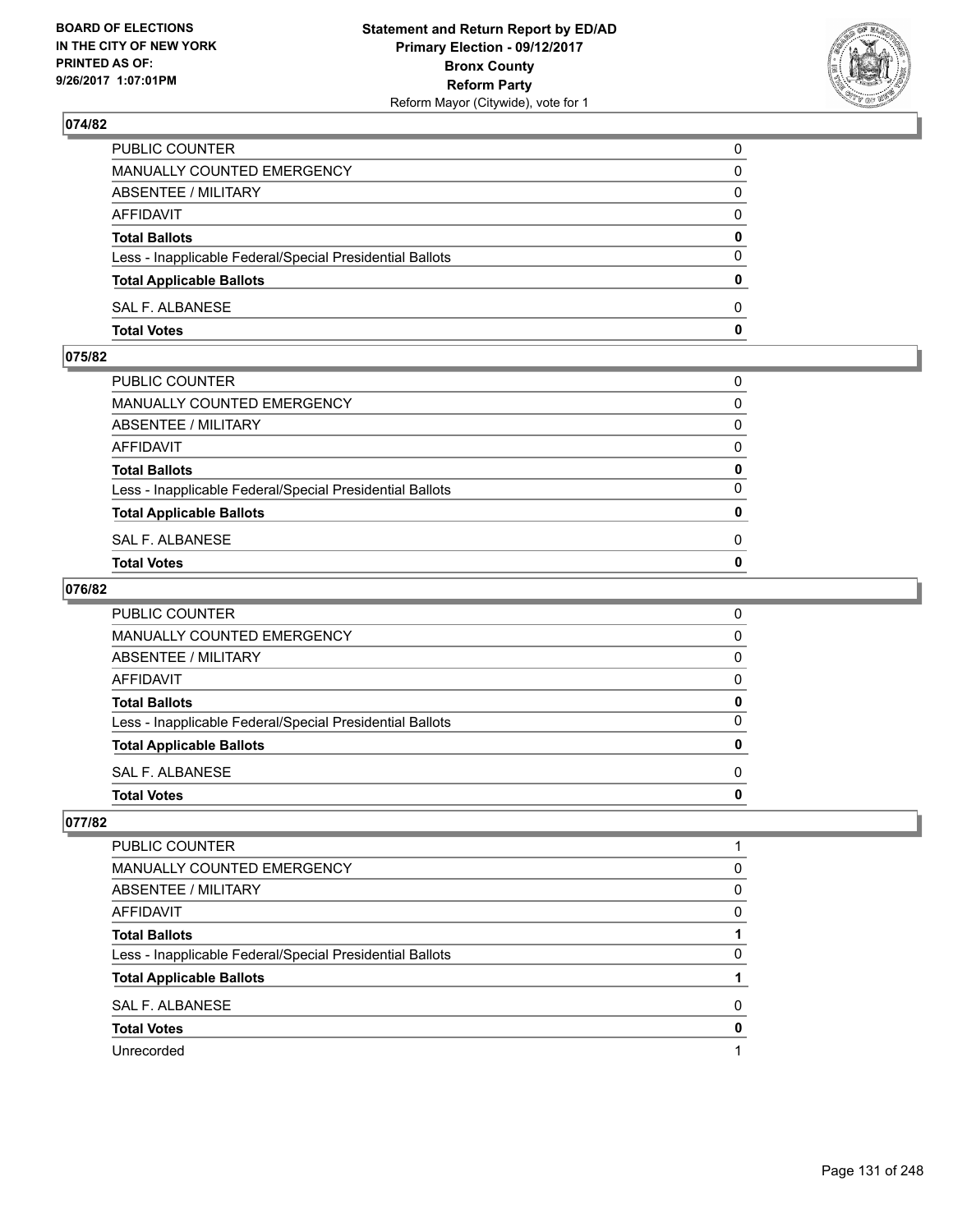

| <b>Total Votes</b>                                       | з        |
|----------------------------------------------------------|----------|
| BILL DE BLASIO (WRITE-IN)                                | 3        |
| SAL F. ALBANESE                                          | 0        |
| <b>Total Applicable Ballots</b>                          | 3        |
| Less - Inapplicable Federal/Special Presidential Ballots | 0        |
| <b>Total Ballots</b>                                     | 3        |
| <b>AFFIDAVIT</b>                                         | $\Omega$ |
| <b>ABSENTEE / MILITARY</b>                               | 0        |
| <b>MANUALLY COUNTED EMERGENCY</b>                        | 0        |
| PUBLIC COUNTER                                           | 3        |

#### **079/82**

| PUBLIC COUNTER                                           |          |
|----------------------------------------------------------|----------|
| MANUALLY COUNTED EMERGENCY                               | 0        |
| ABSENTEE / MILITARY                                      | 0        |
| AFFIDAVIT                                                | 0        |
| <b>Total Ballots</b>                                     |          |
| Less - Inapplicable Federal/Special Presidential Ballots | 0        |
| <b>Total Applicable Ballots</b>                          |          |
| SAL F. ALBANESE                                          | $\Omega$ |
| BILL DE BLASIO (WRITE-IN)                                |          |
| <b>Total Votes</b>                                       |          |

| PUBLIC COUNTER                                           |   |
|----------------------------------------------------------|---|
| <b>MANUALLY COUNTED EMERGENCY</b>                        | 0 |
| ABSENTEE / MILITARY                                      | 0 |
| AFFIDAVIT                                                | 0 |
| <b>Total Ballots</b>                                     |   |
| Less - Inapplicable Federal/Special Presidential Ballots | 0 |
| <b>Total Applicable Ballots</b>                          |   |
| SAL F. ALBANESE                                          | O |
| UNATTRIBUTABLE WRITE-IN (WRITE-IN)                       |   |
| <b>Total Votes</b>                                       |   |
|                                                          |   |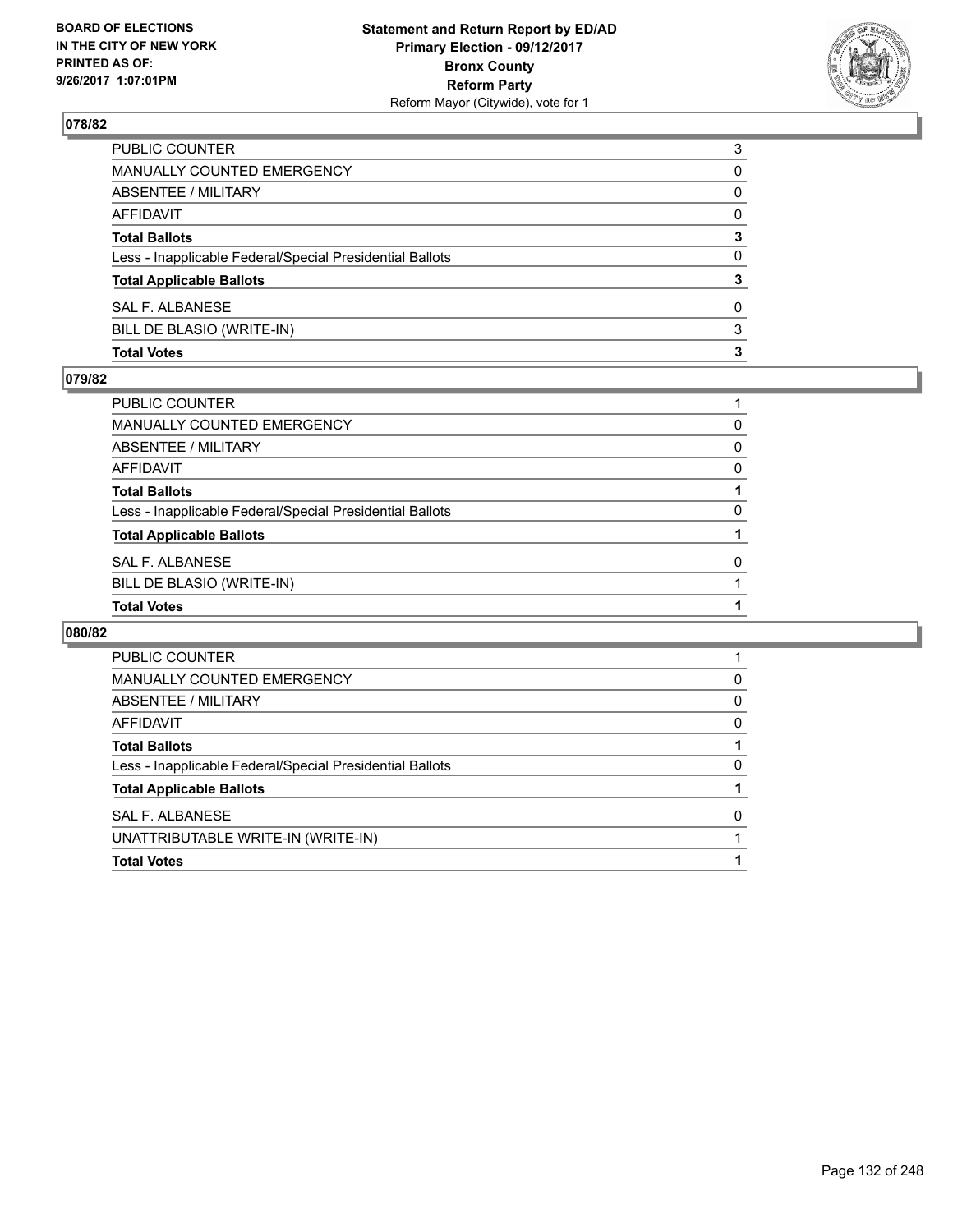

| <b>PUBLIC COUNTER</b>                                    | 5 |
|----------------------------------------------------------|---|
| MANUALLY COUNTED EMERGENCY                               | 0 |
| ABSENTEE / MILITARY                                      | 0 |
| AFFIDAVIT                                                | 0 |
| <b>Total Ballots</b>                                     | 5 |
| Less - Inapplicable Federal/Special Presidential Ballots | 0 |
| <b>Total Applicable Ballots</b>                          | 5 |
| <b>SAL F. ALBANESE</b>                                   |   |
| ANDY KING (WRITE-IN)                                     |   |
| BILL DE BLASIO (WRITE-IN)                                |   |
| UNATTRIBUTABLE WRITE-IN (WRITE-IN)                       |   |
| <b>Total Votes</b>                                       | 4 |
| Unrecorded                                               |   |

### **082/82**

| PUBLIC COUNTER                                           | 0            |
|----------------------------------------------------------|--------------|
| MANUALLY COUNTED EMERGENCY                               | <sup>0</sup> |
| ABSENTEE / MILITARY                                      | 0            |
| AFFIDAVIT                                                | 0            |
| <b>Total Ballots</b>                                     | 0            |
| Less - Inapplicable Federal/Special Presidential Ballots | 0            |
| <b>Total Applicable Ballots</b>                          | 0            |
| SAL F. ALBANESE                                          | 0            |
| <b>Total Votes</b>                                       | 0            |

#### **083/82**

| <b>Total Votes</b>                                       | 0        |
|----------------------------------------------------------|----------|
| SAL F. ALBANESE                                          | 0        |
| <b>Total Applicable Ballots</b>                          | 0        |
| Less - Inapplicable Federal/Special Presidential Ballots | $\Omega$ |
| <b>Total Ballots</b>                                     | 0        |
| AFFIDAVIT                                                | 0        |
| ABSENTEE / MILITARY                                      | $\Omega$ |
| MANUALLY COUNTED EMERGENCY                               | $\Omega$ |
| <b>PUBLIC COUNTER</b>                                    | 0        |

| <b>Total Votes</b>                                       |   |
|----------------------------------------------------------|---|
| SAL F. ALBANESE                                          |   |
| <b>Total Applicable Ballots</b>                          |   |
| Less - Inapplicable Federal/Special Presidential Ballots | 0 |
| <b>Total Ballots</b>                                     |   |
| AFFIDAVIT                                                | 0 |
| ABSENTEE / MILITARY                                      | 0 |
| MANUALLY COUNTED EMERGENCY                               | 0 |
| PUBLIC COUNTER                                           |   |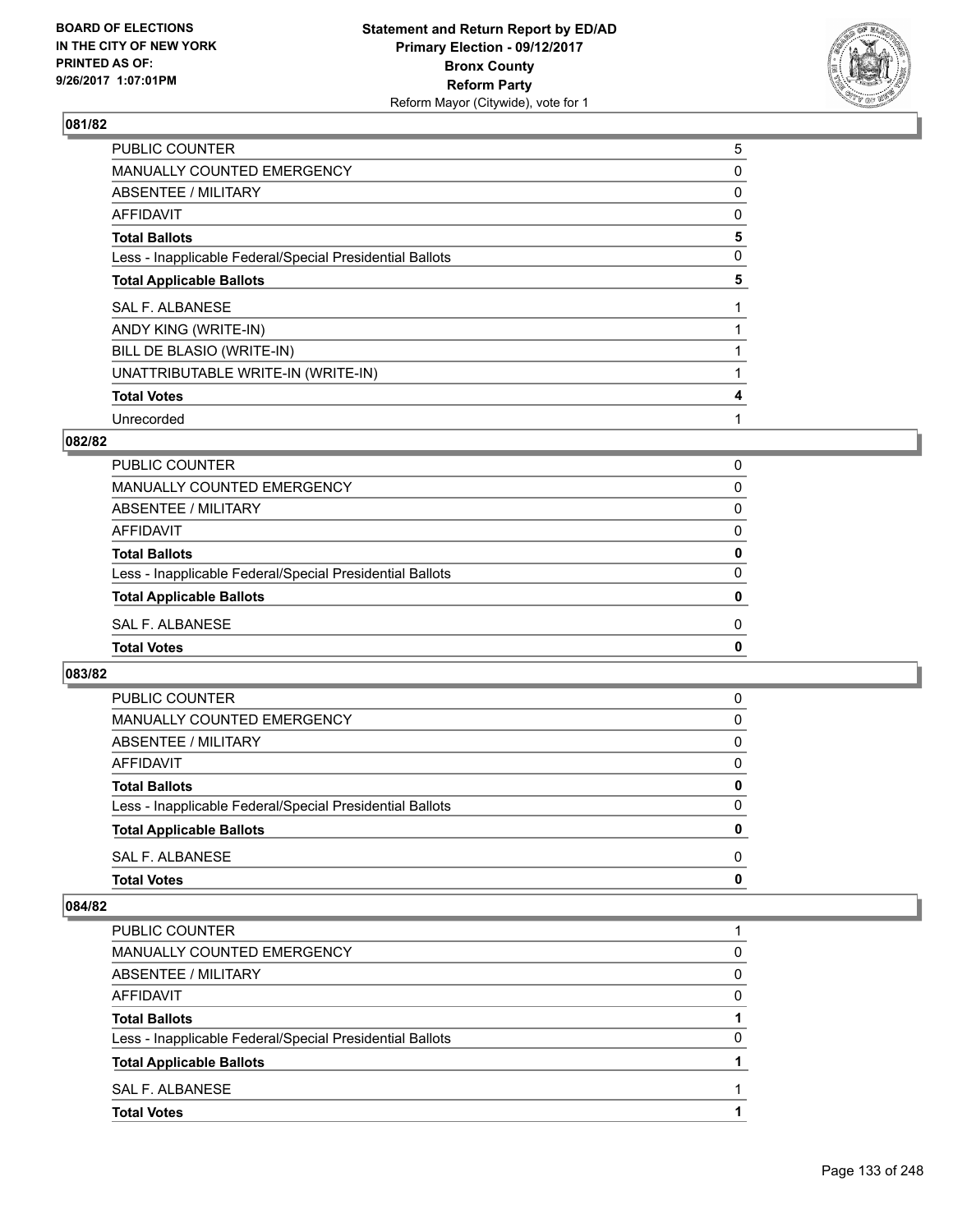

| PUBLIC COUNTER                                           | 0        |
|----------------------------------------------------------|----------|
| MANUALLY COUNTED EMERGENCY                               | $\Omega$ |
| ABSENTEE / MILITARY                                      |          |
| AFFIDAVIT                                                | 0        |
| <b>Total Ballots</b>                                     |          |
| Less - Inapplicable Federal/Special Presidential Ballots | $\Omega$ |
| <b>Total Applicable Ballots</b>                          |          |
| SAL F. ALBANESE                                          |          |
| <b>Total Votes</b>                                       |          |

## **086/82**

| PUBLIC COUNTER                                           | 0            |
|----------------------------------------------------------|--------------|
| MANUALLY COUNTED EMERGENCY                               | $\mathbf{0}$ |
| ABSENTEE / MILITARY                                      | $\Omega$     |
| AFFIDAVIT                                                | $\Omega$     |
| <b>Total Ballots</b>                                     | 0            |
| Less - Inapplicable Federal/Special Presidential Ballots | $\Omega$     |
| <b>Total Applicable Ballots</b>                          | $\mathbf{0}$ |
| SAL F. ALBANESE                                          | 0            |
| Total Votes                                              | $\Omega$     |
|                                                          |              |

### **087/82**

| PUBLIC COUNTER                                           | 0            |
|----------------------------------------------------------|--------------|
| MANUALLY COUNTED EMERGENCY                               | $\mathbf{0}$ |
| ABSENTEE / MILITARY                                      | $\mathbf{0}$ |
| AFFIDAVIT                                                | $\mathbf{0}$ |
| <b>Total Ballots</b>                                     | 0            |
| Less - Inapplicable Federal/Special Presidential Ballots | $\mathbf{0}$ |
| <b>Total Applicable Ballots</b>                          | $\mathbf{0}$ |
| SAL F. ALBANESE                                          | $\Omega$     |
| <b>Total Votes</b>                                       | 0            |
|                                                          |              |

| PUBLIC COUNTER                                           |   |
|----------------------------------------------------------|---|
| MANUALLY COUNTED EMERGENCY                               | 0 |
| ABSENTEE / MILITARY                                      | 0 |
| <b>AFFIDAVIT</b>                                         | 0 |
| <b>Total Ballots</b>                                     | o |
| Less - Inapplicable Federal/Special Presidential Ballots | 0 |
| <b>Total Applicable Ballots</b>                          |   |
| SAL F. ALBANESE                                          | n |
| <b>Total Votes</b>                                       |   |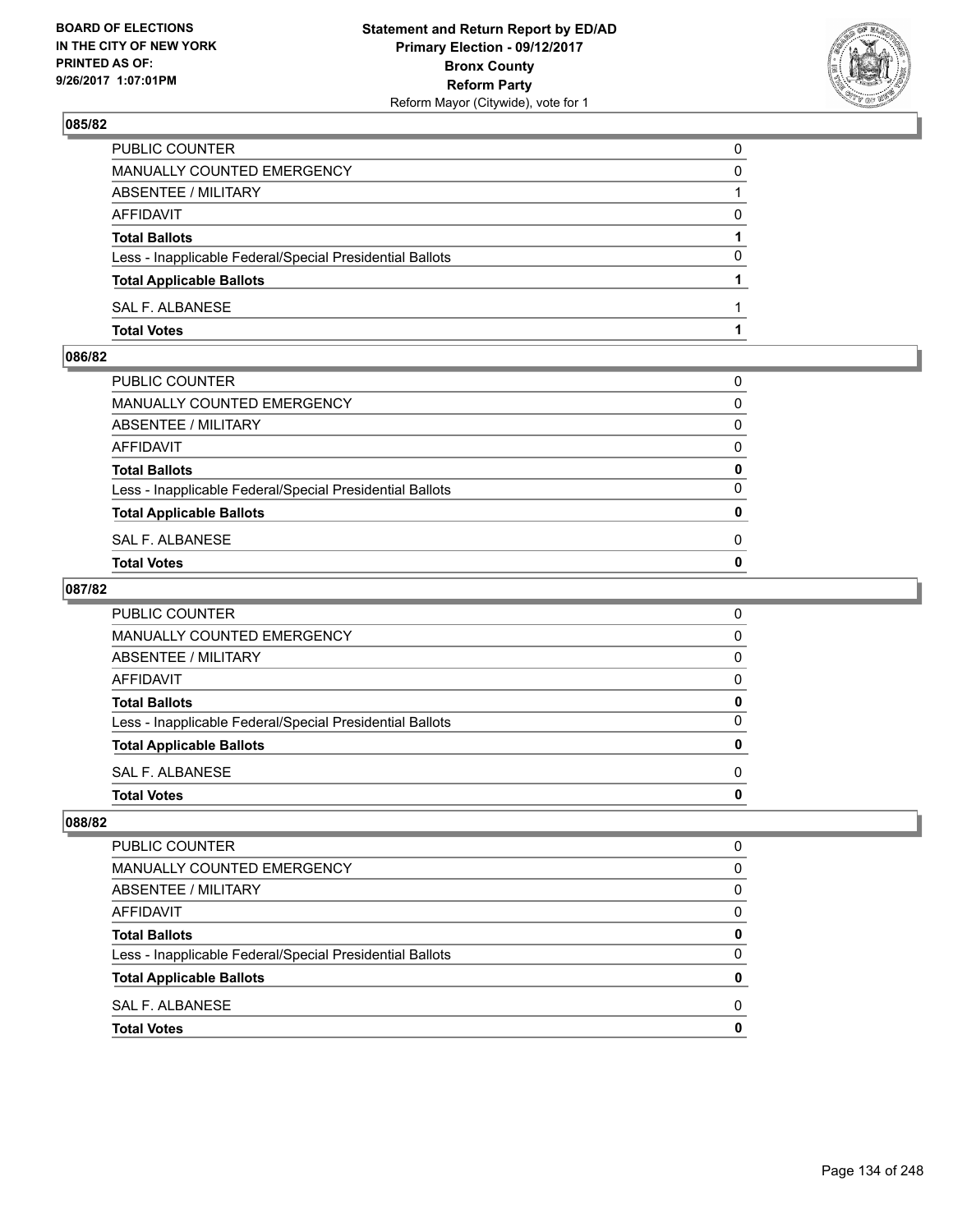

| PUBLIC COUNTER                                           | 0            |
|----------------------------------------------------------|--------------|
| MANUALLY COUNTED EMERGENCY                               | $\mathbf{0}$ |
| ABSENTEE / MILITARY                                      | 0            |
| AFFIDAVIT                                                | 0            |
| <b>Total Ballots</b>                                     | 0            |
| Less - Inapplicable Federal/Special Presidential Ballots | $\mathbf{0}$ |
| <b>Total Applicable Ballots</b>                          | $\mathbf{0}$ |
| SAL F. ALBANESE                                          | $\Omega$     |
| <b>Total Votes</b>                                       | $\mathbf{0}$ |

### **090/82**

| PUBLIC COUNTER                                           | 0        |
|----------------------------------------------------------|----------|
| MANUALLY COUNTED EMERGENCY                               | $\Omega$ |
| ABSENTEE / MILITARY                                      | 0        |
| AFFIDAVIT                                                |          |
| <b>Total Ballots</b>                                     |          |
| Less - Inapplicable Federal/Special Presidential Ballots | $\Omega$ |
| <b>Total Applicable Ballots</b>                          |          |
| SAL F. ALBANESE                                          |          |
| <b>Total Votes</b>                                       |          |
|                                                          |          |

### **091/82**

| PUBLIC COUNTER                                           | 0            |
|----------------------------------------------------------|--------------|
| MANUALLY COUNTED EMERGENCY                               | $\mathbf{0}$ |
| ABSENTEE / MILITARY                                      | $\mathbf{0}$ |
| AFFIDAVIT                                                | 0            |
| <b>Total Ballots</b>                                     | 0            |
| Less - Inapplicable Federal/Special Presidential Ballots | $\mathbf{0}$ |
| <b>Total Applicable Ballots</b>                          | $\mathbf{0}$ |
| SAL F. ALBANESE                                          | $\Omega$     |
| <b>Total Votes</b>                                       | $\mathbf{0}$ |
|                                                          |              |

| PUBLIC COUNTER                                           |   |
|----------------------------------------------------------|---|
| MANUALLY COUNTED EMERGENCY                               | 0 |
| ABSENTEE / MILITARY                                      | 0 |
| <b>AFFIDAVIT</b>                                         | 0 |
| <b>Total Ballots</b>                                     | o |
| Less - Inapplicable Federal/Special Presidential Ballots | 0 |
| <b>Total Applicable Ballots</b>                          |   |
| SAL F. ALBANESE                                          | n |
| <b>Total Votes</b>                                       |   |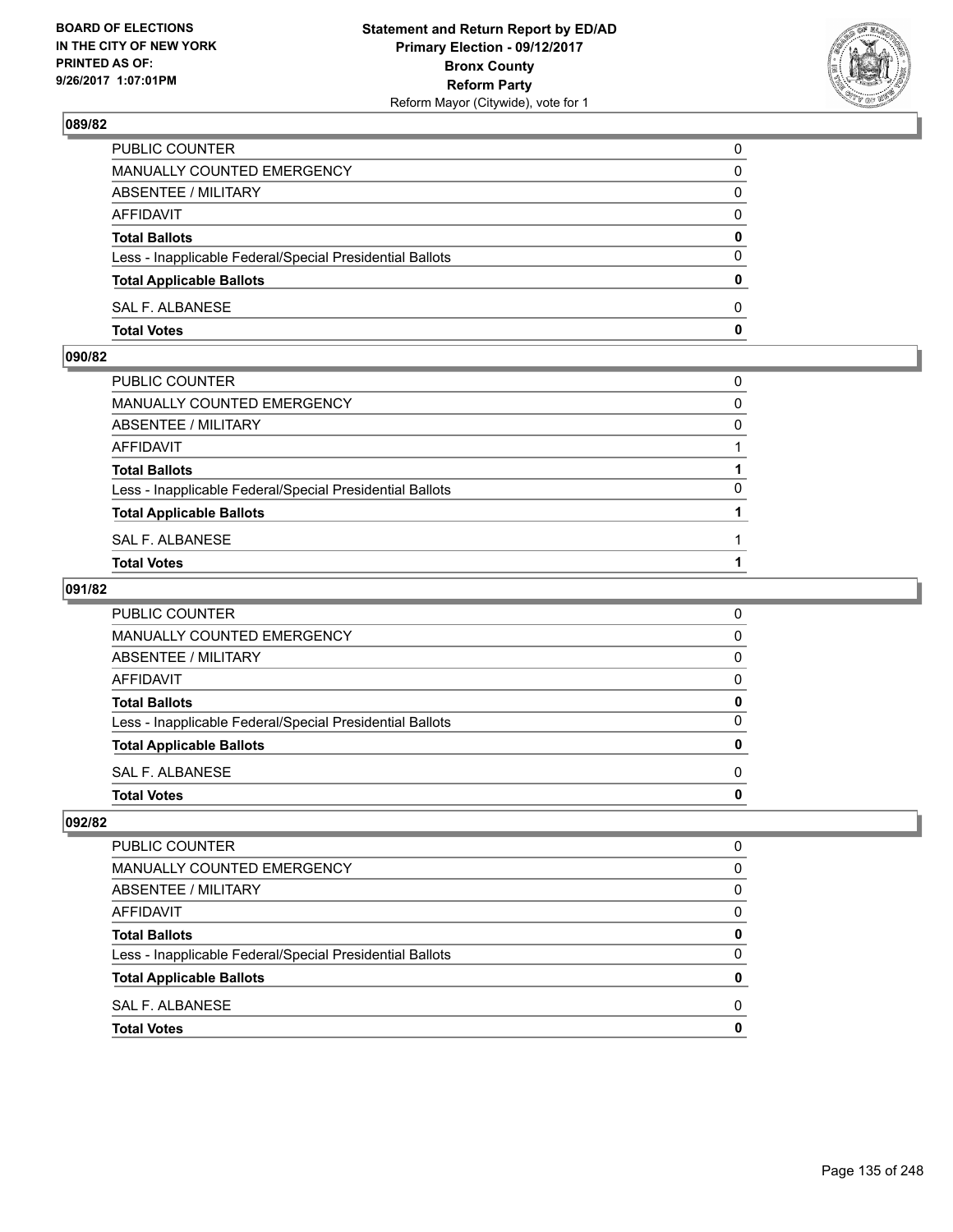

| PUBLIC COUNTER                                           | 2            |
|----------------------------------------------------------|--------------|
| <b>MANUALLY COUNTED EMERGENCY</b>                        | 0            |
| <b>ABSENTEE / MILITARY</b>                               | 0            |
| <b>AFFIDAVIT</b>                                         | $\Omega$     |
| <b>Total Ballots</b>                                     | $\mathbf{2}$ |
| Less - Inapplicable Federal/Special Presidential Ballots | 0            |
| <b>Total Applicable Ballots</b>                          | $\mathbf{2}$ |
| SAL F. ALBANESE                                          |              |
| <b>Total Votes</b>                                       |              |
| Unrecorded                                               |              |

### **094/82**

| PUBLIC COUNTER                                           | 0            |
|----------------------------------------------------------|--------------|
| MANUALLY COUNTED EMERGENCY                               | $\Omega$     |
| ABSENTEE / MILITARY                                      | 0            |
| AFFIDAVIT                                                | 0            |
| <b>Total Ballots</b>                                     | $\mathbf{0}$ |
| Less - Inapplicable Federal/Special Presidential Ballots | 0            |
| <b>Total Applicable Ballots</b>                          | $\mathbf{0}$ |
| SAL F. ALBANESE                                          | 0            |
| Total Votes                                              | 0            |
|                                                          |              |

### **095/82**

| <b>Total Ballots</b>                                     | 0 |
|----------------------------------------------------------|---|
| Less - Inapplicable Federal/Special Presidential Ballots | 0 |
|                                                          |   |
|                                                          |   |
| AFFIDAVIT                                                | 0 |
| ABSENTEE / MILITARY                                      | 0 |
| MANUALLY COUNTED EMERGENCY                               | 0 |
| <b>PUBLIC COUNTER</b>                                    | 0 |

| PUBLIC COUNTER                                           |   |
|----------------------------------------------------------|---|
| <b>MANUALLY COUNTED EMERGENCY</b>                        | 0 |
| ABSENTEE / MILITARY                                      | 0 |
| <b>AFFIDAVIT</b>                                         | 0 |
| <b>Total Ballots</b>                                     | 0 |
| Less - Inapplicable Federal/Special Presidential Ballots | 0 |
| <b>Total Applicable Ballots</b>                          | 0 |
| SAL F. ALBANESE                                          | ŋ |
| <b>Total Votes</b>                                       |   |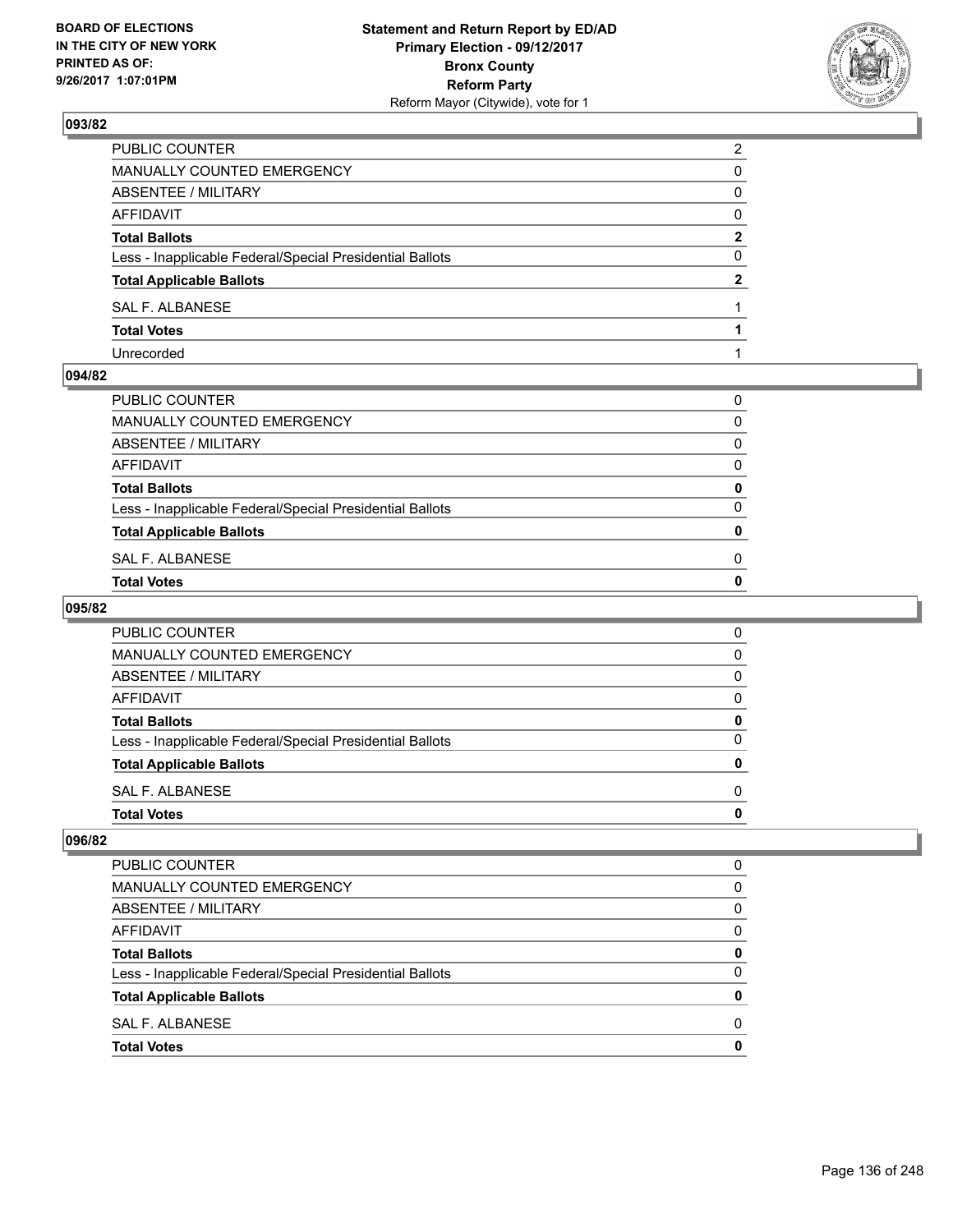

| PUBLIC COUNTER                                           | 0            |
|----------------------------------------------------------|--------------|
| MANUALLY COUNTED EMERGENCY                               | $\mathbf{0}$ |
| ABSENTEE / MILITARY                                      | 0            |
| AFFIDAVIT                                                | 0            |
| <b>Total Ballots</b>                                     | 0            |
| Less - Inapplicable Federal/Special Presidential Ballots | $\mathbf{0}$ |
| <b>Total Applicable Ballots</b>                          | $\mathbf{0}$ |
| SAL F. ALBANESE                                          | $\Omega$     |
| <b>Total Votes</b>                                       | $\mathbf{0}$ |

### **098/82**

| PUBLIC COUNTER                                           | 0            |
|----------------------------------------------------------|--------------|
| MANUALLY COUNTED EMERGENCY                               | $\mathbf{0}$ |
| ABSENTEE / MILITARY                                      | $\Omega$     |
| AFFIDAVIT                                                | $\Omega$     |
| <b>Total Ballots</b>                                     | 0            |
| Less - Inapplicable Federal/Special Presidential Ballots | $\Omega$     |
| <b>Total Applicable Ballots</b>                          | $\mathbf{0}$ |
| SAL F. ALBANESE                                          | 0            |
| Total Votes                                              | $\Omega$     |
|                                                          |              |

#### **099/82**

| PUBLIC COUNTER                                           |   |
|----------------------------------------------------------|---|
| <b>MANUALLY COUNTED EMERGENCY</b>                        | 0 |
| <b>ABSENTEE / MILITARY</b>                               | 0 |
| AFFIDAVIT                                                | 0 |
| <b>Total Ballots</b>                                     |   |
| Less - Inapplicable Federal/Special Presidential Ballots | 0 |
| <b>Total Applicable Ballots</b>                          |   |
| SAL F. ALBANESE                                          | 0 |
| BILL DE BLASIO (WRITE-IN)                                |   |
| <b>Total Votes</b>                                       |   |

| MANUALLY COUNTED EMERGENCY                               | 0 |
|----------------------------------------------------------|---|
| ABSENTEE / MILITARY                                      | 0 |
| AFFIDAVIT                                                | 0 |
| <b>Total Ballots</b>                                     | 3 |
| Less - Inapplicable Federal/Special Presidential Ballots | 0 |
| <b>Total Applicable Ballots</b>                          | 3 |
| SAL F. ALBANESE                                          | 3 |
| <b>Total Votes</b>                                       | з |
|                                                          |   |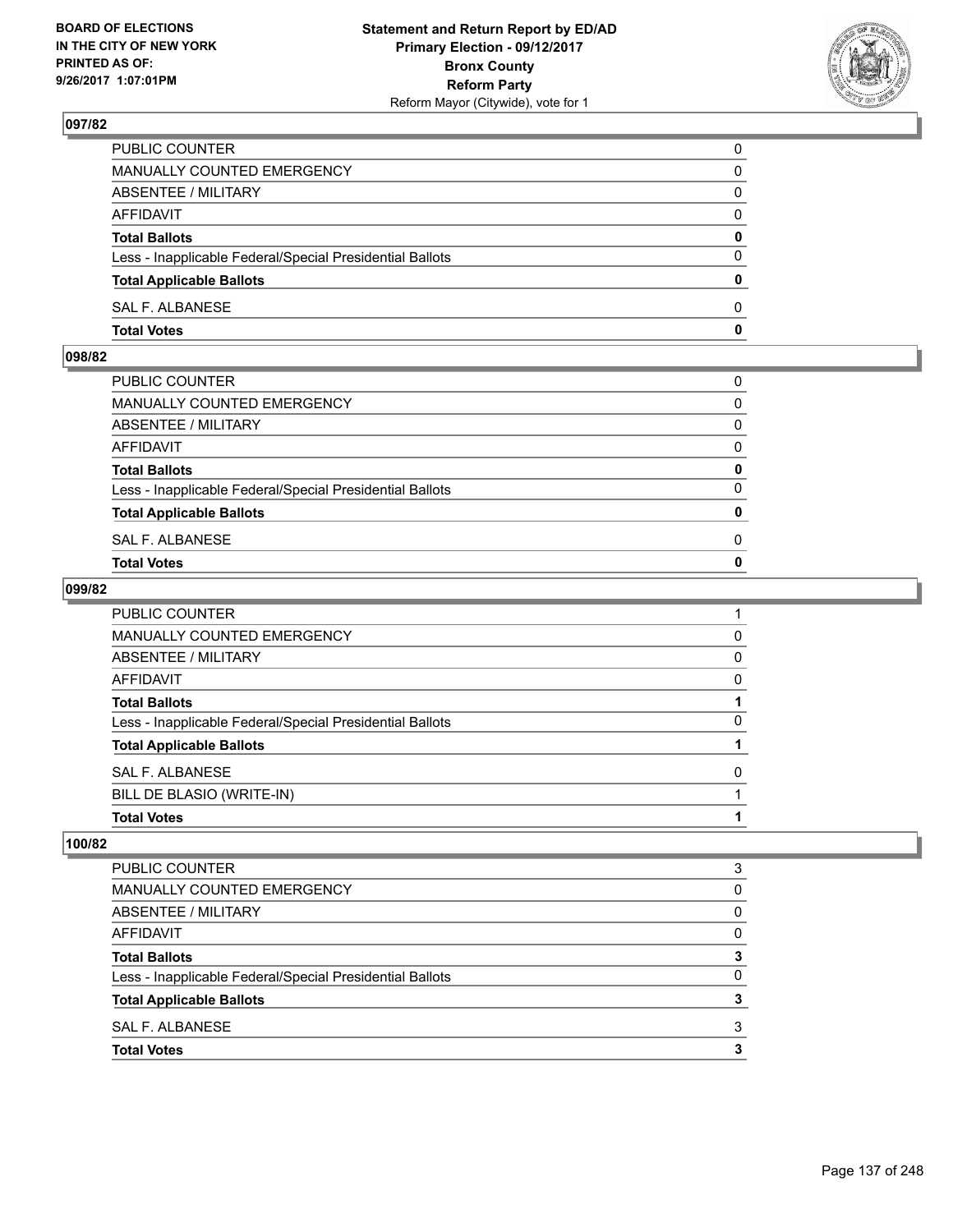

| PUBLIC COUNTER                                           | 0            |
|----------------------------------------------------------|--------------|
| MANUALLY COUNTED EMERGENCY                               | $\Omega$     |
| ABSENTEE / MILITARY                                      | $\mathbf{0}$ |
| AFFIDAVIT                                                | 0            |
| <b>Total Ballots</b>                                     | 0            |
| Less - Inapplicable Federal/Special Presidential Ballots | $\mathbf{0}$ |
| <b>Total Applicable Ballots</b>                          | $\bf{0}$     |
| SAL F. ALBANESE                                          | $\Omega$     |
| <b>Total Votes</b>                                       | $\mathbf{0}$ |

#### **102/82**

| PUBLIC COUNTER                                           | 0            |
|----------------------------------------------------------|--------------|
| MANUALLY COUNTED EMERGENCY                               | $\mathbf{0}$ |
| ABSENTEE / MILITARY                                      | $\Omega$     |
| AFFIDAVIT                                                | $\Omega$     |
| <b>Total Ballots</b>                                     | 0            |
| Less - Inapplicable Federal/Special Presidential Ballots | $\Omega$     |
| <b>Total Applicable Ballots</b>                          | $\mathbf{0}$ |
| SAL F. ALBANESE                                          | 0            |
| Total Votes                                              | $\Omega$     |
|                                                          |              |

### **103/82**

| PUBLIC COUNTER                                           | 0            |
|----------------------------------------------------------|--------------|
| MANUALLY COUNTED EMERGENCY                               | $\mathbf{0}$ |
| ABSENTEE / MILITARY                                      | $\mathbf{0}$ |
| AFFIDAVIT                                                | $\mathbf{0}$ |
| <b>Total Ballots</b>                                     | 0            |
| Less - Inapplicable Federal/Special Presidential Ballots | $\mathbf{0}$ |
| <b>Total Applicable Ballots</b>                          | 0            |
| SAL F. ALBANESE                                          | $\Omega$     |
| <b>Total Votes</b>                                       | 0            |
|                                                          |              |

| PUBLIC COUNTER                                           |          |
|----------------------------------------------------------|----------|
| MANUALLY COUNTED EMERGENCY                               | $\Omega$ |
| ABSENTEE / MILITARY                                      | 0        |
| AFFIDAVIT                                                | 0        |
| <b>Total Ballots</b>                                     |          |
| Less - Inapplicable Federal/Special Presidential Ballots | 0        |
| <b>Total Applicable Ballots</b>                          |          |
| <b>SAL F. ALBANESE</b>                                   | O        |
| <b>Total Votes</b>                                       |          |
| Unrecorded                                               |          |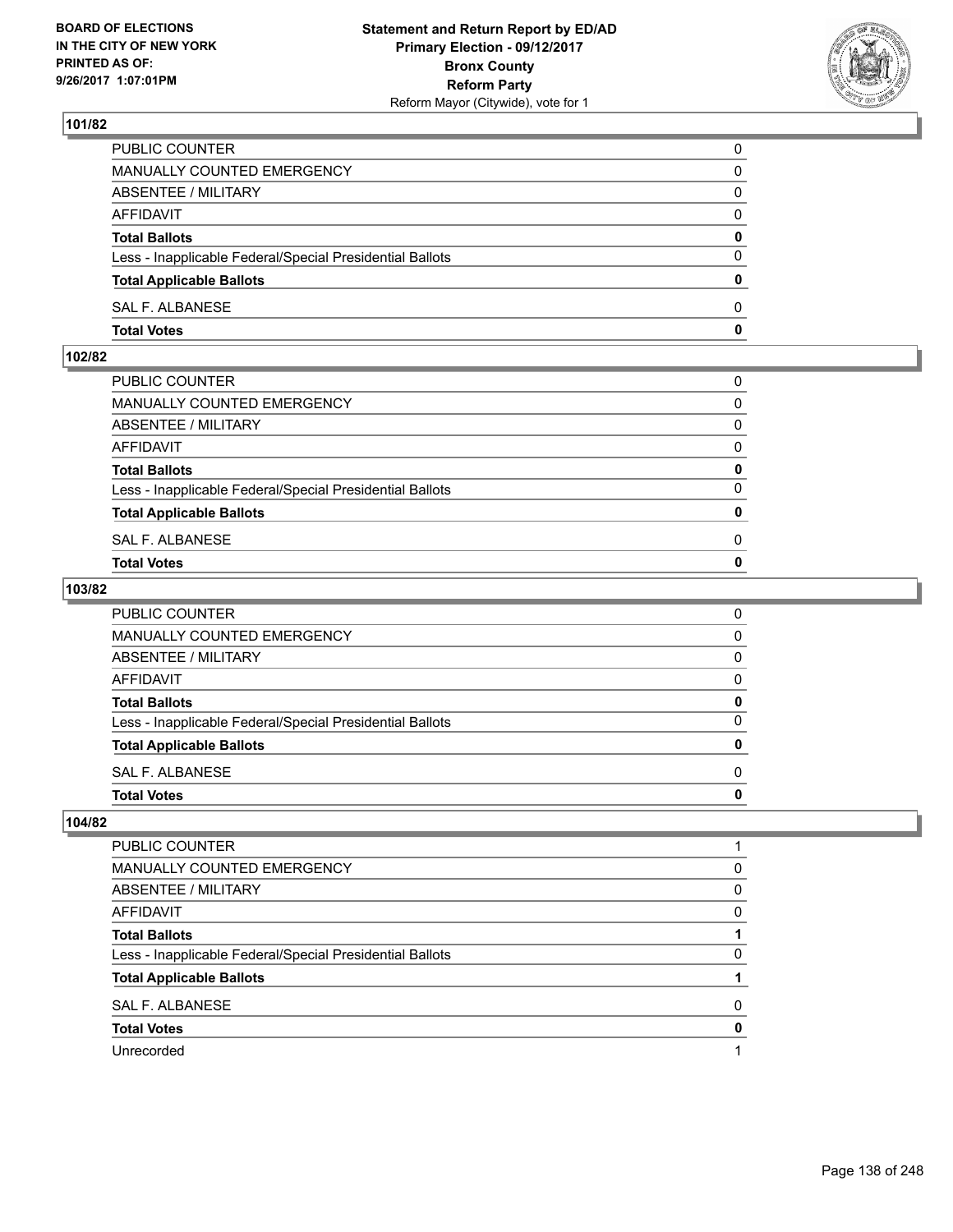

| <b>Total Votes</b>                                       | 0 |
|----------------------------------------------------------|---|
| SAL F. ALBANESE                                          | 0 |
| <b>Total Applicable Ballots</b>                          | 0 |
| Less - Inapplicable Federal/Special Presidential Ballots | 0 |
| <b>Total Ballots</b>                                     | 0 |
| AFFIDAVIT                                                | 0 |
| ABSENTEE / MILITARY                                      | 0 |
| MANUALLY COUNTED EMERGENCY                               | 0 |
| <b>PUBLIC COUNTER</b>                                    | 0 |

## **106/82 COMBINED into: 091/82**

### **107/82**

| PUBLIC COUNTER                                           | 0 |
|----------------------------------------------------------|---|
| MANUALLY COUNTED EMERGENCY                               | 0 |
| <b>ABSENTEE / MILITARY</b>                               | 0 |
| AFFIDAVIT                                                | 0 |
| <b>Total Ballots</b>                                     | 0 |
| Less - Inapplicable Federal/Special Presidential Ballots | 0 |
| <b>Total Applicable Ballots</b>                          |   |
| SAL F. ALBANESE                                          | 0 |
| <b>Total Votes</b>                                       |   |
|                                                          |   |

#### **108/82**

| PUBLIC COUNTER                                           |   |
|----------------------------------------------------------|---|
| MANUALLY COUNTED EMERGENCY                               | n |
| ABSENTEE / MILITARY                                      | n |
| AFFIDAVIT                                                | O |
| <b>Total Ballots</b>                                     | o |
| Less - Inapplicable Federal/Special Presidential Ballots |   |
| <b>Total Applicable Ballots</b>                          |   |
| SAL F. ALBANESE                                          | n |
| <b>Total Votes</b>                                       |   |

| 111/82 COMBINED into: 109/82                             |   |
|----------------------------------------------------------|---|
| 110/82 COMBINED into: 069/80                             |   |
| <b>Total Votes</b>                                       |   |
| <b>SAL F. ALBANESE</b>                                   | 2 |
| <b>Total Applicable Ballots</b>                          |   |
| Less - Inapplicable Federal/Special Presidential Ballots |   |
| <b>Total Ballots</b>                                     |   |
| <b>AFFIDAVIT</b>                                         |   |
| ABSENTEE / MILITARY                                      |   |
| MANUALLY COUNTED EMERGENCY                               |   |
| PUBLIC COUNTER                                           |   |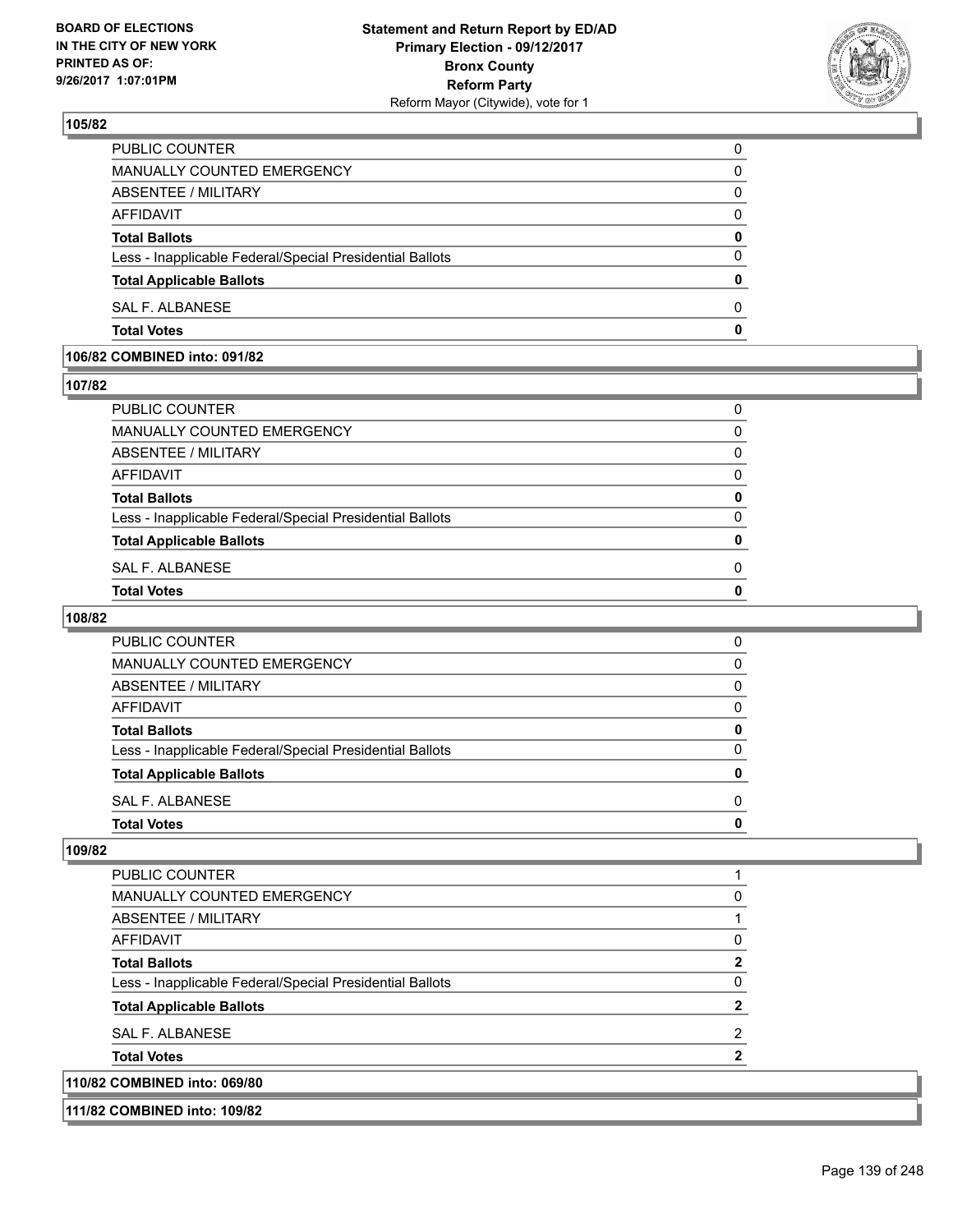

| <b>Total Votes</b>                                       |              |
|----------------------------------------------------------|--------------|
|                                                          | 0            |
| SAL F. ALBANESE                                          | $\Omega$     |
| <b>Total Applicable Ballots</b>                          | $\mathbf{0}$ |
| Less - Inapplicable Federal/Special Presidential Ballots | 0            |
| <b>Total Ballots</b>                                     | 0            |
| <b>AFFIDAVIT</b>                                         | $\Omega$     |
| <b>ABSENTEE / MILITARY</b>                               | 0            |
| MANUALLY COUNTED EMERGENCY                               | 0            |
| PUBLIC COUNTER                                           | 0            |

**113/82 COMBINED into: 108/82**

### **114/82 COMBINED into: 112/82**

**115/82 COMBINED into: 074/82**

**116/82 COMBINED into: 112/82**

### **117/82**

| <b>Total Votes</b>                                       | O |
|----------------------------------------------------------|---|
| SAL F. ALBANESE                                          | O |
| <b>Total Applicable Ballots</b>                          | 0 |
| Less - Inapplicable Federal/Special Presidential Ballots | 0 |
| <b>Total Ballots</b>                                     | 0 |
| AFFIDAVIT                                                | 0 |
| ABSENTEE / MILITARY                                      | 0 |
| MANUALLY COUNTED EMERGENCY                               | 0 |
| <b>PUBLIC COUNTER</b>                                    | 0 |

# **118/82 COMBINED into: 117/82**

| PUBLIC COUNTER                                           | 0           |
|----------------------------------------------------------|-------------|
| MANUALLY COUNTED EMERGENCY                               | 0           |
| ABSENTEE / MILITARY                                      | $\Omega$    |
| <b>AFFIDAVIT</b>                                         | $\Omega$    |
| <b>Total Ballots</b>                                     | 0           |
| Less - Inapplicable Federal/Special Presidential Ballots | $\Omega$    |
| <b>Total Applicable Ballots</b>                          | 0           |
| SAL F. ALBANESE                                          | 0           |
| <b>Total Votes</b>                                       | $\mathbf 0$ |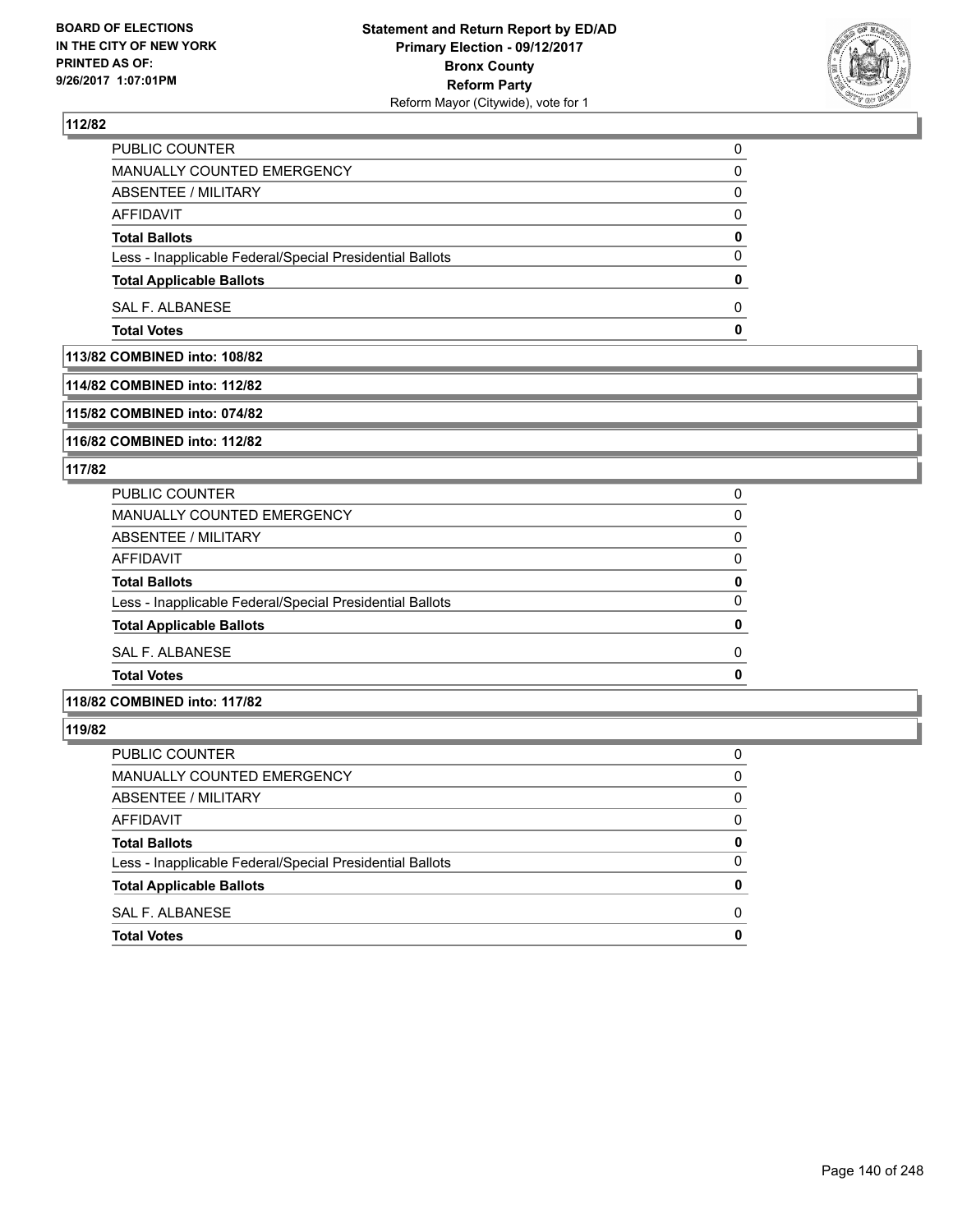

| <b>Total Votes</b>                                       | $\mathbf{2}$   |
|----------------------------------------------------------|----------------|
| SAL F. ALBANESE                                          | 2              |
| <b>Total Applicable Ballots</b>                          | $\overline{2}$ |
| Less - Inapplicable Federal/Special Presidential Ballots | $\Omega$       |
| <b>Total Ballots</b>                                     | $\mathbf{2}$   |
| <b>AFFIDAVIT</b>                                         | $\Omega$       |
| ABSENTEE / MILITARY                                      | $\Omega$       |
| <b>MANUALLY COUNTED EMERGENCY</b>                        | 0              |
| PUBLIC COUNTER                                           | 2              |

### **002/83**

| <b>Total Votes</b>                                       | $\mathbf{0}$ |
|----------------------------------------------------------|--------------|
| SAL F. ALBANESE                                          | 0            |
| <b>Total Applicable Ballots</b>                          | $\mathbf{0}$ |
| Less - Inapplicable Federal/Special Presidential Ballots | $\Omega$     |
| <b>Total Ballots</b>                                     | 0            |
| AFFIDAVIT                                                | $\Omega$     |
| ABSENTEE / MILITARY                                      | $\Omega$     |
| MANUALLY COUNTED EMERGENCY                               | $\Omega$     |
| PUBLIC COUNTER                                           | 0            |
|                                                          |              |

### **003/83**

| PUBLIC COUNTER                                           | 0            |
|----------------------------------------------------------|--------------|
| MANUALLY COUNTED EMERGENCY                               | $\mathbf{0}$ |
| ABSENTEE / MILITARY                                      | $\mathbf{0}$ |
| AFFIDAVIT                                                | $\mathbf{0}$ |
| <b>Total Ballots</b>                                     | 0            |
| Less - Inapplicable Federal/Special Presidential Ballots | $\mathbf{0}$ |
| <b>Total Applicable Ballots</b>                          | 0            |
| SAL F. ALBANESE                                          | $\Omega$     |
| <b>Total Votes</b>                                       | 0            |
|                                                          |              |

| PUBLIC COUNTER                                           |   |
|----------------------------------------------------------|---|
| <b>MANUALLY COUNTED EMERGENCY</b>                        | O |
| ABSENTEE / MILITARY                                      | O |
| <b>AFFIDAVIT</b>                                         | O |
| <b>Total Ballots</b>                                     | 0 |
| Less - Inapplicable Federal/Special Presidential Ballots |   |
| <b>Total Applicable Ballots</b>                          |   |
| SAL F. ALBANESE                                          | O |
| <b>Total Votes</b>                                       |   |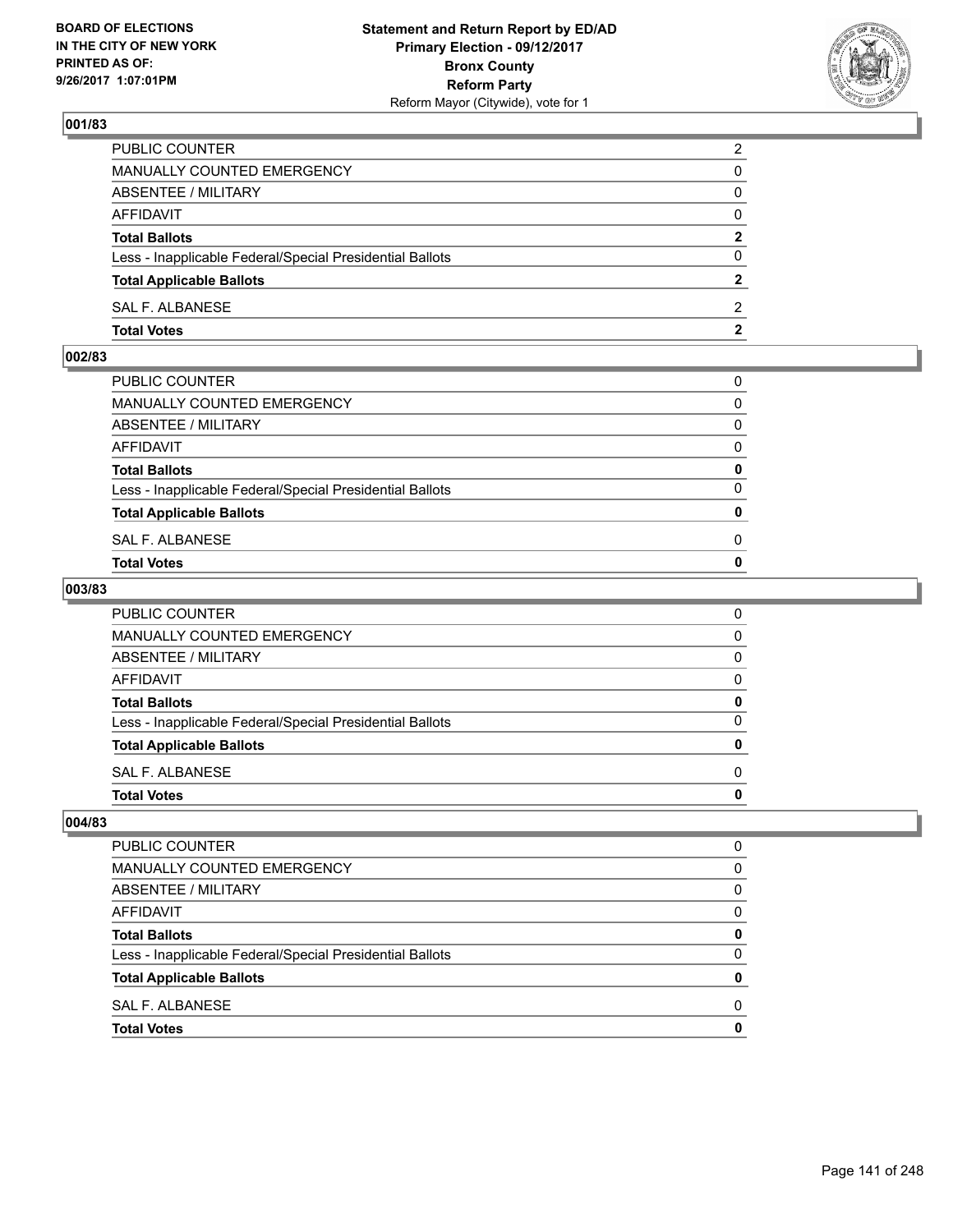

| PUBLIC COUNTER                                           | 0            |
|----------------------------------------------------------|--------------|
| MANUALLY COUNTED EMERGENCY                               | $\Omega$     |
| ABSENTEE / MILITARY                                      | $\mathbf{0}$ |
| AFFIDAVIT                                                | 0            |
| <b>Total Ballots</b>                                     | 0            |
| Less - Inapplicable Federal/Special Presidential Ballots | $\mathbf{0}$ |
| <b>Total Applicable Ballots</b>                          | $\bf{0}$     |
| SAL F. ALBANESE                                          | $\Omega$     |
| <b>Total Votes</b>                                       | $\mathbf{0}$ |

### **006/83**

| <b>Total Votes</b>                                       | $\mathbf{0}$ |
|----------------------------------------------------------|--------------|
| SAL F. ALBANESE                                          | 0            |
| <b>Total Applicable Ballots</b>                          | $\mathbf{0}$ |
| Less - Inapplicable Federal/Special Presidential Ballots | $\Omega$     |
| <b>Total Ballots</b>                                     | 0            |
| AFFIDAVIT                                                | $\Omega$     |
| ABSENTEE / MILITARY                                      | $\Omega$     |
| MANUALLY COUNTED EMERGENCY                               | $\Omega$     |
| PUBLIC COUNTER                                           | 0            |
|                                                          |              |

### **007/83**

| PUBLIC COUNTER                                           | 0            |
|----------------------------------------------------------|--------------|
| MANUALLY COUNTED EMERGENCY                               | $\mathbf{0}$ |
| ABSENTEE / MILITARY                                      | $\mathbf{0}$ |
| AFFIDAVIT                                                | $\mathbf{0}$ |
| <b>Total Ballots</b>                                     | 0            |
| Less - Inapplicable Federal/Special Presidential Ballots | $\mathbf{0}$ |
| <b>Total Applicable Ballots</b>                          | 0            |
| SAL F. ALBANESE                                          | $\Omega$     |
| <b>Total Votes</b>                                       | 0            |
|                                                          |              |

| PUBLIC COUNTER                                           |   |
|----------------------------------------------------------|---|
| MANUALLY COUNTED EMERGENCY                               | O |
| ABSENTEE / MILITARY                                      |   |
| <b>AFFIDAVIT</b>                                         | O |
| <b>Total Ballots</b>                                     |   |
| Less - Inapplicable Federal/Special Presidential Ballots |   |
| <b>Total Applicable Ballots</b>                          |   |
| SAL F. ALBANESE                                          |   |
| <b>Total Votes</b>                                       |   |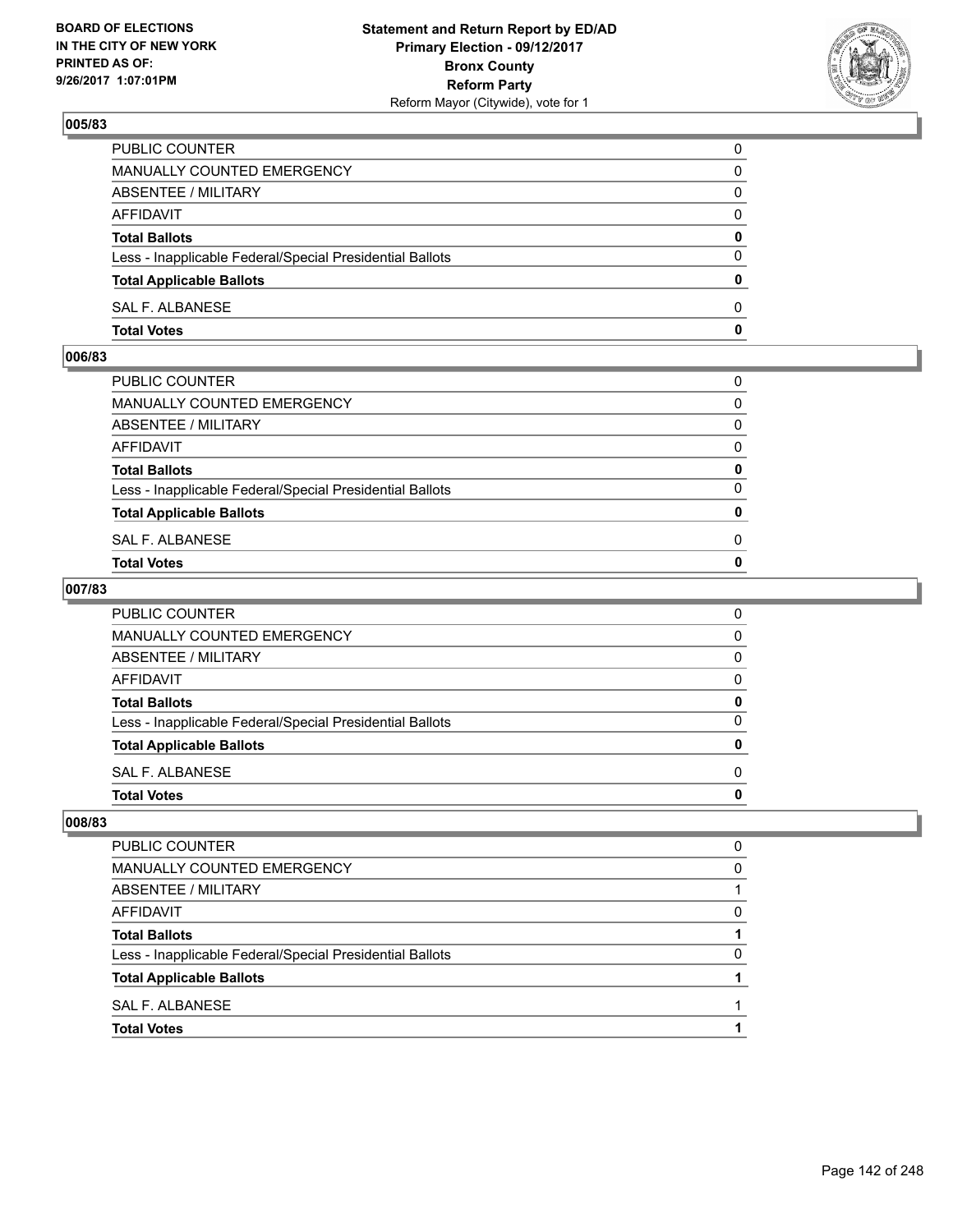

| PUBLIC COUNTER                                           | 0            |
|----------------------------------------------------------|--------------|
| MANUALLY COUNTED EMERGENCY                               | 0            |
| ABSENTEE / MILITARY                                      | 0            |
| AFFIDAVIT                                                | $\mathbf{0}$ |
| <b>Total Ballots</b>                                     | $\mathbf{0}$ |
| Less - Inapplicable Federal/Special Presidential Ballots | $\Omega$     |
| <b>Total Applicable Ballots</b>                          | $\mathbf{0}$ |
| SAL F. ALBANESE                                          | $\Omega$     |
| <b>Total Votes</b>                                       | 0            |

## **010/83**

| PUBLIC COUNTER                                           | 0            |
|----------------------------------------------------------|--------------|
| MANUALLY COUNTED EMERGENCY                               | $\Omega$     |
| ABSENTEE / MILITARY                                      | $\Omega$     |
| AFFIDAVIT                                                | $\Omega$     |
| <b>Total Ballots</b>                                     | 0            |
| Less - Inapplicable Federal/Special Presidential Ballots | $\Omega$     |
| <b>Total Applicable Ballots</b>                          | $\mathbf{0}$ |
| SAL F. ALBANESE                                          | 0            |
| <b>Total Votes</b>                                       | $\Omega$     |
|                                                          |              |

### **011/83**

| <b>PUBLIC COUNTER</b>                                    |              |
|----------------------------------------------------------|--------------|
| <b>MANUALLY COUNTED EMERGENCY</b>                        | 0            |
| ABSENTEE / MILITARY                                      |              |
| AFFIDAVIT                                                | 0            |
| <b>Total Ballots</b>                                     | $\mathbf{2}$ |
| Less - Inapplicable Federal/Special Presidential Ballots | 0            |
| <b>Total Applicable Ballots</b>                          | $\mathbf{2}$ |
| SAL F. ALBANESE                                          | 0            |
| BILL DE BLASIO (WRITE-IN)                                |              |
| ROBERT GANGI (WRITE-IN)                                  |              |
| <b>Total Votes</b>                                       | 2            |

| <b>PUBLIC COUNTER</b>                                    | 0 |
|----------------------------------------------------------|---|
| <b>MANUALLY COUNTED EMERGENCY</b>                        | 0 |
| ABSENTEE / MILITARY                                      | 0 |
| <b>AFFIDAVIT</b>                                         | 0 |
| <b>Total Ballots</b>                                     | 0 |
| Less - Inapplicable Federal/Special Presidential Ballots | 0 |
| <b>Total Applicable Ballots</b>                          | Ω |
| SAL F. ALBANESE                                          | ŋ |
| <b>Total Votes</b>                                       | O |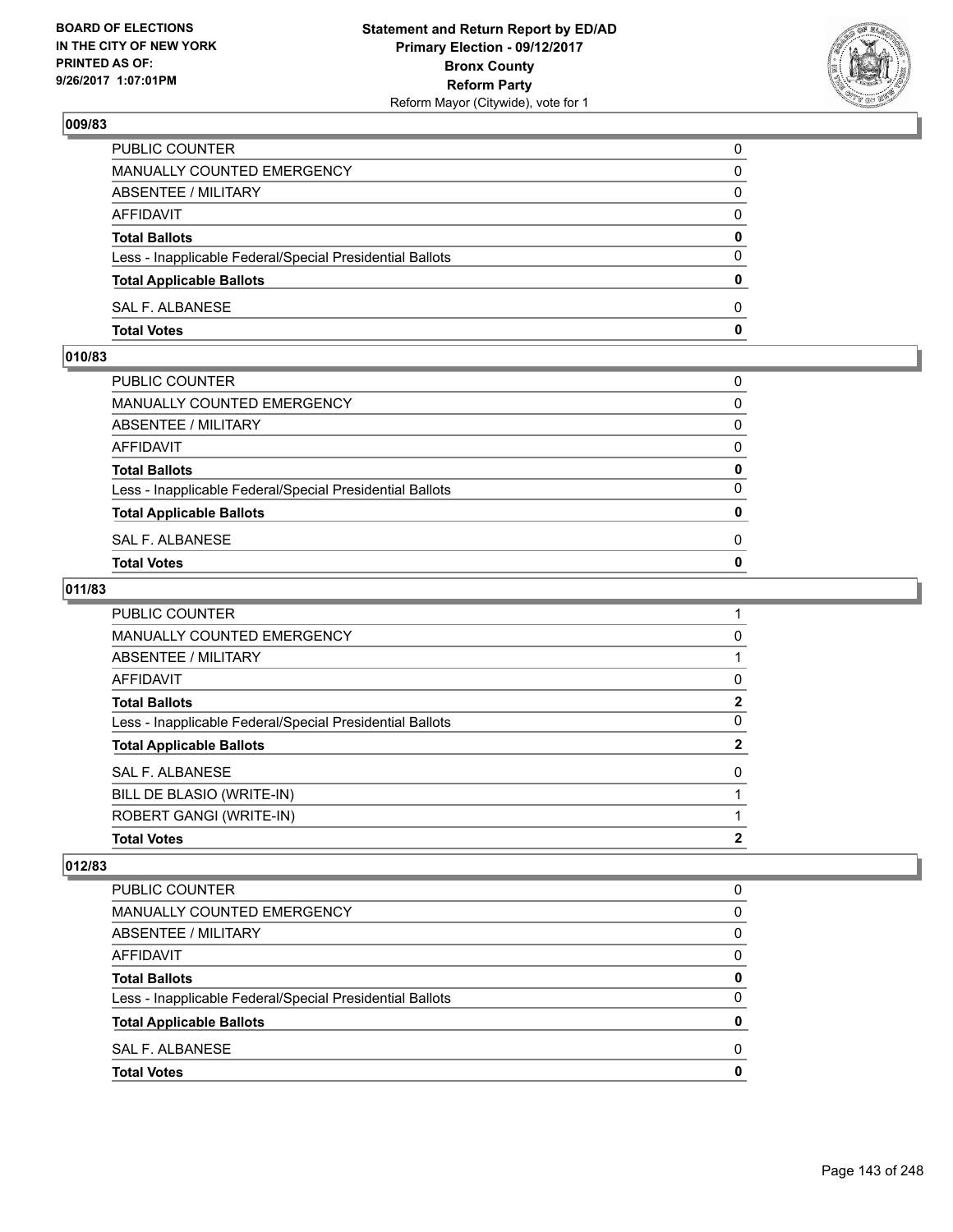

| PUBLIC COUNTER                                           | 0            |
|----------------------------------------------------------|--------------|
| MANUALLY COUNTED EMERGENCY                               | 0            |
| ABSENTEE / MILITARY                                      | 0            |
| AFFIDAVIT                                                | $\Omega$     |
| <b>Total Ballots</b>                                     | 0            |
| Less - Inapplicable Federal/Special Presidential Ballots | $\Omega$     |
| <b>Total Applicable Ballots</b>                          | $\bf{0}$     |
| SAL F. ALBANESE                                          | $\Omega$     |
| <b>Total Votes</b>                                       | $\mathbf{0}$ |

## **014/83**

| PUBLIC COUNTER                                           |          |
|----------------------------------------------------------|----------|
| MANUALLY COUNTED EMERGENCY                               | 0        |
| ABSENTEE / MILITARY                                      | 0        |
| AFFIDAVIT                                                | 0        |
| <b>Total Ballots</b>                                     |          |
| Less - Inapplicable Federal/Special Presidential Ballots | 0        |
| <b>Total Applicable Ballots</b>                          |          |
| SAL F. ALBANESE                                          | $\Omega$ |
| BILL DE BLASIO (WRITE-IN)                                |          |
| <b>Total Votes</b>                                       |          |

## **015/83**

| <b>PUBLIC COUNTER</b>                                    | 0            |
|----------------------------------------------------------|--------------|
| <b>MANUALLY COUNTED EMERGENCY</b>                        | 0            |
| ABSENTEE / MILITARY                                      | <sup>0</sup> |
| AFFIDAVIT                                                | 0            |
| <b>Total Ballots</b>                                     |              |
| Less - Inapplicable Federal/Special Presidential Ballots | O            |
| <b>Total Applicable Ballots</b>                          |              |
| SAL F. ALBANESE                                          | O            |
| <b>Total Votes</b>                                       |              |

| <b>Total Votes</b>                                       | 2            |
|----------------------------------------------------------|--------------|
| BILL DE BLASIO (WRITE-IN)                                |              |
| SAL F. ALBANESE                                          |              |
| <b>Total Applicable Ballots</b>                          | 2            |
| Less - Inapplicable Federal/Special Presidential Ballots | 0            |
| <b>Total Ballots</b>                                     | $\mathbf{2}$ |
| AFFIDAVIT                                                | 0            |
| ABSENTEE / MILITARY                                      | 0            |
| MANUALLY COUNTED EMERGENCY                               | 0            |
| PUBLIC COUNTER                                           | 2            |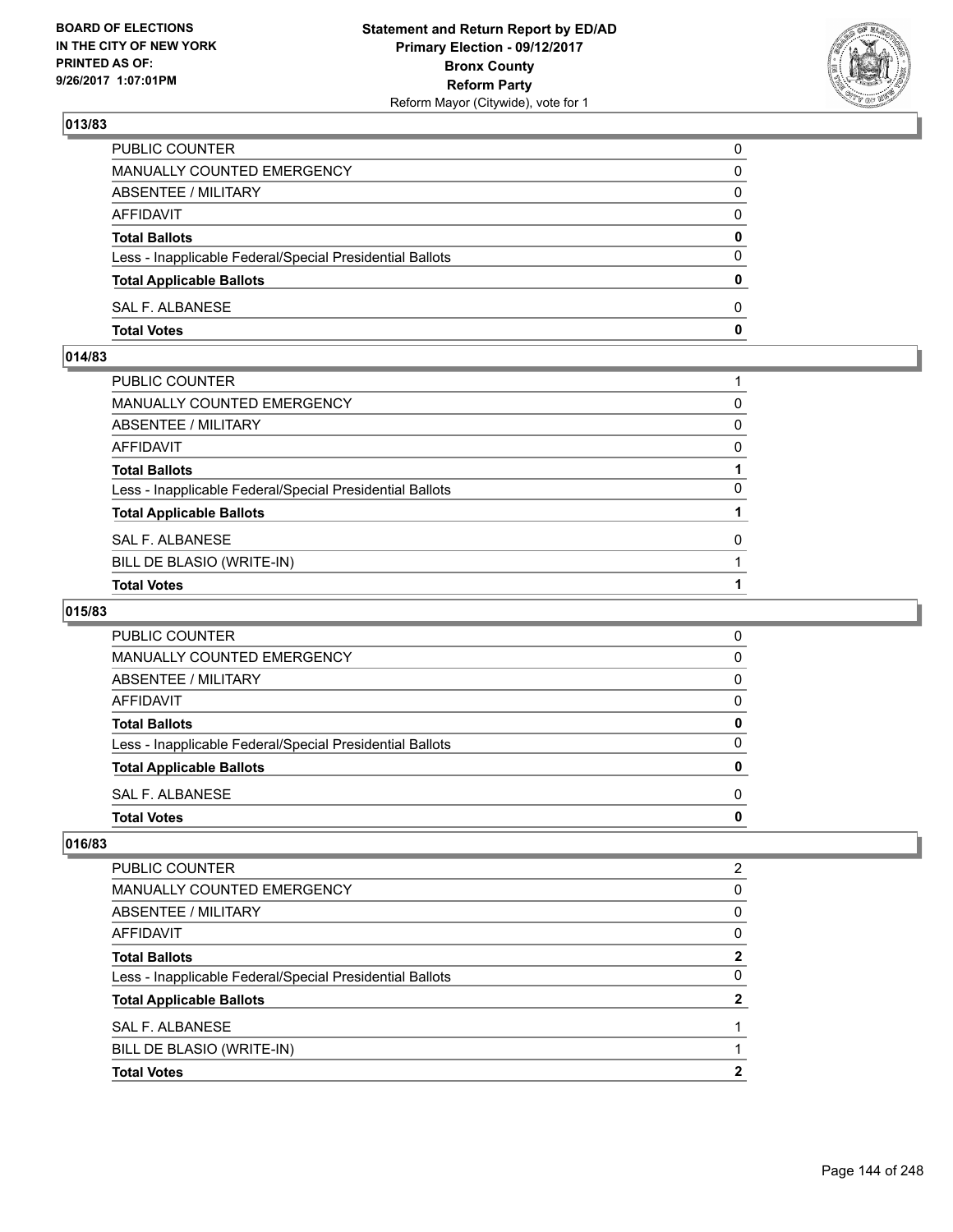

| PUBLIC COUNTER                                           | 0            |
|----------------------------------------------------------|--------------|
| MANUALLY COUNTED EMERGENCY                               | 0            |
| ABSENTEE / MILITARY                                      | 0            |
| AFFIDAVIT                                                | $\Omega$     |
| <b>Total Ballots</b>                                     | 0            |
| Less - Inapplicable Federal/Special Presidential Ballots | $\Omega$     |
| <b>Total Applicable Ballots</b>                          | $\bf{0}$     |
| SAL F. ALBANESE                                          | $\Omega$     |
| <b>Total Votes</b>                                       | $\mathbf{0}$ |

## **018/83**

| PUBLIC COUNTER                                           |          |
|----------------------------------------------------------|----------|
| MANUALLY COUNTED EMERGENCY                               | 0        |
| ABSENTEE / MILITARY                                      | 0        |
| AFFIDAVIT                                                | $\Omega$ |
| Total Ballots                                            |          |
| Less - Inapplicable Federal/Special Presidential Ballots | $\Omega$ |
| <b>Total Applicable Ballots</b>                          |          |
| SAL F. ALBANESE                                          | $\Omega$ |
| PAMELA JONHSON (WRITE-IN)                                |          |
| <b>Total Votes</b>                                       |          |

# **019/83**

| <b>PUBLIC COUNTER</b>                                    | O |
|----------------------------------------------------------|---|
| MANUALLY COUNTED EMERGENCY                               | 0 |
| ABSENTEE / MILITARY                                      | 0 |
| AFFIDAVIT                                                | 0 |
| <b>Total Ballots</b>                                     |   |
| Less - Inapplicable Federal/Special Presidential Ballots | O |
| <b>Total Applicable Ballots</b>                          |   |
| SAL F. ALBANESE                                          | O |
| <b>Total Votes</b>                                       |   |

| <b>Total Votes</b>                                       | 3 |
|----------------------------------------------------------|---|
| BILL DE BLASIO (WRITE-IN)                                | 3 |
| <b>SAL F. ALBANESE</b>                                   | 0 |
| <b>Total Applicable Ballots</b>                          | 3 |
| Less - Inapplicable Federal/Special Presidential Ballots | 0 |
| <b>Total Ballots</b>                                     | 3 |
| AFFIDAVIT                                                | 0 |
| ABSENTEE / MILITARY                                      | 0 |
| <b>MANUALLY COUNTED EMERGENCY</b>                        | 0 |
| <b>PUBLIC COUNTER</b>                                    | 3 |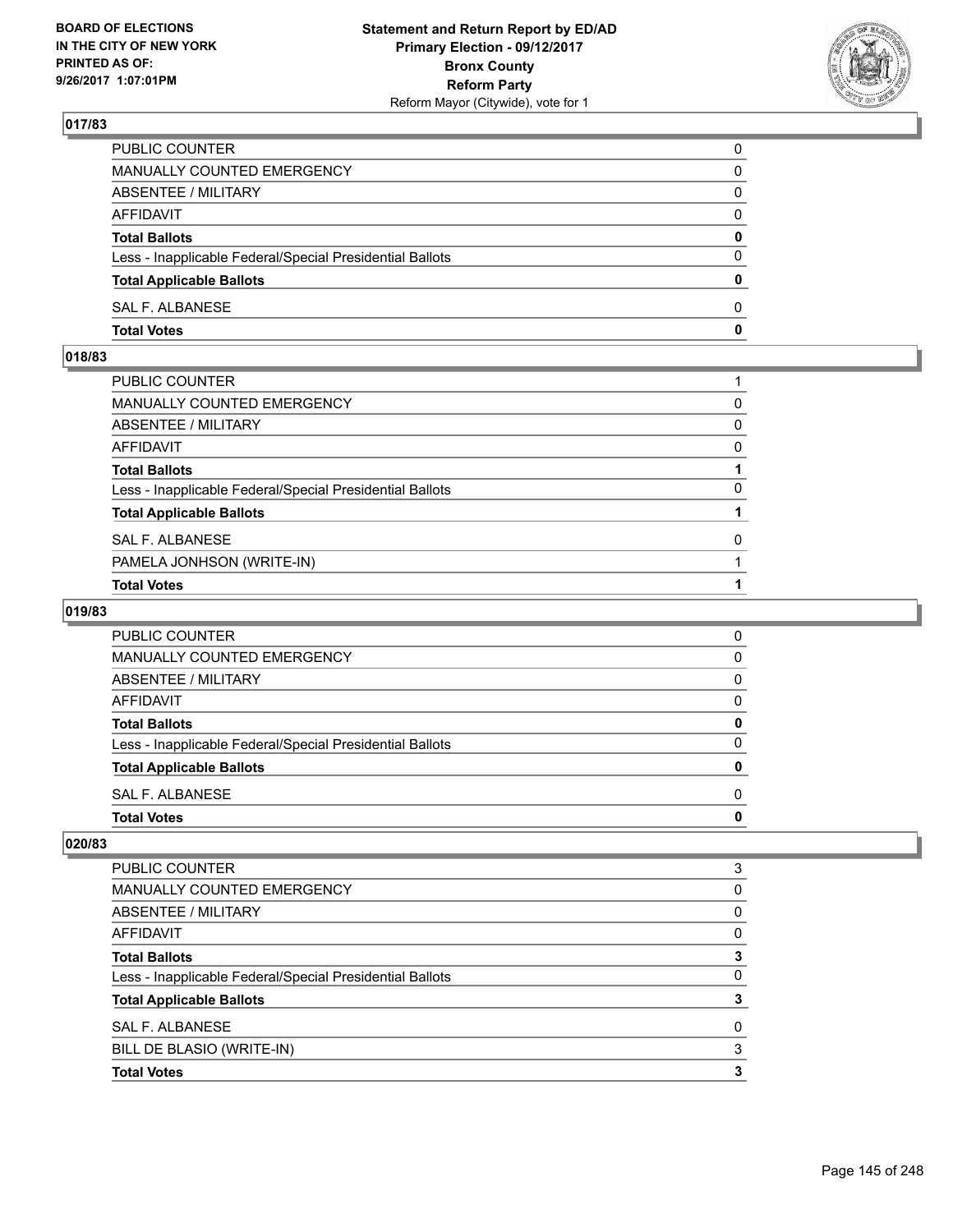

| PUBLIC COUNTER                                           |          |
|----------------------------------------------------------|----------|
| MANUALLY COUNTED EMERGENCY                               | 0        |
| ABSENTEE / MILITARY                                      | 0        |
| AFFIDAVIT                                                | 0        |
| <b>Total Ballots</b>                                     |          |
| Less - Inapplicable Federal/Special Presidential Ballots | $\Omega$ |
| <b>Total Applicable Ballots</b>                          |          |
| SAL F. ALBANESE                                          |          |
| <b>Total Votes</b>                                       |          |

#### **022/83**

| PUBLIC COUNTER                                           |          |
|----------------------------------------------------------|----------|
| MANUALLY COUNTED EMERGENCY                               | $\Omega$ |
| ABSENTEE / MILITARY                                      | $\Omega$ |
| AFFIDAVIT                                                | $\Omega$ |
| <b>Total Ballots</b>                                     |          |
| Less - Inapplicable Federal/Special Presidential Ballots | $\Omega$ |
| <b>Total Applicable Ballots</b>                          |          |
| SAL F. ALBANESE                                          |          |
| <b>Total Votes</b>                                       |          |
|                                                          |          |

## **023/83**

| <b>Total Votes</b>                                       | 0            |
|----------------------------------------------------------|--------------|
| SAL F. ALBANESE                                          | $\Omega$     |
| <b>Total Applicable Ballots</b>                          | $\mathbf{0}$ |
| Less - Inapplicable Federal/Special Presidential Ballots | 0            |
| <b>Total Ballots</b>                                     | 0            |
| AFFIDAVIT                                                | 0            |
| <b>ABSENTEE / MILITARY</b>                               | $\Omega$     |
| <b>MANUALLY COUNTED EMERGENCY</b>                        | 0            |
| PUBLIC COUNTER                                           | 0            |

| <b>PUBLIC COUNTER</b>                                    | 0            |
|----------------------------------------------------------|--------------|
| <b>MANUALLY COUNTED EMERGENCY</b>                        | 0            |
| ABSENTEE / MILITARY                                      | O            |
| AFFIDAVIT                                                | <sup>0</sup> |
| <b>Total Ballots</b>                                     | 0            |
| Less - Inapplicable Federal/Special Presidential Ballots | 0            |
| <b>Total Applicable Ballots</b>                          | 0            |
| SAL F. ALBANESE                                          | O            |
| <b>Total Votes</b>                                       | n            |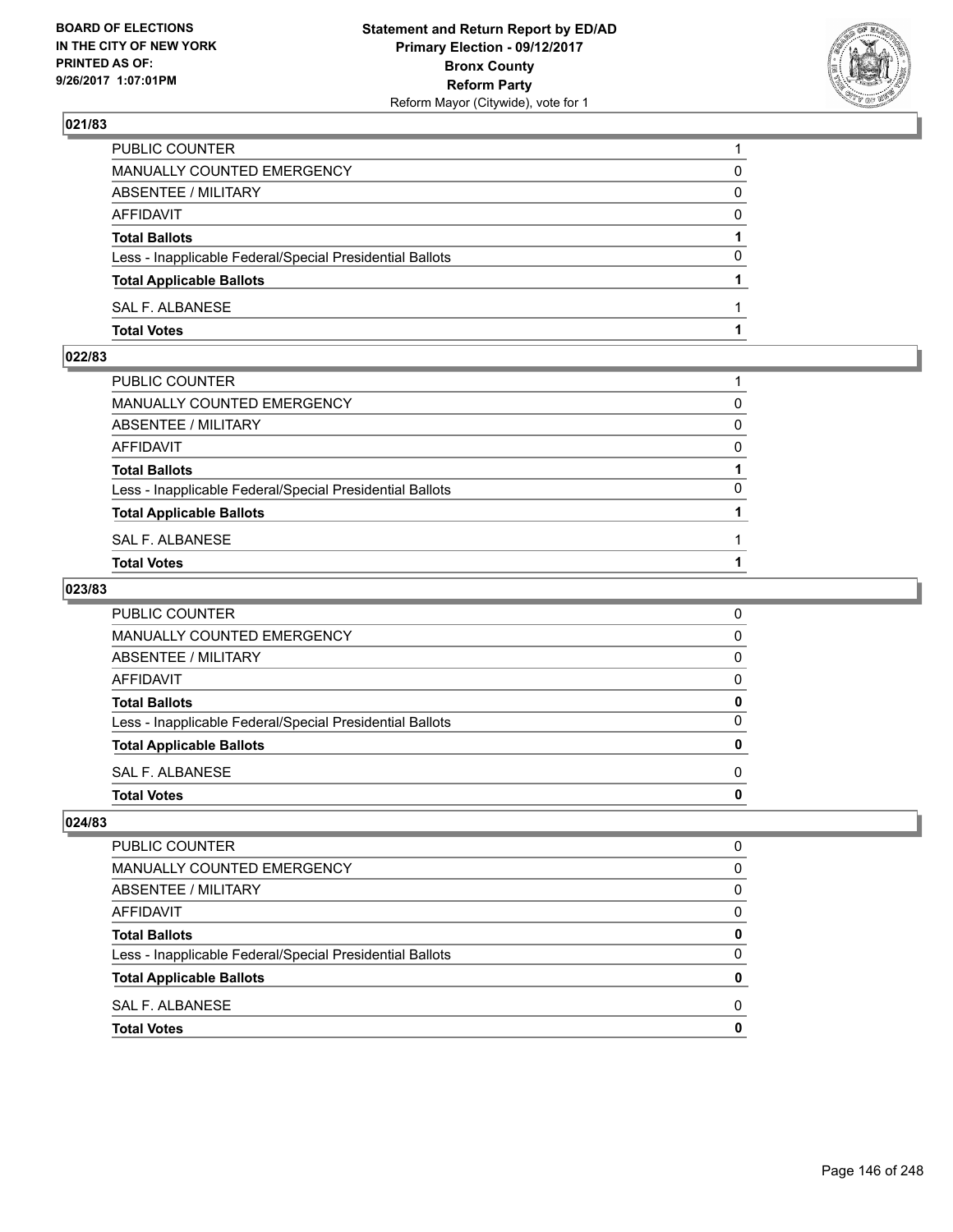

| PUBLIC COUNTER                                           |          |
|----------------------------------------------------------|----------|
| MANUALLY COUNTED EMERGENCY                               | 0        |
| ABSENTEE / MILITARY                                      | 0        |
| AFFIDAVIT                                                | $\Omega$ |
| <b>Total Ballots</b>                                     |          |
| Less - Inapplicable Federal/Special Presidential Ballots | $\Omega$ |
| <b>Total Applicable Ballots</b>                          |          |
| SAL F. ALBANESE                                          |          |
| <b>Total Votes</b>                                       |          |

# **026/83**

| PUBLIC COUNTER                                           |          |
|----------------------------------------------------------|----------|
| MANUALLY COUNTED EMERGENCY                               | 0        |
| ABSENTEE / MILITARY                                      | 0        |
| AFFIDAVIT                                                | $\Omega$ |
| Total Ballots                                            |          |
| Less - Inapplicable Federal/Special Presidential Ballots | $\Omega$ |
| <b>Total Applicable Ballots</b>                          |          |
| SAL F. ALBANESE                                          | $\Omega$ |
| NICOLE MALLIOTAKIS (WRITE-IN)                            |          |
| <b>Total Votes</b>                                       |          |

# **027/83**

| <b>PUBLIC COUNTER</b>                                    |   |
|----------------------------------------------------------|---|
| MANUALLY COUNTED EMERGENCY                               | O |
| ABSENTEE / MILITARY                                      | O |
| AFFIDAVIT                                                |   |
| <b>Total Ballots</b>                                     | o |
| Less - Inapplicable Federal/Special Presidential Ballots | n |
| <b>Total Applicable Ballots</b>                          |   |
| SAL F. ALBANESE                                          |   |
| <b>Total Votes</b>                                       |   |

| <b>Total Votes</b>                                       | 0 |
|----------------------------------------------------------|---|
| SAL F. ALBANESE                                          | 0 |
| <b>Total Applicable Ballots</b>                          | 0 |
| Less - Inapplicable Federal/Special Presidential Ballots | 0 |
| <b>Total Ballots</b>                                     | 0 |
| AFFIDAVIT                                                | 0 |
| ABSENTEE / MILITARY                                      | 0 |
| MANUALLY COUNTED EMERGENCY                               | 0 |
| <b>PUBLIC COUNTER</b>                                    | 0 |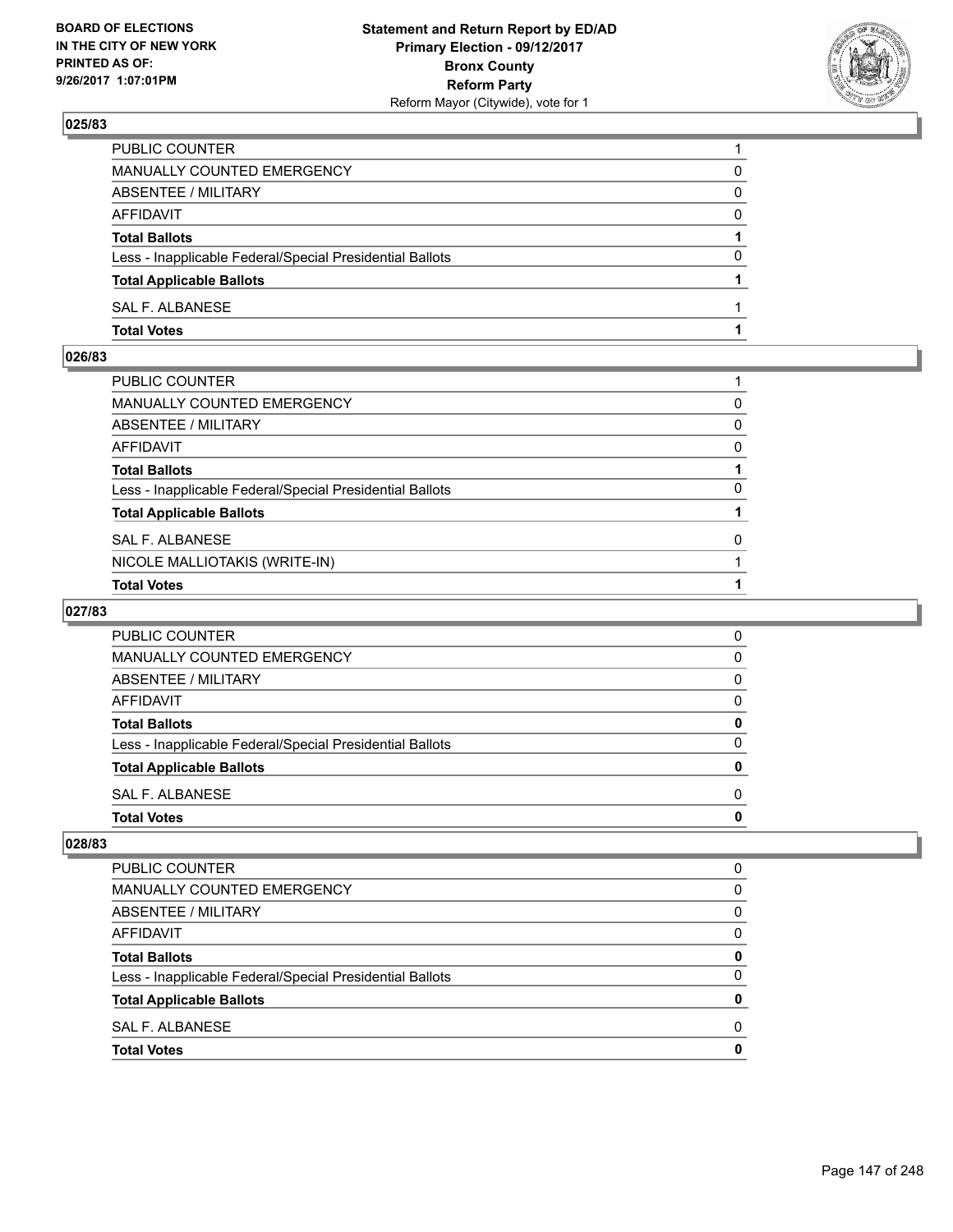

| PUBLIC COUNTER                                           | 0            |
|----------------------------------------------------------|--------------|
| MANUALLY COUNTED EMERGENCY                               | 0            |
| ABSENTEE / MILITARY                                      | $\Omega$     |
| AFFIDAVIT                                                | $\Omega$     |
| <b>Total Ballots</b>                                     | $\mathbf{0}$ |
| Less - Inapplicable Federal/Special Presidential Ballots | $\Omega$     |
| <b>Total Applicable Ballots</b>                          | $\mathbf{0}$ |
| SAL F. ALBANESE                                          | $\Omega$     |
| <b>Total Votes</b>                                       | $\mathbf{0}$ |

## **030/83**

| PUBLIC COUNTER                                           | 0        |
|----------------------------------------------------------|----------|
| MANUALLY COUNTED EMERGENCY                               | $\Omega$ |
| ABSENTEE / MILITARY                                      |          |
| AFFIDAVIT                                                | 0        |
| <b>Total Ballots</b>                                     |          |
| Less - Inapplicable Federal/Special Presidential Ballots | $\Omega$ |
| <b>Total Applicable Ballots</b>                          |          |
| SAL F. ALBANESE                                          |          |
| <b>Total Votes</b>                                       |          |
|                                                          |          |

## **031/83**

| <b>PUBLIC COUNTER</b>                                    | 3 |
|----------------------------------------------------------|---|
| <b>MANUALLY COUNTED EMERGENCY</b>                        | 0 |
| <b>ABSENTEE / MILITARY</b>                               | 0 |
| AFFIDAVIT                                                | 0 |
| <b>Total Ballots</b>                                     | 3 |
| Less - Inapplicable Federal/Special Presidential Ballots | 0 |
| <b>Total Applicable Ballots</b>                          | 3 |
| <b>SAL F. ALBANESE</b>                                   |   |
| UNATTRIBUTABLE WRITE-IN (WRITE-IN)                       |   |
| <b>Total Votes</b>                                       | 2 |
| Unrecorded                                               |   |

| <b>PUBLIC COUNTER</b>                                    | 0        |
|----------------------------------------------------------|----------|
| <b>MANUALLY COUNTED EMERGENCY</b>                        | 0        |
| ABSENTEE / MILITARY                                      | 0        |
| AFFIDAVIT                                                | 0        |
| <b>Total Ballots</b>                                     | 0        |
| Less - Inapplicable Federal/Special Presidential Ballots | $\Omega$ |
| <b>Total Applicable Ballots</b>                          | 0        |
| SAL F. ALBANESE                                          | 0        |
| <b>Total Votes</b>                                       | 0        |
|                                                          |          |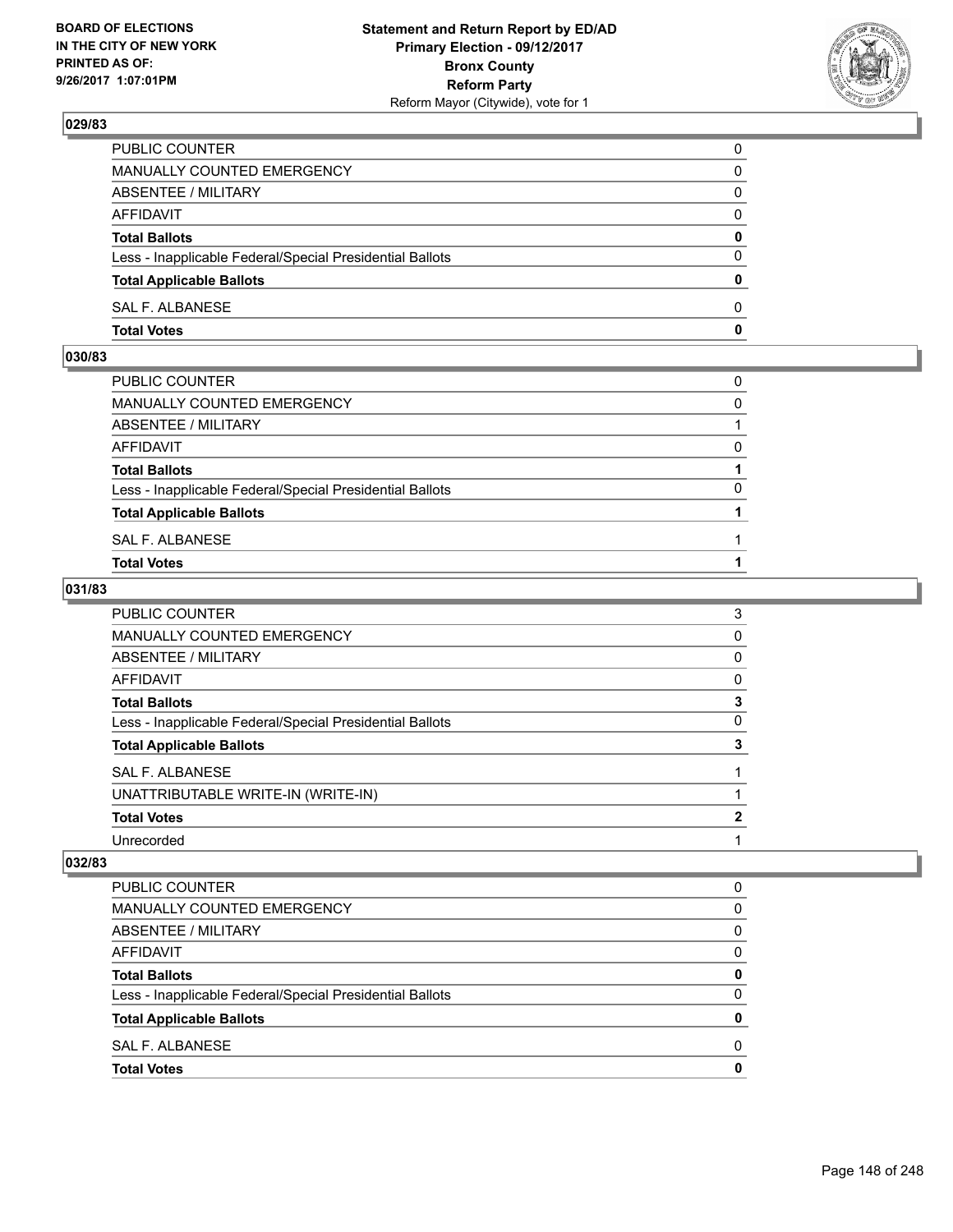

| PUBLIC COUNTER                                           | 0            |
|----------------------------------------------------------|--------------|
| MANUALLY COUNTED EMERGENCY                               | $\mathbf{0}$ |
| ABSENTEE / MILITARY                                      | 0            |
| AFFIDAVIT                                                | 0            |
| <b>Total Ballots</b>                                     | 0            |
| Less - Inapplicable Federal/Special Presidential Ballots | $\mathbf{0}$ |
| <b>Total Applicable Ballots</b>                          | $\mathbf{0}$ |
| SAL F. ALBANESE                                          | $\Omega$     |
| <b>Total Votes</b>                                       | $\mathbf{0}$ |

#### **034/83**

| PUBLIC COUNTER                                           | 2              |
|----------------------------------------------------------|----------------|
| MANUALLY COUNTED EMERGENCY                               | $\mathbf{0}$   |
| ABSENTEE / MILITARY                                      | $\mathbf{0}$   |
| AFFIDAVIT                                                | $\mathbf{0}$   |
| <b>Total Ballots</b>                                     | $\mathbf{2}$   |
| Less - Inapplicable Federal/Special Presidential Ballots | $\Omega$       |
| <b>Total Applicable Ballots</b>                          | $\mathbf{2}$   |
| SAL F. ALBANESE                                          | 2              |
| Total Votes                                              | $\overline{2}$ |
|                                                          |                |

## **035/83**

| PUBLIC COUNTER                                           | 0            |
|----------------------------------------------------------|--------------|
| MANUALLY COUNTED EMERGENCY                               | $\mathbf{0}$ |
| ABSENTEE / MILITARY                                      | $\mathbf{0}$ |
| AFFIDAVIT                                                | $\mathbf{0}$ |
| <b>Total Ballots</b>                                     | 0            |
| Less - Inapplicable Federal/Special Presidential Ballots | $\mathbf{0}$ |
| <b>Total Applicable Ballots</b>                          | $\mathbf{0}$ |
| SAL F. ALBANESE                                          | $\Omega$     |
| <b>Total Votes</b>                                       | 0            |
|                                                          |              |

| <b>PUBLIC COUNTER</b>                                    |   |
|----------------------------------------------------------|---|
| MANUALLY COUNTED EMERGENCY                               | 0 |
| ABSENTEE / MILITARY                                      | 0 |
| <b>AFFIDAVIT</b>                                         | 0 |
| <b>Total Ballots</b>                                     | o |
| Less - Inapplicable Federal/Special Presidential Ballots | 0 |
| <b>Total Applicable Ballots</b>                          |   |
| SAL F. ALBANESE                                          | n |
| <b>Total Votes</b>                                       |   |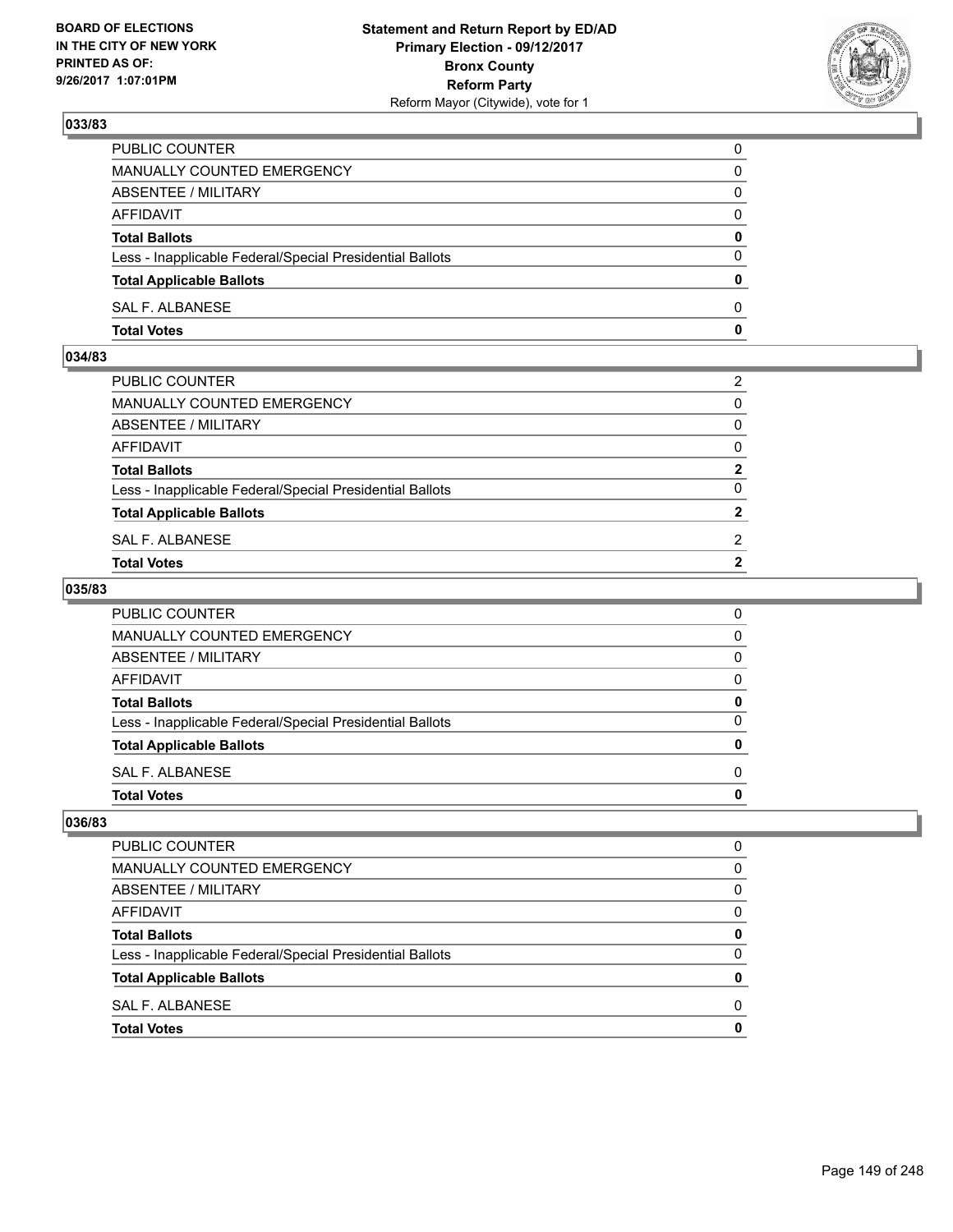

| PUBLIC COUNTER                                           | 0            |
|----------------------------------------------------------|--------------|
| MANUALLY COUNTED EMERGENCY                               | 0            |
| ABSENTEE / MILITARY                                      | 0            |
| AFFIDAVIT                                                | $\Omega$     |
| <b>Total Ballots</b>                                     | $\mathbf{0}$ |
| Less - Inapplicable Federal/Special Presidential Ballots | $\Omega$     |
| <b>Total Applicable Ballots</b>                          | $\mathbf{0}$ |
| SAL F. ALBANESE                                          | 0            |
| <b>Total Votes</b>                                       | 0            |

## **038/83**

| PUBLIC COUNTER                                           | 2            |
|----------------------------------------------------------|--------------|
| MANUALLY COUNTED EMERGENCY                               | 0            |
| ABSENTEE / MILITARY                                      | 0            |
| AFFIDAVIT                                                | 0            |
| <b>Total Ballots</b>                                     | $\mathbf{2}$ |
| Less - Inapplicable Federal/Special Presidential Ballots | 0            |
| <b>Total Applicable Ballots</b>                          | $\mathbf{2}$ |
| SAL F. ALBANESE                                          | 0            |
| BILL DE BLASIO (WRITE-IN)                                |              |
| <b>Total Votes</b>                                       |              |
| Unrecorded                                               |              |

## **039/83**

| <b>Total Votes</b>                                       | 0 |
|----------------------------------------------------------|---|
| SAL F. ALBANESE                                          | 0 |
| <b>Total Applicable Ballots</b>                          | 0 |
| Less - Inapplicable Federal/Special Presidential Ballots | 0 |
| <b>Total Ballots</b>                                     | 0 |
| AFFIDAVIT                                                | 0 |
| ABSENTEE / MILITARY                                      | 0 |
| MANUALLY COUNTED EMERGENCY                               | 0 |
| <b>PUBLIC COUNTER</b>                                    | 0 |

| <b>Total Votes</b>                                       | 0 |
|----------------------------------------------------------|---|
| SAL F. ALBANESE                                          | 0 |
| <b>Total Applicable Ballots</b>                          | 0 |
| Less - Inapplicable Federal/Special Presidential Ballots | 0 |
| <b>Total Ballots</b>                                     | 0 |
| AFFIDAVIT                                                | 0 |
| ABSENTEE / MILITARY                                      | 0 |
| MANUALLY COUNTED EMERGENCY                               | 0 |
| PUBLIC COUNTER                                           | 0 |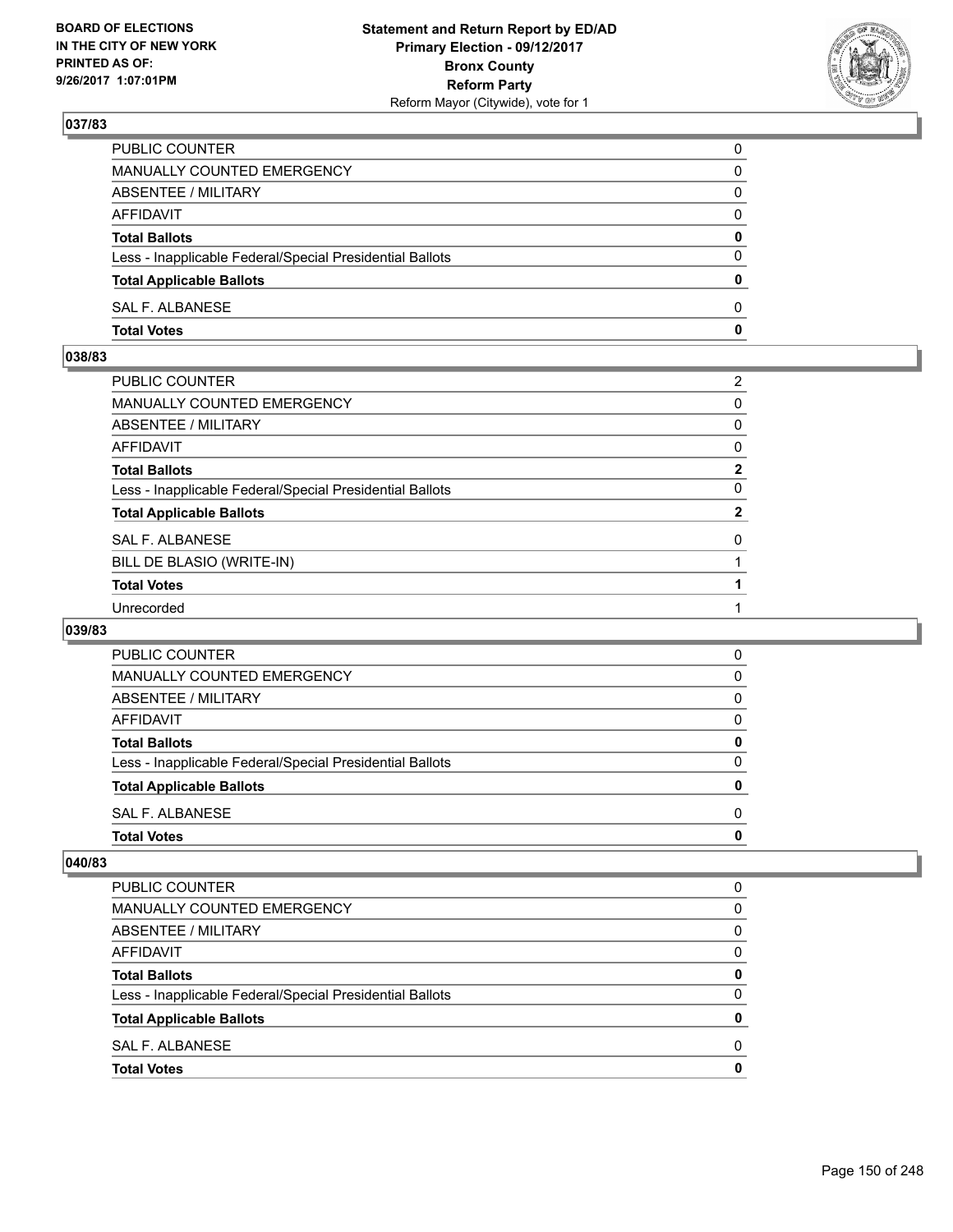

| <b>Total Votes</b>                                       |          |
|----------------------------------------------------------|----------|
| BILL DE BLASIO (WRITE-IN)                                |          |
| SAL F. ALBANESE                                          | 0        |
| <b>Total Applicable Ballots</b>                          |          |
| Less - Inapplicable Federal/Special Presidential Ballots | 0        |
| <b>Total Ballots</b>                                     |          |
| <b>AFFIDAVIT</b>                                         | $\Omega$ |
| <b>ABSENTEE / MILITARY</b>                               | 0        |
| MANUALLY COUNTED EMERGENCY                               | 0        |
| PUBLIC COUNTER                                           |          |

#### **042/83**

| Total Votes                                              | 0 |
|----------------------------------------------------------|---|
| SAL F. ALBANESE                                          | 0 |
| <b>Total Applicable Ballots</b>                          | 0 |
| Less - Inapplicable Federal/Special Presidential Ballots | 0 |
| <b>Total Ballots</b>                                     | 0 |
| AFFIDAVIT                                                | 0 |
| ABSENTEE / MILITARY                                      | 0 |
| MANUALLY COUNTED EMERGENCY                               | 0 |
| PUBLIC COUNTER                                           | 0 |
|                                                          |   |

## **043/83**

| PUBLIC COUNTER                                           | 0 |
|----------------------------------------------------------|---|
| MANUALLY COUNTED EMERGENCY                               | 0 |
| ABSENTEE / MILITARY                                      | 0 |
| AFFIDAVIT                                                | 0 |
| <b>Total Ballots</b>                                     | O |
| Less - Inapplicable Federal/Special Presidential Ballots | O |
| <b>Total Applicable Ballots</b>                          | o |
| SAL F. ALBANESE                                          | 0 |
| <b>Total Votes</b>                                       | o |

| <b>Total Votes</b>                                       | 0        |
|----------------------------------------------------------|----------|
| SAL F. ALBANESE                                          | 0        |
| <b>Total Applicable Ballots</b>                          | 0        |
| Less - Inapplicable Federal/Special Presidential Ballots | $\Omega$ |
| <b>Total Ballots</b>                                     | 0        |
| AFFIDAVIT                                                | 0        |
| ABSENTEE / MILITARY                                      | $\Omega$ |
| MANUALLY COUNTED EMERGENCY                               | 0        |
| <b>PUBLIC COUNTER</b>                                    | 0        |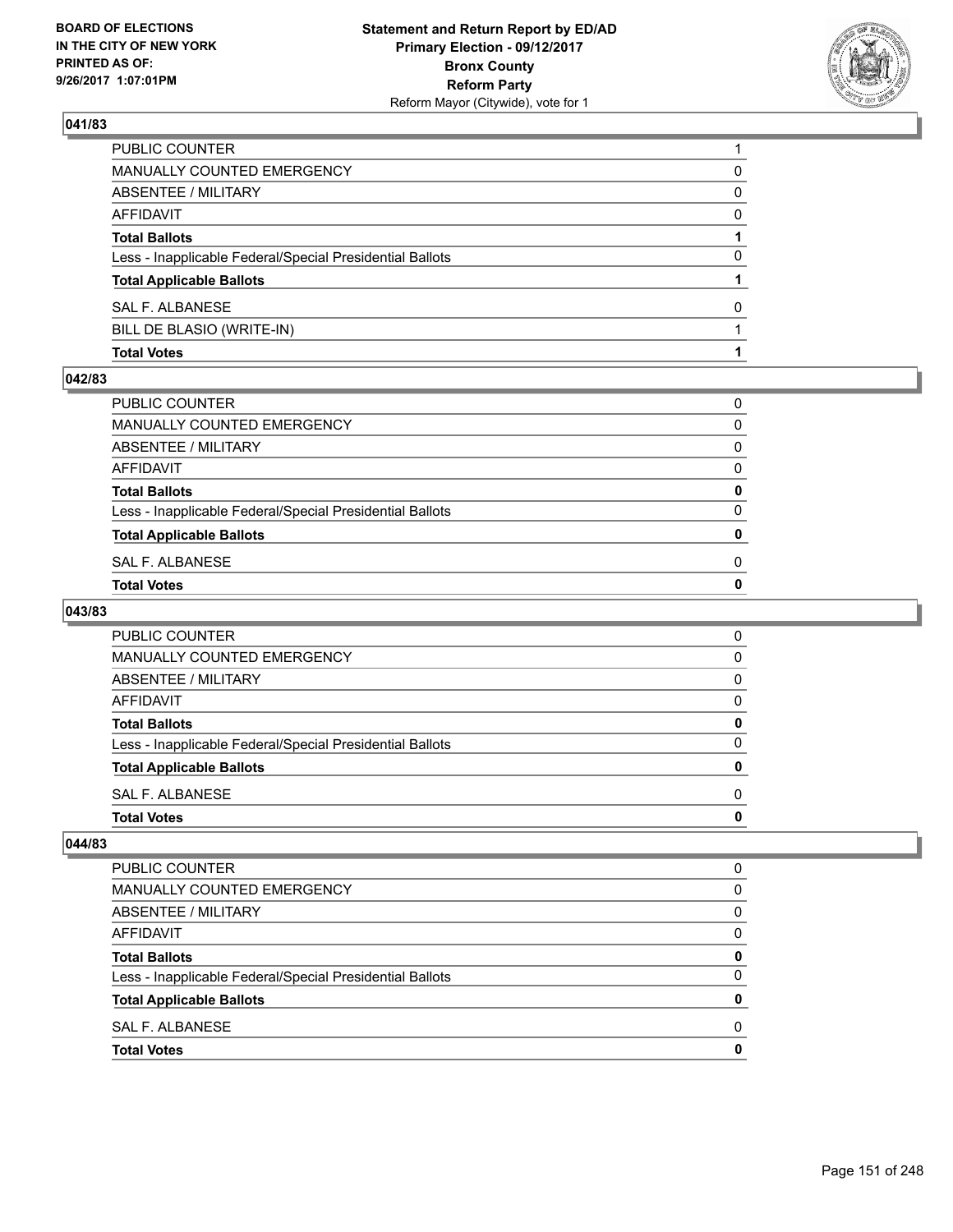

| PUBLIC COUNTER                                           | 0            |
|----------------------------------------------------------|--------------|
| MANUALLY COUNTED EMERGENCY                               | $\mathbf{0}$ |
| ABSENTEE / MILITARY                                      | 0            |
| AFFIDAVIT                                                | 0            |
| <b>Total Ballots</b>                                     | 0            |
| Less - Inapplicable Federal/Special Presidential Ballots | $\mathbf{0}$ |
| <b>Total Applicable Ballots</b>                          | $\mathbf{0}$ |
| SAL F. ALBANESE                                          | $\Omega$     |
| <b>Total Votes</b>                                       | $\mathbf{0}$ |

#### **046/83**

| PUBLIC COUNTER                                           |          |
|----------------------------------------------------------|----------|
| MANUALLY COUNTED EMERGENCY                               | $\Omega$ |
| ABSENTEE / MILITARY                                      | 0        |
| AFFIDAVIT                                                | $\Omega$ |
| <b>Total Ballots</b>                                     |          |
| Less - Inapplicable Federal/Special Presidential Ballots | $\Omega$ |
| <b>Total Applicable Ballots</b>                          |          |
| SAL F. ALBANESE                                          |          |
| Total Votes                                              |          |
|                                                          |          |

## **047/83**

| PUBLIC COUNTER                                           | 0            |
|----------------------------------------------------------|--------------|
| MANUALLY COUNTED EMERGENCY                               | $\mathbf{0}$ |
| ABSENTEE / MILITARY                                      | $\mathbf{0}$ |
| AFFIDAVIT                                                | $\mathbf{0}$ |
| <b>Total Ballots</b>                                     | 0            |
| Less - Inapplicable Federal/Special Presidential Ballots | $\mathbf{0}$ |
| <b>Total Applicable Ballots</b>                          | $\mathbf{0}$ |
| SAL F. ALBANESE                                          | $\Omega$     |
| <b>Total Votes</b>                                       | 0            |
|                                                          |              |

| <b>Total Votes</b>                                       |   |
|----------------------------------------------------------|---|
| BILL DE BLASIO (WRITE-IN)                                |   |
| <b>SAL F. ALBANESE</b>                                   | O |
| <b>Total Applicable Ballots</b>                          |   |
| Less - Inapplicable Federal/Special Presidential Ballots | O |
| <b>Total Ballots</b>                                     |   |
| AFFIDAVIT                                                |   |
| ABSENTEE / MILITARY                                      | 0 |
| MANUALLY COUNTED EMERGENCY                               | 0 |
| PUBLIC COUNTER                                           | 0 |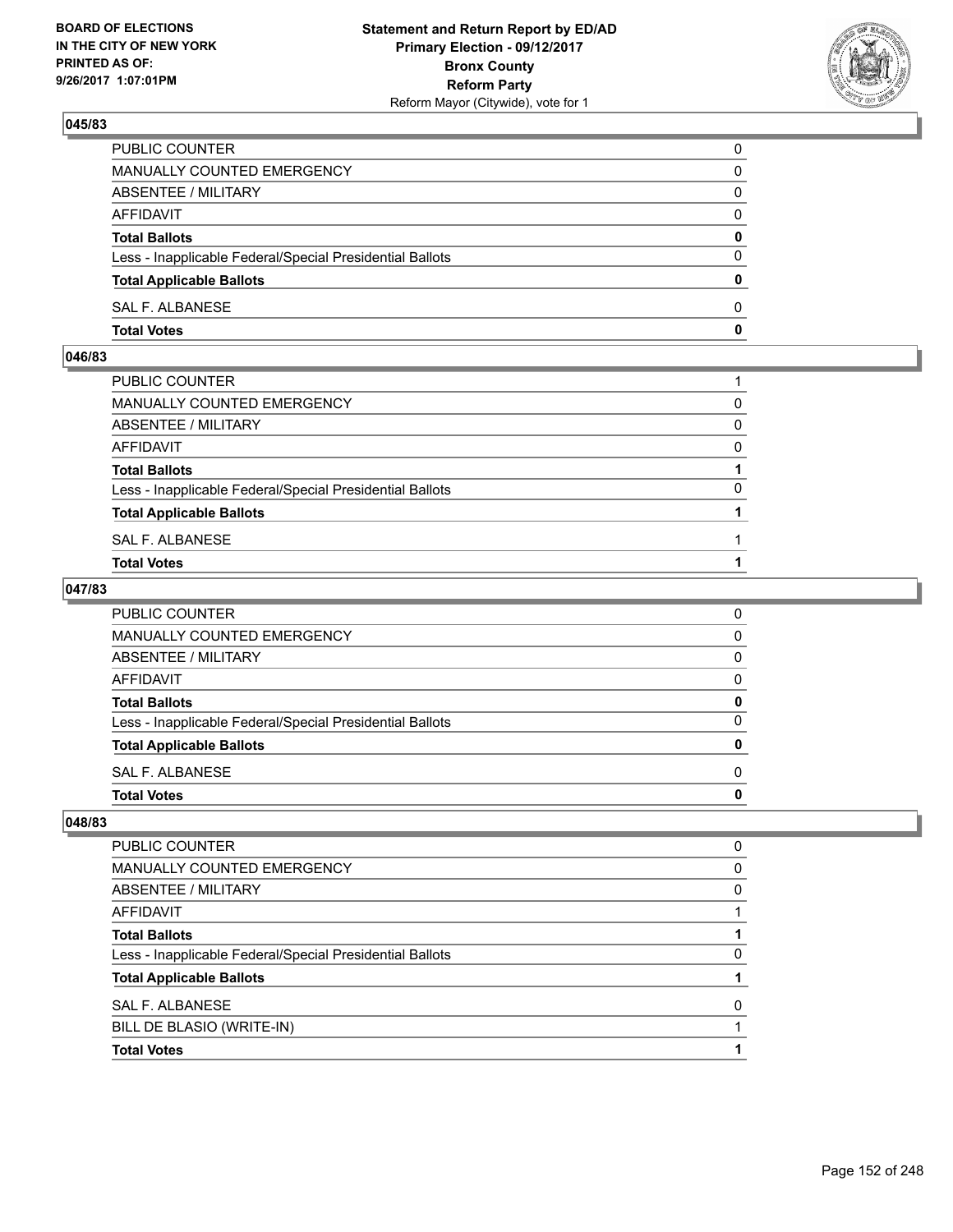

| PUBLIC COUNTER                                           | 0            |
|----------------------------------------------------------|--------------|
| MANUALLY COUNTED EMERGENCY                               | $\mathbf{0}$ |
| ABSENTEE / MILITARY                                      | 0            |
| AFFIDAVIT                                                | 0            |
| <b>Total Ballots</b>                                     | 0            |
| Less - Inapplicable Federal/Special Presidential Ballots | $\mathbf{0}$ |
| <b>Total Applicable Ballots</b>                          | $\mathbf{0}$ |
| SAL F. ALBANESE                                          | $\Omega$     |
| <b>Total Votes</b>                                       | $\mathbf{0}$ |

#### **050/83**

| PUBLIC COUNTER                                           | 2              |
|----------------------------------------------------------|----------------|
| MANUALLY COUNTED EMERGENCY                               | $\mathbf{0}$   |
| ABSENTEE / MILITARY                                      | $\mathbf{0}$   |
| AFFIDAVIT                                                | $\mathbf{0}$   |
| <b>Total Ballots</b>                                     | $\mathbf{2}$   |
| Less - Inapplicable Federal/Special Presidential Ballots | $\Omega$       |
| <b>Total Applicable Ballots</b>                          | $\mathbf{2}$   |
| SAL F. ALBANESE                                          | 2              |
| Total Votes                                              | $\overline{2}$ |
|                                                          |                |

## **051/83**

| PUBLIC COUNTER                                           | 0            |
|----------------------------------------------------------|--------------|
| MANUALLY COUNTED EMERGENCY                               | $\mathbf{0}$ |
| ABSENTEE / MILITARY                                      | $\mathbf{0}$ |
| AFFIDAVIT                                                | $\Omega$     |
| <b>Total Ballots</b>                                     | 0            |
| Less - Inapplicable Federal/Special Presidential Ballots | $\mathbf{0}$ |
| <b>Total Applicable Ballots</b>                          | 0            |
| SAL F. ALBANESE                                          | $\Omega$     |
| Total Votes                                              | $\mathbf{0}$ |
|                                                          |              |

| PUBLIC COUNTER                                           |              |
|----------------------------------------------------------|--------------|
| MANUALLY COUNTED EMERGENCY                               | <sup>0</sup> |
| ABSENTEE / MILITARY                                      | 0            |
| <b>AFFIDAVIT</b>                                         | <sup>0</sup> |
| <b>Total Ballots</b>                                     |              |
| Less - Inapplicable Federal/Special Presidential Ballots | O            |
| <b>Total Applicable Ballots</b>                          |              |
| SAL F. ALBANESE                                          | 3            |
| <b>Total Votes</b>                                       |              |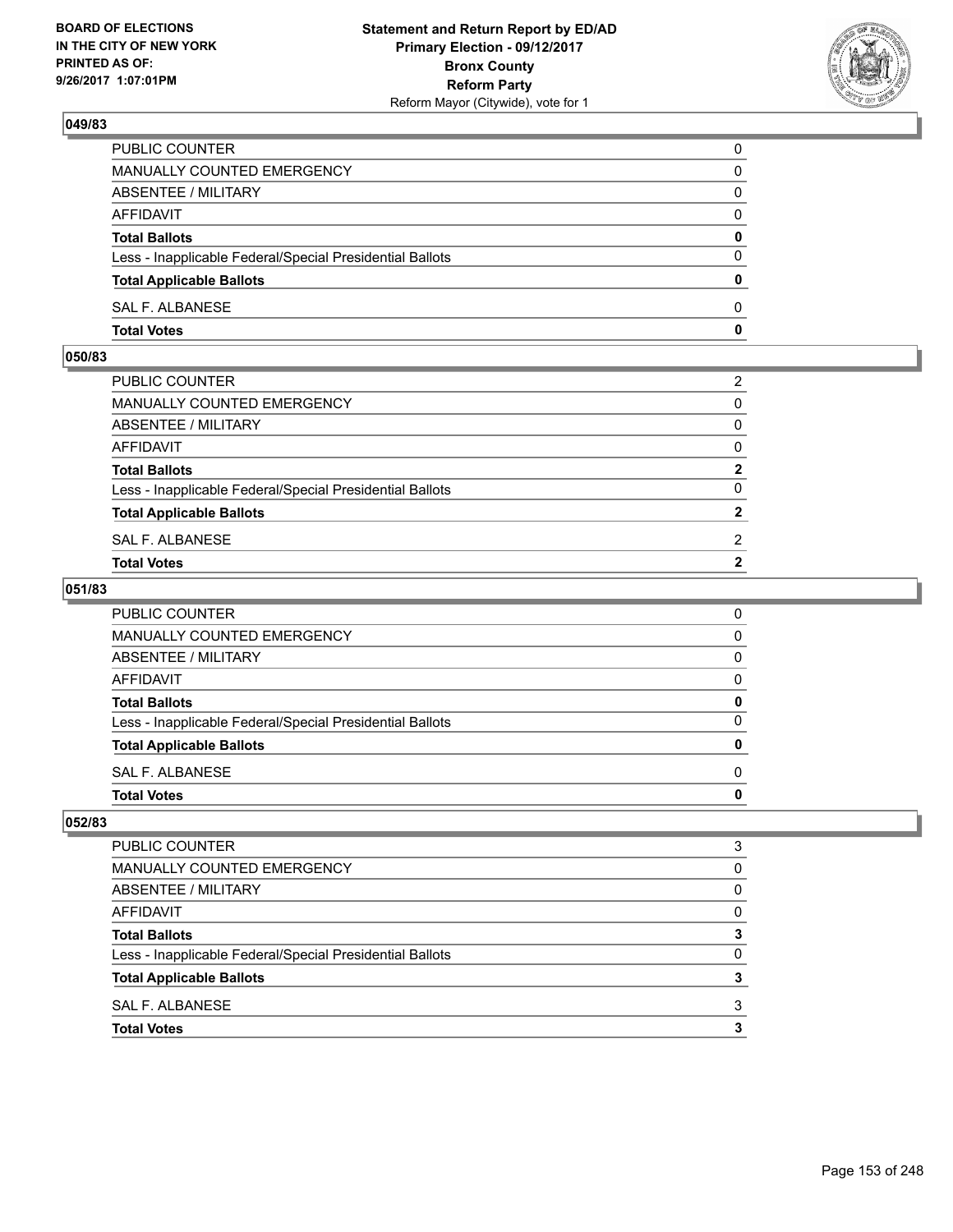

| PUBLIC COUNTER                                           | 3 |
|----------------------------------------------------------|---|
| <b>MANUALLY COUNTED EMERGENCY</b>                        | 0 |
| <b>ABSENTEE / MILITARY</b>                               | 0 |
| <b>AFFIDAVIT</b>                                         | 0 |
| <b>Total Ballots</b>                                     | 3 |
| Less - Inapplicable Federal/Special Presidential Ballots | 0 |
| <b>Total Applicable Ballots</b>                          | 3 |
| <b>SAL F. ALBANESE</b>                                   |   |
| ANDY KING (WRITE-IN)                                     |   |
| BILL DE BLASIO (WRITE-IN)                                |   |
| <b>Total Votes</b>                                       | 3 |

## **054/83**

| PUBLIC COUNTER                                           | 2            |
|----------------------------------------------------------|--------------|
| MANUALLY COUNTED EMERGENCY                               | 0            |
| <b>ABSENTEE / MILITARY</b>                               | 0            |
| AFFIDAVIT                                                | 0            |
| <b>Total Ballots</b>                                     | 2            |
| Less - Inapplicable Federal/Special Presidential Ballots | 0            |
| <b>Total Applicable Ballots</b>                          | $\mathbf{2}$ |
| <b>SAL F. ALBANESE</b>                                   |              |
| BILL DE BLASIO (WRITE-IN)                                |              |
| <b>Total Votes</b>                                       | 2            |
|                                                          |              |

#### **055/83**

| <b>Total Votes</b>                                       | 0        |
|----------------------------------------------------------|----------|
| SAL F. ALBANESE                                          | 0        |
| <b>Total Applicable Ballots</b>                          | 0        |
| Less - Inapplicable Federal/Special Presidential Ballots | $\Omega$ |
| <b>Total Ballots</b>                                     | 0        |
| AFFIDAVIT                                                | 0        |
| ABSENTEE / MILITARY                                      | 0        |
| MANUALLY COUNTED EMERGENCY                               | 0        |
| <b>PUBLIC COUNTER</b>                                    | 0        |

| <b>PUBLIC COUNTER</b>                                    |              |
|----------------------------------------------------------|--------------|
| <b>MANUALLY COUNTED EMERGENCY</b>                        | 0            |
| ABSENTEE / MILITARY                                      | 0            |
| AFFIDAVIT                                                | 0            |
| <b>Total Ballots</b>                                     |              |
| Less - Inapplicable Federal/Special Presidential Ballots | 0            |
| <b>Total Applicable Ballots</b>                          |              |
| SAL F. ALBANESE                                          | <sup>0</sup> |
| BILL DE BLASIO (WRITE-IN)                                |              |
| <b>Total Votes</b>                                       |              |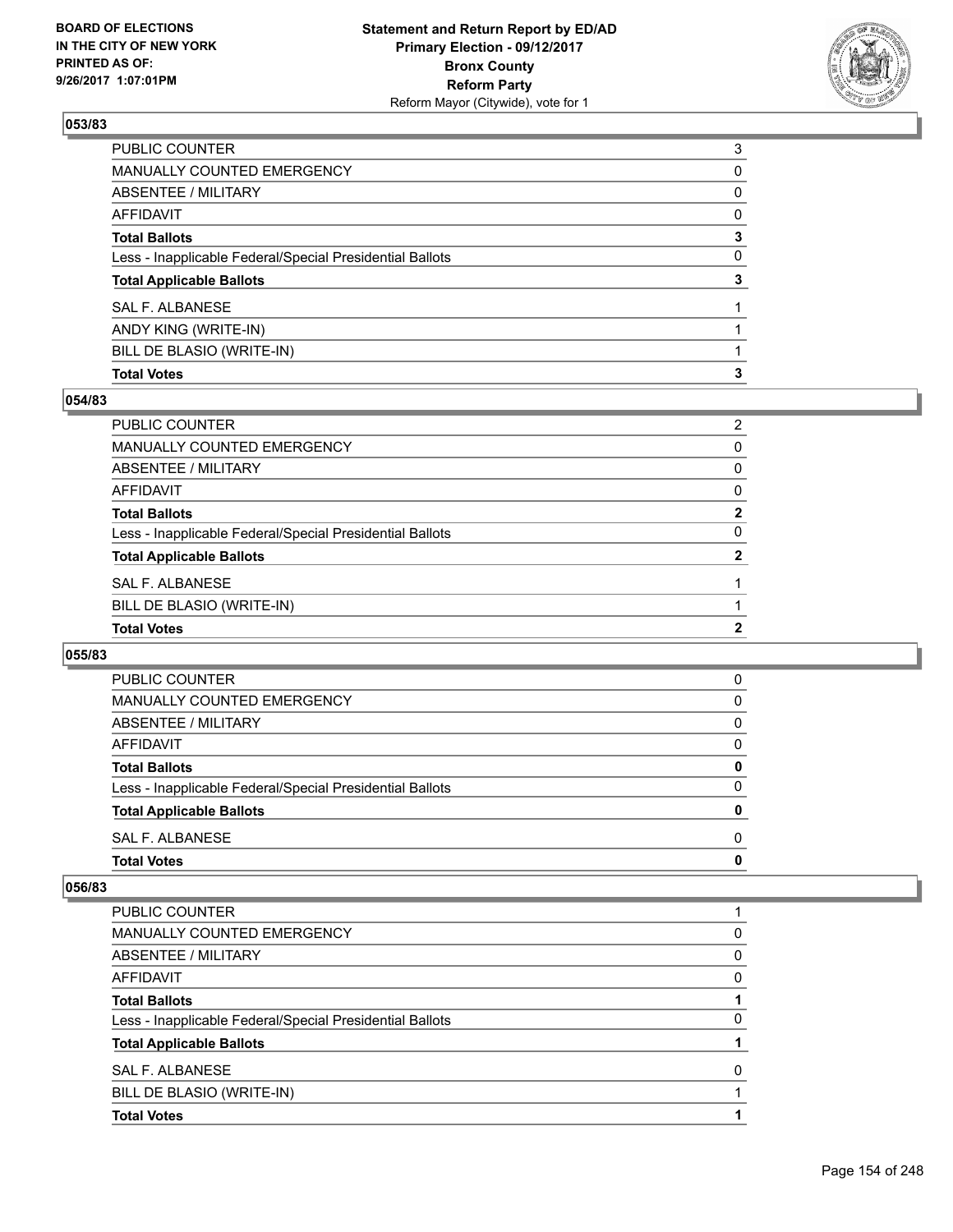

| <b>Total Votes</b>                                       | $\mathbf{0}$ |
|----------------------------------------------------------|--------------|
| SAL F. ALBANESE                                          | 0            |
| <b>Total Applicable Ballots</b>                          | $\mathbf{0}$ |
| Less - Inapplicable Federal/Special Presidential Ballots | $\Omega$     |
| <b>Total Ballots</b>                                     | 0            |
| AFFIDAVIT                                                | $\Omega$     |
| ABSENTEE / MILITARY                                      | 0            |
| <b>MANUALLY COUNTED EMERGENCY</b>                        | 0            |
| PUBLIC COUNTER                                           | 0            |

#### **058/83**

| MANUALLY COUNTED EMERGENCY                               |              |
|----------------------------------------------------------|--------------|
| ABSENTEE / MILITARY                                      | $\Omega$     |
| AFFIDAVIT                                                | $\mathbf{0}$ |
| <b>Total Ballots</b>                                     | $\mathbf{0}$ |
| Less - Inapplicable Federal/Special Presidential Ballots | $\Omega$     |
| <b>Total Applicable Ballots</b>                          | $\mathbf{0}$ |
| SAL F. ALBANESE                                          | 0            |
| <b>Total Votes</b>                                       | $\mathbf{0}$ |
|                                                          |              |

## **059/83**

| PUBLIC COUNTER                                           |   |
|----------------------------------------------------------|---|
| MANUALLY COUNTED EMERGENCY                               | 0 |
| ABSENTEE / MILITARY                                      | 0 |
| <b>AFFIDAVIT</b>                                         | 0 |
| <b>Total Ballots</b>                                     |   |
| Less - Inapplicable Federal/Special Presidential Ballots | 0 |
| <b>Total Applicable Ballots</b>                          |   |
| SAL F. ALBANESE                                          | 0 |
| <b>Total Votes</b>                                       | 0 |
| Unrecorded                                               |   |

| PUBLIC COUNTER                                           | 0 |
|----------------------------------------------------------|---|
| MANUALLY COUNTED EMERGENCY                               | 0 |
| ABSENTEE / MILITARY                                      | 0 |
| AFFIDAVIT                                                | O |
| <b>Total Ballots</b>                                     | 0 |
| Less - Inapplicable Federal/Special Presidential Ballots | 0 |
| <b>Total Applicable Ballots</b>                          | 0 |
| SAL F. ALBANESE                                          | O |
| <b>Total Votes</b>                                       |   |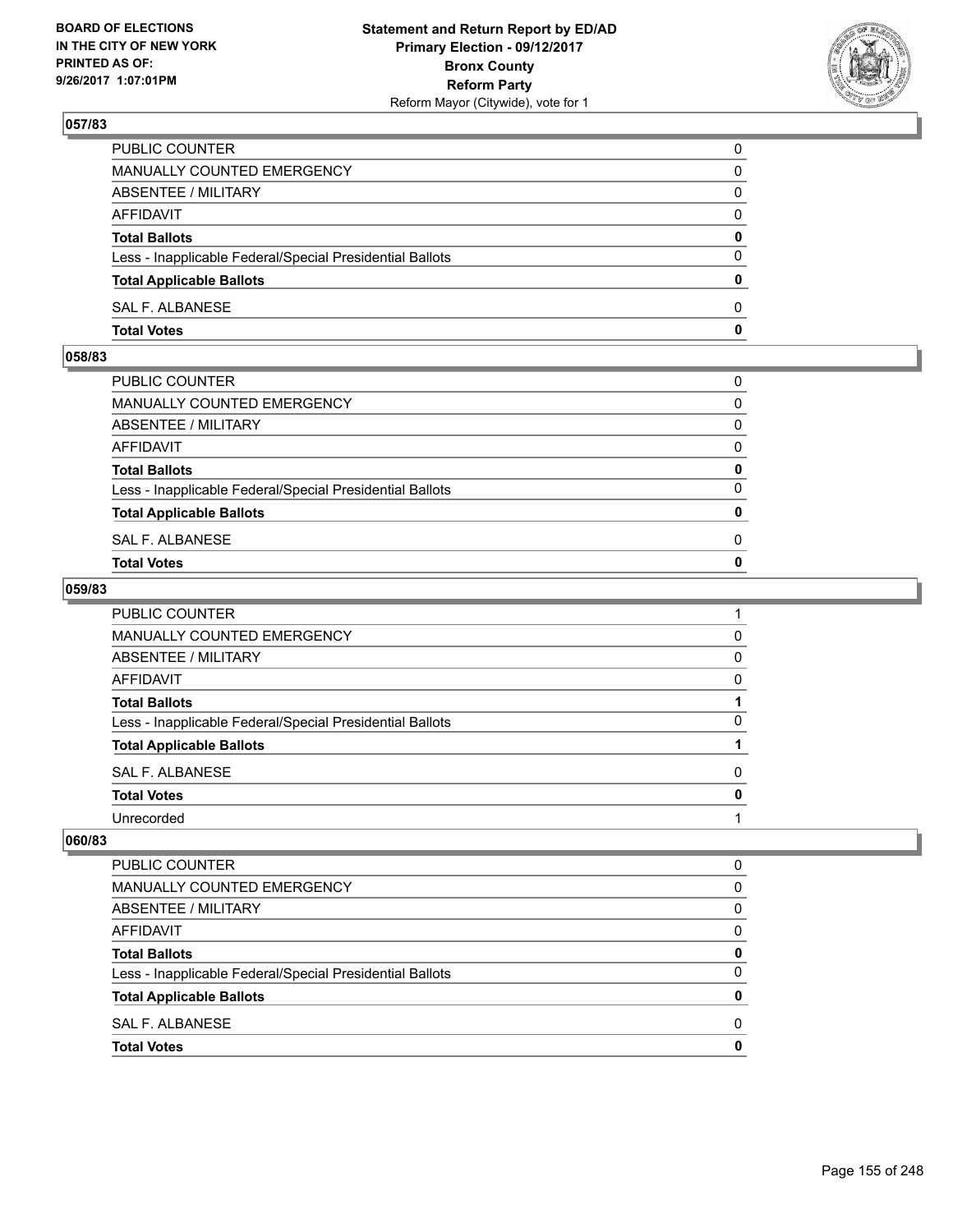

| PUBLIC COUNTER                                           | 0            |
|----------------------------------------------------------|--------------|
| <b>MANUALLY COUNTED EMERGENCY</b>                        | 0            |
| ABSENTEE / MILITARY                                      | 0            |
| AFFIDAVIT                                                | $\Omega$     |
| <b>Total Ballots</b>                                     | $\mathbf{0}$ |
| Less - Inapplicable Federal/Special Presidential Ballots | $\Omega$     |
| <b>Total Applicable Ballots</b>                          | $\Omega$     |
| SAL F. ALBANESE                                          | $\Omega$     |
| <b>Total Votes</b>                                       | 0            |

#### **062/83**

| <b>Total Votes</b>                                       | $\mathbf{0}$ |
|----------------------------------------------------------|--------------|
| SAL F. ALBANESE                                          | 0            |
| <b>Total Applicable Ballots</b>                          | $\mathbf{0}$ |
| Less - Inapplicable Federal/Special Presidential Ballots | $\Omega$     |
| <b>Total Ballots</b>                                     | 0            |
| AFFIDAVIT                                                | $\Omega$     |
| ABSENTEE / MILITARY                                      | $\Omega$     |
| MANUALLY COUNTED EMERGENCY                               | $\Omega$     |
| PUBLIC COUNTER                                           | 0            |
|                                                          |              |

## **063/83**

| PUBLIC COUNTER                                           | 0            |
|----------------------------------------------------------|--------------|
| MANUALLY COUNTED EMERGENCY                               | $\mathbf{0}$ |
| ABSENTEE / MILITARY                                      | $\mathbf{0}$ |
| AFFIDAVIT                                                | $\mathbf{0}$ |
| <b>Total Ballots</b>                                     | 0            |
| Less - Inapplicable Federal/Special Presidential Ballots | $\mathbf{0}$ |
| <b>Total Applicable Ballots</b>                          | 0            |
| SAL F. ALBANESE                                          | $\Omega$     |
| <b>Total Votes</b>                                       | 0            |
|                                                          |              |

| PUBLIC COUNTER                                           |   |
|----------------------------------------------------------|---|
| <b>MANUALLY COUNTED EMERGENCY</b>                        | 0 |
| ABSENTEE / MILITARY                                      | 0 |
| <b>AFFIDAVIT</b>                                         | 0 |
| <b>Total Ballots</b>                                     |   |
| Less - Inapplicable Federal/Special Presidential Ballots | 0 |
| <b>Total Applicable Ballots</b>                          |   |
| SAL F. ALBANESE                                          |   |
| <b>Total Votes</b>                                       |   |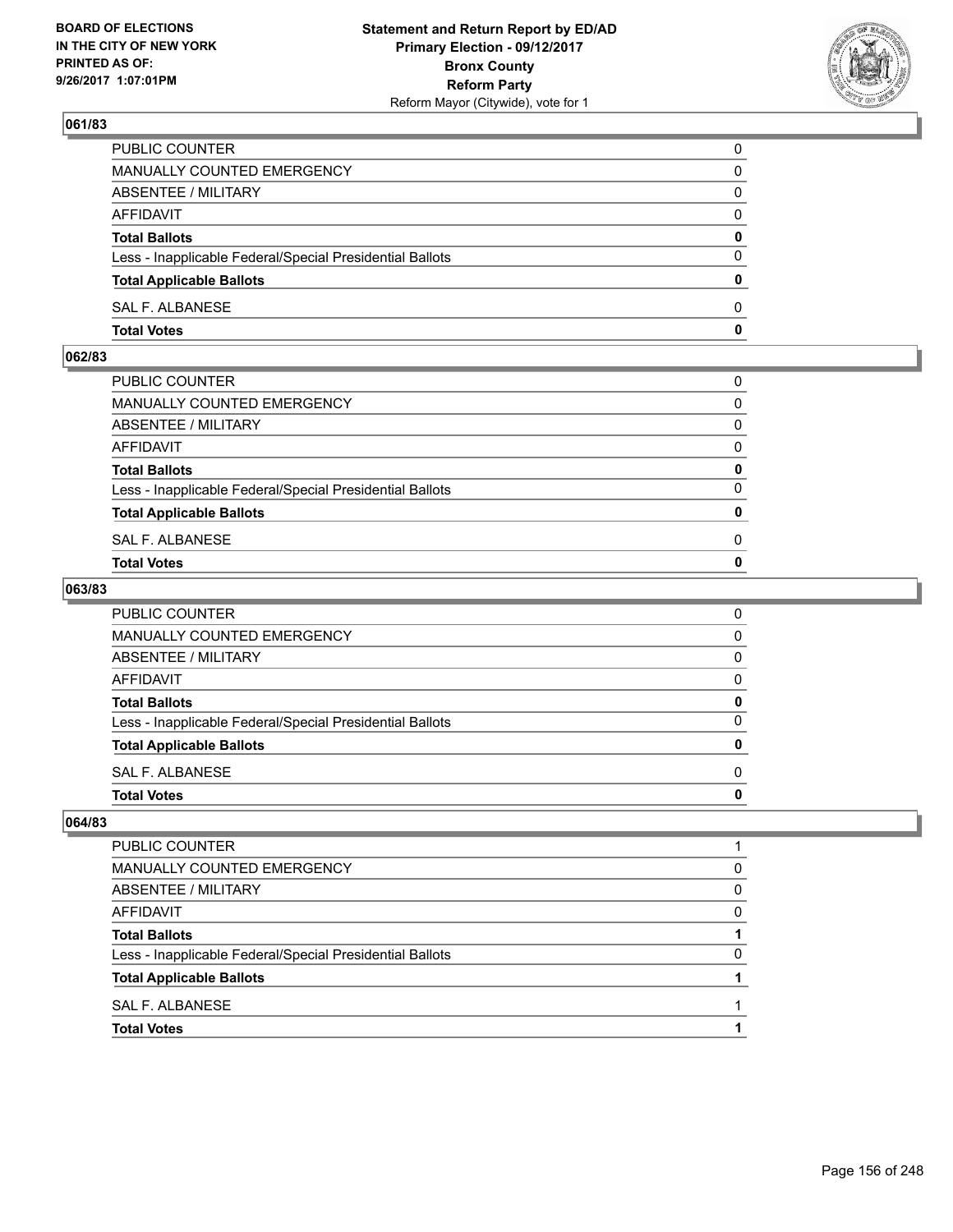

| PUBLIC COUNTER                                           |          |
|----------------------------------------------------------|----------|
| <b>MANUALLY COUNTED EMERGENCY</b>                        | 0        |
| ABSENTEE / MILITARY                                      | 0        |
| AFFIDAVIT                                                | $\Omega$ |
| <b>Total Ballots</b>                                     |          |
| Less - Inapplicable Federal/Special Presidential Ballots | 0        |
| <b>Total Applicable Ballots</b>                          |          |
| SAL F. ALBANESE                                          |          |
| <b>Total Votes</b>                                       |          |

#### **066/83**

| PUBLIC COUNTER                                           | 0            |
|----------------------------------------------------------|--------------|
| MANUALLY COUNTED EMERGENCY                               | $\mathbf{0}$ |
| ABSENTEE / MILITARY                                      | $\Omega$     |
| AFFIDAVIT                                                | $\Omega$     |
| <b>Total Ballots</b>                                     | 0            |
| Less - Inapplicable Federal/Special Presidential Ballots | $\Omega$     |
| <b>Total Applicable Ballots</b>                          | $\mathbf{0}$ |
| SAL F. ALBANESE                                          | 0            |
| Total Votes                                              | $\Omega$     |
|                                                          |              |

## **067/83**

| PUBLIC COUNTER                                           | 0            |
|----------------------------------------------------------|--------------|
| MANUALLY COUNTED EMERGENCY                               | $\mathbf{0}$ |
| ABSENTEE / MILITARY                                      | $\mathbf{0}$ |
| AFFIDAVIT                                                | $\mathbf{0}$ |
| <b>Total Ballots</b>                                     | 0            |
| Less - Inapplicable Federal/Special Presidential Ballots | $\mathbf{0}$ |
| <b>Total Applicable Ballots</b>                          | $\mathbf{0}$ |
| SAL F. ALBANESE                                          | $\Omega$     |
| <b>Total Votes</b>                                       | 0            |
|                                                          |              |

| <b>PUBLIC COUNTER</b>                                    | O |
|----------------------------------------------------------|---|
| MANUALLY COUNTED EMERGENCY                               | 0 |
| ABSENTEE / MILITARY                                      | 0 |
| <b>AFFIDAVIT</b>                                         | 0 |
| <b>Total Ballots</b>                                     | 0 |
| Less - Inapplicable Federal/Special Presidential Ballots | 0 |
| <b>Total Applicable Ballots</b>                          | o |
| SAL F. ALBANESE                                          | O |
| <b>Total Votes</b>                                       |   |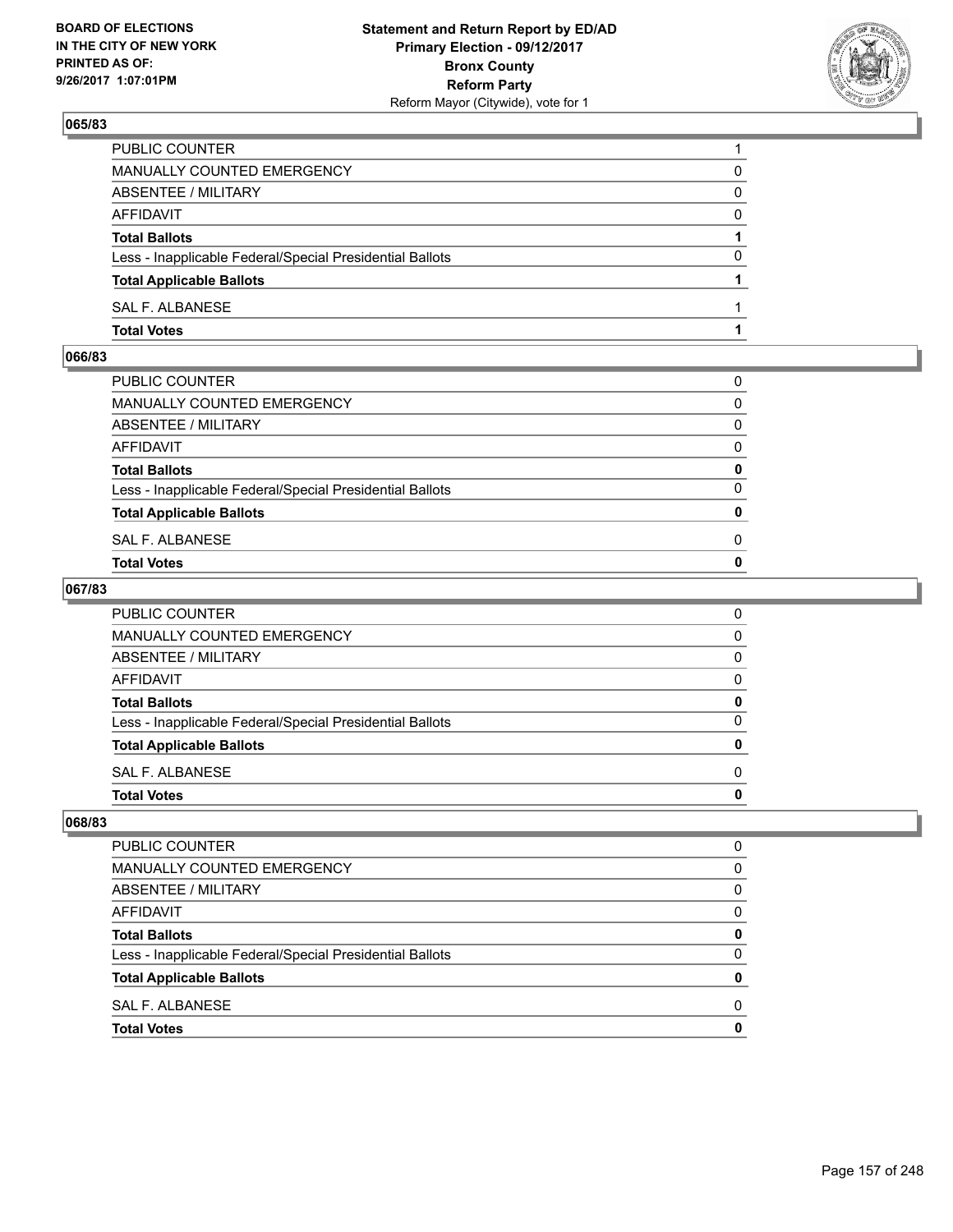

| <b>Total Votes</b>                                       | 0            |
|----------------------------------------------------------|--------------|
| SAL F. ALBANESE                                          | $\Omega$     |
| <b>Total Applicable Ballots</b>                          | $\mathbf{0}$ |
| Less - Inapplicable Federal/Special Presidential Ballots | $\Omega$     |
| <b>Total Ballots</b>                                     | 0            |
| <b>AFFIDAVIT</b>                                         | $\Omega$     |
| ABSENTEE / MILITARY                                      | $\Omega$     |
| MANUALLY COUNTED EMERGENCY                               | 0            |
| PUBLIC COUNTER                                           | 0            |

#### **070/83**

| <b>Total Votes</b>                                       | $\mathbf{0}$ |
|----------------------------------------------------------|--------------|
| SAL F. ALBANESE                                          | 0            |
| <b>Total Applicable Ballots</b>                          | $\mathbf{0}$ |
| Less - Inapplicable Federal/Special Presidential Ballots | $\Omega$     |
| <b>Total Ballots</b>                                     | 0            |
| AFFIDAVIT                                                | $\Omega$     |
| ABSENTEE / MILITARY                                      | $\Omega$     |
| MANUALLY COUNTED EMERGENCY                               | $\Omega$     |
| PUBLIC COUNTER                                           | 0            |
|                                                          |              |

## **071/83**

| <b>Total Votes</b>                                       | 0            |
|----------------------------------------------------------|--------------|
| <b>SAL F. ALBANESE</b>                                   | $\Omega$     |
| <b>Total Applicable Ballots</b>                          | 0            |
| Less - Inapplicable Federal/Special Presidential Ballots | $\Omega$     |
| <b>Total Ballots</b>                                     | 0            |
| <b>AFFIDAVIT</b>                                         | 0            |
| <b>ABSENTEE / MILITARY</b>                               | $\mathbf{0}$ |
| MANUALLY COUNTED EMERGENCY                               | $\mathbf{0}$ |
| PUBLIC COUNTER                                           | 0            |

| <b>PUBLIC COUNTER</b>                                    | n            |
|----------------------------------------------------------|--------------|
| MANUALLY COUNTED EMERGENCY                               | 0            |
| ABSENTEE / MILITARY                                      | 0            |
| <b>AFFIDAVIT</b>                                         | <sup>0</sup> |
| <b>Total Ballots</b>                                     |              |
| Less - Inapplicable Federal/Special Presidential Ballots |              |
| <b>Total Applicable Ballots</b>                          |              |
| SAL F. ALBANESE                                          | n            |
| <b>Total Votes</b>                                       |              |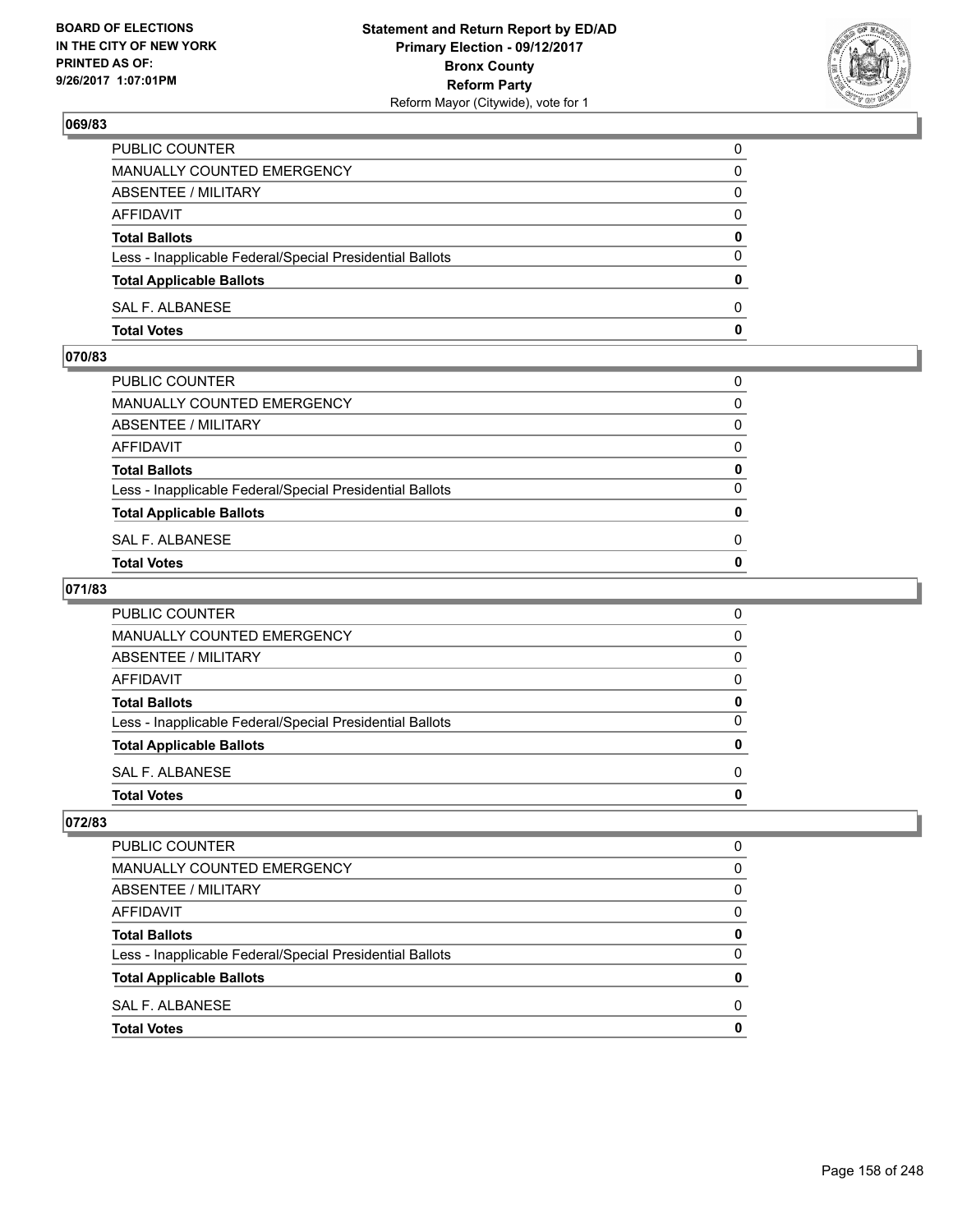

| PUBLIC COUNTER                                           | $\Omega$     |
|----------------------------------------------------------|--------------|
| <b>MANUALLY COUNTED EMERGENCY</b>                        | 0            |
| ABSENTEE / MILITARY                                      | 0            |
| AFFIDAVIT                                                | $\Omega$     |
| <b>Total Ballots</b>                                     | $\mathbf{0}$ |
| Less - Inapplicable Federal/Special Presidential Ballots | $\Omega$     |
| <b>Total Applicable Ballots</b>                          | $\mathbf{0}$ |
| SAL F. ALBANESE                                          | 0            |
| <b>Total Votes</b>                                       | 0            |

## **074/83**

| PUBLIC COUNTER                                           | 2              |
|----------------------------------------------------------|----------------|
| MANUALLY COUNTED EMERGENCY                               | $\mathbf{0}$   |
| ABSENTEE / MILITARY                                      | $\mathbf{0}$   |
| AFFIDAVIT                                                | $\mathbf{0}$   |
| Total Ballots                                            | $\mathbf{2}$   |
| Less - Inapplicable Federal/Special Presidential Ballots | $\Omega$       |
| <b>Total Applicable Ballots</b>                          | $\overline{2}$ |
| SAL F. ALBANESE                                          | 0              |
| BILL DE BLASIO (WRITE-IN)                                | 2              |
| <b>Total Votes</b>                                       | $\mathbf{2}$   |

# **075/83**

| <b>PUBLIC COUNTER</b>                                    | O |
|----------------------------------------------------------|---|
| MANUALLY COUNTED EMERGENCY                               | 0 |
| ABSENTEE / MILITARY                                      | 0 |
| AFFIDAVIT                                                | 0 |
| <b>Total Ballots</b>                                     |   |
| Less - Inapplicable Federal/Special Presidential Ballots | O |
| <b>Total Applicable Ballots</b>                          |   |
| SAL F. ALBANESE                                          | O |
| <b>Total Votes</b>                                       |   |

| <b>Total Votes</b>                                       | 0        |
|----------------------------------------------------------|----------|
| SAL F. ALBANESE                                          | 0        |
| <b>Total Applicable Ballots</b>                          | 0        |
| Less - Inapplicable Federal/Special Presidential Ballots | 0        |
| <b>Total Ballots</b>                                     | 0        |
| AFFIDAVIT                                                | $\Omega$ |
| ABSENTEE / MILITARY                                      | 0        |
| MANUALLY COUNTED EMERGENCY                               | 0        |
| <b>PUBLIC COUNTER</b>                                    | 0        |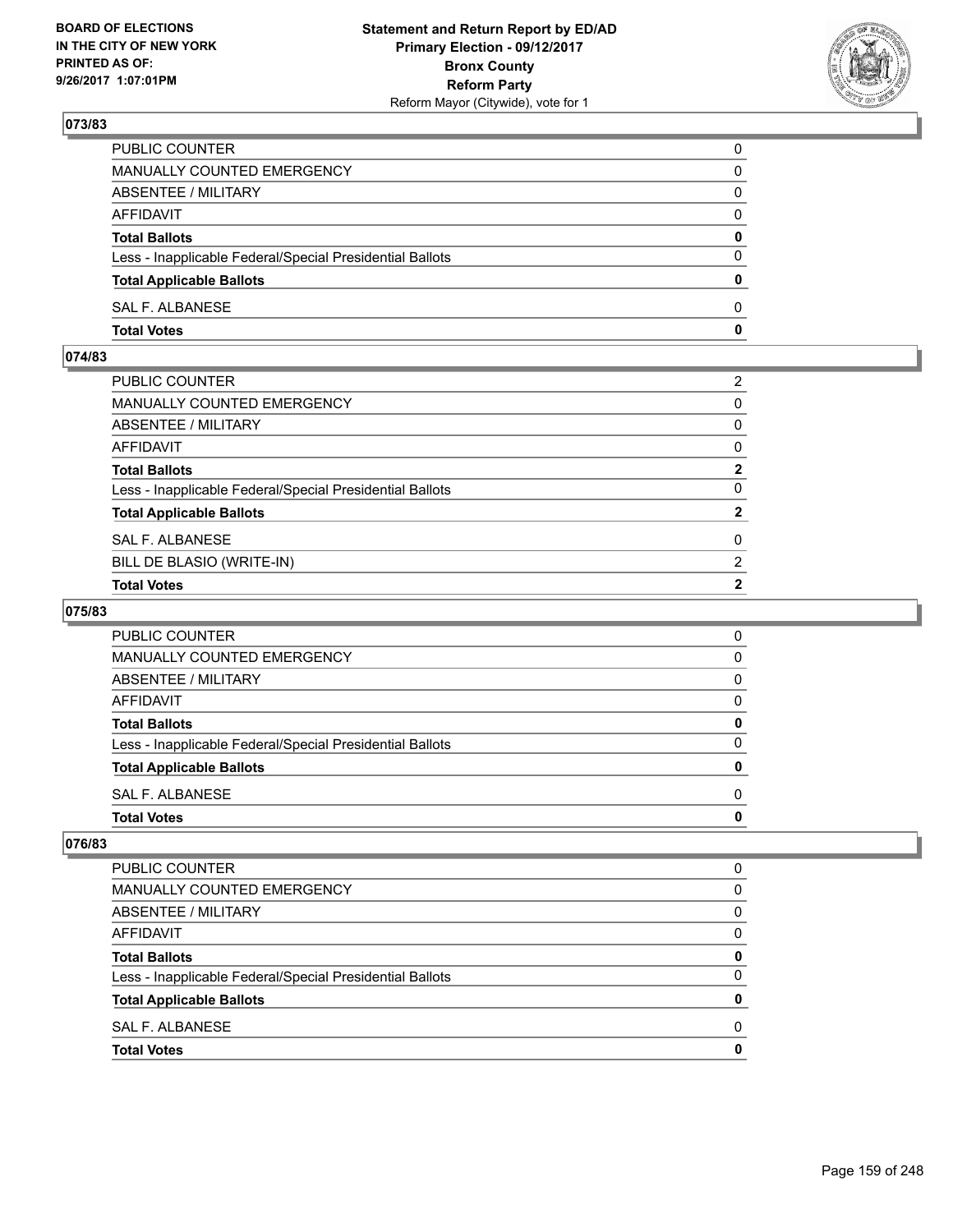

| PUBLIC COUNTER                                           | 0            |
|----------------------------------------------------------|--------------|
| MANUALLY COUNTED EMERGENCY                               | $\Omega$     |
| ABSENTEE / MILITARY                                      | $\mathbf{0}$ |
| AFFIDAVIT                                                | 0            |
| <b>Total Ballots</b>                                     | $\mathbf{0}$ |
| Less - Inapplicable Federal/Special Presidential Ballots | $\Omega$     |
| <b>Total Applicable Ballots</b>                          | $\mathbf{0}$ |
| SAL F. ALBANESE                                          | $\Omega$     |
| <b>Total Votes</b>                                       | $\mathbf{0}$ |

## **078/83**

| <b>Total Votes</b>                                       | $\mathbf{0}$ |
|----------------------------------------------------------|--------------|
| SAL F. ALBANESE                                          | 0            |
| <b>Total Applicable Ballots</b>                          | $\mathbf{0}$ |
| Less - Inapplicable Federal/Special Presidential Ballots | $\Omega$     |
| <b>Total Ballots</b>                                     | 0            |
| AFFIDAVIT                                                | $\Omega$     |
| ABSENTEE / MILITARY                                      | $\Omega$     |
| MANUALLY COUNTED EMERGENCY                               | $\Omega$     |
| PUBLIC COUNTER                                           | 0            |
|                                                          |              |

## **079/83**

| <b>Total Votes</b>                                       |          |
|----------------------------------------------------------|----------|
| <b>SAL F. ALBANESE</b>                                   |          |
| <b>Total Applicable Ballots</b>                          |          |
| Less - Inapplicable Federal/Special Presidential Ballots | 0        |
| <b>Total Ballots</b>                                     |          |
| AFFIDAVIT                                                | $\Omega$ |
| ABSENTEE / MILITARY                                      | 0        |
| <b>MANUALLY COUNTED EMERGENCY</b>                        | 0        |
| PUBLIC COUNTER                                           |          |

| <b>Total Votes</b>                                       |   |
|----------------------------------------------------------|---|
| BILL DE BLASIO (WRITE-IN)                                |   |
| <b>SAL F. ALBANESE</b>                                   | 0 |
| <b>Total Applicable Ballots</b>                          |   |
| Less - Inapplicable Federal/Special Presidential Ballots | 0 |
| <b>Total Ballots</b>                                     |   |
| AFFIDAVIT                                                | 0 |
| ABSENTEE / MILITARY                                      | 0 |
| MANUALLY COUNTED EMERGENCY                               | 0 |
| PUBLIC COUNTER                                           |   |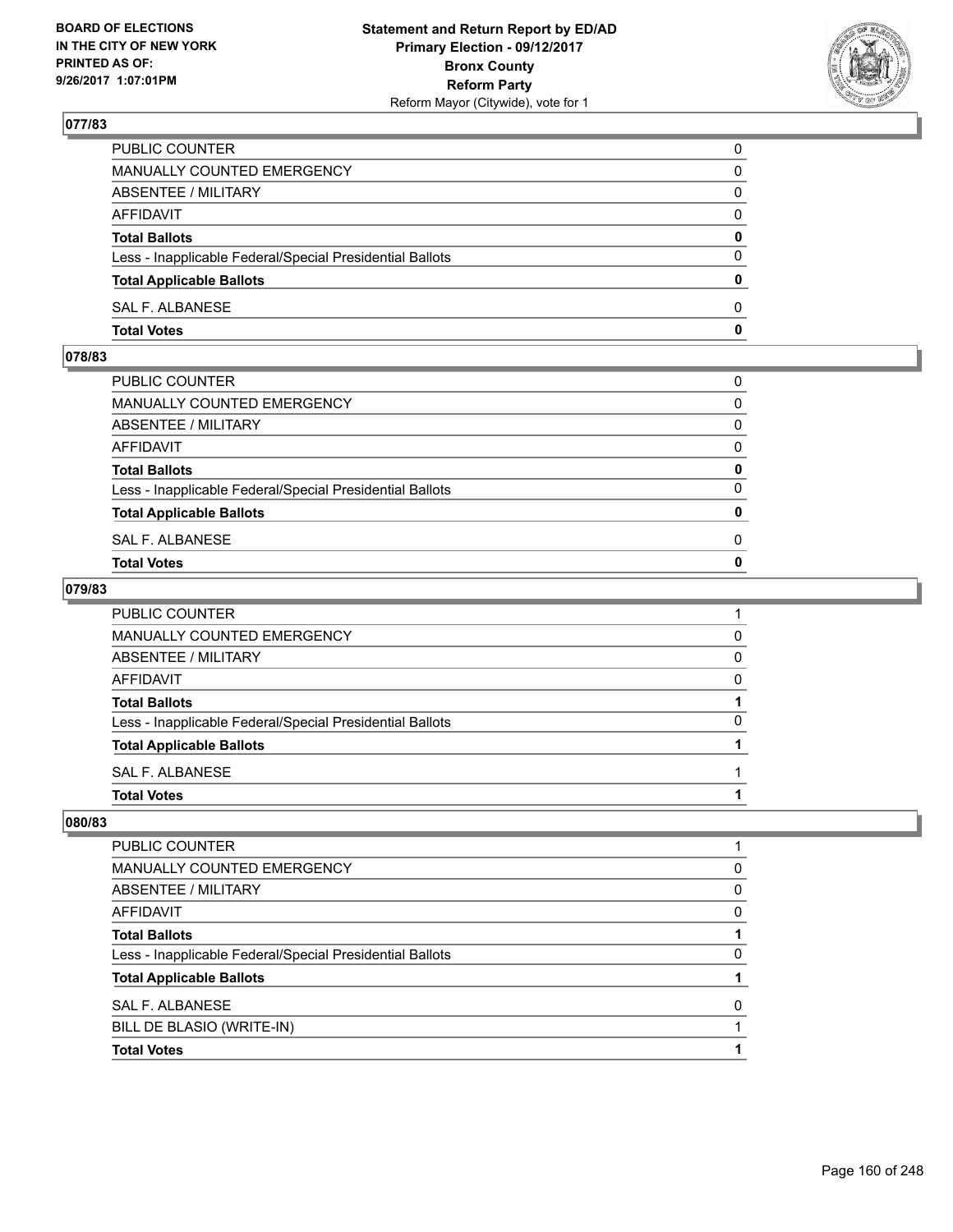

| <b>Total Votes</b>                                       |                |
|----------------------------------------------------------|----------------|
| BILL DE BLASIO (WRITE-IN)                                |                |
| SAL F. ALBANESE                                          |                |
| <b>Total Applicable Ballots</b>                          | 2              |
| Less - Inapplicable Federal/Special Presidential Ballots | 0              |
| <b>Total Ballots</b>                                     | 2              |
| <b>AFFIDAVIT</b>                                         | $\Omega$       |
| <b>ABSENTEE / MILITARY</b>                               | 0              |
| <b>MANUALLY COUNTED EMERGENCY</b>                        | 0              |
| PUBLIC COUNTER                                           | $\overline{2}$ |

#### **082/83**

| SAL F. ALBANESE<br>Total Votes                           | 0 |
|----------------------------------------------------------|---|
| <b>Total Applicable Ballots</b>                          | o |
| Less - Inapplicable Federal/Special Presidential Ballots | 0 |
| <b>Total Ballots</b>                                     | 0 |
| AFFIDAVIT                                                | 0 |
| ABSENTEE / MILITARY                                      | 0 |
| MANUALLY COUNTED EMERGENCY                               | 0 |
| PUBLIC COUNTER                                           | 0 |

# **083/83**

| PUBLIC COUNTER                                           | 0 |
|----------------------------------------------------------|---|
| <b>MANUALLY COUNTED EMERGENCY</b>                        | 0 |
| ABSENTEE / MILITARY                                      | 0 |
| AFFIDAVIT                                                | 0 |
| <b>Total Ballots</b>                                     | O |
| Less - Inapplicable Federal/Special Presidential Ballots | O |
| <b>Total Applicable Ballots</b>                          | n |
| SAL F. ALBANESE                                          | 0 |
| <b>Total Votes</b>                                       |   |

| <b>Total Applicable Ballots</b><br>SAL F. ALBANESE       |   |
|----------------------------------------------------------|---|
|                                                          |   |
| Less - Inapplicable Federal/Special Presidential Ballots | 0 |
| <b>Total Ballots</b>                                     |   |
| AFFIDAVIT                                                | 0 |
| ABSENTEE / MILITARY                                      | 0 |
| MANUALLY COUNTED EMERGENCY                               | 0 |
| <b>PUBLIC COUNTER</b>                                    |   |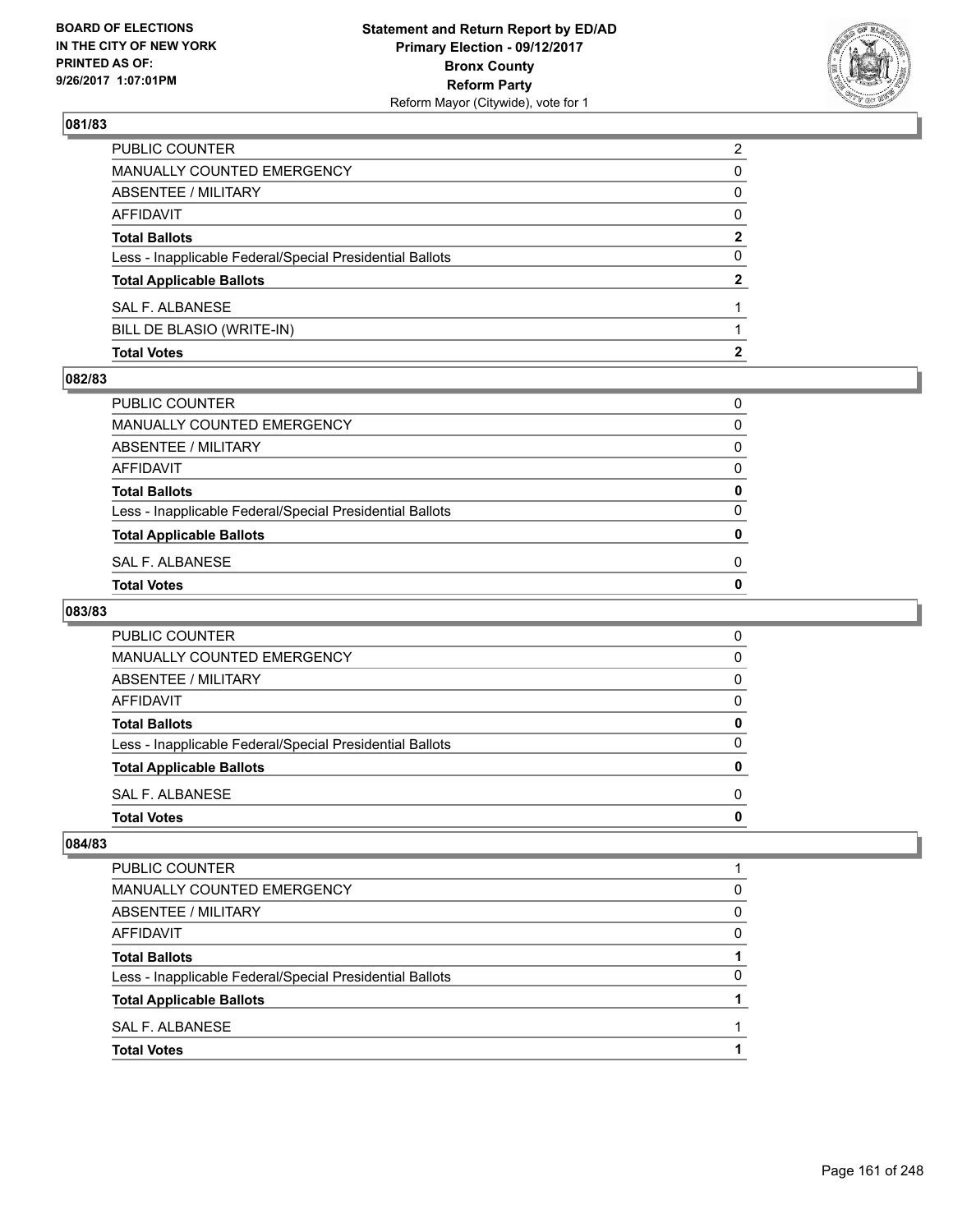

| <b>Total Votes</b>                                       |          |
|----------------------------------------------------------|----------|
| BILL DE BLASIO (WRITE-IN)                                |          |
| SAL F. ALBANESE                                          | 0        |
| <b>Total Applicable Ballots</b>                          |          |
| Less - Inapplicable Federal/Special Presidential Ballots | 0        |
| <b>Total Ballots</b>                                     |          |
| <b>AFFIDAVIT</b>                                         | $\Omega$ |
| ABSENTEE / MILITARY                                      | 0        |
| <b>MANUALLY COUNTED EMERGENCY</b>                        | 0        |
| PUBLIC COUNTER                                           |          |

#### **086/83**

| Total Votes                                              | 0 |
|----------------------------------------------------------|---|
| SAL F. ALBANESE                                          | 0 |
| <b>Total Applicable Ballots</b>                          | 0 |
| Less - Inapplicable Federal/Special Presidential Ballots | 0 |
| <b>Total Ballots</b>                                     | 0 |
| AFFIDAVIT                                                | 0 |
| ABSENTEE / MILITARY                                      | 0 |
| MANUALLY COUNTED EMERGENCY                               | 0 |
| PUBLIC COUNTER                                           | 0 |
|                                                          |   |

# **087/83**

| <b>PUBLIC COUNTER</b>                                    | 0 |
|----------------------------------------------------------|---|
| <b>MANUALLY COUNTED EMERGENCY</b>                        | 0 |
| ABSENTEE / MILITARY                                      | 0 |
| AFFIDAVIT                                                | 0 |
| <b>Total Ballots</b>                                     | 0 |
| Less - Inapplicable Federal/Special Presidential Ballots | 0 |
| <b>Total Applicable Ballots</b>                          | o |
| SAL F. ALBANESE                                          | 0 |
| <b>Total Votes</b>                                       |   |

| <b>Total Votes</b>                                       |          |
|----------------------------------------------------------|----------|
| SAL F. ALBANESE                                          |          |
| <b>Total Applicable Ballots</b>                          |          |
| Less - Inapplicable Federal/Special Presidential Ballots | 0        |
| <b>Total Ballots</b>                                     |          |
| AFFIDAVIT                                                | $\Omega$ |
| ABSENTEE / MILITARY                                      | 0        |
| MANUALLY COUNTED EMERGENCY                               | 0        |
| PUBLIC COUNTER                                           |          |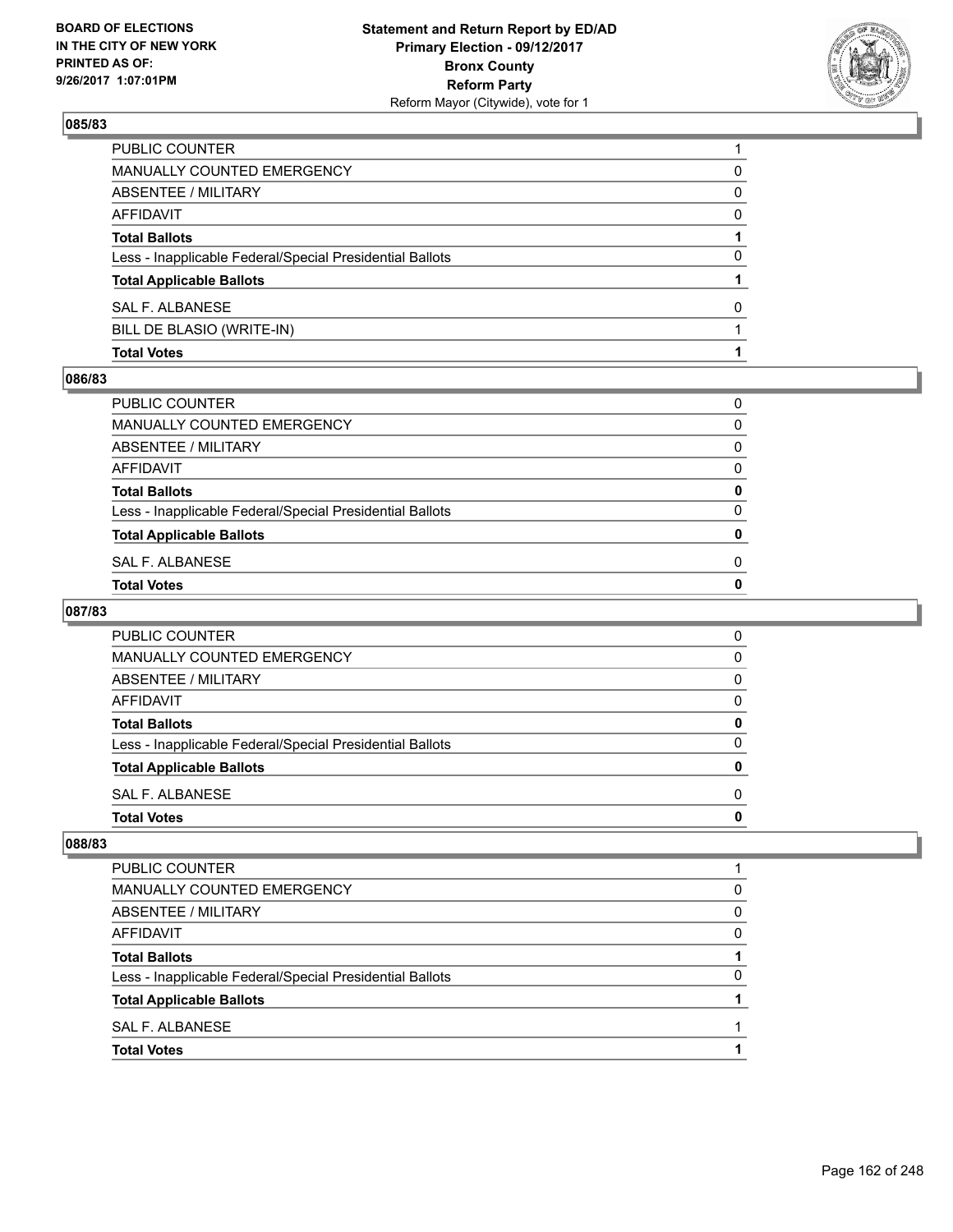

| PUBLIC COUNTER                                           | 0 |
|----------------------------------------------------------|---|
| MANUALLY COUNTED EMERGENCY                               | 0 |
| ABSENTEE / MILITARY                                      | 0 |
| AFFIDAVIT                                                | 0 |
| <b>Total Ballots</b>                                     | 0 |
| Less - Inapplicable Federal/Special Presidential Ballots | 0 |
| <b>Total Applicable Ballots</b>                          | 0 |
| SAL F. ALBANESE                                          | 0 |
| <b>Total Votes</b>                                       | 0 |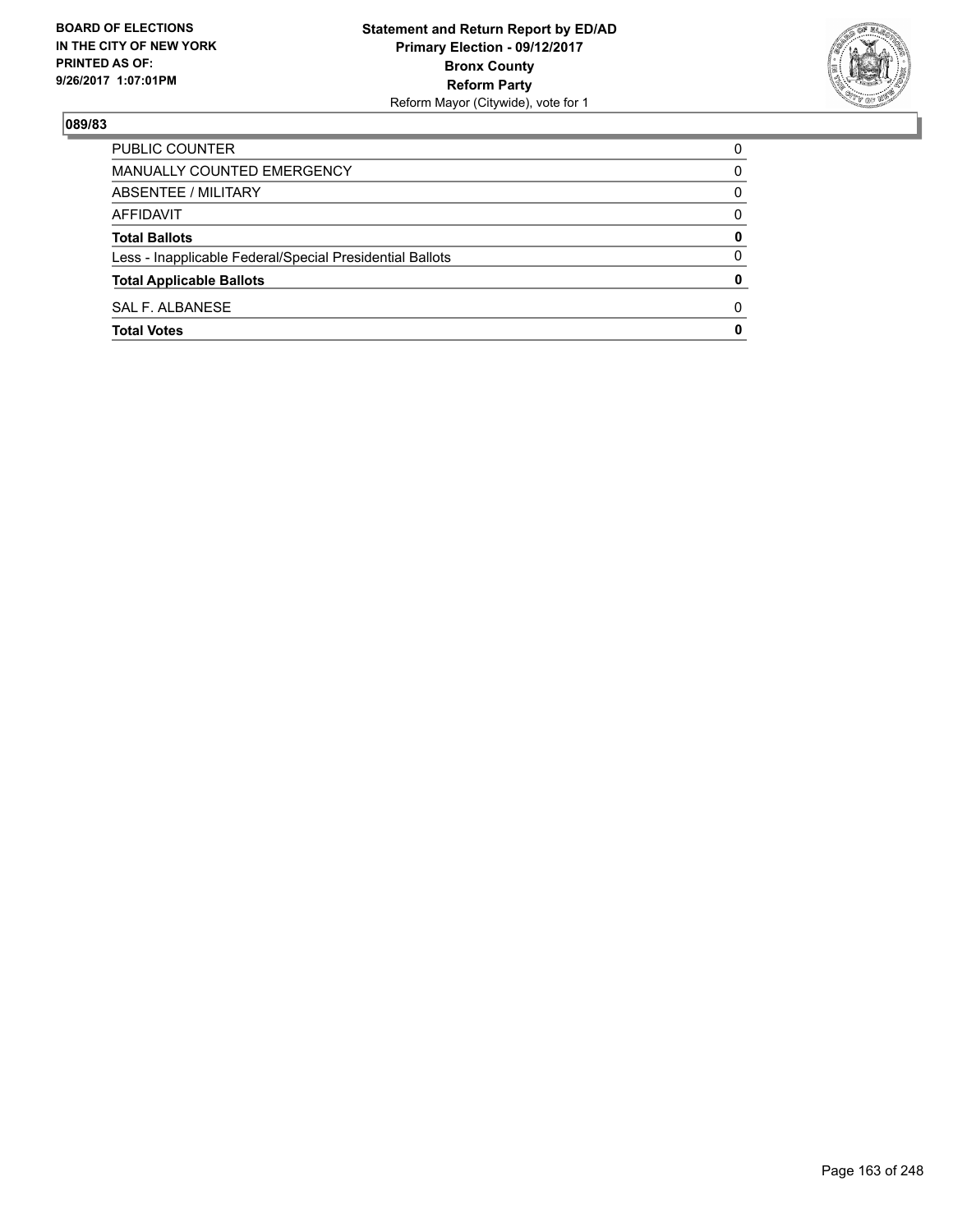

| PUBLIC COUNTER                                           | 0            |
|----------------------------------------------------------|--------------|
| <b>MANUALLY COUNTED EMERGENCY</b>                        | 0            |
| ABSENTEE / MILITARY                                      | 0            |
| AFFIDAVIT                                                | $\Omega$     |
| <b>Total Ballots</b>                                     | $\mathbf{0}$ |
| Less - Inapplicable Federal/Special Presidential Ballots | $\Omega$     |
| <b>Total Applicable Ballots</b>                          | $\Omega$     |
| SAL F. ALBANESE                                          | $\Omega$     |
| <b>Total Votes</b>                                       | 0            |

#### **002/84**

| PUBLIC COUNTER                                           |          |
|----------------------------------------------------------|----------|
| MANUALLY COUNTED EMERGENCY                               | $\Omega$ |
| ABSENTEE / MILITARY                                      | $\Omega$ |
| AFFIDAVIT                                                | $\Omega$ |
| <b>Total Ballots</b>                                     |          |
| Less - Inapplicable Federal/Special Presidential Ballots | $\Omega$ |
| <b>Total Applicable Ballots</b>                          |          |
| SAL F. ALBANESE                                          |          |
| <b>Total Votes</b>                                       |          |
|                                                          |          |

## **003/84**

| PUBLIC COUNTER                                           | 0            |
|----------------------------------------------------------|--------------|
| MANUALLY COUNTED EMERGENCY                               | $\mathbf{0}$ |
| ABSENTEE / MILITARY                                      | $\mathbf{0}$ |
| AFFIDAVIT                                                | $\mathbf{0}$ |
| <b>Total Ballots</b>                                     | 0            |
| Less - Inapplicable Federal/Special Presidential Ballots | $\mathbf{0}$ |
| <b>Total Applicable Ballots</b>                          | $\mathbf{0}$ |
| SAL F. ALBANESE                                          | $\Omega$     |
| <b>Total Votes</b>                                       | 0            |
|                                                          |              |

| <b>PUBLIC COUNTER</b>                                    | O |
|----------------------------------------------------------|---|
| <b>MANUALLY COUNTED EMERGENCY</b>                        | 0 |
| ABSENTEE / MILITARY                                      | 0 |
| <b>AFFIDAVIT</b>                                         | 0 |
| <b>Total Ballots</b>                                     | 0 |
| Less - Inapplicable Federal/Special Presidential Ballots | 0 |
| <b>Total Applicable Ballots</b>                          | 0 |
| SAL F. ALBANESE                                          | 0 |
| <b>Total Votes</b>                                       | O |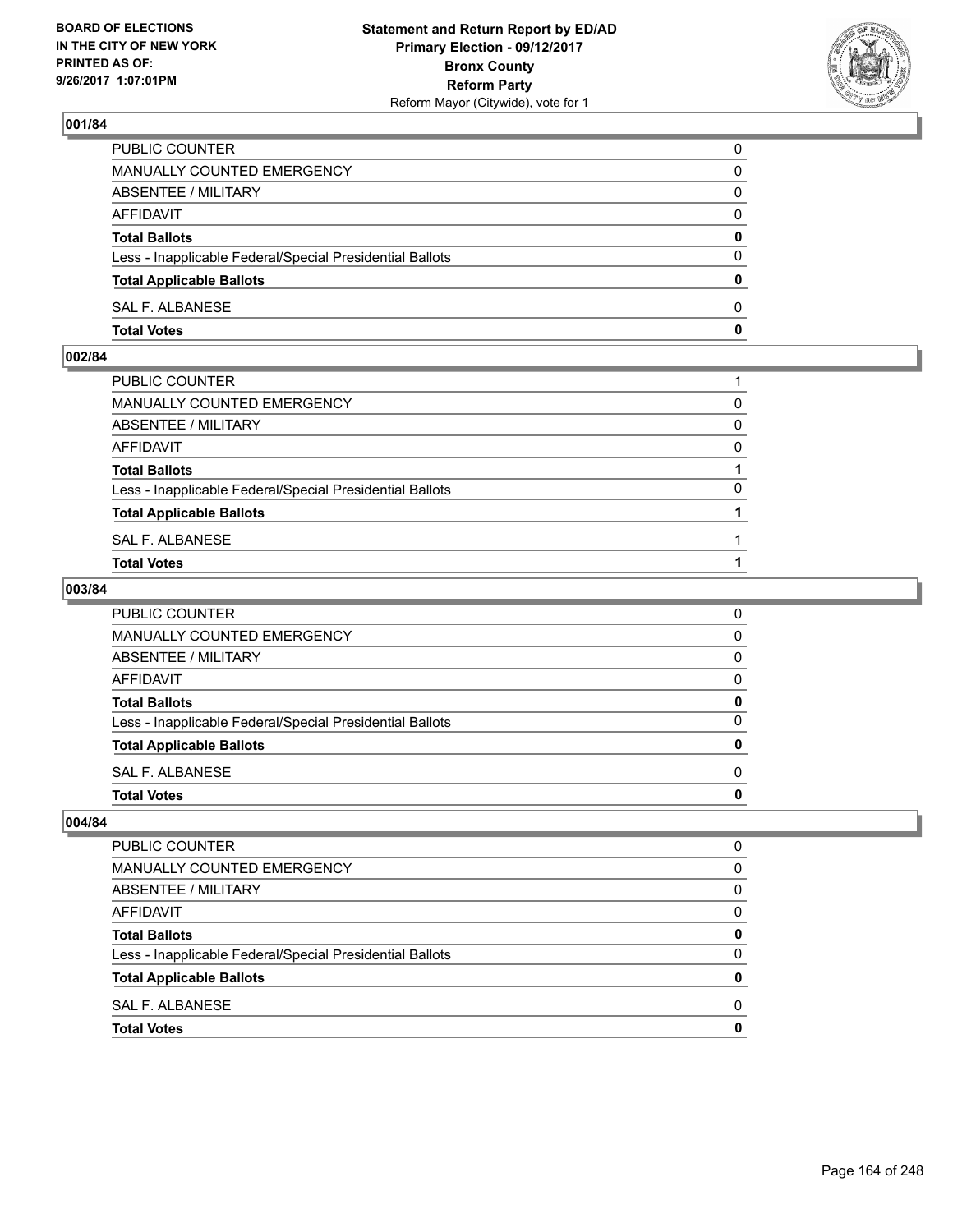

| <b>Total Votes</b>                                       |                |
|----------------------------------------------------------|----------------|
| UNATTRIBUTABLE WRITE-IN (WRITE-IN)                       |                |
| SAL F. ALBANESE                                          |                |
| <b>Total Applicable Ballots</b>                          | $\overline{2}$ |
| Less - Inapplicable Federal/Special Presidential Ballots | 0              |
| <b>Total Ballots</b>                                     | 2              |
| AFFIDAVIT                                                | $\Omega$       |
| <b>ABSENTEE / MILITARY</b>                               | 0              |
| <b>MANUALLY COUNTED EMERGENCY</b>                        | 0              |
| PUBLIC COUNTER                                           | 2              |

#### **006/84**

| PUBLIC COUNTER                                           |   |
|----------------------------------------------------------|---|
| MANUALLY COUNTED EMERGENCY                               | 0 |
| ABSENTEE / MILITARY                                      | 0 |
| AFFIDAVIT                                                | 0 |
| <b>Total Ballots</b>                                     |   |
| Less - Inapplicable Federal/Special Presidential Ballots | 0 |
| <b>Total Applicable Ballots</b>                          |   |
| SAL F. ALBANESE                                          |   |
| Total Votes                                              |   |
|                                                          |   |

# **007/84**

| <b>PUBLIC COUNTER</b>                                    |   |
|----------------------------------------------------------|---|
| MANUALLY COUNTED EMERGENCY                               | 0 |
| ABSENTEE / MILITARY                                      | 0 |
| AFFIDAVIT                                                | 0 |
| <b>Total Ballots</b>                                     |   |
| Less - Inapplicable Federal/Special Presidential Ballots | 0 |
| <b>Total Applicable Ballots</b>                          |   |
| SAL F. ALBANESE                                          | 0 |
| BILL DE BLASIO (WRITE-IN)                                |   |
| <b>Total Votes</b>                                       |   |

| PUBLIC COUNTER                                           | 0 |
|----------------------------------------------------------|---|
| MANUALLY COUNTED EMERGENCY                               | 0 |
| ABSENTEE / MILITARY                                      | 0 |
| <b>AFFIDAVIT</b>                                         | 0 |
| <b>Total Ballots</b>                                     | 0 |
| Less - Inapplicable Federal/Special Presidential Ballots | 0 |
| <b>Total Applicable Ballots</b>                          |   |
| SAL F. ALBANESE                                          | 0 |
| <b>Total Votes</b>                                       |   |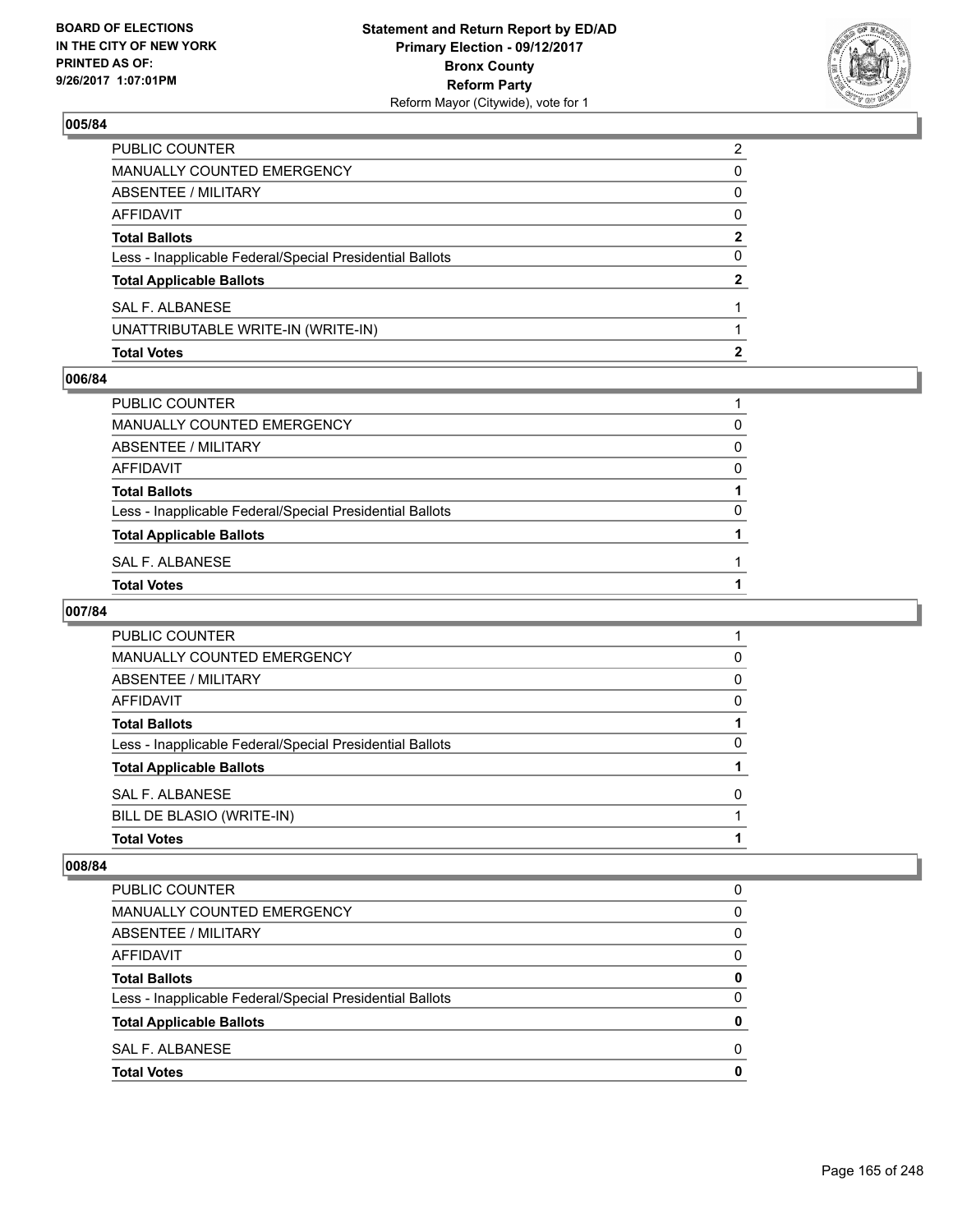

| PUBLIC COUNTER                                           | 0            |
|----------------------------------------------------------|--------------|
| MANUALLY COUNTED EMERGENCY                               | $\Omega$     |
| ABSENTEE / MILITARY                                      | $\mathbf{0}$ |
| AFFIDAVIT                                                | 0            |
| <b>Total Ballots</b>                                     | 0            |
| Less - Inapplicable Federal/Special Presidential Ballots | $\mathbf{0}$ |
| <b>Total Applicable Ballots</b>                          | $\bf{0}$     |
| SAL F. ALBANESE                                          | $\Omega$     |
| <b>Total Votes</b>                                       | $\mathbf{0}$ |

## **010/84**

| MANUALLY COUNTED EMERGENCY                               |              |
|----------------------------------------------------------|--------------|
| ABSENTEE / MILITARY                                      | $\Omega$     |
| AFFIDAVIT                                                | $\mathbf{0}$ |
| <b>Total Ballots</b>                                     | $\mathbf{0}$ |
| Less - Inapplicable Federal/Special Presidential Ballots | $\Omega$     |
| <b>Total Applicable Ballots</b>                          | $\mathbf{0}$ |
| SAL F. ALBANESE                                          | 0            |
| <b>Total Votes</b>                                       | $\mathbf{0}$ |
|                                                          |              |

## **011/84**

| <b>Total Votes</b>                                       |   |
|----------------------------------------------------------|---|
| UNATTRIBUTABLE WRITE-IN (WRITE-IN)                       |   |
| SAL F. ALBANESE                                          | 0 |
| <b>Total Applicable Ballots</b>                          |   |
| Less - Inapplicable Federal/Special Presidential Ballots | 0 |
| <b>Total Ballots</b>                                     |   |
| AFFIDAVIT                                                | 0 |
| <b>ABSENTEE / MILITARY</b>                               | 0 |
| MANUALLY COUNTED EMERGENCY                               | 0 |
| <b>PUBLIC COUNTER</b>                                    |   |

| <b>Total Votes</b>                                       | 0 |
|----------------------------------------------------------|---|
| SAL F. ALBANESE                                          | 0 |
| <b>Total Applicable Ballots</b>                          | 0 |
| Less - Inapplicable Federal/Special Presidential Ballots | 0 |
| <b>Total Ballots</b>                                     | 0 |
| AFFIDAVIT                                                | 0 |
| ABSENTEE / MILITARY                                      | 0 |
| MANUALLY COUNTED EMERGENCY                               | 0 |
| PUBLIC COUNTER                                           | 0 |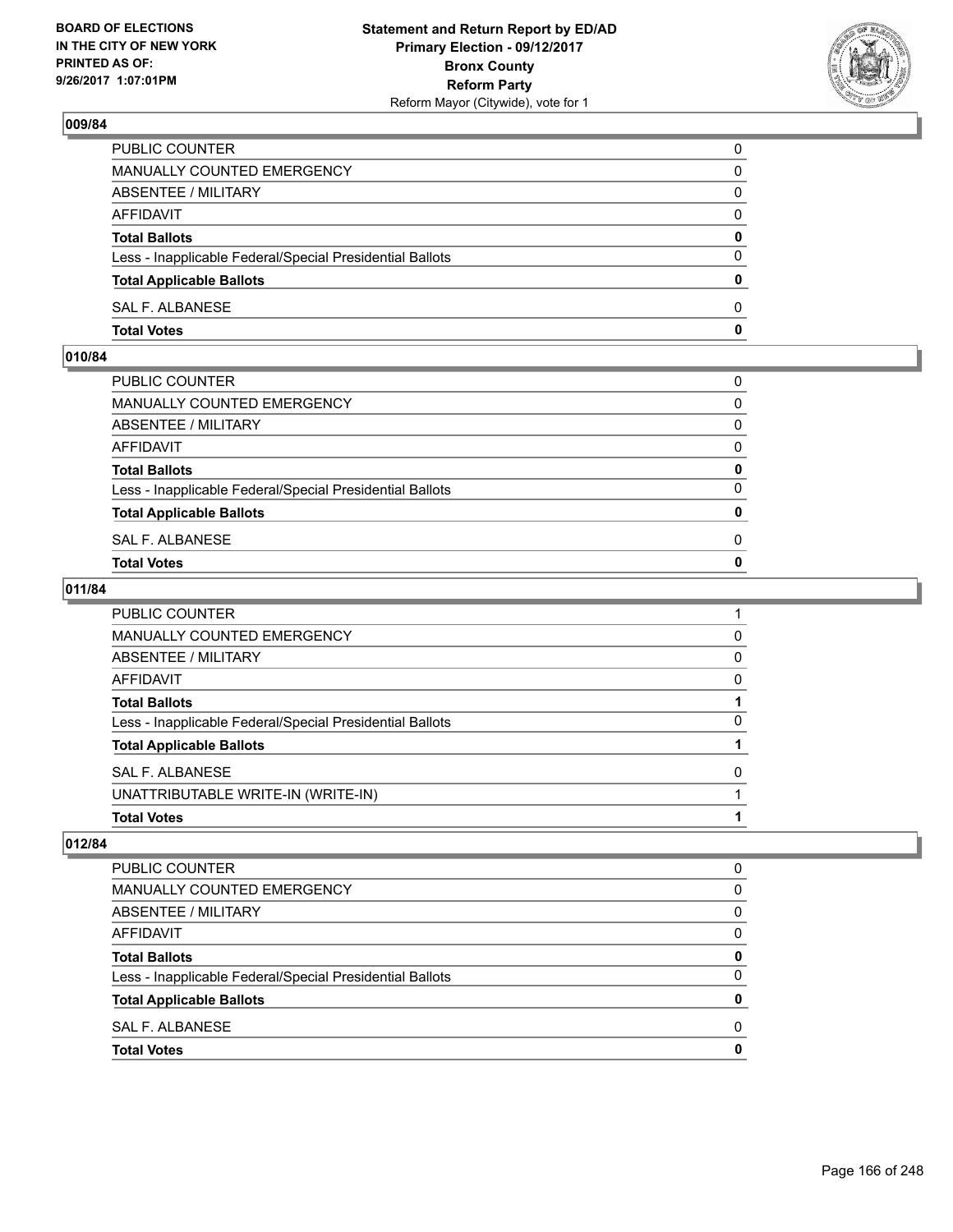

| PUBLIC COUNTER                                           |          |
|----------------------------------------------------------|----------|
| <b>MANUALLY COUNTED EMERGENCY</b>                        | 0        |
| ABSENTEE / MILITARY                                      | 0        |
| <b>AFFIDAVIT</b>                                         | $\Omega$ |
| <b>Total Ballots</b>                                     |          |
| Less - Inapplicable Federal/Special Presidential Ballots | 0        |
| <b>Total Applicable Ballots</b>                          |          |
| SAL F. ALBANESE                                          |          |
| <b>Total Votes</b>                                       |          |

# **014/84**

| PUBLIC COUNTER                                           |              |
|----------------------------------------------------------|--------------|
| MANUALLY COUNTED EMERGENCY                               | $\Omega$     |
| ABSENTEE / MILITARY                                      | $\Omega$     |
| AFFIDAVIT                                                | $\Omega$     |
| <b>Total Ballots</b>                                     |              |
| Less - Inapplicable Federal/Special Presidential Ballots | <sup>0</sup> |
| <b>Total Applicable Ballots</b>                          |              |
| SAL F. ALBANESE                                          |              |
| <b>Total Votes</b>                                       |              |
|                                                          |              |

## **015/84**

| <b>Total Votes</b>                                       | 0 |
|----------------------------------------------------------|---|
| <b>SAL F. ALBANESE</b>                                   | 0 |
| <b>Total Applicable Ballots</b>                          | 0 |
| Less - Inapplicable Federal/Special Presidential Ballots | 0 |
| <b>Total Ballots</b>                                     | 0 |
| AFFIDAVIT                                                | 0 |
| ABSENTEE / MILITARY                                      | 0 |
| <b>MANUALLY COUNTED EMERGENCY</b>                        | 0 |
| PUBLIC COUNTER                                           | 0 |

| <b>Total Votes</b>                                       |          |
|----------------------------------------------------------|----------|
| UNATTRIBUTABLE WRITE-IN (WRITE-IN)                       |          |
| SAL F. ALBANESE                                          | 0        |
| <b>Total Applicable Ballots</b>                          |          |
| Less - Inapplicable Federal/Special Presidential Ballots | 0        |
| <b>Total Ballots</b>                                     |          |
| AFFIDAVIT                                                | $\Omega$ |
| ABSENTEE / MILITARY                                      | 0        |
| <b>MANUALLY COUNTED EMERGENCY</b>                        | $\Omega$ |
| PUBLIC COUNTER                                           |          |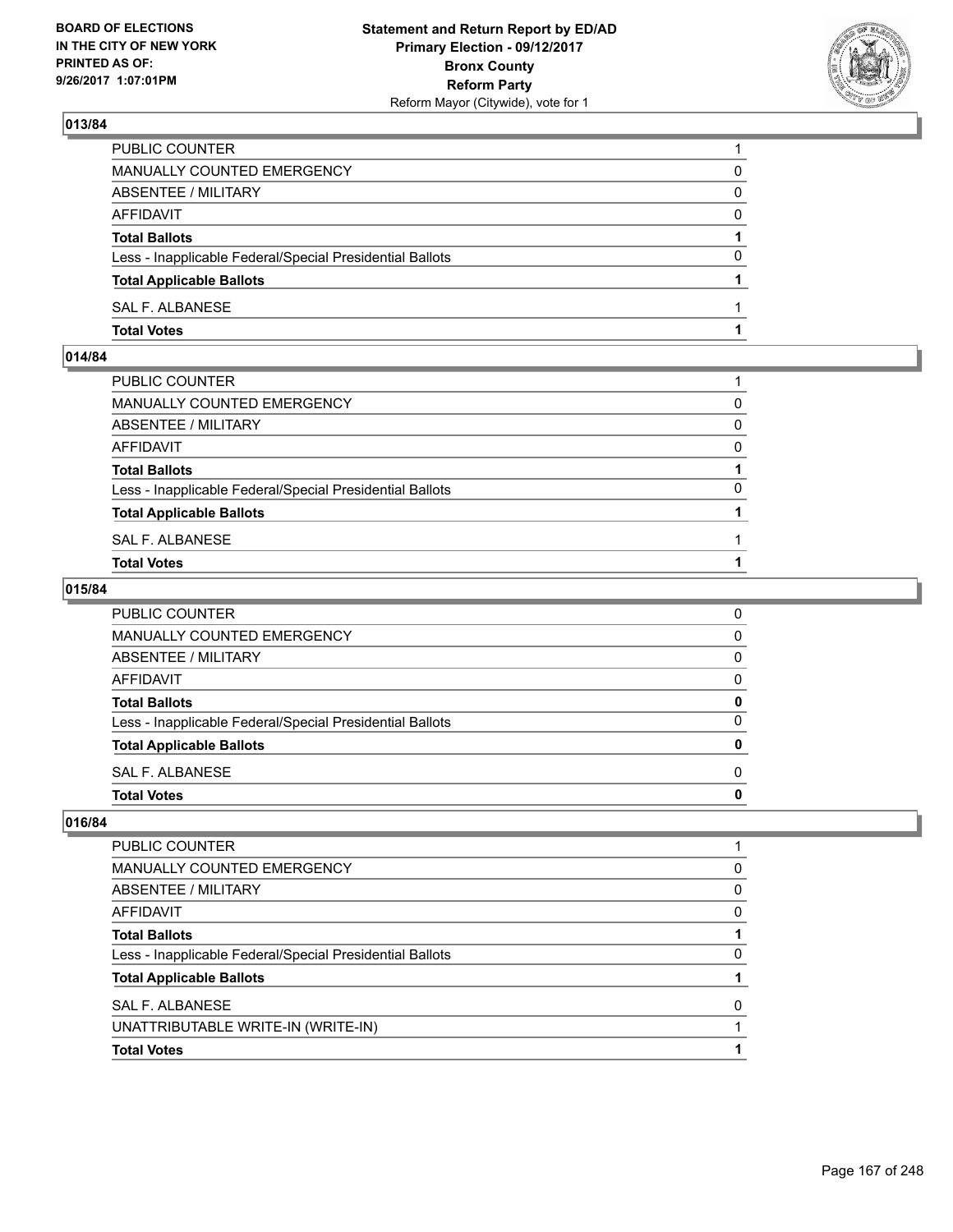

| PUBLIC COUNTER                                           | 0        |
|----------------------------------------------------------|----------|
| <b>MANUALLY COUNTED EMERGENCY</b>                        | 0        |
| ABSENTEE / MILITARY                                      | 0        |
| <b>AFFIDAVIT</b>                                         | $\Omega$ |
| <b>Total Ballots</b>                                     | 0        |
| Less - Inapplicable Federal/Special Presidential Ballots | $\Omega$ |
| <b>Total Applicable Ballots</b>                          | 0        |
| SAL F. ALBANESE                                          | 0        |
| <b>Total Votes</b>                                       | 0        |

#### **018/84**

| PUBLIC COUNTER                                           |          |
|----------------------------------------------------------|----------|
| MANUALLY COUNTED EMERGENCY                               | $\Omega$ |
| ABSENTEE / MILITARY                                      | 0        |
| AFFIDAVIT                                                | $\Omega$ |
| <b>Total Ballots</b>                                     |          |
| Less - Inapplicable Federal/Special Presidential Ballots | $\Omega$ |
| <b>Total Applicable Ballots</b>                          |          |
| SAL F. ALBANESE                                          |          |
| Total Votes                                              |          |
|                                                          |          |

## **019/84**

| PUBLIC COUNTER                                           | 0            |
|----------------------------------------------------------|--------------|
| MANUALLY COUNTED EMERGENCY                               | $\mathbf{0}$ |
| ABSENTEE / MILITARY                                      | 0            |
| AFFIDAVIT                                                | $\mathbf{0}$ |
| <b>Total Ballots</b>                                     | 0            |
| Less - Inapplicable Federal/Special Presidential Ballots | $\mathbf{0}$ |
| <b>Total Applicable Ballots</b>                          | $\mathbf{0}$ |
| SAL F. ALBANESE                                          | $\Omega$     |
| <b>Total Votes</b>                                       | $\mathbf{0}$ |
|                                                          |              |

| PUBLIC COUNTER                                           | 7 |
|----------------------------------------------------------|---|
| MANUALLY COUNTED EMERGENCY                               | 0 |
| ABSENTEE / MILITARY                                      | 0 |
| AFFIDAVIT                                                | 0 |
| <b>Total Ballots</b>                                     |   |
| Less - Inapplicable Federal/Special Presidential Ballots | 0 |
| <b>Total Applicable Ballots</b>                          |   |
| <b>SAL F. ALBANESE</b>                                   | 3 |
| BILL DE BLASIO (WRITE-IN)                                |   |
| RICHARD BASHNER (WRITE-IN)                               |   |
| UNATTRIBUTABLE WRITE-IN (WRITE-IN)                       |   |
| <b>Total Votes</b>                                       | 6 |
| Unrecorded                                               | 1 |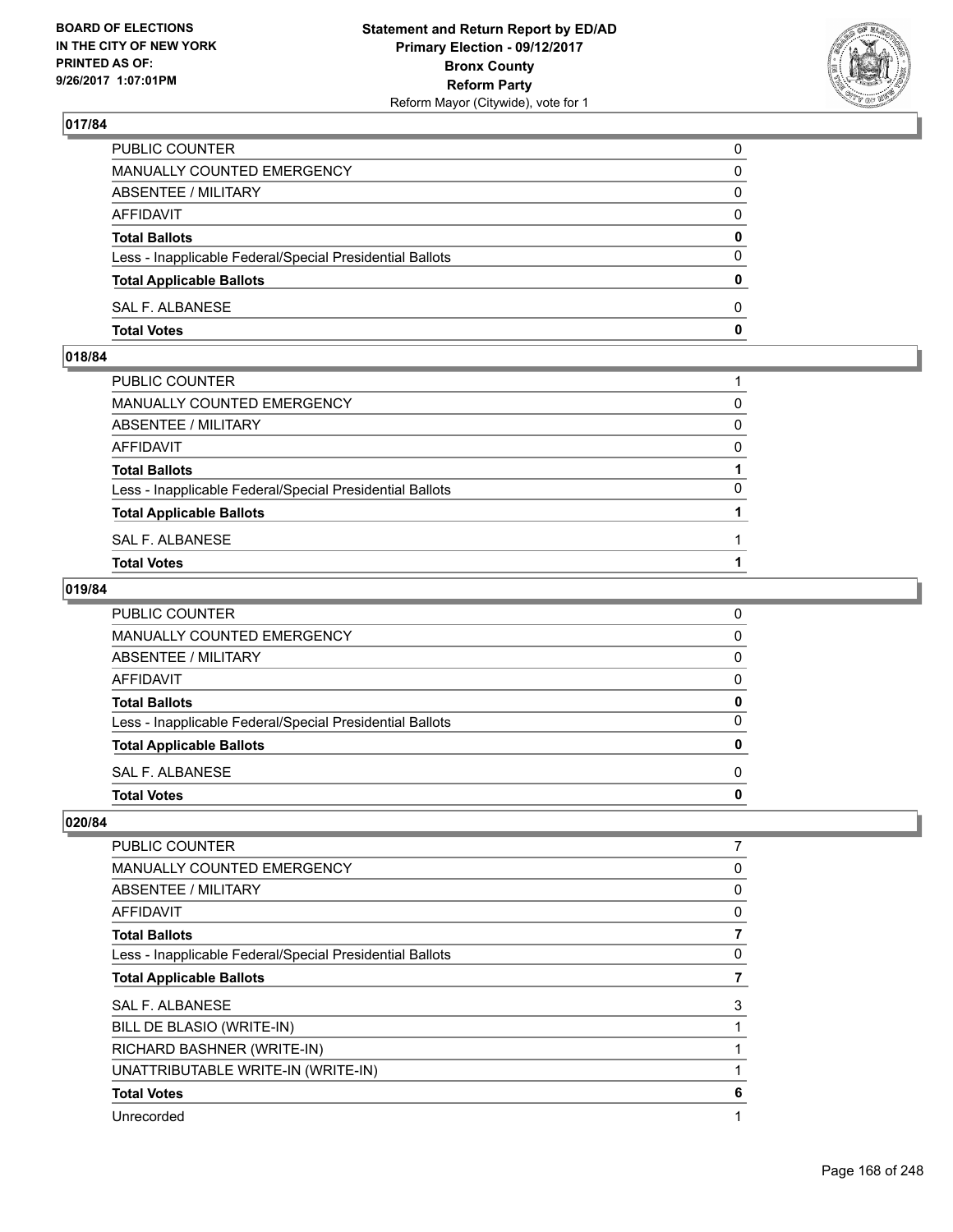

| <b>Total Votes</b>                                       |          |
|----------------------------------------------------------|----------|
| BILL DE BLASIO (WRITE-IN)                                |          |
| SAL F. ALBANESE                                          | 0        |
| <b>Total Applicable Ballots</b>                          |          |
| Less - Inapplicable Federal/Special Presidential Ballots | 0        |
| <b>Total Ballots</b>                                     |          |
| <b>AFFIDAVIT</b>                                         | $\Omega$ |
| ABSENTEE / MILITARY                                      | 0        |
| <b>MANUALLY COUNTED EMERGENCY</b>                        | 0        |
| PUBLIC COUNTER                                           |          |

#### **022/84**

| Total Votes                                              | 0 |
|----------------------------------------------------------|---|
| SAL F. ALBANESE                                          | 0 |
| <b>Total Applicable Ballots</b>                          | 0 |
| Less - Inapplicable Federal/Special Presidential Ballots | 0 |
| <b>Total Ballots</b>                                     | 0 |
| AFFIDAVIT                                                | 0 |
| ABSENTEE / MILITARY                                      | 0 |
| MANUALLY COUNTED EMERGENCY                               | 0 |
| PUBLIC COUNTER                                           | 0 |
|                                                          |   |

# **023/84**

| PUBLIC COUNTER                                           | 2 |
|----------------------------------------------------------|---|
| <b>MANUALLY COUNTED EMERGENCY</b>                        | 0 |
| ABSENTEE / MILITARY                                      | 0 |
| AFFIDAVIT                                                | 0 |
| <b>Total Ballots</b>                                     | 2 |
| Less - Inapplicable Federal/Special Presidential Ballots | O |
| <b>Total Applicable Ballots</b>                          |   |
| SAL F. ALBANESE                                          |   |
| UNATTRIBUTABLE WRITE-IN (WRITE-IN)                       |   |
| <b>Total Votes</b>                                       | 2 |

| PUBLIC COUNTER                                           |              |
|----------------------------------------------------------|--------------|
| MANUALLY COUNTED EMERGENCY                               | O            |
| ABSENTEE / MILITARY                                      | <sup>0</sup> |
| AFFIDAVIT                                                | 0            |
| <b>Total Ballots</b>                                     |              |
| Less - Inapplicable Federal/Special Presidential Ballots | O            |
| <b>Total Applicable Ballots</b>                          |              |
| SAL F. ALBANESE                                          |              |
| BILL DE BLASIO (WRITE-IN)                                |              |
| <b>Total Votes</b>                                       |              |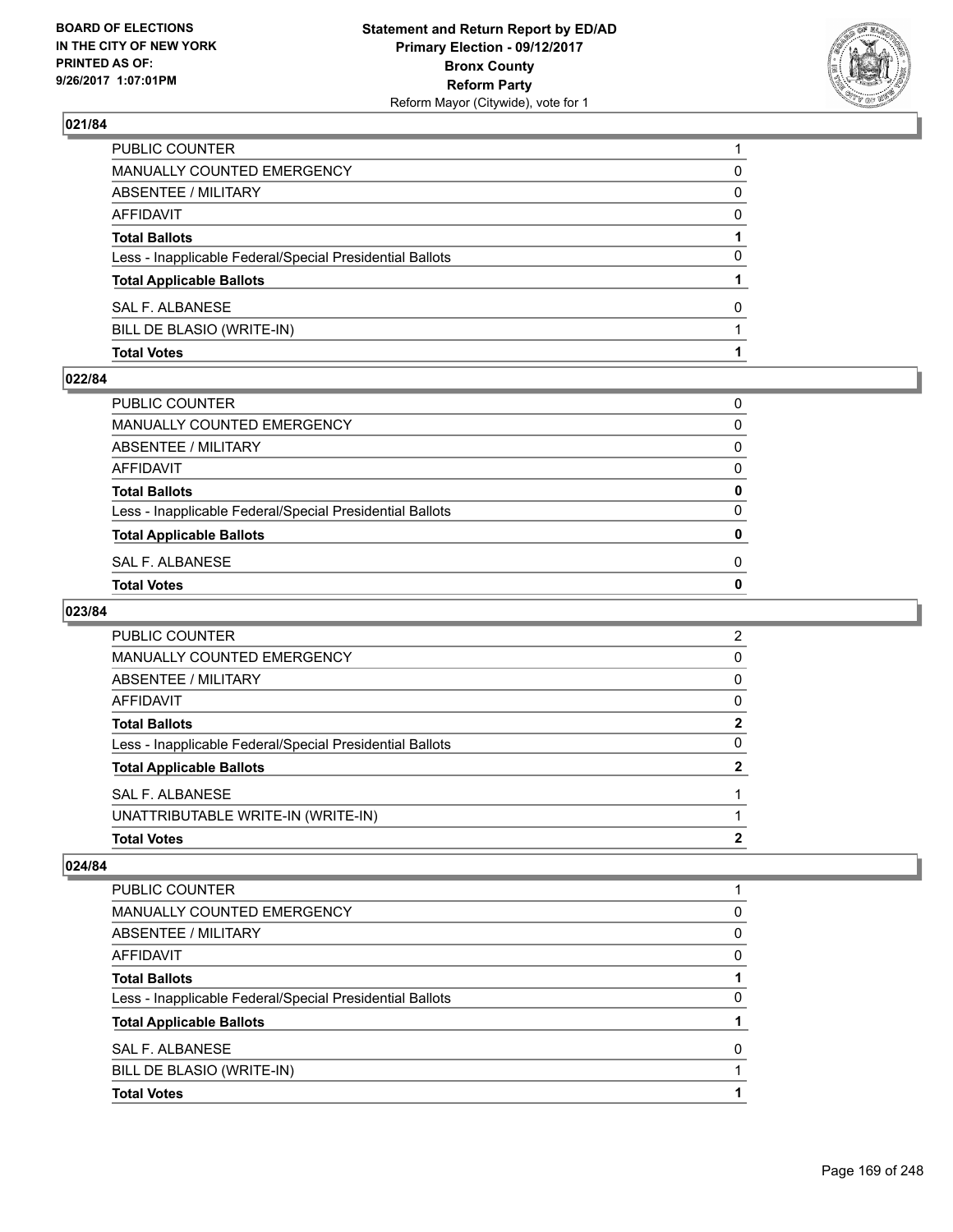

| PUBLIC COUNTER                                           |              |
|----------------------------------------------------------|--------------|
| MANUALLY COUNTED EMERGENCY                               | 0            |
| ABSENTEE / MILITARY                                      |              |
| AFFIDAVIT                                                | 0            |
| <b>Total Ballots</b>                                     | $\mathbf{2}$ |
| Less - Inapplicable Federal/Special Presidential Ballots | 0            |
| <b>Total Applicable Ballots</b>                          | $\mathbf{2}$ |
| SAL F. ALBANESE                                          | 0            |
| BILL DE BLASIO (WRITE-IN)                                |              |
| <b>Total Votes</b>                                       |              |
| Unrecorded                                               |              |

#### **026/84**

| PUBLIC COUNTER                                           | 2              |
|----------------------------------------------------------|----------------|
| MANUALLY COUNTED EMERGENCY                               | 0              |
| ABSENTEE / MILITARY                                      | $\mathbf{0}$   |
| AFFIDAVIT                                                | $\mathbf{0}$   |
| <b>Total Ballots</b>                                     | $\mathbf{2}$   |
| Less - Inapplicable Federal/Special Presidential Ballots | $\Omega$       |
| <b>Total Applicable Ballots</b>                          | $\mathbf{2}$   |
| SAL F. ALBANESE                                          | 2              |
| <b>Total Votes</b>                                       | $\overline{2}$ |

#### **027/84**

| O        |
|----------|
|          |
| 0        |
| 0        |
| O        |
| 0        |
| $\Omega$ |
| 0        |
| 0        |
| 0        |
|          |

| <b>Total Votes</b>                                       |   |
|----------------------------------------------------------|---|
| SAL F. ALBANESE                                          |   |
| <b>Total Applicable Ballots</b>                          |   |
| Less - Inapplicable Federal/Special Presidential Ballots |   |
| <b>Total Ballots</b>                                     |   |
| AFFIDAVIT                                                | 0 |
| ABSENTEE / MILITARY                                      | 0 |
| MANUALLY COUNTED EMERGENCY                               | 0 |
| PUBLIC COUNTER                                           |   |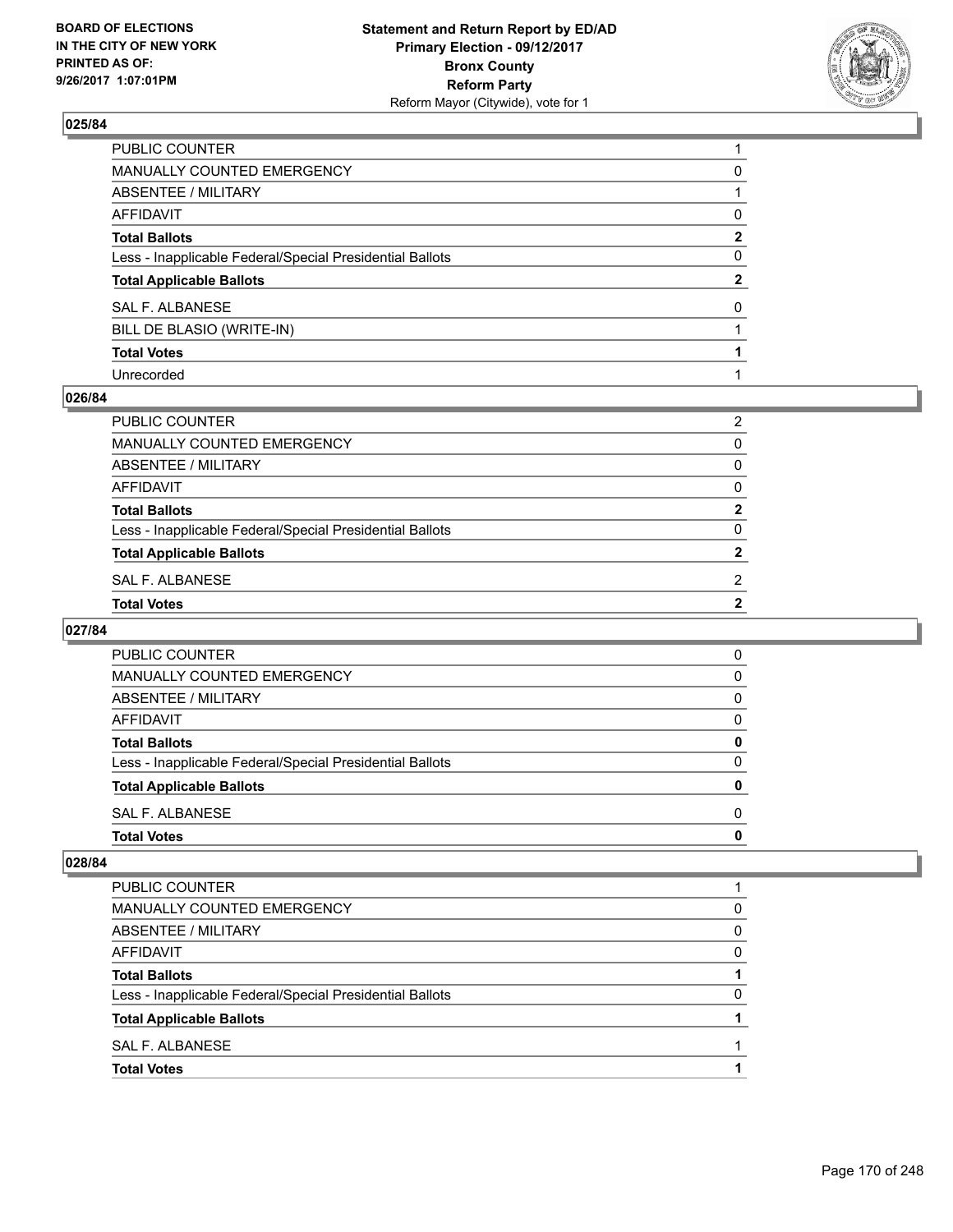

| PUBLIC COUNTER                                           | 0            |
|----------------------------------------------------------|--------------|
| MANUALLY COUNTED EMERGENCY                               | $\mathbf{0}$ |
| ABSENTEE / MILITARY                                      | 0            |
| AFFIDAVIT                                                | 0            |
| <b>Total Ballots</b>                                     | 0            |
| Less - Inapplicable Federal/Special Presidential Ballots | $\mathbf{0}$ |
| <b>Total Applicable Ballots</b>                          | $\mathbf{0}$ |
| SAL F. ALBANESE                                          | $\Omega$     |
| <b>Total Votes</b>                                       | $\mathbf{0}$ |

#### **030/84**

| MANUALLY COUNTED EMERGENCY                               |              |
|----------------------------------------------------------|--------------|
| ABSENTEE / MILITARY                                      | $\Omega$     |
| AFFIDAVIT                                                | $\mathbf{0}$ |
| <b>Total Ballots</b>                                     | $\mathbf{0}$ |
| Less - Inapplicable Federal/Special Presidential Ballots | $\Omega$     |
| <b>Total Applicable Ballots</b>                          | $\mathbf{0}$ |
| SAL F. ALBANESE                                          | 0            |
| <b>Total Votes</b>                                       | $\mathbf{0}$ |
|                                                          |              |

## **031/84**

| PUBLIC COUNTER                                           | 0            |
|----------------------------------------------------------|--------------|
| MANUALLY COUNTED EMERGENCY                               | $\mathbf{0}$ |
| ABSENTEE / MILITARY                                      | $\mathbf{0}$ |
| AFFIDAVIT                                                | $\Omega$     |
| <b>Total Ballots</b>                                     | 0            |
| Less - Inapplicable Federal/Special Presidential Ballots | $\mathbf{0}$ |
| <b>Total Applicable Ballots</b>                          | 0            |
| SAL F. ALBANESE                                          | $\Omega$     |
| Total Votes                                              | $\mathbf{0}$ |
|                                                          |              |

| O |
|---|
| 0 |
| 0 |
| 0 |
| 0 |
| 0 |
| 0 |
| 0 |
| O |
|   |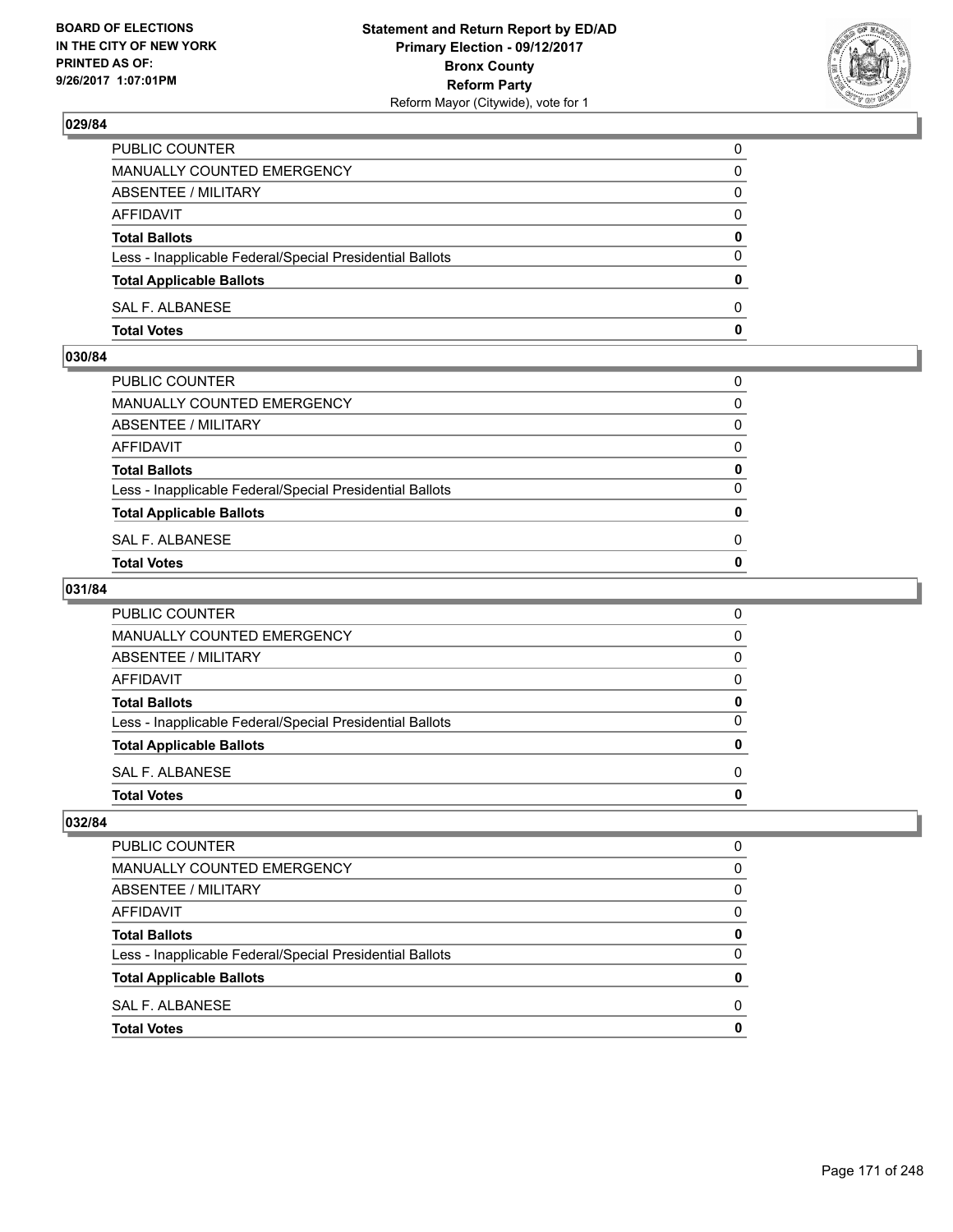

| PUBLIC COUNTER                                           | 2            |
|----------------------------------------------------------|--------------|
| MANUALLY COUNTED EMERGENCY                               | 0            |
| <b>ABSENTEE / MILITARY</b>                               | $\mathbf{0}$ |
| AFFIDAVIT                                                | $\mathbf{0}$ |
| Total Ballots                                            | $\mathbf{2}$ |
| Less - Inapplicable Federal/Special Presidential Ballots | 0            |
| <b>Total Applicable Ballots</b>                          | $\mathbf{2}$ |
| <b>SAL F. ALBANESE</b>                                   | $\Omega$     |
| BILL DE BLASIO (WRITE-IN)                                |              |
| UNATTRIBUTABLE WRITE-IN (WRITE-IN)                       |              |
| <b>Total Votes</b>                                       | 2            |

## **034/84**

| PUBLIC COUNTER                                           | 0 |
|----------------------------------------------------------|---|
| MANUALLY COUNTED EMERGENCY                               | 0 |
| ABSENTEE / MILITARY                                      | 0 |
| AFFIDAVIT                                                | 0 |
| <b>Total Ballots</b>                                     | 0 |
| Less - Inapplicable Federal/Special Presidential Ballots | 0 |
| <b>Total Applicable Ballots</b>                          | 0 |
| SAL F. ALBANESE                                          | 0 |
| Total Votes                                              | 0 |
|                                                          |   |

## **035/84**

| <b>Total Votes</b>                                       | 0        |
|----------------------------------------------------------|----------|
| SAL F. ALBANESE                                          | 0        |
| <b>Total Applicable Ballots</b>                          | 0        |
| Less - Inapplicable Federal/Special Presidential Ballots | 0        |
| <b>Total Ballots</b>                                     | 0        |
| AFFIDAVIT                                                | $\Omega$ |
| ABSENTEE / MILITARY                                      | 0        |
| MANUALLY COUNTED EMERGENCY                               | 0        |
| <b>PUBLIC COUNTER</b>                                    | 0        |

| PUBLIC COUNTER                                           | 0 |
|----------------------------------------------------------|---|
| <b>MANUALLY COUNTED EMERGENCY</b>                        | 0 |
| ABSENTEE / MILITARY                                      | 0 |
| AFFIDAVIT                                                | 0 |
| <b>Total Ballots</b>                                     | 0 |
| Less - Inapplicable Federal/Special Presidential Ballots | 0 |
| <b>Total Applicable Ballots</b>                          | Ω |
| SAL F. ALBANESE                                          | 0 |
| <b>Total Votes</b>                                       | o |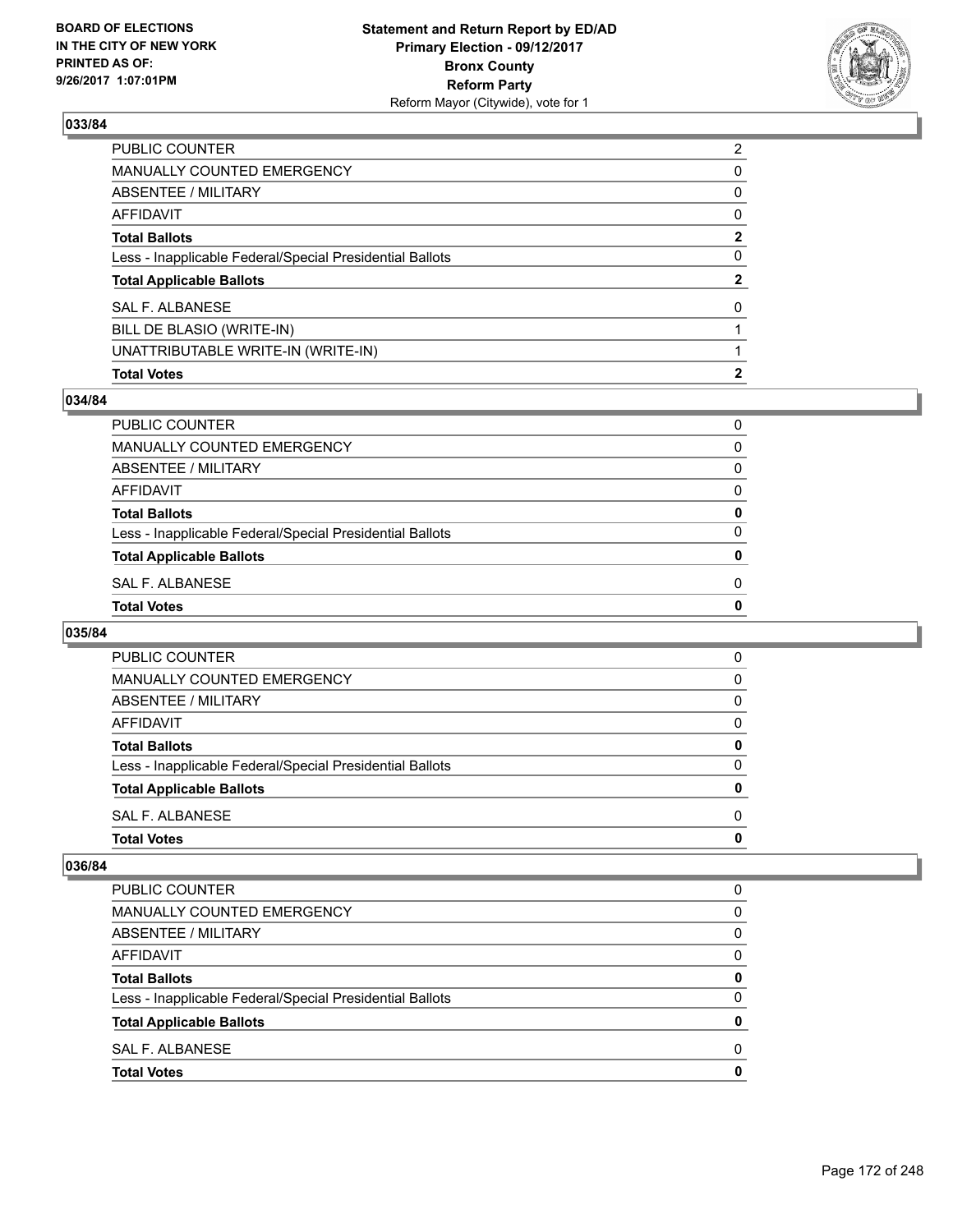

| PUBLIC COUNTER                                           | $\overline{2}$ |
|----------------------------------------------------------|----------------|
| MANUALLY COUNTED EMERGENCY                               | 0              |
| ABSENTEE / MILITARY                                      | 0              |
| AFFIDAVIT                                                | $\Omega$       |
| <b>Total Ballots</b>                                     | $\overline{2}$ |
| Less - Inapplicable Federal/Special Presidential Ballots | $\Omega$       |
| <b>Total Applicable Ballots</b>                          |                |
| SAL F. ALBANESE                                          | 2              |
| <b>Total Votes</b>                                       | $\mathbf{2}$   |

## **038/84**

| PUBLIC COUNTER                                           |              |
|----------------------------------------------------------|--------------|
| MANUALLY COUNTED EMERGENCY                               | 0            |
| <b>ABSENTEE / MILITARY</b>                               | $\Omega$     |
| AFFIDAVIT                                                | 0            |
| Total Ballots                                            |              |
| Less - Inapplicable Federal/Special Presidential Ballots | $\Omega$     |
| <b>Total Applicable Ballots</b>                          |              |
| SAL F. ALBANESE                                          | 0            |
| <b>Total Votes</b>                                       | $\mathbf{0}$ |
| Unrecorded                                               |              |
|                                                          |              |

## **039/84**

| PUBLIC COUNTER                                           | 0 |
|----------------------------------------------------------|---|
| <b>MANUALLY COUNTED EMERGENCY</b>                        | 0 |
| ABSENTEE / MILITARY                                      |   |
| AFFIDAVIT                                                | 0 |
| <b>Total Ballots</b>                                     |   |
| Less - Inapplicable Federal/Special Presidential Ballots | 0 |
| <b>Total Applicable Ballots</b>                          |   |
| SAL F. ALBANESE                                          | 0 |
| ROBERT GANGI (WRITE-IN)                                  |   |
| <b>Total Votes</b>                                       |   |

| PUBLIC COUNTER                                           | 0 |
|----------------------------------------------------------|---|
| <b>MANUALLY COUNTED EMERGENCY</b>                        | 0 |
| ABSENTEE / MILITARY                                      |   |
| AFFIDAVIT                                                | 0 |
| <b>Total Ballots</b>                                     |   |
| Less - Inapplicable Federal/Special Presidential Ballots | 0 |
| <b>Total Applicable Ballots</b>                          |   |
| SAL F. ALBANESE                                          | O |
| <b>Total Votes</b>                                       | 0 |
| Unrecorded                                               |   |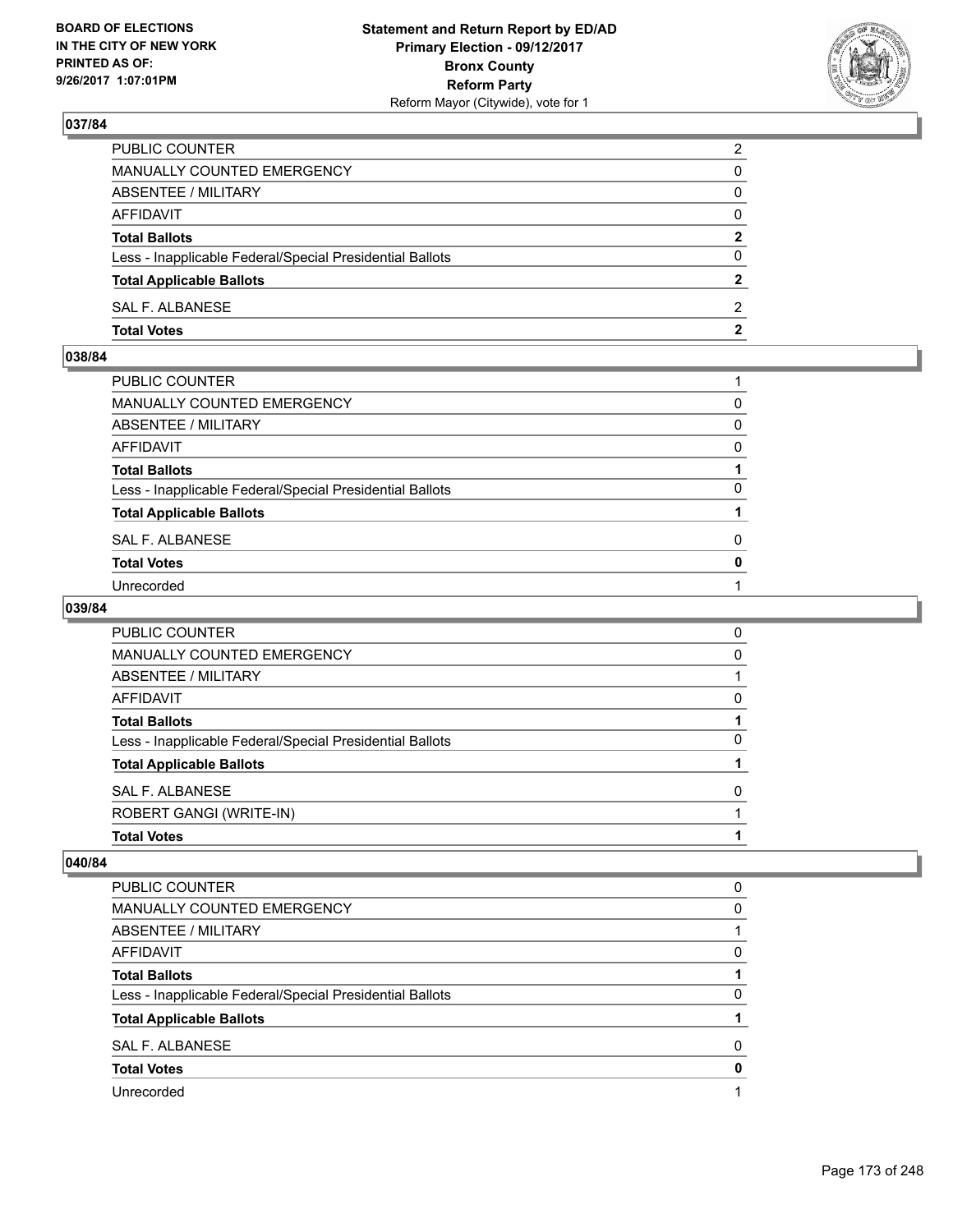

| PUBLIC COUNTER                                           | 0            |
|----------------------------------------------------------|--------------|
| <b>MANUALLY COUNTED EMERGENCY</b>                        | 0            |
| ABSENTEE / MILITARY                                      | 0            |
| AFFIDAVIT                                                | $\Omega$     |
| <b>Total Ballots</b>                                     | $\mathbf{0}$ |
| Less - Inapplicable Federal/Special Presidential Ballots | $\Omega$     |
| <b>Total Applicable Ballots</b>                          | $\Omega$     |
| SAL F. ALBANESE                                          | $\Omega$     |
| <b>Total Votes</b>                                       | 0            |

## **042/84**

| PUBLIC COUNTER                                           |          |
|----------------------------------------------------------|----------|
| MANUALLY COUNTED EMERGENCY                               | 0        |
| ABSENTEE / MILITARY                                      | $\Omega$ |
| AFFIDAVIT                                                | $\Omega$ |
| <b>Total Ballots</b>                                     |          |
| Less - Inapplicable Federal/Special Presidential Ballots | $\Omega$ |
| <b>Total Applicable Ballots</b>                          |          |
| SAL F. ALBANESE                                          |          |
| <b>Total Votes</b>                                       |          |
|                                                          |          |

## **043/84**

| MANUALLY COUNTED EMERGENCY                               | $\Omega$ |
|----------------------------------------------------------|----------|
| ABSENTEE / MILITARY                                      | 0        |
| AFFIDAVIT                                                | 0        |
| <b>Total Ballots</b>                                     | 4        |
| Less - Inapplicable Federal/Special Presidential Ballots | 0        |
| <b>Total Applicable Ballots</b>                          | 4        |
| SAL F. ALBANESE                                          | 3        |
| BILL DE BLASIO (WRITE-IN)                                |          |
| <b>Total Votes</b>                                       | 4        |

| <b>Total Votes</b>                                       | 2            |
|----------------------------------------------------------|--------------|
| UNATTRIBUTABLE WRITE-IN (WRITE-IN)                       |              |
| BILL DE BLASIO (WRITE-IN)                                |              |
| SAL F. ALBANESE                                          | 0            |
| <b>Total Applicable Ballots</b>                          | 2            |
| Less - Inapplicable Federal/Special Presidential Ballots | 0            |
| <b>Total Ballots</b>                                     | $\mathbf{2}$ |
| AFFIDAVIT                                                | 0            |
| ABSENTEE / MILITARY                                      | 0            |
| <b>MANUALLY COUNTED EMERGENCY</b>                        | 0            |
| <b>PUBLIC COUNTER</b>                                    | 2            |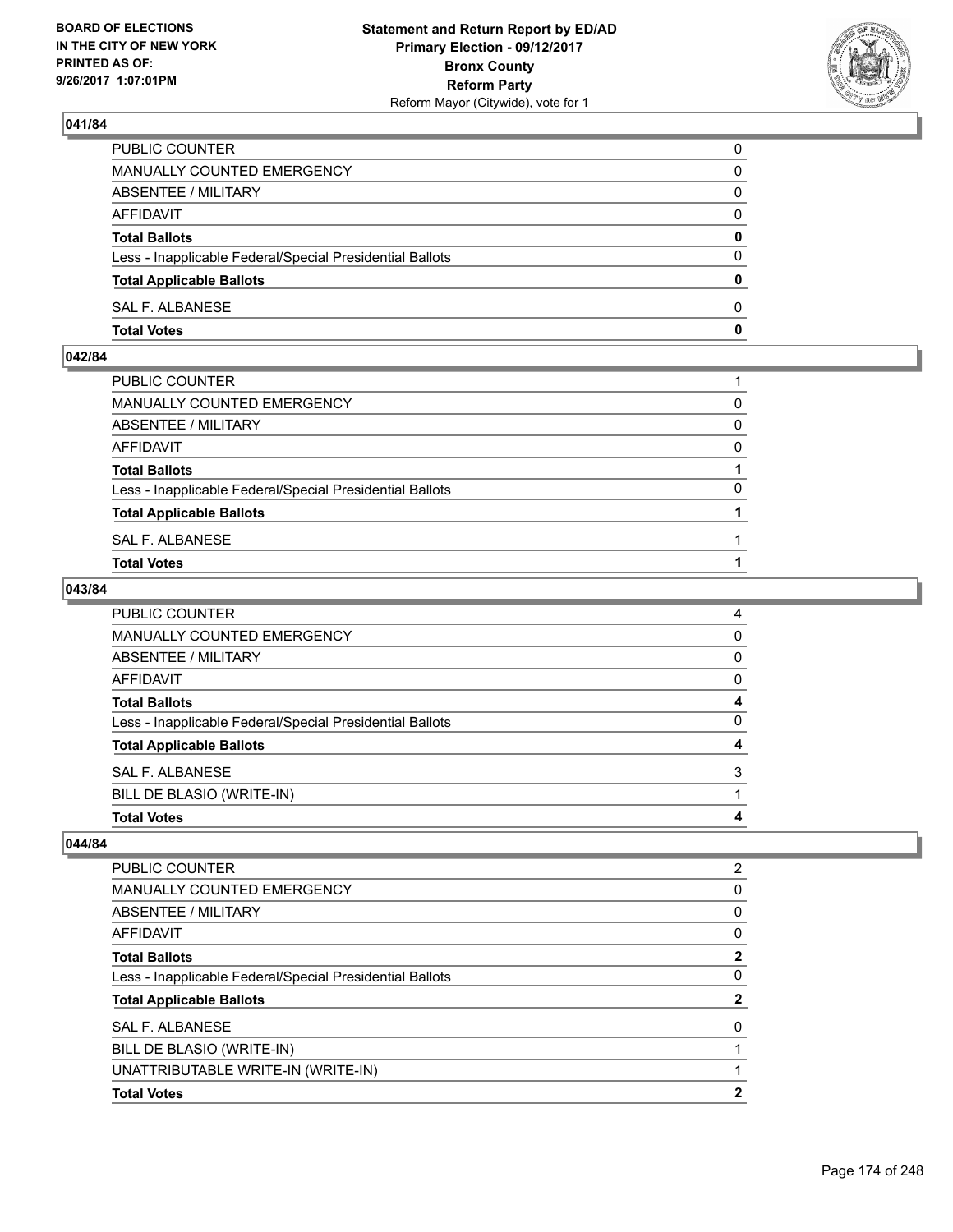

| PUBLIC COUNTER                                           | 0            |
|----------------------------------------------------------|--------------|
| <b>MANUALLY COUNTED EMERGENCY</b>                        | 0            |
| ABSENTEE / MILITARY                                      | 0            |
| AFFIDAVIT                                                | $\Omega$     |
| <b>Total Ballots</b>                                     | $\mathbf{0}$ |
| Less - Inapplicable Federal/Special Presidential Ballots | $\Omega$     |
| <b>Total Applicable Ballots</b>                          | $\Omega$     |
| SAL F. ALBANESE                                          | $\Omega$     |
| <b>Total Votes</b>                                       | 0            |

#### **046/84**

| PUBLIC COUNTER                                           | 2              |
|----------------------------------------------------------|----------------|
| MANUALLY COUNTED EMERGENCY                               | $\mathbf{0}$   |
| <b>ABSENTEE / MILITARY</b>                               | $\mathbf{0}$   |
| AFFIDAVIT                                                | $\mathbf{0}$   |
| Total Ballots                                            | $\mathbf{2}$   |
| Less - Inapplicable Federal/Special Presidential Ballots | $\Omega$       |
| <b>Total Applicable Ballots</b>                          | $\overline{2}$ |
| SAL F. ALBANESE                                          | 0              |
| BILL DE BLASIO (WRITE-IN)                                | 2              |
| <b>Total Votes</b>                                       | $\mathbf{2}$   |

# **047/84**

| PUBLIC COUNTER                                           |   |
|----------------------------------------------------------|---|
| <b>MANUALLY COUNTED EMERGENCY</b>                        |   |
| ABSENTEE / MILITARY                                      |   |
| AFFIDAVIT                                                |   |
| <b>Total Ballots</b>                                     |   |
| Less - Inapplicable Federal/Special Presidential Ballots | n |
| <b>Total Applicable Ballots</b>                          |   |
| SAL F. ALBANESE                                          | n |
| <b>Total Votes</b>                                       |   |

| <b>Total Votes</b>                                       |   |
|----------------------------------------------------------|---|
| UNATTRIBUTABLE WRITE-IN (WRITE-IN)                       |   |
| <b>SAL F. ALBANESE</b>                                   | 3 |
| <b>Total Applicable Ballots</b>                          |   |
| Less - Inapplicable Federal/Special Presidential Ballots | 0 |
| <b>Total Ballots</b>                                     |   |
| AFFIDAVIT                                                | 0 |
| ABSENTEE / MILITARY                                      | 0 |
| MANUALLY COUNTED EMERGENCY                               | 0 |
| <b>PUBLIC COUNTER</b>                                    | 4 |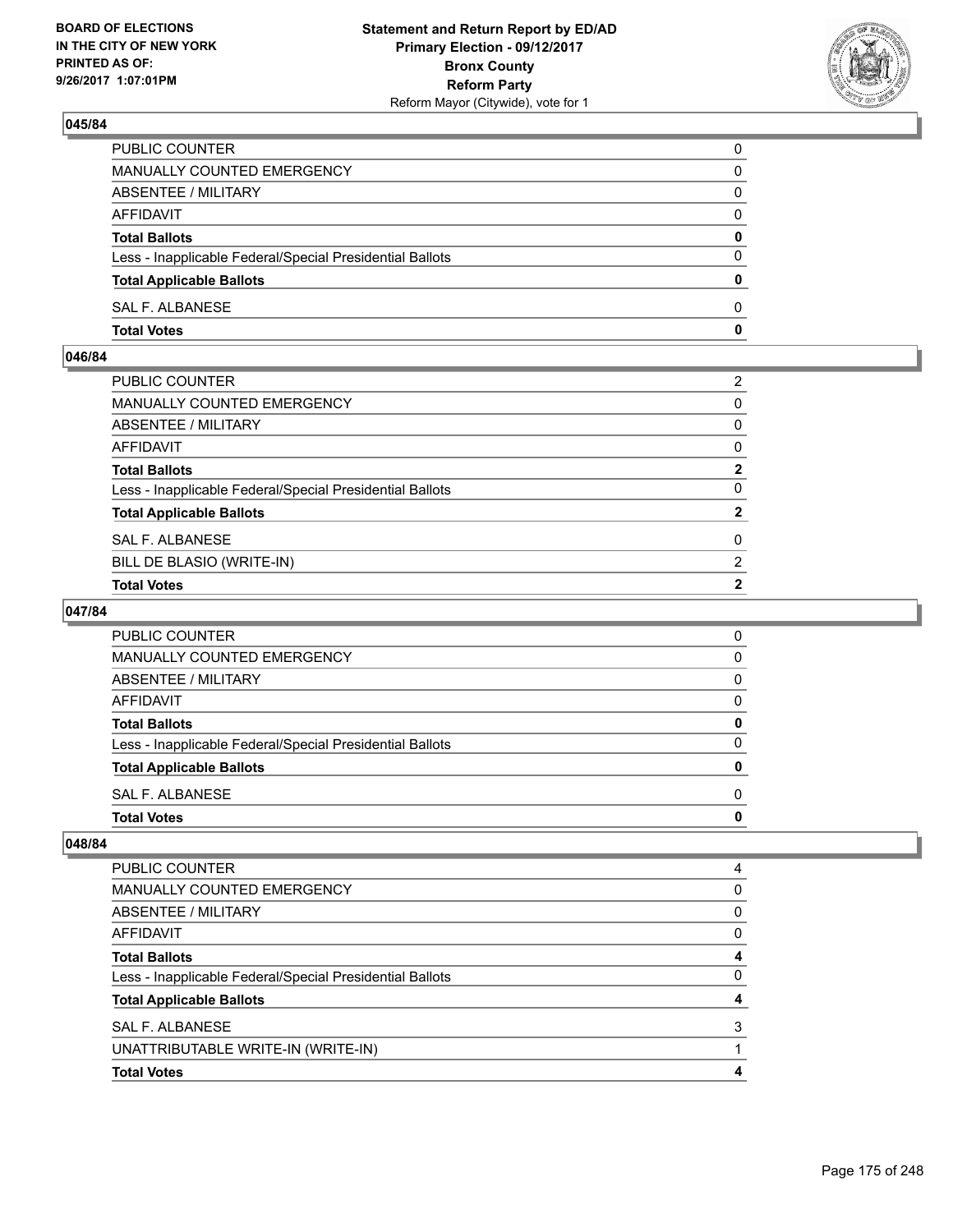

| PUBLIC COUNTER                                           | 0            |
|----------------------------------------------------------|--------------|
| MANUALLY COUNTED EMERGENCY                               | $\mathbf{0}$ |
| ABSENTEE / MILITARY                                      | 0            |
| AFFIDAVIT                                                | 0            |
| <b>Total Ballots</b>                                     | 0            |
| Less - Inapplicable Federal/Special Presidential Ballots | $\mathbf{0}$ |
| <b>Total Applicable Ballots</b>                          | $\mathbf{0}$ |
| SAL F. ALBANESE                                          | $\Omega$     |
| <b>Total Votes</b>                                       | $\mathbf{0}$ |

## **050/84**

| PUBLIC COUNTER                                           | 3            |
|----------------------------------------------------------|--------------|
| MANUALLY COUNTED EMERGENCY                               | $\mathbf{0}$ |
| ABSENTEE / MILITARY                                      | $\Omega$     |
| AFFIDAVIT                                                | $\Omega$     |
| <b>Total Ballots</b>                                     | 3            |
| Less - Inapplicable Federal/Special Presidential Ballots | 0            |
| <b>Total Applicable Ballots</b>                          | 3            |
| SAL F. ALBANESE                                          | 3            |
| Total Votes                                              | 3            |
|                                                          |              |

## **051/84**

| PUBLIC COUNTER                                           | $\overline{2}$ |
|----------------------------------------------------------|----------------|
| <b>MANUALLY COUNTED EMERGENCY</b>                        | 0              |
| <b>ABSENTEE / MILITARY</b>                               | 0              |
| AFFIDAVIT                                                | 0              |
| <b>Total Ballots</b>                                     | 2              |
| Less - Inapplicable Federal/Special Presidential Ballots | 0              |
| <b>Total Applicable Ballots</b>                          | $\mathbf{2}$   |
| SAL F. ALBANESE                                          | 0              |
| RUBEN DIAZ JR (WRITE-IN)                                 |                |
| <b>Total Votes</b>                                       |                |
| Unrecorded                                               |                |
|                                                          |                |

| PUBLIC COUNTER                                           | 0 |
|----------------------------------------------------------|---|
| MANUALLY COUNTED EMERGENCY                               | 0 |
| ABSENTEE / MILITARY                                      | 0 |
| AFFIDAVIT                                                | 0 |
| <b>Total Ballots</b>                                     | 0 |
| Less - Inapplicable Federal/Special Presidential Ballots | 0 |
| <b>Total Applicable Ballots</b>                          | 0 |
| <b>SAL F. ALBANESE</b>                                   | 0 |
| <b>Total Votes</b>                                       | 0 |
| 053/84 COMBINED into: 073/84                             |   |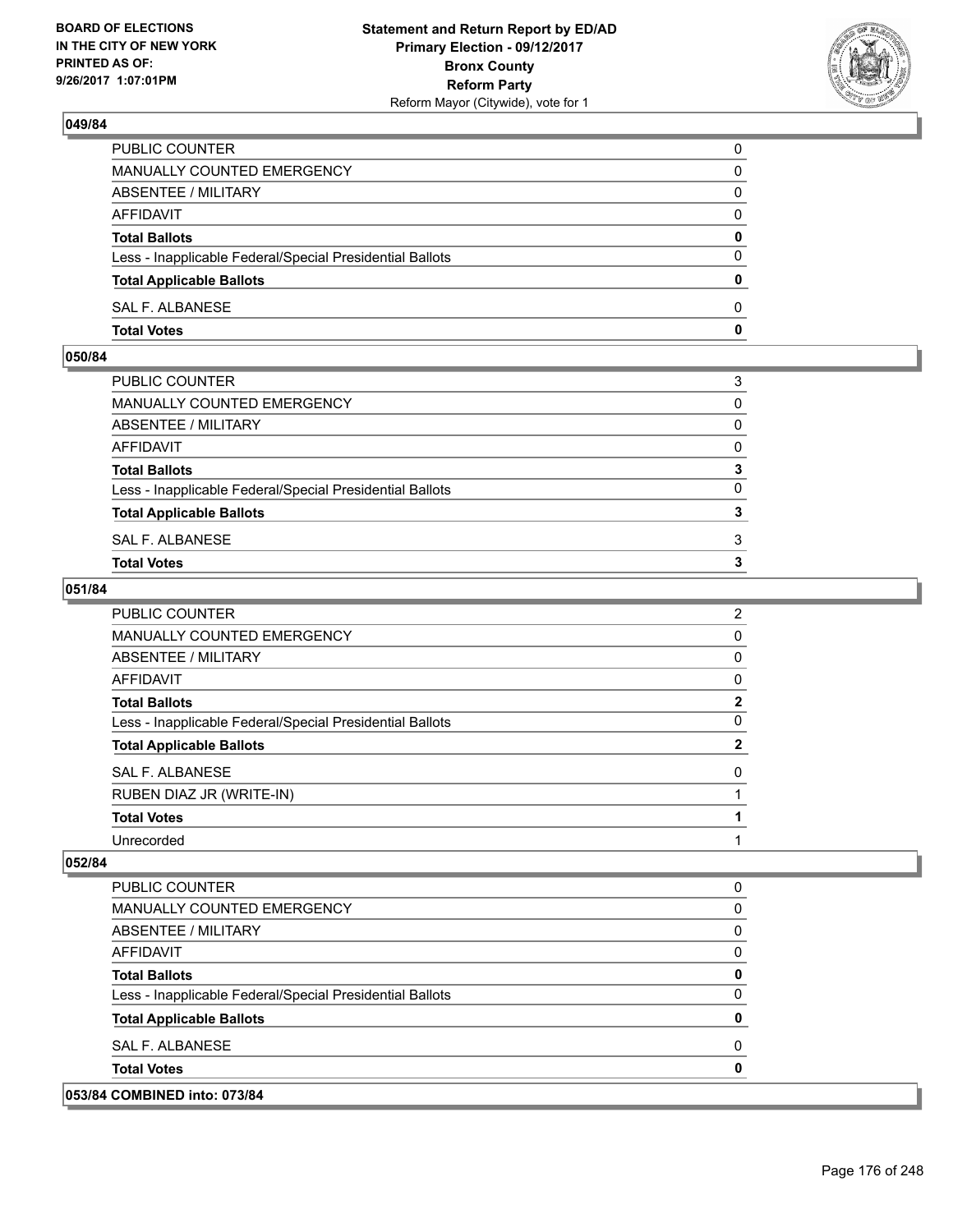

| PUBLIC COUNTER                                           | $\overline{2}$ |
|----------------------------------------------------------|----------------|
| MANUALLY COUNTED EMERGENCY                               | 0              |
| ABSENTEE / MILITARY                                      | 0              |
| AFFIDAVIT                                                | $\mathbf{0}$   |
| <b>Total Ballots</b>                                     | $\mathbf{2}$   |
| Less - Inapplicable Federal/Special Presidential Ballots | $\mathbf{0}$   |
| <b>Total Applicable Ballots</b>                          | $\mathbf{2}$   |
| SAL F. ALBANESE                                          | $\Omega$       |
| UNATTRIBUTABLE WRITE-IN (WRITE-IN)                       |                |
| <b>Total Votes</b>                                       |                |
| Unrecorded                                               |                |

## **055/84**

| PUBLIC COUNTER                                           | 0            |
|----------------------------------------------------------|--------------|
| <b>MANUALLY COUNTED EMERGENCY</b>                        | 0            |
| <b>ABSENTEE / MILITARY</b>                               | 0            |
| <b>AFFIDAVIT</b>                                         | 0            |
| <b>Total Ballots</b>                                     | 0            |
| Less - Inapplicable Federal/Special Presidential Ballots | $\Omega$     |
| <b>Total Applicable Ballots</b>                          | $\mathbf{0}$ |
| <b>SAL F. ALBANESE</b>                                   | 0            |
| <b>Total Votes</b>                                       | $\mathbf 0$  |

#### **056/84**

| PUBLIC COUNTER                                           |   |
|----------------------------------------------------------|---|
| MANUALLY COUNTED EMERGENCY                               | 0 |
| ABSENTEE / MILITARY                                      | 0 |
| AFFIDAVIT                                                | 0 |
| <b>Total Ballots</b>                                     |   |
| Less - Inapplicable Federal/Special Presidential Ballots | 0 |
| <b>Total Applicable Ballots</b>                          |   |
| SAL F. ALBANESE                                          | 0 |
| UNATTRIBUTABLE WRITE-IN (WRITE-IN)                       |   |
| <b>Total Votes</b>                                       |   |

| <b>PUBLIC COUNTER</b>                                    | 3 |
|----------------------------------------------------------|---|
| <b>MANUALLY COUNTED EMERGENCY</b>                        | 0 |
| ABSENTEE / MILITARY                                      | 0 |
| AFFIDAVIT                                                | 0 |
| <b>Total Ballots</b>                                     | 3 |
| Less - Inapplicable Federal/Special Presidential Ballots | 0 |
| <b>Total Applicable Ballots</b>                          | 3 |
| SAL F. ALBANESE                                          | 2 |
| <b>Total Votes</b>                                       | 2 |
| Unrecorded                                               |   |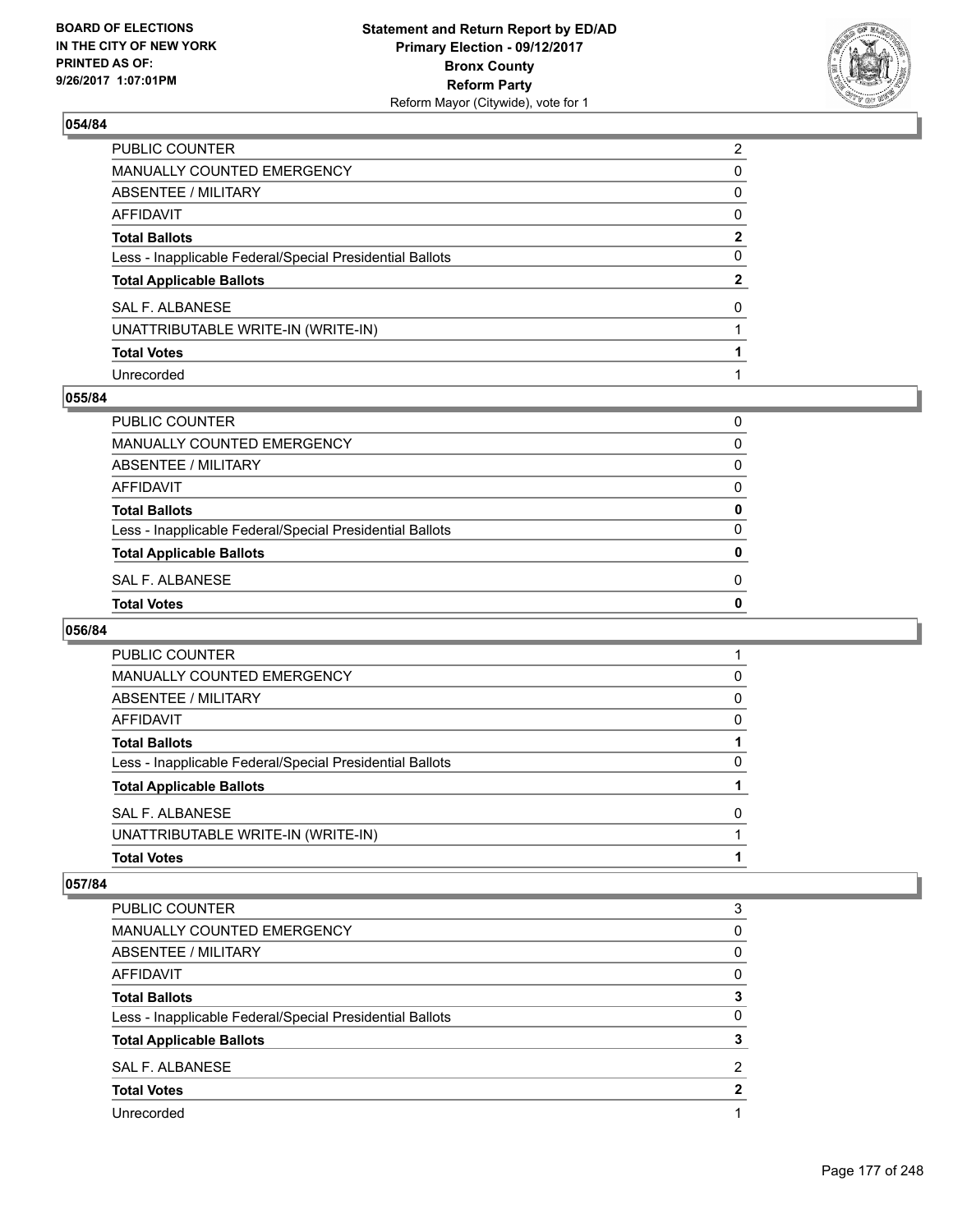

| <b>Total Votes</b>                                       | 0            |
|----------------------------------------------------------|--------------|
| SAL F. ALBANESE                                          | $\Omega$     |
| <b>Total Applicable Ballots</b>                          | $\mathbf{0}$ |
| Less - Inapplicable Federal/Special Presidential Ballots | $\Omega$     |
| <b>Total Ballots</b>                                     | 0            |
| <b>AFFIDAVIT</b>                                         | $\Omega$     |
| ABSENTEE / MILITARY                                      | $\Omega$     |
| MANUALLY COUNTED EMERGENCY                               | 0            |
| PUBLIC COUNTER                                           | 0            |

#### **059/84**

| <b>Total Votes</b>                                       | $\mathbf{0}$ |
|----------------------------------------------------------|--------------|
| SAL F. ALBANESE                                          | 0            |
| <b>Total Applicable Ballots</b>                          | $\mathbf{0}$ |
| Less - Inapplicable Federal/Special Presidential Ballots | $\Omega$     |
| <b>Total Ballots</b>                                     | 0            |
| AFFIDAVIT                                                | $\Omega$     |
| ABSENTEE / MILITARY                                      | $\Omega$     |
| MANUALLY COUNTED EMERGENCY                               | $\Omega$     |
| PUBLIC COUNTER                                           | 0            |
|                                                          |              |

## **060/84**

| PUBLIC COUNTER                                           |   |
|----------------------------------------------------------|---|
| <b>MANUALLY COUNTED EMERGENCY</b>                        | 0 |
| <b>ABSENTEE / MILITARY</b>                               | 0 |
| AFFIDAVIT                                                | 0 |
| <b>Total Ballots</b>                                     |   |
| Less - Inapplicable Federal/Special Presidential Ballots | 0 |
| <b>Total Applicable Ballots</b>                          |   |
| <b>SAL F. ALBANESE</b>                                   | 0 |
| BILL DE BLASIO (WRITE-IN)                                |   |
| <b>Total Votes</b>                                       |   |

| <b>Total Votes</b>                                       |   |
|----------------------------------------------------------|---|
| SAL F. ALBANESE                                          |   |
| <b>Total Applicable Ballots</b>                          |   |
| Less - Inapplicable Federal/Special Presidential Ballots | 0 |
| <b>Total Ballots</b>                                     |   |
| AFFIDAVIT                                                | 0 |
| ABSENTEE / MILITARY                                      | 0 |
| MANUALLY COUNTED EMERGENCY                               | 0 |
| <b>PUBLIC COUNTER</b>                                    |   |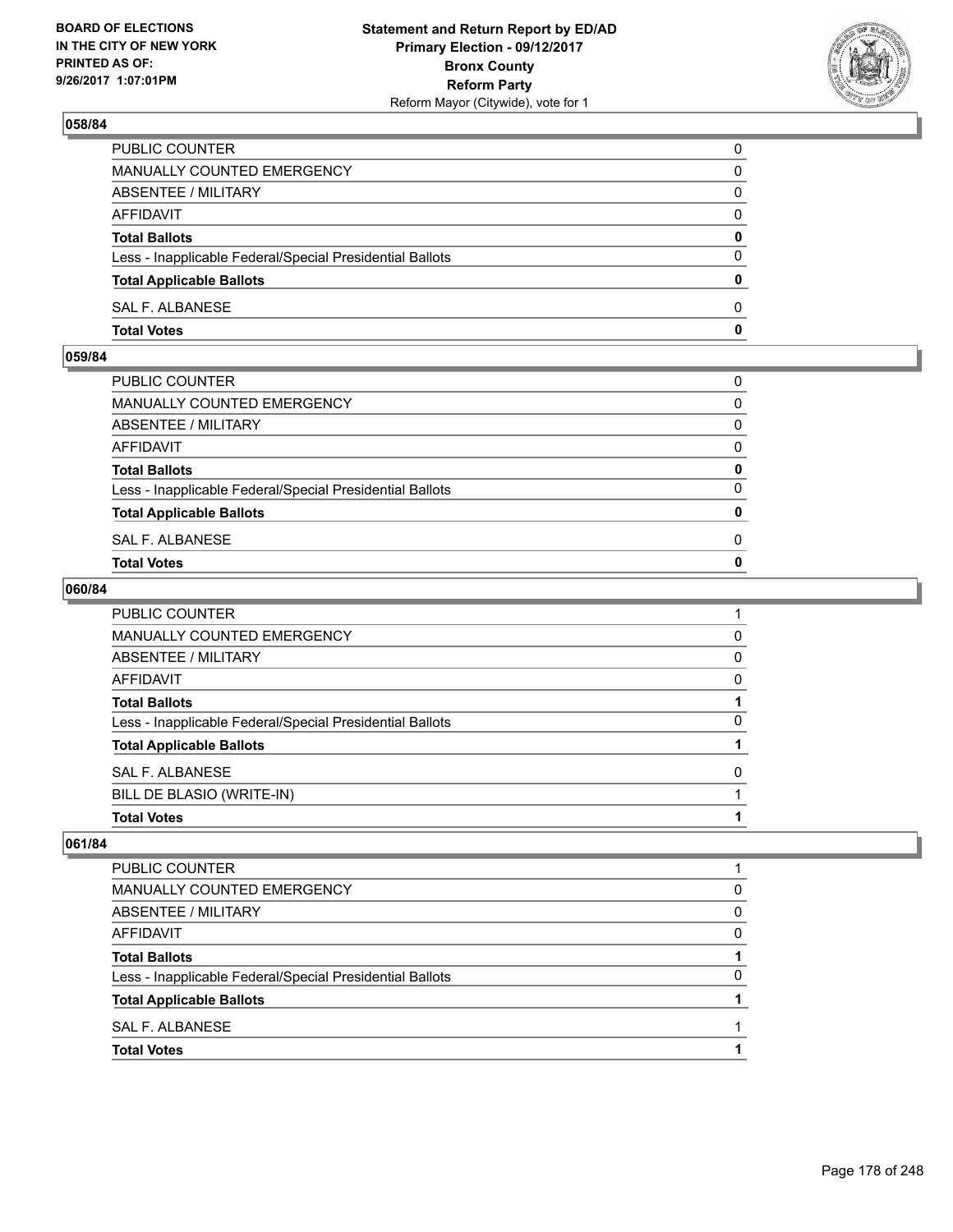

| PUBLIC COUNTER                                           | 0            |
|----------------------------------------------------------|--------------|
| MANUALLY COUNTED EMERGENCY                               | $\Omega$     |
| ABSENTEE / MILITARY                                      | $\mathbf{0}$ |
| AFFIDAVIT                                                | 0            |
| <b>Total Ballots</b>                                     | 0            |
| Less - Inapplicable Federal/Special Presidential Ballots | $\mathbf{0}$ |
| <b>Total Applicable Ballots</b>                          | $\bf{0}$     |
| SAL F. ALBANESE                                          | $\Omega$     |
| <b>Total Votes</b>                                       | $\mathbf{0}$ |

# **063/84**

| PUBLIC COUNTER                                           | 2            |
|----------------------------------------------------------|--------------|
| MANUALLY COUNTED EMERGENCY                               | $\mathbf{0}$ |
| ABSENTEE / MILITARY                                      | $\Omega$     |
| AFFIDAVIT                                                | $\mathbf{0}$ |
| Total Ballots                                            | $\mathbf{2}$ |
| Less - Inapplicable Federal/Special Presidential Ballots | 0            |
| <b>Total Applicable Ballots</b>                          | $\mathbf{2}$ |
| SAL F. ALBANESE                                          |              |
| <b>Total Votes</b>                                       |              |
| Unrecorded                                               |              |

#### **064/84**

| PUBLIC COUNTER                                           |   |
|----------------------------------------------------------|---|
| MANUALLY COUNTED EMERGENCY                               | 0 |
| ABSENTEE / MILITARY                                      | 0 |
| AFFIDAVIT                                                | 0 |
| <b>Total Ballots</b>                                     |   |
| Less - Inapplicable Federal/Special Presidential Ballots |   |
| <b>Total Applicable Ballots</b>                          |   |
| SAL F. ALBANESE                                          |   |
| <b>Total Votes</b>                                       |   |

| PUBLIC COUNTER                                           | 0        |
|----------------------------------------------------------|----------|
| <b>MANUALLY COUNTED EMERGENCY</b>                        | 0        |
| ABSENTEE / MILITARY                                      | 0        |
| AFFIDAVIT                                                | $\Omega$ |
| <b>Total Ballots</b>                                     | 0        |
| Less - Inapplicable Federal/Special Presidential Ballots | 0        |
| <b>Total Applicable Ballots</b>                          | 0        |
| SAL F. ALBANESE                                          | 0        |
| <b>Total Votes</b>                                       | Ω        |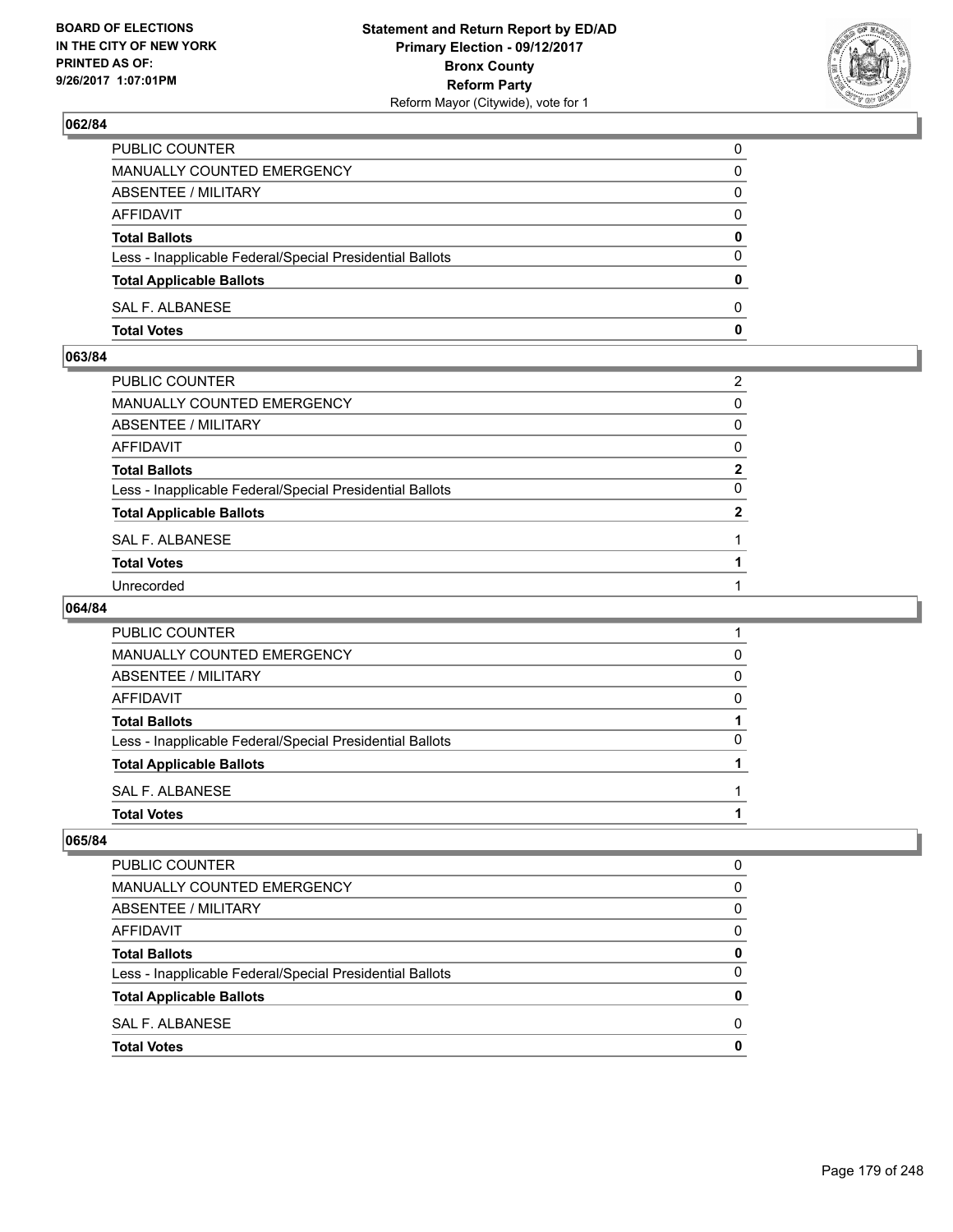

| PUBLIC COUNTER                                           |          |
|----------------------------------------------------------|----------|
| MANUALLY COUNTED EMERGENCY                               | 0        |
| ABSENTEE / MILITARY                                      | 0        |
| AFFIDAVIT                                                | $\Omega$ |
| <b>Total Ballots</b>                                     |          |
| Less - Inapplicable Federal/Special Presidential Ballots | 0        |
| <b>Total Applicable Ballots</b>                          |          |
| SAL F. ALBANESE                                          |          |
| <b>Total Votes</b>                                       |          |

#### **067/84**

| <b>Total Votes</b>                                       | $\mathbf{0}$ |
|----------------------------------------------------------|--------------|
| SAL F. ALBANESE                                          | 0            |
| <b>Total Applicable Ballots</b>                          | $\mathbf{0}$ |
| Less - Inapplicable Federal/Special Presidential Ballots | $\Omega$     |
| <b>Total Ballots</b>                                     | 0            |
| AFFIDAVIT                                                | $\Omega$     |
| ABSENTEE / MILITARY                                      | $\Omega$     |
| MANUALLY COUNTED EMERGENCY                               | $\Omega$     |
| PUBLIC COUNTER                                           | 0            |
|                                                          |              |

## **068/84**

| PUBLIC COUNTER                                           |   |
|----------------------------------------------------------|---|
| MANUALLY COUNTED EMERGENCY                               | 0 |
| ABSENTEE / MILITARY                                      | 0 |
| <b>AFFIDAVIT</b>                                         | 0 |
| <b>Total Ballots</b>                                     |   |
| Less - Inapplicable Federal/Special Presidential Ballots | 0 |
| <b>Total Applicable Ballots</b>                          |   |
| SAL F. ALBANESE                                          | 0 |
| <b>Total Votes</b>                                       | 0 |
| Unrecorded                                               |   |

| PUBLIC COUNTER                                           |   |
|----------------------------------------------------------|---|
| <b>MANUALLY COUNTED EMERGENCY</b>                        | 0 |
| ABSENTEE / MILITARY                                      | 0 |
| AFFIDAVIT                                                | O |
| <b>Total Ballots</b>                                     |   |
| Less - Inapplicable Federal/Special Presidential Ballots | 0 |
| <b>Total Applicable Ballots</b>                          |   |
| <b>SAL F. ALBANESE</b>                                   | O |
| BILL DE BLASIO (WRITE-IN)                                |   |
| <b>Total Votes</b>                                       |   |
|                                                          |   |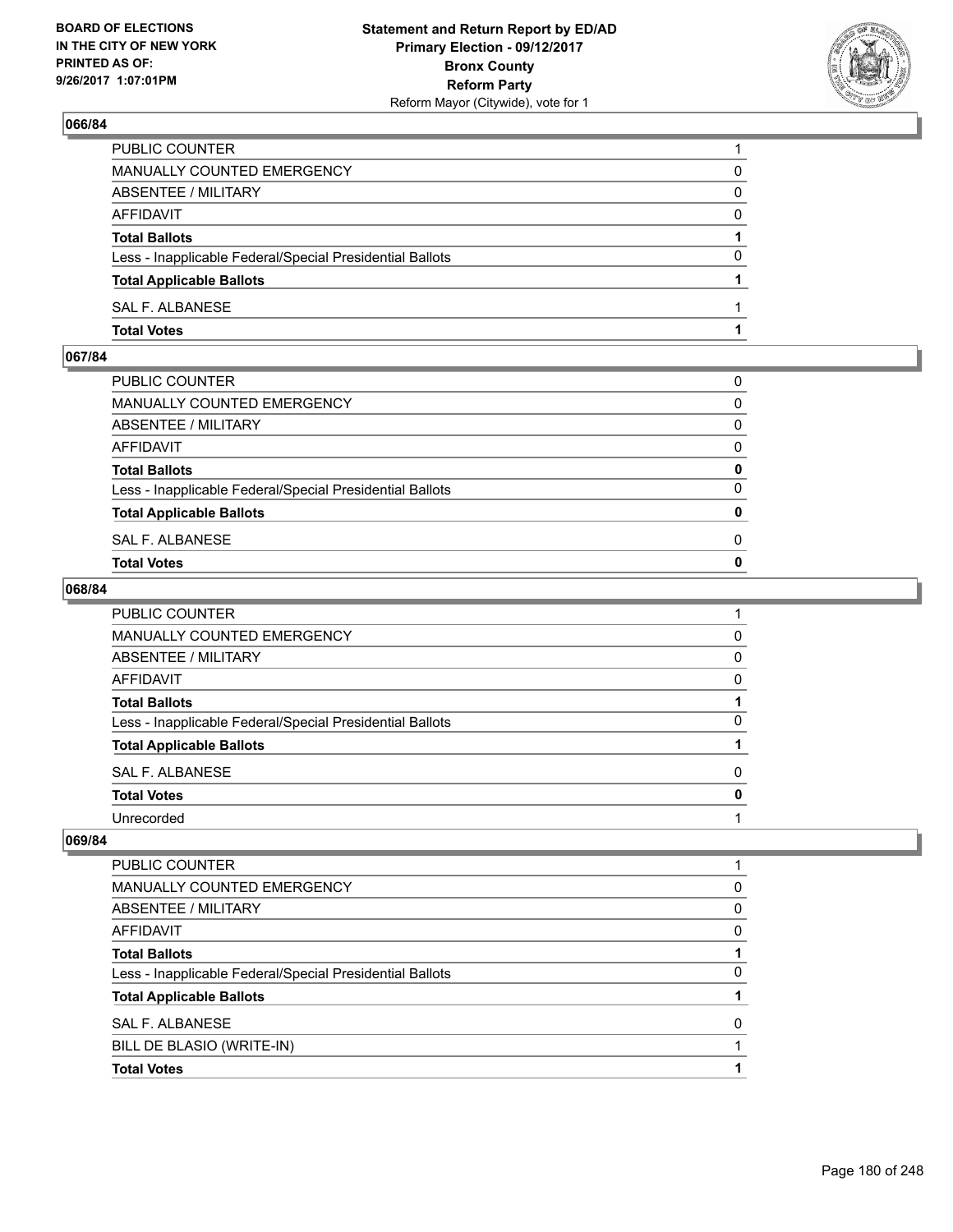

| PUBLIC COUNTER                                           | 0            |
|----------------------------------------------------------|--------------|
| <b>MANUALLY COUNTED EMERGENCY</b>                        | 0            |
| ABSENTEE / MILITARY                                      | 0            |
| AFFIDAVIT                                                | $\Omega$     |
| <b>Total Ballots</b>                                     | $\mathbf{0}$ |
| Less - Inapplicable Federal/Special Presidential Ballots | $\Omega$     |
| <b>Total Applicable Ballots</b>                          | $\Omega$     |
| SAL F. ALBANESE                                          | $\Omega$     |
| <b>Total Votes</b>                                       | 0            |

## **071/84**

| <b>Total Votes</b>                                       | $\mathbf{0}$ |
|----------------------------------------------------------|--------------|
| SAL F. ALBANESE                                          | 0            |
| <b>Total Applicable Ballots</b>                          | $\mathbf{0}$ |
| Less - Inapplicable Federal/Special Presidential Ballots | $\Omega$     |
| <b>Total Ballots</b>                                     | 0            |
| AFFIDAVIT                                                | $\Omega$     |
| ABSENTEE / MILITARY                                      | $\Omega$     |
| MANUALLY COUNTED EMERGENCY                               | $\Omega$     |
| PUBLIC COUNTER                                           | 0            |
|                                                          |              |

### **072/84**

| BILL DE BLASIO (WRITE-IN)                                |                |
|----------------------------------------------------------|----------------|
| SAL F. ALBANESE                                          |                |
| <b>Total Applicable Ballots</b>                          | $\mathbf{2}$   |
| Less - Inapplicable Federal/Special Presidential Ballots | 0              |
| <b>Total Ballots</b>                                     | $\mathbf{2}$   |
| AFFIDAVIT                                                | 0              |
| ABSENTEE / MILITARY                                      | 0              |
| MANUALLY COUNTED EMERGENCY                               | 0              |
| PUBLIC COUNTER                                           | $\overline{2}$ |

| <b>Total Votes</b>                                       | 0 |
|----------------------------------------------------------|---|
| SAL F. ALBANESE                                          | 0 |
| <b>Total Applicable Ballots</b>                          | 0 |
| Less - Inapplicable Federal/Special Presidential Ballots | 0 |
| <b>Total Ballots</b>                                     | 0 |
| AFFIDAVIT                                                | 0 |
| ABSENTEE / MILITARY                                      | 0 |
| MANUALLY COUNTED EMERGENCY                               | 0 |
| <b>PUBLIC COUNTER</b>                                    | 0 |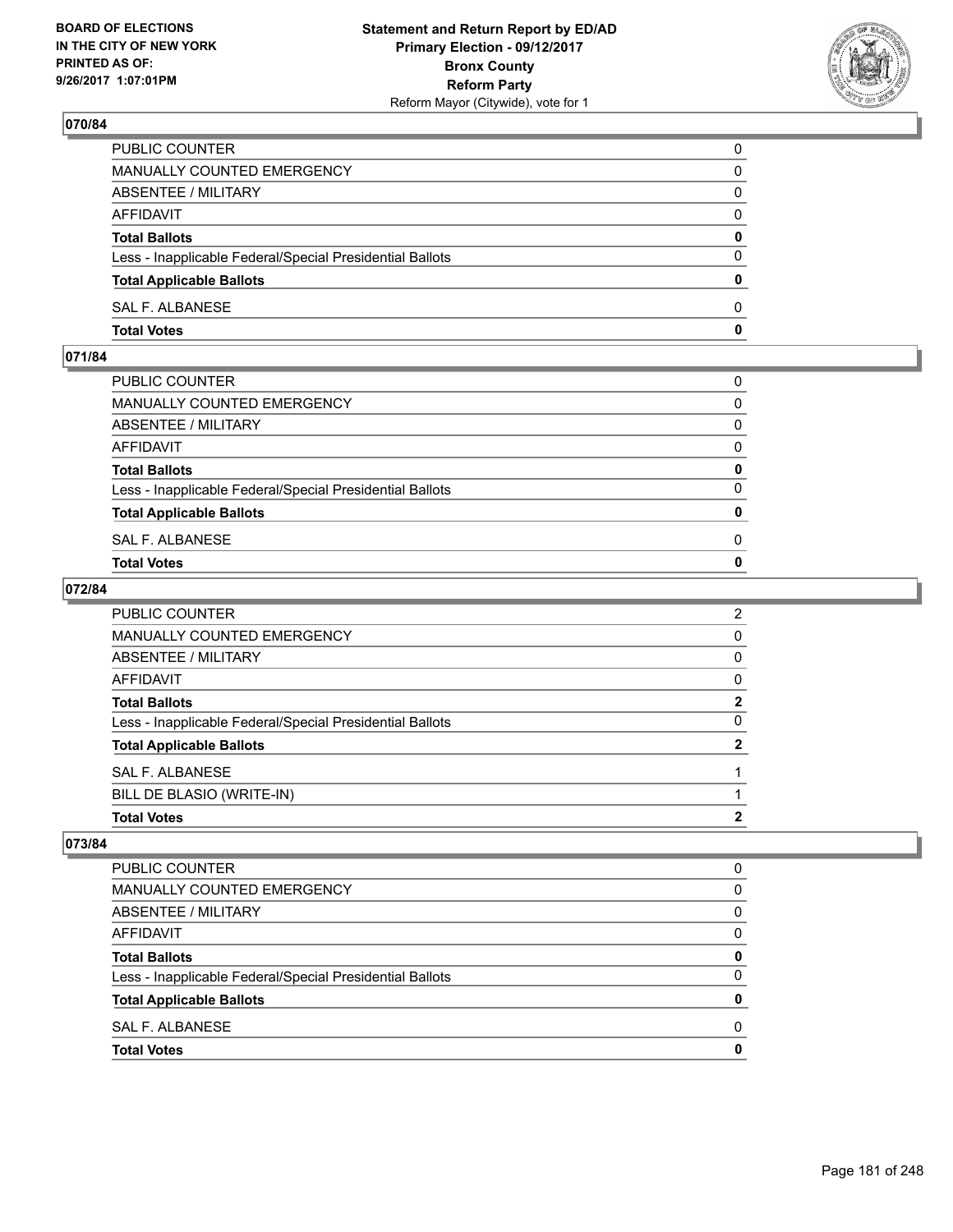

| PUBLIC COUNTER                                           | $\overline{2}$ |
|----------------------------------------------------------|----------------|
| MANUALLY COUNTED EMERGENCY                               | 0              |
| <b>ABSENTEE / MILITARY</b>                               |                |
| AFFIDAVIT                                                | 0              |
| <b>Total Ballots</b>                                     | 3              |
| Less - Inapplicable Federal/Special Presidential Ballots | 0              |
| <b>Total Applicable Ballots</b>                          | 3              |
| <b>SAL F. ALBANESE</b>                                   |                |
| BILL DE BLASIO (WRITE-IN)                                |                |
| <b>Total Votes</b>                                       | 2              |
| Unrecorded                                               |                |

#### **075/84**

| PUBLIC COUNTER                                           | 0            |
|----------------------------------------------------------|--------------|
| MANUALLY COUNTED EMERGENCY                               | 0            |
| ABSENTEE / MILITARY                                      | 0            |
| AFFIDAVIT                                                | 0            |
| <b>Total Ballots</b>                                     | 0            |
| Less - Inapplicable Federal/Special Presidential Ballots | $\Omega$     |
| <b>Total Applicable Ballots</b>                          | $\mathbf{0}$ |
| SAL F. ALBANESE                                          | 0            |
| <b>Total Votes</b>                                       | $\mathbf 0$  |

#### **076/84**

| <b>Total Votes</b>                                       | O |
|----------------------------------------------------------|---|
| SAL F. ALBANESE                                          | 0 |
| <b>Total Applicable Ballots</b>                          | 0 |
| Less - Inapplicable Federal/Special Presidential Ballots | ŋ |
| <b>Total Ballots</b>                                     | 0 |
| AFFIDAVIT                                                | 0 |
| ABSENTEE / MILITARY                                      | 0 |
| MANUALLY COUNTED EMERGENCY                               | O |
| PUBLIC COUNTER                                           | 0 |
|                                                          |   |

| <b>Total Votes</b>                                       | 0 |
|----------------------------------------------------------|---|
| SAL F. ALBANESE                                          | 0 |
| <b>Total Applicable Ballots</b>                          | 0 |
| Less - Inapplicable Federal/Special Presidential Ballots | 0 |
| <b>Total Ballots</b>                                     | 0 |
| AFFIDAVIT                                                | 0 |
| ABSENTEE / MILITARY                                      | 0 |
| MANUALLY COUNTED EMERGENCY                               | 0 |
| <b>PUBLIC COUNTER</b>                                    | 0 |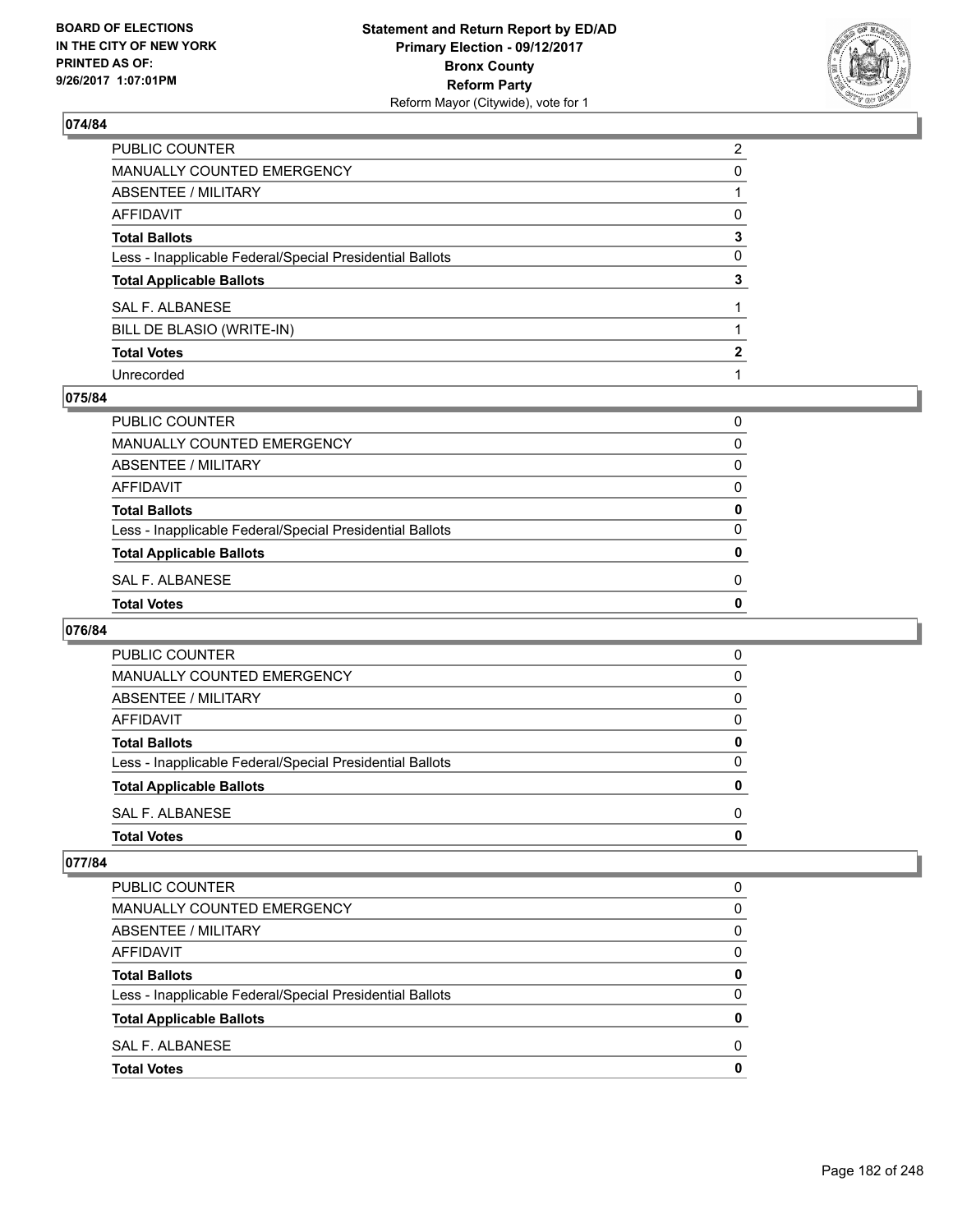

| PUBLIC COUNTER                                           | 0            |
|----------------------------------------------------------|--------------|
| <b>MANUALLY COUNTED EMERGENCY</b>                        | 0            |
| ABSENTEE / MILITARY                                      | 0            |
| AFFIDAVIT                                                | $\Omega$     |
| <b>Total Ballots</b>                                     | $\mathbf{0}$ |
| Less - Inapplicable Federal/Special Presidential Ballots | $\Omega$     |
| <b>Total Applicable Ballots</b>                          | $\Omega$     |
| SAL F. ALBANESE                                          | $\Omega$     |
| <b>Total Votes</b>                                       | 0            |

### **079/84**

| PUBLIC COUNTER                                           | 0            |
|----------------------------------------------------------|--------------|
| MANUALLY COUNTED EMERGENCY                               | $\Omega$     |
| ABSENTEE / MILITARY                                      | $\Omega$     |
| AFFIDAVIT                                                | $\mathbf{0}$ |
| <b>Total Ballots</b>                                     | $\mathbf{0}$ |
| Less - Inapplicable Federal/Special Presidential Ballots | $\Omega$     |
| <b>Total Applicable Ballots</b>                          | $\mathbf{0}$ |
| SAL F. ALBANESE                                          | $\Omega$     |
| <b>Total Votes</b>                                       | $\mathbf{0}$ |
|                                                          |              |

#### **080/84**

| <b>Total Votes</b>                                       | 3 |
|----------------------------------------------------------|---|
| SAL F. ALBANESE                                          | 3 |
| <b>Total Applicable Ballots</b>                          | 3 |
| Less - Inapplicable Federal/Special Presidential Ballots | 0 |
| <b>Total Ballots</b>                                     | 3 |
| <b>AFFIDAVIT</b>                                         | 0 |
| ABSENTEE / MILITARY                                      | 0 |
| MANUALLY COUNTED EMERGENCY                               | 0 |
| PUBLIC COUNTER                                           | 3 |

### **081/84 COMBINED into: 073/84**

| <b>Total Votes</b>                                       | 0        |
|----------------------------------------------------------|----------|
| SAL F. ALBANESE                                          | 0        |
| <b>Total Applicable Ballots</b>                          | 0        |
| Less - Inapplicable Federal/Special Presidential Ballots | 0        |
| <b>Total Ballots</b>                                     | 0        |
| AFFIDAVIT                                                | 0        |
| ABSENTEE / MILITARY                                      | $\Omega$ |
| MANUALLY COUNTED EMERGENCY                               | 0        |
| <b>PUBLIC COUNTER</b>                                    | 0        |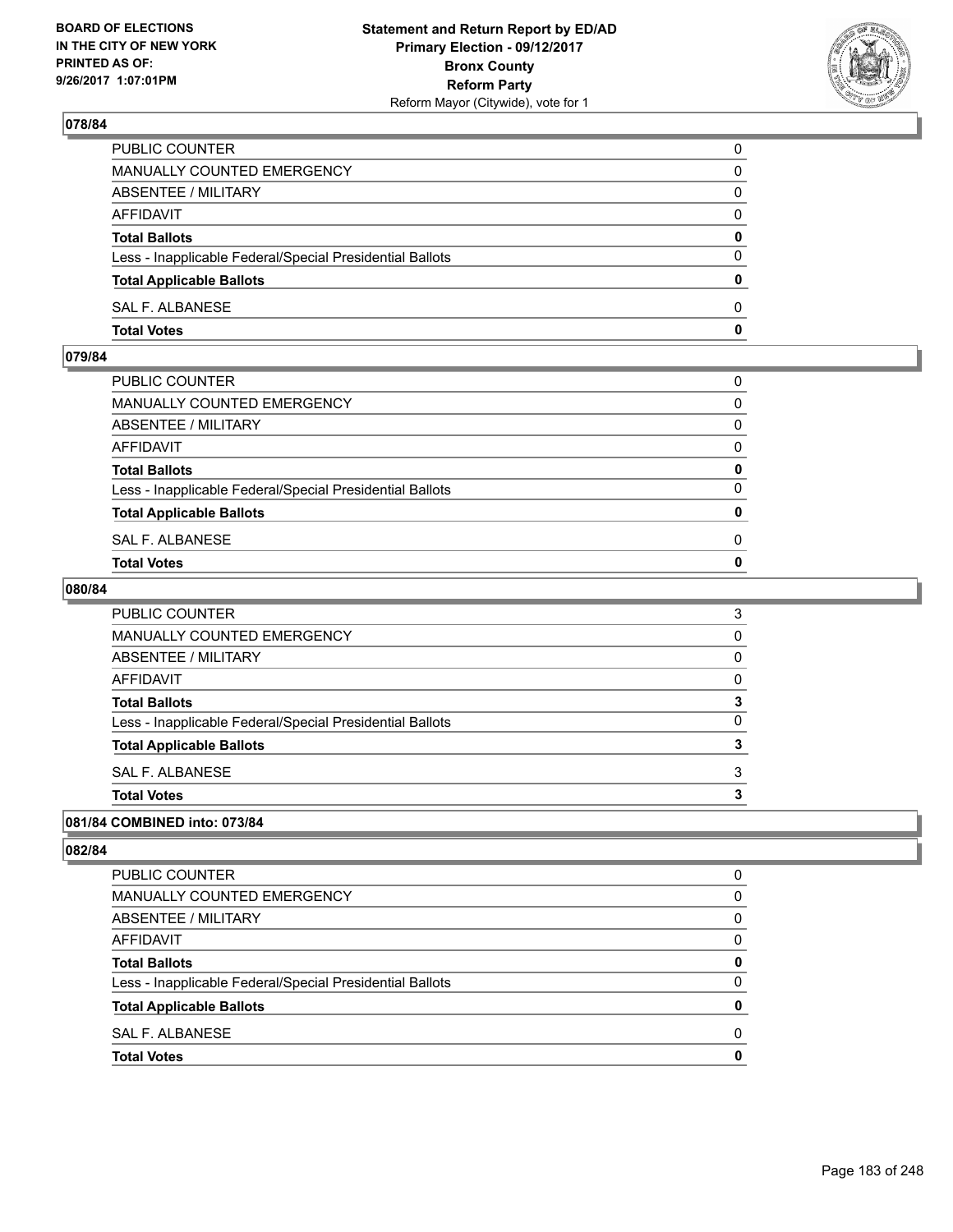

| <b>Total Votes</b>                                       | $\mathbf{0}$ |
|----------------------------------------------------------|--------------|
| SAL F. ALBANESE                                          | 0            |
| <b>Total Applicable Ballots</b>                          | $\mathbf{0}$ |
| Less - Inapplicable Federal/Special Presidential Ballots | $\Omega$     |
| <b>Total Ballots</b>                                     | 0            |
| <b>AFFIDAVIT</b>                                         | $\Omega$     |
| <b>ABSENTEE / MILITARY</b>                               | $\Omega$     |
| <b>MANUALLY COUNTED EMERGENCY</b>                        | 0            |
| PUBLIC COUNTER                                           | $\Omega$     |

### **084/84**

| PUBLIC COUNTER                                           | 0            |
|----------------------------------------------------------|--------------|
| MANUALLY COUNTED EMERGENCY                               | $\Omega$     |
| ABSENTEE / MILITARY                                      | $\Omega$     |
| AFFIDAVIT                                                | $\mathbf{0}$ |
| <b>Total Ballots</b>                                     | $\mathbf{0}$ |
| Less - Inapplicable Federal/Special Presidential Ballots | $\Omega$     |
| <b>Total Applicable Ballots</b>                          | $\mathbf{0}$ |
| SAL F. ALBANESE                                          | 0            |
| <b>Total Votes</b>                                       | $\mathbf{0}$ |
|                                                          |              |

| <b>Total Votes</b>                                       | 0 |
|----------------------------------------------------------|---|
| SAL F. ALBANESE                                          | 0 |
| <b>Total Applicable Ballots</b>                          | 0 |
| Less - Inapplicable Federal/Special Presidential Ballots | 0 |
| <b>Total Ballots</b>                                     | 0 |
| AFFIDAVIT                                                | 0 |
| ABSENTEE / MILITARY                                      | 0 |
| MANUALLY COUNTED EMERGENCY                               | 0 |
| <b>PUBLIC COUNTER</b>                                    | 0 |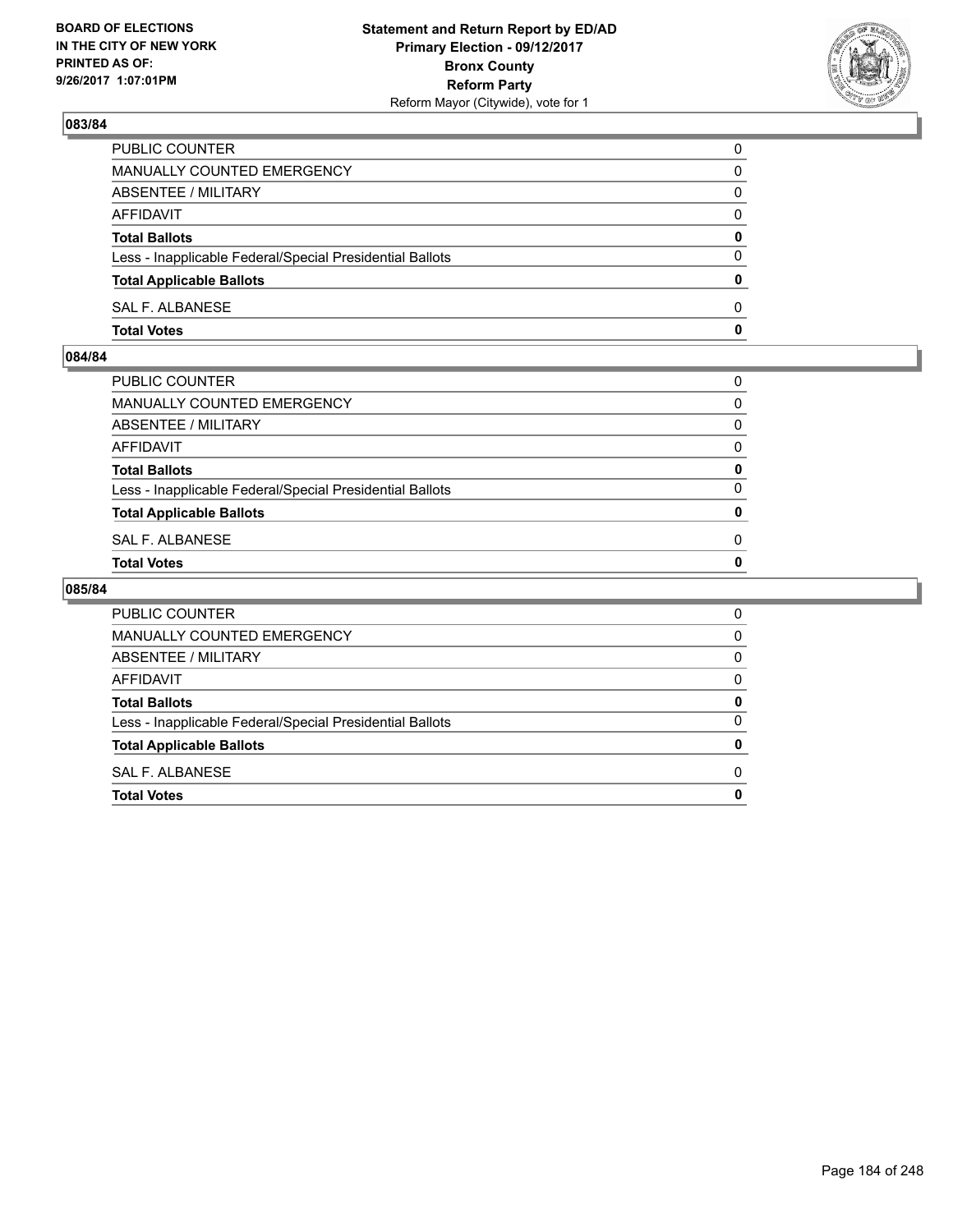

| <b>Total Votes</b>                                       | 3 |
|----------------------------------------------------------|---|
| UNATTRIBUTABLE WRITE-IN (WRITE-IN)                       |   |
| RICHARD BASHNER (WRITE-IN)                               |   |
| BILL DE BLASIO (WRITE-IN)                                |   |
| <b>SAL F. ALBANESE</b>                                   | 0 |
| <b>Total Applicable Ballots</b>                          | 3 |
| Less - Inapplicable Federal/Special Presidential Ballots | 0 |
| <b>Total Ballots</b>                                     | 3 |
| <b>AFFIDAVIT</b>                                         | 0 |
| ABSENTEE / MILITARY                                      | 0 |
| <b>MANUALLY COUNTED EMERGENCY</b>                        | 0 |
| <b>PUBLIC COUNTER</b>                                    | 3 |

### **002/85**

| 3 |
|---|
| 0 |
| 0 |
| 0 |
| 3 |
| 0 |
| 3 |
| 0 |
|   |
|   |
|   |
| 3 |
|   |

| <b>PUBLIC COUNTER</b>                                    | 4 |
|----------------------------------------------------------|---|
| <b>MANUALLY COUNTED EMERGENCY</b>                        | 0 |
| ABSENTEE / MILITARY                                      | 0 |
| AFFIDAVIT                                                | 0 |
| <b>Total Ballots</b>                                     | 4 |
| Less - Inapplicable Federal/Special Presidential Ballots | 0 |
| <b>Total Applicable Ballots</b>                          | 4 |
| SAL F. ALBANESE                                          | 2 |
| BILL DE BLASIO (WRITE-IN)                                |   |
| MICHAEL TOLKIN (WRITE-IN)                                |   |
| <b>Total Votes</b>                                       |   |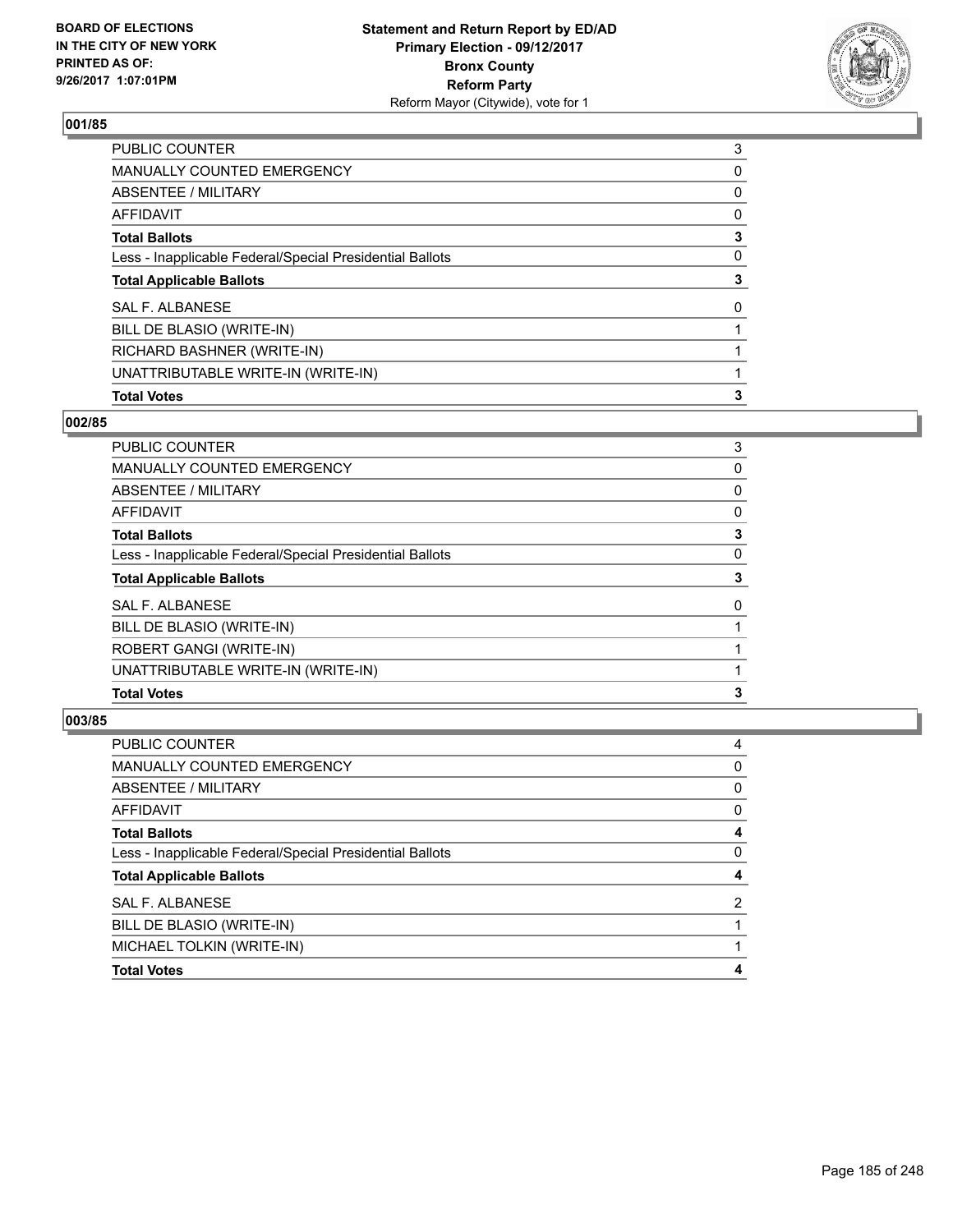

| <b>Total Votes</b>                                       |   |
|----------------------------------------------------------|---|
| UNATTRIBUTABLE WRITE-IN (WRITE-IN)                       |   |
| SAL F. ALBANESE                                          | 0 |
| <b>Total Applicable Ballots</b>                          |   |
| Less - Inapplicable Federal/Special Presidential Ballots | 0 |
| <b>Total Ballots</b>                                     |   |
| AFFIDAVIT                                                | 0 |
| <b>ABSENTEE / MILITARY</b>                               | 0 |
| MANUALLY COUNTED EMERGENCY                               | 0 |
| PUBLIC COUNTER                                           |   |

#### **005/85**

| PUBLIC COUNTER                                           | 0 |
|----------------------------------------------------------|---|
| MANUALLY COUNTED EMERGENCY                               | 0 |
| ABSENTEE / MILITARY                                      | 0 |
| AFFIDAVIT                                                | 0 |
| <b>Total Ballots</b>                                     | 0 |
| Less - Inapplicable Federal/Special Presidential Ballots | 0 |
| <b>Total Applicable Ballots</b>                          | 0 |
| SAL F. ALBANESE                                          | 0 |
| Total Votes                                              | 0 |

# **006/85**

| PUBLIC COUNTER                                           | 0 |
|----------------------------------------------------------|---|
| <b>MANUALLY COUNTED EMERGENCY</b>                        | O |
| ABSENTEE / MILITARY                                      |   |
| AFFIDAVIT                                                |   |
| <b>Total Ballots</b>                                     |   |
| Less - Inapplicable Federal/Special Presidential Ballots | n |
| <b>Total Applicable Ballots</b>                          |   |
| SAL F. ALBANESE                                          |   |
| <b>Total Votes</b>                                       |   |

| <b>Total Votes</b>                                       | 2            |
|----------------------------------------------------------|--------------|
| UNATTRIBUTABLE WRITE-IN (WRITE-IN)                       |              |
| SAL F. ALBANESE                                          |              |
| <b>Total Applicable Ballots</b>                          | 2            |
| Less - Inapplicable Federal/Special Presidential Ballots | 0            |
| <b>Total Ballots</b>                                     | $\mathbf{2}$ |
| AFFIDAVIT                                                | 0            |
| ABSENTEE / MILITARY                                      | 0            |
| <b>MANUALLY COUNTED EMERGENCY</b>                        | 0            |
| <b>PUBLIC COUNTER</b>                                    | 2            |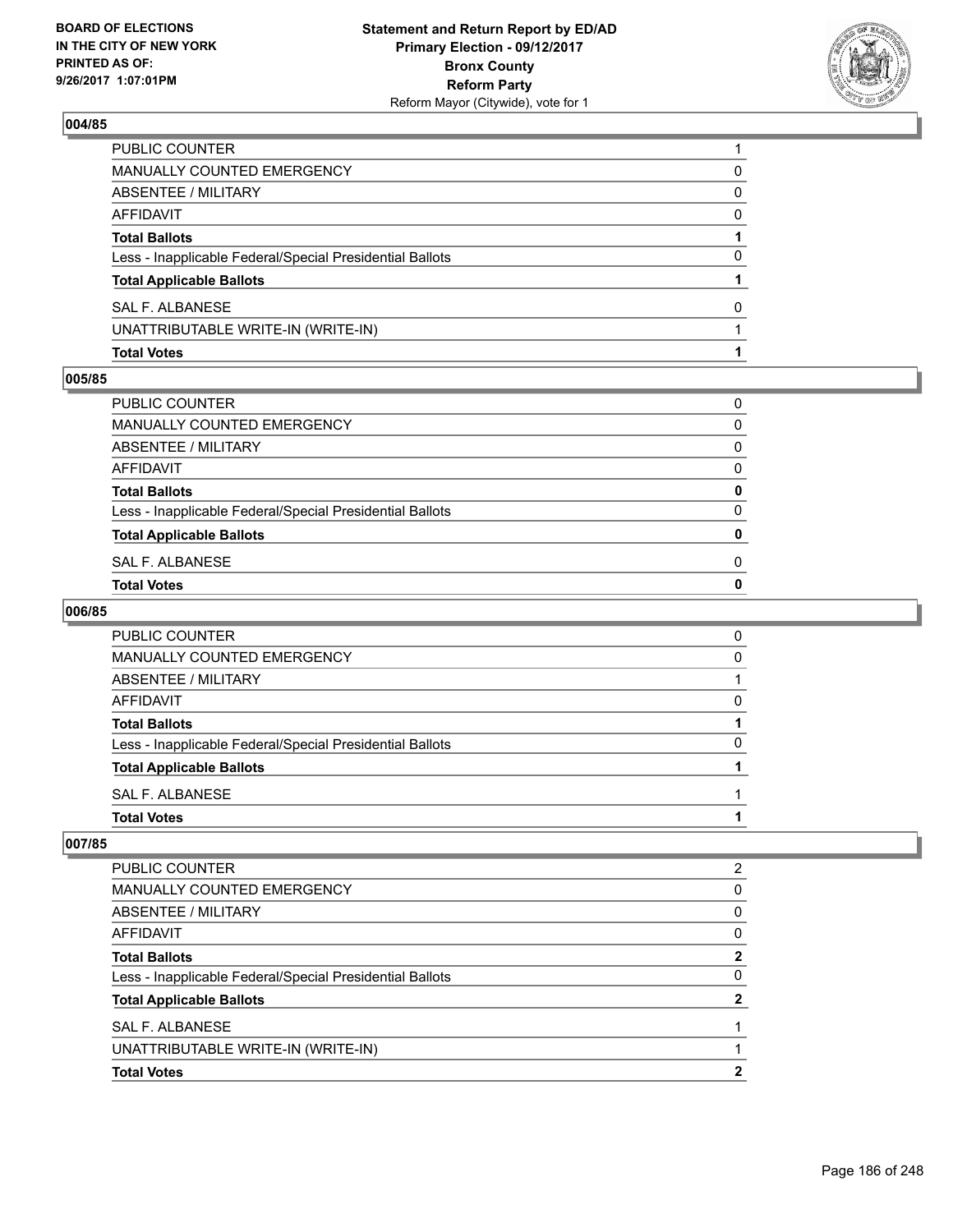

| <b>Total Votes</b>                                       |   |
|----------------------------------------------------------|---|
| UNATTRIBUTABLE WRITE-IN (WRITE-IN)                       |   |
| SAL F. ALBANESE                                          | 0 |
| <b>Total Applicable Ballots</b>                          |   |
| Less - Inapplicable Federal/Special Presidential Ballots | 0 |
| <b>Total Ballots</b>                                     |   |
| AFFIDAVIT                                                | 0 |
| ABSENTEE / MILITARY                                      | 0 |
| MANUALLY COUNTED EMERGENCY                               | 0 |
| PUBLIC COUNTER                                           |   |

#### **009/85**

| Total Votes                                              | 0 |
|----------------------------------------------------------|---|
| SAL F. ALBANESE                                          | 0 |
| <b>Total Applicable Ballots</b>                          | 0 |
| Less - Inapplicable Federal/Special Presidential Ballots | 0 |
| <b>Total Ballots</b>                                     | 0 |
| AFFIDAVIT                                                | 0 |
| ABSENTEE / MILITARY                                      | 0 |
| MANUALLY COUNTED EMERGENCY                               | 0 |
| PUBLIC COUNTER                                           | 0 |
|                                                          |   |

# **010/85**

| <b>PUBLIC COUNTER</b>                                    | 0 |
|----------------------------------------------------------|---|
| MANUALLY COUNTED EMERGENCY                               | 0 |
| ABSENTEE / MILITARY                                      | 0 |
| AFFIDAVIT                                                | 0 |
| <b>Total Ballots</b>                                     | 0 |
| Less - Inapplicable Federal/Special Presidential Ballots | O |
| <b>Total Applicable Ballots</b>                          | n |
| SAL F. ALBANESE                                          | 0 |
| <b>Total Votes</b>                                       |   |

| <b>Total Votes</b>                                       | 2 |
|----------------------------------------------------------|---|
| UNATTRIBUTABLE WRITE-IN (WRITE-IN)                       | 2 |
| SAL F. ALBANESE                                          | 0 |
| <b>Total Applicable Ballots</b>                          | 2 |
| Less - Inapplicable Federal/Special Presidential Ballots | 0 |
| <b>Total Ballots</b>                                     | 2 |
| AFFIDAVIT                                                | 0 |
| ABSENTEE / MILITARY                                      | 0 |
| <b>MANUALLY COUNTED EMERGENCY</b>                        | 0 |
| PUBLIC COUNTER                                           | 2 |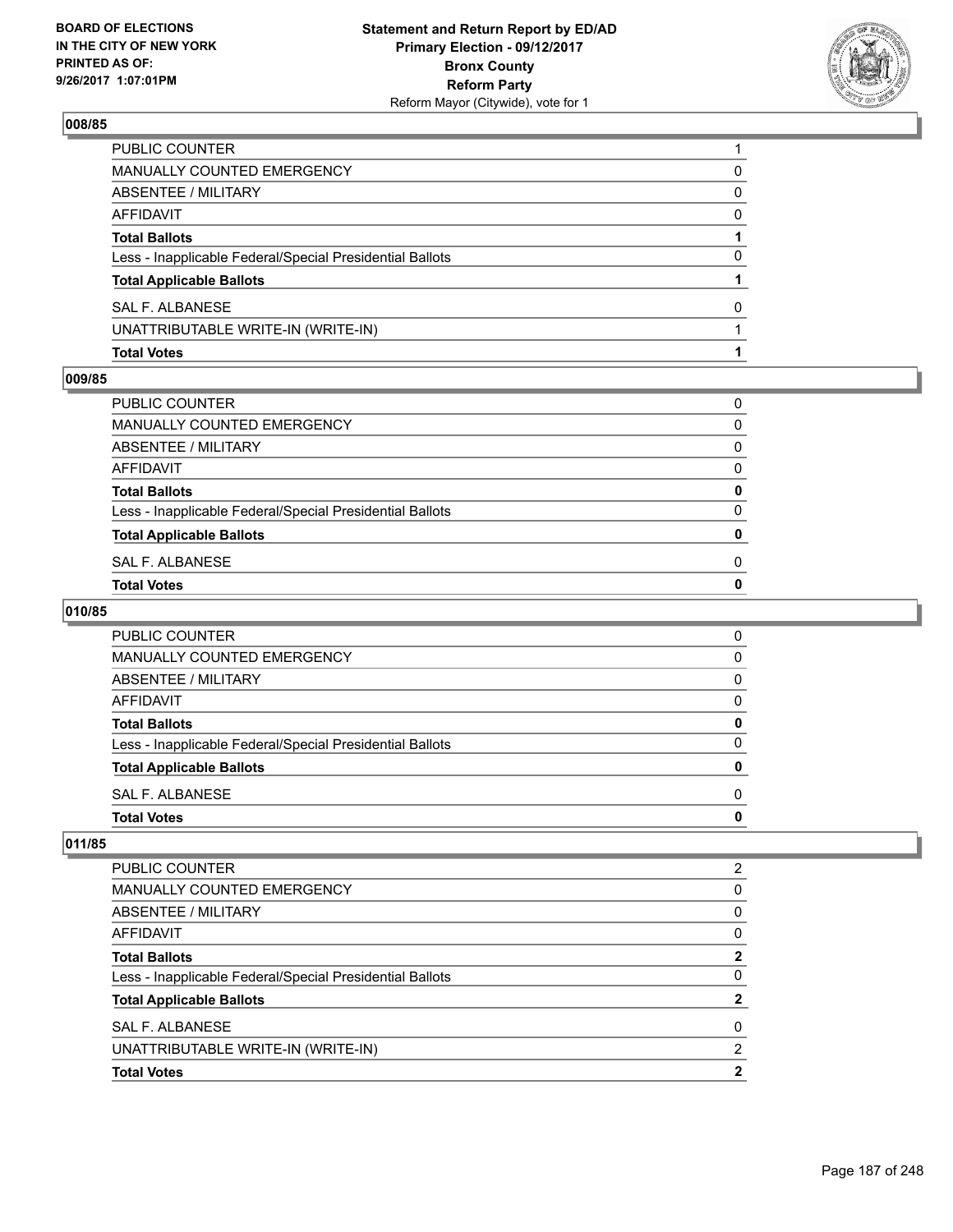

| PUBLIC COUNTER                                           | 0            |
|----------------------------------------------------------|--------------|
| MANUALLY COUNTED EMERGENCY                               | 0            |
| ABSENTEE / MILITARY                                      | 0            |
| AFFIDAVIT                                                | $\mathbf{0}$ |
| <b>Total Ballots</b>                                     | $\mathbf{0}$ |
| Less - Inapplicable Federal/Special Presidential Ballots | $\Omega$     |
| <b>Total Applicable Ballots</b>                          | $\mathbf{0}$ |
| SAL F. ALBANESE                                          | $\Omega$     |
| <b>Total Votes</b>                                       | 0            |

### **013/85**

| PUBLIC COUNTER                                           | 0            |
|----------------------------------------------------------|--------------|
| MANUALLY COUNTED EMERGENCY                               | $\mathbf{0}$ |
| ABSENTEE / MILITARY                                      | $\Omega$     |
| AFFIDAVIT                                                | $\Omega$     |
| <b>Total Ballots</b>                                     | 0            |
| Less - Inapplicable Federal/Special Presidential Ballots | $\Omega$     |
| <b>Total Applicable Ballots</b>                          | $\mathbf{0}$ |
| SAL F. ALBANESE                                          | 0            |
| Total Votes                                              | $\Omega$     |
|                                                          |              |

### **014/85**

| <b>Total Votes</b>                                       | 0            |
|----------------------------------------------------------|--------------|
| SAL F. ALBANESE                                          | $\Omega$     |
| <b>Total Applicable Ballots</b>                          | 0            |
| Less - Inapplicable Federal/Special Presidential Ballots | $\Omega$     |
| <b>Total Ballots</b>                                     | 0            |
| <b>AFFIDAVIT</b>                                         | 0            |
| <b>ABSENTEE / MILITARY</b>                               | $\mathbf{0}$ |
| MANUALLY COUNTED EMERGENCY                               | $\mathbf{0}$ |
| PUBLIC COUNTER                                           | 0            |

| PUBLIC COUNTER                                           | 4 |
|----------------------------------------------------------|---|
| <b>MANUALLY COUNTED EMERGENCY</b>                        | 0 |
| ABSENTEE / MILITARY                                      | 0 |
| AFFIDAVIT                                                | 0 |
| <b>Total Ballots</b>                                     |   |
| Less - Inapplicable Federal/Special Presidential Ballots | 0 |
| <b>Total Applicable Ballots</b>                          |   |
| SAL F. ALBANESE                                          | 2 |
| UNATTRIBUTABLE WRITE-IN (WRITE-IN)                       | 2 |
| <b>Total Votes</b>                                       | 4 |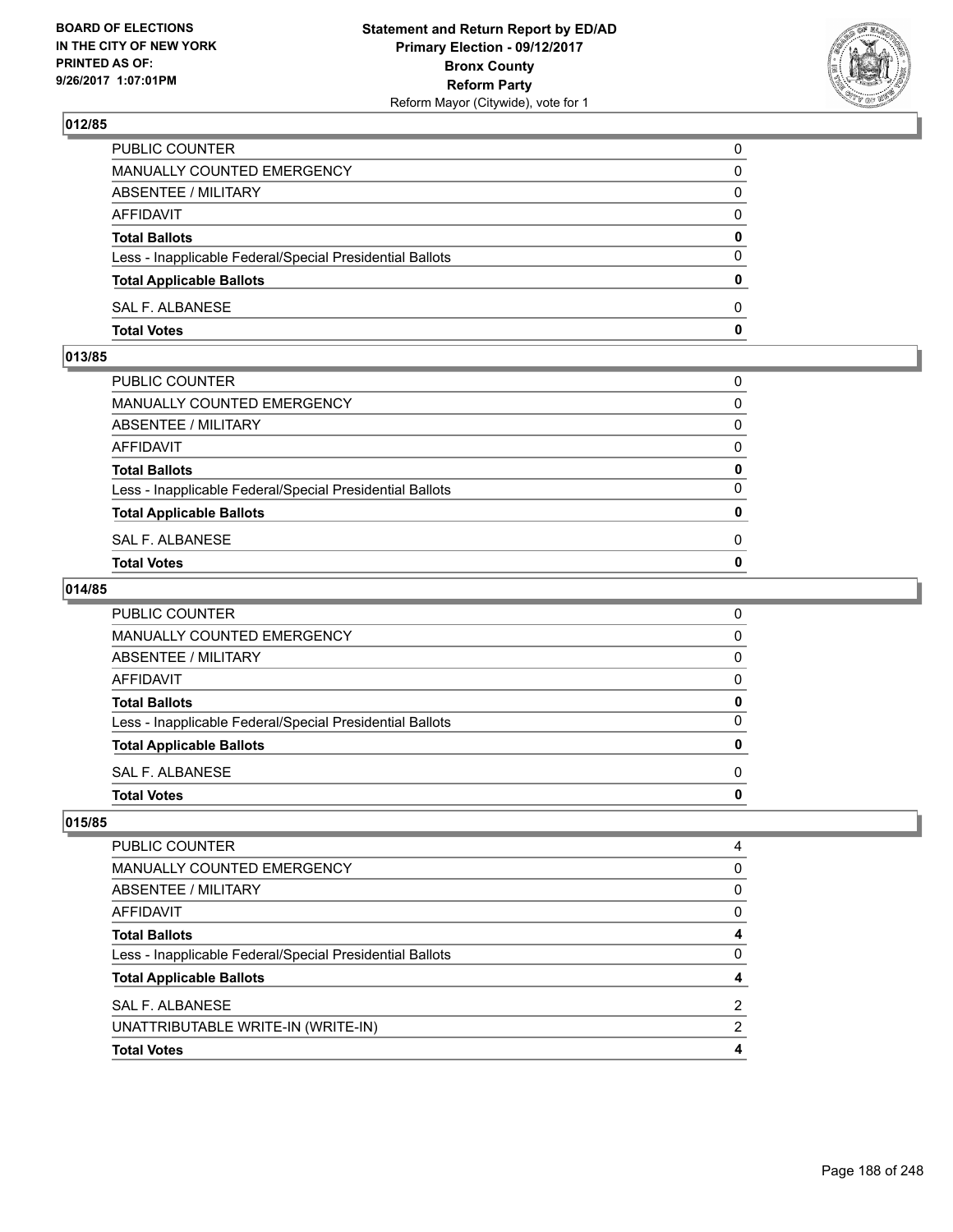

| <b>Total Votes</b>                                       | 0            |
|----------------------------------------------------------|--------------|
| SAL F. ALBANESE                                          | $\Omega$     |
| <b>Total Applicable Ballots</b>                          | 0            |
| Less - Inapplicable Federal/Special Presidential Ballots | $\Omega$     |
| <b>Total Ballots</b>                                     | $\mathbf{0}$ |
| AFFIDAVIT                                                | 0            |
| ABSENTEE / MILITARY                                      | $\Omega$     |
| <b>MANUALLY COUNTED EMERGENCY</b>                        | 0            |
| PUBLIC COUNTER                                           | 0            |

### **017/85**

| PUBLIC COUNTER                                           | $\overline{2}$ |
|----------------------------------------------------------|----------------|
| MANUALLY COUNTED EMERGENCY                               | 0              |
| ABSENTEE / MILITARY                                      | 0              |
| AFFIDAVIT                                                |                |
| Total Ballots                                            | 3              |
| Less - Inapplicable Federal/Special Presidential Ballots | 0              |
| <b>Total Applicable Ballots</b>                          | 3              |
| <b>SAL F. ALBANESE</b>                                   | $\mathbf{0}$   |
| UNATTRIBUTABLE WRITE-IN (WRITE-IN)                       | $\overline{2}$ |
| <b>Total Votes</b>                                       | $\mathbf{2}$   |
| Unrecorded                                               |                |

### **018/85**

| <b>Total Votes</b>                                       | 0 |
|----------------------------------------------------------|---|
| SAL F. ALBANESE                                          | 0 |
| <b>Total Applicable Ballots</b>                          | 0 |
| Less - Inapplicable Federal/Special Presidential Ballots | 0 |
| <b>Total Ballots</b>                                     | 0 |
| AFFIDAVIT                                                | 0 |
| ABSENTEE / MILITARY                                      | 0 |
| MANUALLY COUNTED EMERGENCY                               | 0 |
| <b>PUBLIC COUNTER</b>                                    | 0 |

| <b>Total Votes</b>                                       | 0 |
|----------------------------------------------------------|---|
| SAL F. ALBANESE                                          | 0 |
| <b>Total Applicable Ballots</b>                          | 0 |
| Less - Inapplicable Federal/Special Presidential Ballots | 0 |
| <b>Total Ballots</b>                                     | 0 |
| AFFIDAVIT                                                | 0 |
| ABSENTEE / MILITARY                                      | 0 |
| MANUALLY COUNTED EMERGENCY                               | 0 |
| <b>PUBLIC COUNTER</b>                                    | 0 |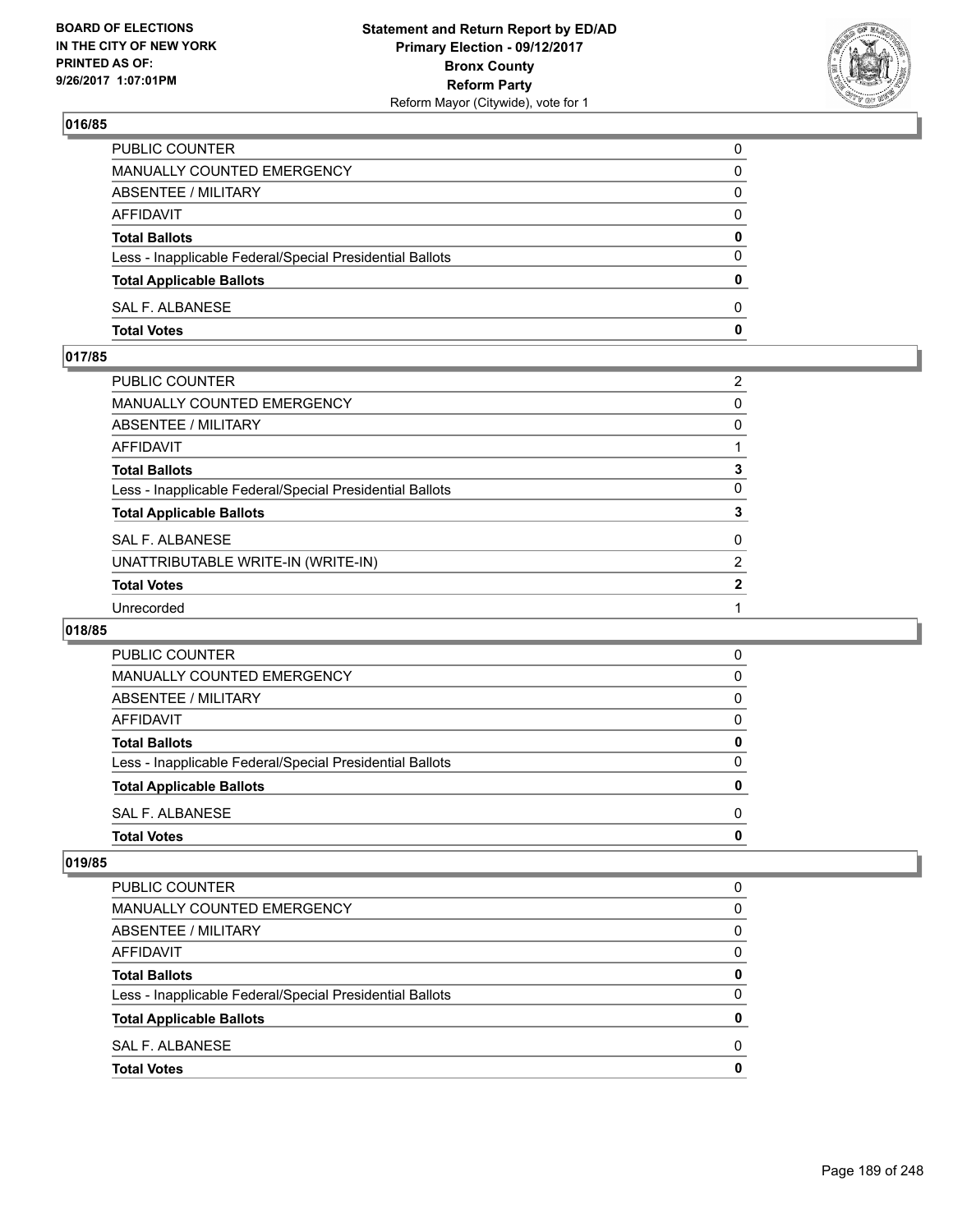

| <b>Total Votes</b>                                       |          |
|----------------------------------------------------------|----------|
| BILL DE BLASIO (WRITE-IN)                                |          |
| SAL F. ALBANESE                                          | 0        |
| <b>Total Applicable Ballots</b>                          |          |
| Less - Inapplicable Federal/Special Presidential Ballots | 0        |
| <b>Total Ballots</b>                                     |          |
| <b>AFFIDAVIT</b>                                         | $\Omega$ |
| <b>ABSENTEE / MILITARY</b>                               | 0        |
| <b>MANUALLY COUNTED EMERGENCY</b>                        | 0        |
| PUBLIC COUNTER                                           |          |

#### **021/85**

| Total Votes                                              | 0 |
|----------------------------------------------------------|---|
| SAL F. ALBANESE                                          | 0 |
| <b>Total Applicable Ballots</b>                          | 0 |
| Less - Inapplicable Federal/Special Presidential Ballots | 0 |
| <b>Total Ballots</b>                                     | 0 |
| AFFIDAVIT                                                | 0 |
| ABSENTEE / MILITARY                                      | 0 |
| MANUALLY COUNTED EMERGENCY                               | 0 |
| PUBLIC COUNTER                                           | 0 |
|                                                          |   |

## **022/85**

| PUBLIC COUNTER                                           |   |
|----------------------------------------------------------|---|
| <b>MANUALLY COUNTED EMERGENCY</b>                        | 0 |
| ABSENTEE / MILITARY                                      | 0 |
| AFFIDAVIT                                                | 0 |
| <b>Total Ballots</b>                                     |   |
| Less - Inapplicable Federal/Special Presidential Ballots | 0 |
| <b>Total Applicable Ballots</b>                          |   |
| SAL F. ALBANESE                                          |   |
| <b>Total Votes</b>                                       |   |

| <b>Total Votes</b>                                       | 0 |
|----------------------------------------------------------|---|
| SAL F. ALBANESE                                          | 0 |
| <b>Total Applicable Ballots</b>                          | 0 |
| Less - Inapplicable Federal/Special Presidential Ballots | 0 |
| <b>Total Ballots</b>                                     | 0 |
| AFFIDAVIT                                                | 0 |
| ABSENTEE / MILITARY                                      | 0 |
| MANUALLY COUNTED EMERGENCY                               | 0 |
| PUBLIC COUNTER                                           | 0 |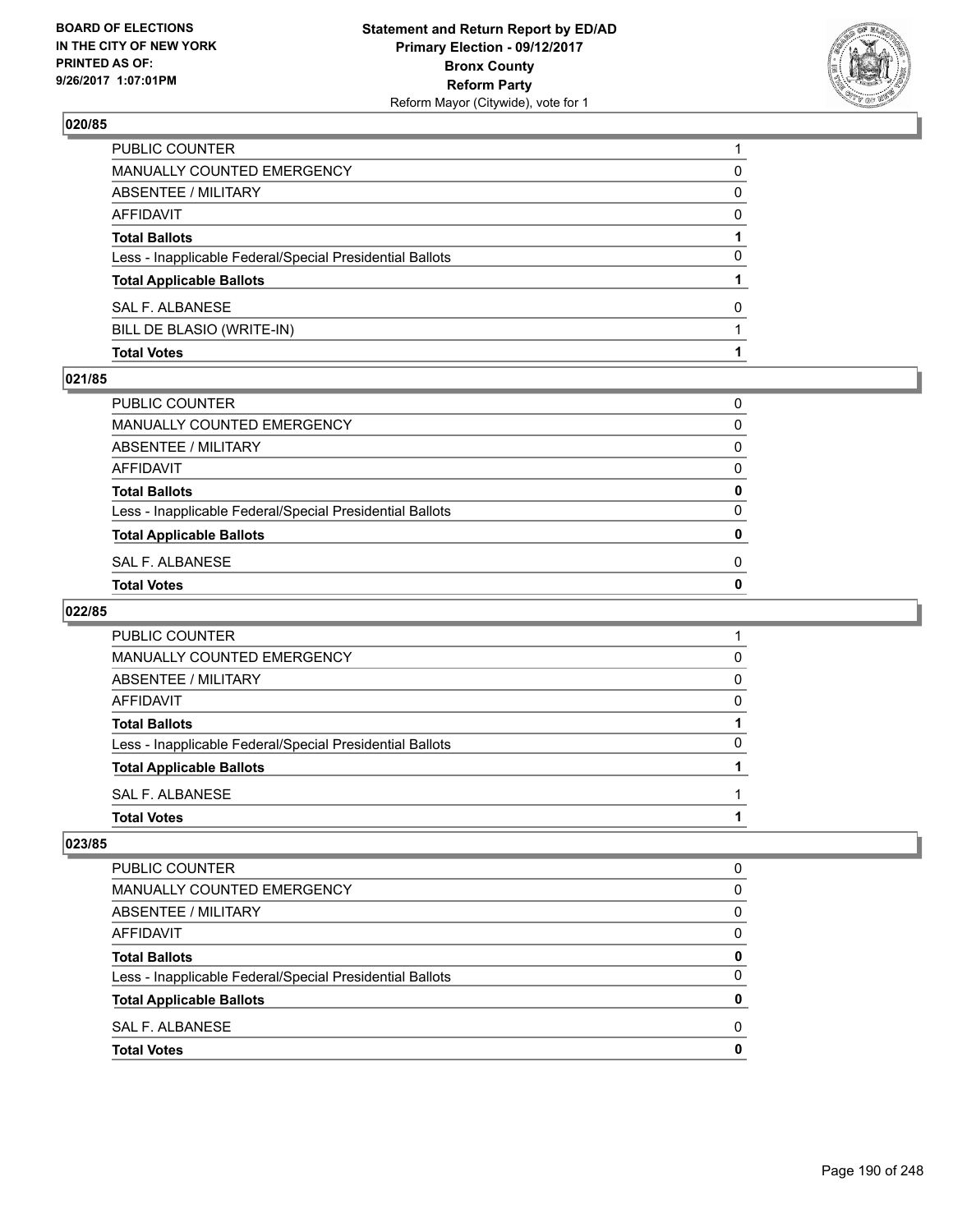

| PUBLIC COUNTER                                           |          |
|----------------------------------------------------------|----------|
| MANUALLY COUNTED EMERGENCY                               | 0        |
| ABSENTEE / MILITARY                                      | 0        |
| AFFIDAVIT                                                | 0        |
| <b>Total Ballots</b>                                     |          |
| Less - Inapplicable Federal/Special Presidential Ballots | $\Omega$ |
| <b>Total Applicable Ballots</b>                          |          |
| SAL F. ALBANESE                                          |          |
| <b>Total Votes</b>                                       |          |

#### **025/85**

| MANUALLY COUNTED EMERGENCY                               |              |
|----------------------------------------------------------|--------------|
| ABSENTEE / MILITARY                                      | $\Omega$     |
| AFFIDAVIT                                                | $\mathbf{0}$ |
| <b>Total Ballots</b>                                     | $\mathbf{0}$ |
| Less - Inapplicable Federal/Special Presidential Ballots | $\Omega$     |
| <b>Total Applicable Ballots</b>                          | $\mathbf{0}$ |
| SAL F. ALBANESE                                          | 0            |
| <b>Total Votes</b>                                       | $\mathbf{0}$ |
|                                                          |              |

### **026/85**

| PUBLIC COUNTER                                           | 0            |
|----------------------------------------------------------|--------------|
| MANUALLY COUNTED EMERGENCY                               | $\mathbf{0}$ |
| ABSENTEE / MILITARY                                      | $\mathbf{0}$ |
| AFFIDAVIT                                                | $\mathbf{0}$ |
| <b>Total Ballots</b>                                     | 0            |
| Less - Inapplicable Federal/Special Presidential Ballots | $\mathbf{0}$ |
| <b>Total Applicable Ballots</b>                          | 0            |
| SAL F. ALBANESE                                          | $\Omega$     |
| <b>Total Votes</b>                                       | 0            |
|                                                          |              |

| <b>PUBLIC COUNTER</b>                                    | n            |
|----------------------------------------------------------|--------------|
| MANUALLY COUNTED EMERGENCY                               | 0            |
| ABSENTEE / MILITARY                                      | 0            |
| <b>AFFIDAVIT</b>                                         | <sup>0</sup> |
| <b>Total Ballots</b>                                     |              |
| Less - Inapplicable Federal/Special Presidential Ballots |              |
| <b>Total Applicable Ballots</b>                          |              |
| SAL F. ALBANESE                                          | n            |
| <b>Total Votes</b>                                       |              |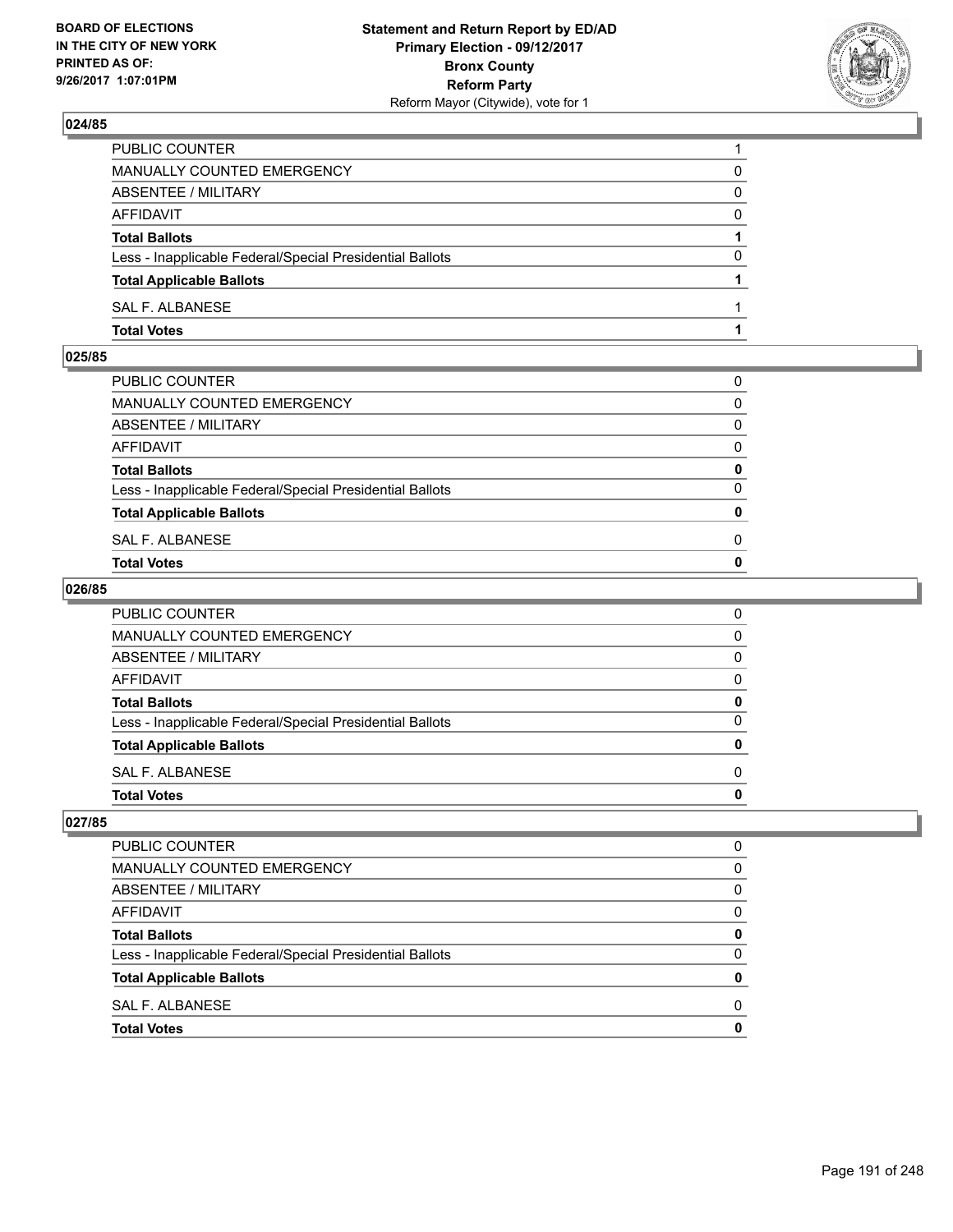

| PUBLIC COUNTER                                           | 0            |
|----------------------------------------------------------|--------------|
| MANUALLY COUNTED EMERGENCY                               | 0            |
| ABSENTEE / MILITARY                                      | 0            |
| AFFIDAVIT                                                | $\mathbf{0}$ |
| <b>Total Ballots</b>                                     | $\mathbf{0}$ |
| Less - Inapplicable Federal/Special Presidential Ballots | $\Omega$     |
| <b>Total Applicable Ballots</b>                          | $\mathbf{0}$ |
| SAL F. ALBANESE                                          | $\Omega$     |
| <b>Total Votes</b>                                       | 0            |

### **029/85**

| 4            |
|--------------|
|              |
| 3            |
| 4            |
| $\Omega$     |
| 4            |
| $\mathbf{0}$ |
| $\mathbf{0}$ |
| $\mathbf{0}$ |
| 4            |
|              |

## **030/85**

| <b>PUBLIC COUNTER</b>                                    |   |
|----------------------------------------------------------|---|
| <b>MANUALLY COUNTED EMERGENCY</b>                        | O |
| ABSENTEE / MILITARY                                      |   |
| AFFIDAVIT                                                |   |
| <b>Total Ballots</b>                                     | o |
| Less - Inapplicable Federal/Special Presidential Ballots | ŋ |
| <b>Total Applicable Ballots</b>                          |   |
| SAL F. ALBANESE                                          |   |
| <b>Total Votes</b>                                       |   |

| <b>Total Votes</b>                                       |   |
|----------------------------------------------------------|---|
| UNATTRIBUTABLE WRITE-IN (WRITE-IN)                       |   |
| SAL F. ALBANESE                                          | 0 |
| <b>Total Applicable Ballots</b>                          |   |
| Less - Inapplicable Federal/Special Presidential Ballots | 0 |
| <b>Total Ballots</b>                                     |   |
| AFFIDAVIT                                                | 0 |
| ABSENTEE / MILITARY                                      | 0 |
| <b>MANUALLY COUNTED EMERGENCY</b>                        | 0 |
| <b>PUBLIC COUNTER</b>                                    |   |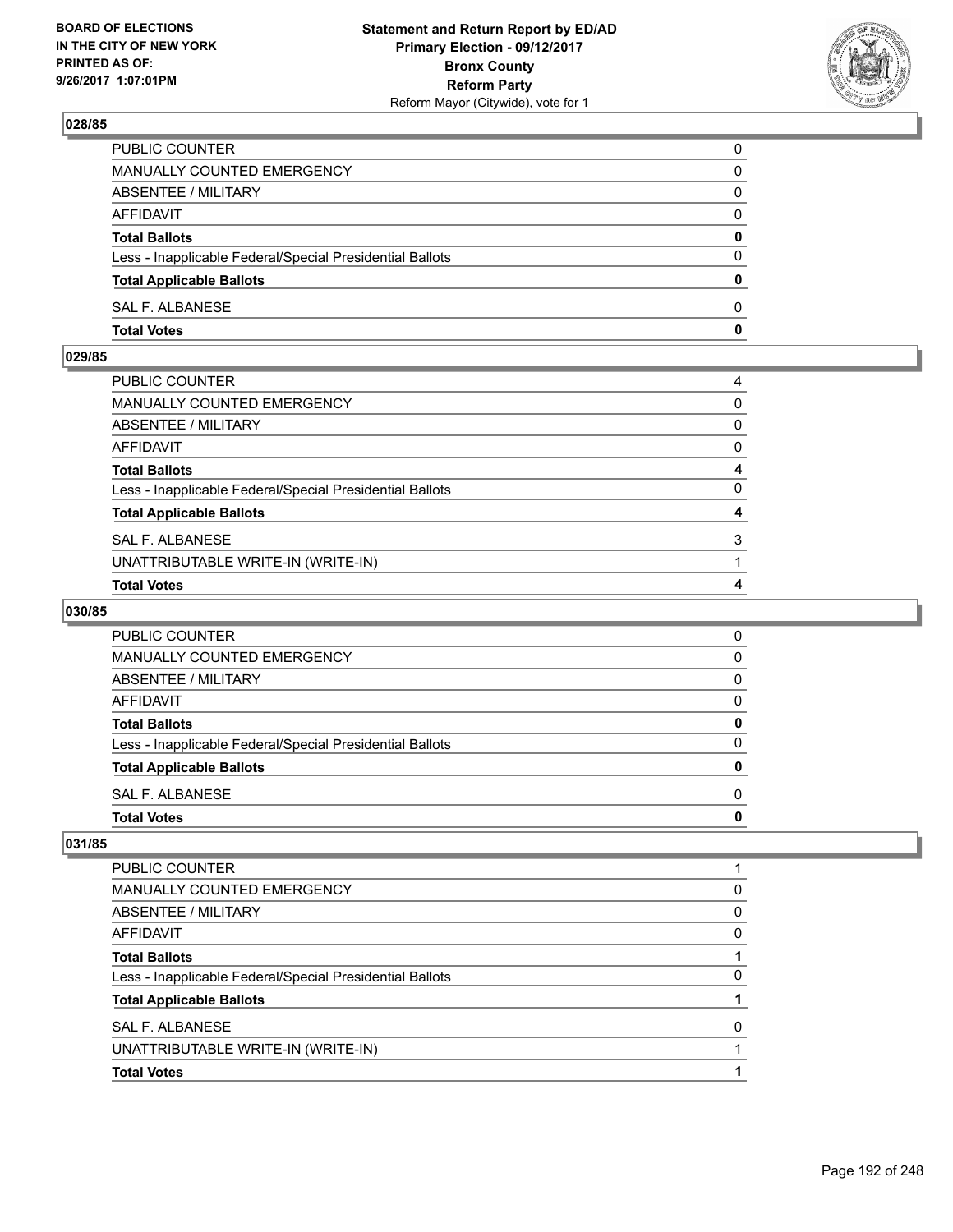

| PUBLIC COUNTER                                           | 0            |
|----------------------------------------------------------|--------------|
| MANUALLY COUNTED EMERGENCY                               | $\mathbf{0}$ |
| ABSENTEE / MILITARY                                      | 0            |
| AFFIDAVIT                                                | 0            |
| <b>Total Ballots</b>                                     | 0            |
| Less - Inapplicable Federal/Special Presidential Ballots | $\mathbf{0}$ |
| <b>Total Applicable Ballots</b>                          | $\mathbf{0}$ |
| SAL F. ALBANESE                                          | $\Omega$     |
| <b>Total Votes</b>                                       | $\mathbf{0}$ |

### **033/85**

| MANUALLY COUNTED EMERGENCY                               |              |
|----------------------------------------------------------|--------------|
| ABSENTEE / MILITARY                                      | $\Omega$     |
| AFFIDAVIT                                                | $\mathbf{0}$ |
| <b>Total Ballots</b>                                     | $\mathbf{0}$ |
| Less - Inapplicable Federal/Special Presidential Ballots | $\Omega$     |
| <b>Total Applicable Ballots</b>                          | $\mathbf{0}$ |
| SAL F. ALBANESE                                          | 0            |
| <b>Total Votes</b>                                       | $\mathbf{0}$ |
|                                                          |              |

### **034/85**

| PUBLIC COUNTER                                           | 4            |
|----------------------------------------------------------|--------------|
| MANUALLY COUNTED EMERGENCY                               | $\mathbf{0}$ |
| ABSENTEE / MILITARY                                      | $\mathbf{0}$ |
| AFFIDAVIT                                                | $\mathbf{0}$ |
| <b>Total Ballots</b>                                     | 4            |
| Less - Inapplicable Federal/Special Presidential Ballots | $\mathbf{0}$ |
| <b>Total Applicable Ballots</b>                          | 4            |
| SAL F. ALBANESE                                          | 4            |
| Total Votes                                              | 4            |
|                                                          |              |

| O |
|---|
| 0 |
| 0 |
| 0 |
| 0 |
| 0 |
| 0 |
| 0 |
| O |
|   |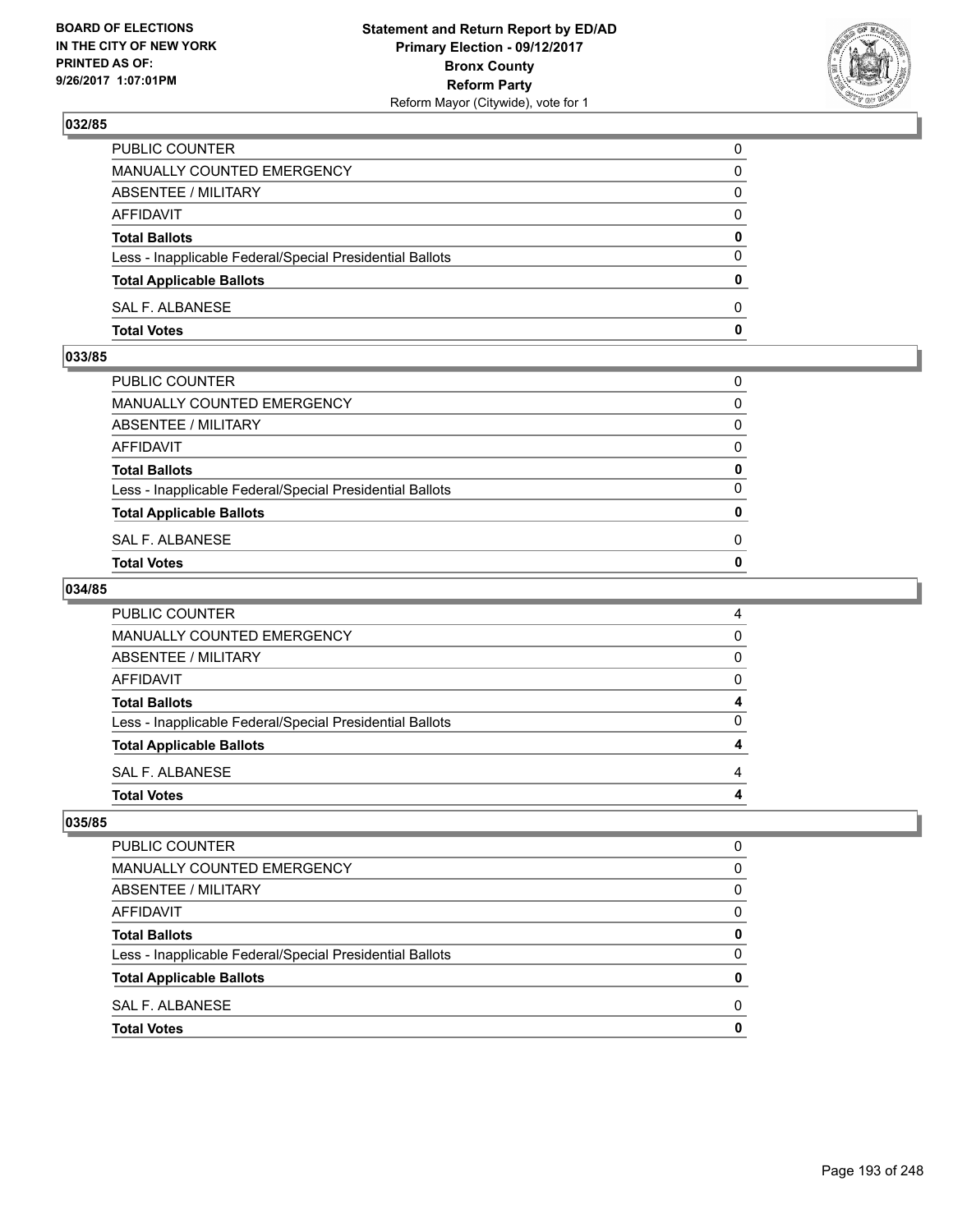

| <b>Total Votes</b>                                       | 0            |
|----------------------------------------------------------|--------------|
| SAL F. ALBANESE                                          | $\Omega$     |
| <b>Total Applicable Ballots</b>                          | $\mathbf{0}$ |
| Less - Inapplicable Federal/Special Presidential Ballots | $\Omega$     |
| <b>Total Ballots</b>                                     | 0            |
| <b>AFFIDAVIT</b>                                         | $\Omega$     |
| ABSENTEE / MILITARY                                      | $\Omega$     |
| MANUALLY COUNTED EMERGENCY                               | 0            |
| PUBLIC COUNTER                                           | 0            |

### **037/85**

| <b>Total Votes</b>                                       | $\mathbf{0}$ |
|----------------------------------------------------------|--------------|
| SAL F. ALBANESE                                          | 0            |
| <b>Total Applicable Ballots</b>                          | $\mathbf{0}$ |
| Less - Inapplicable Federal/Special Presidential Ballots | $\Omega$     |
| <b>Total Ballots</b>                                     | 0            |
| AFFIDAVIT                                                | $\Omega$     |
| ABSENTEE / MILITARY                                      | $\Omega$     |
| MANUALLY COUNTED EMERGENCY                               | $\Omega$     |
| PUBLIC COUNTER                                           | 0            |
|                                                          |              |

### **038/85**

| PUBLIC COUNTER                                           |   |
|----------------------------------------------------------|---|
| MANUALLY COUNTED EMERGENCY                               | 0 |
| ABSENTEE / MILITARY                                      | 0 |
| <b>AFFIDAVIT</b>                                         | 0 |
| <b>Total Ballots</b>                                     |   |
| Less - Inapplicable Federal/Special Presidential Ballots | 0 |
| <b>Total Applicable Ballots</b>                          |   |
| SAL F. ALBANESE                                          | 0 |
| <b>Total Votes</b>                                       | 0 |
| Unrecorded                                               |   |

| PUBLIC COUNTER                                           |   |
|----------------------------------------------------------|---|
| MANUALLY COUNTED EMERGENCY                               | 0 |
| ABSENTEE / MILITARY                                      | 0 |
| AFFIDAVIT                                                | 0 |
| <b>Total Ballots</b>                                     |   |
| Less - Inapplicable Federal/Special Presidential Ballots | 0 |
| <b>Total Applicable Ballots</b>                          |   |
| SAL F. ALBANESE                                          |   |
| <b>Total Votes</b>                                       |   |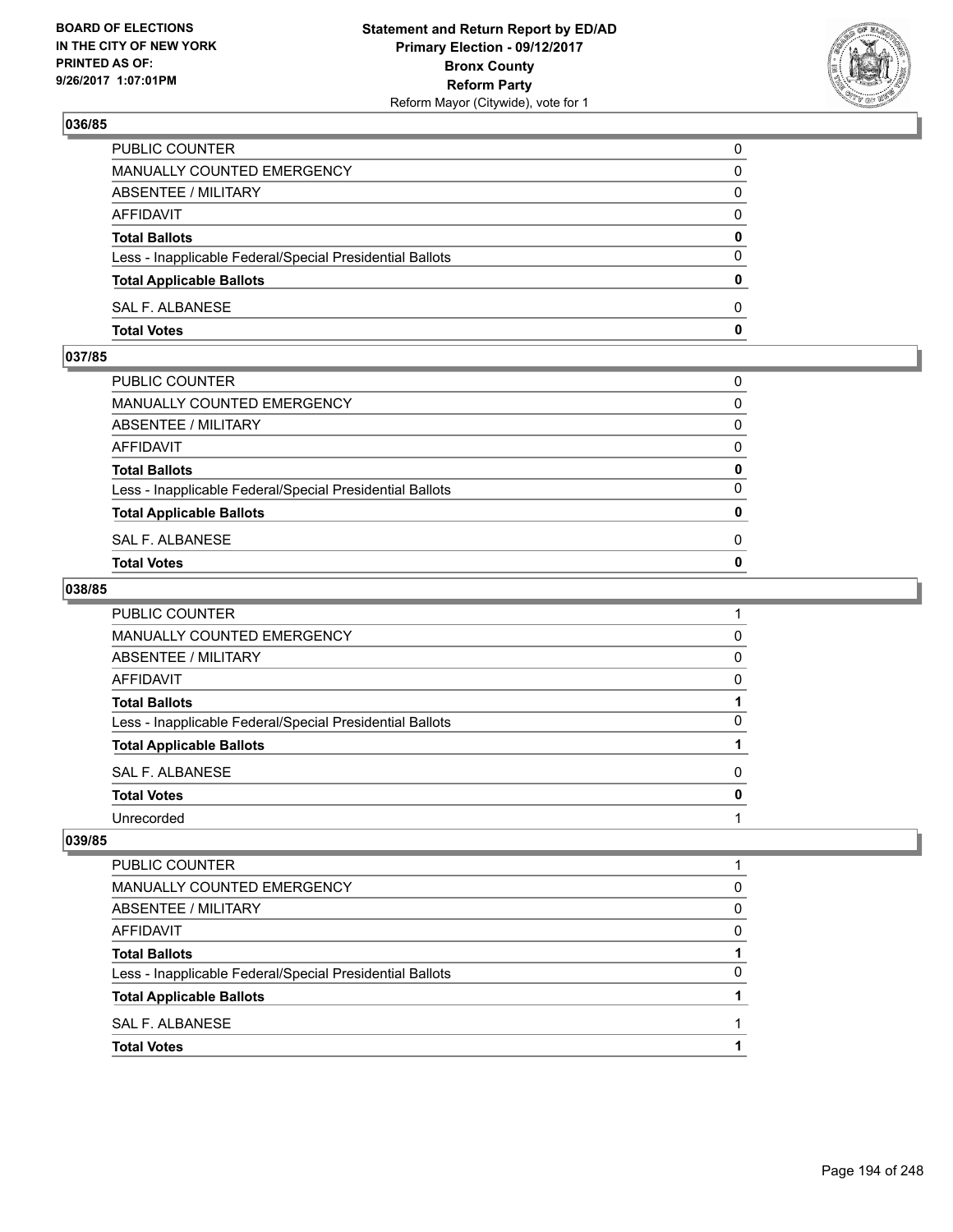

| <b>Total Votes</b>                                       | 0            |
|----------------------------------------------------------|--------------|
| SAL F. ALBANESE                                          | $\Omega$     |
| <b>Total Applicable Ballots</b>                          | $\mathbf{0}$ |
| Less - Inapplicable Federal/Special Presidential Ballots | $\Omega$     |
| <b>Total Ballots</b>                                     | 0            |
| <b>AFFIDAVIT</b>                                         | $\Omega$     |
| ABSENTEE / MILITARY                                      | $\Omega$     |
| MANUALLY COUNTED EMERGENCY                               | 0            |
| PUBLIC COUNTER                                           | 0            |

### **041/85**

| PUBLIC COUNTER                                           |          |
|----------------------------------------------------------|----------|
| MANUALLY COUNTED EMERGENCY                               | $\Omega$ |
| ABSENTEE / MILITARY                                      | $\Omega$ |
| AFFIDAVIT                                                | $\Omega$ |
| <b>Total Ballots</b>                                     |          |
| Less - Inapplicable Federal/Special Presidential Ballots | $\Omega$ |
| <b>Total Applicable Ballots</b>                          |          |
| SAL F. ALBANESE                                          |          |
| <b>Total Votes</b>                                       |          |
|                                                          |          |

### **042/85**

| PUBLIC COUNTER                                           | 0            |
|----------------------------------------------------------|--------------|
| MANUALLY COUNTED EMERGENCY                               | $\mathbf{0}$ |
| ABSENTEE / MILITARY                                      | $\mathbf{0}$ |
| AFFIDAVIT                                                | $\Omega$     |
| <b>Total Ballots</b>                                     | 0            |
| Less - Inapplicable Federal/Special Presidential Ballots | $\mathbf{0}$ |
| <b>Total Applicable Ballots</b>                          | 0            |
| SAL F. ALBANESE                                          | $\Omega$     |
| Total Votes                                              | $\mathbf{0}$ |
|                                                          |              |

| <b>PUBLIC COUNTER</b>                                    | O |
|----------------------------------------------------------|---|
| MANUALLY COUNTED EMERGENCY                               | 0 |
| ABSENTEE / MILITARY                                      | 0 |
| <b>AFFIDAVIT</b>                                         | 0 |
| <b>Total Ballots</b>                                     | 0 |
| Less - Inapplicable Federal/Special Presidential Ballots | 0 |
| <b>Total Applicable Ballots</b>                          | o |
| SAL F. ALBANESE                                          | O |
| <b>Total Votes</b>                                       |   |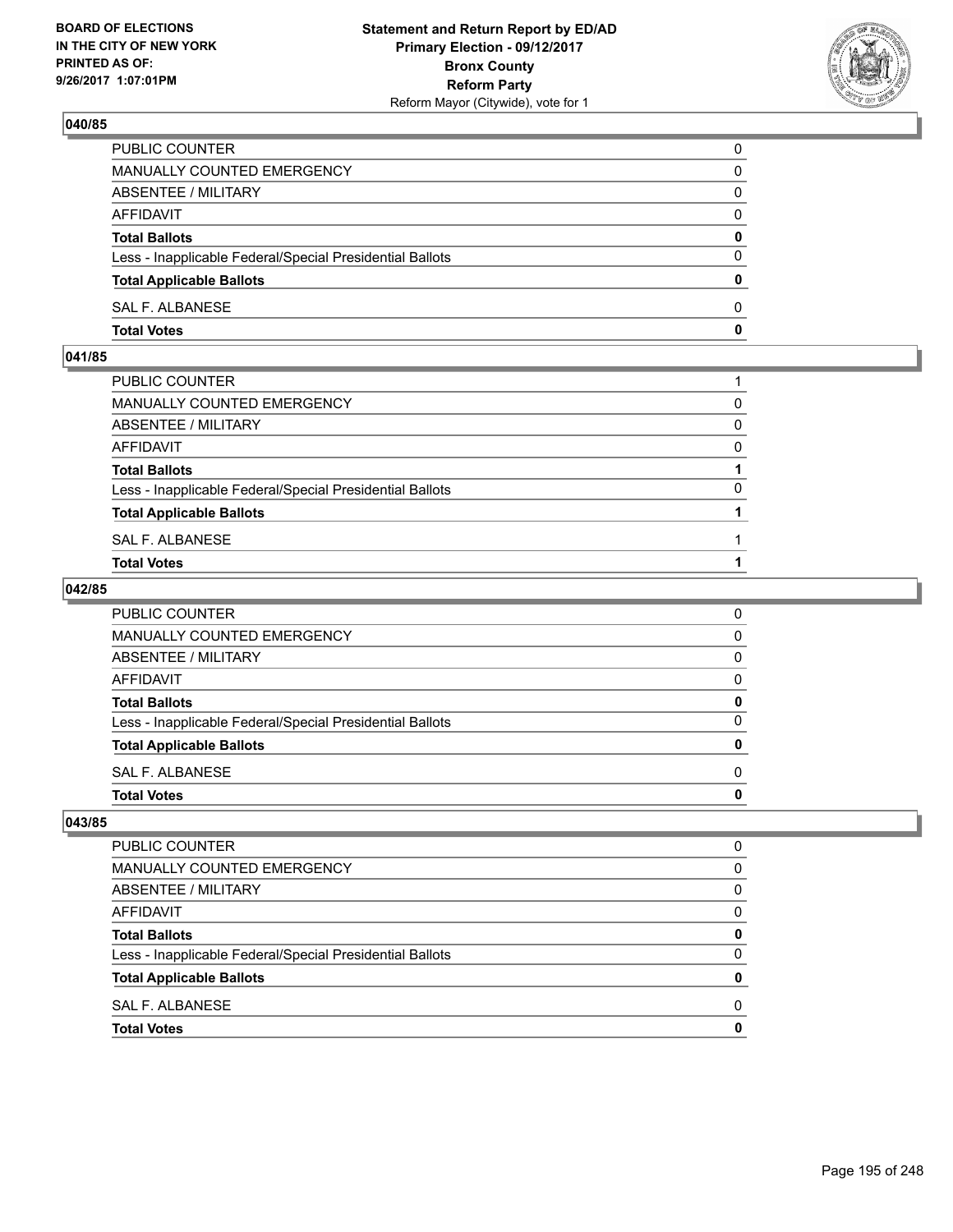

| PUBLIC COUNTER                                           | 0            |
|----------------------------------------------------------|--------------|
| MANUALLY COUNTED EMERGENCY                               | 0            |
| ABSENTEE / MILITARY                                      | 0            |
| AFFIDAVIT                                                | $\Omega$     |
| <b>Total Ballots</b>                                     | $\mathbf{0}$ |
| Less - Inapplicable Federal/Special Presidential Ballots | $\Omega$     |
| <b>Total Applicable Ballots</b>                          | $\mathbf{0}$ |
| <b>SAL F. ALBANESE</b>                                   | 0            |
| <b>Total Votes</b>                                       | 0            |

### **045/85**

| <b>Total Votes</b>                                       | 2              |
|----------------------------------------------------------|----------------|
| RAFAEL SALAMANCA JR (WRITE-IN)                           |                |
| SAL F. ALBANESE                                          |                |
| <b>Total Applicable Ballots</b>                          | $\overline{2}$ |
| Less - Inapplicable Federal/Special Presidential Ballots | $\Omega$       |
| Total Ballots                                            | $\overline{2}$ |
| AFFIDAVIT                                                | $\mathbf{0}$   |
| ABSENTEE / MILITARY                                      | $\mathbf{0}$   |
| MANUALLY COUNTED EMERGENCY                               | $\mathbf{0}$   |
| PUBLIC COUNTER                                           | 2              |

## **046/85**

| <b>PUBLIC COUNTER</b>                                    |          |
|----------------------------------------------------------|----------|
| <b>MANUALLY COUNTED EMERGENCY</b>                        | $\Omega$ |
| ABSENTEE / MILITARY                                      | 0        |
| AFFIDAVIT                                                | 0        |
| <b>Total Ballots</b>                                     |          |
| Less - Inapplicable Federal/Special Presidential Ballots | O        |
| <b>Total Applicable Ballots</b>                          |          |
| SAL F. ALBANESE                                          |          |
| BILL DE BLASIO (WRITE-IN)                                |          |
| <b>Total Votes</b>                                       |          |

| <b>PUBLIC COUNTER</b>                                    | 0 |
|----------------------------------------------------------|---|
| <b>MANUALLY COUNTED EMERGENCY</b>                        | 0 |
| ABSENTEE / MILITARY                                      | 0 |
| <b>AFFIDAVIT</b>                                         | 0 |
| <b>Total Ballots</b>                                     | 0 |
| Less - Inapplicable Federal/Special Presidential Ballots | 0 |
| <b>Total Applicable Ballots</b>                          | O |
| SAL F. ALBANESE                                          | 0 |
| <b>Total Votes</b>                                       | Ω |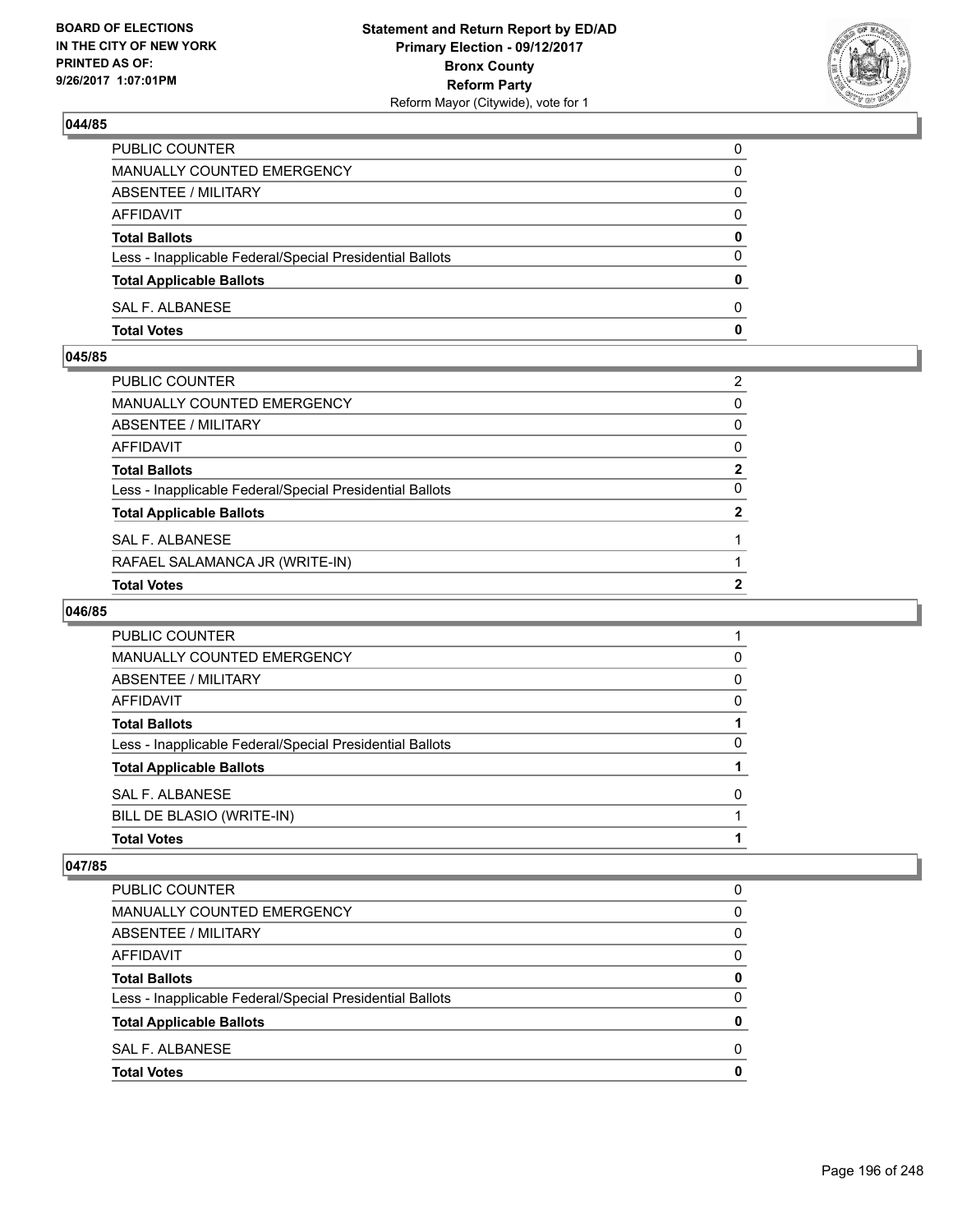

| PUBLIC COUNTER                                           | 0            |
|----------------------------------------------------------|--------------|
| <b>MANUALLY COUNTED EMERGENCY</b>                        | 0            |
| ABSENTEE / MILITARY                                      | 0            |
| AFFIDAVIT                                                | $\Omega$     |
| <b>Total Ballots</b>                                     | $\mathbf{0}$ |
| Less - Inapplicable Federal/Special Presidential Ballots | $\Omega$     |
| <b>Total Applicable Ballots</b>                          | $\Omega$     |
| SAL F. ALBANESE                                          | $\Omega$     |
| <b>Total Votes</b>                                       | 0            |

### **049/85**

| <b>Total Votes</b>                                       | $\mathbf{0}$ |
|----------------------------------------------------------|--------------|
| SAL F. ALBANESE                                          | 0            |
| <b>Total Applicable Ballots</b>                          | $\mathbf{0}$ |
| Less - Inapplicable Federal/Special Presidential Ballots | $\Omega$     |
| <b>Total Ballots</b>                                     | 0            |
| AFFIDAVIT                                                | $\Omega$     |
| ABSENTEE / MILITARY                                      | $\Omega$     |
| MANUALLY COUNTED EMERGENCY                               | $\Omega$     |
| PUBLIC COUNTER                                           | 0            |
|                                                          |              |

## **050/85**

| <b>Total Votes</b>                                       | 0            |
|----------------------------------------------------------|--------------|
| SAL F. ALBANESE                                          | $\Omega$     |
| <b>Total Applicable Ballots</b>                          | 0            |
| Less - Inapplicable Federal/Special Presidential Ballots | $\mathbf{0}$ |
| <b>Total Ballots</b>                                     | 0            |
| <b>AFFIDAVIT</b>                                         | $\mathbf{0}$ |
| <b>ABSENTEE / MILITARY</b>                               | $\mathbf{0}$ |
| <b>MANUALLY COUNTED EMERGENCY</b>                        | $\mathbf{0}$ |
| PUBLIC COUNTER                                           | 0            |

| <b>PUBLIC COUNTER</b>                                    | O |
|----------------------------------------------------------|---|
| <b>MANUALLY COUNTED EMERGENCY</b>                        | 0 |
| ABSENTEE / MILITARY                                      | 0 |
| <b>AFFIDAVIT</b>                                         | 0 |
| <b>Total Ballots</b>                                     | 0 |
| Less - Inapplicable Federal/Special Presidential Ballots | 0 |
| <b>Total Applicable Ballots</b>                          | 0 |
| SAL F. ALBANESE                                          | 0 |
| <b>Total Votes</b>                                       | O |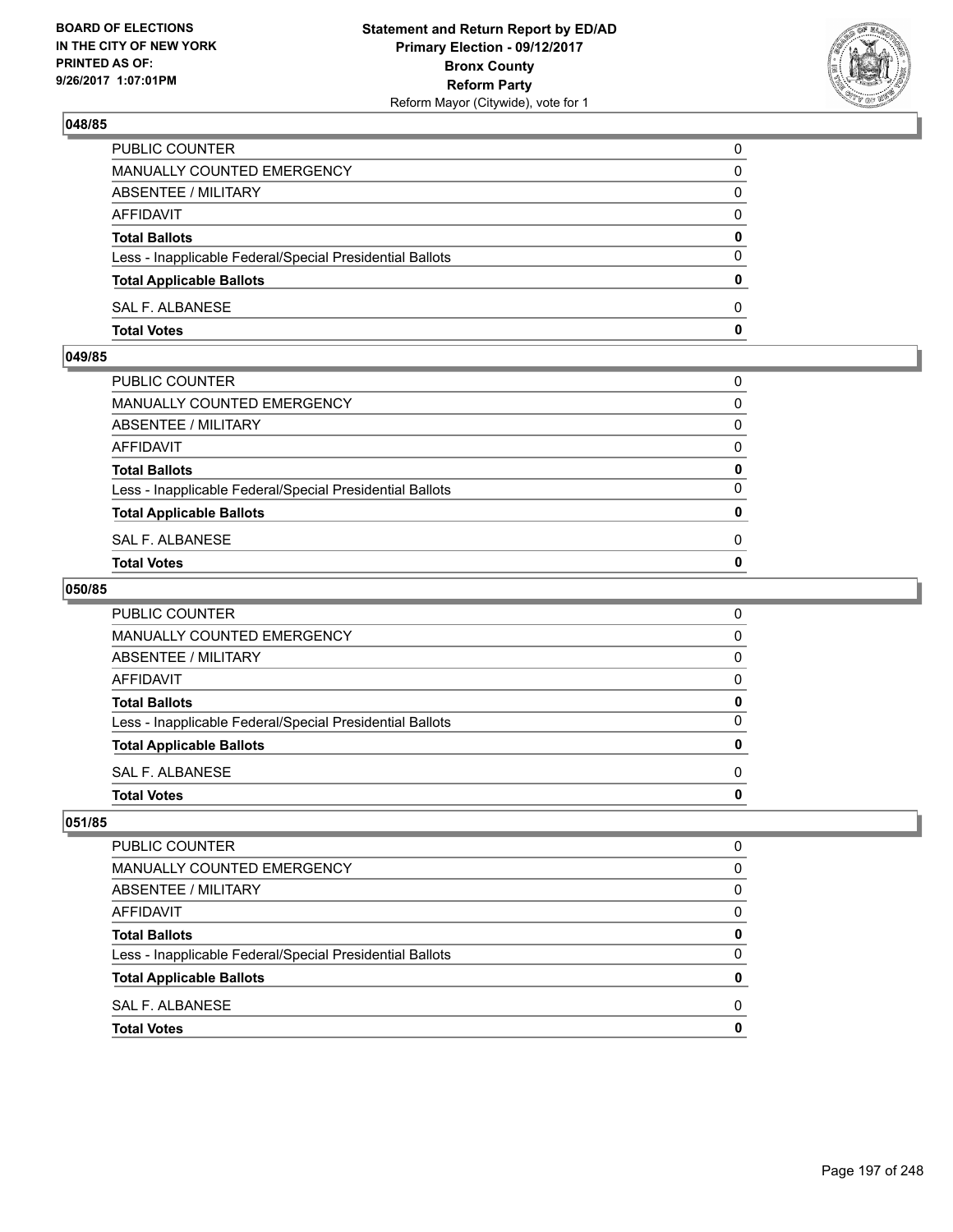

| PUBLIC COUNTER                                           |              |
|----------------------------------------------------------|--------------|
| <b>MANUALLY COUNTED EMERGENCY</b>                        | 0            |
| ABSENTEE / MILITARY                                      | 0            |
| <b>AFFIDAVIT</b>                                         | <sup>0</sup> |
| <b>Total Ballots</b>                                     |              |
| Less - Inapplicable Federal/Special Presidential Ballots | 0            |
| <b>Total Applicable Ballots</b>                          |              |
| SAL F. ALBANESE                                          | 0            |
| <b>Total Votes</b>                                       | 0            |
| Unrecorded                                               |              |

#### **053/85**

| PUBLIC COUNTER                                           | 5 |
|----------------------------------------------------------|---|
| MANUALLY COUNTED EMERGENCY                               | 0 |
| ABSENTEE / MILITARY                                      | 0 |
| AFFIDAVIT                                                | 0 |
| Total Ballots                                            | 5 |
| Less - Inapplicable Federal/Special Presidential Ballots | 0 |
| <b>Total Applicable Ballots</b>                          | 5 |
| <b>SAL F. ALBANESE</b>                                   |   |
| HELEN HINES (WRITE-IN)                                   | 3 |
| UNATTRIBUTABLE WRITE-IN (WRITE-IN)                       |   |
| <b>Total Votes</b>                                       | 5 |
|                                                          |   |

### **054/85**

| <b>PUBLIC COUNTER</b>                                    | 0        |
|----------------------------------------------------------|----------|
| <b>MANUALLY COUNTED EMERGENCY</b>                        | 0        |
| ABSENTEE / MILITARY                                      | 0        |
| AFFIDAVIT                                                | $\Omega$ |
| <b>Total Ballots</b>                                     | 0        |
| Less - Inapplicable Federal/Special Presidential Ballots | 0        |
| <b>Total Applicable Ballots</b>                          | 0        |
| SAL F. ALBANESE                                          | O        |
| <b>Total Votes</b>                                       | 0        |
|                                                          |          |

| <b>PUBLIC COUNTER</b>                                    | 0 |
|----------------------------------------------------------|---|
| <b>MANUALLY COUNTED EMERGENCY</b>                        | 0 |
| ABSENTEE / MILITARY                                      | 0 |
| AFFIDAVIT                                                | 0 |
| <b>Total Ballots</b>                                     | 0 |
| Less - Inapplicable Federal/Special Presidential Ballots | 0 |
| <b>Total Applicable Ballots</b>                          | 0 |
| SAL F. ALBANESE                                          | 0 |
| <b>Total Votes</b>                                       | 0 |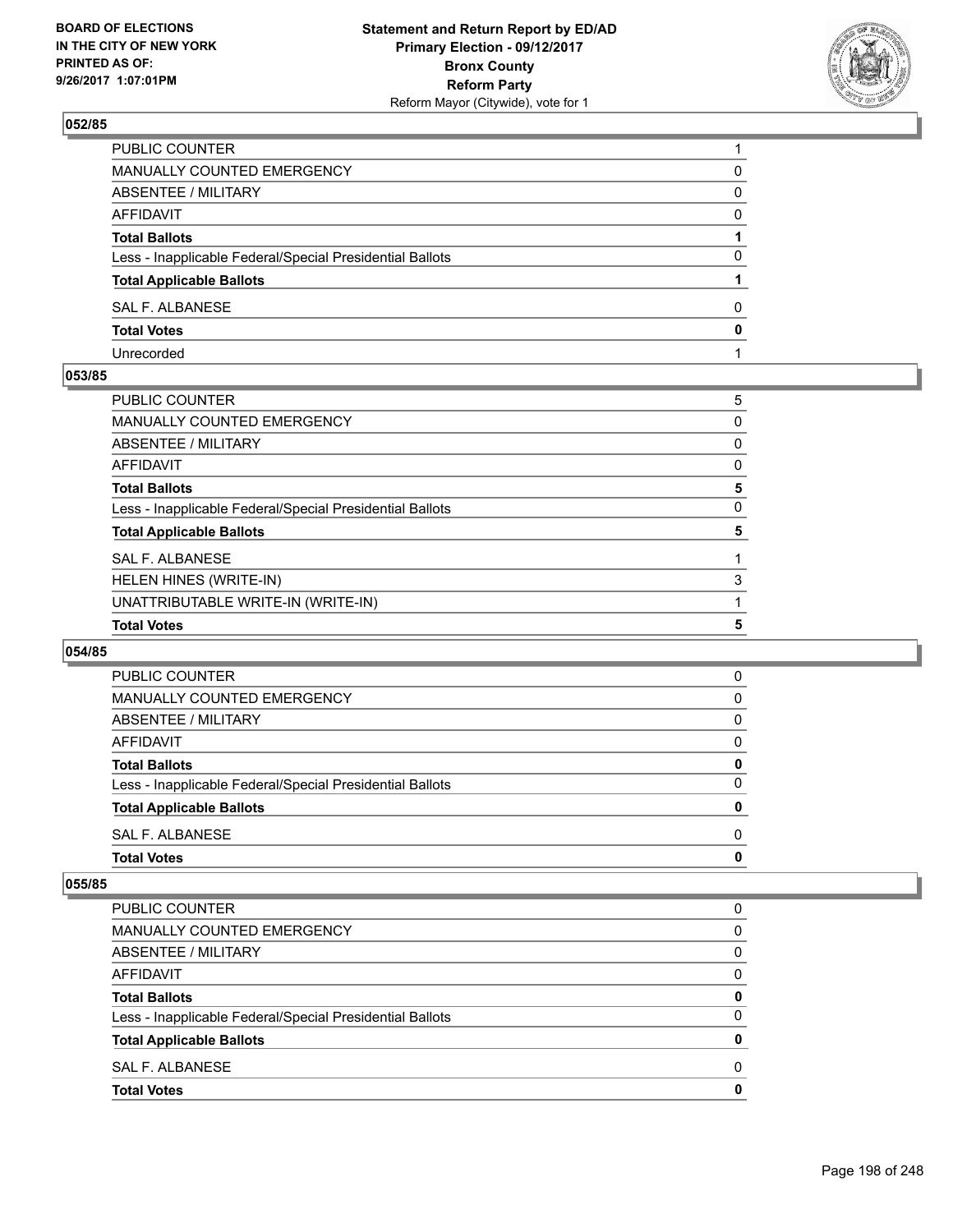

| <b>Total Votes</b>                                       | 0            |
|----------------------------------------------------------|--------------|
| SAL F. ALBANESE                                          | $\Omega$     |
| <b>Total Applicable Ballots</b>                          | $\mathbf{0}$ |
| Less - Inapplicable Federal/Special Presidential Ballots | $\Omega$     |
| <b>Total Ballots</b>                                     | 0            |
| <b>AFFIDAVIT</b>                                         | $\Omega$     |
| ABSENTEE / MILITARY                                      | $\Omega$     |
| MANUALLY COUNTED EMERGENCY                               | 0            |
| PUBLIC COUNTER                                           | 0            |

### **057/85**

| <b>Total Votes</b>                                       | $\mathbf{0}$ |
|----------------------------------------------------------|--------------|
| SAL F. ALBANESE                                          | 0            |
| <b>Total Applicable Ballots</b>                          | $\mathbf{0}$ |
| Less - Inapplicable Federal/Special Presidential Ballots | $\Omega$     |
| <b>Total Ballots</b>                                     | 0            |
| AFFIDAVIT                                                | $\Omega$     |
| ABSENTEE / MILITARY                                      | $\Omega$     |
| MANUALLY COUNTED EMERGENCY                               | $\Omega$     |
| PUBLIC COUNTER                                           | 0            |
|                                                          |              |

### **058/85**

| <b>Total Votes</b>                                       | 0            |
|----------------------------------------------------------|--------------|
| SAL F. ALBANESE                                          | $\Omega$     |
| <b>Total Applicable Ballots</b>                          | 0            |
| Less - Inapplicable Federal/Special Presidential Ballots | $\mathbf{0}$ |
| <b>Total Ballots</b>                                     | 0            |
| <b>AFFIDAVIT</b>                                         | $\mathbf{0}$ |
| <b>ABSENTEE / MILITARY</b>                               | $\mathbf{0}$ |
| <b>MANUALLY COUNTED EMERGENCY</b>                        | $\mathbf{0}$ |
| PUBLIC COUNTER                                           | 0            |

| <b>Total Votes</b>                                       | 2 |
|----------------------------------------------------------|---|
| UNATTRIBUTABLE WRITE-IN (WRITE-IN)                       |   |
| SAL F. ALBANESE                                          |   |
| <b>Total Applicable Ballots</b>                          | 2 |
| Less - Inapplicable Federal/Special Presidential Ballots | 0 |
| <b>Total Ballots</b>                                     | 2 |
| AFFIDAVIT                                                | 0 |
| ABSENTEE / MILITARY                                      | 0 |
| <b>MANUALLY COUNTED EMERGENCY</b>                        | 0 |
| PUBLIC COUNTER                                           | 2 |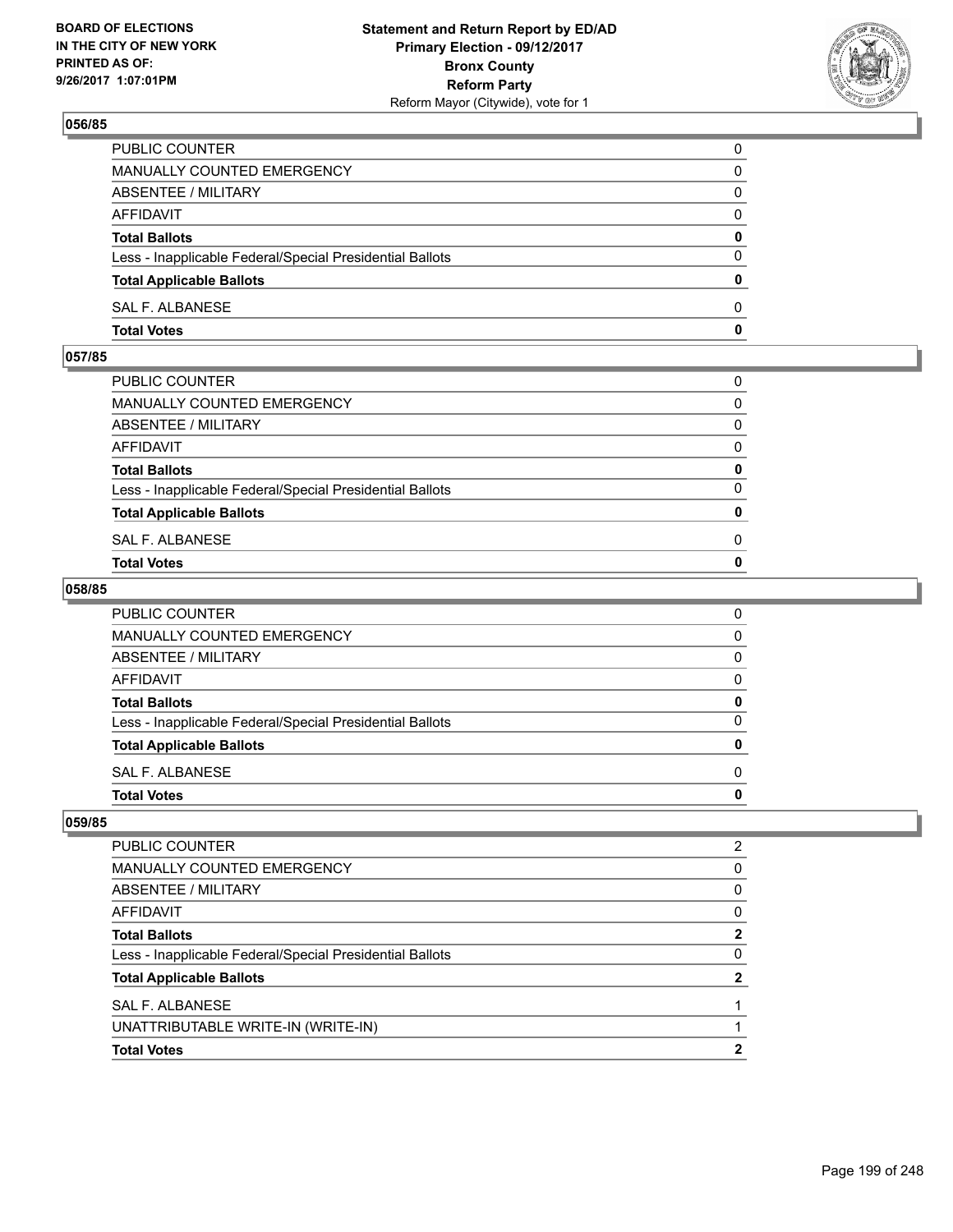

| <b>Total Votes</b>                                       | 0            |
|----------------------------------------------------------|--------------|
| SAL F. ALBANESE                                          | $\Omega$     |
| <b>Total Applicable Ballots</b>                          | $\mathbf{0}$ |
| Less - Inapplicable Federal/Special Presidential Ballots | $\Omega$     |
| <b>Total Ballots</b>                                     | 0            |
| <b>AFFIDAVIT</b>                                         | $\Omega$     |
| ABSENTEE / MILITARY                                      | $\Omega$     |
| MANUALLY COUNTED EMERGENCY                               | 0            |
| PUBLIC COUNTER                                           | 0            |

### **061/85**

| <b>Total Votes</b>                                       | $\mathbf{0}$ |
|----------------------------------------------------------|--------------|
| SAL F. ALBANESE                                          | 0            |
| <b>Total Applicable Ballots</b>                          | $\mathbf{0}$ |
| Less - Inapplicable Federal/Special Presidential Ballots | $\Omega$     |
| <b>Total Ballots</b>                                     | 0            |
| AFFIDAVIT                                                | $\Omega$     |
| ABSENTEE / MILITARY                                      | $\Omega$     |
| MANUALLY COUNTED EMERGENCY                               | $\Omega$     |
| PUBLIC COUNTER                                           | 0            |
|                                                          |              |

### **062/85**

| <b>Total Votes</b>                                       | 0            |
|----------------------------------------------------------|--------------|
| SAL F. ALBANESE                                          | $\Omega$     |
| <b>Total Applicable Ballots</b>                          | 0            |
| Less - Inapplicable Federal/Special Presidential Ballots | $\mathbf{0}$ |
| <b>Total Ballots</b>                                     | 0            |
| <b>AFFIDAVIT</b>                                         | $\mathbf{0}$ |
| <b>ABSENTEE / MILITARY</b>                               | $\mathbf{0}$ |
| <b>MANUALLY COUNTED EMERGENCY</b>                        | $\mathbf{0}$ |
| PUBLIC COUNTER                                           | 0            |

| <b>PUBLIC COUNTER</b>                                    | O |
|----------------------------------------------------------|---|
| MANUALLY COUNTED EMERGENCY                               | 0 |
| ABSENTEE / MILITARY                                      | 0 |
| <b>AFFIDAVIT</b>                                         | 0 |
| <b>Total Ballots</b>                                     | 0 |
| Less - Inapplicable Federal/Special Presidential Ballots | 0 |
| <b>Total Applicable Ballots</b>                          | o |
| SAL F. ALBANESE                                          | O |
| <b>Total Votes</b>                                       |   |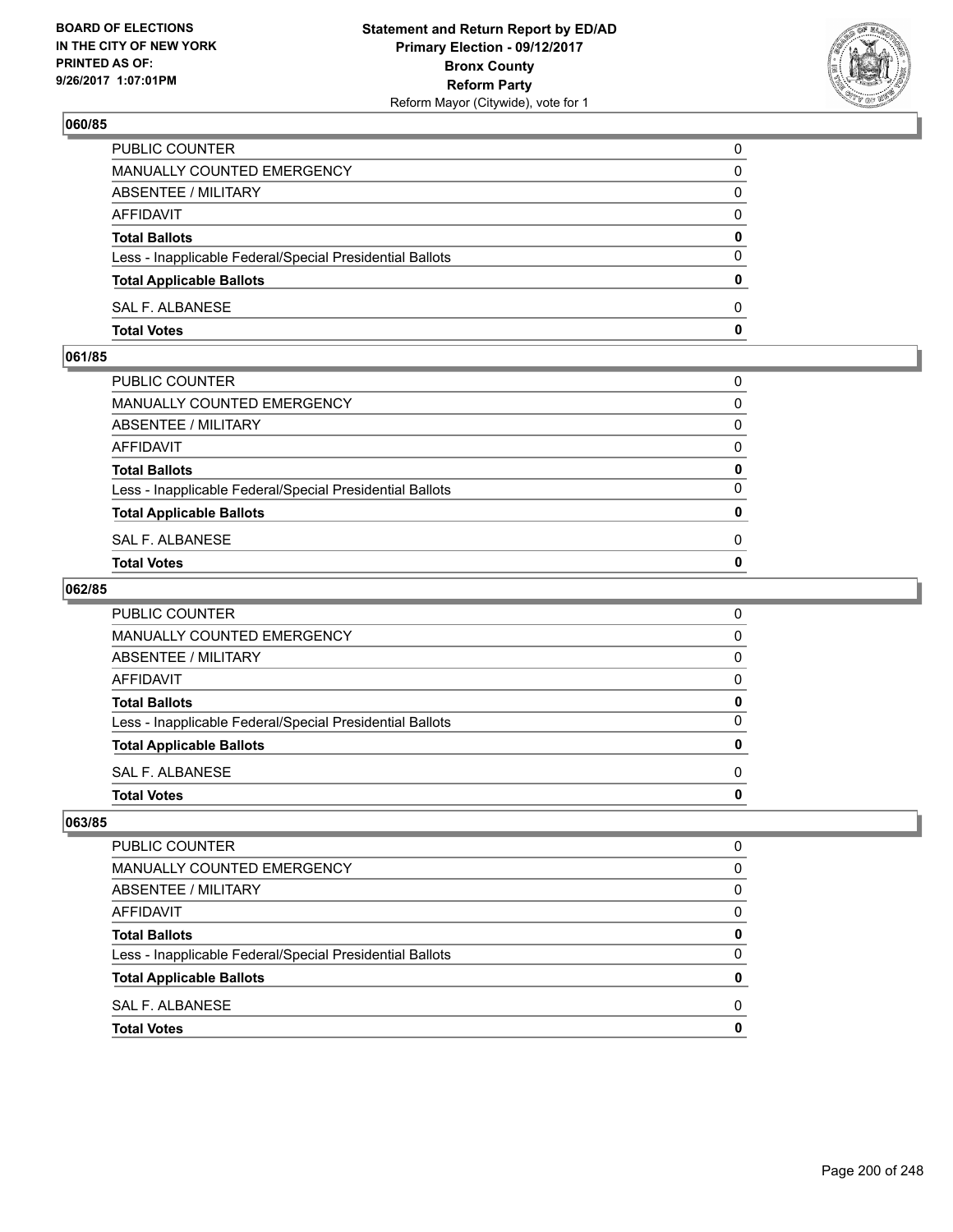

| PUBLIC COUNTER                                           | 0            |
|----------------------------------------------------------|--------------|
| <b>MANUALLY COUNTED EMERGENCY</b>                        | 0            |
| ABSENTEE / MILITARY                                      | 0            |
| AFFIDAVIT                                                | $\Omega$     |
| <b>Total Ballots</b>                                     | $\mathbf{0}$ |
| Less - Inapplicable Federal/Special Presidential Ballots | $\Omega$     |
| <b>Total Applicable Ballots</b>                          | $\Omega$     |
| SAL F. ALBANESE                                          | $\Omega$     |
| <b>Total Votes</b>                                       | 0            |

#### **065/85**

| <b>Total Votes</b>                                       | $\mathbf{0}$ |
|----------------------------------------------------------|--------------|
| SAL F. ALBANESE                                          | 0            |
| <b>Total Applicable Ballots</b>                          | $\mathbf{0}$ |
| Less - Inapplicable Federal/Special Presidential Ballots | $\Omega$     |
| <b>Total Ballots</b>                                     | 0            |
| AFFIDAVIT                                                | $\Omega$     |
| ABSENTEE / MILITARY                                      | $\Omega$     |
| MANUALLY COUNTED EMERGENCY                               | $\Omega$     |
| PUBLIC COUNTER                                           | 0            |
|                                                          |              |

#### **066/85**

| <b>Total Votes</b>                                       | 0            |
|----------------------------------------------------------|--------------|
| SAL F. ALBANESE                                          | $\Omega$     |
| <b>Total Applicable Ballots</b>                          | 0            |
| Less - Inapplicable Federal/Special Presidential Ballots | $\mathbf{0}$ |
| <b>Total Ballots</b>                                     | 0            |
| <b>AFFIDAVIT</b>                                         | $\mathbf{0}$ |
| <b>ABSENTEE / MILITARY</b>                               | $\mathbf{0}$ |
| <b>MANUALLY COUNTED EMERGENCY</b>                        | $\mathbf{0}$ |
| PUBLIC COUNTER                                           | 0            |

| <b>PUBLIC COUNTER</b>                                    | 0 |
|----------------------------------------------------------|---|
| <b>MANUALLY COUNTED EMERGENCY</b>                        | 0 |
| ABSENTEE / MILITARY                                      |   |
| AFFIDAVIT                                                | 0 |
| <b>Total Ballots</b>                                     |   |
| Less - Inapplicable Federal/Special Presidential Ballots | O |
| <b>Total Applicable Ballots</b>                          |   |
| SAL F. ALBANESE                                          | 0 |
| UNATTRIBUTABLE WRITE-IN (WRITE-IN)                       |   |
| <b>Total Votes</b>                                       |   |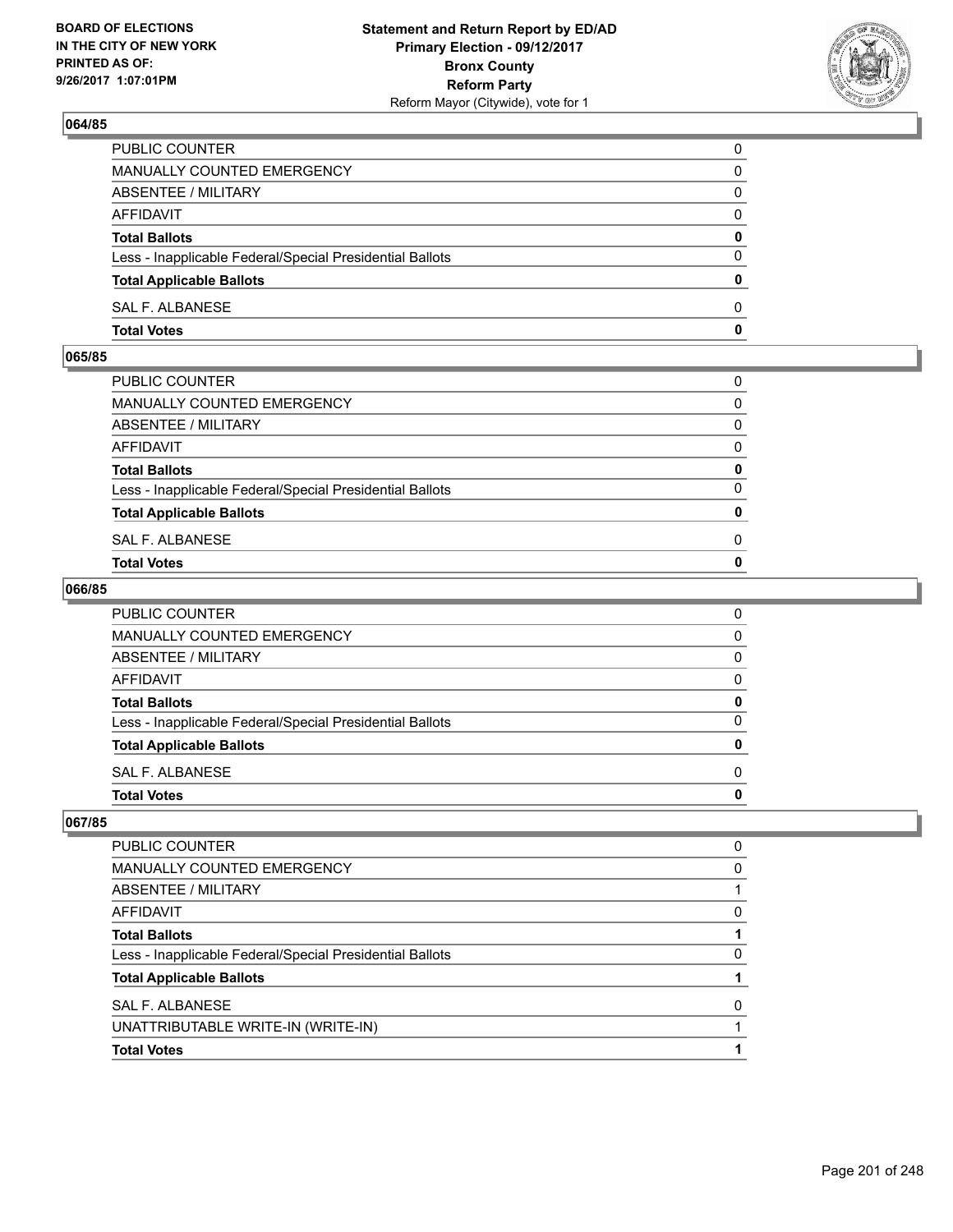

| <b>Total Votes</b>                                       |          |
|----------------------------------------------------------|----------|
| SAL F. ALBANESE                                          |          |
| <b>Total Applicable Ballots</b>                          |          |
| Less - Inapplicable Federal/Special Presidential Ballots | $\Omega$ |
| <b>Total Ballots</b>                                     |          |
| AFFIDAVIT                                                | 0        |
| <b>ABSENTEE / MILITARY</b>                               | $\Omega$ |
| <b>MANUALLY COUNTED EMERGENCY</b>                        | 0        |
| PUBLIC COUNTER                                           |          |

### **069/85**

| PUBLIC COUNTER                                           |          |
|----------------------------------------------------------|----------|
| MANUALLY COUNTED EMERGENCY                               | $\Omega$ |
| ABSENTEE / MILITARY                                      | $\Omega$ |
| AFFIDAVIT                                                | $\Omega$ |
| <b>Total Ballots</b>                                     |          |
| Less - Inapplicable Federal/Special Presidential Ballots | $\Omega$ |
| <b>Total Applicable Ballots</b>                          |          |
| SAL F. ALBANESE                                          |          |
| <b>Total Votes</b>                                       |          |
|                                                          |          |

### **070/85**

| <b>Total Votes</b>                                       |          |
|----------------------------------------------------------|----------|
| SAL F. ALBANESE                                          |          |
| <b>Total Applicable Ballots</b>                          |          |
| Less - Inapplicable Federal/Special Presidential Ballots | $\Omega$ |
| <b>Total Ballots</b>                                     |          |
| AFFIDAVIT                                                | 0        |
| <b>ABSENTEE / MILITARY</b>                               | $\Omega$ |
| <b>MANUALLY COUNTED EMERGENCY</b>                        | 0        |
| PUBLIC COUNTER                                           |          |

| PUBLIC COUNTER                                           | O |
|----------------------------------------------------------|---|
| MANUALLY COUNTED EMERGENCY                               | 0 |
| ABSENTEE / MILITARY                                      | 0 |
| <b>AFFIDAVIT</b>                                         | 0 |
| <b>Total Ballots</b>                                     | 0 |
| Less - Inapplicable Federal/Special Presidential Ballots | 0 |
| <b>Total Applicable Ballots</b>                          | o |
| SAL F. ALBANESE                                          | O |
| <b>Total Votes</b>                                       |   |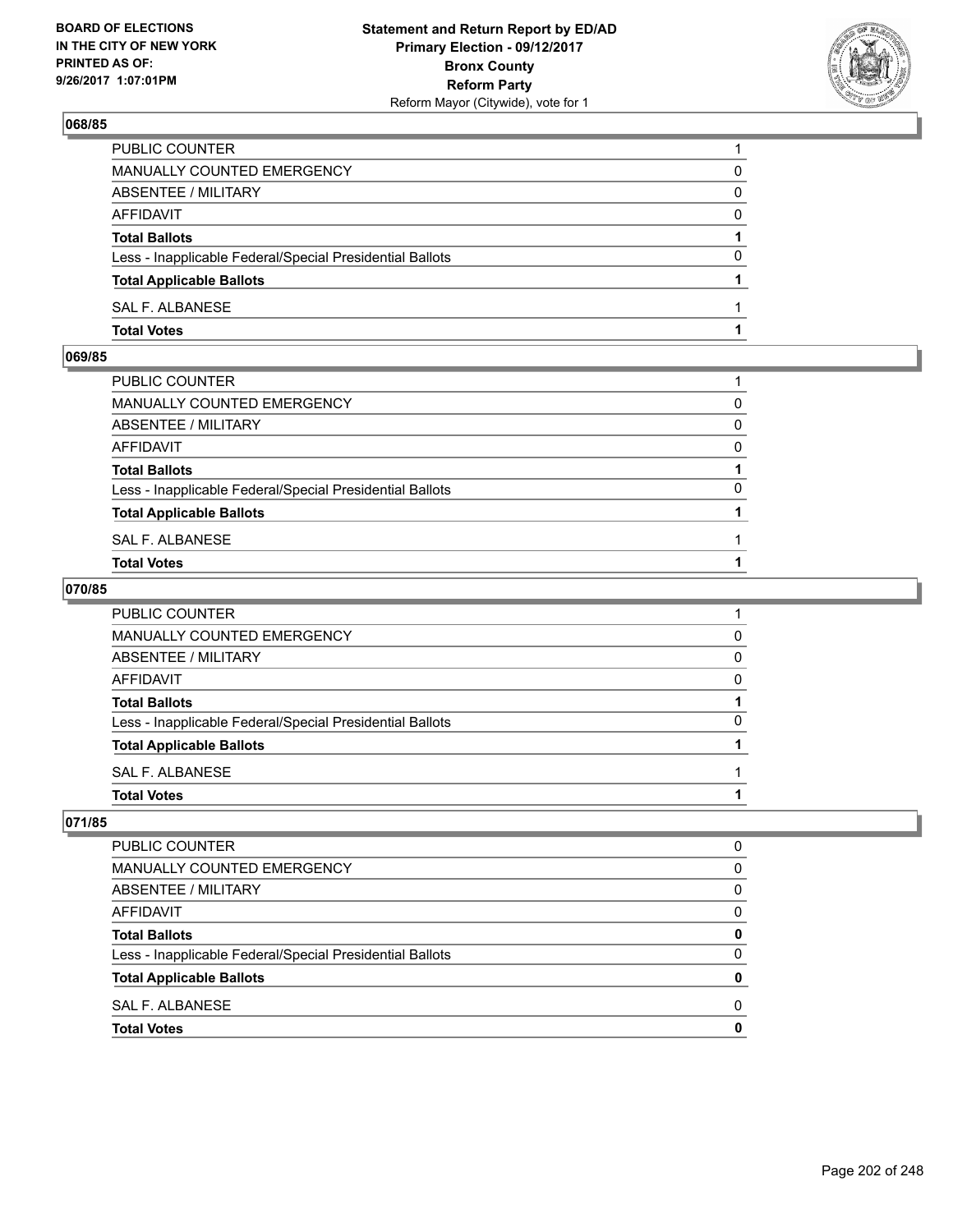

| <b>Total Votes</b>                                       | O |
|----------------------------------------------------------|---|
| SAL F. ALBANESE                                          | O |
| <b>Total Applicable Ballots</b>                          | 0 |
| Less - Inapplicable Federal/Special Presidential Ballots | 0 |
| <b>Total Ballots</b>                                     | 0 |
| AFFIDAVIT                                                | 0 |
| ABSENTEE / MILITARY                                      | 0 |
| MANUALLY COUNTED EMERGENCY                               | 0 |
| <b>PUBLIC COUNTER</b>                                    | 0 |

## **073/85 COMBINED into: 035/85**

### **074/85**

| PUBLIC COUNTER                                           |  |
|----------------------------------------------------------|--|
| <b>MANUALLY COUNTED EMERGENCY</b>                        |  |
| <b>ABSENTEE / MILITARY</b>                               |  |
| <b>AFFIDAVIT</b>                                         |  |
| <b>Total Ballots</b>                                     |  |
| Less - Inapplicable Federal/Special Presidential Ballots |  |
| <b>Total Applicable Ballots</b>                          |  |
| SAL F. ALBANESE                                          |  |
| <b>Total Votes</b>                                       |  |

**075/85 COMBINED into: 074/85**

**076/85 COMBINED into: 072/85**

**077/85 COMBINED into: 072/85**

**078/85 COMBINED into: 072/85**

#### **079/85 COMBINED into: 035/85**

| <b>PUBLIC COUNTER</b>                                    | 2 |
|----------------------------------------------------------|---|
| MANUALLY COUNTED EMERGENCY                               | 0 |
| ABSENTEE / MILITARY                                      | 0 |
| AFFIDAVIT                                                | 0 |
| <b>Total Ballots</b>                                     | 2 |
| Less - Inapplicable Federal/Special Presidential Ballots | 0 |
| <b>Total Applicable Ballots</b>                          | 2 |
| SAL F. ALBANESE                                          |   |
| BILL DE BLASIO (WRITE-IN)                                |   |
| <b>Total Votes</b>                                       | 2 |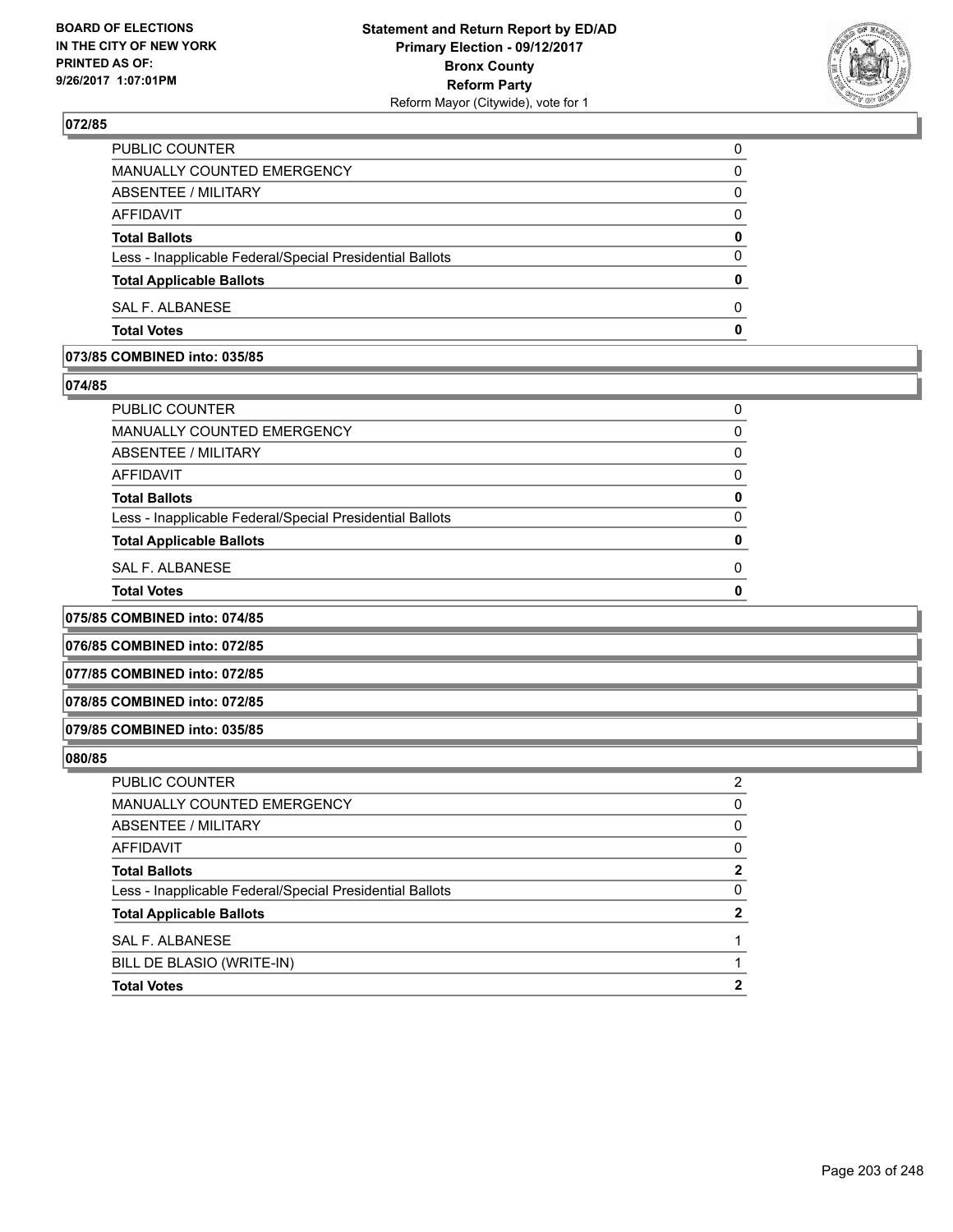

| <b>Total Votes</b>                                       |   |
|----------------------------------------------------------|---|
| BILL DE BLASIO (WRITE-IN)                                |   |
| SAL F. ALBANESE                                          | 0 |
| <b>Total Applicable Ballots</b>                          |   |
| Less - Inapplicable Federal/Special Presidential Ballots | 0 |
| <b>Total Ballots</b>                                     |   |
| AFFIDAVIT                                                | 0 |
| ABSENTEE / MILITARY                                      | 0 |
| MANUALLY COUNTED EMERGENCY                               | 0 |
| PUBLIC COUNTER                                           |   |

#### **082/85**

| SAL F. ALBANESE<br>Total Votes                           | 0 |
|----------------------------------------------------------|---|
| <b>Total Applicable Ballots</b>                          | o |
| Less - Inapplicable Federal/Special Presidential Ballots | 0 |
| <b>Total Ballots</b>                                     | 0 |
| AFFIDAVIT                                                | 0 |
| ABSENTEE / MILITARY                                      | 0 |
| MANUALLY COUNTED EMERGENCY                               | 0 |
| PUBLIC COUNTER                                           | 0 |

# **083/85**

| PUBLIC COUNTER                                           | 0 |
|----------------------------------------------------------|---|
| <b>MANUALLY COUNTED EMERGENCY</b>                        | 0 |
| ABSENTEE / MILITARY                                      | 0 |
| AFFIDAVIT                                                | 0 |
| <b>Total Ballots</b>                                     | O |
| Less - Inapplicable Federal/Special Presidential Ballots | O |
| <b>Total Applicable Ballots</b>                          | n |
| SAL F. ALBANESE                                          | 0 |
| <b>Total Votes</b>                                       |   |

| <b>Total Votes</b>                                       | 2        |
|----------------------------------------------------------|----------|
| SAL F. ALBANESE                                          | 2        |
| <b>Total Applicable Ballots</b>                          |          |
| Less - Inapplicable Federal/Special Presidential Ballots | 0        |
| <b>Total Ballots</b>                                     | 2        |
| AFFIDAVIT                                                | $\Omega$ |
| ABSENTEE / MILITARY                                      | 0        |
| MANUALLY COUNTED EMERGENCY                               | 0        |
| PUBLIC COUNTER                                           | 2        |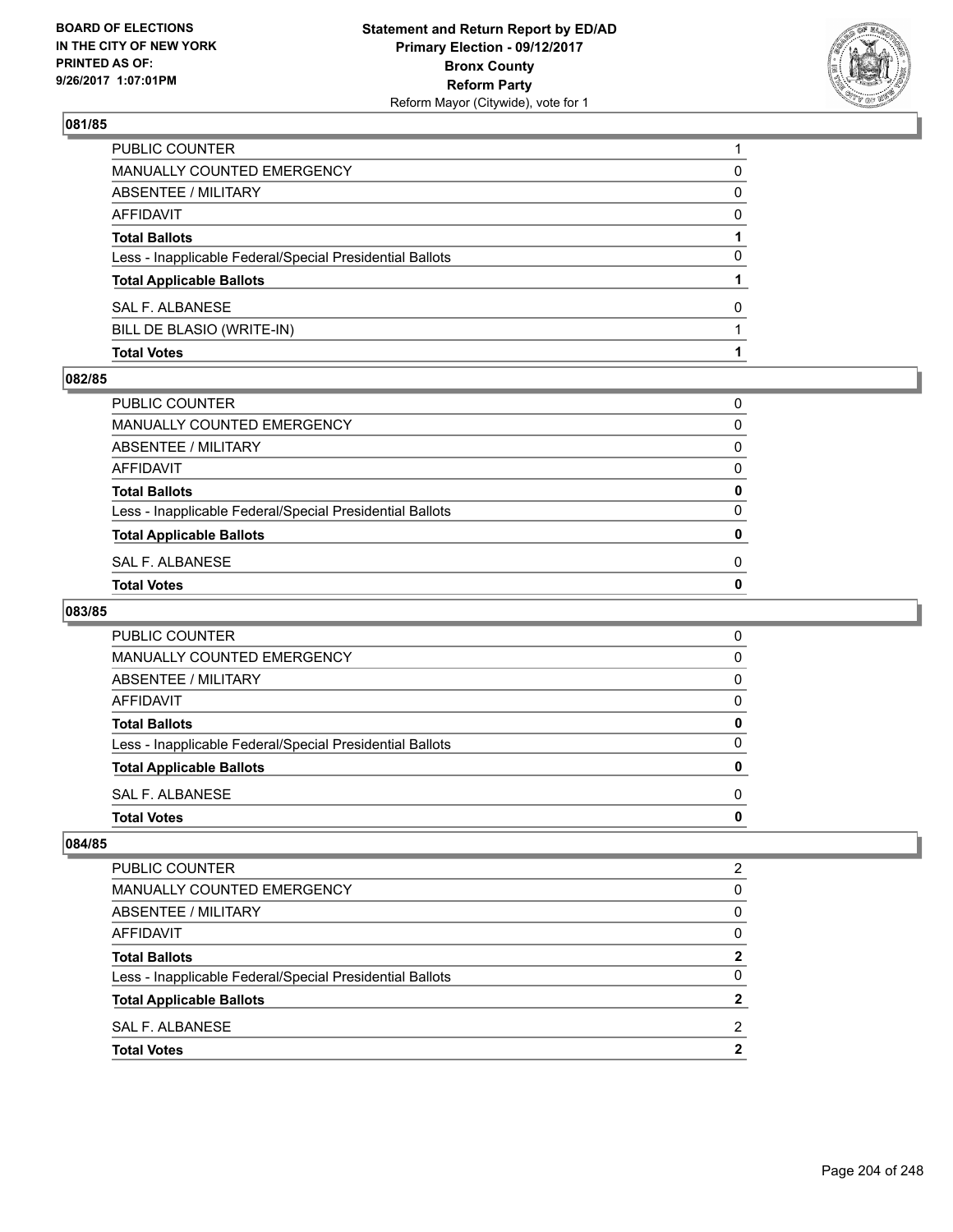

| PUBLIC COUNTER                                           | 0            |
|----------------------------------------------------------|--------------|
| MANUALLY COUNTED EMERGENCY                               | 0            |
| ABSENTEE / MILITARY                                      | 0            |
| AFFIDAVIT                                                | 0            |
| <b>Total Ballots</b>                                     | 0            |
| Less - Inapplicable Federal/Special Presidential Ballots | 0            |
| <b>Total Applicable Ballots</b>                          | 0            |
| SAL F. ALBANESE                                          | <sup>0</sup> |
| <b>Total Votes</b>                                       | 0            |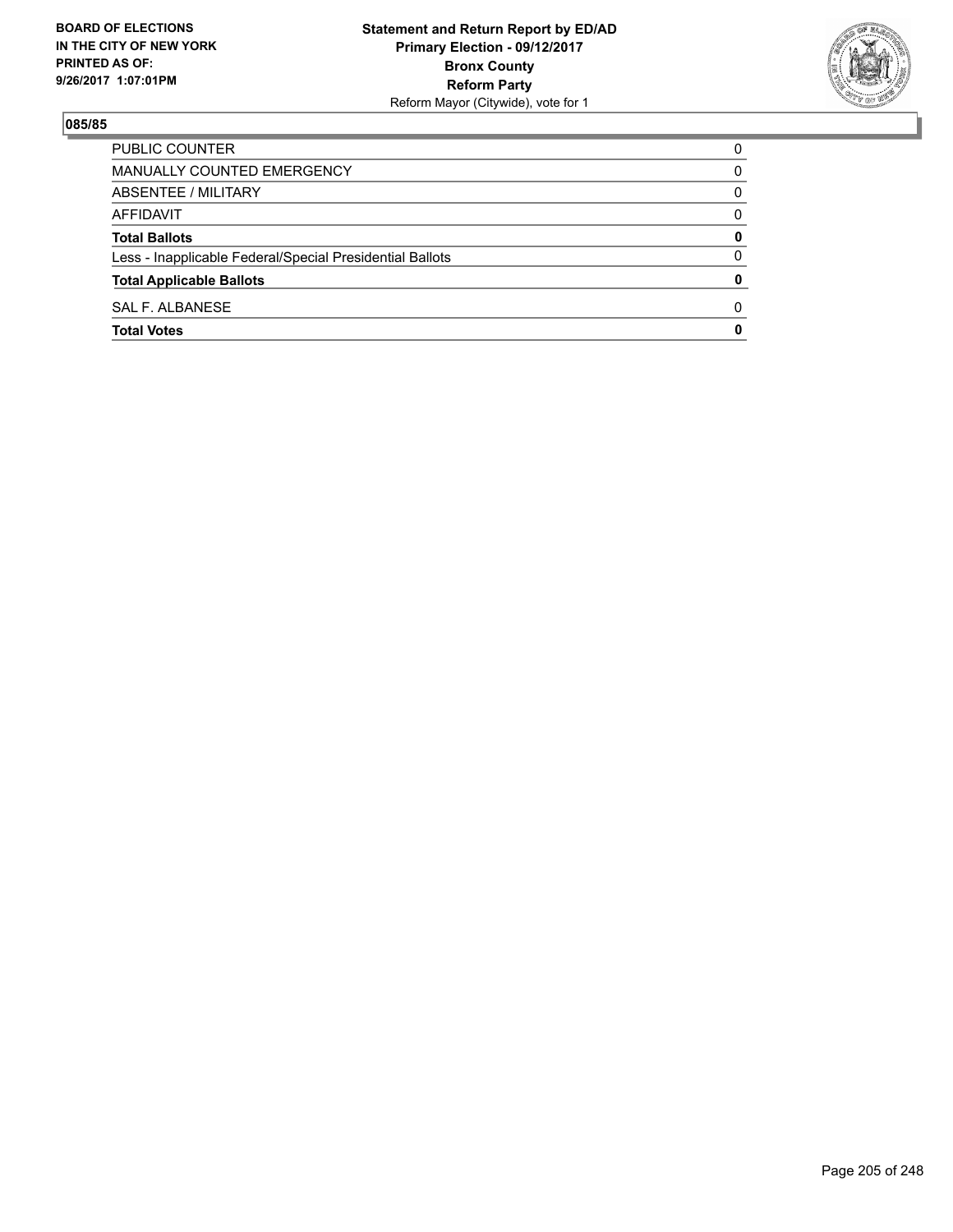

| <b>Total Votes</b>                                       |          |
|----------------------------------------------------------|----------|
| SAL F. ALBANESE                                          |          |
| <b>Total Applicable Ballots</b>                          |          |
| Less - Inapplicable Federal/Special Presidential Ballots | 0        |
| <b>Total Ballots</b>                                     |          |
| AFFIDAVIT                                                | $\Omega$ |
| ABSENTEE / MILITARY                                      | 0        |
| <b>MANUALLY COUNTED EMERGENCY</b>                        | 0        |
| PUBLIC COUNTER                                           |          |

### **002/86**

| MANUALLY COUNTED EMERGENCY                               |              |
|----------------------------------------------------------|--------------|
| ABSENTEE / MILITARY                                      | $\Omega$     |
| AFFIDAVIT                                                | $\mathbf{0}$ |
| <b>Total Ballots</b>                                     | $\mathbf{0}$ |
| Less - Inapplicable Federal/Special Presidential Ballots | $\Omega$     |
| <b>Total Applicable Ballots</b>                          | $\mathbf{0}$ |
| SAL F. ALBANESE                                          | 0            |
| <b>Total Votes</b>                                       | $\mathbf{0}$ |
|                                                          |              |

### **003/86**

| PUBLIC COUNTER                                           |   |
|----------------------------------------------------------|---|
| MANUALLY COUNTED EMERGENCY                               | 0 |
| ABSENTEE / MILITARY                                      | 0 |
| AFFIDAVIT                                                | 0 |
| <b>Total Ballots</b>                                     |   |
| Less - Inapplicable Federal/Special Presidential Ballots | 0 |
| <b>Total Applicable Ballots</b>                          |   |
| SAL F. ALBANESE                                          |   |
| <b>Total Votes</b>                                       |   |
|                                                          |   |

| <b>PUBLIC COUNTER</b>                                    | 0            |
|----------------------------------------------------------|--------------|
| <b>MANUALLY COUNTED EMERGENCY</b>                        | 0            |
| ABSENTEE / MILITARY                                      | O            |
| AFFIDAVIT                                                | <sup>0</sup> |
| <b>Total Ballots</b>                                     | 0            |
| Less - Inapplicable Federal/Special Presidential Ballots | 0            |
| <b>Total Applicable Ballots</b>                          | 0            |
| SAL F. ALBANESE                                          | O            |
| <b>Total Votes</b>                                       | n            |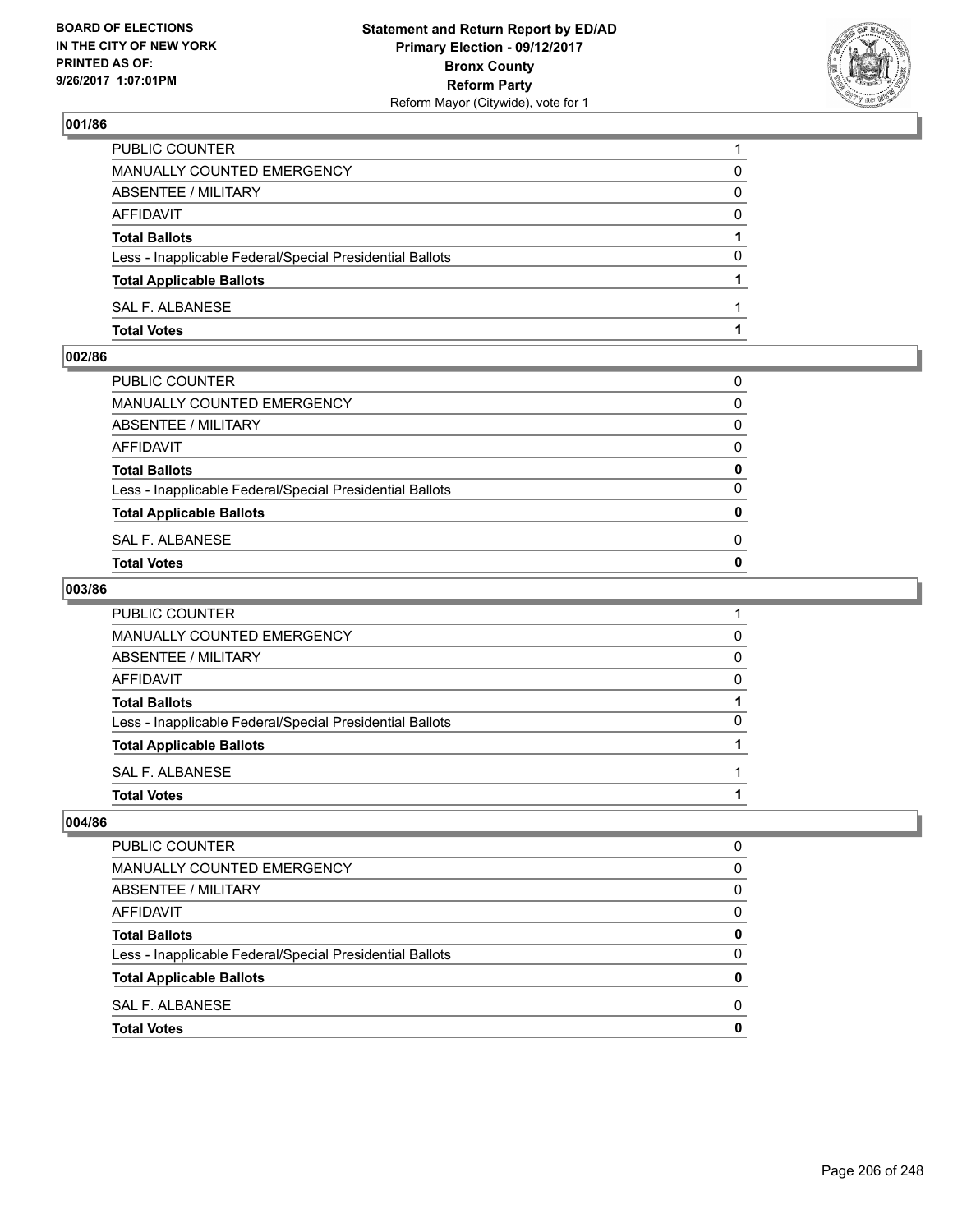

| <b>Total Votes</b>                                       |   |
|----------------------------------------------------------|---|
| FERNANDO CABRERA (WRITE-IN)                              |   |
| SAL F. ALBANESE                                          | 0 |
| <b>Total Applicable Ballots</b>                          |   |
| Less - Inapplicable Federal/Special Presidential Ballots | 0 |
| <b>Total Ballots</b>                                     |   |
| AFFIDAVIT                                                | 0 |
| ABSENTEE / MILITARY                                      | 0 |
| MANUALLY COUNTED EMERGENCY                               | 0 |
| <b>PUBLIC COUNTER</b>                                    |   |

#### **006/86**

| Total Votes                                              | 0 |
|----------------------------------------------------------|---|
| SAL F. ALBANESE                                          | 0 |
| <b>Total Applicable Ballots</b>                          | 0 |
| Less - Inapplicable Federal/Special Presidential Ballots | 0 |
| <b>Total Ballots</b>                                     | 0 |
| AFFIDAVIT                                                | 0 |
| ABSENTEE / MILITARY                                      | 0 |
| MANUALLY COUNTED EMERGENCY                               | 0 |
| PUBLIC COUNTER                                           | 0 |
|                                                          |   |

# **007/86**

| <b>PUBLIC COUNTER</b>                                    | 2 |
|----------------------------------------------------------|---|
| MANUALLY COUNTED EMERGENCY                               | 0 |
| ABSENTEE / MILITARY                                      | 0 |
| AFFIDAVIT                                                | 0 |
| <b>Total Ballots</b>                                     | 2 |
| Less - Inapplicable Federal/Special Presidential Ballots | 0 |
| <b>Total Applicable Ballots</b>                          | 2 |
| SAL F. ALBANESE                                          |   |
| BILL DE BLASIO (WRITE-IN)                                |   |
| <b>Total Votes</b>                                       | າ |

| <b>Total Votes</b>                                       |   |
|----------------------------------------------------------|---|
| BILL DE BLASIO (WRITE-IN)                                |   |
| <b>SAL F. ALBANESE</b>                                   | ŋ |
| <b>Total Applicable Ballots</b>                          |   |
| Less - Inapplicable Federal/Special Presidential Ballots | 0 |
| <b>Total Ballots</b>                                     |   |
| AFFIDAVIT                                                | 0 |
| <b>ABSENTEE / MILITARY</b>                               | 0 |
| <b>MANUALLY COUNTED EMERGENCY</b>                        | 0 |
| <b>PUBLIC COUNTER</b>                                    |   |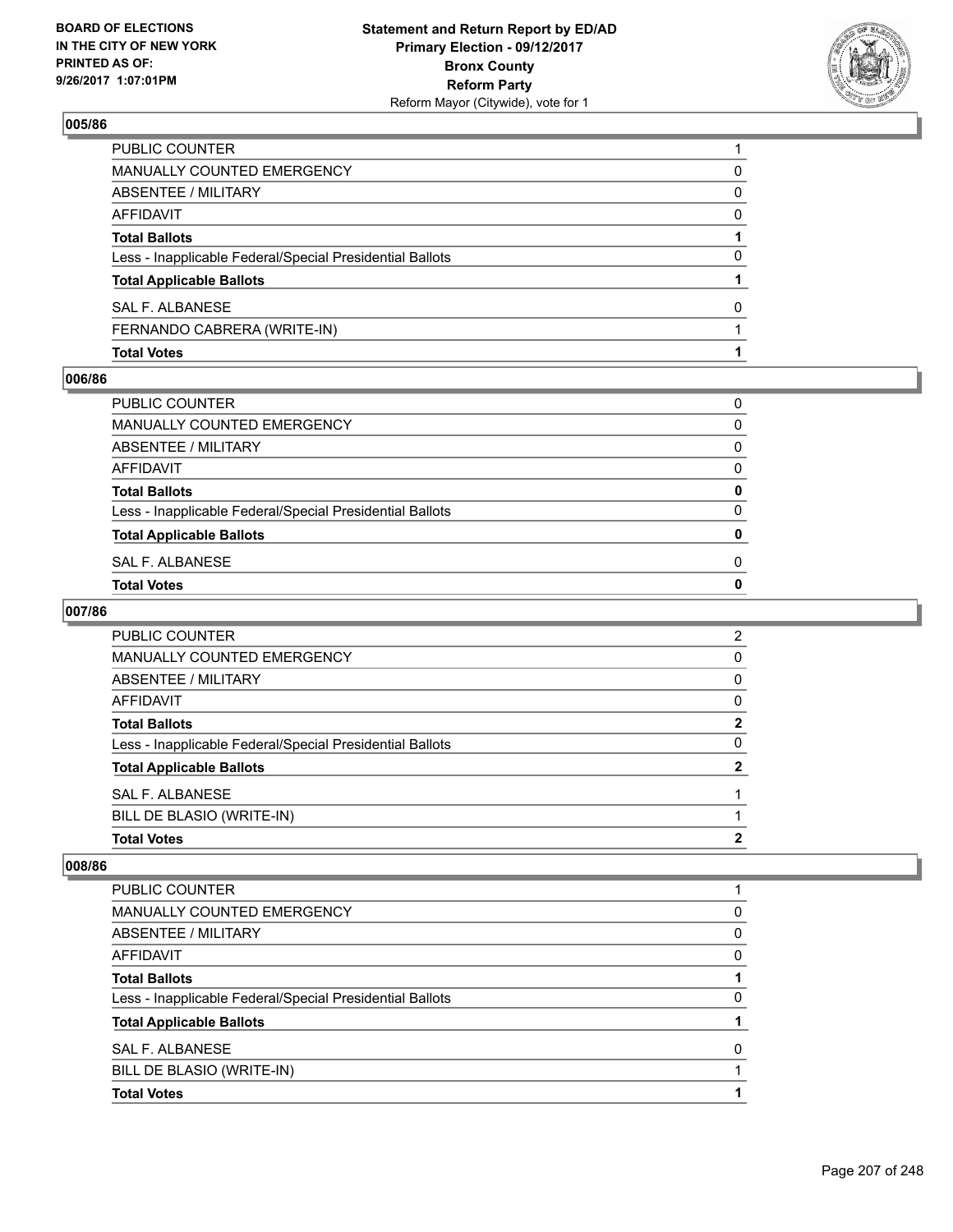

| <b>Total Votes</b>                                       | 0            |
|----------------------------------------------------------|--------------|
| SAL F. ALBANESE                                          | $\Omega$     |
| <b>Total Applicable Ballots</b>                          | $\mathbf{0}$ |
| Less - Inapplicable Federal/Special Presidential Ballots | $\Omega$     |
| <b>Total Ballots</b>                                     | 0            |
| <b>AFFIDAVIT</b>                                         | $\Omega$     |
| ABSENTEE / MILITARY                                      | $\Omega$     |
| MANUALLY COUNTED EMERGENCY                               | 0            |
| PUBLIC COUNTER                                           | 0            |

## **010/86**

| PUBLIC COUNTER                                           | 0            |
|----------------------------------------------------------|--------------|
| MANUALLY COUNTED EMERGENCY                               | $\mathbf{0}$ |
| ABSENTEE / MILITARY                                      | $\Omega$     |
| AFFIDAVIT                                                | $\Omega$     |
| <b>Total Ballots</b>                                     | 0            |
| Less - Inapplicable Federal/Special Presidential Ballots | $\Omega$     |
| <b>Total Applicable Ballots</b>                          | $\mathbf{0}$ |
| SAL F. ALBANESE                                          | 0            |
| Total Votes                                              | $\Omega$     |
|                                                          |              |

### **011/86**

| PUBLIC COUNTER                                           | 0            |
|----------------------------------------------------------|--------------|
| MANUALLY COUNTED EMERGENCY                               | $\mathbf{0}$ |
| ABSENTEE / MILITARY                                      | $\mathbf{0}$ |
| AFFIDAVIT                                                | $\mathbf{0}$ |
| <b>Total Ballots</b>                                     | 0            |
| Less - Inapplicable Federal/Special Presidential Ballots | $\mathbf{0}$ |
| <b>Total Applicable Ballots</b>                          | 0            |
| SAL F. ALBANESE                                          | $\Omega$     |
| <b>Total Votes</b>                                       | 0            |
|                                                          |              |

| <b>PUBLIC COUNTER</b>                                    | O |
|----------------------------------------------------------|---|
| MANUALLY COUNTED EMERGENCY                               | 0 |
| ABSENTEE / MILITARY                                      | 0 |
| <b>AFFIDAVIT</b>                                         | 0 |
| <b>Total Ballots</b>                                     | 0 |
| Less - Inapplicable Federal/Special Presidential Ballots | 0 |
| <b>Total Applicable Ballots</b>                          | o |
| SAL F. ALBANESE                                          | O |
| <b>Total Votes</b>                                       |   |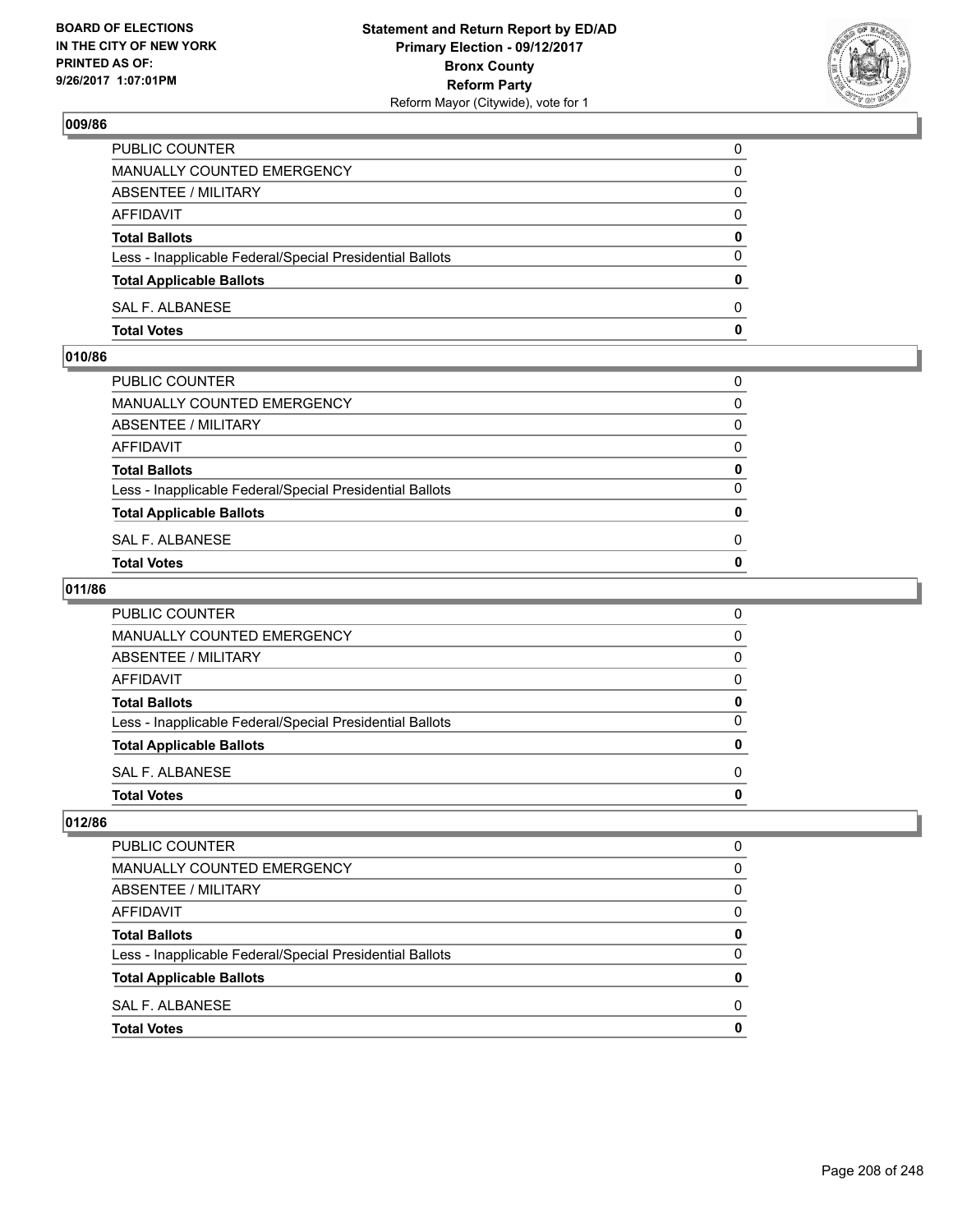

| <b>Total Votes</b>                                       |              |
|----------------------------------------------------------|--------------|
| BILL DE BLASIO (WRITE-IN)                                |              |
| SAL F. ALBANESE                                          | <sup>0</sup> |
| <b>Total Applicable Ballots</b>                          |              |
| Less - Inapplicable Federal/Special Presidential Ballots | 0            |
| <b>Total Ballots</b>                                     |              |
| AFFIDAVIT                                                | <sup>0</sup> |
| <b>ABSENTEE / MILITARY</b>                               | 0            |
| MANUALLY COUNTED EMERGENCY                               | 0            |
| PUBLIC COUNTER                                           |              |

#### **014/86**

| PUBLIC COUNTER                                           | 0            |
|----------------------------------------------------------|--------------|
| MANUALLY COUNTED EMERGENCY                               | 0            |
| ABSENTEE / MILITARY                                      | 0            |
| AFFIDAVIT                                                | 0            |
| <b>Total Ballots</b>                                     | 0            |
| Less - Inapplicable Federal/Special Presidential Ballots | 0            |
| <b>Total Applicable Ballots</b>                          | 0            |
| SAL F. ALBANESE                                          | <sup>0</sup> |
| Total Votes                                              | 0            |
|                                                          |              |

# **015/86**

| <b>PUBLIC COUNTER</b>                                    | 0 |
|----------------------------------------------------------|---|
| <b>MANUALLY COUNTED EMERGENCY</b>                        | 0 |
| ABSENTEE / MILITARY                                      | 0 |
| AFFIDAVIT                                                | 0 |
| <b>Total Ballots</b>                                     | 0 |
| Less - Inapplicable Federal/Special Presidential Ballots | 0 |
| <b>Total Applicable Ballots</b>                          | o |
| SAL F. ALBANESE                                          | 0 |
| <b>Total Votes</b>                                       |   |

| <b>Total Votes</b>                                       |          |
|----------------------------------------------------------|----------|
| SAL F. ALBANESE                                          |          |
| <b>Total Applicable Ballots</b>                          |          |
| Less - Inapplicable Federal/Special Presidential Ballots | 0        |
| <b>Total Ballots</b>                                     |          |
| AFFIDAVIT                                                | $\Omega$ |
| ABSENTEE / MILITARY                                      | 0        |
| MANUALLY COUNTED EMERGENCY                               | 0        |
| PUBLIC COUNTER                                           |          |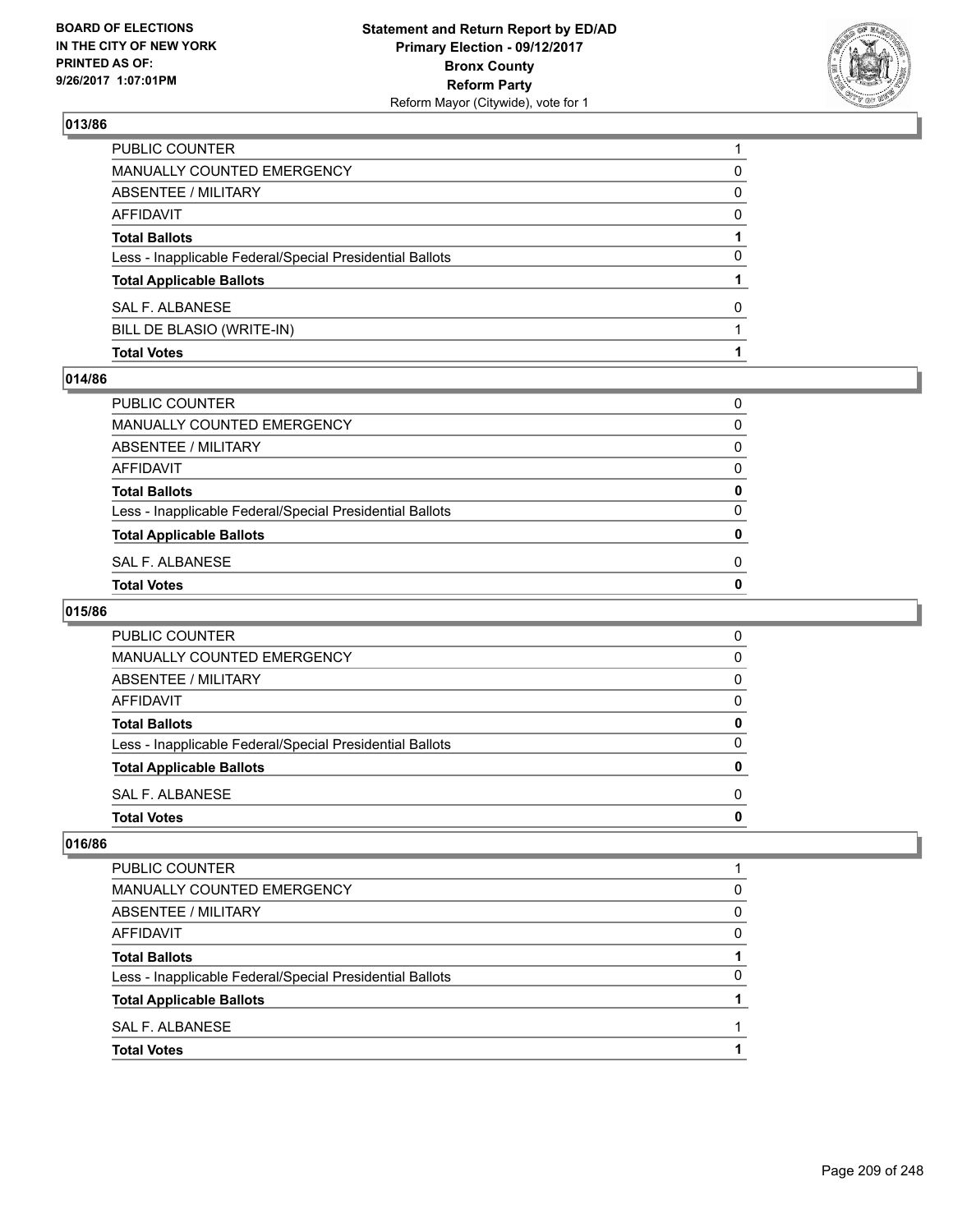

| PUBLIC COUNTER                                           | 0        |
|----------------------------------------------------------|----------|
| MANUALLY COUNTED EMERGENCY                               | 0        |
| ABSENTEE / MILITARY                                      | 0        |
| AFFIDAVIT                                                | 0        |
| <b>Total Ballots</b>                                     | 0        |
| Less - Inapplicable Federal/Special Presidential Ballots | $\Omega$ |
| <b>Total Applicable Ballots</b>                          | 0        |
| SAL F. ALBANESE                                          | 0        |
| <b>Total Votes</b>                                       | 0        |

## **018/86**

| PUBLIC COUNTER                                           | 2              |
|----------------------------------------------------------|----------------|
| MANUALLY COUNTED EMERGENCY                               | 0              |
| ABSENTEE / MILITARY                                      | 0              |
| AFFIDAVIT                                                | 0              |
| Total Ballots                                            | 2              |
| Less - Inapplicable Federal/Special Presidential Ballots | 0              |
| <b>Total Applicable Ballots</b>                          | 2              |
| SAL F. ALBANESE                                          | 0              |
| <b>Total Votes</b>                                       | 0              |
| Unrecorded                                               | $\overline{2}$ |
|                                                          |                |

### **019/86**

| PUBLIC COUNTER                                           | 0 |
|----------------------------------------------------------|---|
| <b>MANUALLY COUNTED EMERGENCY</b>                        | 0 |
| <b>ABSENTEE / MILITARY</b>                               | 0 |
| <b>AFFIDAVIT</b>                                         | O |
| <b>Total Ballots</b>                                     |   |
| Less - Inapplicable Federal/Special Presidential Ballots | 0 |
| <b>Total Applicable Ballots</b>                          |   |
| SAL F. ALBANESE                                          | O |
| <b>Total Votes</b>                                       |   |

| <b>PUBLIC COUNTER</b>                                    | 0        |
|----------------------------------------------------------|----------|
| MANUALLY COUNTED EMERGENCY                               | 0        |
| ABSENTEE / MILITARY                                      | 0        |
| AFFIDAVIT                                                | $\Omega$ |
| <b>Total Ballots</b>                                     | 0        |
| Less - Inapplicable Federal/Special Presidential Ballots | 0        |
| <b>Total Applicable Ballots</b>                          | o        |
| SAL F. ALBANESE                                          | 0        |
| <b>Total Votes</b>                                       |          |
|                                                          |          |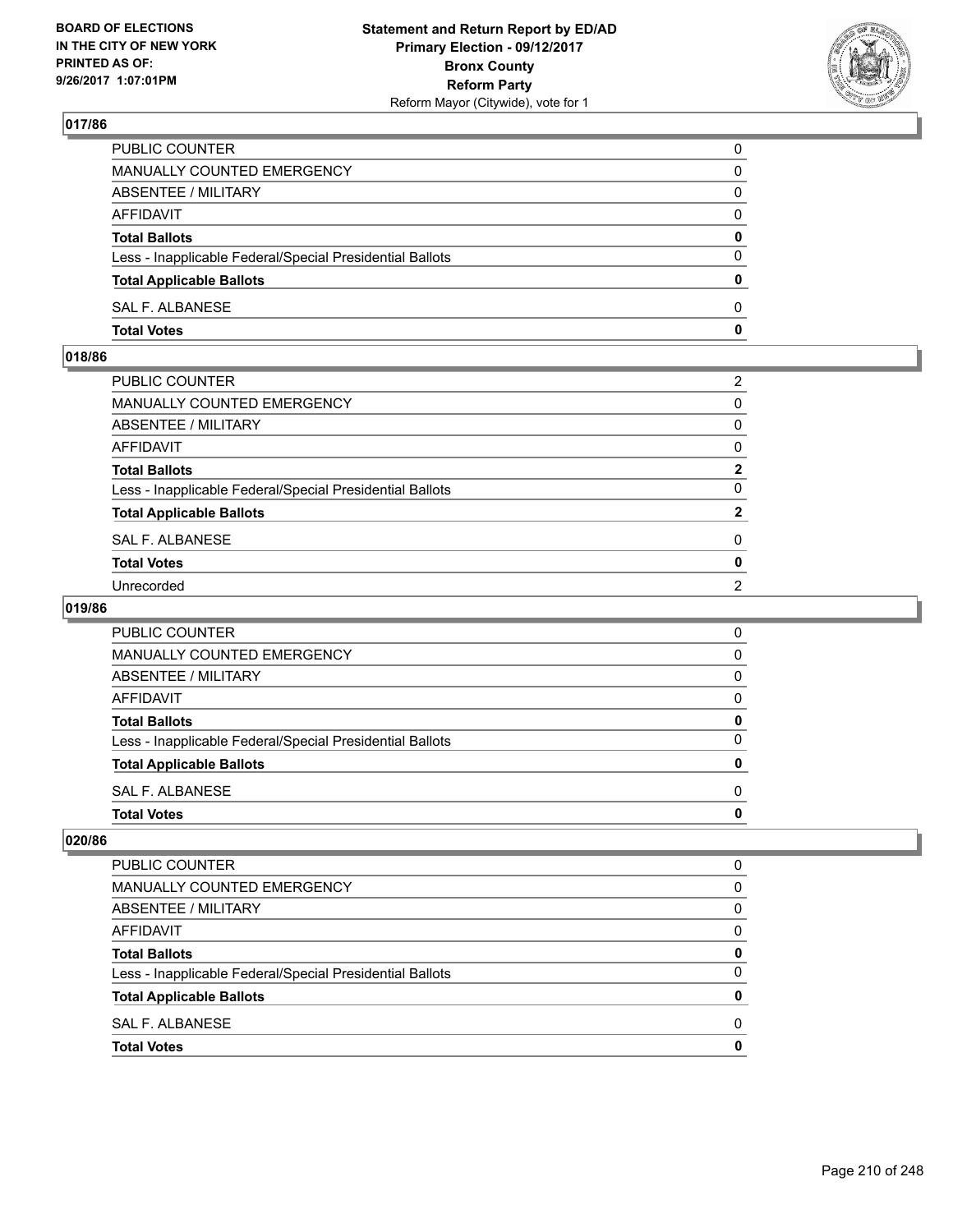

| <b>Total Votes</b>                                       |   |
|----------------------------------------------------------|---|
| MICHAEL TOLKIN (WRITE-IN)                                |   |
| SAL F. ALBANESE                                          | 0 |
| <b>Total Applicable Ballots</b>                          |   |
| Less - Inapplicable Federal/Special Presidential Ballots | 0 |
| <b>Total Ballots</b>                                     |   |
| AFFIDAVIT                                                | 0 |
| <b>ABSENTEE / MILITARY</b>                               | 0 |
| MANUALLY COUNTED EMERGENCY                               | 0 |
| PUBLIC COUNTER                                           |   |

#### **022/86**

| Total Votes                                              | 0 |
|----------------------------------------------------------|---|
| SAL F. ALBANESE                                          | 0 |
| <b>Total Applicable Ballots</b>                          | 0 |
| Less - Inapplicable Federal/Special Presidential Ballots | 0 |
| <b>Total Ballots</b>                                     | 0 |
| AFFIDAVIT                                                | 0 |
| ABSENTEE / MILITARY                                      | 0 |
| MANUALLY COUNTED EMERGENCY                               | 0 |
| PUBLIC COUNTER                                           | 0 |
|                                                          |   |

### **023/86**

| <b>PUBLIC COUNTER</b>                                    | 0 |
|----------------------------------------------------------|---|
| MANUALLY COUNTED EMERGENCY                               | 0 |
| ABSENTEE / MILITARY                                      | 0 |
| AFFIDAVIT                                                | 0 |
| <b>Total Ballots</b>                                     | 0 |
| Less - Inapplicable Federal/Special Presidential Ballots | O |
| <b>Total Applicable Ballots</b>                          | n |
| SAL F. ALBANESE                                          | 0 |
| <b>Total Votes</b>                                       |   |

| <b>Total Votes</b>                                       | 0 |
|----------------------------------------------------------|---|
| SAL F. ALBANESE                                          | 0 |
| <b>Total Applicable Ballots</b>                          | 0 |
| Less - Inapplicable Federal/Special Presidential Ballots | 0 |
| <b>Total Ballots</b>                                     | 0 |
| AFFIDAVIT                                                | 0 |
| ABSENTEE / MILITARY                                      | 0 |
| MANUALLY COUNTED EMERGENCY                               | 0 |
| PUBLIC COUNTER                                           | 0 |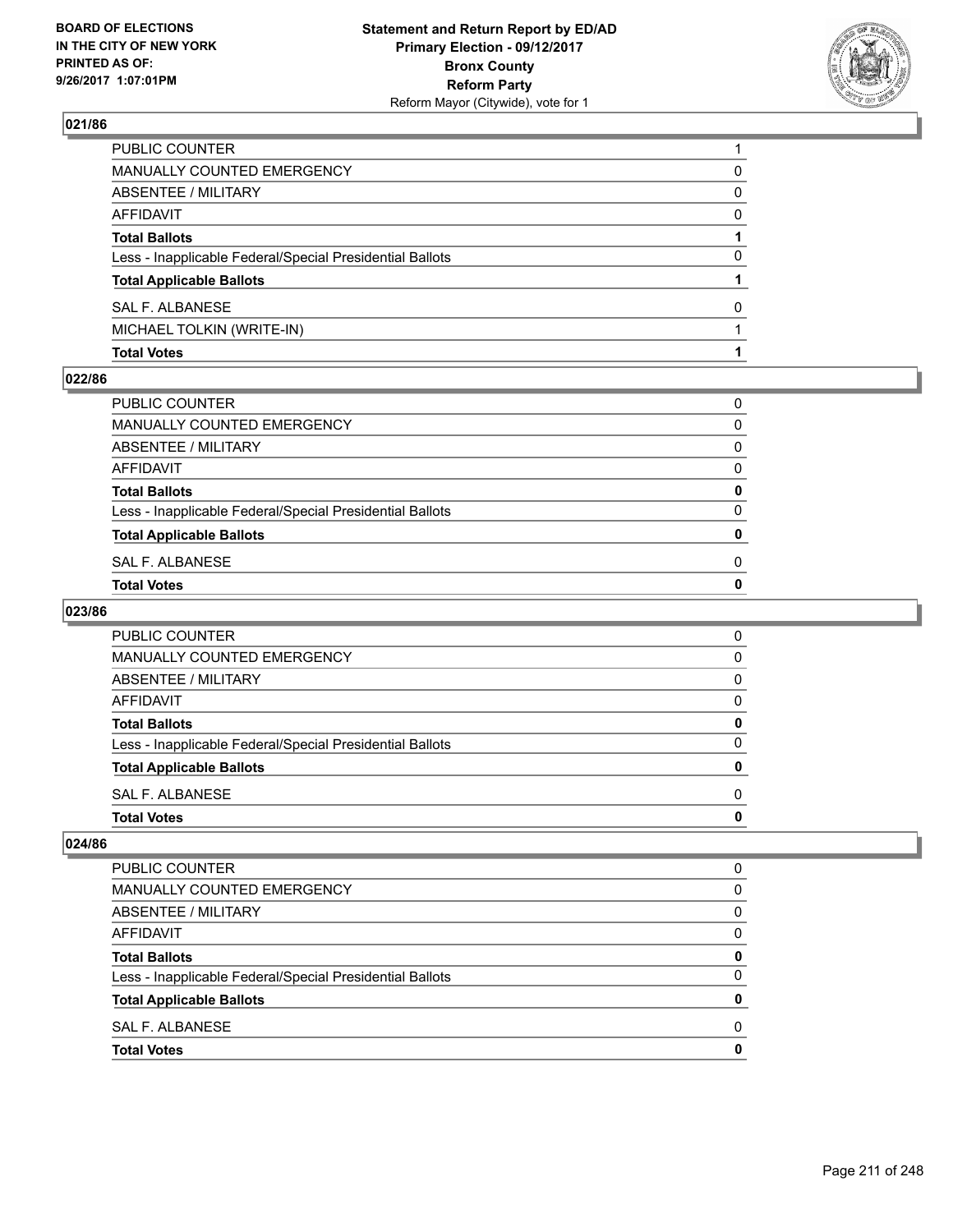

| <b>Total Votes</b>                                       |                |
|----------------------------------------------------------|----------------|
| BILL DE BLASIO (WRITE-IN)                                |                |
| SAL F. ALBANESE                                          |                |
| <b>Total Applicable Ballots</b>                          | 2              |
| Less - Inapplicable Federal/Special Presidential Ballots | 0              |
| <b>Total Ballots</b>                                     | 2              |
| <b>AFFIDAVIT</b>                                         | $\Omega$       |
| <b>ABSENTEE / MILITARY</b>                               | 0              |
| <b>MANUALLY COUNTED EMERGENCY</b>                        | 0              |
| PUBLIC COUNTER                                           | $\overline{2}$ |

#### **026/86**

| SAL F. ALBANESE<br>Total Votes                           | 0 |
|----------------------------------------------------------|---|
| <b>Total Applicable Ballots</b>                          | o |
| Less - Inapplicable Federal/Special Presidential Ballots | 0 |
| <b>Total Ballots</b>                                     | 0 |
| AFFIDAVIT                                                | 0 |
| ABSENTEE / MILITARY                                      | 0 |
| MANUALLY COUNTED EMERGENCY                               | 0 |
| PUBLIC COUNTER                                           | 0 |

# **027/86**

| <b>PUBLIC COUNTER</b>                                    | 0 |
|----------------------------------------------------------|---|
| MANUALLY COUNTED EMERGENCY                               | 0 |
| ABSENTEE / MILITARY                                      | 0 |
| AFFIDAVIT                                                | 0 |
| <b>Total Ballots</b>                                     | 0 |
| Less - Inapplicable Federal/Special Presidential Ballots | O |
| <b>Total Applicable Ballots</b>                          | n |
| SAL F. ALBANESE                                          | 0 |
| <b>Total Votes</b>                                       |   |

| <b>Total Votes</b>                                       | 0 |
|----------------------------------------------------------|---|
| SAL F. ALBANESE                                          | 0 |
| <b>Total Applicable Ballots</b>                          | 0 |
| Less - Inapplicable Federal/Special Presidential Ballots | 0 |
| <b>Total Ballots</b>                                     | 0 |
| AFFIDAVIT                                                | 0 |
| ABSENTEE / MILITARY                                      | 0 |
| MANUALLY COUNTED EMERGENCY                               | 0 |
| PUBLIC COUNTER                                           | 0 |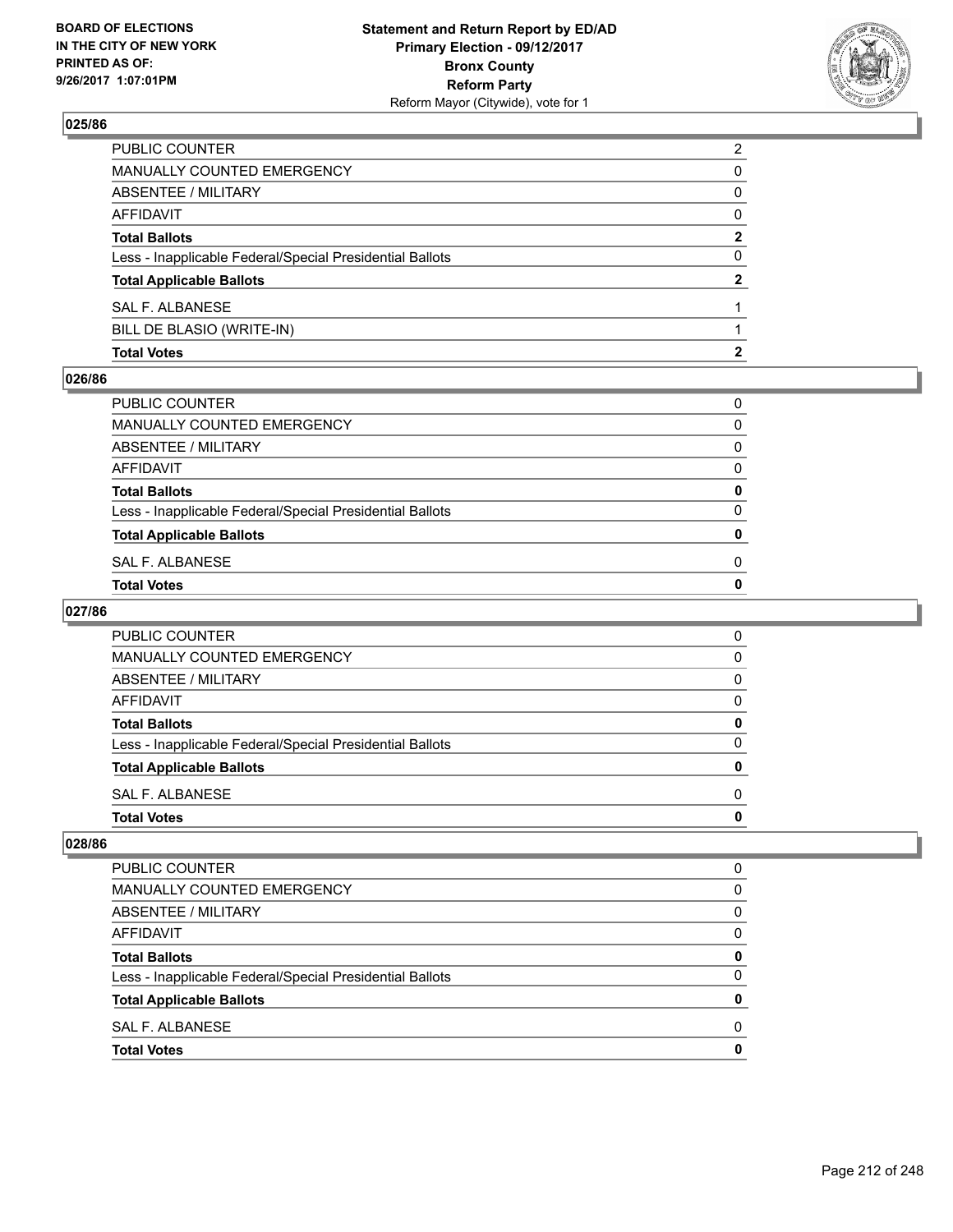

| <b>Total Votes</b>                                       | $\mathbf{0}$ |
|----------------------------------------------------------|--------------|
| SAL F. ALBANESE                                          | 0            |
| <b>Total Applicable Ballots</b>                          | $\mathbf{0}$ |
| Less - Inapplicable Federal/Special Presidential Ballots | $\Omega$     |
| <b>Total Ballots</b>                                     | 0            |
| AFFIDAVIT                                                | $\Omega$     |
| ABSENTEE / MILITARY                                      | 0            |
| <b>MANUALLY COUNTED EMERGENCY</b>                        | 0            |
| PUBLIC COUNTER                                           | 0            |

### **030/86**

| MANUALLY COUNTED EMERGENCY                               |              |
|----------------------------------------------------------|--------------|
| ABSENTEE / MILITARY                                      | $\Omega$     |
| AFFIDAVIT                                                | $\mathbf{0}$ |
| <b>Total Ballots</b>                                     | $\mathbf{0}$ |
| Less - Inapplicable Federal/Special Presidential Ballots | $\Omega$     |
| <b>Total Applicable Ballots</b>                          | $\mathbf{0}$ |
| SAL F. ALBANESE                                          | 0            |
| <b>Total Votes</b>                                       | $\mathbf{0}$ |
|                                                          |              |

### **031/86**

| PUBLIC COUNTER                                           | 0            |
|----------------------------------------------------------|--------------|
| MANUALLY COUNTED EMERGENCY                               | $\mathbf{0}$ |
| ABSENTEE / MILITARY                                      | 0            |
| AFFIDAVIT                                                | $\mathbf{0}$ |
| <b>Total Ballots</b>                                     | 0            |
| Less - Inapplicable Federal/Special Presidential Ballots | $\mathbf{0}$ |
| <b>Total Applicable Ballots</b>                          | $\mathbf{0}$ |
| SAL F. ALBANESE                                          | $\Omega$     |
| <b>Total Votes</b>                                       | $\mathbf{0}$ |
|                                                          |              |

| PUBLIC COUNTER                                           | 2 |
|----------------------------------------------------------|---|
| MANUALLY COUNTED EMERGENCY                               | 0 |
| ABSENTEE / MILITARY                                      | 0 |
| AFFIDAVIT                                                | 0 |
| <b>Total Ballots</b>                                     | 2 |
| Less - Inapplicable Federal/Special Presidential Ballots | 0 |
| <b>Total Applicable Ballots</b>                          | 2 |
| SAL F. ALBANESE                                          |   |
| BILL DE BLASIO (WRITE-IN)                                |   |
| <b>Total Votes</b>                                       | 2 |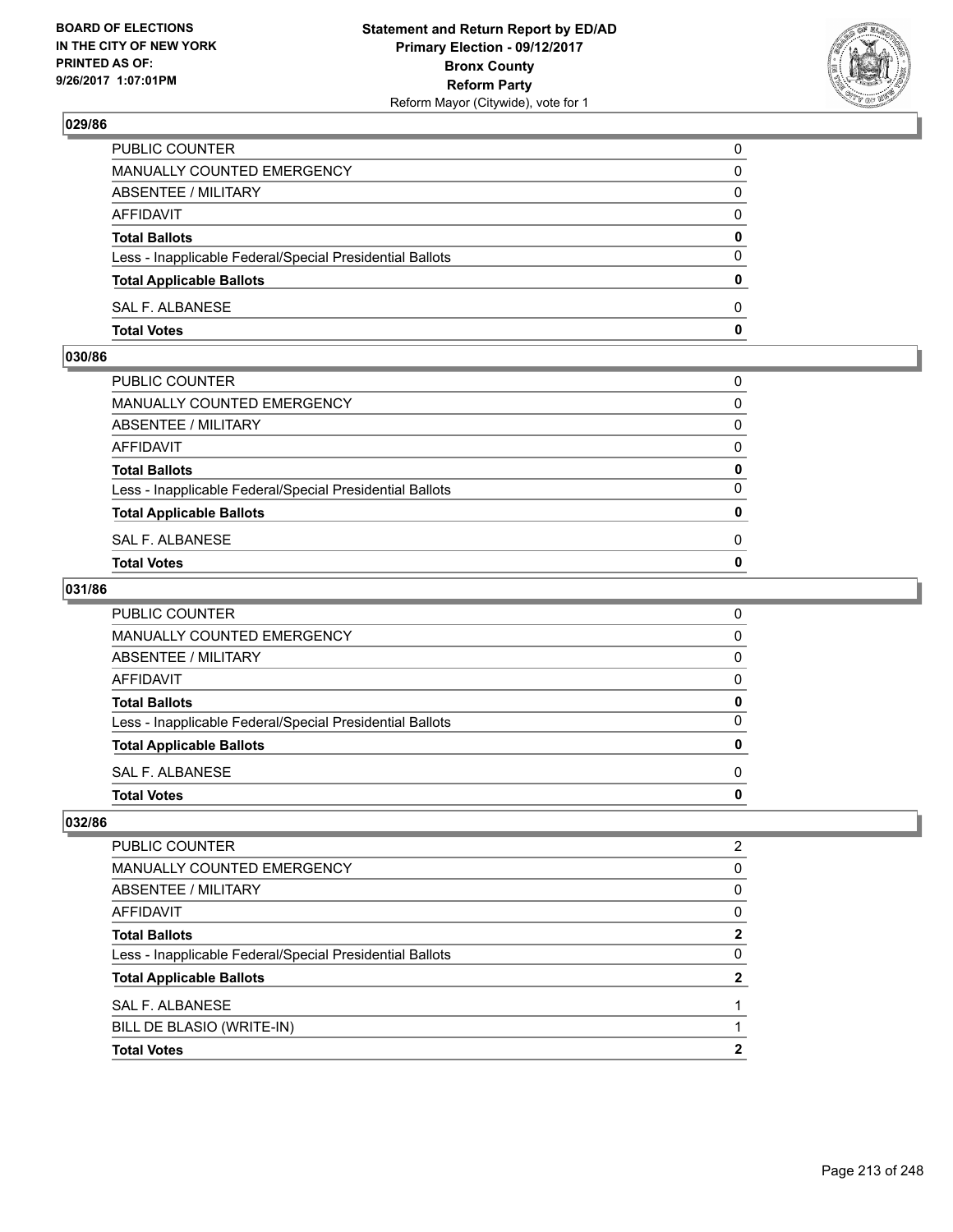

| PUBLIC COUNTER                                           | 0            |
|----------------------------------------------------------|--------------|
| <b>MANUALLY COUNTED EMERGENCY</b>                        | 0            |
| ABSENTEE / MILITARY                                      | 0            |
| AFFIDAVIT                                                | $\Omega$     |
| <b>Total Ballots</b>                                     | $\mathbf{0}$ |
| Less - Inapplicable Federal/Special Presidential Ballots | $\Omega$     |
| <b>Total Applicable Ballots</b>                          | $\Omega$     |
| SAL F. ALBANESE                                          | $\Omega$     |
| <b>Total Votes</b>                                       | 0            |

#### **034/86**

| <b>Total Votes</b>                                       | $\mathbf{0}$ |
|----------------------------------------------------------|--------------|
| SAL F. ALBANESE                                          | 0            |
| <b>Total Applicable Ballots</b>                          | $\mathbf{0}$ |
| Less - Inapplicable Federal/Special Presidential Ballots | $\Omega$     |
| <b>Total Ballots</b>                                     | 0            |
| AFFIDAVIT                                                | $\Omega$     |
| ABSENTEE / MILITARY                                      | $\Omega$     |
| MANUALLY COUNTED EMERGENCY                               | $\Omega$     |
| PUBLIC COUNTER                                           | 0            |
|                                                          |              |

### **035/86**

| <b>Total Votes</b>                                       | 0            |
|----------------------------------------------------------|--------------|
| SAL F. ALBANESE                                          | $\Omega$     |
| <b>Total Applicable Ballots</b>                          | 0            |
| Less - Inapplicable Federal/Special Presidential Ballots | $\Omega$     |
| <b>Total Ballots</b>                                     | 0            |
| <b>AFFIDAVIT</b>                                         | 0            |
| <b>ABSENTEE / MILITARY</b>                               | $\mathbf{0}$ |
| MANUALLY COUNTED EMERGENCY                               | $\mathbf{0}$ |
| PUBLIC COUNTER                                           | 0            |

| PUBLIC COUNTER                                           |   |
|----------------------------------------------------------|---|
| MANUALLY COUNTED EMERGENCY                               | 0 |
| ABSENTEE / MILITARY                                      | 0 |
| AFFIDAVIT                                                | 0 |
| <b>Total Ballots</b>                                     |   |
| Less - Inapplicable Federal/Special Presidential Ballots | 0 |
| <b>Total Applicable Ballots</b>                          |   |
| SAL F. ALBANESE                                          | 0 |
| BILL DE BLASIO (WRITE-IN)                                |   |
| <b>Total Votes</b>                                       |   |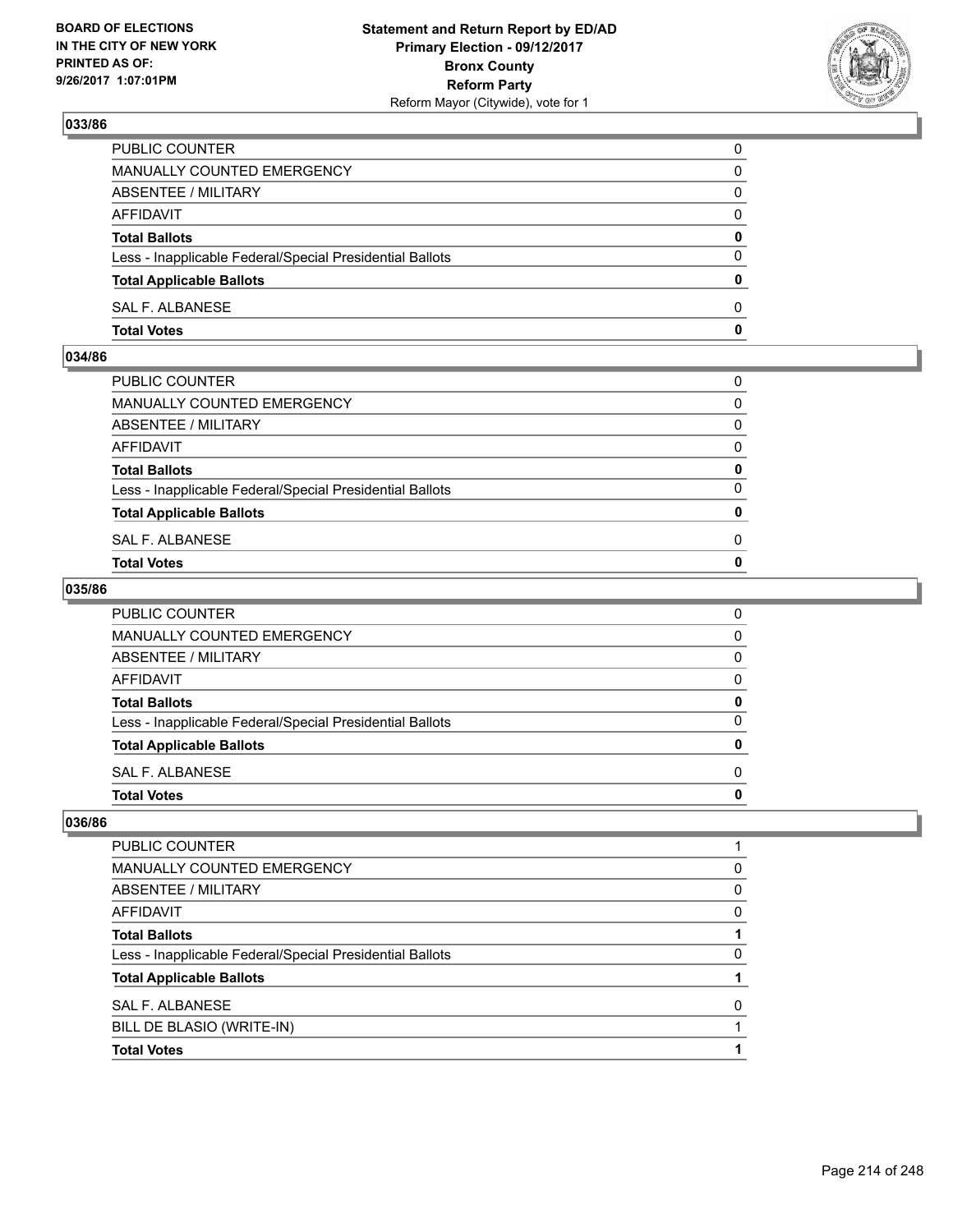

| PUBLIC COUNTER                                           |          |
|----------------------------------------------------------|----------|
| <b>MANUALLY COUNTED EMERGENCY</b>                        | 0        |
| ABSENTEE / MILITARY                                      | 0        |
| AFFIDAVIT                                                | $\Omega$ |
| <b>Total Ballots</b>                                     |          |
| Less - Inapplicable Federal/Special Presidential Ballots | $\Omega$ |
| <b>Total Applicable Ballots</b>                          |          |
| SAL F. ALBANESE                                          |          |
| <b>Total Votes</b>                                       |          |

### **038/86**

| PUBLIC COUNTER                                           |          |
|----------------------------------------------------------|----------|
| MANUALLY COUNTED EMERGENCY                               | $\Omega$ |
| ABSENTEE / MILITARY                                      | $\Omega$ |
| AFFIDAVIT                                                | $\Omega$ |
| <b>Total Ballots</b>                                     |          |
| Less - Inapplicable Federal/Special Presidential Ballots | $\Omega$ |
| <b>Total Applicable Ballots</b>                          |          |
| SAL F. ALBANESE                                          |          |
| <b>Total Votes</b>                                       |          |
|                                                          |          |

### **039/86**

| PUBLIC COUNTER                                           | 0            |
|----------------------------------------------------------|--------------|
| MANUALLY COUNTED EMERGENCY                               | $\mathbf{0}$ |
| ABSENTEE / MILITARY                                      | $\mathbf{0}$ |
| AFFIDAVIT                                                | $\mathbf{0}$ |
| <b>Total Ballots</b>                                     | 0            |
| Less - Inapplicable Federal/Special Presidential Ballots | $\mathbf{0}$ |
| <b>Total Applicable Ballots</b>                          | 0            |
| SAL F. ALBANESE                                          | $\Omega$     |
| <b>Total Votes</b>                                       | 0            |
|                                                          |              |

| <b>PUBLIC COUNTER</b>                                    | O |
|----------------------------------------------------------|---|
| MANUALLY COUNTED EMERGENCY                               | 0 |
| ABSENTEE / MILITARY                                      | 0 |
| <b>AFFIDAVIT</b>                                         | 0 |
| <b>Total Ballots</b>                                     | 0 |
| Less - Inapplicable Federal/Special Presidential Ballots | 0 |
| <b>Total Applicable Ballots</b>                          | o |
| SAL F. ALBANESE                                          | O |
| <b>Total Votes</b>                                       |   |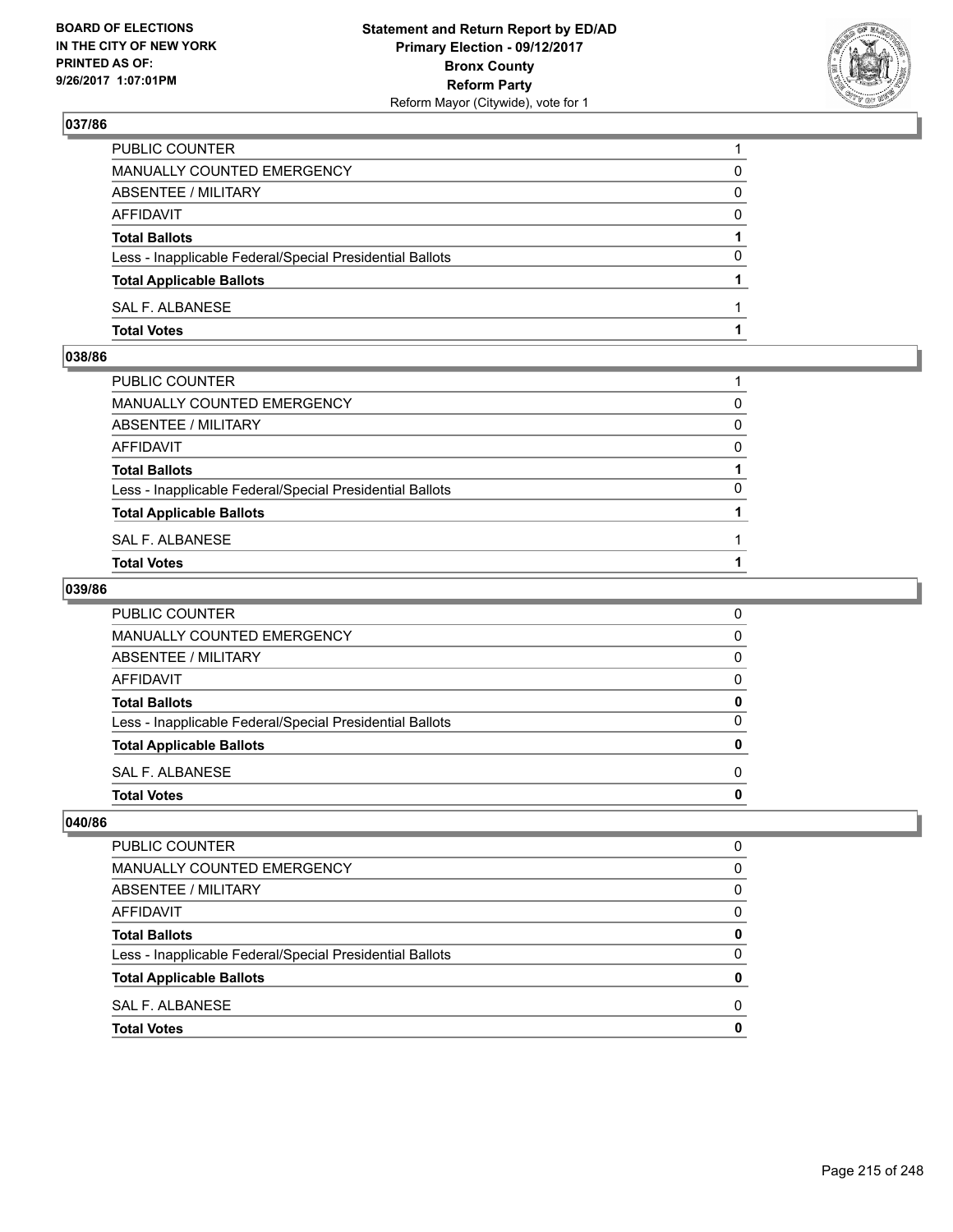

| <b>Total Votes</b>                                       |   |
|----------------------------------------------------------|---|
| FERNANDO CABRERA (WRITE-IN)                              |   |
| SAL F. ALBANESE                                          | 0 |
| <b>Total Applicable Ballots</b>                          |   |
| Less - Inapplicable Federal/Special Presidential Ballots | 0 |
| <b>Total Ballots</b>                                     |   |
| AFFIDAVIT                                                | 0 |
| ABSENTEE / MILITARY                                      | 0 |
| MANUALLY COUNTED EMERGENCY                               | 0 |
| PUBLIC COUNTER                                           |   |

#### **042/86**

| SAL F. ALBANESE                                          | 0 |
|----------------------------------------------------------|---|
| <b>Total Applicable Ballots</b>                          | o |
| Less - Inapplicable Federal/Special Presidential Ballots | 0 |
| <b>Total Ballots</b>                                     | 0 |
| AFFIDAVIT                                                | 0 |
| ABSENTEE / MILITARY                                      | 0 |
| MANUALLY COUNTED EMERGENCY                               | 0 |
| PUBLIC COUNTER                                           | 0 |

## **043/86**

| <b>PUBLIC COUNTER</b>                                    | 0 |
|----------------------------------------------------------|---|
| MANUALLY COUNTED EMERGENCY                               | 0 |
| ABSENTEE / MILITARY                                      | 0 |
| AFFIDAVIT                                                | 0 |
| <b>Total Ballots</b>                                     | 0 |
| Less - Inapplicable Federal/Special Presidential Ballots | O |
| <b>Total Applicable Ballots</b>                          | n |
| SAL F. ALBANESE                                          | 0 |
| <b>Total Votes</b>                                       |   |

| <b>Total Votes</b>                                       | 0 |
|----------------------------------------------------------|---|
| SAL F. ALBANESE                                          | 0 |
| <b>Total Applicable Ballots</b>                          | 0 |
| Less - Inapplicable Federal/Special Presidential Ballots | 0 |
| <b>Total Ballots</b>                                     | 0 |
| AFFIDAVIT                                                | 0 |
| ABSENTEE / MILITARY                                      | 0 |
| MANUALLY COUNTED EMERGENCY                               | 0 |
| PUBLIC COUNTER                                           | 0 |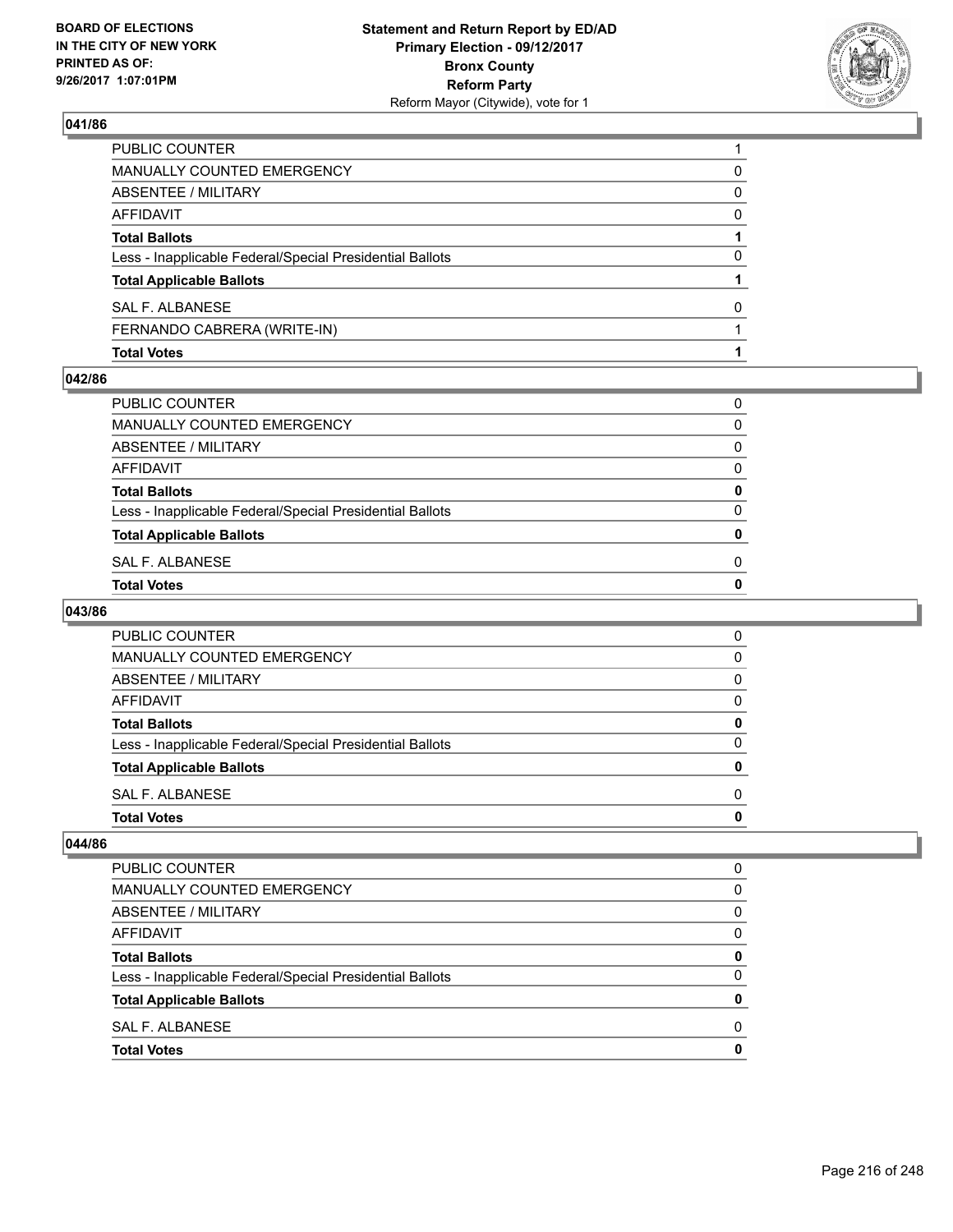

| <b>Total Votes</b>                                       | 3        |
|----------------------------------------------------------|----------|
| SAL F. ALBANESE                                          | 3        |
| <b>Total Applicable Ballots</b>                          | 3        |
| Less - Inapplicable Federal/Special Presidential Ballots | $\Omega$ |
| <b>Total Ballots</b>                                     | 3        |
| <b>AFFIDAVIT</b>                                         | $\Omega$ |
| ABSENTEE / MILITARY                                      | $\Omega$ |
| <b>MANUALLY COUNTED EMERGENCY</b>                        | 0        |
| PUBLIC COUNTER                                           | 3        |

### **046/86**

| PUBLIC COUNTER                                           | 2              |
|----------------------------------------------------------|----------------|
| MANUALLY COUNTED EMERGENCY                               | $\mathbf{0}$   |
| ABSENTEE / MILITARY                                      | $\mathbf{0}$   |
| AFFIDAVIT                                                | $\mathbf{0}$   |
| <b>Total Ballots</b>                                     | $\mathbf{2}$   |
| Less - Inapplicable Federal/Special Presidential Ballots | $\Omega$       |
| <b>Total Applicable Ballots</b>                          | $\mathbf{2}$   |
| SAL F. ALBANESE                                          | 2              |
| Total Votes                                              | $\overline{2}$ |
|                                                          |                |

### **047/86**

| PUBLIC COUNTER                                           | 0            |
|----------------------------------------------------------|--------------|
| MANUALLY COUNTED EMERGENCY                               | $\mathbf{0}$ |
| ABSENTEE / MILITARY                                      | $\mathbf{0}$ |
| AFFIDAVIT                                                | $\mathbf{0}$ |
| <b>Total Ballots</b>                                     | 0            |
| Less - Inapplicable Federal/Special Presidential Ballots | $\mathbf{0}$ |
| <b>Total Applicable Ballots</b>                          | $\mathbf{0}$ |
| SAL F. ALBANESE                                          | $\Omega$     |
| <b>Total Votes</b>                                       | 0            |
|                                                          |              |

| <b>PUBLIC COUNTER</b>                                    |   |
|----------------------------------------------------------|---|
| MANUALLY COUNTED EMERGENCY                               | 0 |
| ABSENTEE / MILITARY                                      | 0 |
| <b>AFFIDAVIT</b>                                         | 0 |
| <b>Total Ballots</b>                                     | o |
| Less - Inapplicable Federal/Special Presidential Ballots | 0 |
| <b>Total Applicable Ballots</b>                          |   |
| SAL F. ALBANESE                                          | n |
| <b>Total Votes</b>                                       |   |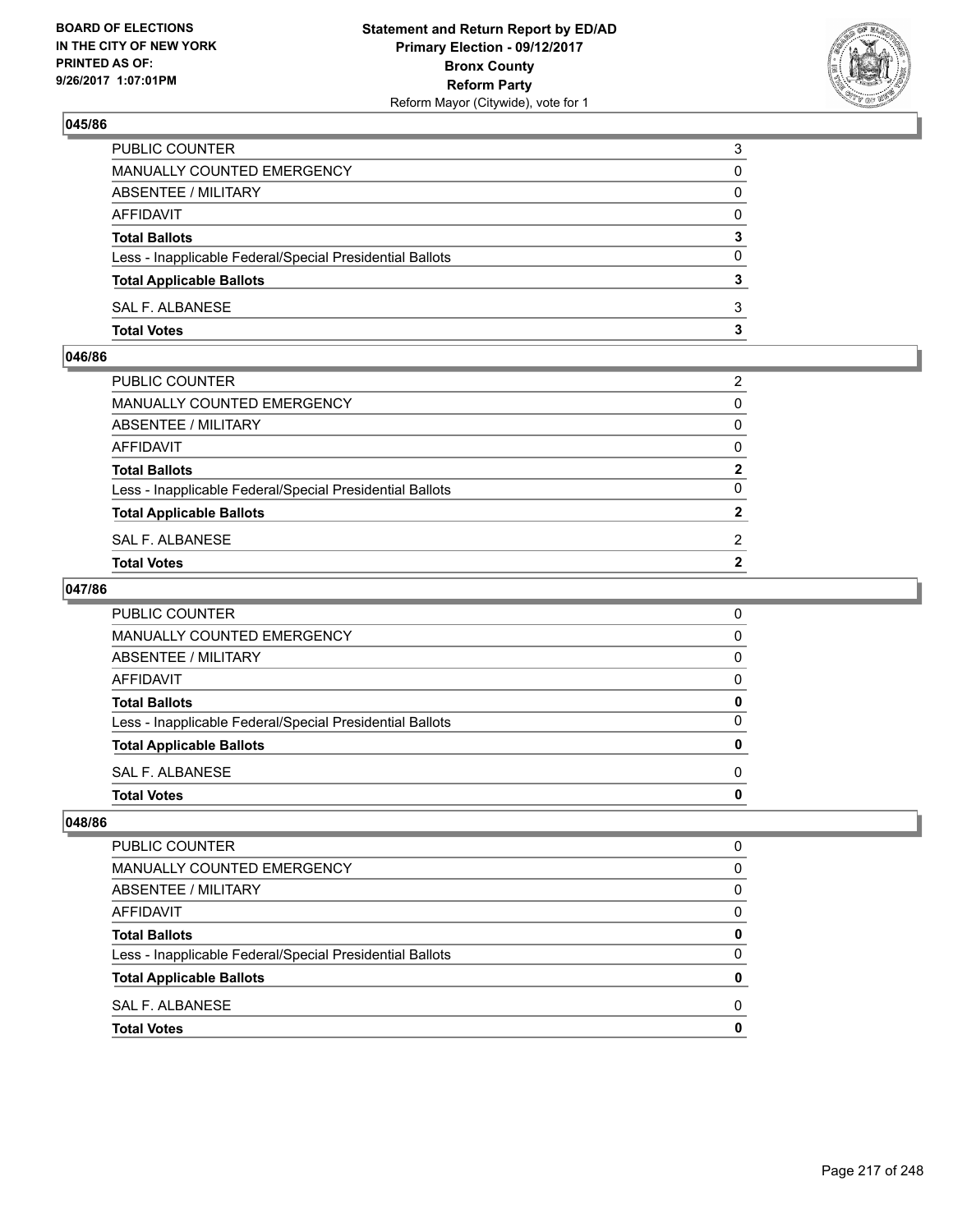

| <b>Total Votes</b>                                       | $\mathbf{0}$ |
|----------------------------------------------------------|--------------|
| SAL F. ALBANESE                                          | 0            |
| <b>Total Applicable Ballots</b>                          | $\mathbf{0}$ |
| Less - Inapplicable Federal/Special Presidential Ballots | $\Omega$     |
| <b>Total Ballots</b>                                     | 0            |
| <b>AFFIDAVIT</b>                                         | $\Omega$     |
| <b>ABSENTEE / MILITARY</b>                               | $\Omega$     |
| <b>MANUALLY COUNTED EMERGENCY</b>                        | 0            |
| PUBLIC COUNTER                                           | $\Omega$     |

### **050/86**

| PUBLIC COUNTER                                           | 0            |
|----------------------------------------------------------|--------------|
| MANUALLY COUNTED EMERGENCY                               | $\Omega$     |
| ABSENTEE / MILITARY                                      | $\Omega$     |
| AFFIDAVIT                                                | $\Omega$     |
| <b>Total Ballots</b>                                     | 0            |
| Less - Inapplicable Federal/Special Presidential Ballots | $\Omega$     |
| <b>Total Applicable Ballots</b>                          | $\mathbf{0}$ |
| SAL F. ALBANESE                                          | 0            |
| <b>Total Votes</b>                                       | $\Omega$     |
|                                                          |              |

### **051/86**

| PUBLIC COUNTER                                           |                |
|----------------------------------------------------------|----------------|
| MANUALLY COUNTED EMERGENCY                               | 0              |
| <b>ABSENTEE / MILITARY</b>                               | $\overline{2}$ |
| <b>AFFIDAVIT</b>                                         | 0              |
| <b>Total Ballots</b>                                     | 3              |
| Less - Inapplicable Federal/Special Presidential Ballots | 0              |
| <b>Total Applicable Ballots</b>                          | 3              |
| <b>SAL F. ALBANESE</b>                                   | 0              |
| BILL DE BLASIO (WRITE-IN)                                |                |
| <b>Total Votes</b>                                       |                |
| Unrecorded                                               | 2              |

| PUBLIC COUNTER                                           | 0        |
|----------------------------------------------------------|----------|
| <b>MANUALLY COUNTED EMERGENCY</b>                        | 0        |
| ABSENTEE / MILITARY                                      | $\Omega$ |
| <b>AFFIDAVIT</b>                                         | 0        |
| <b>Total Ballots</b>                                     | 0        |
| Less - Inapplicable Federal/Special Presidential Ballots | $\Omega$ |
| <b>Total Applicable Ballots</b>                          | 0        |
| SAL F. ALBANESE                                          | 0        |
| <b>Total Votes</b>                                       | 0        |
|                                                          |          |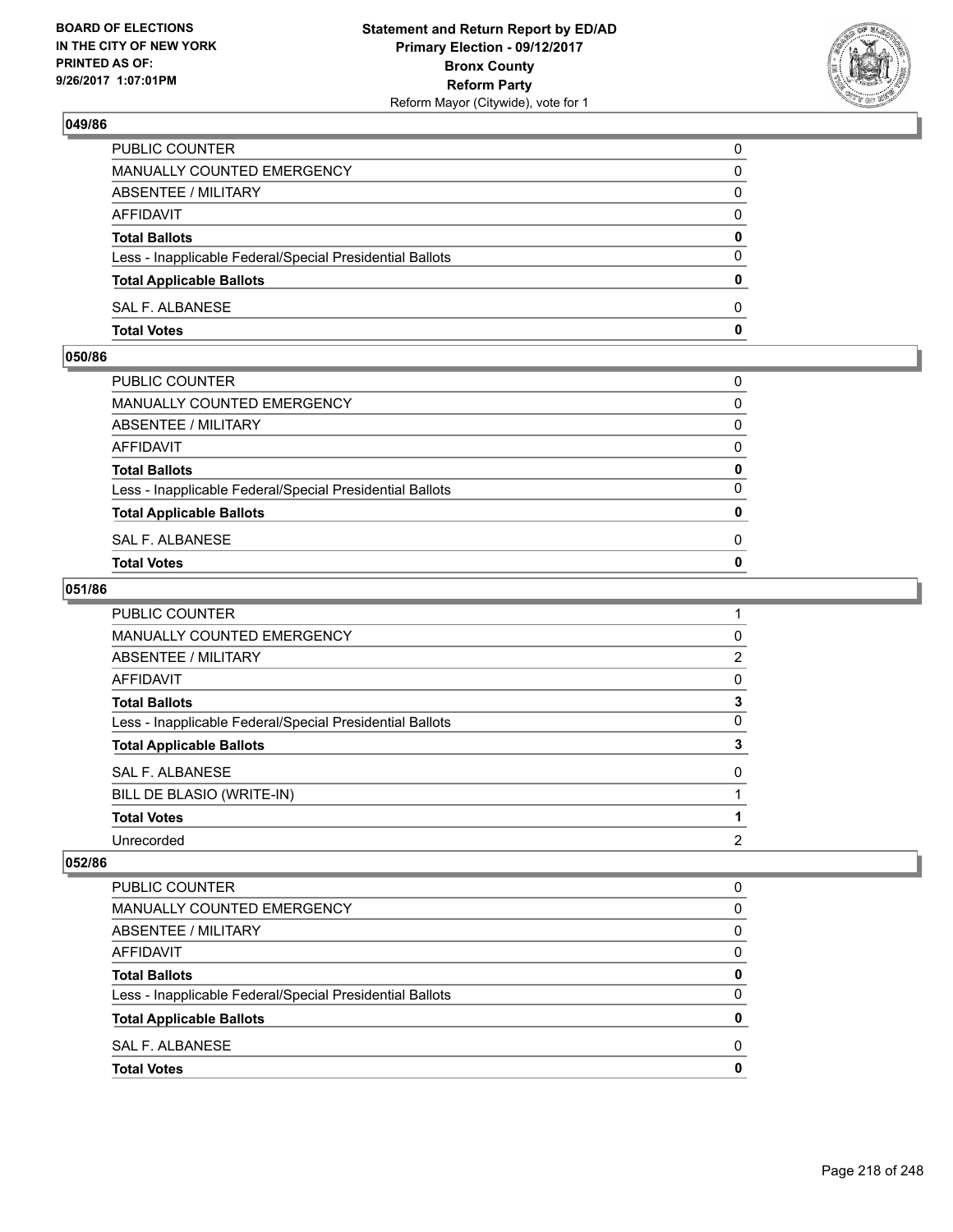

| PUBLIC COUNTER                                           |          |
|----------------------------------------------------------|----------|
| <b>MANUALLY COUNTED EMERGENCY</b>                        | 0        |
| ABSENTEE / MILITARY                                      | 0        |
| AFFIDAVIT                                                | $\Omega$ |
| <b>Total Ballots</b>                                     |          |
| Less - Inapplicable Federal/Special Presidential Ballots | $\Omega$ |
| <b>Total Applicable Ballots</b>                          |          |
| <b>SAL F. ALBANESE</b>                                   |          |
| <b>Total Votes</b>                                       |          |

### **054/86**

| MANUALLY COUNTED EMERGENCY                               |              |
|----------------------------------------------------------|--------------|
| ABSENTEE / MILITARY                                      | $\Omega$     |
| AFFIDAVIT                                                | $\mathbf{0}$ |
| <b>Total Ballots</b>                                     | $\mathbf{0}$ |
| Less - Inapplicable Federal/Special Presidential Ballots | $\Omega$     |
| <b>Total Applicable Ballots</b>                          | $\mathbf{0}$ |
| SAL F. ALBANESE                                          | 0            |
| <b>Total Votes</b>                                       | $\mathbf{0}$ |
|                                                          |              |

### **055/86**

| <b>Total Votes</b>                                       | 0        |
|----------------------------------------------------------|----------|
| SAL F. ALBANESE                                          | 0        |
| <b>Total Applicable Ballots</b>                          | 0        |
| Less - Inapplicable Federal/Special Presidential Ballots | $\Omega$ |
| <b>Total Ballots</b>                                     | 0        |
| AFFIDAVIT                                                | 0        |
| ABSENTEE / MILITARY                                      | 0        |
| MANUALLY COUNTED EMERGENCY                               | 0        |
| <b>PUBLIC COUNTER</b>                                    | 0        |

| <b>PUBLIC COUNTER</b>                                    | n            |
|----------------------------------------------------------|--------------|
| MANUALLY COUNTED EMERGENCY                               | 0            |
| ABSENTEE / MILITARY                                      | 0            |
| <b>AFFIDAVIT</b>                                         | <sup>0</sup> |
| <b>Total Ballots</b>                                     |              |
| Less - Inapplicable Federal/Special Presidential Ballots |              |
| <b>Total Applicable Ballots</b>                          |              |
| SAL F. ALBANESE                                          | n            |
| <b>Total Votes</b>                                       |              |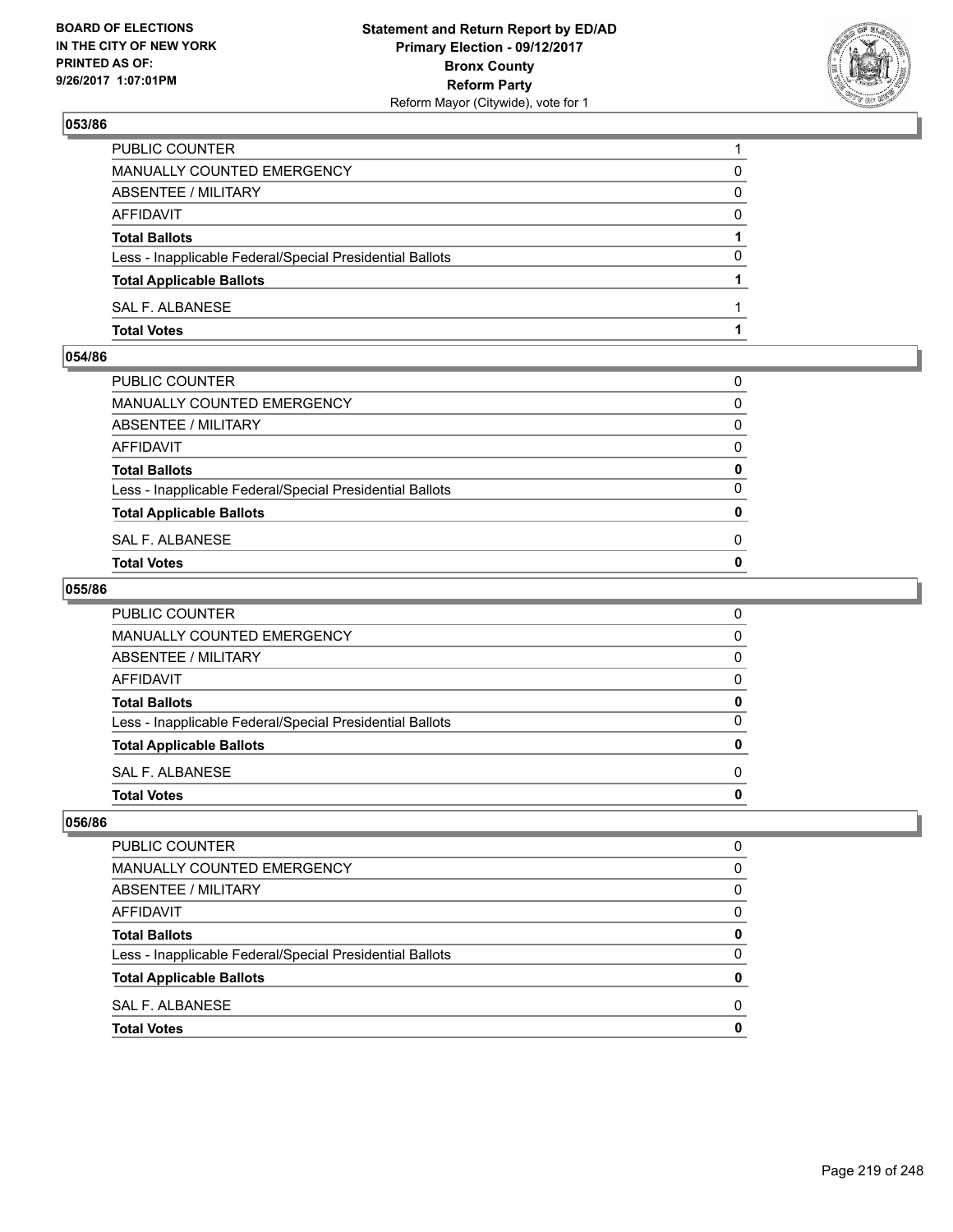

| PUBLIC COUNTER                                           | 0        |
|----------------------------------------------------------|----------|
| MANUALLY COUNTED EMERGENCY                               | 0        |
| ABSENTEE / MILITARY                                      | 0        |
| AFFIDAVIT                                                | $\Omega$ |
| <b>Total Ballots</b>                                     | 0        |
| Less - Inapplicable Federal/Special Presidential Ballots | $\Omega$ |
| <b>Total Applicable Ballots</b>                          | 0        |
| SAL F. ALBANESE                                          | 0        |
| <b>Total Votes</b>                                       | 0        |

#### **058/86**

| <b>Total Votes</b>                                       | $\mathbf{0}$ |
|----------------------------------------------------------|--------------|
| SAL F. ALBANESE                                          | 0            |
| <b>Total Applicable Ballots</b>                          | $\mathbf{0}$ |
| Less - Inapplicable Federal/Special Presidential Ballots | $\Omega$     |
| <b>Total Ballots</b>                                     | 0            |
| AFFIDAVIT                                                | $\Omega$     |
| ABSENTEE / MILITARY                                      | $\Omega$     |
| MANUALLY COUNTED EMERGENCY                               | $\Omega$     |
| PUBLIC COUNTER                                           | 0            |
|                                                          |              |

### **059/86**

| <b>Total Votes</b>                                       |          |
|----------------------------------------------------------|----------|
| SAL F. ALBANESE                                          |          |
| <b>Total Applicable Ballots</b>                          |          |
| Less - Inapplicable Federal/Special Presidential Ballots | 0        |
| <b>Total Ballots</b>                                     |          |
| <b>AFFIDAVIT</b>                                         | $\Omega$ |
| <b>ABSENTEE / MILITARY</b>                               | $\Omega$ |
| <b>MANUALLY COUNTED EMERGENCY</b>                        | 0        |
| PUBLIC COUNTER                                           |          |

| <b>PUBLIC COUNTER</b>                                    | O |
|----------------------------------------------------------|---|
| MANUALLY COUNTED EMERGENCY                               | 0 |
| ABSENTEE / MILITARY                                      | 0 |
| <b>AFFIDAVIT</b>                                         | 0 |
| <b>Total Ballots</b>                                     | 0 |
| Less - Inapplicable Federal/Special Presidential Ballots | 0 |
| <b>Total Applicable Ballots</b>                          | o |
| SAL F. ALBANESE                                          | O |
| <b>Total Votes</b>                                       |   |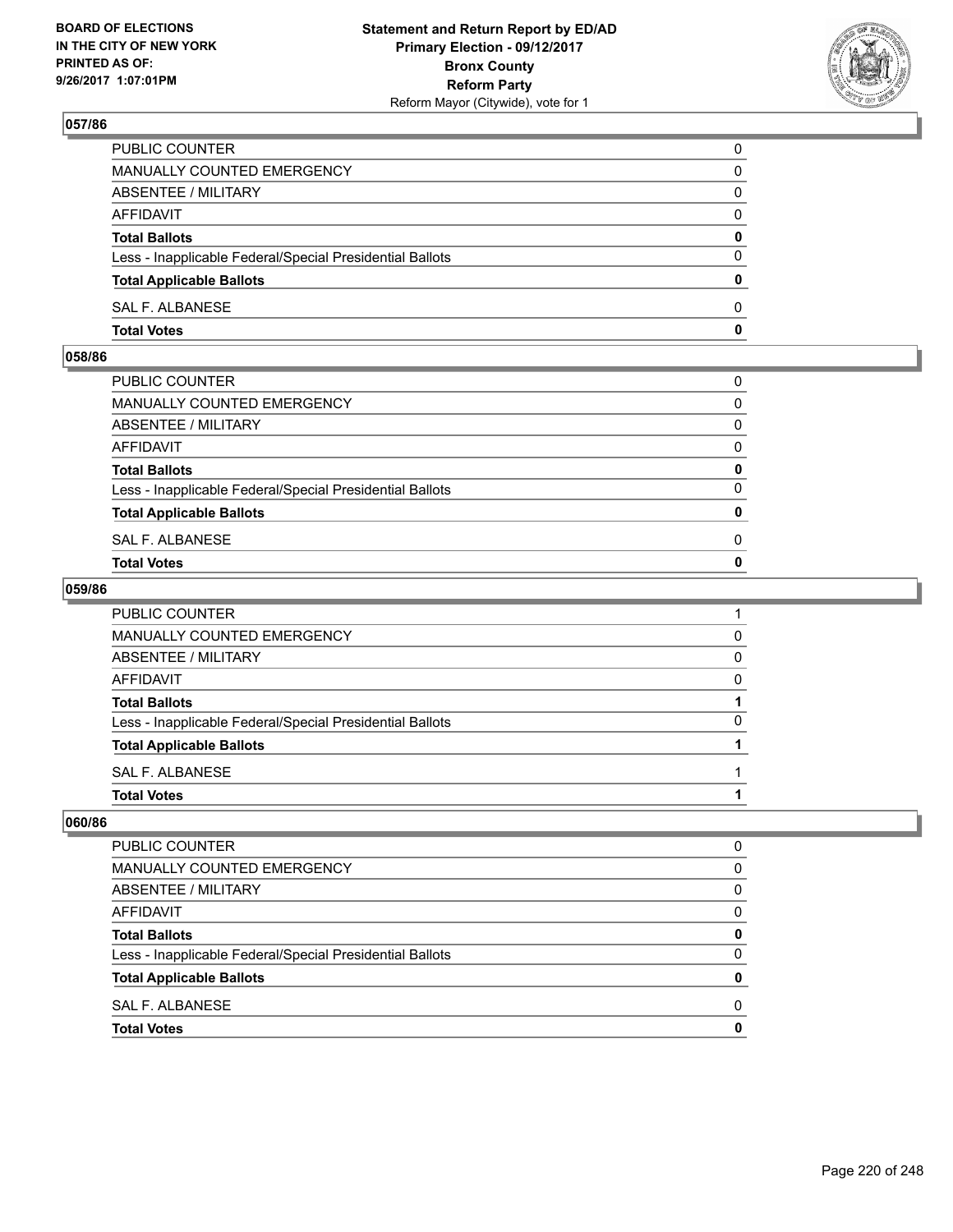

| PUBLIC COUNTER                                           | 4        |
|----------------------------------------------------------|----------|
| MANUALLY COUNTED EMERGENCY                               | 0        |
| <b>ABSENTEE / MILITARY</b>                               | 0        |
| <b>AFFIDAVIT</b>                                         | $\Omega$ |
| <b>Total Ballots</b>                                     | 4        |
| Less - Inapplicable Federal/Special Presidential Ballots | 0        |
| <b>Total Applicable Ballots</b>                          | 4        |
| SAL F. ALBANESE                                          | 3        |
| <b>Total Votes</b>                                       | 3        |
| Unrecorded                                               |          |

### **062/86**

| PUBLIC COUNTER                                           |          |
|----------------------------------------------------------|----------|
| MANUALLY COUNTED EMERGENCY                               | 0        |
| ABSENTEE / MILITARY                                      | 0        |
| AFFIDAVIT                                                | $\Omega$ |
| Total Ballots                                            |          |
| Less - Inapplicable Federal/Special Presidential Ballots | $\Omega$ |
| <b>Total Applicable Ballots</b>                          |          |
| SAL F. ALBANESE                                          | $\Omega$ |
| UNATTRIBUTABLE WRITE-IN (WRITE-IN)                       |          |
| <b>Total Votes</b>                                       |          |

### **063/86**

| <b>PUBLIC COUNTER</b>                                    | 0 |
|----------------------------------------------------------|---|
| MANUALLY COUNTED EMERGENCY                               | 0 |
| ABSENTEE / MILITARY                                      | 0 |
| AFFIDAVIT                                                | 0 |
| <b>Total Ballots</b>                                     | 0 |
| Less - Inapplicable Federal/Special Presidential Ballots | 0 |
| <b>Total Applicable Ballots</b>                          | 0 |
| SAL F. ALBANESE                                          | 0 |
| <b>Total Votes</b>                                       | 0 |

| <b>Total Votes</b>                                       | 0 |
|----------------------------------------------------------|---|
| SAL F. ALBANESE                                          | 0 |
| <b>Total Applicable Ballots</b>                          | 0 |
| Less - Inapplicable Federal/Special Presidential Ballots | 0 |
| <b>Total Ballots</b>                                     | 0 |
| AFFIDAVIT                                                | 0 |
| ABSENTEE / MILITARY                                      | 0 |
| MANUALLY COUNTED EMERGENCY                               | 0 |
| PUBLIC COUNTER                                           | 0 |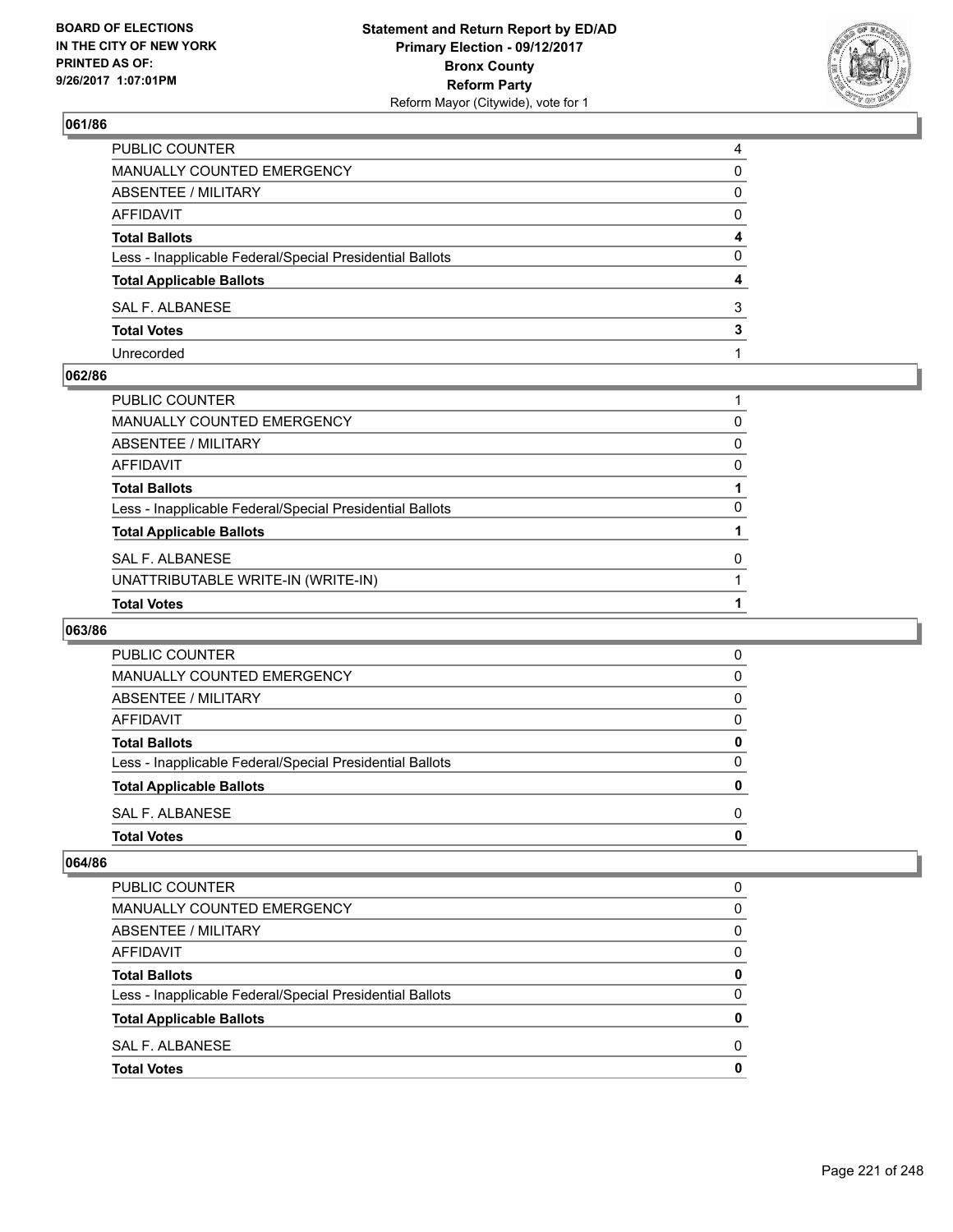

| PUBLIC COUNTER                                           | 0            |
|----------------------------------------------------------|--------------|
| <b>MANUALLY COUNTED EMERGENCY</b>                        | 0            |
| ABSENTEE / MILITARY                                      | 0            |
| AFFIDAVIT                                                | $\Omega$     |
| <b>Total Ballots</b>                                     | $\mathbf{0}$ |
| Less - Inapplicable Federal/Special Presidential Ballots | $\Omega$     |
| <b>Total Applicable Ballots</b>                          | $\Omega$     |
| SAL F. ALBANESE                                          | $\Omega$     |
| <b>Total Votes</b>                                       | 0            |

#### **066/86**

| PUBLIC COUNTER                                           | 0        |
|----------------------------------------------------------|----------|
| MANUALLY COUNTED EMERGENCY                               | $\Omega$ |
| ABSENTEE / MILITARY                                      |          |
| AFFIDAVIT                                                | $\Omega$ |
| <b>Total Ballots</b>                                     |          |
| Less - Inapplicable Federal/Special Presidential Ballots | $\Omega$ |
| <b>Total Applicable Ballots</b>                          |          |
| SAL F. ALBANESE                                          |          |
| <b>Total Votes</b>                                       |          |
|                                                          |          |

### **067/86**

| PUBLIC COUNTER                                           |   |
|----------------------------------------------------------|---|
| MANUALLY COUNTED EMERGENCY                               | 0 |
| ABSENTEE / MILITARY                                      | 0 |
| <b>AFFIDAVIT</b>                                         | 0 |
| <b>Total Ballots</b>                                     |   |
| Less - Inapplicable Federal/Special Presidential Ballots | 0 |
| <b>Total Applicable Ballots</b>                          |   |
| <b>SAL F. ALBANESE</b>                                   | 0 |
| <b>Total Votes</b>                                       | 0 |
| Unrecorded                                               |   |

| PUBLIC COUNTER                                           | 0 |
|----------------------------------------------------------|---|
| MANUALLY COUNTED EMERGENCY                               | 0 |
| ABSENTEE / MILITARY                                      | 0 |
| AFFIDAVIT                                                | 0 |
| <b>Total Ballots</b>                                     | 0 |
| Less - Inapplicable Federal/Special Presidential Ballots | 0 |
| <b>Total Applicable Ballots</b>                          | o |
| SAL F. ALBANESE                                          | 0 |
| <b>Total Votes</b>                                       |   |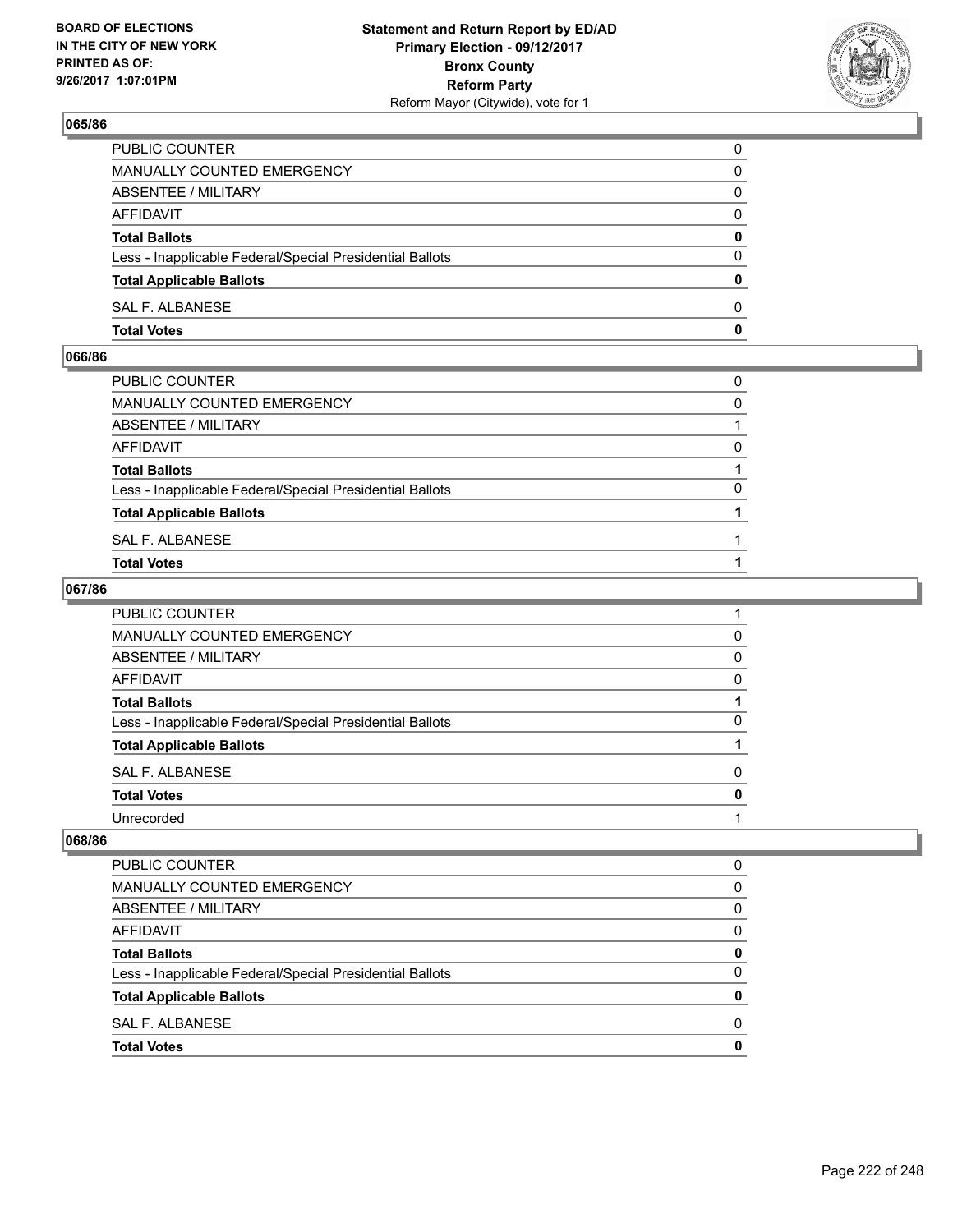

| PUBLIC COUNTER                                           | 0            |
|----------------------------------------------------------|--------------|
| MANUALLY COUNTED EMERGENCY                               | 0            |
| ABSENTEE / MILITARY                                      | 0            |
| AFFIDAVIT                                                | $\Omega$     |
| <b>Total Ballots</b>                                     | $\mathbf{0}$ |
| Less - Inapplicable Federal/Special Presidential Ballots | $\Omega$     |
| <b>Total Applicable Ballots</b>                          | $\mathbf{0}$ |
| <b>SAL F. ALBANESE</b>                                   | 0            |
| <b>Total Votes</b>                                       | 0            |

### **070/86**

| PUBLIC COUNTER                                           |          |
|----------------------------------------------------------|----------|
| MANUALLY COUNTED EMERGENCY                               | 0        |
| ABSENTEE / MILITARY                                      | 0        |
| AFFIDAVIT                                                | 0        |
| <b>Total Ballots</b>                                     |          |
| Less - Inapplicable Federal/Special Presidential Ballots | 0        |
| <b>Total Applicable Ballots</b>                          |          |
| SAL F. ALBANESE                                          | $\Omega$ |
| BILL DE BLASIO (WRITE-IN)                                |          |
| <b>Total Votes</b>                                       |          |

# **071/86**

| <b>PUBLIC COUNTER</b>                                    | ົ |
|----------------------------------------------------------|---|
| <b>MANUALLY COUNTED EMERGENCY</b>                        |   |
| ABSENTEE / MILITARY                                      |   |
| AFFIDAVIT                                                |   |
| <b>Total Ballots</b>                                     | 2 |
| Less - Inapplicable Federal/Special Presidential Ballots | ŋ |
| <b>Total Applicable Ballots</b>                          |   |
| SAL F. ALBANESE                                          | ົ |
| <b>Total Votes</b>                                       |   |

| <b>Total Votes</b>                                       | 0 |
|----------------------------------------------------------|---|
| SAL F. ALBANESE                                          | 0 |
| <b>Total Applicable Ballots</b>                          | 0 |
| Less - Inapplicable Federal/Special Presidential Ballots | 0 |
| <b>Total Ballots</b>                                     | 0 |
| AFFIDAVIT                                                | 0 |
| ABSENTEE / MILITARY                                      | 0 |
| MANUALLY COUNTED EMERGENCY                               | 0 |
| PUBLIC COUNTER                                           | 0 |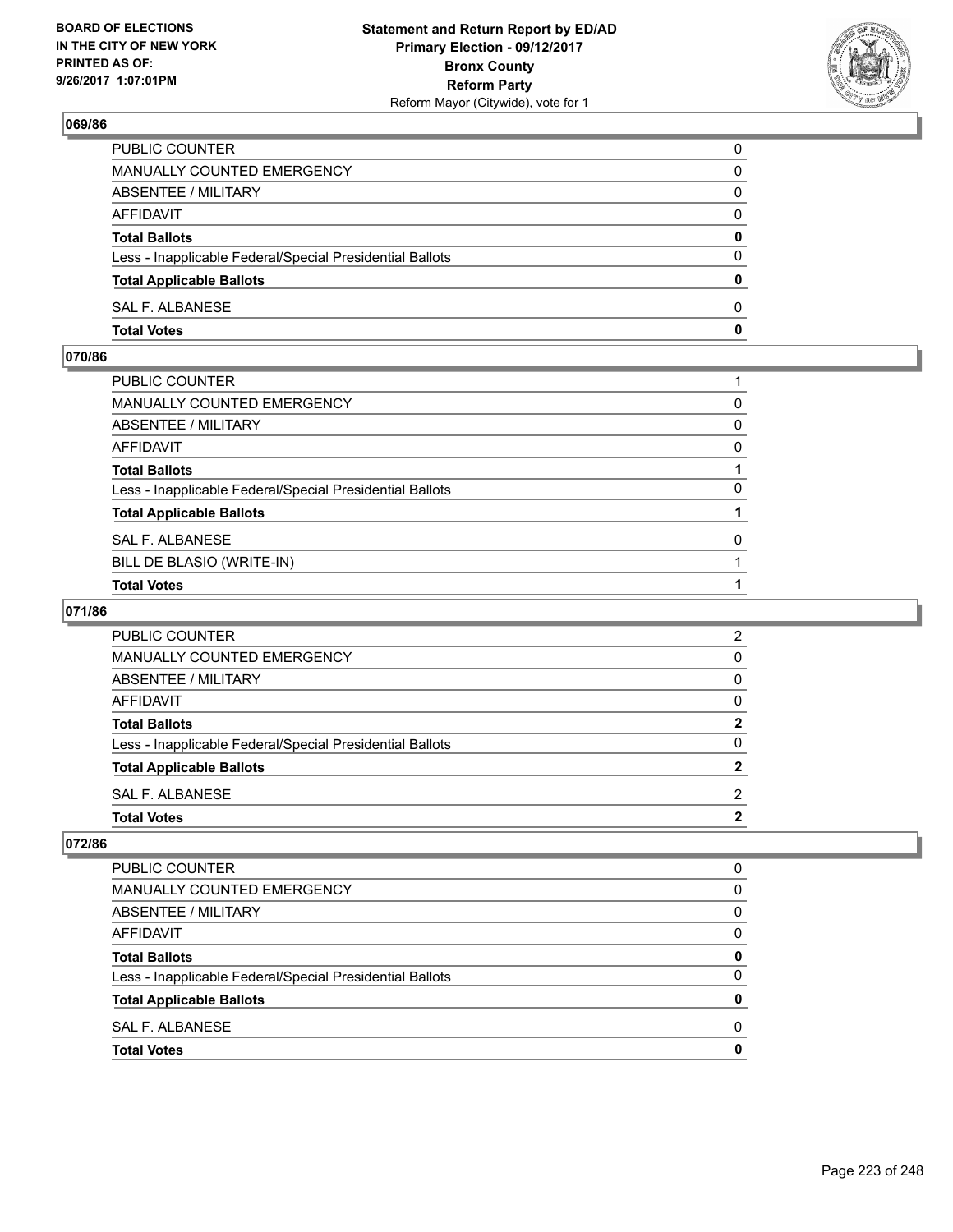

| PUBLIC COUNTER                                           | 0            |
|----------------------------------------------------------|--------------|
| MANUALLY COUNTED EMERGENCY                               | $\Omega$     |
| ABSENTEE / MILITARY                                      | $\mathbf{0}$ |
| AFFIDAVIT                                                | 0            |
| <b>Total Ballots</b>                                     | $\mathbf{0}$ |
| Less - Inapplicable Federal/Special Presidential Ballots | $\Omega$     |
| <b>Total Applicable Ballots</b>                          | $\mathbf{0}$ |
| SAL F. ALBANESE                                          | $\Omega$     |
| <b>Total Votes</b>                                       | $\mathbf{0}$ |

## **002/87**

| PUBLIC COUNTER                                           | 0            |
|----------------------------------------------------------|--------------|
| MANUALLY COUNTED EMERGENCY                               | $\mathbf{0}$ |
| ABSENTEE / MILITARY                                      | $\Omega$     |
| AFFIDAVIT                                                | $\Omega$     |
| <b>Total Ballots</b>                                     | 0            |
| Less - Inapplicable Federal/Special Presidential Ballots | $\Omega$     |
| <b>Total Applicable Ballots</b>                          | $\mathbf{0}$ |
| SAL F. ALBANESE                                          | 0            |
| Total Votes                                              | $\Omega$     |
|                                                          |              |

### **003/87**

| PUBLIC COUNTER                                           | 0            |
|----------------------------------------------------------|--------------|
| MANUALLY COUNTED EMERGENCY                               | $\mathbf{0}$ |
| ABSENTEE / MILITARY                                      | $\mathbf{0}$ |
| AFFIDAVIT                                                | $\mathbf{0}$ |
| <b>Total Ballots</b>                                     | 0            |
| Less - Inapplicable Federal/Special Presidential Ballots | $\mathbf{0}$ |
| <b>Total Applicable Ballots</b>                          | 0            |
| SAL F. ALBANESE                                          | $\Omega$     |
| <b>Total Votes</b>                                       | 0            |
|                                                          |              |

| PUBLIC COUNTER                                           | 3 |
|----------------------------------------------------------|---|
|                                                          |   |
| <b>MANUALLY COUNTED EMERGENCY</b>                        | 0 |
| ABSENTEE / MILITARY                                      | 0 |
| AFFIDAVIT                                                | 0 |
| <b>Total Ballots</b>                                     | 3 |
| Less - Inapplicable Federal/Special Presidential Ballots | 0 |
| <b>Total Applicable Ballots</b>                          | 3 |
| SAL F. ALBANESE                                          | 2 |
| BILL DE BLASIO (WRITE-IN)                                |   |
| <b>Total Votes</b>                                       | з |
|                                                          |   |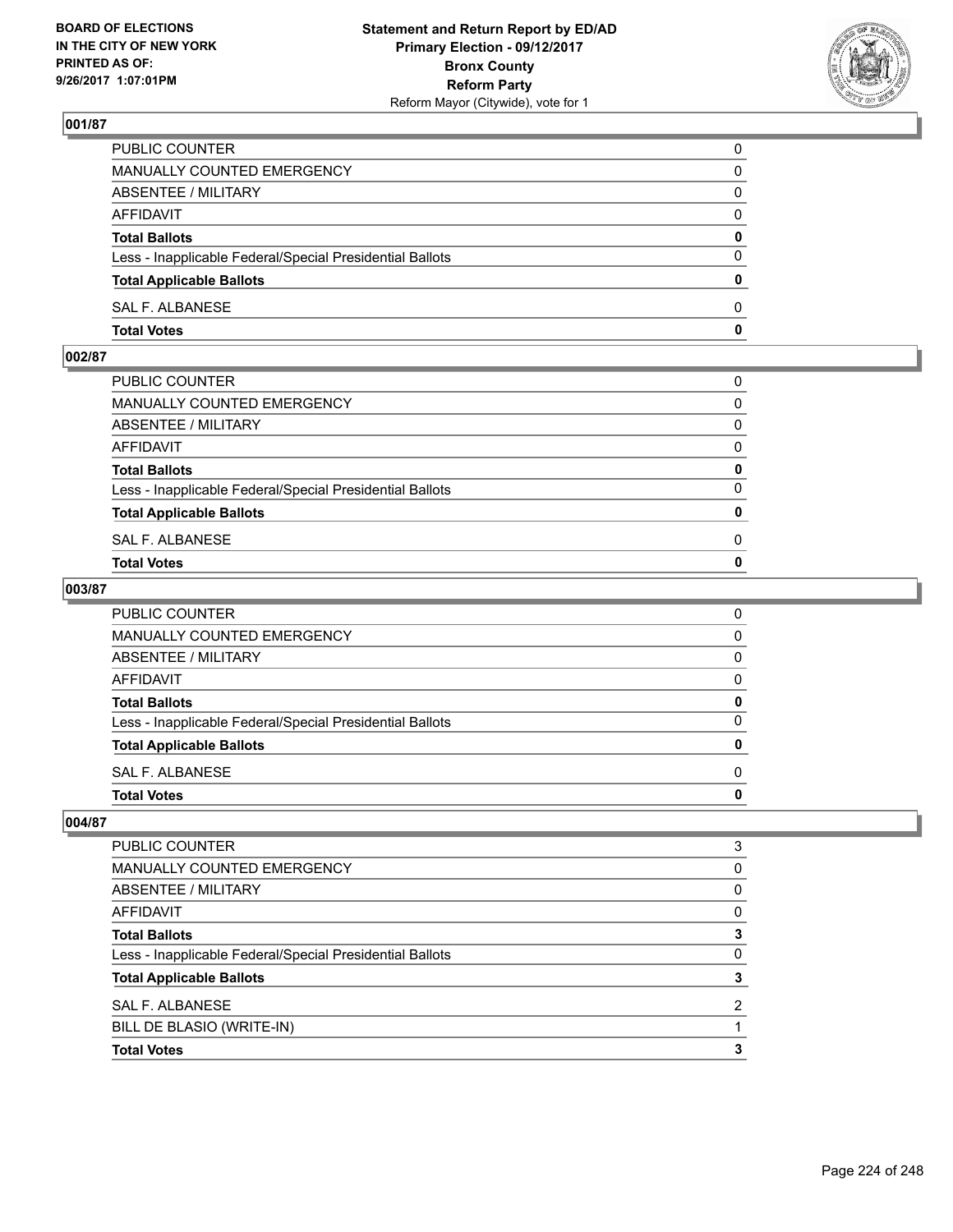

| PUBLIC COUNTER                                           | 0            |
|----------------------------------------------------------|--------------|
| MANUALLY COUNTED EMERGENCY                               | $\mathbf{0}$ |
| ABSENTEE / MILITARY                                      | 0            |
| AFFIDAVIT                                                | 0            |
| <b>Total Ballots</b>                                     | 0            |
| Less - Inapplicable Federal/Special Presidential Ballots | $\mathbf{0}$ |
| <b>Total Applicable Ballots</b>                          | $\mathbf{0}$ |
| SAL F. ALBANESE                                          | $\Omega$     |
| <b>Total Votes</b>                                       | $\mathbf{0}$ |

## **006/87**

| PUBLIC COUNTER                                           |          |
|----------------------------------------------------------|----------|
| MANUALLY COUNTED EMERGENCY                               | $\Omega$ |
| ABSENTEE / MILITARY                                      | 0        |
| AFFIDAVIT                                                | $\Omega$ |
| <b>Total Ballots</b>                                     |          |
| Less - Inapplicable Federal/Special Presidential Ballots | $\Omega$ |
| <b>Total Applicable Ballots</b>                          |          |
| SAL F. ALBANESE                                          |          |
| Total Votes                                              |          |
|                                                          |          |

### **007/87**

| PUBLIC COUNTER                                           |              |
|----------------------------------------------------------|--------------|
| MANUALLY COUNTED EMERGENCY                               | 0            |
| <b>ABSENTEE / MILITARY</b>                               | $\mathbf{0}$ |
| AFFIDAVIT                                                | $\mathbf{0}$ |
| <b>Total Ballots</b>                                     |              |
| Less - Inapplicable Federal/Special Presidential Ballots | 0            |
| <b>Total Applicable Ballots</b>                          |              |
| SAL F. ALBANESE                                          |              |
| <b>Total Votes</b>                                       |              |
|                                                          |              |

| PUBLIC COUNTER                                           | 3 |
|----------------------------------------------------------|---|
| <b>MANUALLY COUNTED EMERGENCY</b>                        | O |
| ABSENTEE / MILITARY                                      | 0 |
| <b>AFFIDAVIT</b>                                         | 0 |
| <b>Total Ballots</b>                                     | 3 |
| Less - Inapplicable Federal/Special Presidential Ballots | 0 |
| <b>Total Applicable Ballots</b>                          |   |
| SAL F. ALBANESE                                          | 3 |
| <b>Total Votes</b>                                       |   |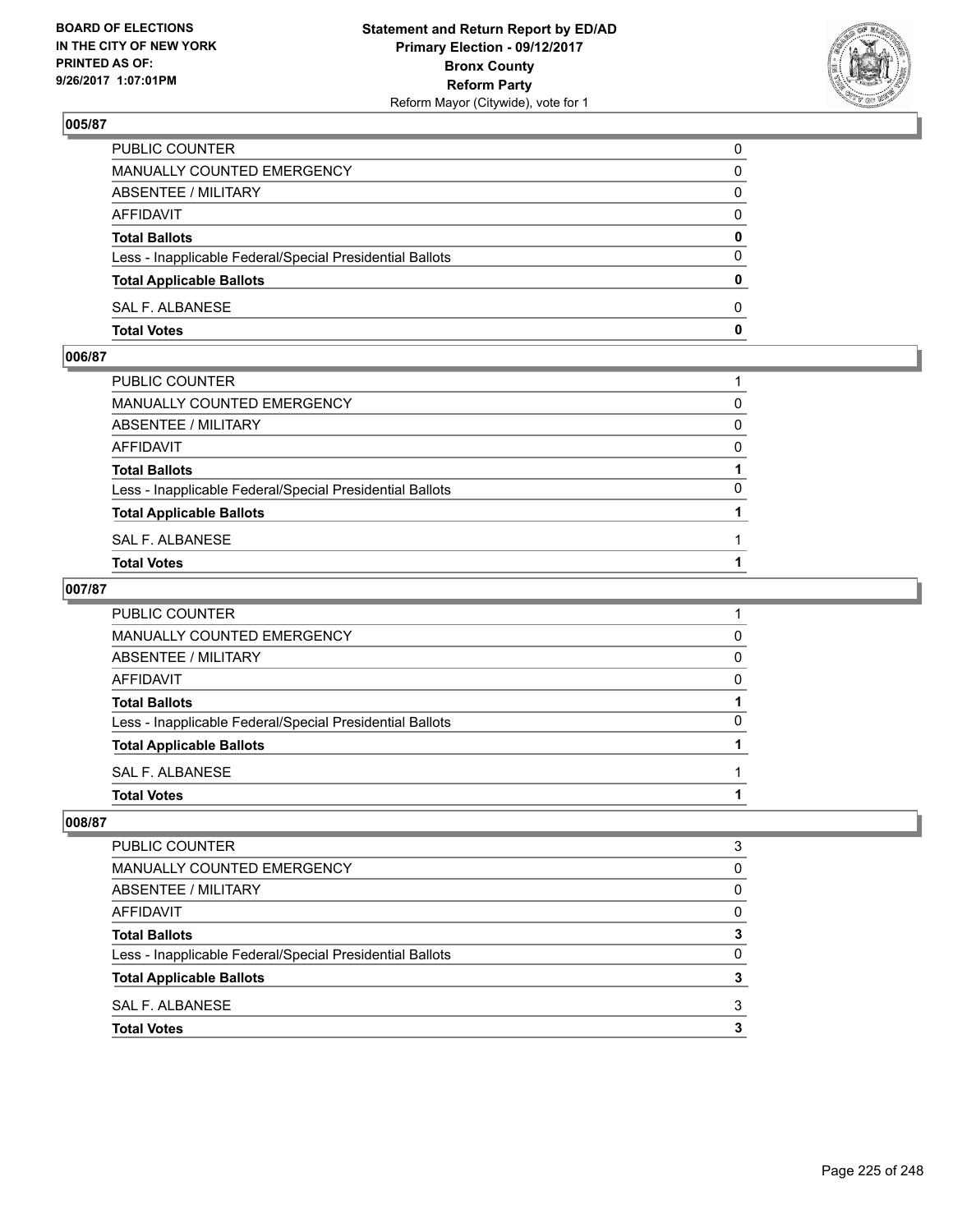

| PUBLIC COUNTER                                           | 0            |
|----------------------------------------------------------|--------------|
| MANUALLY COUNTED EMERGENCY                               | 0            |
| ABSENTEE / MILITARY                                      | 0            |
| AFFIDAVIT                                                | $\mathbf{0}$ |
| <b>Total Ballots</b>                                     | $\mathbf{0}$ |
| Less - Inapplicable Federal/Special Presidential Ballots | $\Omega$     |
| <b>Total Applicable Ballots</b>                          | $\mathbf{0}$ |
| SAL F. ALBANESE                                          | $\Omega$     |
| <b>Total Votes</b>                                       | 0            |

# **010/87**

| PUBLIC COUNTER                                           |   |
|----------------------------------------------------------|---|
| MANUALLY COUNTED EMERGENCY                               | 0 |
| ABSENTEE / MILITARY                                      | 0 |
| AFFIDAVIT                                                | 0 |
| Total Ballots                                            |   |
| Less - Inapplicable Federal/Special Presidential Ballots | 0 |
| <b>Total Applicable Ballots</b>                          |   |
| SAL F. ALBANESE                                          | 0 |
| BILL DE BLASIO (WRITE-IN)                                |   |
| <b>Total Votes</b>                                       |   |

# **011/87**

| <b>Total Votes</b>                                       |  |
|----------------------------------------------------------|--|
| SAL F. ALBANESE                                          |  |
| <b>Total Applicable Ballots</b>                          |  |
| Less - Inapplicable Federal/Special Presidential Ballots |  |
| <b>Total Ballots</b>                                     |  |
| <b>AFFIDAVIT</b>                                         |  |
| ABSENTEE / MILITARY                                      |  |
| <b>MANUALLY COUNTED EMERGENCY</b>                        |  |
| <b>PUBLIC COUNTER</b>                                    |  |

## **012/87 COMBINED into: 013/87**

| <b>Total Votes</b>                                       | 0 |
|----------------------------------------------------------|---|
| SAL F. ALBANESE                                          | 0 |
| <b>Total Applicable Ballots</b>                          | 0 |
| Less - Inapplicable Federal/Special Presidential Ballots | 0 |
| <b>Total Ballots</b>                                     | 0 |
| AFFIDAVIT                                                | 0 |
| ABSENTEE / MILITARY                                      | 0 |
| MANUALLY COUNTED EMERGENCY                               | 0 |
| PUBLIC COUNTER                                           | 0 |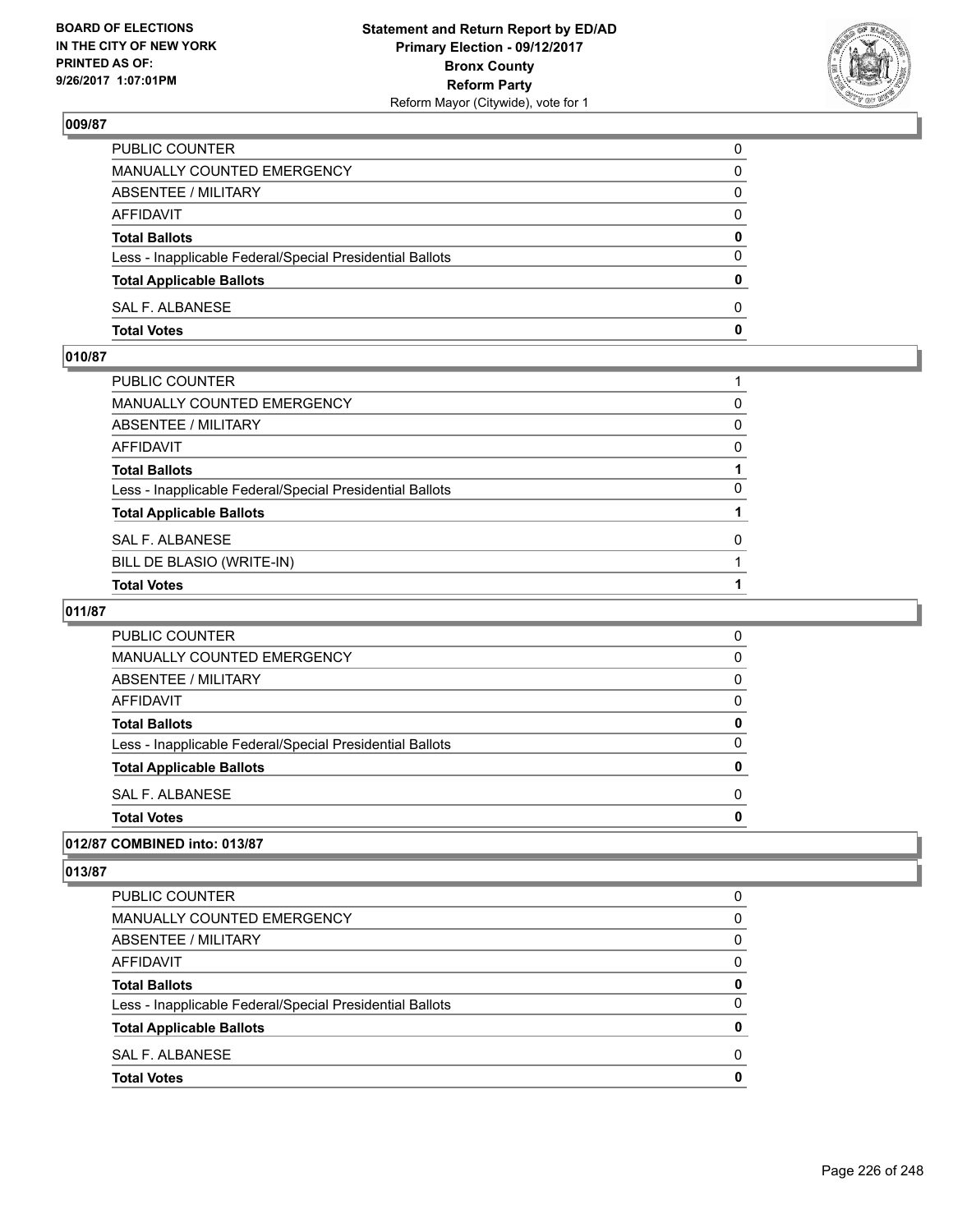

| PUBLIC COUNTER                                           | 0            |
|----------------------------------------------------------|--------------|
| MANUALLY COUNTED EMERGENCY                               | 0            |
| ABSENTEE / MILITARY                                      | 0            |
| AFFIDAVIT                                                | 0            |
| <b>Total Ballots</b>                                     | 0            |
| Less - Inapplicable Federal/Special Presidential Ballots | $\Omega$     |
| <b>Total Applicable Ballots</b>                          | $\mathbf{0}$ |
| SAL F. ALBANESE                                          | $\Omega$     |
| <b>Total Votes</b>                                       | $\mathbf{0}$ |

## **015/87**

| PUBLIC COUNTER                                           | 0            |
|----------------------------------------------------------|--------------|
| MANUALLY COUNTED EMERGENCY                               | $\mathbf{0}$ |
| ABSENTEE / MILITARY                                      | $\Omega$     |
| AFFIDAVIT                                                | $\Omega$     |
| <b>Total Ballots</b>                                     | 0            |
| Less - Inapplicable Federal/Special Presidential Ballots | $\Omega$     |
| <b>Total Applicable Ballots</b>                          | $\mathbf{0}$ |
| SAL F. ALBANESE                                          | 0            |
| Total Votes                                              | $\Omega$     |
|                                                          |              |

### **016/87**

| <b>Total Votes</b>                                       | 0            |
|----------------------------------------------------------|--------------|
| SAL F. ALBANESE                                          | $\Omega$     |
| <b>Total Applicable Ballots</b>                          | $\mathbf{0}$ |
| Less - Inapplicable Federal/Special Presidential Ballots | 0            |
| <b>Total Ballots</b>                                     | 0            |
| <b>AFFIDAVIT</b>                                         | $\Omega$     |
| <b>ABSENTEE / MILITARY</b>                               | $\Omega$     |
| MANUALLY COUNTED EMERGENCY                               | $\Omega$     |
| PUBLIC COUNTER                                           | 0            |

| PUBLIC COUNTER                                           | 0 |
|----------------------------------------------------------|---|
| <b>MANUALLY COUNTED EMERGENCY</b>                        | 0 |
| ABSENTEE / MILITARY                                      | 0 |
| <b>AFFIDAVIT</b>                                         | 0 |
| <b>Total Ballots</b>                                     | 0 |
| Less - Inapplicable Federal/Special Presidential Ballots | 0 |
| <b>Total Applicable Ballots</b>                          | 0 |
| SAL F. ALBANESE                                          | 0 |
| <b>Total Votes</b>                                       |   |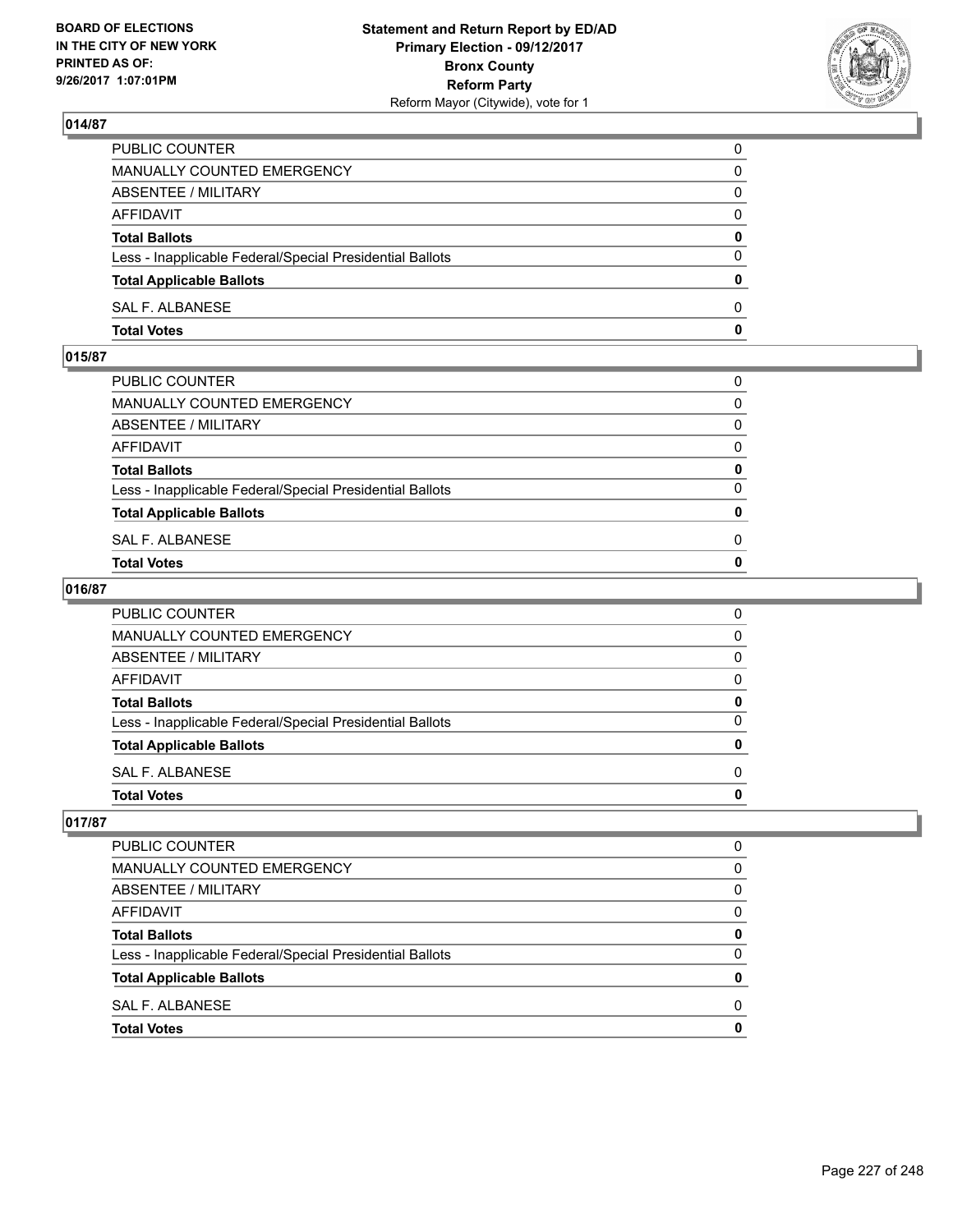

| PUBLIC COUNTER                                           | $\overline{2}$ |
|----------------------------------------------------------|----------------|
| MANUALLY COUNTED EMERGENCY                               | $\mathbf{0}$   |
| ABSENTEE / MILITARY                                      | $\mathbf{0}$   |
| AFFIDAVIT                                                | $\mathbf{0}$   |
| <b>Total Ballots</b>                                     | $\mathbf{2}$   |
| Less - Inapplicable Federal/Special Presidential Ballots | $\Omega$       |
| <b>Total Applicable Ballots</b>                          | $\mathbf{2}$   |
| SAL F. ALBANESE                                          | 2              |
| <b>Total Votes</b>                                       | 2              |

## **019/87**

| PUBLIC COUNTER                                           |          |
|----------------------------------------------------------|----------|
| MANUALLY COUNTED EMERGENCY                               | 0        |
| ABSENTEE / MILITARY                                      | $\Omega$ |
| AFFIDAVIT                                                | $\Omega$ |
| <b>Total Ballots</b>                                     |          |
| Less - Inapplicable Federal/Special Presidential Ballots | 0        |
| <b>Total Applicable Ballots</b>                          |          |
| SAL F. ALBANESE                                          |          |
| <b>Total Votes</b>                                       |          |
|                                                          |          |

### **020/87**

| PUBLIC COUNTER                                           | 0            |
|----------------------------------------------------------|--------------|
| MANUALLY COUNTED EMERGENCY                               | $\mathbf{0}$ |
| ABSENTEE / MILITARY                                      | $\mathbf{0}$ |
| AFFIDAVIT                                                | $\mathbf{0}$ |
| <b>Total Ballots</b>                                     | 0            |
| Less - Inapplicable Federal/Special Presidential Ballots | $\mathbf{0}$ |
| <b>Total Applicable Ballots</b>                          | 0            |
| SAL F. ALBANESE                                          | $\Omega$     |
| <b>Total Votes</b>                                       | 0            |
|                                                          |              |

| PUBLIC COUNTER                                           |   |
|----------------------------------------------------------|---|
| <b>MANUALLY COUNTED EMERGENCY</b>                        | 0 |
| <b>ABSENTEE / MILITARY</b>                               | 0 |
| <b>AFFIDAVIT</b>                                         | O |
| <b>Total Ballots</b>                                     |   |
| Less - Inapplicable Federal/Special Presidential Ballots | 0 |
| <b>Total Applicable Ballots</b>                          |   |
| SAL F. ALBANESE                                          |   |
| <b>Total Votes</b>                                       |   |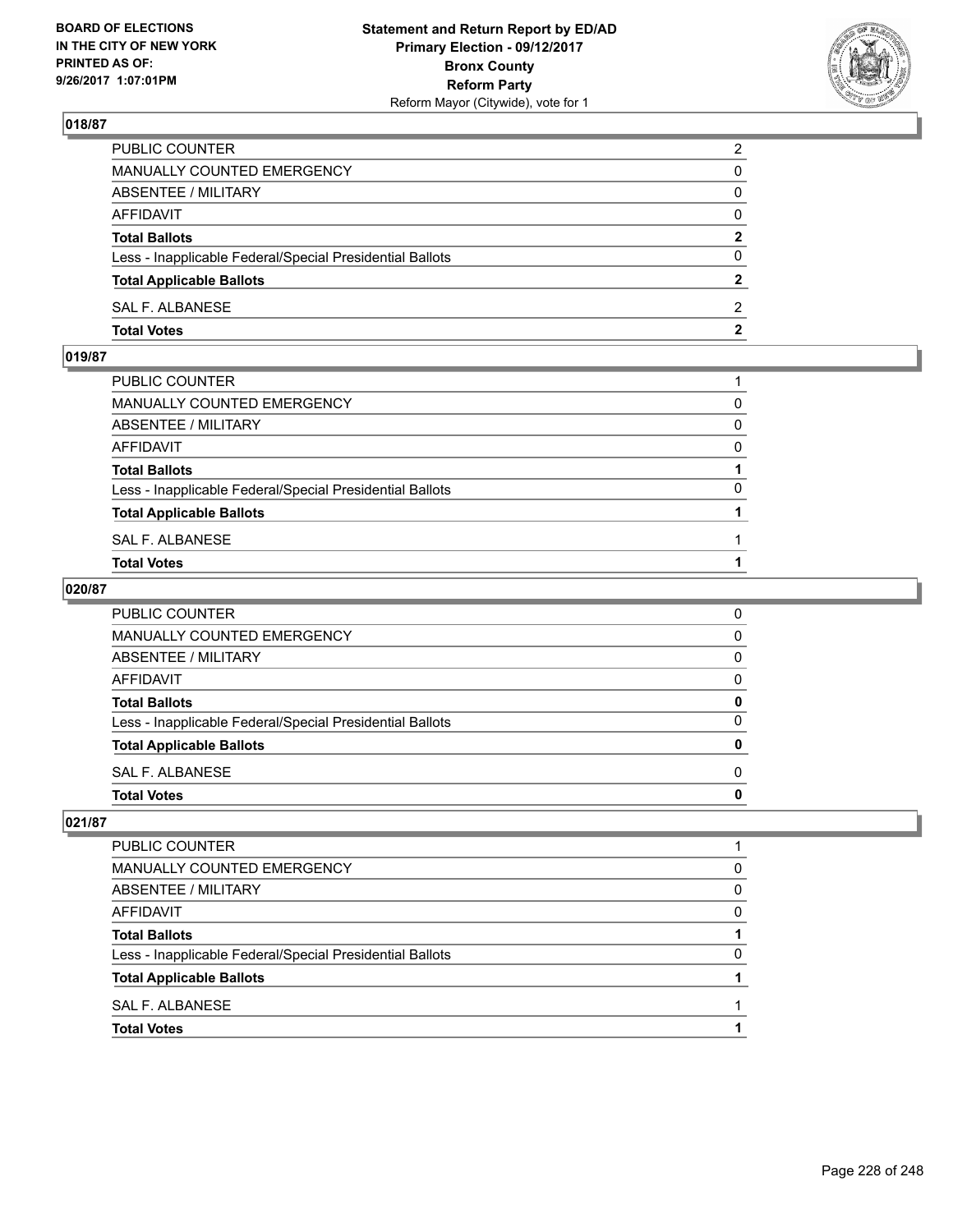

| PUBLIC COUNTER                                           | 0            |
|----------------------------------------------------------|--------------|
| MANUALLY COUNTED EMERGENCY                               | 0            |
| ABSENTEE / MILITARY                                      | 0            |
| AFFIDAVIT                                                | $\Omega$     |
| <b>Total Ballots</b>                                     | 0            |
| Less - Inapplicable Federal/Special Presidential Ballots | $\Omega$     |
| <b>Total Applicable Ballots</b>                          | $\bf{0}$     |
| SAL F. ALBANESE                                          | $\Omega$     |
| <b>Total Votes</b>                                       | $\mathbf{0}$ |

## **023/87**

| PUBLIC COUNTER                                           | 4            |
|----------------------------------------------------------|--------------|
| MANUALLY COUNTED EMERGENCY                               | $\mathbf{0}$ |
| ABSENTEE / MILITARY                                      | $\mathbf{0}$ |
| AFFIDAVIT                                                | $\mathbf{0}$ |
| Total Ballots                                            | 4            |
| Less - Inapplicable Federal/Special Presidential Ballots | $\Omega$     |
| <b>Total Applicable Ballots</b>                          | 4            |
| SAL F. ALBANESE                                          | 2            |
| RICHARD BASHNER (WRITE-IN)                               | 2            |
| <b>Total Votes</b>                                       | 4            |

# **024/87**

| <b>PUBLIC COUNTER</b>                                    |  |
|----------------------------------------------------------|--|
| <b>MANUALLY COUNTED EMERGENCY</b>                        |  |
| ABSENTEE / MILITARY                                      |  |
| AFFIDAVIT                                                |  |
| <b>Total Ballots</b>                                     |  |
| Less - Inapplicable Federal/Special Presidential Ballots |  |
| <b>Total Applicable Ballots</b>                          |  |
| SAL F. ALBANESE                                          |  |
| <b>Total Votes</b>                                       |  |

| <b>Total Votes</b>                                       |   |
|----------------------------------------------------------|---|
| SAL F. ALBANESE                                          |   |
| <b>Total Applicable Ballots</b>                          |   |
| Less - Inapplicable Federal/Special Presidential Ballots | 0 |
| <b>Total Ballots</b>                                     |   |
| AFFIDAVIT                                                | 0 |
| ABSENTEE / MILITARY                                      |   |
| MANUALLY COUNTED EMERGENCY                               | 0 |
| <b>PUBLIC COUNTER</b>                                    | 0 |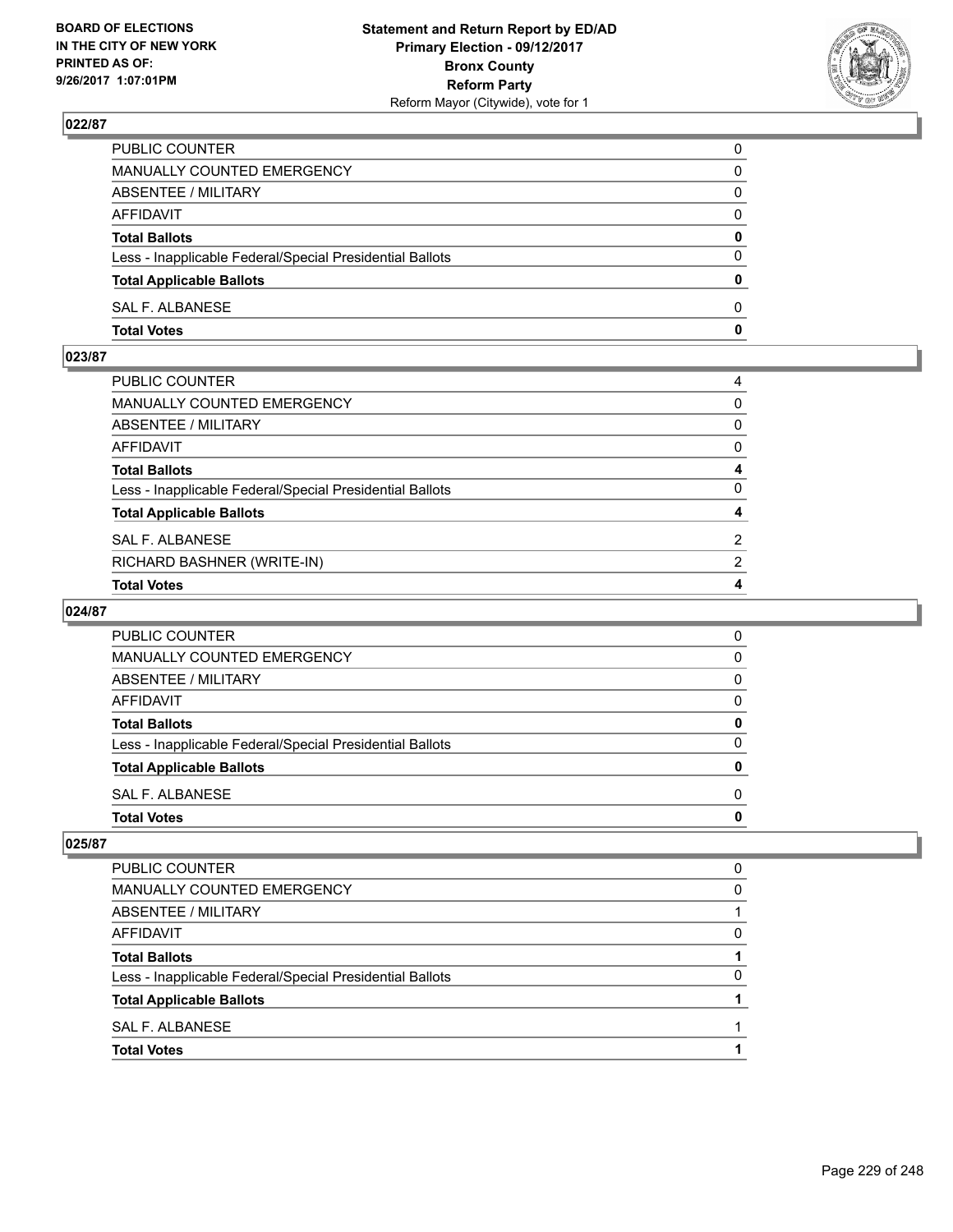

| PUBLIC COUNTER                                           |          |
|----------------------------------------------------------|----------|
| MANUALLY COUNTED EMERGENCY                               | 0        |
| ABSENTEE / MILITARY                                      | 0        |
| <b>AFFIDAVIT</b>                                         | $\Omega$ |
| <b>Total Ballots</b>                                     |          |
| Less - Inapplicable Federal/Special Presidential Ballots | 0        |
| <b>Total Applicable Ballots</b>                          |          |
| SAL F. ALBANESE                                          |          |
| <b>Total Votes</b>                                       |          |

# **027/87**

| PUBLIC COUNTER                                           |          |
|----------------------------------------------------------|----------|
| MANUALLY COUNTED EMERGENCY                               | 0        |
| ABSENTEE / MILITARY                                      | $\Omega$ |
| AFFIDAVIT                                                | $\Omega$ |
| <b>Total Ballots</b>                                     |          |
| Less - Inapplicable Federal/Special Presidential Ballots | $\Omega$ |
| <b>Total Applicable Ballots</b>                          |          |
| SAL F. ALBANESE                                          |          |
| <b>Total Votes</b>                                       |          |
|                                                          |          |

### **028/87**

| <b>Total Votes</b>                                       | 0            |
|----------------------------------------------------------|--------------|
| SAL F. ALBANESE                                          | $\Omega$     |
| <b>Total Applicable Ballots</b>                          | 0            |
| Less - Inapplicable Federal/Special Presidential Ballots | $\mathbf{0}$ |
| <b>Total Ballots</b>                                     | 0            |
| <b>AFFIDAVIT</b>                                         | $\mathbf{0}$ |
| <b>ABSENTEE / MILITARY</b>                               | $\mathbf{0}$ |
| <b>MANUALLY COUNTED EMERGENCY</b>                        | $\mathbf{0}$ |
| PUBLIC COUNTER                                           | 0            |

| PUBLIC COUNTER                                           |   |
|----------------------------------------------------------|---|
| MANUALLY COUNTED EMERGENCY                               | 0 |
| ABSENTEE / MILITARY                                      | 0 |
| AFFIDAVIT                                                | O |
| <b>Total Ballots</b>                                     |   |
| Less - Inapplicable Federal/Special Presidential Ballots | 0 |
| <b>Total Applicable Ballots</b>                          |   |
| SAL F. ALBANESE                                          |   |
| <b>Total Votes</b>                                       |   |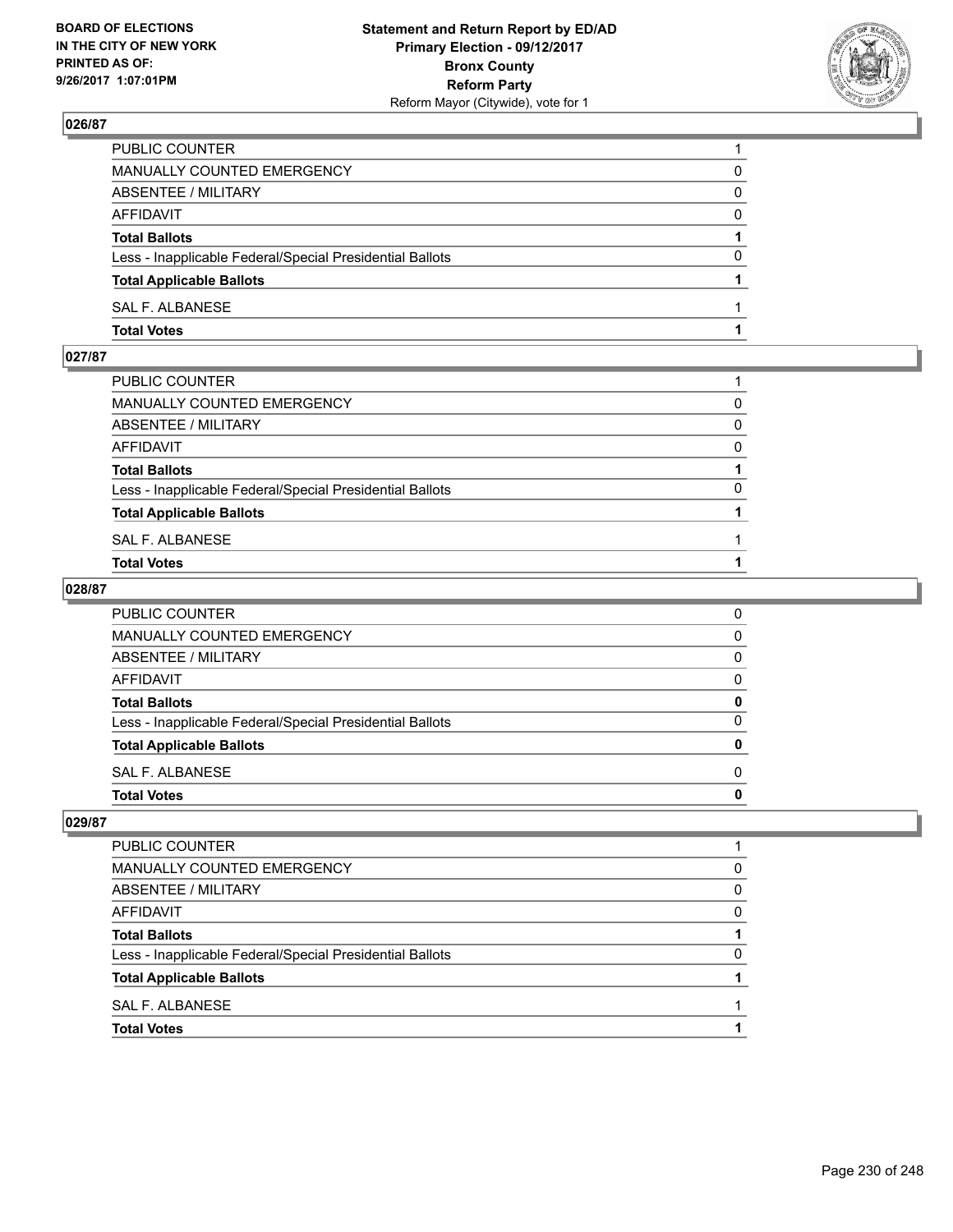

| PUBLIC COUNTER                                           | 0            |
|----------------------------------------------------------|--------------|
| <b>MANUALLY COUNTED EMERGENCY</b>                        | 0            |
| ABSENTEE / MILITARY                                      | 0            |
| AFFIDAVIT                                                | $\Omega$     |
| <b>Total Ballots</b>                                     | $\mathbf{0}$ |
| Less - Inapplicable Federal/Special Presidential Ballots | $\Omega$     |
| <b>Total Applicable Ballots</b>                          | $\Omega$     |
| SAL F. ALBANESE                                          | $\Omega$     |
| <b>Total Votes</b>                                       | 0            |

## **031/87**

| PUBLIC COUNTER                                           |              |
|----------------------------------------------------------|--------------|
| MANUALLY COUNTED EMERGENCY                               | 0            |
| ABSENTEE / MILITARY                                      | $\mathbf{0}$ |
| AFFIDAVIT                                                | 0            |
| Total Ballots                                            |              |
| Less - Inapplicable Federal/Special Presidential Ballots | 0            |
| <b>Total Applicable Ballots</b>                          |              |
| SAL F. ALBANESE                                          | 0            |
| BILL DE BLASIO (WRITE-IN)                                |              |
| <b>Total Votes</b>                                       |              |

# **032/87**

| <b>PUBLIC COUNTER</b>                                    |   |
|----------------------------------------------------------|---|
| MANUALLY COUNTED EMERGENCY                               | 0 |
| ABSENTEE / MILITARY                                      | 0 |
| AFFIDAVIT                                                | O |
| <b>Total Ballots</b>                                     |   |
| Less - Inapplicable Federal/Special Presidential Ballots | O |
| <b>Total Applicable Ballots</b>                          |   |
| SAL F. ALBANESE                                          |   |
| <b>Total Votes</b>                                       |   |

| <b>PUBLIC COUNTER</b>                                    | 4 |
|----------------------------------------------------------|---|
|                                                          |   |
| MANUALLY COUNTED EMERGENCY                               | 0 |
| ABSENTEE / MILITARY                                      | 0 |
| AFFIDAVIT                                                | 0 |
| <b>Total Ballots</b>                                     | 4 |
| Less - Inapplicable Federal/Special Presidential Ballots | 0 |
| <b>Total Applicable Ballots</b>                          | 4 |
| SAL F. ALBANESE                                          | 2 |
| BILL DE BLASIO (WRITE-IN)                                |   |
| UNATTRIBUTABLE WRITE-IN (WRITE-IN)                       |   |
| <b>Total Votes</b>                                       | 4 |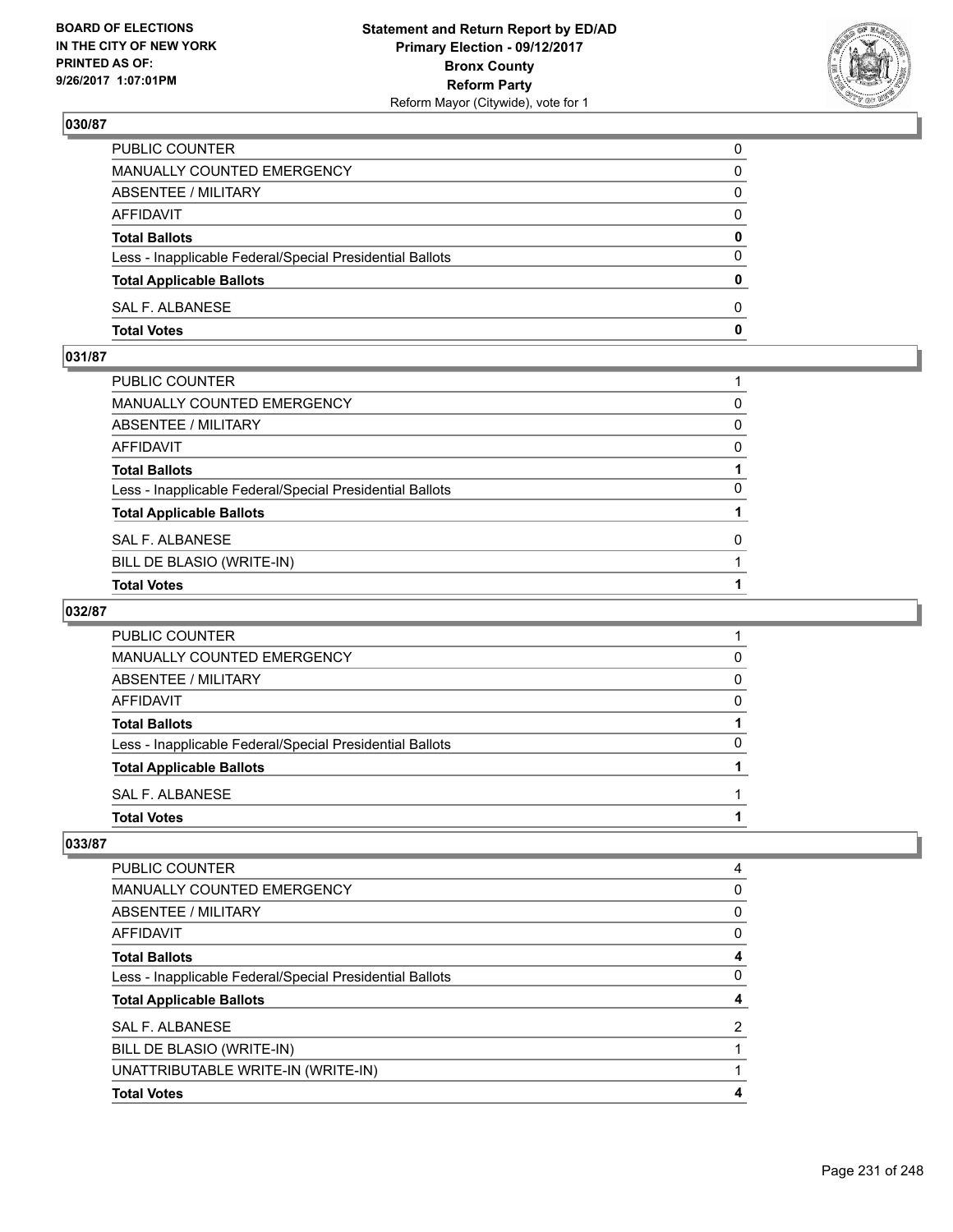

| <b>Total Votes</b>                                       |          |
|----------------------------------------------------------|----------|
| BILL DE BLASIO (WRITE-IN)                                | 6        |
| SAL F. ALBANESE                                          |          |
| <b>Total Applicable Ballots</b>                          |          |
| Less - Inapplicable Federal/Special Presidential Ballots | 0        |
| <b>Total Ballots</b>                                     |          |
| AFFIDAVIT                                                | $\Omega$ |
| ABSENTEE / MILITARY                                      | 0        |
| MANUALLY COUNTED EMERGENCY                               | 0        |
| PUBLIC COUNTER                                           |          |

#### **035/87**

| PUBLIC COUNTER                                           | 0            |
|----------------------------------------------------------|--------------|
| MANUALLY COUNTED EMERGENCY                               | 0            |
| ABSENTEE / MILITARY                                      | 0            |
| AFFIDAVIT                                                | 0            |
| <b>Total Ballots</b>                                     | 0            |
| Less - Inapplicable Federal/Special Presidential Ballots | 0            |
| <b>Total Applicable Ballots</b>                          | $\mathbf{0}$ |
| SAL F. ALBANESE                                          | 0            |
| Total Votes                                              | 0            |
|                                                          |              |

# **036/87**

| <b>PUBLIC COUNTER</b>                                    | 0 |
|----------------------------------------------------------|---|
| MANUALLY COUNTED EMERGENCY                               | 0 |
| ABSENTEE / MILITARY                                      | 0 |
| AFFIDAVIT                                                | 0 |
| <b>Total Ballots</b>                                     | 0 |
| Less - Inapplicable Federal/Special Presidential Ballots | 0 |
| <b>Total Applicable Ballots</b>                          | o |
| SAL F. ALBANESE                                          | 0 |
| <b>Total Votes</b>                                       |   |

| <b>Total Votes</b>                                       |   |
|----------------------------------------------------------|---|
| UNATTRIBUTABLE WRITE-IN (WRITE-IN)                       | 2 |
| SAL F. ALBANESE                                          | 5 |
| <b>Total Applicable Ballots</b>                          |   |
| Less - Inapplicable Federal/Special Presidential Ballots | 0 |
| <b>Total Ballots</b>                                     |   |
| AFFIDAVIT                                                | 0 |
| ABSENTEE / MILITARY                                      | 0 |
| MANUALLY COUNTED EMERGENCY                               | 0 |
| <b>PUBLIC COUNTER</b>                                    |   |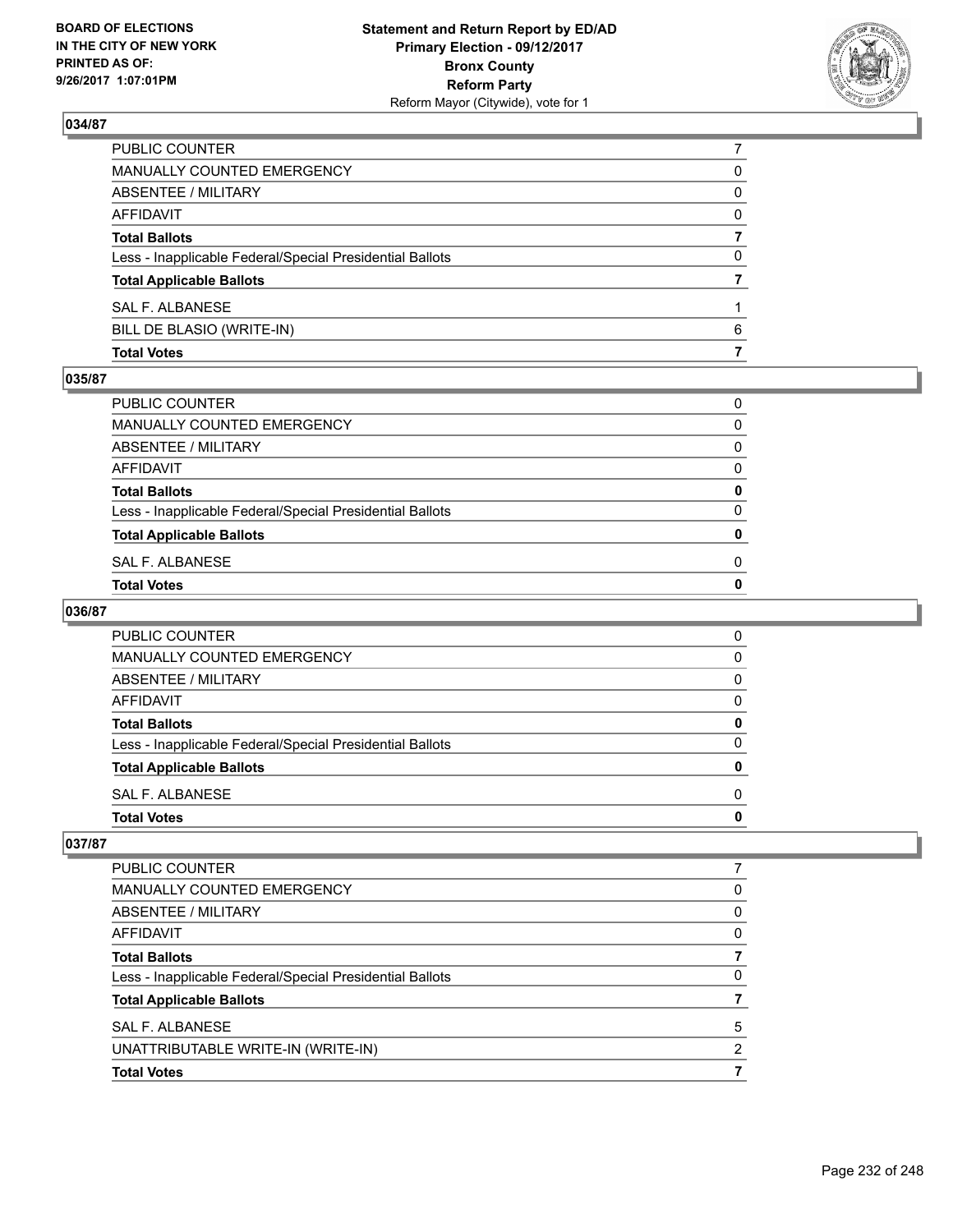

| PUBLIC COUNTER                                           |          |
|----------------------------------------------------------|----------|
| <b>MANUALLY COUNTED EMERGENCY</b>                        | 0        |
| ABSENTEE / MILITARY                                      | 0        |
| AFFIDAVIT                                                | $\Omega$ |
| <b>Total Ballots</b>                                     |          |
| Less - Inapplicable Federal/Special Presidential Ballots | $\Omega$ |
| <b>Total Applicable Ballots</b>                          |          |
| SAL F. ALBANESE                                          |          |
| <b>Total Votes</b>                                       |          |

# **039/87**

| PUBLIC COUNTER                                           | 0            |
|----------------------------------------------------------|--------------|
| MANUALLY COUNTED EMERGENCY                               | $\mathbf{0}$ |
| ABSENTEE / MILITARY                                      | $\Omega$     |
| AFFIDAVIT                                                | $\Omega$     |
| <b>Total Ballots</b>                                     | 0            |
| Less - Inapplicable Federal/Special Presidential Ballots | $\Omega$     |
| <b>Total Applicable Ballots</b>                          | $\mathbf{0}$ |
| SAL F. ALBANESE                                          | 0            |
| Total Votes                                              | $\Omega$     |
|                                                          |              |

### **040/87**

| <b>PUBLIC COUNTER</b>                                    | 5 |
|----------------------------------------------------------|---|
| <b>MANUALLY COUNTED EMERGENCY</b>                        | 0 |
| <b>ABSENTEE / MILITARY</b>                               | 0 |
| AFFIDAVIT                                                | 0 |
| <b>Total Ballots</b>                                     | 5 |
| Less - Inapplicable Federal/Special Presidential Ballots | 0 |
| <b>Total Applicable Ballots</b>                          | 5 |
| <b>SAL F. ALBANESE</b>                                   | 3 |
| UNATTRIBUTABLE WRITE-IN (WRITE-IN)                       |   |
| <b>Total Votes</b>                                       | 4 |
| Unrecorded                                               |   |

| PUBLIC COUNTER                                           | 2        |
|----------------------------------------------------------|----------|
| MANUALLY COUNTED EMERGENCY                               | 0        |
| ABSENTEE / MILITARY                                      | $\Omega$ |
| AFFIDAVIT                                                | 0        |
| <b>Total Ballots</b>                                     | 2        |
| Less - Inapplicable Federal/Special Presidential Ballots | 0        |
| <b>Total Applicable Ballots</b>                          | 2        |
| SAL F. ALBANESE                                          |          |
| <b>Total Votes</b>                                       |          |
| Unrecorded                                               |          |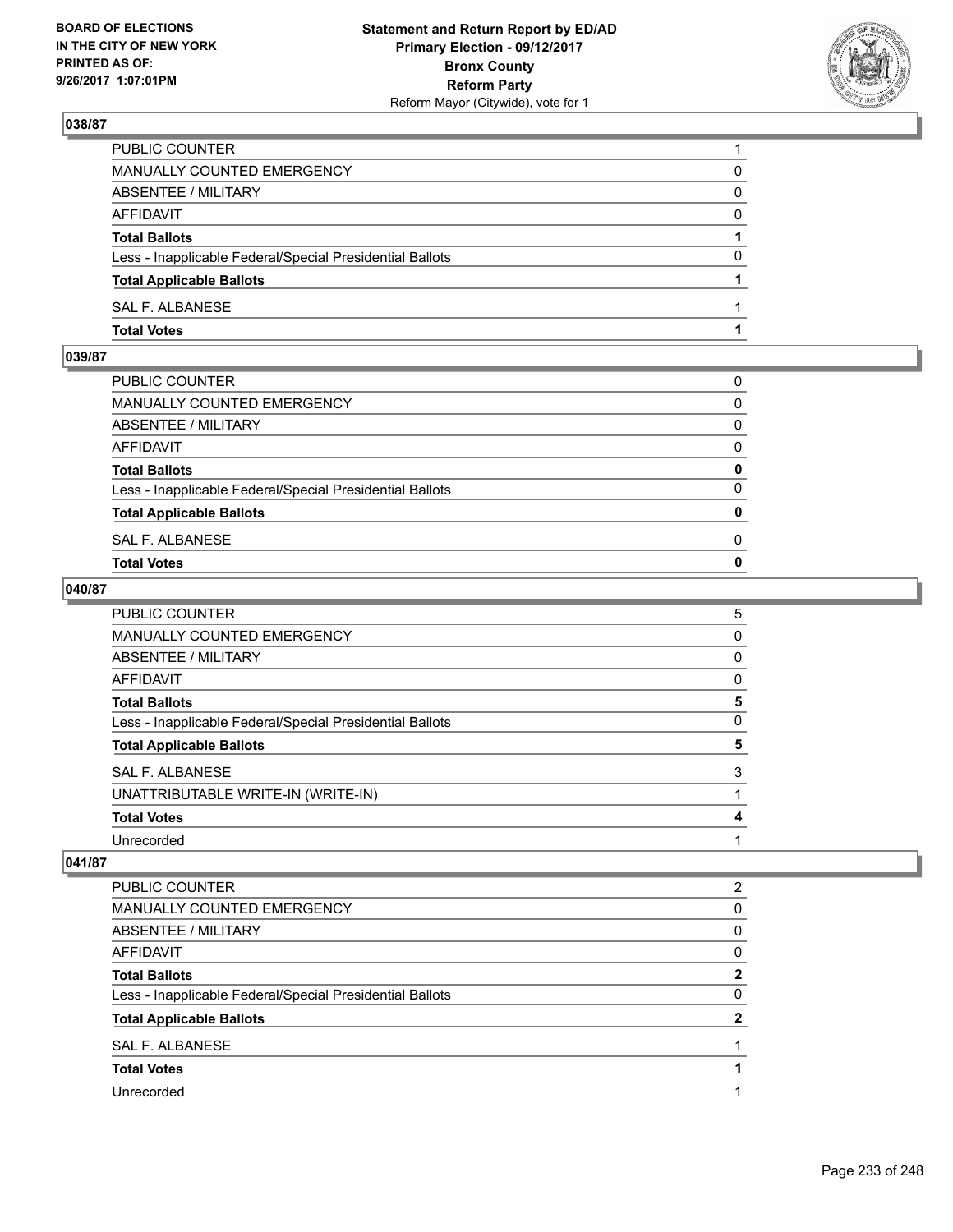

| PUBLIC COUNTER                                           | 0            |
|----------------------------------------------------------|--------------|
| MANUALLY COUNTED EMERGENCY                               | $\Omega$     |
| ABSENTEE / MILITARY                                      | $\mathbf{0}$ |
| AFFIDAVIT                                                | 0            |
| <b>Total Ballots</b>                                     | $\mathbf{0}$ |
| Less - Inapplicable Federal/Special Presidential Ballots | $\Omega$     |
| <b>Total Applicable Ballots</b>                          | $\mathbf{0}$ |
| SAL F. ALBANESE                                          | $\Omega$     |
| <b>Total Votes</b>                                       | $\mathbf{0}$ |

### **043/87**

| PUBLIC COUNTER                                           | 0            |
|----------------------------------------------------------|--------------|
| MANUALLY COUNTED EMERGENCY                               | $\mathbf{0}$ |
| ABSENTEE / MILITARY                                      | $\Omega$     |
| AFFIDAVIT                                                | $\Omega$     |
| <b>Total Ballots</b>                                     | 0            |
| Less - Inapplicable Federal/Special Presidential Ballots | $\Omega$     |
| <b>Total Applicable Ballots</b>                          | $\mathbf{0}$ |
| SAL F. ALBANESE                                          | 0            |
| Total Votes                                              | $\Omega$     |
|                                                          |              |

### **044/87**

| PUBLIC COUNTER                                           | 0            |
|----------------------------------------------------------|--------------|
| MANUALLY COUNTED EMERGENCY                               | $\mathbf{0}$ |
| ABSENTEE / MILITARY                                      | $\mathbf{0}$ |
| AFFIDAVIT                                                | $\mathbf{0}$ |
| <b>Total Ballots</b>                                     | 0            |
| Less - Inapplicable Federal/Special Presidential Ballots | $\mathbf{0}$ |
| <b>Total Applicable Ballots</b>                          | $\mathbf{0}$ |
| SAL F. ALBANESE                                          | $\Omega$     |
| <b>Total Votes</b>                                       | 0            |
|                                                          |              |

| <b>Total Votes</b>                                       |   |
|----------------------------------------------------------|---|
| ROBERT GANGI (WRITE-IN)                                  |   |
| SAL F. ALBANESE                                          | 0 |
| <b>Total Applicable Ballots</b>                          |   |
| Less - Inapplicable Federal/Special Presidential Ballots | O |
| <b>Total Ballots</b>                                     |   |
| AFFIDAVIT                                                | 0 |
| ABSENTEE / MILITARY                                      | 0 |
| MANUALLY COUNTED EMERGENCY                               | 0 |
| PUBLIC COUNTER                                           |   |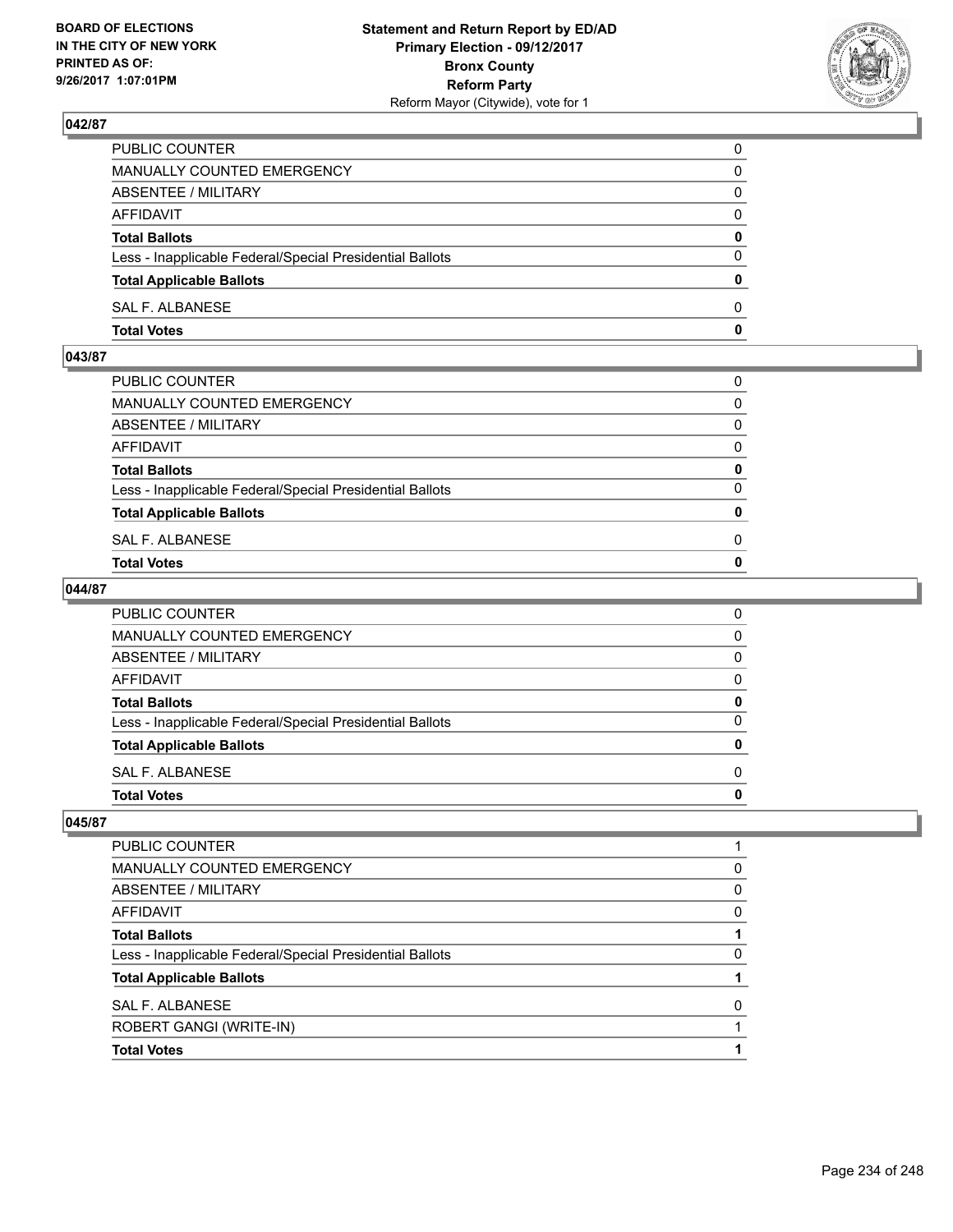

| <b>Total Votes</b>                                       | 3 |
|----------------------------------------------------------|---|
| UNATTRIBUTABLE WRITE-IN (WRITE-IN)                       |   |
| MICHAEL TOLKIN (WRITE-IN)                                |   |
| BILL DE BLASIO (WRITE-IN)                                |   |
| SAL F. ALBANESE                                          | 0 |
| <b>Total Applicable Ballots</b>                          | 3 |
| Less - Inapplicable Federal/Special Presidential Ballots | 0 |
| <b>Total Ballots</b>                                     | 3 |
| AFFIDAVIT                                                | 0 |
| ABSENTEE / MILITARY                                      | 0 |
| <b>MANUALLY COUNTED EMERGENCY</b>                        | 0 |
| PUBLIC COUNTER                                           | 3 |

## **047/87**

| <b>Total Votes</b>                                       |   |
|----------------------------------------------------------|---|
| SAL F. ALBANESE                                          | 0 |
| <b>Total Applicable Ballots</b>                          | 0 |
| Less - Inapplicable Federal/Special Presidential Ballots | 0 |
| <b>Total Ballots</b>                                     | 0 |
| <b>AFFIDAVIT</b>                                         | 0 |
| ABSENTEE / MILITARY                                      | 0 |
| <b>MANUALLY COUNTED EMERGENCY</b>                        | 0 |
| PUBLIC COUNTER                                           | 0 |

### **048/87**

| <b>Total Votes</b>                                       | O        |
|----------------------------------------------------------|----------|
| SAL F. ALBANESE                                          | 0        |
| <b>Total Applicable Ballots</b>                          | 0        |
| Less - Inapplicable Federal/Special Presidential Ballots | $\Omega$ |
| <b>Total Ballots</b>                                     | 0        |
| AFFIDAVIT                                                | 0        |
| ABSENTEE / MILITARY                                      | $\Omega$ |
| MANUALLY COUNTED EMERGENCY                               | 0        |
| PUBLIC COUNTER                                           | 0        |

| MANUALLY COUNTED EMERGENCY                               | O |
|----------------------------------------------------------|---|
| ABSENTEE / MILITARY                                      | O |
| AFFIDAVIT                                                | ŋ |
| <b>Total Ballots</b>                                     |   |
| Less - Inapplicable Federal/Special Presidential Ballots |   |
| <b>Total Applicable Ballots</b>                          |   |
| SAL F. ALBANESE                                          |   |
| <b>Total Votes</b>                                       |   |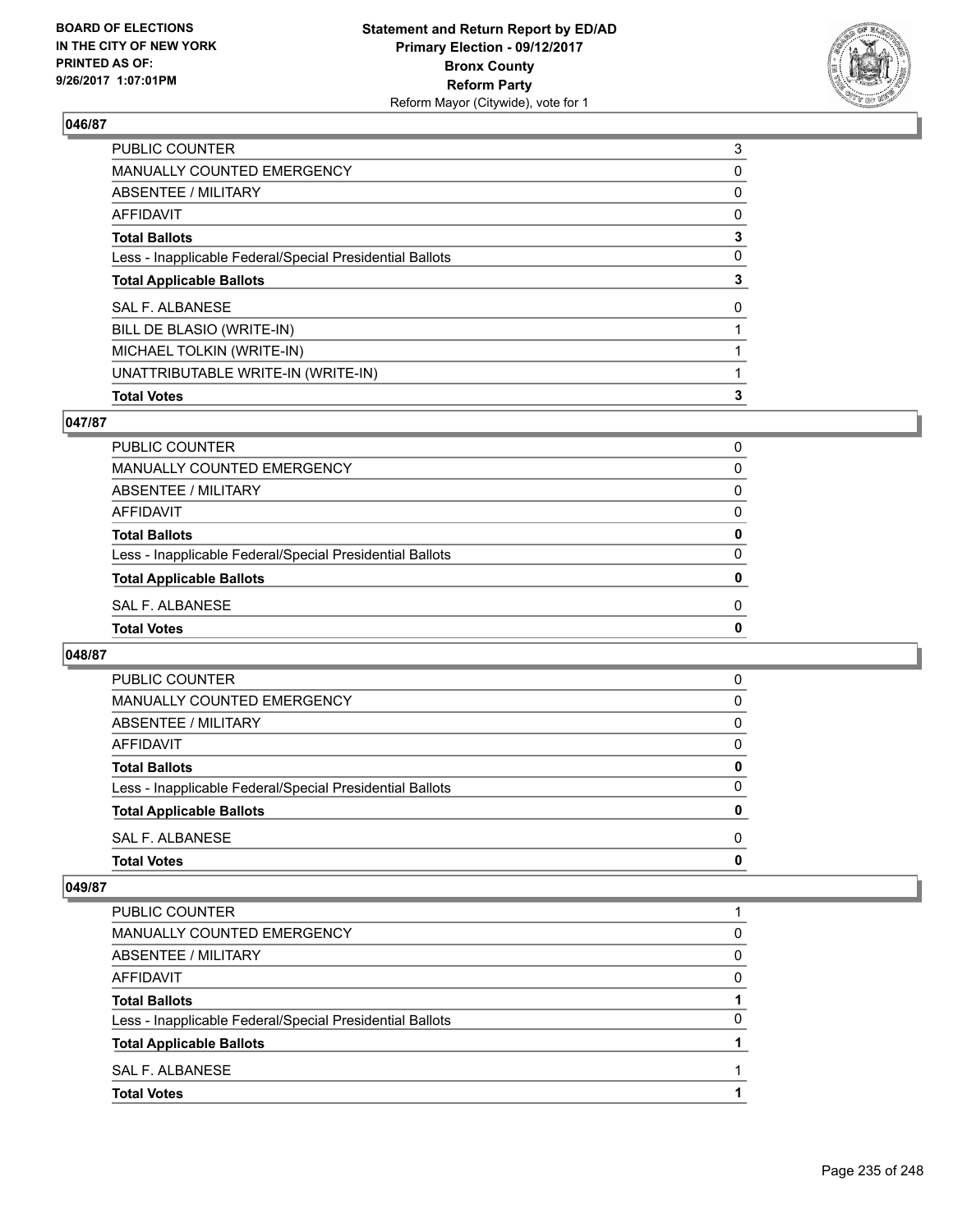

| PUBLIC COUNTER                                           | 5        |
|----------------------------------------------------------|----------|
| <b>MANUALLY COUNTED EMERGENCY</b>                        | 0        |
| <b>ABSENTEE / MILITARY</b>                               | 0        |
| AFFIDAVIT                                                | $\Omega$ |
| <b>Total Ballots</b>                                     | 5        |
| Less - Inapplicable Federal/Special Presidential Ballots | 0        |
| <b>Total Applicable Ballots</b>                          | 5        |
| SAL F. ALBANESE                                          | 2        |
| <b>Total Votes</b>                                       | 2        |
| Unrecorded                                               | 3        |

### **051/87**

| PUBLIC COUNTER                                           | $\overline{2}$ |
|----------------------------------------------------------|----------------|
| MANUALLY COUNTED EMERGENCY                               | $\mathbf{0}$   |
| ABSENTEE / MILITARY                                      | $\Omega$       |
| AFFIDAVIT                                                | $\mathbf{0}$   |
| <b>Total Ballots</b>                                     | $\mathbf{2}$   |
| Less - Inapplicable Federal/Special Presidential Ballots | $\Omega$       |
| <b>Total Applicable Ballots</b>                          | $\mathbf{2}$   |
| SAL F. ALBANESE                                          | 2              |
| Total Votes                                              | 2              |
|                                                          |                |

### **052/87**

| <b>PUBLIC COUNTER</b>                                    |   |
|----------------------------------------------------------|---|
| <b>MANUALLY COUNTED EMERGENCY</b>                        | 0 |
| ABSENTEE / MILITARY                                      | 0 |
| <b>AFFIDAVIT</b>                                         | 0 |
| <b>Total Ballots</b>                                     |   |
| Less - Inapplicable Federal/Special Presidential Ballots | 0 |
| <b>Total Applicable Ballots</b>                          |   |
| SAL F. ALBANESE                                          |   |
| <b>Total Votes</b>                                       |   |

| PUBLIC COUNTER                                           | 0 |
|----------------------------------------------------------|---|
| <b>MANUALLY COUNTED EMERGENCY</b>                        | 0 |
|                                                          |   |
| ABSENTEE / MILITARY                                      | 0 |
| AFFIDAVIT                                                | O |
| <b>Total Ballots</b>                                     | 0 |
| Less - Inapplicable Federal/Special Presidential Ballots | 0 |
| <b>Total Applicable Ballots</b>                          | o |
| SAL F. ALBANESE                                          | O |
| <b>Total Votes</b>                                       | o |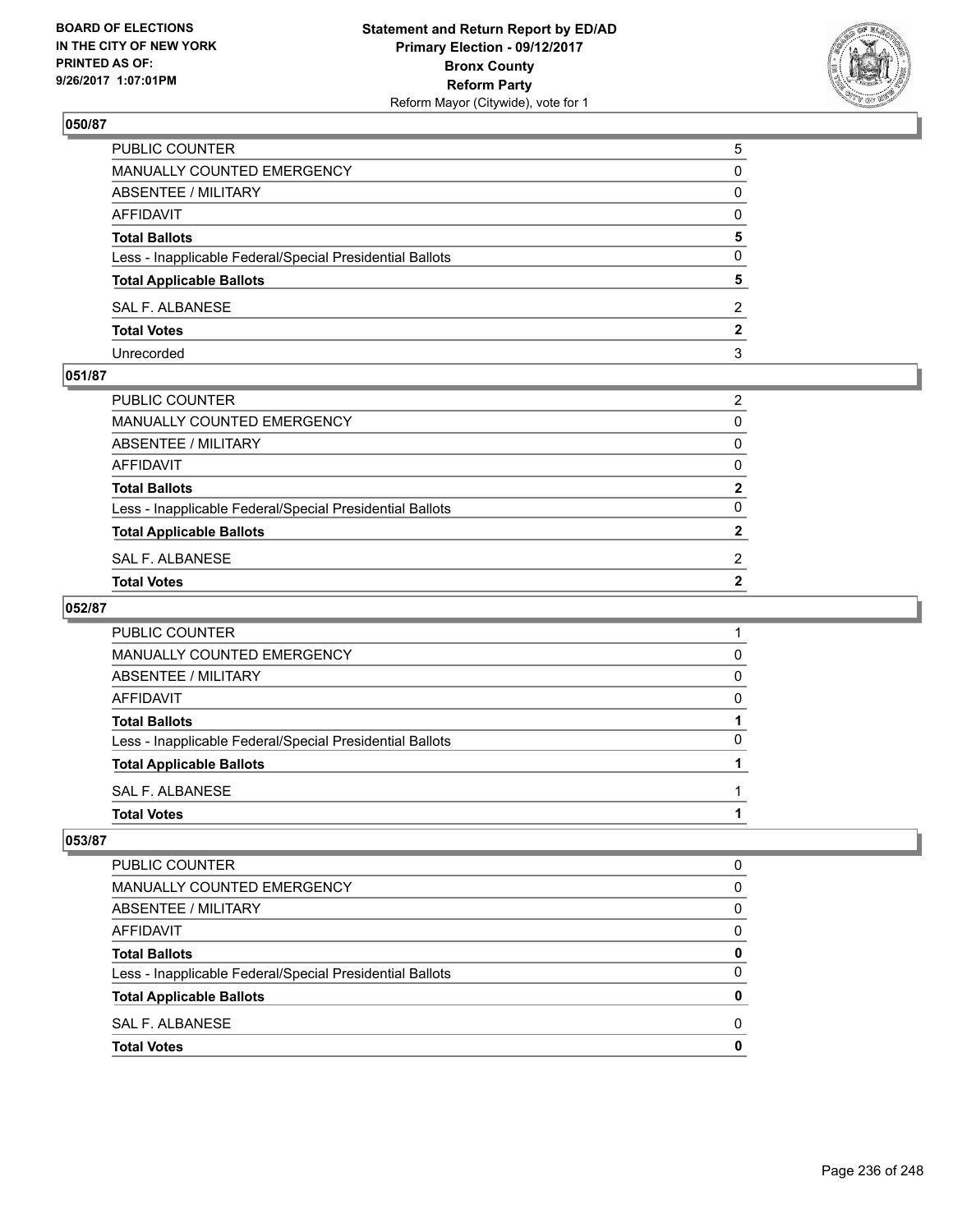

| PUBLIC COUNTER                                           | 0            |
|----------------------------------------------------------|--------------|
| MANUALLY COUNTED EMERGENCY                               | $\Omega$     |
| ABSENTEE / MILITARY                                      | $\mathbf{0}$ |
| AFFIDAVIT                                                | 0            |
| <b>Total Ballots</b>                                     | 0            |
| Less - Inapplicable Federal/Special Presidential Ballots | $\mathbf{0}$ |
| <b>Total Applicable Ballots</b>                          | $\mathbf{0}$ |
| SAL F. ALBANESE                                          | $\Omega$     |
| <b>Total Votes</b>                                       | $\mathbf{0}$ |

### **055/87**

| <b>Total Votes</b>                                       | $\mathbf{0}$ |
|----------------------------------------------------------|--------------|
| SAL F. ALBANESE                                          | 0            |
| <b>Total Applicable Ballots</b>                          | $\mathbf{0}$ |
| Less - Inapplicable Federal/Special Presidential Ballots | $\Omega$     |
| <b>Total Ballots</b>                                     | 0            |
| AFFIDAVIT                                                | $\Omega$     |
| ABSENTEE / MILITARY                                      | $\Omega$     |
| MANUALLY COUNTED EMERGENCY                               | $\Omega$     |
| PUBLIC COUNTER                                           | 0            |
|                                                          |              |

### **056/87**

| <b>Total Votes</b>                                       | 0            |
|----------------------------------------------------------|--------------|
| <b>SAL F. ALBANESE</b>                                   | $\Omega$     |
| <b>Total Applicable Ballots</b>                          | $\mathbf{0}$ |
| Less - Inapplicable Federal/Special Presidential Ballots | $\mathbf{0}$ |
| <b>Total Ballots</b>                                     | 0            |
| <b>AFFIDAVIT</b>                                         | $\Omega$     |
| <b>ABSENTEE / MILITARY</b>                               | $\Omega$     |
| <b>MANUALLY COUNTED EMERGENCY</b>                        | $\Omega$     |
| PUBLIC COUNTER                                           | 0            |

| O |
|---|
| 0 |
| 0 |
| 0 |
| 0 |
| 0 |
| 0 |
| 0 |
| O |
|   |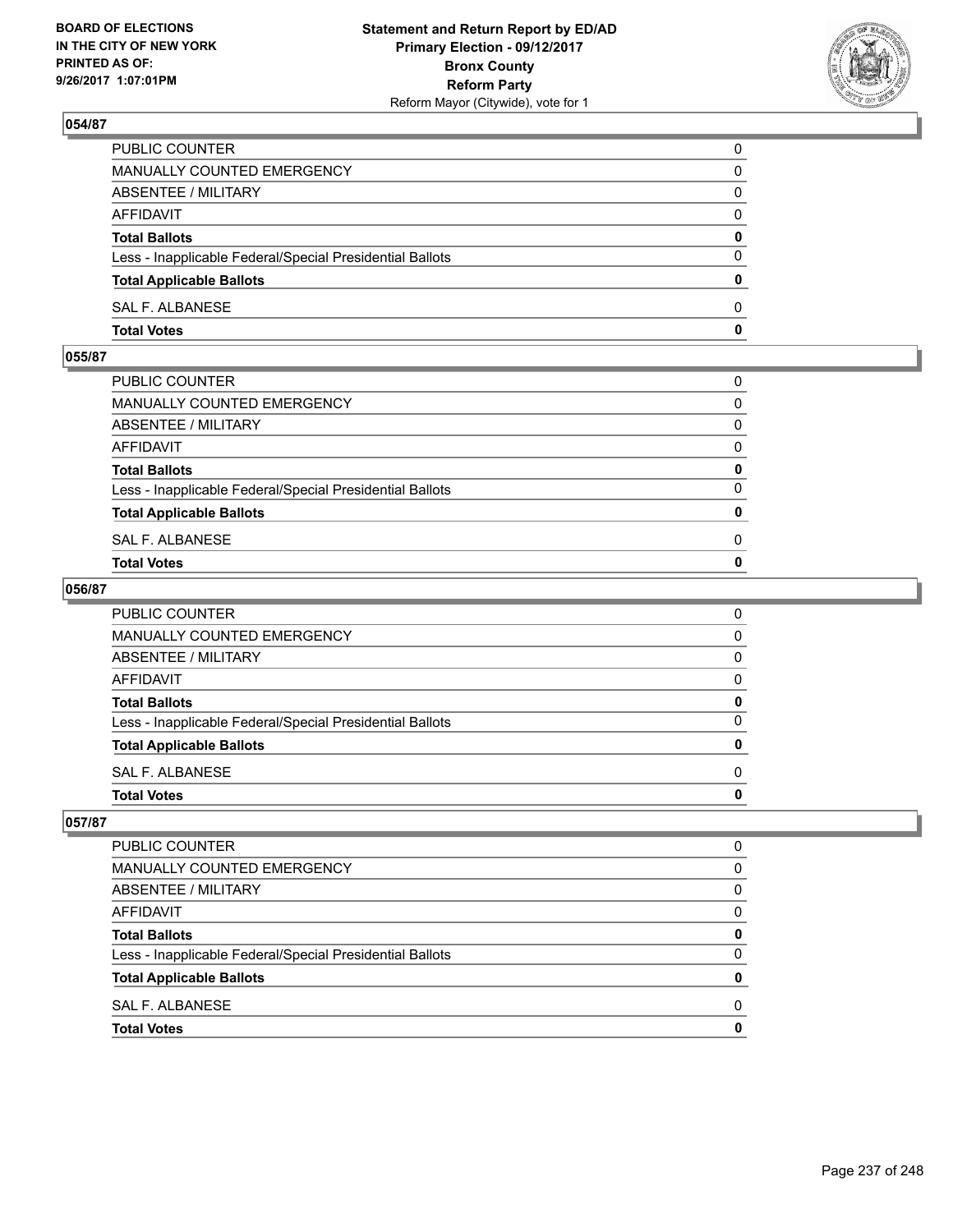

| PUBLIC COUNTER                                           |          |
|----------------------------------------------------------|----------|
| <b>MANUALLY COUNTED EMERGENCY</b>                        | 0        |
| ABSENTEE / MILITARY                                      | 0        |
| AFFIDAVIT                                                | 0        |
| <b>Total Ballots</b>                                     |          |
| Less - Inapplicable Federal/Special Presidential Ballots | $\Omega$ |
| <b>Total Applicable Ballots</b>                          |          |
| <b>SAL F. ALBANESE</b>                                   |          |
| <b>Total Votes</b>                                       |          |

# **059/87**

| PUBLIC COUNTER                                           | 0            |
|----------------------------------------------------------|--------------|
| MANUALLY COUNTED EMERGENCY                               | $\mathbf{0}$ |
| ABSENTEE / MILITARY                                      | $\Omega$     |
| AFFIDAVIT                                                | $\Omega$     |
| <b>Total Ballots</b>                                     | 0            |
| Less - Inapplicable Federal/Special Presidential Ballots | $\Omega$     |
| <b>Total Applicable Ballots</b>                          | $\mathbf{0}$ |
| SAL F. ALBANESE                                          | 0            |
| Total Votes                                              | $\Omega$     |
|                                                          |              |

### **060/87**

| PUBLIC COUNTER                                           | 0            |
|----------------------------------------------------------|--------------|
| MANUALLY COUNTED EMERGENCY                               | $\mathbf{0}$ |
| ABSENTEE / MILITARY                                      | $\mathbf{0}$ |
| AFFIDAVIT                                                | $\mathbf{0}$ |
| <b>Total Ballots</b>                                     | 0            |
| Less - Inapplicable Federal/Special Presidential Ballots | $\mathbf{0}$ |
| <b>Total Applicable Ballots</b>                          | 0            |
| SAL F. ALBANESE                                          | $\Omega$     |
| <b>Total Votes</b>                                       | 0            |
|                                                          |              |

| PUBLIC COUNTER                                           |          |
|----------------------------------------------------------|----------|
| MANUALLY COUNTED EMERGENCY                               | $\Omega$ |
| ABSENTEE / MILITARY                                      | 0        |
| AFFIDAVIT                                                |          |
| <b>Total Ballots</b>                                     |          |
| Less - Inapplicable Federal/Special Presidential Ballots | 0        |
| <b>Total Applicable Ballots</b>                          | 2        |
| SAL F. ALBANESE                                          |          |
| <b>Total Votes</b>                                       |          |
| Unrecorded                                               |          |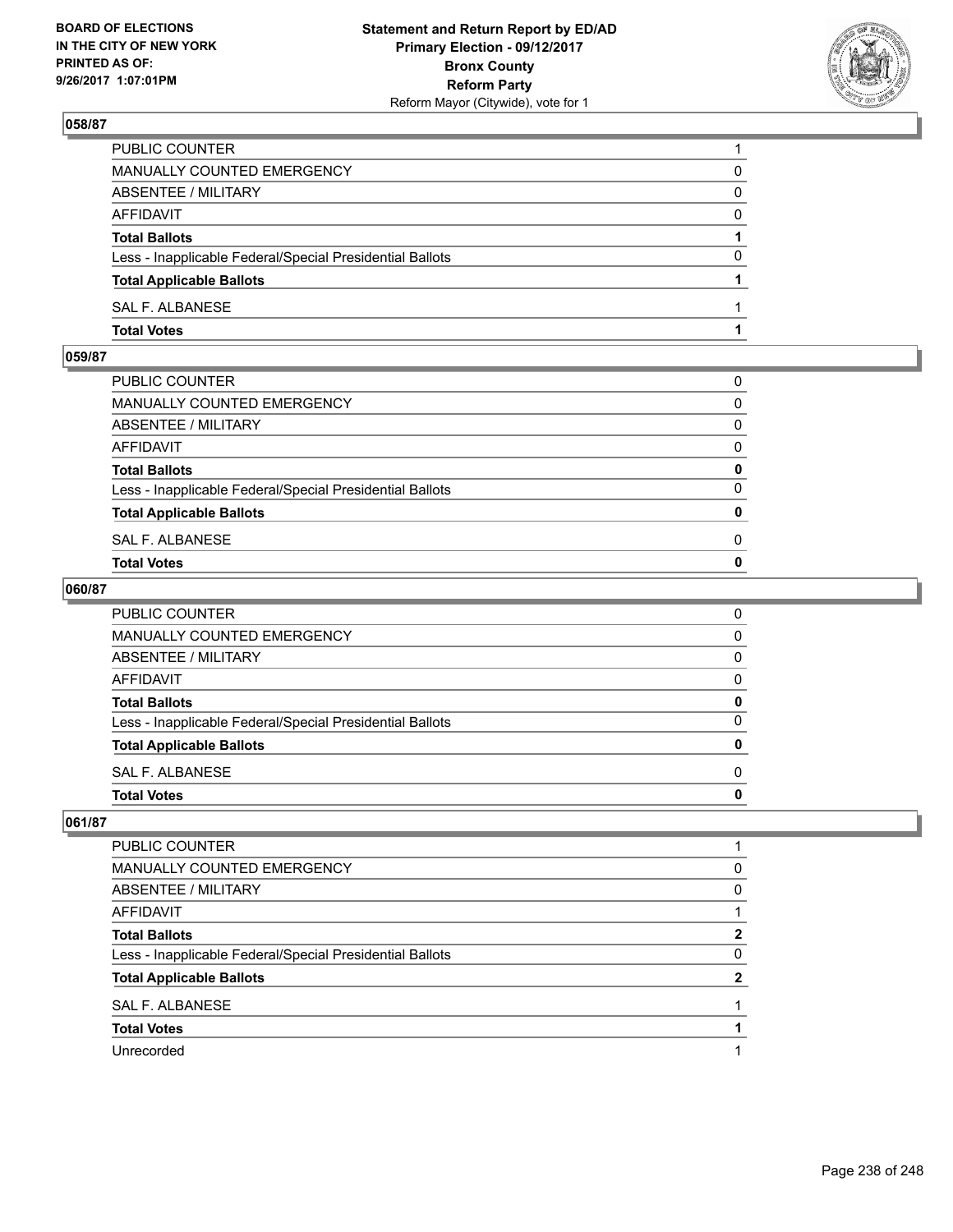

| PUBLIC COUNTER                                           |          |
|----------------------------------------------------------|----------|
| MANUALLY COUNTED EMERGENCY                               | 0        |
| ABSENTEE / MILITARY                                      | 0        |
| AFFIDAVIT                                                | $\Omega$ |
| <b>Total Ballots</b>                                     |          |
| Less - Inapplicable Federal/Special Presidential Ballots | 0        |
| <b>Total Applicable Ballots</b>                          |          |
| SAL F. ALBANESE                                          |          |
| <b>Total Votes</b>                                       |          |

### **063/87**

| Total Votes                                              | Ω |
|----------------------------------------------------------|---|
| SAL F. ALBANESE                                          | 0 |
| <b>Total Applicable Ballots</b>                          | 0 |
| Less - Inapplicable Federal/Special Presidential Ballots | 0 |
| <b>Total Ballots</b>                                     | 0 |
| AFFIDAVIT                                                | 0 |
| ABSENTEE / MILITARY                                      | 0 |
| MANUALLY COUNTED EMERGENCY                               | 0 |
| PUBLIC COUNTER                                           | 0 |

### **064/87 COMBINED into: 063/87**

#### **065/87**

| PUBLIC COUNTER                                           | 0 |
|----------------------------------------------------------|---|
| <b>MANUALLY COUNTED EMERGENCY</b>                        | 0 |
| ABSENTEE / MILITARY                                      | 0 |
| AFFIDAVIT                                                | 0 |
| <b>Total Ballots</b>                                     | o |
| Less - Inapplicable Federal/Special Presidential Ballots |   |
| <b>Total Applicable Ballots</b>                          |   |
| SAL F. ALBANESE                                          | O |
| <b>Total Votes</b>                                       |   |

| 0<br>0 |
|--------|
|        |
|        |
| 0      |
| 0      |
| 0      |
| 0      |
| 0      |
| 0      |
| 0      |
|        |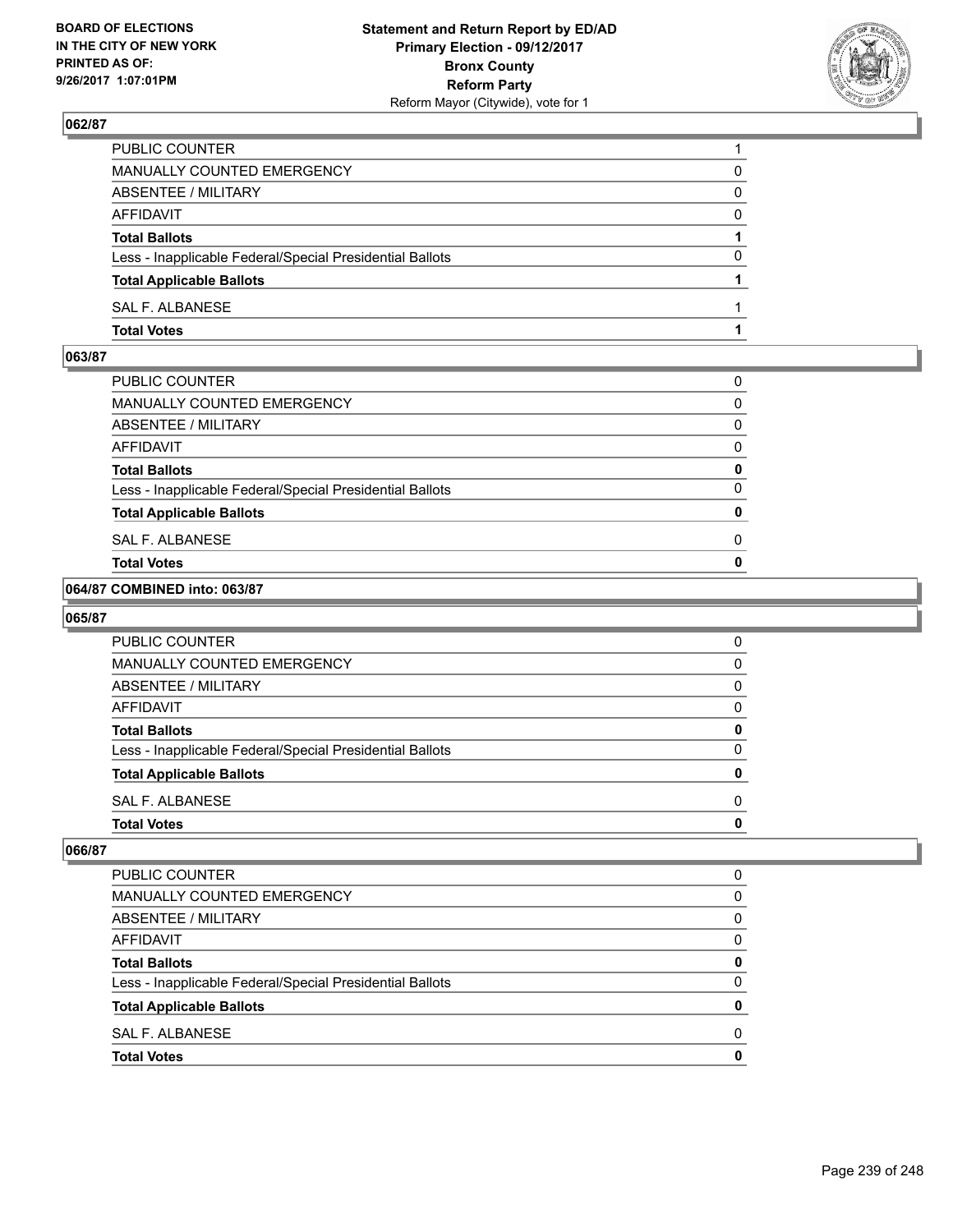

| PUBLIC COUNTER                                           | 0            |
|----------------------------------------------------------|--------------|
| MANUALLY COUNTED EMERGENCY                               | 0            |
| ABSENTEE / MILITARY                                      | 0            |
| AFFIDAVIT                                                | $\Omega$     |
| <b>Total Ballots</b>                                     | $\mathbf{0}$ |
| Less - Inapplicable Federal/Special Presidential Ballots | $\Omega$     |
| <b>Total Applicable Ballots</b>                          | $\mathbf{0}$ |
| <b>SAL F. ALBANESE</b>                                   | 0            |
| <b>Total Votes</b>                                       | 0            |

### **068/87**

| PUBLIC COUNTER                                           | 0            |
|----------------------------------------------------------|--------------|
| MANUALLY COUNTED EMERGENCY                               | $\mathbf{0}$ |
| ABSENTEE / MILITARY                                      | $\Omega$     |
| AFFIDAVIT                                                | $\Omega$     |
| <b>Total Ballots</b>                                     | 0            |
| Less - Inapplicable Federal/Special Presidential Ballots | $\Omega$     |
| <b>Total Applicable Ballots</b>                          | $\mathbf{0}$ |
| SAL F. ALBANESE                                          | 0            |
| Total Votes                                              | $\Omega$     |
|                                                          |              |

### **069/87**

| <b>Total Votes</b>                                       | 0            |
|----------------------------------------------------------|--------------|
| <b>SAL F. ALBANESE</b>                                   | $\Omega$     |
| <b>Total Applicable Ballots</b>                          | $\mathbf{0}$ |
| Less - Inapplicable Federal/Special Presidential Ballots | $\mathbf{0}$ |
| <b>Total Ballots</b>                                     | 0            |
| <b>AFFIDAVIT</b>                                         | $\Omega$     |
| <b>ABSENTEE / MILITARY</b>                               | $\Omega$     |
| <b>MANUALLY COUNTED EMERGENCY</b>                        | $\Omega$     |
| PUBLIC COUNTER                                           | 0            |

| PUBLIC COUNTER                                           | 0 |
|----------------------------------------------------------|---|
| <b>MANUALLY COUNTED EMERGENCY</b>                        | 0 |
| ABSENTEE / MILITARY                                      | 0 |
| AFFIDAVIT                                                | 0 |
| <b>Total Ballots</b>                                     | 0 |
| Less - Inapplicable Federal/Special Presidential Ballots | 0 |
| <b>Total Applicable Ballots</b>                          | 0 |
| SAL F. ALBANESE                                          | 0 |
| <b>Total Votes</b>                                       |   |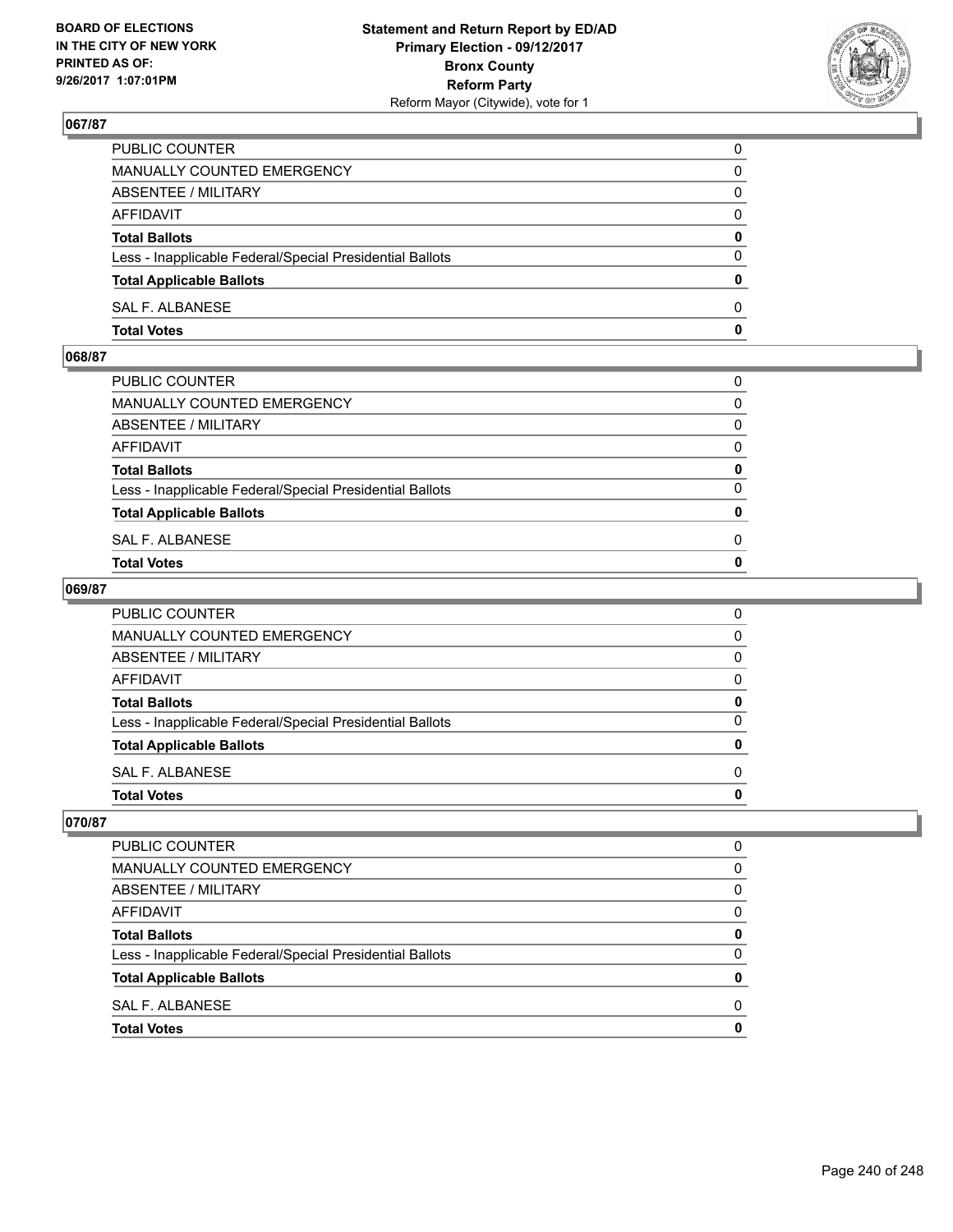

| PUBLIC COUNTER                                           | 0            |
|----------------------------------------------------------|--------------|
| MANUALLY COUNTED EMERGENCY                               | $\Omega$     |
| ABSENTEE / MILITARY                                      | $\mathbf{0}$ |
| AFFIDAVIT                                                | 0            |
| <b>Total Ballots</b>                                     | $\mathbf{0}$ |
| Less - Inapplicable Federal/Special Presidential Ballots | $\Omega$     |
| <b>Total Applicable Ballots</b>                          | $\mathbf{0}$ |
| SAL F. ALBANESE                                          | $\Omega$     |
| <b>Total Votes</b>                                       | $\mathbf{0}$ |

## **072/87**

| PUBLIC COUNTER                                           | 0            |
|----------------------------------------------------------|--------------|
| MANUALLY COUNTED EMERGENCY                               | $\mathbf{0}$ |
| ABSENTEE / MILITARY                                      | $\Omega$     |
| AFFIDAVIT                                                | $\Omega$     |
| <b>Total Ballots</b>                                     | 0            |
| Less - Inapplicable Federal/Special Presidential Ballots | $\Omega$     |
| <b>Total Applicable Ballots</b>                          | $\mathbf{0}$ |
| SAL F. ALBANESE                                          | 0            |
| Total Votes                                              | $\Omega$     |
|                                                          |              |

### **073/87**

| PUBLIC COUNTER                                           | 0            |
|----------------------------------------------------------|--------------|
| MANUALLY COUNTED EMERGENCY                               | $\mathbf{0}$ |
| ABSENTEE / MILITARY                                      | $\mathbf{0}$ |
| AFFIDAVIT                                                | $\mathbf{0}$ |
| <b>Total Ballots</b>                                     | 0            |
| Less - Inapplicable Federal/Special Presidential Ballots | $\mathbf{0}$ |
| <b>Total Applicable Ballots</b>                          | 0            |
| SAL F. ALBANESE                                          | $\Omega$     |
| <b>Total Votes</b>                                       | 0            |
|                                                          |              |

| <b>PUBLIC COUNTER</b>                                    | O |
|----------------------------------------------------------|---|
| <b>MANUALLY COUNTED EMERGENCY</b>                        | 0 |
| ABSENTEE / MILITARY                                      | 0 |
| <b>AFFIDAVIT</b>                                         | 0 |
| <b>Total Ballots</b>                                     | 0 |
| Less - Inapplicable Federal/Special Presidential Ballots | 0 |
| <b>Total Applicable Ballots</b>                          | 0 |
| SAL F. ALBANESE                                          | 0 |
| <b>Total Votes</b>                                       | O |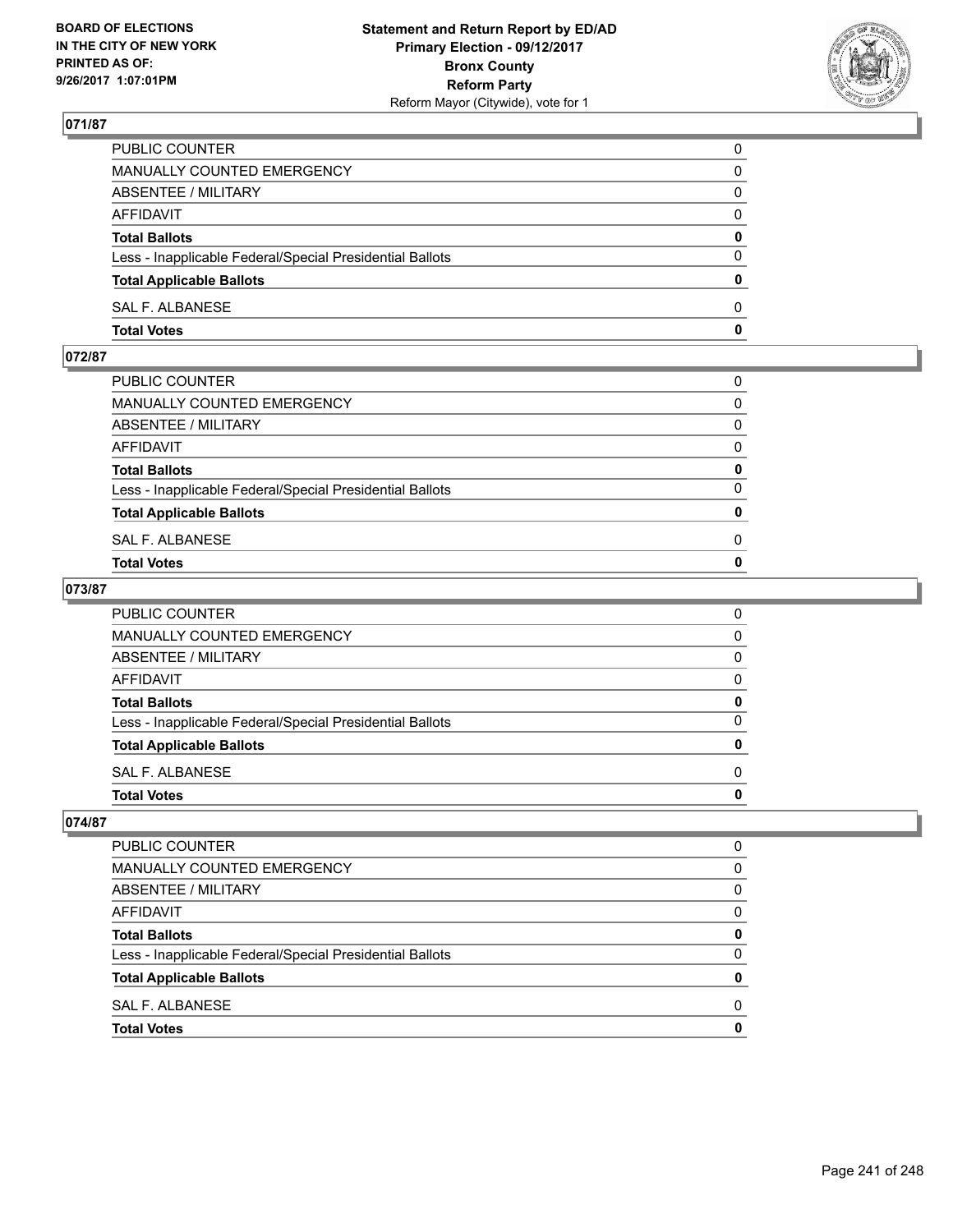

| PUBLIC COUNTER                                           |          |
|----------------------------------------------------------|----------|
| MANUALLY COUNTED EMERGENCY                               | 0        |
| ABSENTEE / MILITARY                                      | 0        |
| AFFIDAVIT                                                | 0        |
| <b>Total Ballots</b>                                     |          |
| Less - Inapplicable Federal/Special Presidential Ballots | $\Omega$ |
| <b>Total Applicable Ballots</b>                          |          |
| SAL F. ALBANESE                                          |          |
| <b>Total Votes</b>                                       |          |

## **076/87**

| PUBLIC COUNTER                                           | 0            |
|----------------------------------------------------------|--------------|
| MANUALLY COUNTED EMERGENCY                               | $\mathbf{0}$ |
| ABSENTEE / MILITARY                                      | $\Omega$     |
| AFFIDAVIT                                                | $\Omega$     |
| <b>Total Ballots</b>                                     | 0            |
| Less - Inapplicable Federal/Special Presidential Ballots | $\Omega$     |
| <b>Total Applicable Ballots</b>                          | $\mathbf{0}$ |
| SAL F. ALBANESE                                          | 0            |
| Total Votes                                              | $\Omega$     |
|                                                          |              |

### **077/87**

| <b>Total Votes</b>                                       | 0            |
|----------------------------------------------------------|--------------|
| <b>SAL F. ALBANESE</b>                                   | $\Omega$     |
| <b>Total Applicable Ballots</b>                          | $\mathbf{0}$ |
| Less - Inapplicable Federal/Special Presidential Ballots | $\mathbf{0}$ |
| <b>Total Ballots</b>                                     | 0            |
| <b>AFFIDAVIT</b>                                         | $\Omega$     |
| <b>ABSENTEE / MILITARY</b>                               | $\Omega$     |
| <b>MANUALLY COUNTED EMERGENCY</b>                        | $\Omega$     |
| PUBLIC COUNTER                                           | 0            |

| <b>PUBLIC COUNTER</b>                                    | O |
|----------------------------------------------------------|---|
| MANUALLY COUNTED EMERGENCY                               | 0 |
| ABSENTEE / MILITARY                                      | 0 |
| <b>AFFIDAVIT</b>                                         | 0 |
| <b>Total Ballots</b>                                     | 0 |
| Less - Inapplicable Federal/Special Presidential Ballots | 0 |
| <b>Total Applicable Ballots</b>                          | o |
| SAL F. ALBANESE                                          | O |
| <b>Total Votes</b>                                       |   |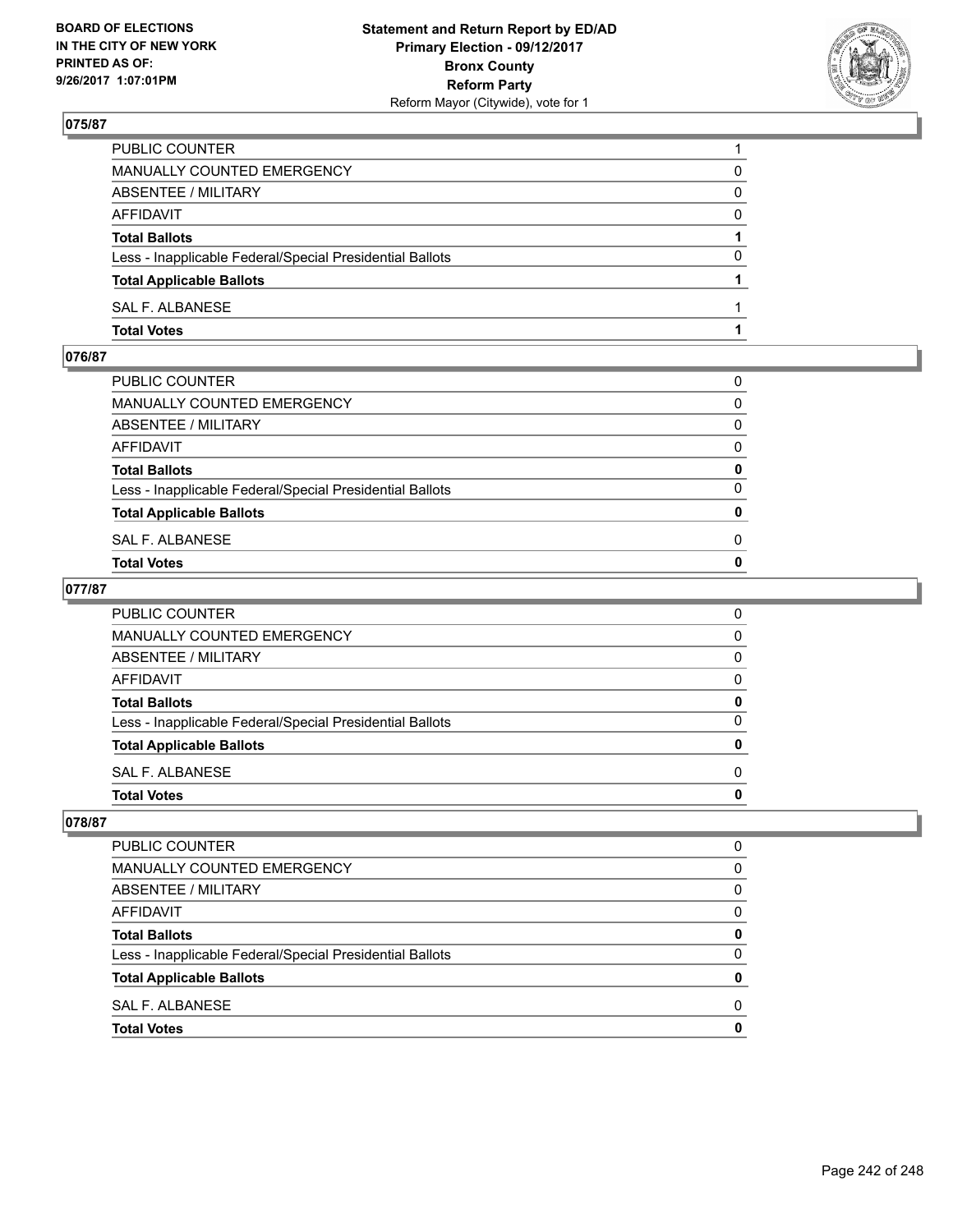

| PUBLIC COUNTER                                           | 0            |
|----------------------------------------------------------|--------------|
| MANUALLY COUNTED EMERGENCY                               | $\Omega$     |
| ABSENTEE / MILITARY                                      | $\mathbf{0}$ |
| AFFIDAVIT                                                | 0            |
| <b>Total Ballots</b>                                     | 0            |
| Less - Inapplicable Federal/Special Presidential Ballots | $\mathbf{0}$ |
| <b>Total Applicable Ballots</b>                          | $\bf{0}$     |
| SAL F. ALBANESE                                          | $\Omega$     |
| <b>Total Votes</b>                                       | $\mathbf{0}$ |

### **080/87**

| PUBLIC COUNTER                                           |          |
|----------------------------------------------------------|----------|
| MANUALLY COUNTED EMERGENCY                               | 0        |
| ABSENTEE / MILITARY                                      | $\Omega$ |
| AFFIDAVIT                                                | $\Omega$ |
| <b>Total Ballots</b>                                     |          |
| Less - Inapplicable Federal/Special Presidential Ballots | 0        |
| <b>Total Applicable Ballots</b>                          |          |
| SAL F. ALBANESE                                          |          |
| <b>Total Votes</b>                                       |          |
|                                                          |          |

### **081/87**

| PUBLIC COUNTER                                           | 0            |
|----------------------------------------------------------|--------------|
| MANUALLY COUNTED EMERGENCY                               | $\mathbf{0}$ |
| ABSENTEE / MILITARY                                      | $\mathbf{0}$ |
| AFFIDAVIT                                                | $\mathbf{0}$ |
| <b>Total Ballots</b>                                     | 0            |
| Less - Inapplicable Federal/Special Presidential Ballots | $\mathbf{0}$ |
| <b>Total Applicable Ballots</b>                          | $\mathbf{0}$ |
| SAL F. ALBANESE                                          | $\Omega$     |
| <b>Total Votes</b>                                       | 0            |
|                                                          |              |

| <b>PUBLIC COUNTER</b>                                    |              |
|----------------------------------------------------------|--------------|
| <b>MANUALLY COUNTED EMERGENCY</b>                        | <sup>0</sup> |
| ABSENTEE / MILITARY                                      | <sup>0</sup> |
| <b>AFFIDAVIT</b>                                         | <sup>0</sup> |
| <b>Total Ballots</b>                                     | o            |
| Less - Inapplicable Federal/Special Presidential Ballots | O            |
| <b>Total Applicable Ballots</b>                          |              |
| SAL F. ALBANESE                                          | <sup>0</sup> |
| <b>Total Votes</b>                                       |              |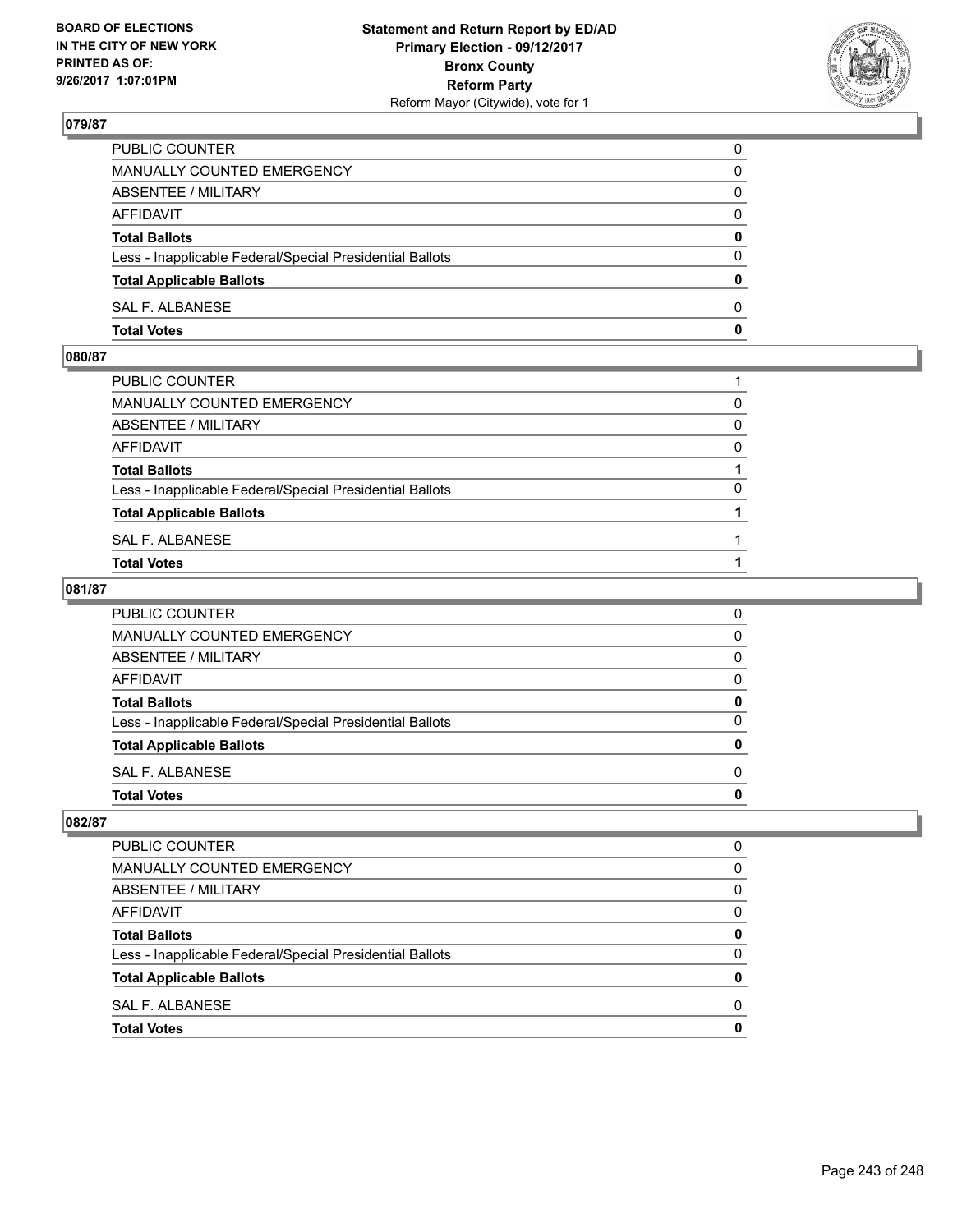

| PUBLIC COUNTER                                           | 0            |
|----------------------------------------------------------|--------------|
| MANUALLY COUNTED EMERGENCY                               | $\Omega$     |
| ABSENTEE / MILITARY                                      | $\mathbf{0}$ |
| AFFIDAVIT                                                | 0            |
| <b>Total Ballots</b>                                     | $\mathbf{0}$ |
| Less - Inapplicable Federal/Special Presidential Ballots | $\Omega$     |
| <b>Total Applicable Ballots</b>                          | $\mathbf{0}$ |
| SAL F. ALBANESE                                          | $\Omega$     |
| <b>Total Votes</b>                                       | $\mathbf{0}$ |

## **084/87**

| PUBLIC COUNTER                                           | 0            |
|----------------------------------------------------------|--------------|
| MANUALLY COUNTED EMERGENCY                               | $\mathbf{0}$ |
| ABSENTEE / MILITARY                                      | $\Omega$     |
| AFFIDAVIT                                                | $\Omega$     |
| <b>Total Ballots</b>                                     | 0            |
| Less - Inapplicable Federal/Special Presidential Ballots | $\Omega$     |
| <b>Total Applicable Ballots</b>                          | $\mathbf{0}$ |
| SAL F. ALBANESE                                          | 0            |
| Total Votes                                              | $\Omega$     |
|                                                          |              |

### **085/87**

| <b>Total Votes</b>                                       |   |
|----------------------------------------------------------|---|
| UNATTRIBUTABLE WRITE-IN (WRITE-IN)                       |   |
| SAL F. ALBANESE                                          | 0 |
| <b>Total Applicable Ballots</b>                          |   |
| Less - Inapplicable Federal/Special Presidential Ballots | 0 |
| <b>Total Ballots</b>                                     |   |
| AFFIDAVIT                                                | 0 |
| <b>ABSENTEE / MILITARY</b>                               | 0 |
| <b>MANUALLY COUNTED EMERGENCY</b>                        | 0 |
| PUBLIC COUNTER                                           |   |

| <b>Total Votes</b>                                       | 0 |
|----------------------------------------------------------|---|
| SAL F. ALBANESE                                          | 0 |
| <b>Total Applicable Ballots</b>                          | 0 |
| Less - Inapplicable Federal/Special Presidential Ballots | 0 |
| <b>Total Ballots</b>                                     | 0 |
| AFFIDAVIT                                                | 0 |
| ABSENTEE / MILITARY                                      | 0 |
| <b>MANUALLY COUNTED EMERGENCY</b>                        | 0 |
| PUBLIC COUNTER                                           | 0 |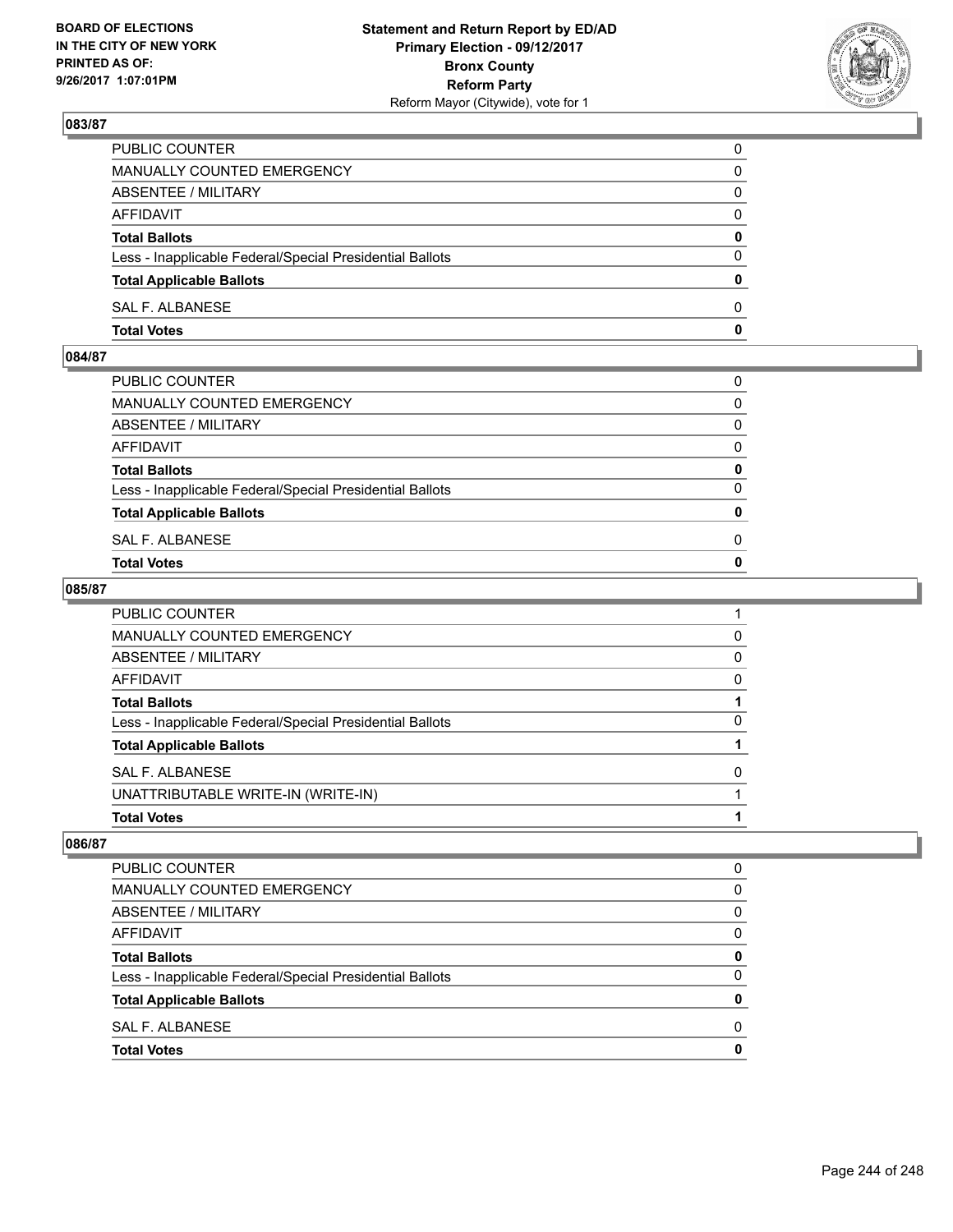

| <b>Total Votes</b>                                       | $\mathbf{0}$ |
|----------------------------------------------------------|--------------|
| SAL F. ALBANESE                                          | 0            |
| <b>Total Applicable Ballots</b>                          | $\mathbf{0}$ |
| Less - Inapplicable Federal/Special Presidential Ballots | $\Omega$     |
| <b>Total Ballots</b>                                     | 0            |
| AFFIDAVIT                                                | $\Omega$     |
| ABSENTEE / MILITARY                                      | 0            |
| <b>MANUALLY COUNTED EMERGENCY</b>                        | 0            |
| PUBLIC COUNTER                                           | 0            |

#### **088/87**

| MANUALLY COUNTED EMERGENCY                               |              |
|----------------------------------------------------------|--------------|
| ABSENTEE / MILITARY                                      | $\Omega$     |
| AFFIDAVIT                                                | $\mathbf{0}$ |
| <b>Total Ballots</b>                                     | $\mathbf{0}$ |
| Less - Inapplicable Federal/Special Presidential Ballots | $\Omega$     |
| <b>Total Applicable Ballots</b>                          | $\mathbf{0}$ |
| SAL F. ALBANESE                                          | 0            |
| <b>Total Votes</b>                                       | $\mathbf{0}$ |
|                                                          |              |

### **089/87**

| <b>PUBLIC COUNTER</b>                                    |  |
|----------------------------------------------------------|--|
| <b>MANUALLY COUNTED EMERGENCY</b>                        |  |
| ABSENTEE / MILITARY                                      |  |
| AFFIDAVIT                                                |  |
| <b>Total Ballots</b>                                     |  |
| Less - Inapplicable Federal/Special Presidential Ballots |  |
| <b>Total Applicable Ballots</b>                          |  |
| <b>SAL F. ALBANESE</b>                                   |  |
| <b>Total Votes</b>                                       |  |
| <b>COMBINED into: 003/87</b>                             |  |

**090/87 091/87 COMBINED into: 001/87 092/87 COMBINED into: 001/87 093/87 COMBINED into: 014/87 094/87 COMBINED into: 117/82**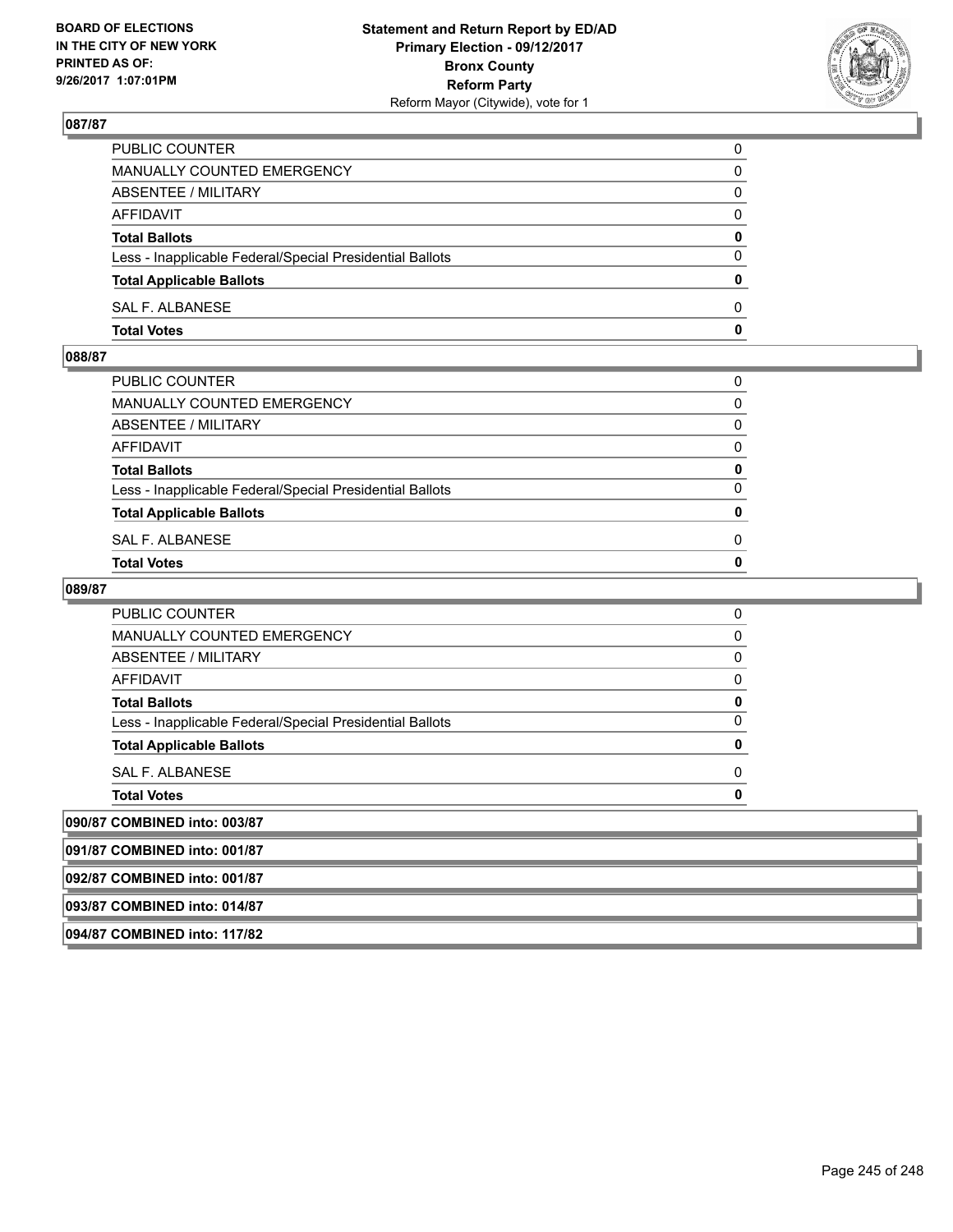

| PUBLIC COUNTER                                           | 0            |
|----------------------------------------------------------|--------------|
| MANUALLY COUNTED EMERGENCY                               | $\mathbf{0}$ |
| ABSENTEE / MILITARY                                      | 0            |
| AFFIDAVIT                                                | 0            |
| <b>Total Ballots</b>                                     | 0            |
| Less - Inapplicable Federal/Special Presidential Ballots | $\mathbf{0}$ |
| <b>Total Applicable Ballots</b>                          | $\mathbf{0}$ |
| SAL F. ALBANESE                                          | $\Omega$     |
| <b>Total Votes</b>                                       | $\mathbf{0}$ |

#### **096/87**

| PUBLIC COUNTER                                           | 0            |
|----------------------------------------------------------|--------------|
| MANUALLY COUNTED EMERGENCY                               | $\mathbf{0}$ |
| ABSENTEE / MILITARY                                      | $\Omega$     |
| AFFIDAVIT                                                | $\Omega$     |
| <b>Total Ballots</b>                                     | 0            |
| Less - Inapplicable Federal/Special Presidential Ballots | $\Omega$     |
| <b>Total Applicable Ballots</b>                          | $\mathbf{0}$ |
| SAL F. ALBANESE                                          | 0            |
| Total Votes                                              | $\Omega$     |
|                                                          |              |

### **097/87**

| PUBLIC COUNTER                                           | 0            |
|----------------------------------------------------------|--------------|
| MANUALLY COUNTED EMERGENCY                               | $\mathbf{0}$ |
| ABSENTEE / MILITARY                                      | $\mathbf{0}$ |
| AFFIDAVIT                                                | $\mathbf{0}$ |
| <b>Total Ballots</b>                                     | 0            |
| Less - Inapplicable Federal/Special Presidential Ballots | $\mathbf{0}$ |
| <b>Total Applicable Ballots</b>                          | 0            |
| SAL F. ALBANESE                                          | $\Omega$     |
| <b>Total Votes</b>                                       | 0            |
|                                                          |              |

| <b>PUBLIC COUNTER</b>                                    |   |
|----------------------------------------------------------|---|
| MANUALLY COUNTED EMERGENCY                               | 0 |
| ABSENTEE / MILITARY                                      | 0 |
| <b>AFFIDAVIT</b>                                         | 0 |
| <b>Total Ballots</b>                                     |   |
| Less - Inapplicable Federal/Special Presidential Ballots | 0 |
| <b>Total Applicable Ballots</b>                          |   |
| SAL F. ALBANESE                                          |   |
| <b>Total Votes</b>                                       |   |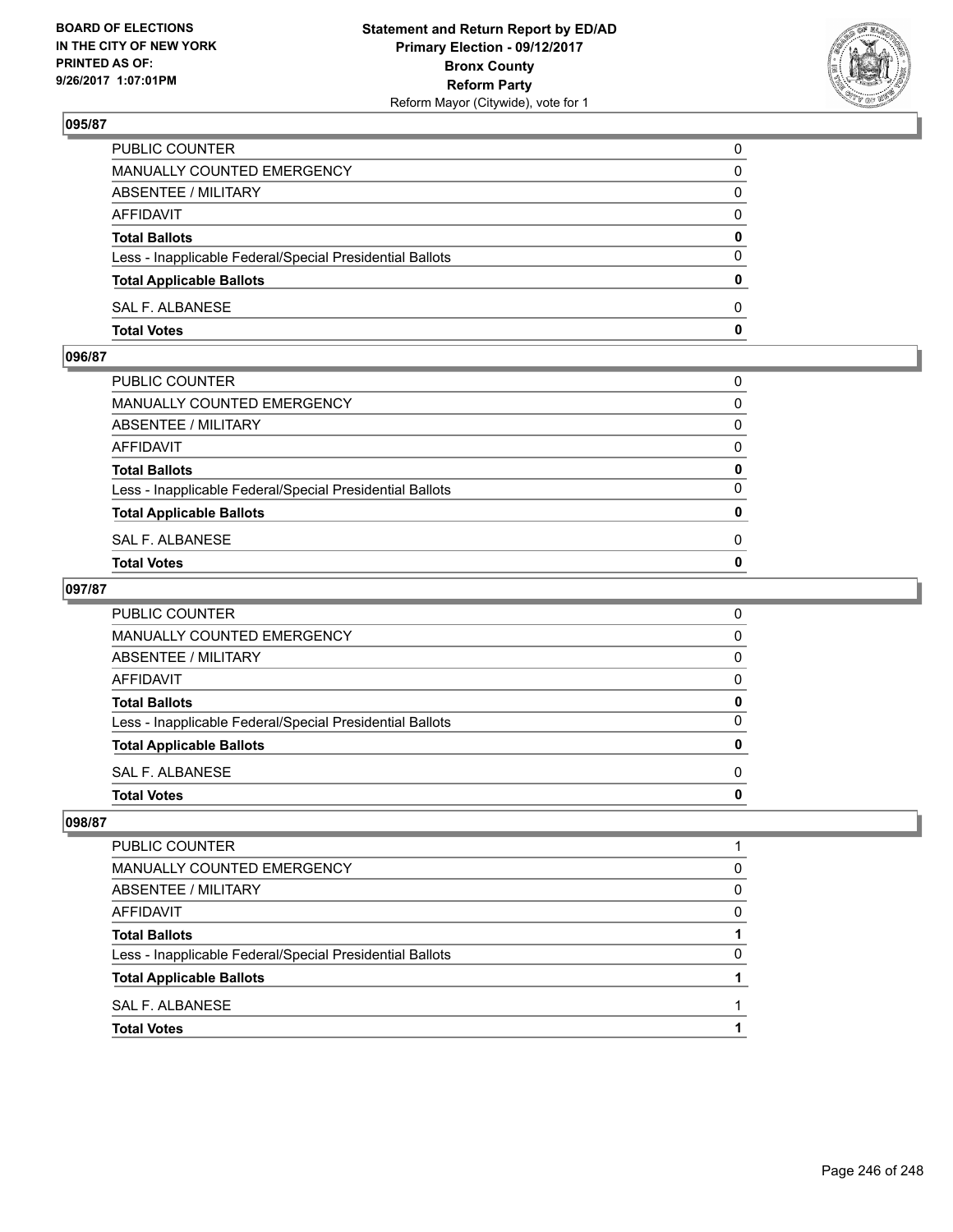

| PUBLIC COUNTER                                           | 0            |
|----------------------------------------------------------|--------------|
| MANUALLY COUNTED EMERGENCY                               | $\mathbf{0}$ |
| ABSENTEE / MILITARY                                      | 0            |
| AFFIDAVIT                                                | 0            |
| <b>Total Ballots</b>                                     | 0            |
| Less - Inapplicable Federal/Special Presidential Ballots | $\mathbf{0}$ |
| <b>Total Applicable Ballots</b>                          | $\mathbf{0}$ |
| SAL F. ALBANESE                                          | $\Omega$     |
| <b>Total Votes</b>                                       | $\mathbf{0}$ |

### **100/87**

| ABSENTEE / MILITARY                                      | $\Omega$     |
|----------------------------------------------------------|--------------|
|                                                          |              |
| AFFIDAVIT                                                | $\mathbf{0}$ |
| <b>Total Ballots</b>                                     | $\mathbf{0}$ |
| Less - Inapplicable Federal/Special Presidential Ballots | $\Omega$     |
| <b>Total Applicable Ballots</b>                          | $\mathbf{0}$ |
| SAL F. ALBANESE                                          | 0            |
| <b>Total Votes</b>                                       | $\mathbf{0}$ |
|                                                          |              |

### **101/87**

| PUBLIC COUNTER                                           | 0            |
|----------------------------------------------------------|--------------|
| MANUALLY COUNTED EMERGENCY                               | $\mathbf{0}$ |
| ABSENTEE / MILITARY                                      | $\mathbf{0}$ |
| AFFIDAVIT                                                | $\mathbf{0}$ |
| <b>Total Ballots</b>                                     | 0            |
| Less - Inapplicable Federal/Special Presidential Ballots | $\mathbf{0}$ |
| <b>Total Applicable Ballots</b>                          | $\mathbf{0}$ |
| SAL F. ALBANESE                                          | $\Omega$     |
| <b>Total Votes</b>                                       | 0            |
|                                                          |              |

| <b>PUBLIC COUNTER</b>                                    | O |
|----------------------------------------------------------|---|
| <b>MANUALLY COUNTED EMERGENCY</b>                        | 0 |
| ABSENTEE / MILITARY                                      | 0 |
| <b>AFFIDAVIT</b>                                         | 0 |
| <b>Total Ballots</b>                                     | 0 |
| Less - Inapplicable Federal/Special Presidential Ballots | 0 |
| <b>Total Applicable Ballots</b>                          | 0 |
| SAL F. ALBANESE                                          | 0 |
| <b>Total Votes</b>                                       | O |